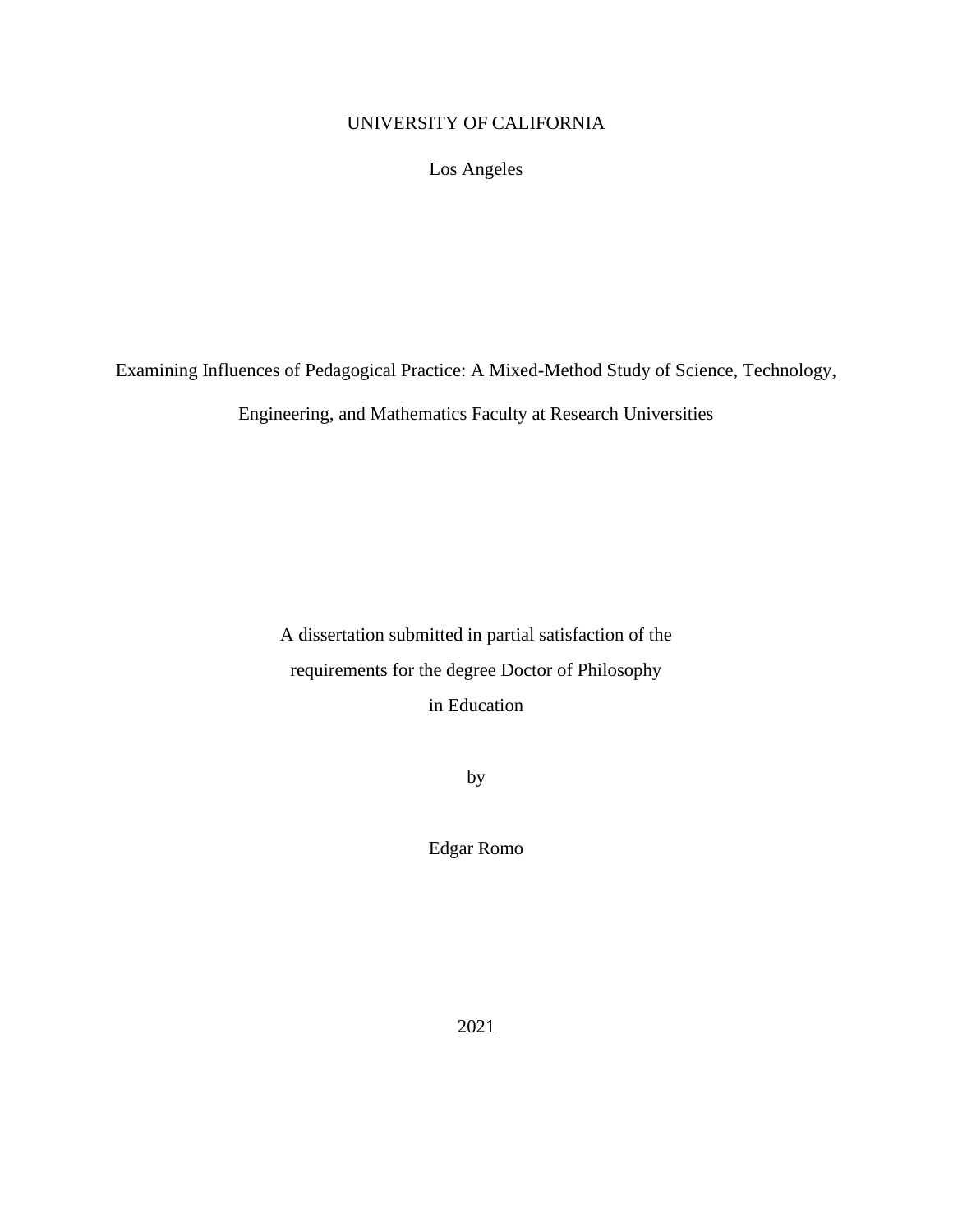© Copyright by Edgar Romo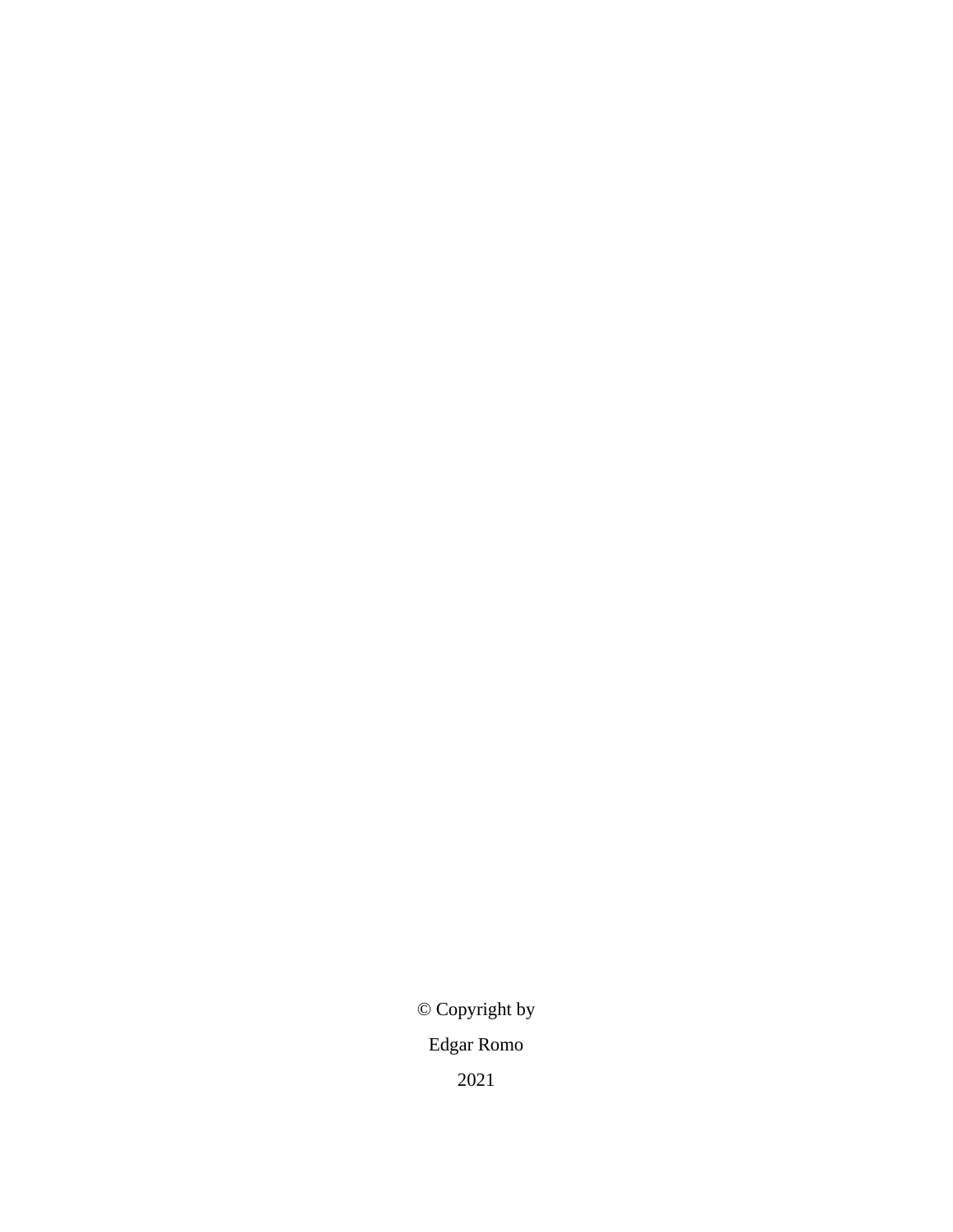#### ABSTRACT OF THE DISSERTATION

# Examining Influences of Pedagogical Practice: A Mixed-Method Study of Science, Technology, Engineering, and Mathematics Faculty at Research Universities

by

Edgar Romo

Doctor of Philosophy in Education University of California, Los Angeles, 2021 Professor Mark Kevin Eagan, Chair

Increasing the production of Science, Technology, Engineering, and Mathematics (STEM) undergraduate degrees is a critical component of maintaining the U.S.'s scientific edge in the face of increasing global competition in the areas of science and technology. Lagging graduation rates in STEM are a partial reflection of outdated, instructor-centered approaches that fail to engage students in the learning process. Shifting pedagogical practices in STEM undergraduate classrooms from traditional to student-centered teaching strategies has been recognized as a key strategy to avert projected shortfalls in the number of talented, well-trained baccalaureate graduates. As the country faces increasing pressure to boost the number of STEM graduates, a thorough understanding of the factors that influence STEM faculty's use of active learning strategies in the classroom and the barriers that inhibit their adoption is warranted.

This study draws upon cross-sectional data collected in the 2016 administration of the Higher Education Research Institute's (HERI) Faculty Survey and semi-structured interviews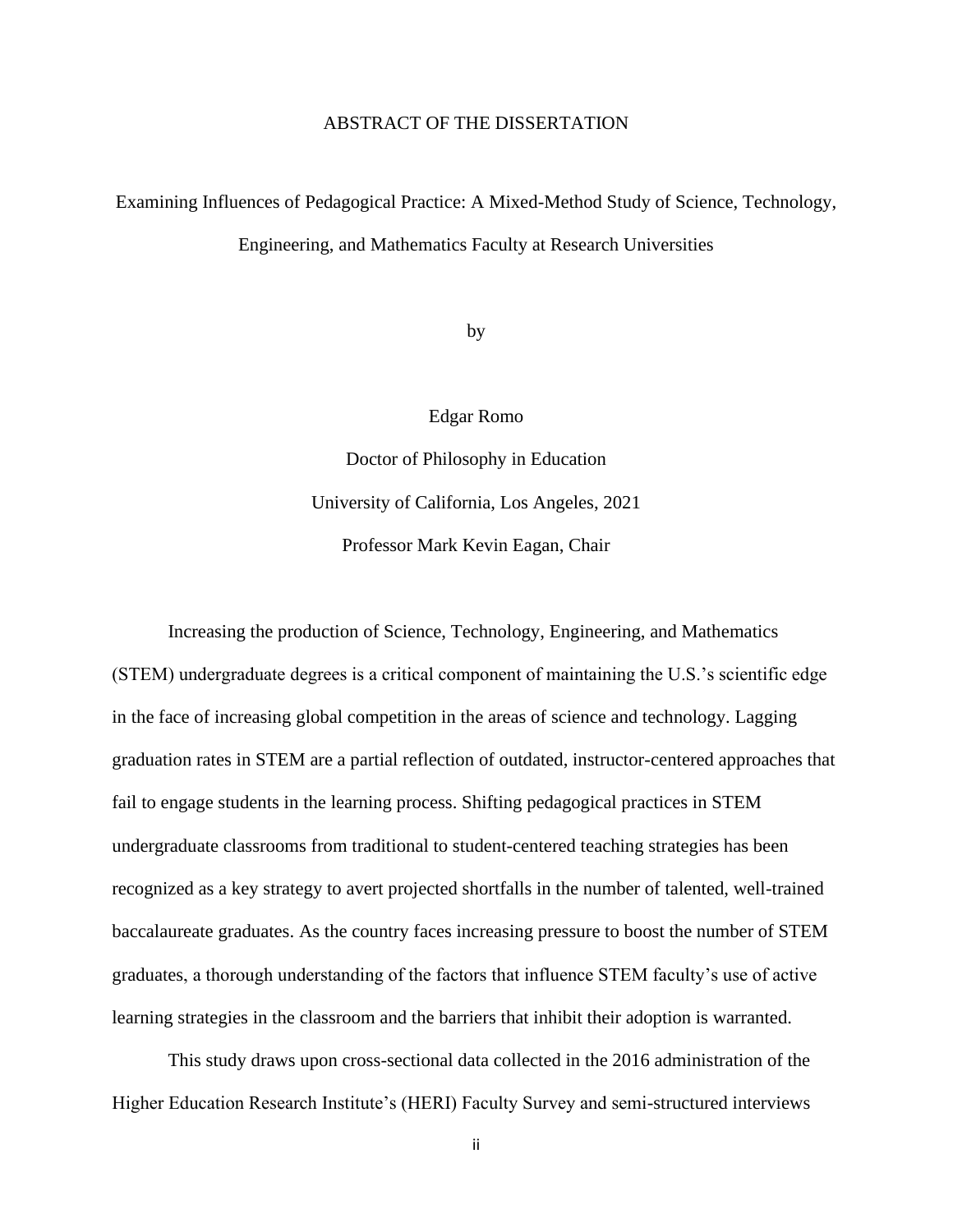with 17 STEM faculty to illuminate the factors that shape the extent to which faculty incorporate active learning pedagogy in their courses. Resource Dependence Theory (Pfeffer & Salancik, 1978) and Organizational Citizenship Behavior (Bateman & Organ, 1983) provide a framework for understanding external and internal factors and characteristics that motivate faculty to opt for student-centered instructional strategies. Situating influential factors and decision-making processes within an institutional and departmental environment provides greater context and clarity to the understanding of how a faculty member's teaching style has evolved throughout the course of their career.

Results indicate that faculty teaching approaches are strongly influenced by intrinsic factors, professional characteristics, and environmental pressures. Faculty who are employed as a non-tenure track faculty member, participate in professional development activities, curriculum development, and interdisciplinary research, and have higher levels of undergraduate engagement are associated with higher levels of student-centered pedagogy. Physical science and mathematics faculty are significantly less likely to incorporate active learning in their courses – relationships that are corroborated by interviews demonstrating the significant role of departmental culture in shaping faculty teaching. While peers, department chairs, and university administrators can promote or inhibit the adoption of more effective teaching strategies via messages, policies, and model behavior, a lack of available time and (dis)incentive system prevent or delay faculty from incorporating more effective teaching practices. Implications for higher education policymakers and research universities include expanding professional development opportunities, rewarding teaching excellence, and changing departmental culture.

iii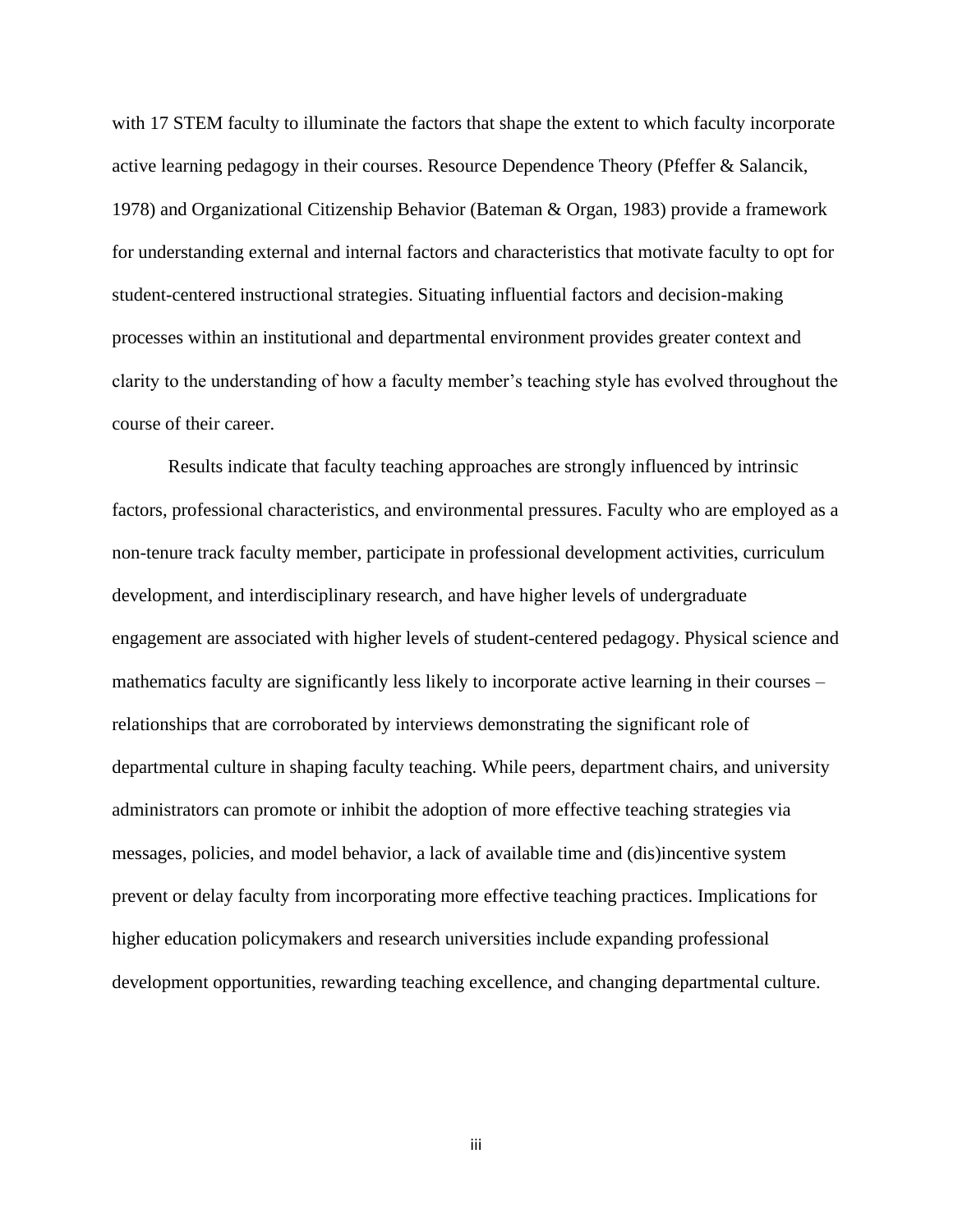The dissertation of Edgar Romo is approved.

José Felipe Martínez

Mitchell J. Chang

Sylvia Hurtado

Mark Kevin Eagan, Committee Chair

University of California, Los Angeles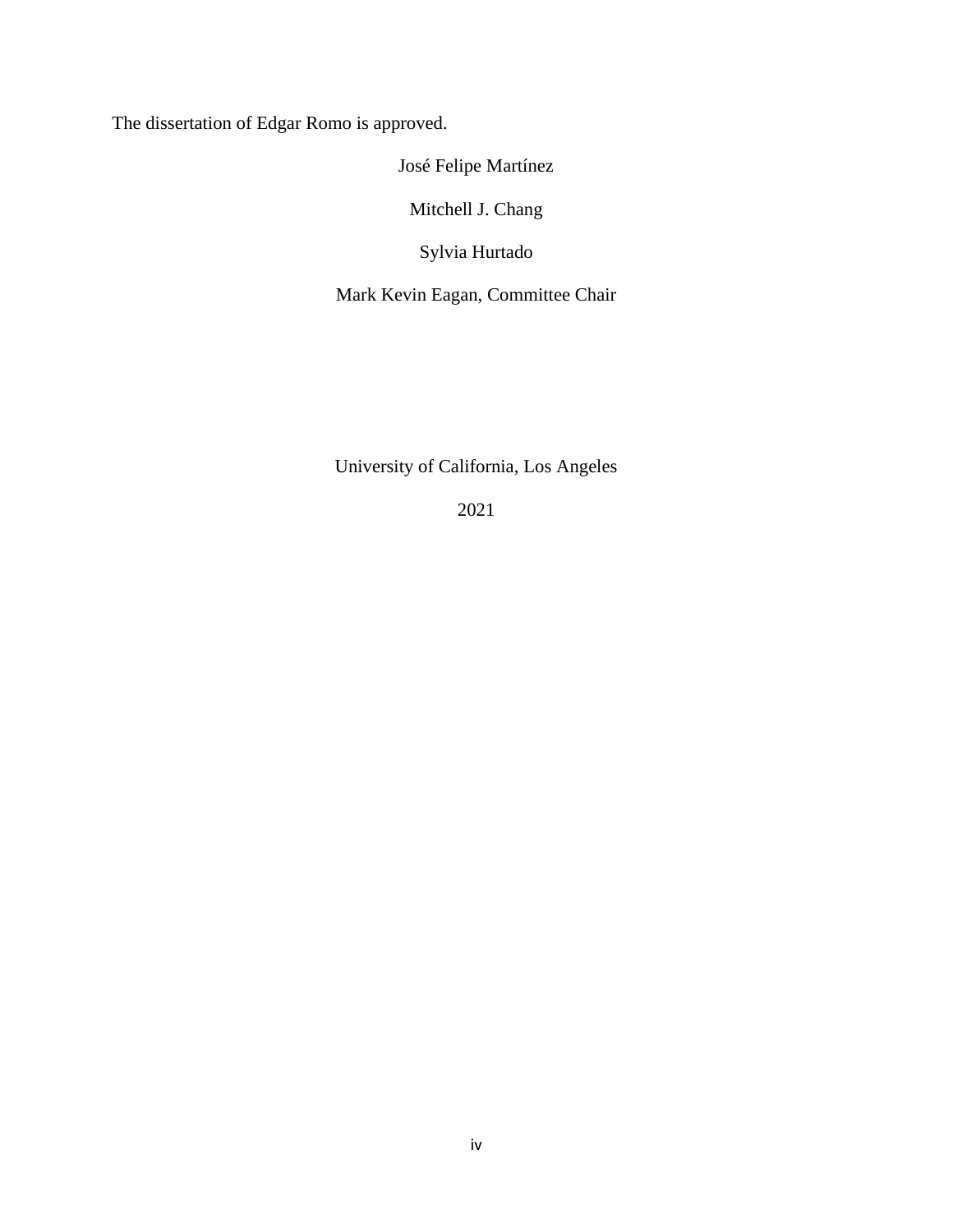# TABLE OF CONTENTS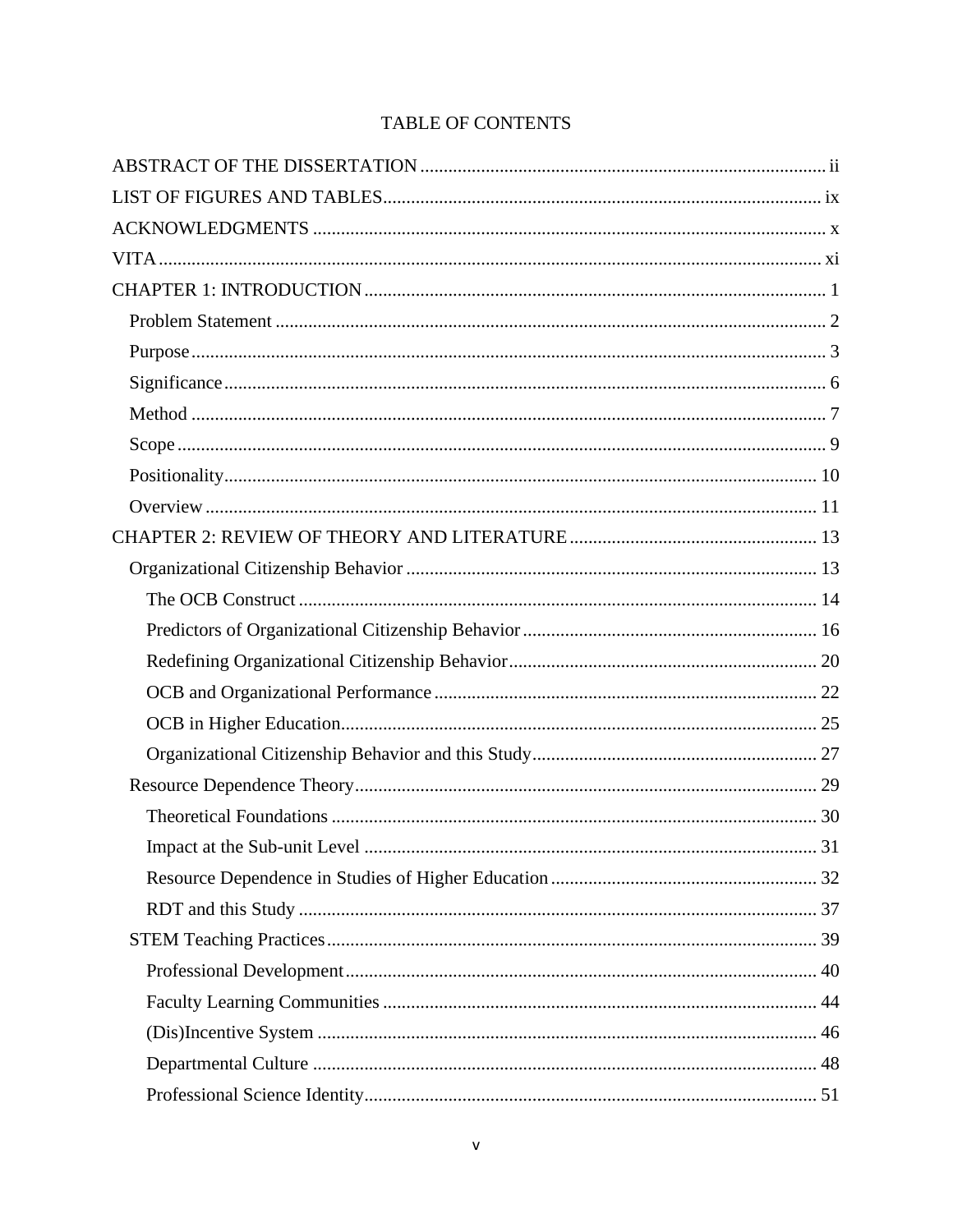| CHAPTER 4: RESULTS FOR VARIATION IN STUDENT-CENTERED TEACHING 76 |  |
|------------------------------------------------------------------|--|
|                                                                  |  |
|                                                                  |  |
|                                                                  |  |
|                                                                  |  |
|                                                                  |  |
|                                                                  |  |
|                                                                  |  |
|                                                                  |  |
|                                                                  |  |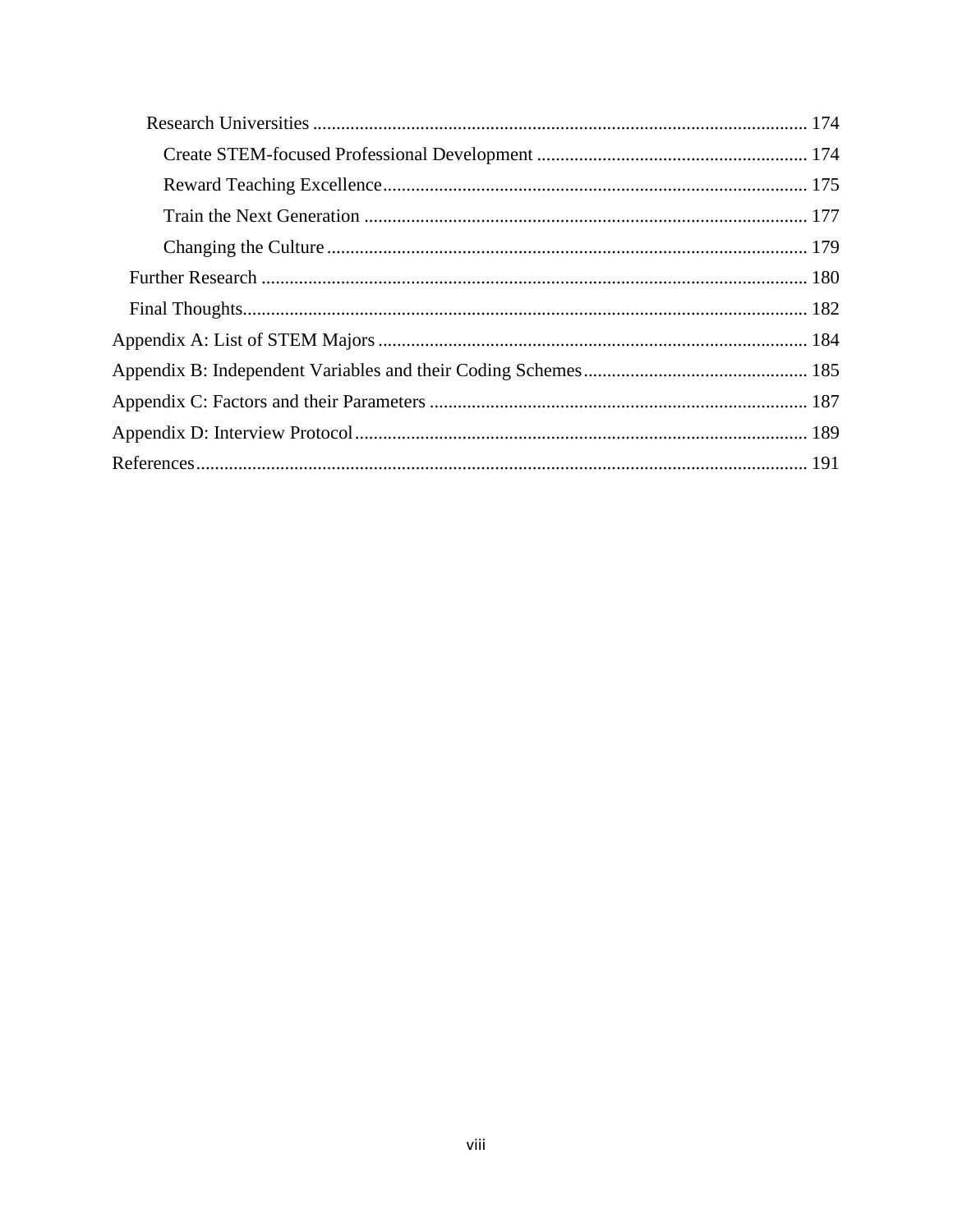## LIST OF FIGURES AND TABLES

## <span id="page-9-0"></span>Figures

*Figure 3.1.* Sequential Explanatory Research Design

*Figure 4.1.* Hours Per Week Preparing for Teaching by Research Institution

*Figure 4.2.* Distribution of Student-centered Pedagogy Scores

*Figure 4.3.* Mean Student-centered Pedagogy Scores by Institution

*Figure 4.4.* Mean SCP Score by STEM Academic Area

*Figure 4.5.* Mathematics/Stats Faculty SCP Scores by Participation in Pedagogical Activities

*Figure 4.6.* SCP Scores of Non-tenure Track Faculty by Research 1 Status

*Figure 5.1.* Distribution of SCP Scores for the 17 Faculty Interviewed

## Tables

Table 4.1 *Percentage of STEM Faculty by Classification, Control, Sex, URM Status, and Tenure (n=1,063)*

Table 4.2 *Descriptive Statistics for Outcome and Independent Variables Included in the Final Model*

Table 4.3 *Number of Institutions by Characteristics and Mean SCP Scores (n=21)*

Table 4.4 *Hierarchical Linear Modeling (HLM) Results Predicting Student-centered Pedagogy (n=1063 faculty, 21 institutions)*

Table 5.1 *Demographic and Professional Characteristics of Interviewed STEM Faculty* Table 5.2 *Faculty and Mean Institutional SCP Scores*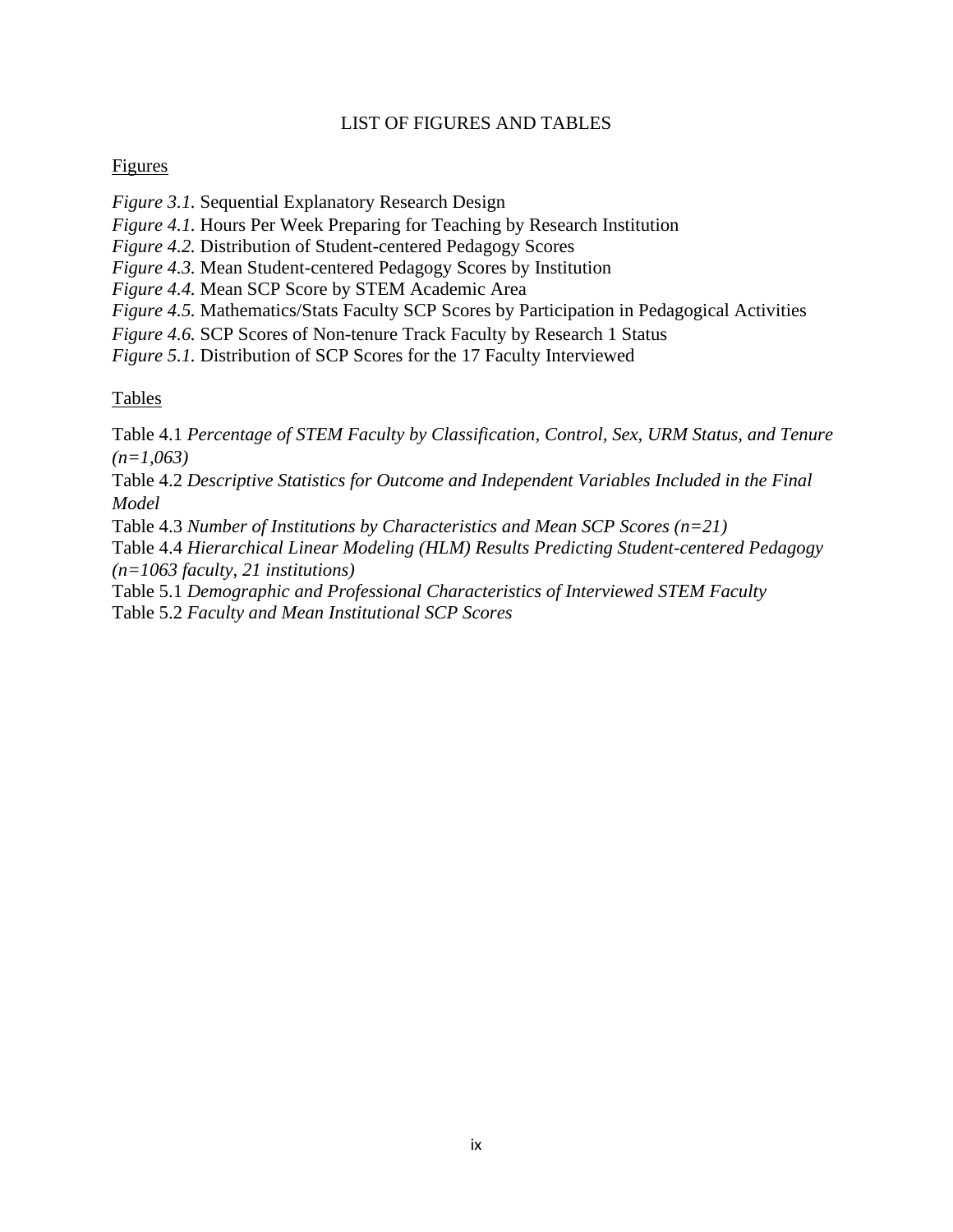#### ACKNOWLEDGMENTS

<span id="page-10-0"></span>This dissertation would not have been possible without the unrelenting support of several significant individuals. A lifetime's supply of "thank you" will never be enough to express my gratitude for my parents. You instilled in me the value of hard work, honor, duty, and kindness while always being been there for me. This achievement is dedicated to you. I also would like to thank my siblings and extended family for being understanding of the time and effort it took to achieve this milestone. A big shoutout to my friends, especially Eric Evangelista, Hector Grajeda, Gabriel Castaneda, and Gerardo Vindiola, who were always available when I needed to get away from academic life. Without the laughs and unforgettable moments over the past four years, this doctorate would have been a much more difficult process.

A special thank you to Dr. Kevin Eagan, who throughout this process has provided an incredible amount of support. I thank you for being a mentor and a friend, for providing financial support for this degree, and for being available when I needed your help. I also would like to thank Dr. Chang, Dr. Hurtado, and Dr. Martinez for agreeing to serve on my committee, reading my dissertation, and strengthening my study with your expertise. Lastly, I want to thank my cohort for their continuous support during this process and especially Ana Romero, Katherine Cho, and Sidronio Jacobo, with whom I shared many academic endeavors, enjoyable moments, and stimulating conversations. Thank you.

x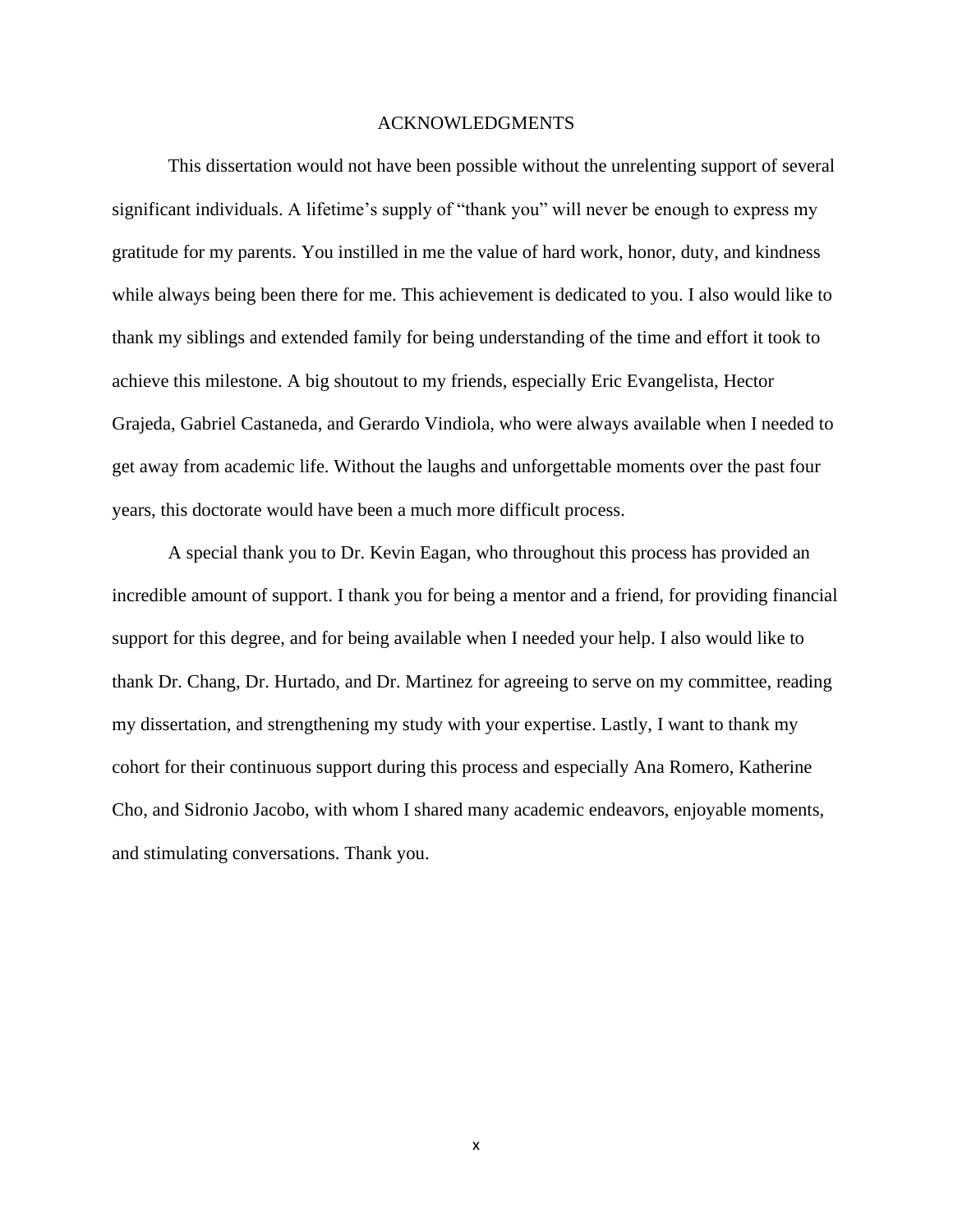# VITA

<span id="page-11-0"></span>

| 2011      | $B.A. - Sociology$<br>University of California, Los Angeles<br>Los Angeles, CA                                     |
|-----------|--------------------------------------------------------------------------------------------------------------------|
| 2012      | M.Ed. - Student Affairs<br>University of California, Los Angeles<br>Los Angeles, CA                                |
| 2012-2014 | <b>Academic Advisor</b><br>University Center for Undergraduate Advising<br>California State University, Long Beach |
| 2014      | Instructor<br><b>Freshmen Seminar for Undeclared Students</b><br>California State University, Long Beach           |
| 2014-2016 | Coordinator<br><b>Dream Success Center</b><br>California State University, Long Beach                              |
| 2016-2020 | <b>Research Analyst</b><br><b>Higher Education Research Institute</b><br>University of California, Los Angeles     |
| 2017      | <b>Graduate Research Analyst</b><br><b>Student Support Services Program</b><br>Rio Hondo College                   |
| 2018-2019 | <b>Research Fellow</b><br><b>Campaign for College Opportunity</b><br>Los Angeles, CA                               |
| 2020-2021 | <b>Research Analyst</b><br><b>Institutional Research and Planning</b><br>Southwestern College                      |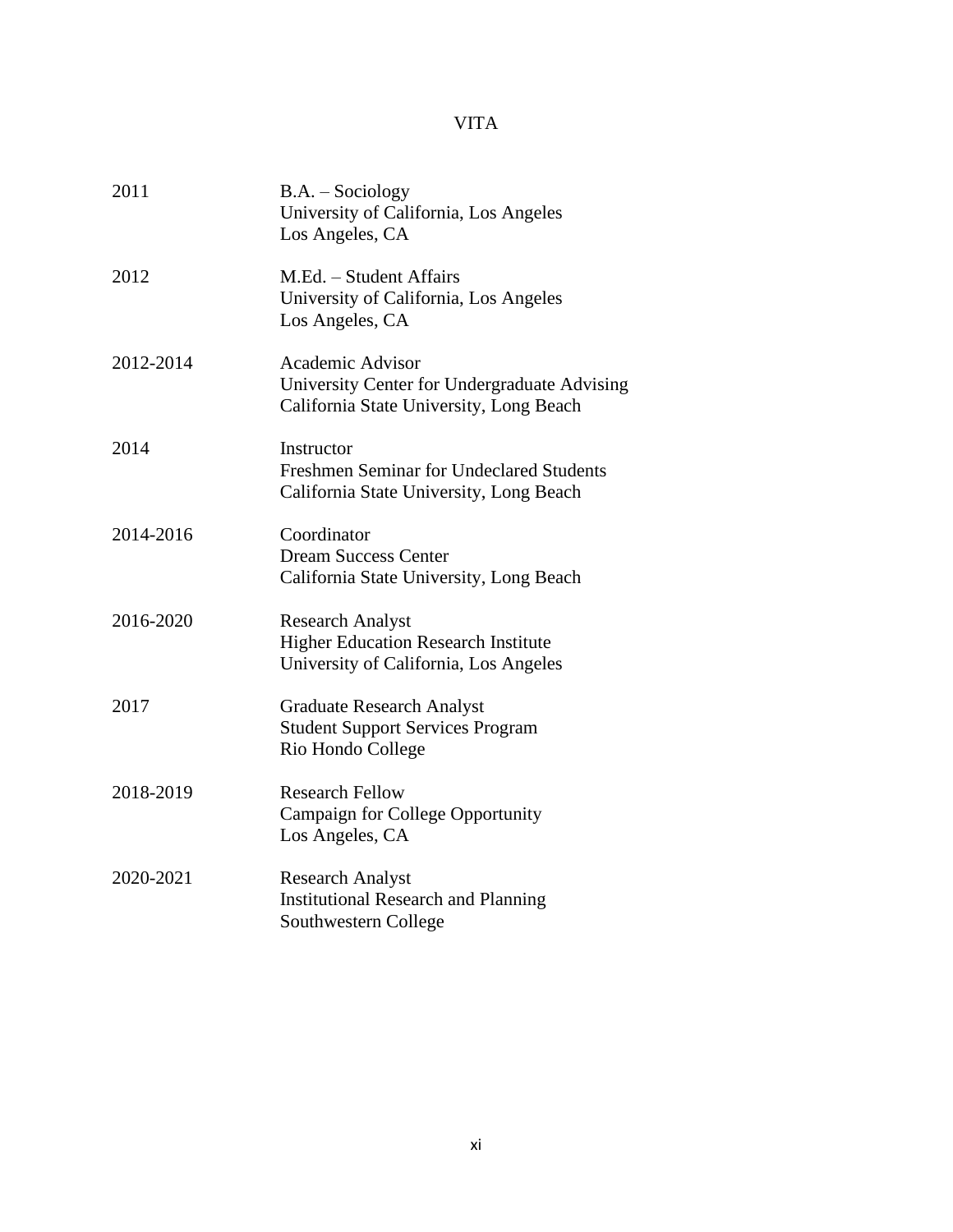#### **SELECTED PRESENTATIONS**

- Romo, E., Eagan, M. K., Fregoso, J. (2018, April). *Reinventing the Classroom: How Pedagogical Innovations Improve Student Achievement in Introductory Biology.* Paper presented at the American Educational Research Association. New York, NY.
- Romo, E. (2018, March). *Becoming Scientists: Science Identity Development of Latinx STEM Students.* Paper presented at the American Association of Hispanics in Higher Education. Irvine, CA.
- Romo, E. (2017, November). *Beyond the Baccalaureate: Transfer Students and Graduate Degree Aspirations.* Paper presented at the Association for the Study of Higher Education Annual Conference. Houston, TX.
- Romo, E., & Eagan, M. K. (2017, May). *Active-learning and Flipped Classrooms: Retaining Underrepresented Racial Minority Students in STEM.* Paper presented at the Annual Forum of the Association for Institutional Research. Washington, D.C.
- Romo, E. (2011, May). *Evaluation of a Conflict Resolution Program for High School Students*. Paper presented at the Helen S. and Alexander W. Astin Civic Engagement Scholars Symposium. Los Angeles, CA.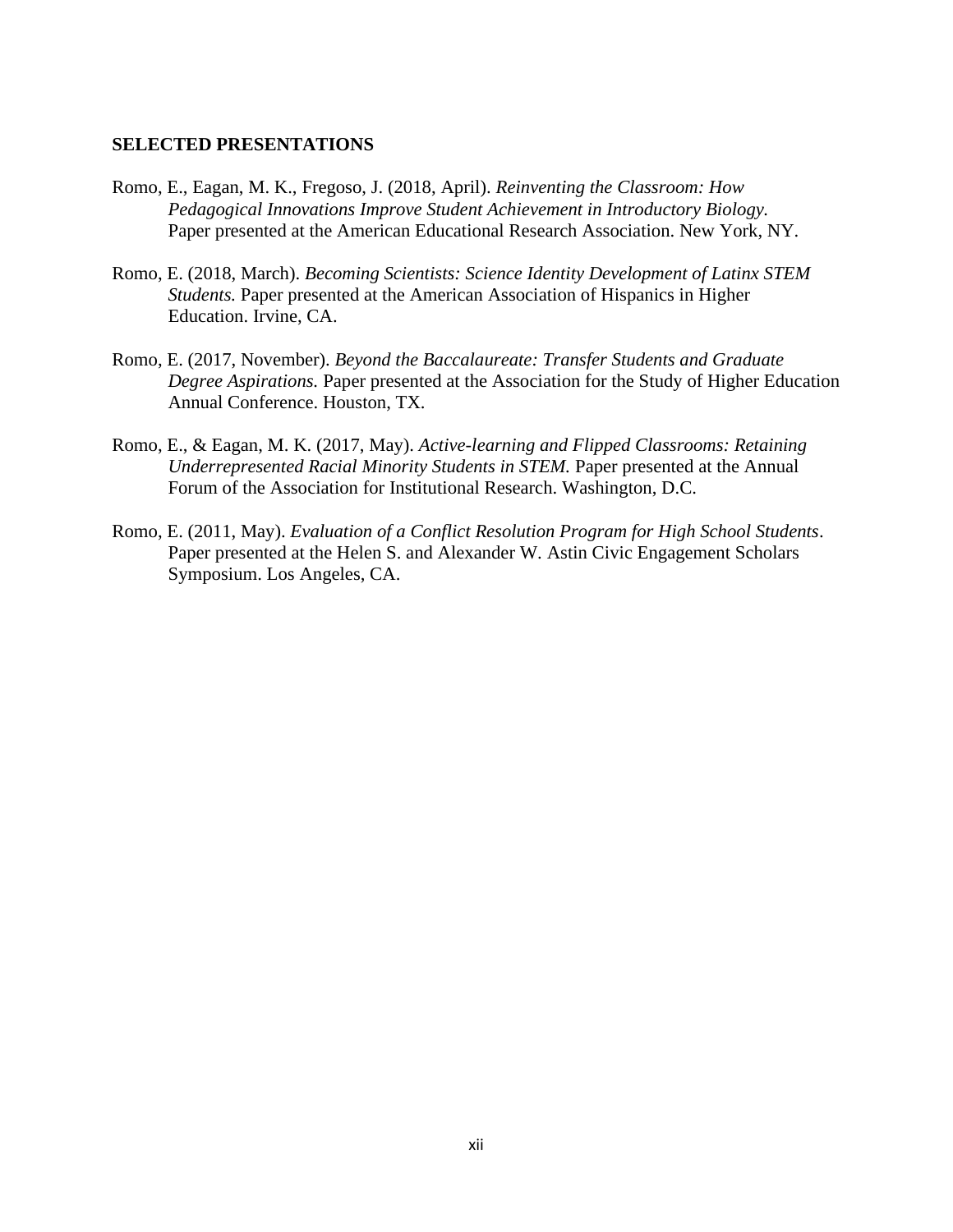#### CHAPTER 1: INTRODUCTION

<span id="page-13-0"></span>The United States has long been viewed as a global leader in scientific and technological innovation. Despites its unmatched scientific prowess, the U.S. has faced increased criticism about losing its competitive edge (National Science and Technology Council, 2018; President's Council of Advisors on Science and Technology, 2012). For example, on January 3rd, 2019 (Beijing local time) the Chinese spacecraft Chang'e 4 landed on the "dark side" of the moon, becoming the first man-made object to ever do so (BBC, 2019). This moment represents not only a significant scientific achievement but also a bold statement to go where none has gone before. In the nearly five decades since the National Aeronautics and Space Administration (NASA) last sent manned missions to the moon, several other nations (e.g., China, India) have made and now executed plans to send spacecraft to our nearest neighbor (Chang, 2018). These important scientific developments exemplify growing concerns with underwhelming rates of Science, Technology, Engineering, and Mathematics (STEM) degree production, which in part, are attributed to an uninspiring and ineffective teaching enterprise at the STEM undergraduate level (Handelsman et al., 2004; PCAST 2012; Seymour & Hewitt).

Despite numerous, persistent calls to transform STEM education over the past decades due to projected shortfalls in the supply of talented, well-trained STEM bachelor's degree holders (Brewer & Smith, 2011; Fairweather, 2008; National Research Council, 1999; National Science and Technology Council, 2018), evidence shows that curricula and pedagogy in STEM majors have not been transformed and the production of STEM baccalaureate degrees remains far from optimal. To remain globally competitive and meet the scientific and technological demands of our future workforce, we must find ways to attract more students to STEM and improve degree production at the baccalaureate level.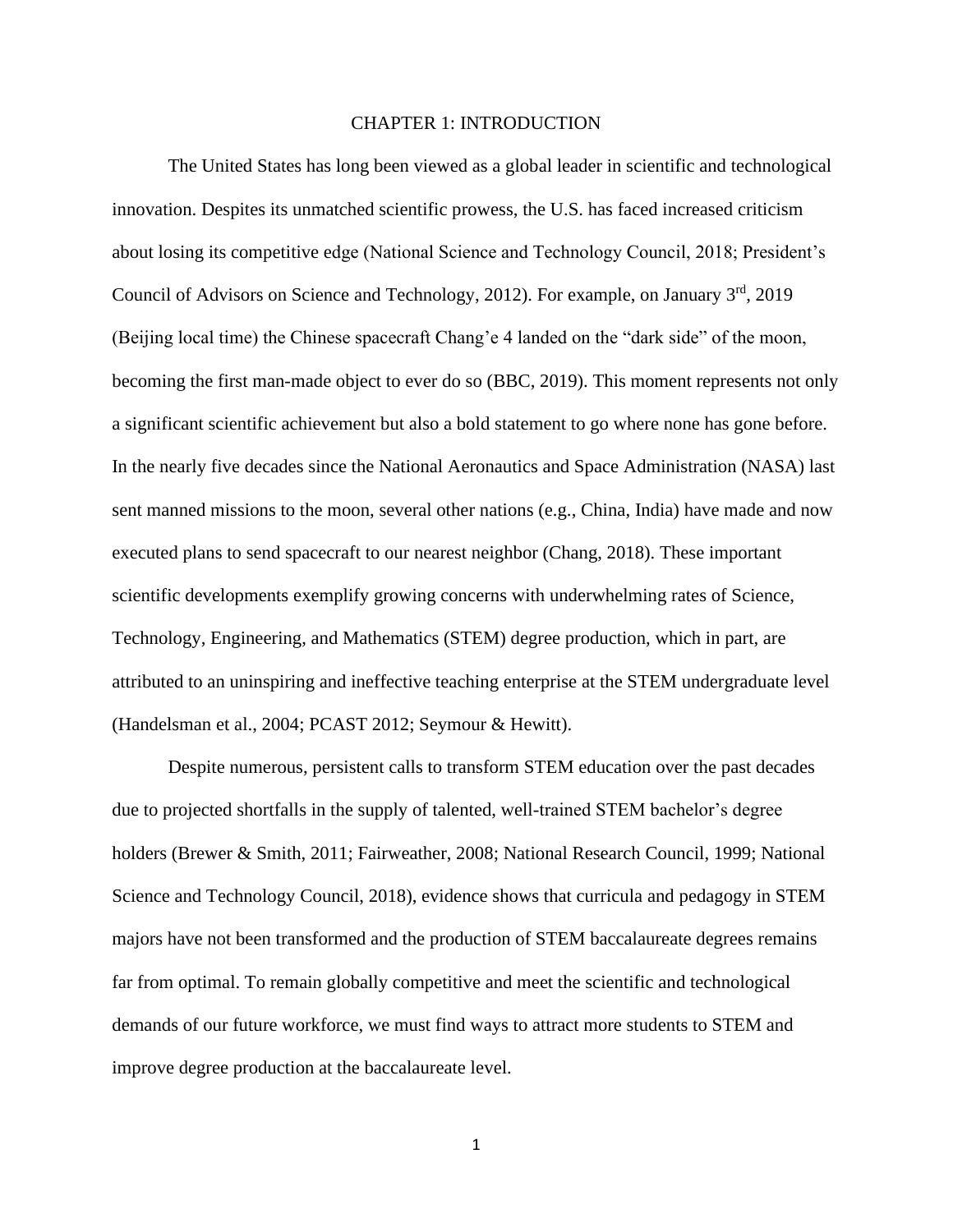#### Problem Statement

<span id="page-14-0"></span>A closer look at baccalaureate institutions finds that STEM degree production is further complicated by the state of undergraduate education. The National Center of Education Statistics reports that 40 percent of students who begin as natural science majors (life and physical sciences) change their major by the end of their third year (NCES, 2018). Moreover, less than 40 percent of students who enter college intending to pursue a STEM major subsequently graduate with a bachelor's degree in a STEM field six years later (PCAST, 2012). These findings are corroborated by Eagan, Hurtado, Figueroa, and Hughes (2014), who also find that less than half (44.5%) of STEM degree aspirants at doctoral/research universities graduate within six years.

Concerns about students' success in STEM intensify when disaggregating the data by race/ethnicity, as underrepresented racial minorities (i.e., Black, Latinx, Native American) have disturbingly higher STEM attrition rates than their White and Asian peers (Chen, 2013; Eagan et al., 2014; Gregg-Jolly et al., 2016). Eagan et al., (2014) find that six-year graduation rates for Black (21.8%), Latinx (29%), Native American (24.9%) STEM aspirants trail their White (43%) and Asian American (52.4%) peers. Despite efforts to shift the teaching enterprise among STEM college faculty towards learner-centered teaching, the vast majority of STEM classrooms at public and private universities continue to feature passive instruction that diverts talented, diverse aspirants to non-STEM fields by failing to engage them through active learning pedagogy (Stains et al., 2018).

Mounting evidence suggests that shifting from traditional lecture-based to studentcentered instructional approaches significantly improves student learning outcomes (Armbruster, Patel, Johnson, & Weiss, 2009; Freeman et al., 2014; Haak, HilleRisLambers, Pitre, & Freeman, 2011; Jensen, Kummer, & Godoy, 2015; Udovic, Morris, Dickman, Postlethwait, & Wetherwax,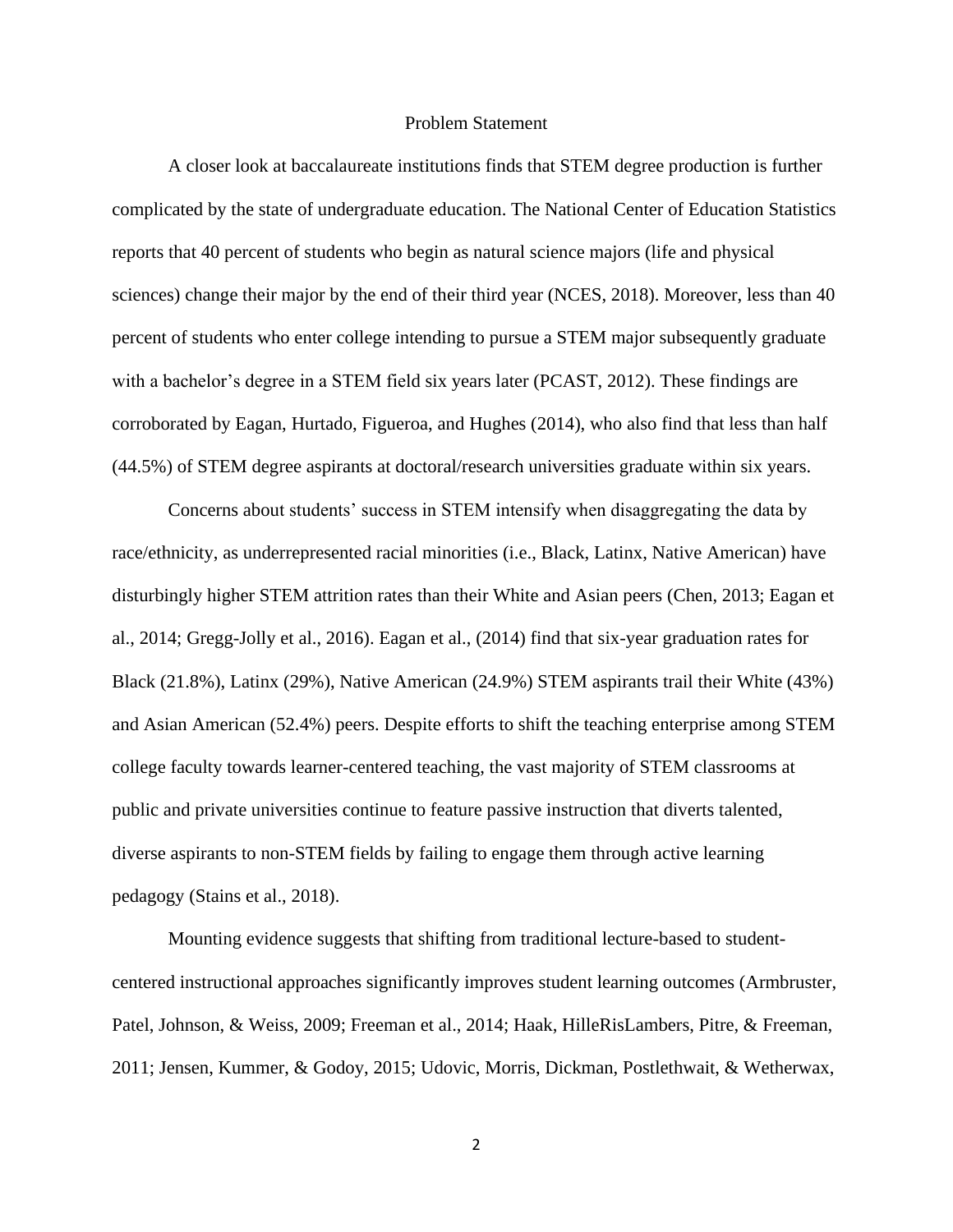2002). Although faculty in some STEM disciplines (e.g., biology) have shown a stronger inclination toward adopting student-centered pedagogy (SCP) as their default instructional style, instructor-centered teaching (e.g., extensive lecture) pervades in STEM undergraduate classrooms (Stains et al., 2018). While research has convincingly demonstrated the advantages SCP provides with respect to student learning, the evidence related to the opportunities and barriers related to faculty members' decisions to transition to SCP remains scant. A thorough understanding of the factors that explain variation in the extent to which STEM faculty at U.S. universities adopt active learning strategies and how institutions can best address any barriers while expanding opportunities is warranted. The following questions guide this study:

- 1. What are the competing time demands, perceptions, contexts, and personal and professional characteristics that explain variation in STEM faculty's utilization of student-centered pedagogies at research universities?
- 2. How do STEM faculty describe the evolution of their pedagogical approach– what individuals, resources, or contexts have informed their current approach and thinking about their teaching strategies?
- 3. To what extent do institutional and departmental contexts shape faculty's approach to teaching?

#### Purpose

<span id="page-15-0"></span>By investigating the opportunity structures, time demands, and departmental and institutional contexts that shape STEM faculty members' instructional approaches, this study sought to highlight strategies that college and university leaders can leverage in efforts to shift faculty's pedagogical practices to incorporate evidence-based methods that feature active learning. Previous research has found a variety of factors that explain variation in the choices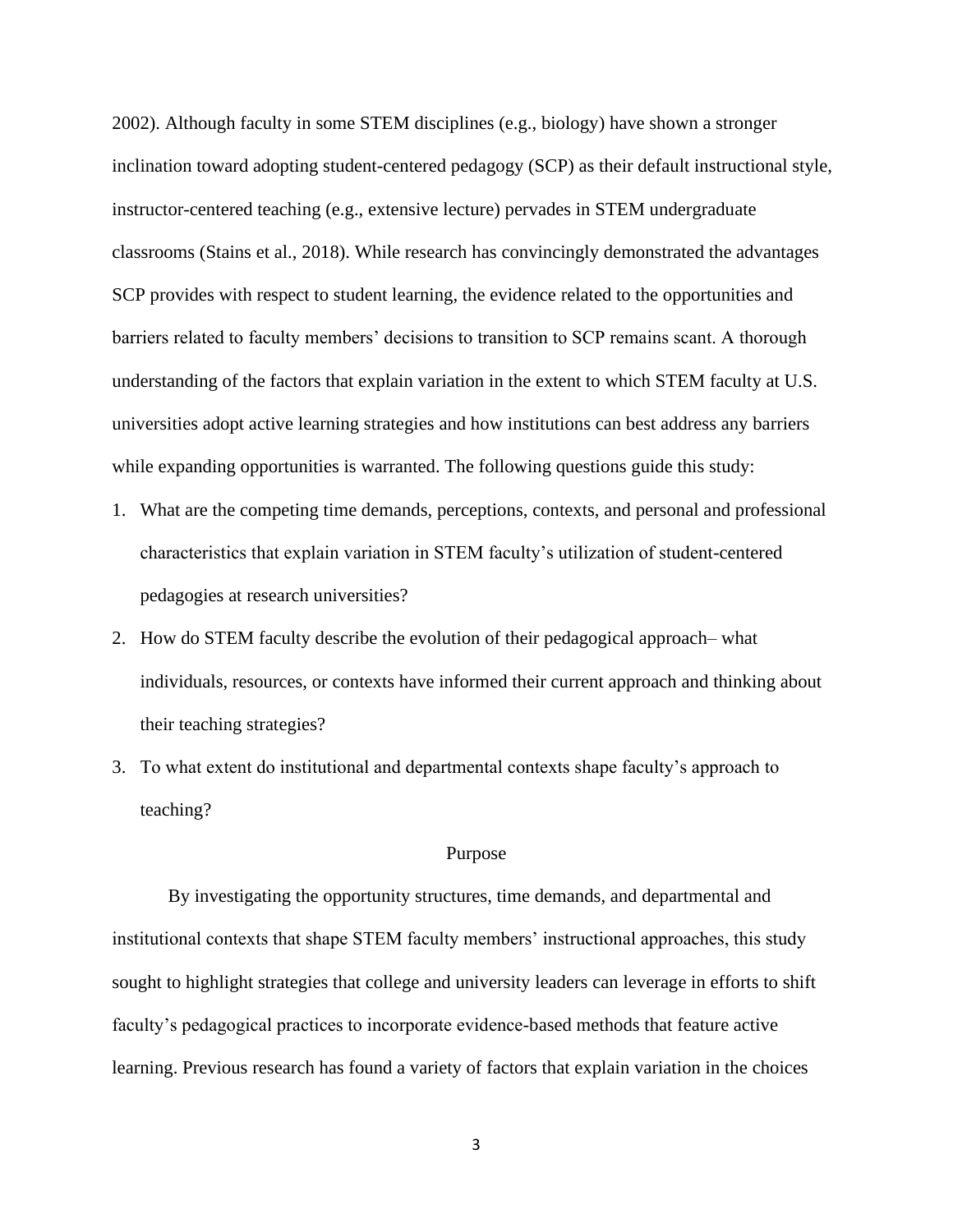faculty make with respect to how they prioritize reflecting on their teaching, preparing for class, and innovating how they teach. Incentive structures embedded within higher education overwhelmingly reward faculty for their research productivity, not their quality as teachers (Addis et al., 2013; Dancy & Henderson, 2008; Dancy & Henderson, 2010; Michael, 2007). Faculty may also lack the expertise to implement more innovative teaching practices and thus rely on instructional practices observed during their doctoral training (Major & Palmer, 2006; Wieman, 2017). Unsurprisingly, many STEM faculty may view efforts to improve their teaching as time-consuming and unlikely to be rewarded, which subsequently contributes to faculty investing less time focused on improving their teaching.

The lack of perceived rewards for focusing on enhancing their instruction may undermine the success of professional development initiatives aimed at convincing faculty of the benefits of SCP or the effectiveness of these opportunities at catalyzing faculty to transition their teaching to become more student-centered (Ebert-May et. al., 2015; Owens et al., 2018). However, studies have highlighted how Faculty Learning Communities are a potentially powerful tool for enhancing student-learning in the classroom through the exchange of information and practices, support networks, and improved collaboration (Addis et al., 2013; Daly, 2011). Additional factors that may influence the implementation of student-centered pedagogy include departmental values and expectations, academic discipline, and a faculty member's personal beliefs and values on teaching and learning (Austin, 2011; Cox, 2004; Michael, 2007; Wieman, 2017) This study expands upon this work and sheds light on specific aspects of the teaching enterprise that have been less frequently explored in the research literature: how faculty arrive at their pedagogical approach, to what extent their teaching has changed throughout their career, and the role of peers in motivating instructional change.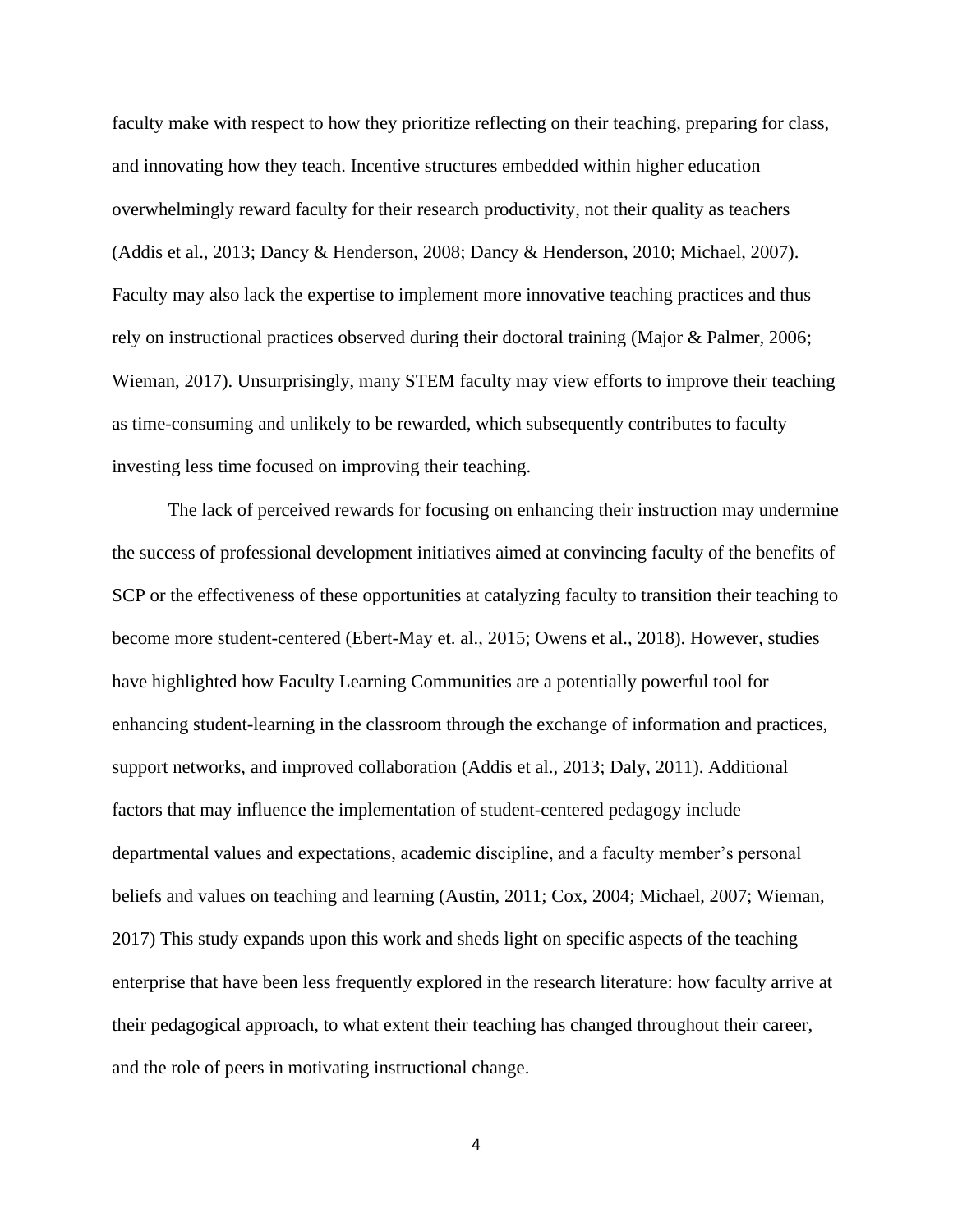Given that previous research has suggested intrinsic and extrinsic motivation as well as concerns about time and resources as critical factors in determining how faculty teach their STEM courses, this study relied on two frameworks related to motivation and resource constraints to frame faculty's pedagogical decisions. Organizational Citizenship Behavior (Bateman & Organ, 1983; Smith, Organ, & Near, 1983) and Resource Dependence Theory (Pfeffer and Salancik, 1978) frameworks draw from management, organizational behavior, and human resources literature to explain the individual- and organizational-level behavior, respectively. While these perspectives offer alternative explanations for STEM faculty's pedagogical choices, it is possible that instructor behavior may be simultaneously explained by both frameworks.

Organizational Citizenship Behavior (OCB) refers to individual-level actions which are generally not required nor expected of an employee yet contribute to organizational functioning. OCB would predict that some faculty utilize student-centered teaching in order to exceed employee expectations and promote organizational effectiveness vis-à-vis improved student outcomes. In the case of Resource Dependence Theory, whether faculty embrace studentcentered teaching or instructor-centered approaches can be understood as a function of their perceptions about the sufficiency of their resources (e.g., time, instructional support) and institutional reward systems (e.g., promotion and tenure considerations). Faculty who determine they have sufficient time to invest in improving their instruction based upon an evaluation of how such an investment may be rewarded by their department or university may have a greater inclination to shift toward SCP. By contrast, those who lack the time, do not feel supported by their campus, and perceive current incentive structures will reward them for spending more time in activities not related to instruction may instead opt not to invest in enhancing their teaching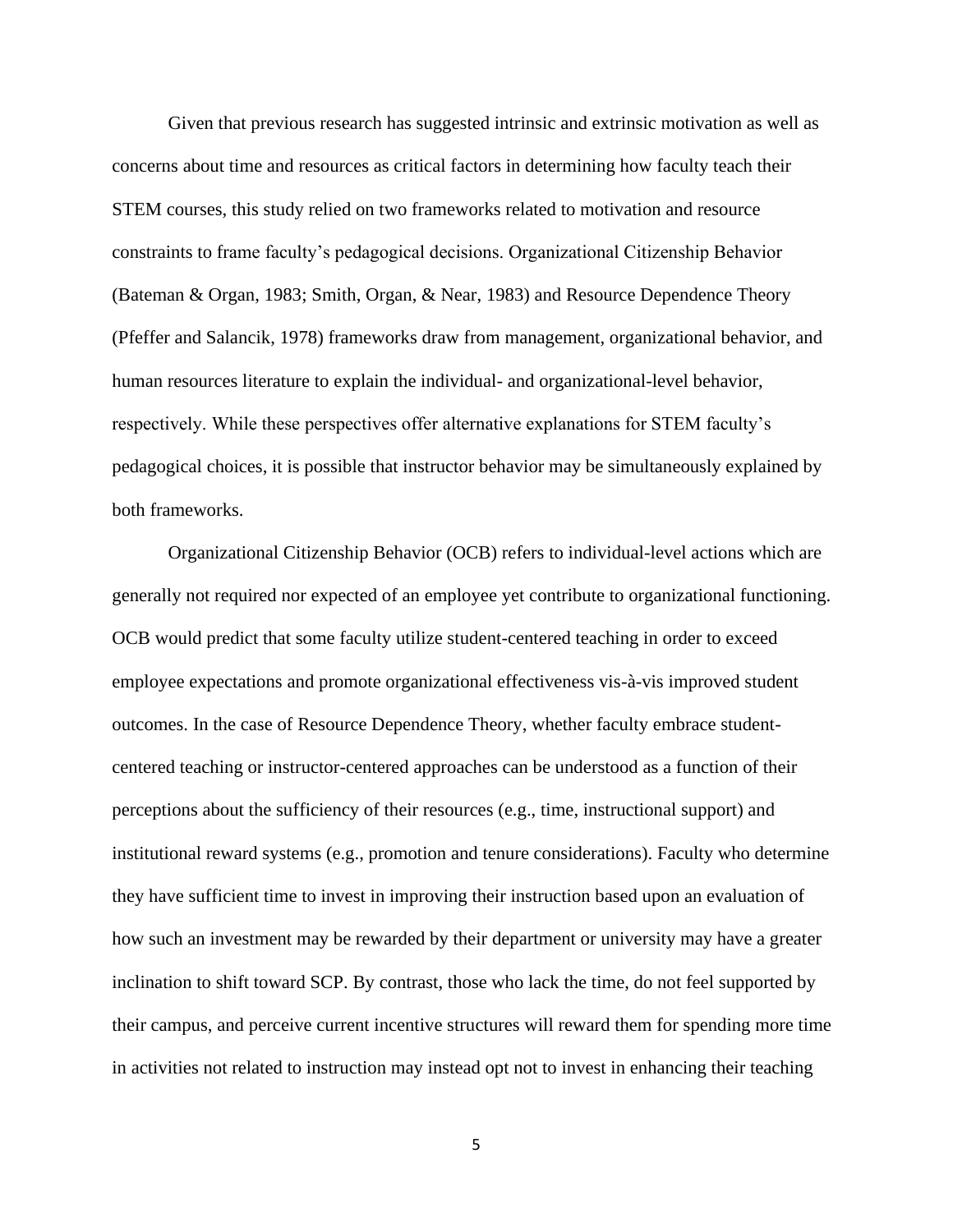strategies. Importantly, while RDT has generally been utilized to examine organizational behavior (e.g., how institutions respond to external pressures), this study drew from it to examine how departmental and institutional pressures and incentives contribute to faculty's pedagogical choices. Collectively, these frameworks aim to highlight why some faculty may choose to go "above and beyond" expectations for teaching by adopting SCP practices while some of their colleagues rely upon comfortable, instructor-centered approaches that emphasize passive learning.

#### Significance

<span id="page-18-0"></span>Understanding the barriers to the implementation of SCP may provide the impetus towards shifting instructor-centered teaching to learner-centered instructional practices at public and private universities. Research universities are centered in this study given the large number of STEM degrees that are produced at these institutions (National Science Board, 2018). As has been shown, the style in which these institutions teach their STEM courses may explain, in part, the observed variation in STEM success rates (Handelsman et al, 2004; Seymour & Hewitt, 1997). At public universities especially, large introductory courses are commonplace, and if taught ineffectively, these courses can have a lasting impact on hundreds of students at a time. Considering the size of public and private universities and their current STEM success rates, improving STEM success via a shift to more student-centered teaching at these institutions may have the greatest impact on the production of STEM baccalaureate degrees. By increasing engagement in the classroom, student-centered pedagogy has the potential to increase retention and graduation rates for all students and especially for URM students (Freeman et al., 2014; Haak et al., 2011; Jensen et al., 2015). Catering to the needs of learners may not only boost current levels of STEM degree production at public and private universities, but also contribute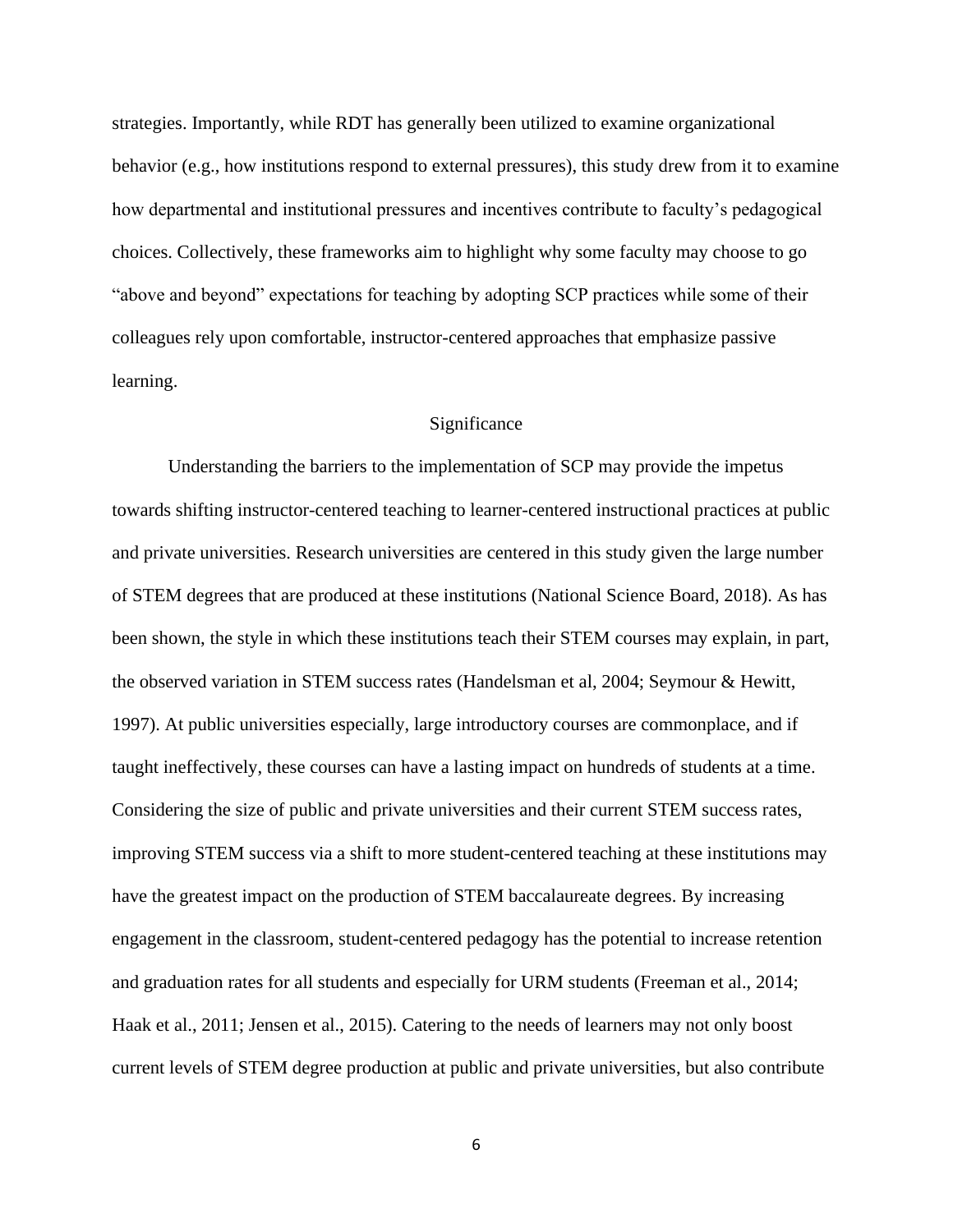to the closing of equity gaps in STEM baccalaureate achievement. Doing so can help ensure that a robust and diverse group of STEM-talented individuals are prepared for the jobs of the future and can contribute to American scientific innovation and capacity (National Science and Technology Council, 2018). Catalyzing the production of STEM baccalaureate degrees at public and private research universities may revitalize our scientific capabilities at a national level and re-assert our international dominance on the global scientific stage.

#### Method

<span id="page-19-0"></span>To achieve the aims described above, this study used a sequential mixed-method design. This approach was preferred over a single method because there was a need to both uncover factors that explain variance in how faculty teach and better understand the contextual experiences and teaching trajectories of individual faculty members. Moreover, the qualitative data provided greater insight into the unique ways in which faculty made decisions with respect to teaching while providing additional context to the quantitative data. Accordingly, the research questions were best suited to the use of mixed methods. Quantitative findings primarily addressed the first research question while qualitative findings primarily answered the second and third questions.

The first phase of this study relied upon a secondary data analysis of the 2016-2017 administration of the Higher Education Research Institute (HERI) Faculty Survey. Institutionallevel variables were also merged from the Integrated Postsecondary Education Data System (IPEDS), the most comprehensive data system for colleges and universities. Descriptive statistics, cross-tabulations, and correlation tables provided an initial glimpse into the relationships between faculty's time demands, personal and professional characteristics, perceptions about departmental and institutional values related to teaching, and departmental and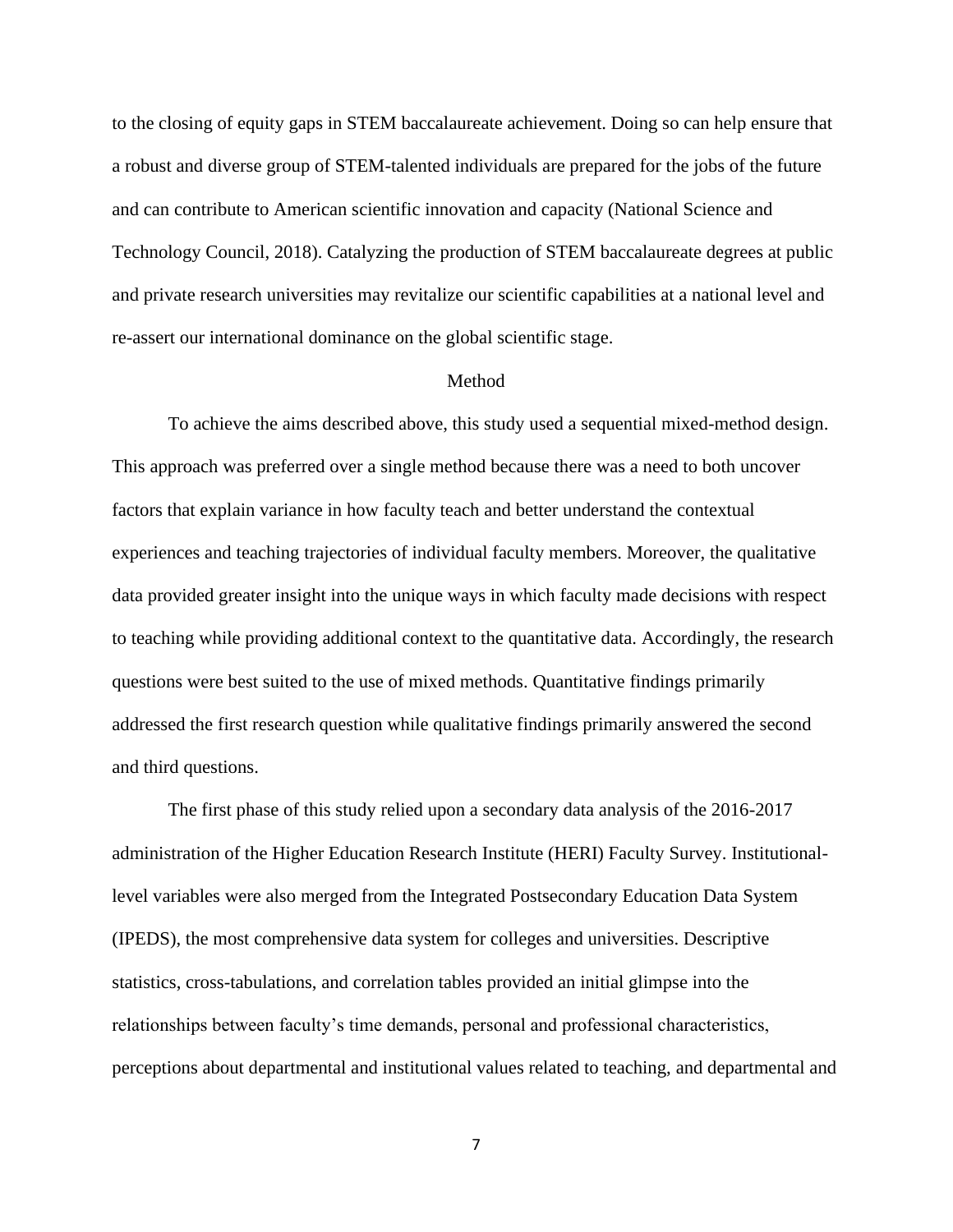institutional contexts. Primary analyses employed hierarchical linear modeling (HLM) to examine individual- and institutional-level factors that explain variation in faculty's use of student-centered teaching. Since a principal concern of this study was examining the context in which teaching takes place, HLM represented the most appropriate analytical method as it takes into consideration the structural nature of data (Raudenbush & Bryk, 2002). In this case, STEM faculty were nested within public and private research universities.

The dependent variable was a construct composed of nine variables that capture the extent to which faculty include students in the learning process during their class time. While student-centered pedagogy can be understood as inclusive of practices outside the classroom (e.g., assessment, grading practices), this study limited the scope of the outcome to how faculty spend their time in the classroom. This decision was both a practical choice given the limitations of the survey instrument and intentional as this study was primarily concerned with explaining the variation in faculty's engagement of students in the learning process. These considerations lend themselves to a narrower understanding of student-centered pedagogy that draws from Bonwell and Eison's (1991) definition of active learning as "…instructional activities involving students in doing things and thinking about what they are doing" (p.2).

The second phase of this study involved collection and analysis of interview data that supported, clarified, and expanded upon quantitative findings. Respondents from the HERI Faculty Survey formed the potential interview pool for the second phase of the study, which conducted semi-structured interviews with STEM faculty. The interview protocol was partially influenced by the quantitative results, with special attention given to particularly interesting findings and results that deviated from the reviewed research literature. These semi-structured interviews provided insights into the teaching experiences of faculty and the variation in their use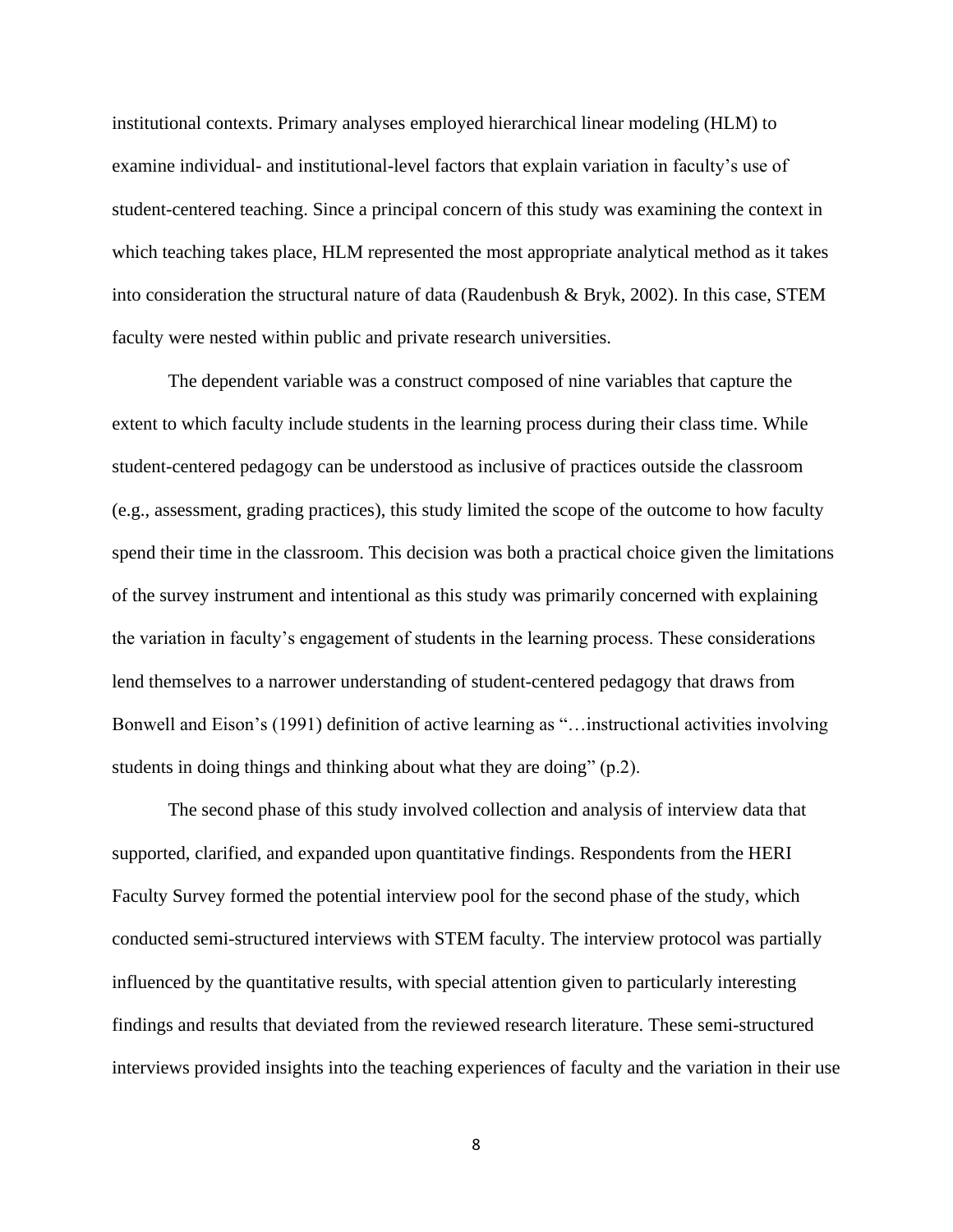of student-centered pedagogy. Qualitative analyses relied on analytical memos, multiple rounds of initial and axial coding, and understanding relationships between analytical coding categories.

#### Scope

<span id="page-21-0"></span>The quantitative phase of this study relied on the 2016-2017 administration of the HERI Faculty Survey and additional IPEDS variables from the same academic year. Since the Faculty Survey is administered once every three years, this represented the most recently available data. The survey data was limited in several ways in accordance with the purpose and goals of this study. First, only faculty who were employed in STEM fields were considered as part of the sample. STEM departments included: life sciences, physical sciences, engineering, mathematics and statistics, and computer sciences and technologies (See Appendix A for a full list of STEM departments). Second, only faculty employed at public or private research universities were included in the sample. These are institutions defined as either Research 1 or Research 2 institutions by the Carnegie classification. This restriction was based on the important role that these institutions play in STEM degree production at the baccalaureate level (National Science Board, 2018). Faculty outside the ranks of assistant professor, associate professor, and professor were excluded from this sample since ladder faculty face very different pressures and expectations at a departmental and institutional level than their peers in other academic positions (i.e., instructor, lecturer). Therefore, non-ladder faculty were outside the scope of this study along with all faculty members at community colleges and teaching institutions. The final sample included 1063 faculty members across 15 public and six private institutions. Of these 1063, a total of 564 faculty members provided their consent and e-mail addresses for further research. This group was then invited to participate in one-on-one semi-structured interviews and a total of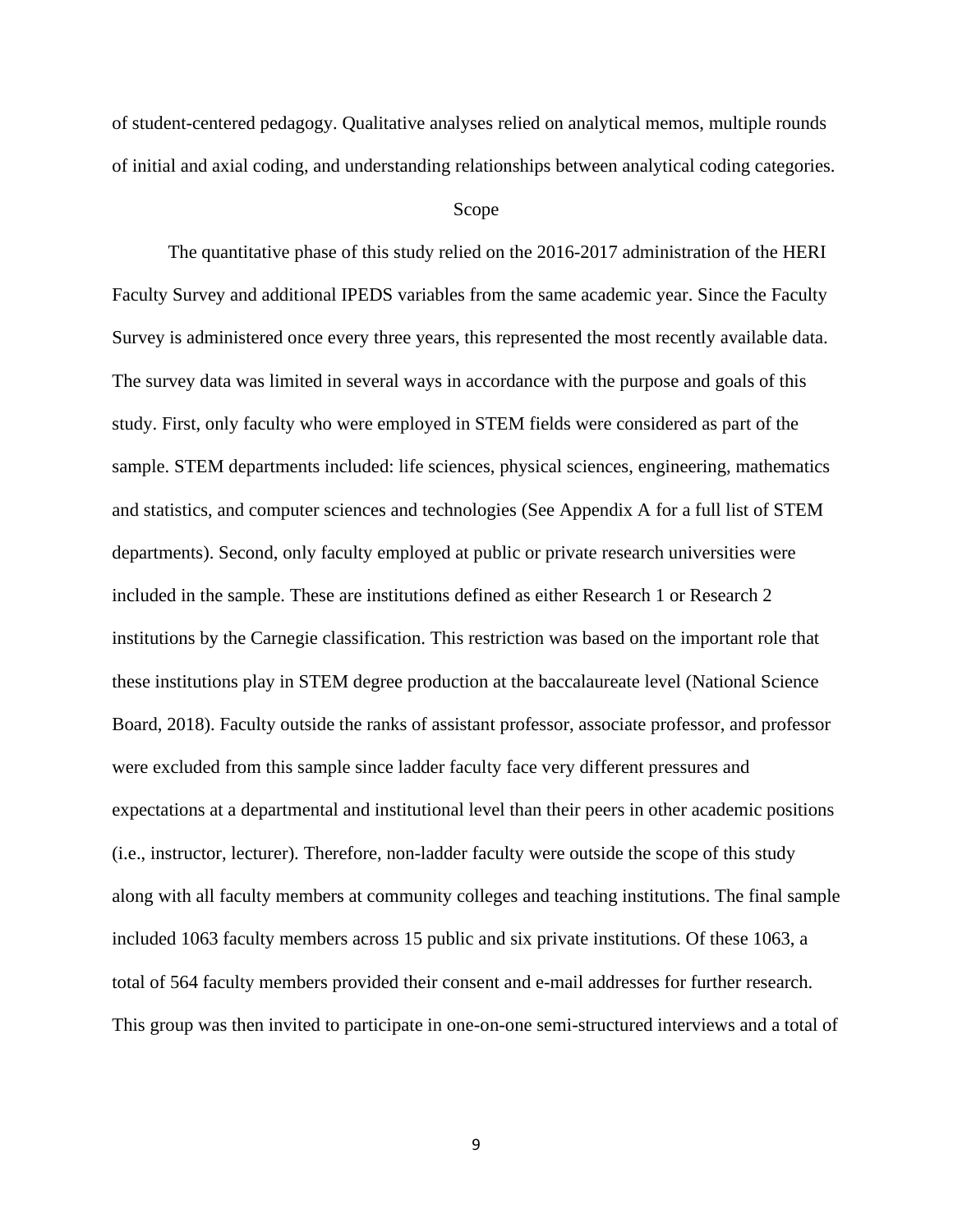17 interviews were completed. Interview participants varied with respect to their academic discipline, institutional type, and professional characteristics (e.g., rank, tenure).

#### Positionality

<span id="page-22-0"></span>Like many undergraduate students, I took several STEM courses on the road to a baccalaureate degree. While I enjoyed some of these classes, others failed to grasp my attention and instead reinforced my decision to pursue other academic disciplines. If these courses had been more intimate and academically engaging, perhaps I would have considered majoring in a STEM discipline. As a researcher, I now find that many students like myself are uninspired by what they experience in a science classroom. At the Higher Education Research Institute at UCLA, I had the opportunity to work under a National Science Foundation-Improving Undergraduate STEM Education (NSF-IUSE) grant. Under this capacity, I was introduced to literature surrounding the state of STEM education, active learning, flipped classrooms, and URM students in STEM. Additionally, I received training in documenting classroom teaching practices and observed numerous faculty members' teaching practices over the course of two years. More recently, I had the opportunity to dive into student-outcomes data related to diverse teaching practices. Collectively, these experiences sparked my interest in improving STEM faculty instruction and led me to pursue this study. However, it is important to reiterate that I was not a STEM graduate and that I have limited experience as an instructor or teaching assistant. To some extent, these facts situate me as an outsider in this study – examining STEM practices while having limited personal experience in these classrooms. Despite this, an outsider perspective may enable me to observe nuances in the ways in which STEM faculty approach their teaching.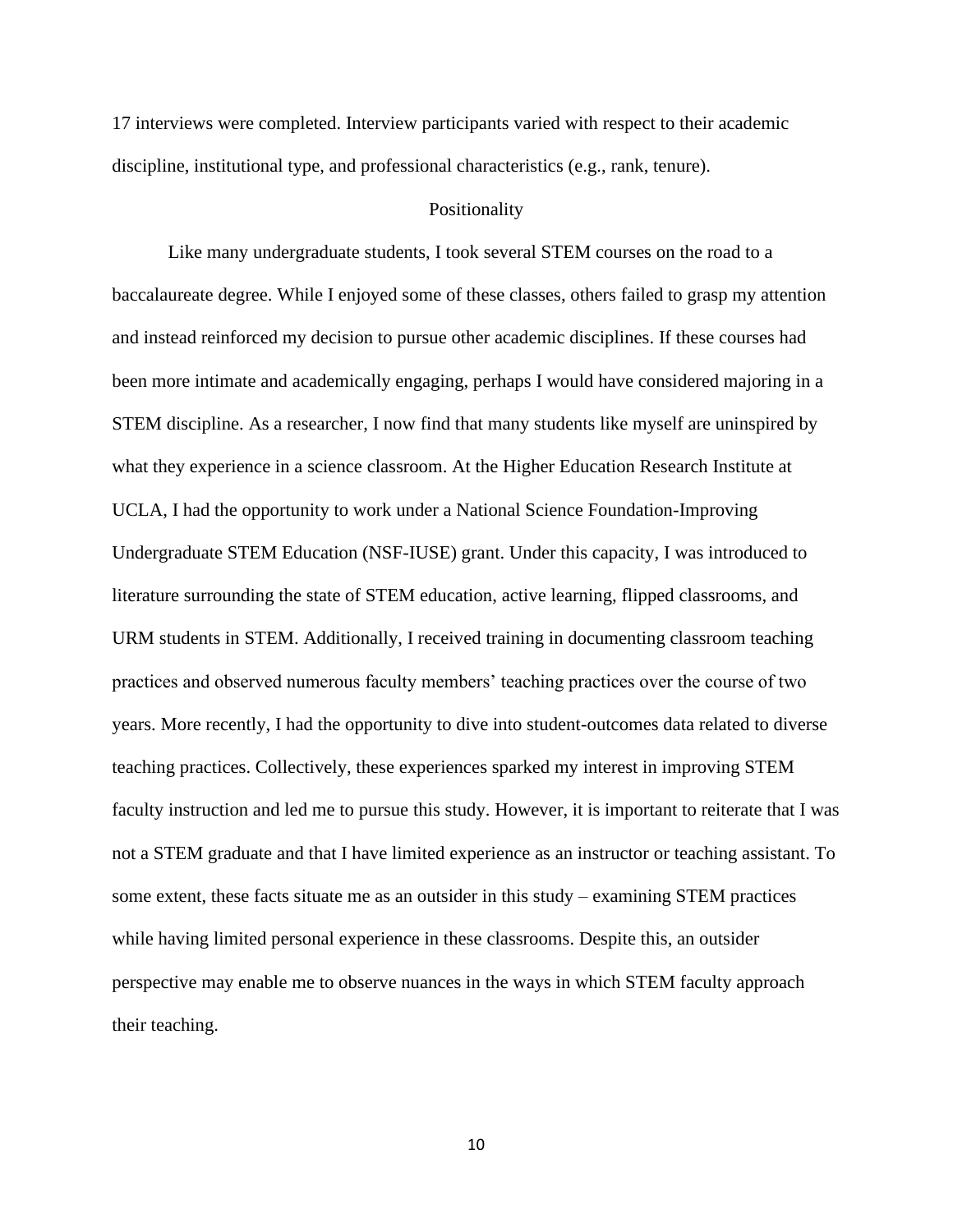#### **Overview**

<span id="page-23-0"></span>The following chapters detail the background, theoretical foundations, and methodology of this study. Chapter 2 begins with a review of the history, key arguments, and evolution of Organizational Citizenship Behavior, one of the frameworks underlying this study. The following section directly examines how OCB is applied to this study. The chapter then moves on to a discussion of the roots and key concepts of Resource Dependence Theory, how it has been used in higher education research, and how it is applied to this study. The final section of Chapter 2 reviews research literature that examines factors related to the implementation of student-centered pedagogy, pedagogical change, and barriers to more effective teaching practices. Specific topics that are reviewed include: professional development, faculty learning communities, academia's (dis)incentive system, departmental culture, faculty science identity, and pedagogical change processes.

Chapter 3 provides a detailed roadmap of the methodological strategy that guided this study. First, the specific goals, purpose, and research questions will be reviewed. Next, the sequential explanatory research design is introduced and justified. The third section discusses, in detail, the quantitative phase of the study beginning with the data source and construction of the sample. Subsequently, both faculty-and institution-level variables are reviewed. This section ends with a discussion of missing data and a summary of the quantitative approach (hierarchical linear modeling). Fourth, the qualitative phase is discussed. This begins with a discussion of the analytical strategy and the participant selection process. The section concludes with a detailed look into the data collection and analytical strategy. The chapter concludes with a review of key methodological limitations of this study.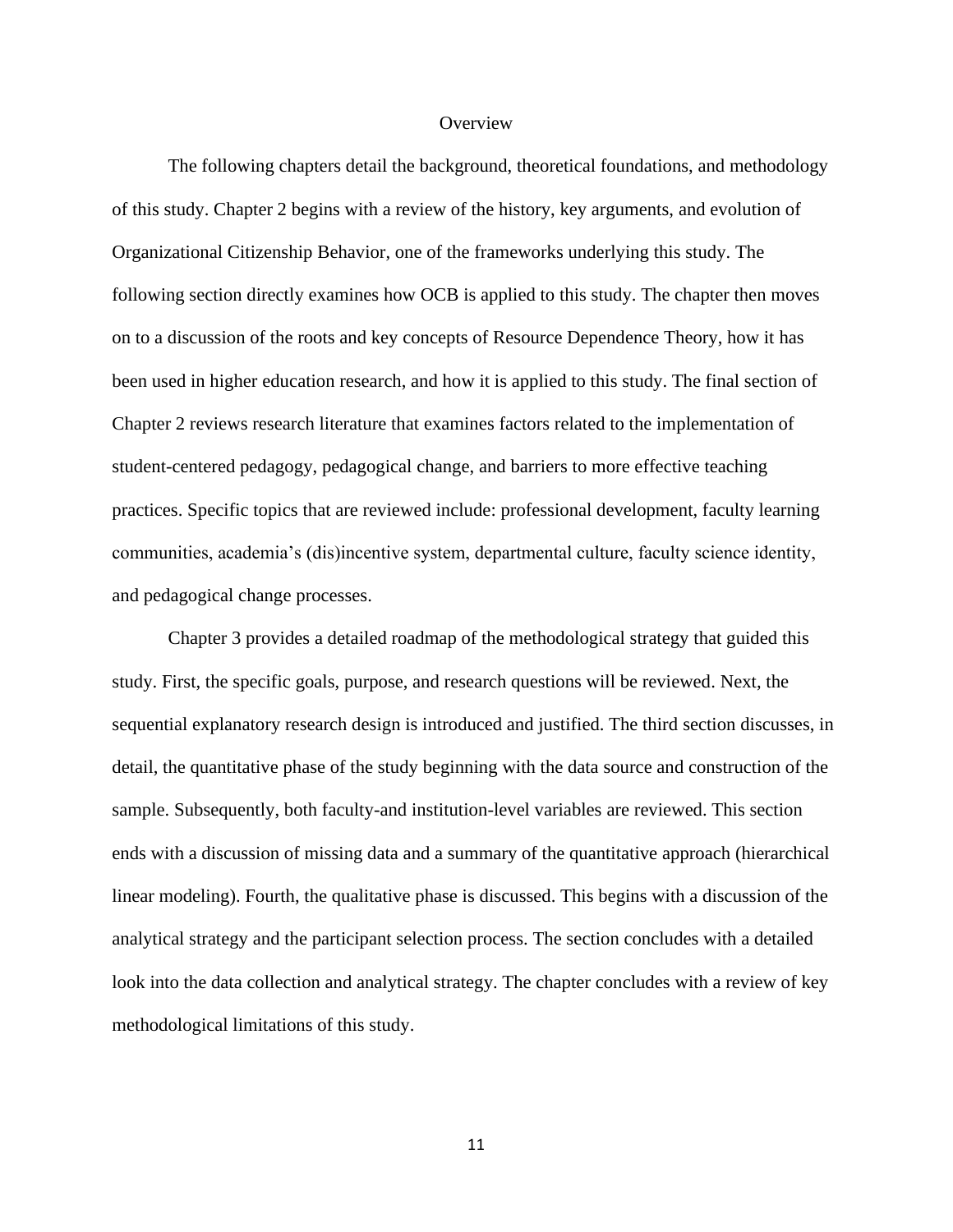Chapter 4 presents the results of the quantitative portion of this study, beginning with a descriptive analysis of all participants in the 2016 administration of the Faculty Survey. Next, descriptive statistics broadly explore items at the faculty and institutional level, as well as the outcome of interest, student-centered pedagogy. Hierarchical Linear Modeling is then introduced and the model is successively built, beginning with an unconditional model and progressing through each block of variables. As each block of items is added, variables' statistical significance, directionality, and influence on the dependent variable is discussed in detail. Finally, interaction effects between professional characteristics and key variables of interest are explored and discussed.

Chapter 5 presents the results of the qualitative phase of this study, exploring the lived experiences of STEM faculty at research universities. The chapter begins with an overview of the faculty participants before diving into the factors that influence teaching. Next, faculty describe the evolution of their teaching approach, with some articulating a consistent approach and others depicting an evolving pedagogical style. Faculty share the barriers and influences that shaped the transition to their current approach. The chapter concludes with an examination of the environmental context of faculty teaching, specifically focusing on the influence of the institution, faculty peers, and departmental culture on teaching approach.

The final chapter of this dissertation presents a summary of the results of this study. Significant results are explored in depth and situated within both the research literature and the theoretical framework guiding this study. The following sections explore implications for both the federal government and research universities while offering concrete recommendations that could significantly influence teaching at research universities. The chapter concludes with a discussion of potential areas of further investigation and the author's final thoughts.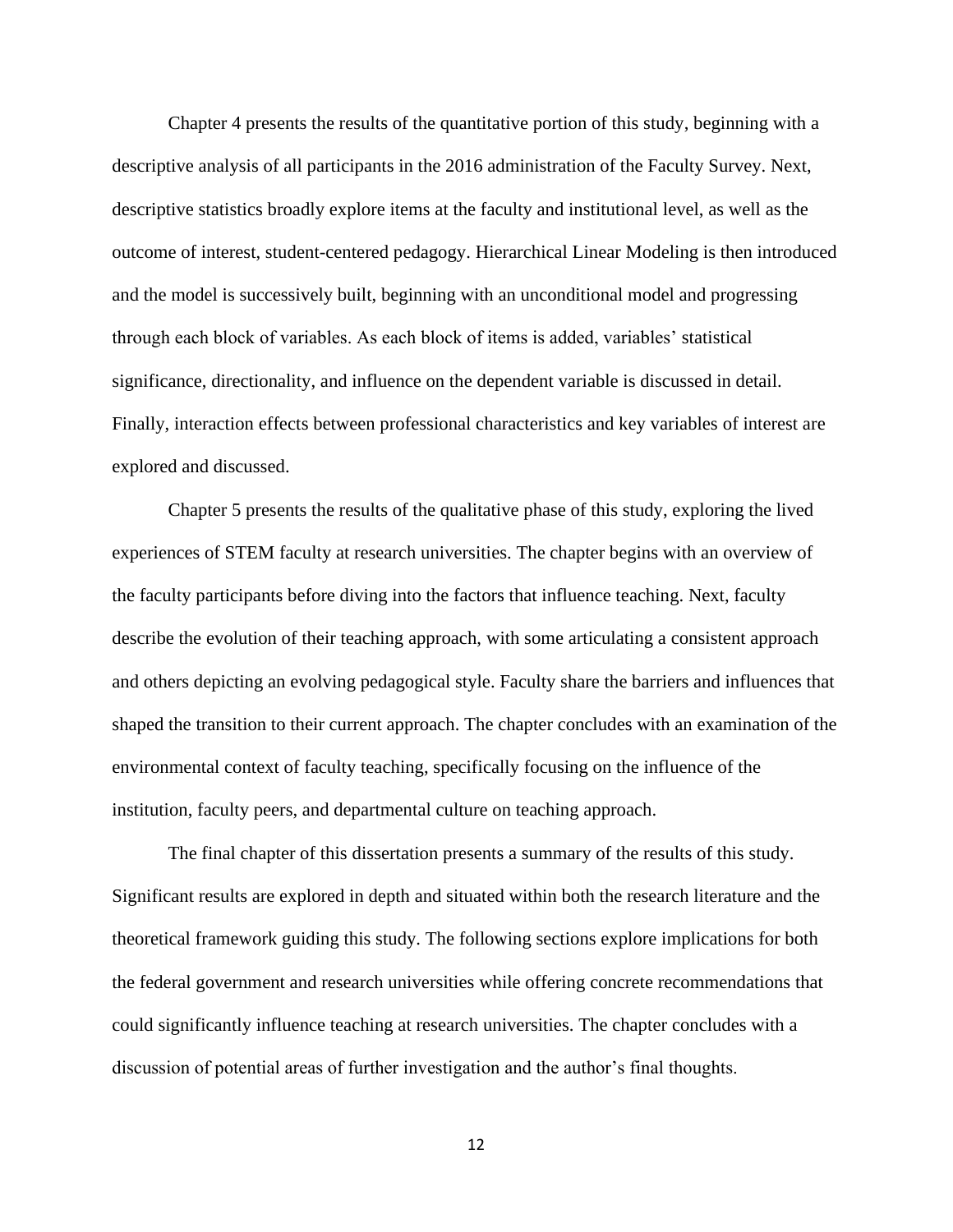#### CHAPTER 2: REVIEW OF THEORY AND LITERATURE

<span id="page-25-0"></span>This study is focused on the factors and characteristics that shape faculty members' use of lecturing and student-centered pedagogy, how their pedagogical approach has evolved over time, and how their institutional environment may influence their teaching. This chapter reviews two theoretical frameworks and relevant literature that informs our understanding of how faculty make pedagogical decisions. Three major sections compose this chapter. The first section begins with a review of the historical and theoretical underpinnings of Organizational Citizenship Behavior (OCB). Subsequently, key studies on the application of OCB to higher education are discussed before linking this framework to the present study. The second section reviews the theoretical principles of Resource Dependence Theory (RDT), including the external influence of organizations and the influence of dependency on internal sub-units. Focus then shifts towards reviewing studies that integrate RDT principles in the analysis of higher education organizational behavior. This section concludes with an overview of how RDT informs this study. The third and final section of this chapter reviews key studies and literature that highlights additional factors and characteristics which may influence how faculty teach undergraduate courses. This includes professional development, learning communities, the (dis)incentive system, departmental and professional culture, and change processes.

#### Organizational Citizenship Behavior

<span id="page-25-1"></span>Faculty who engage their students with a more interactive curriculum might be perceived as going above and beyond standard expectations of teaching excellence because of the additional training, preparation, and time that is required for student-centered teaching (Michael, 2007). Since it can explain intra-organizational behavior that exceeds an individual's prescribed role, Organizational Citizenship Behavior (OCB) provides an appropriate lens for understanding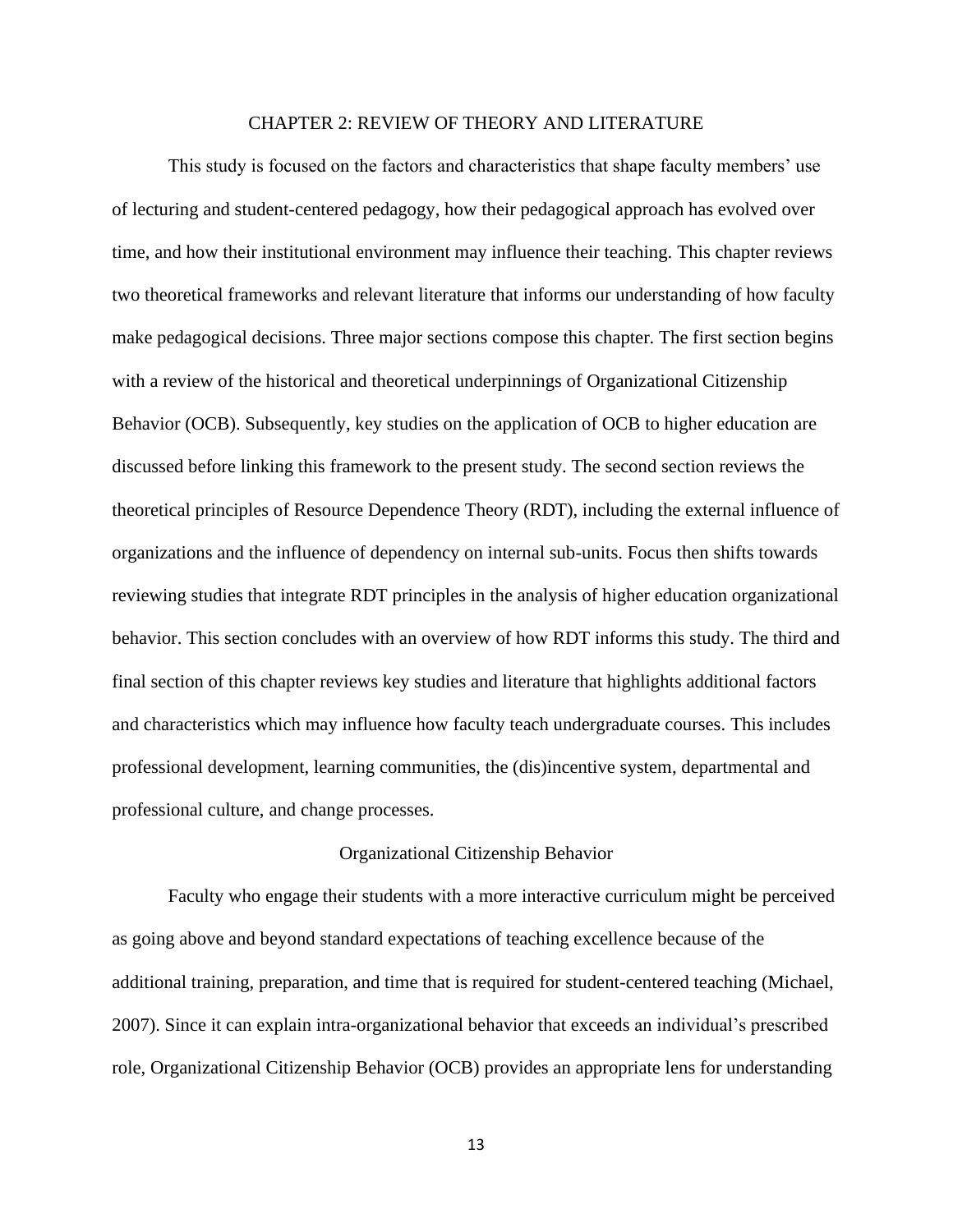faculty members' disposition (or not) towards student-centered teaching. Acknowledging the theoretical underpinnings of OCB may help to frame why faculty members employ specific teaching practices within STEM classrooms. Moreover, OCB will help uncover the personal attributes and environmental conditions that facilitate a faculty member's use of student-centered teaching.

Bateman and Organ (1983) introduced OCB as a means of understanding a classic problem for organizational psychologists – the relationship between job satisfaction and job performance. Over the past few decades, OCB has emerged from this literature and established its own niche, providing researchers the tools to examine a broad range of theoretical and practical considerations related to employees and the workplace, and several of these points seem well aligned with conditions of faculty's work in colleges and universities.

#### <span id="page-26-0"></span>*The OCB Construct*

Classical and modern organizational theorists argued that extra-role behavior was an important part of a functioning organization (Barnard, 1938; Katz, 1964; Katz and Kahn, 1966; Roethlisberger & Dickson, 1939). Barnard (1938) wrote of individuals' "willingness to cooperate" as being a critical component of functioning organizations, and this willingness was motivated not by contractual obligations nor was it induced by material considerations; it was purely voluntary in nature. Similarly, Roethlisberger and Dickson (1939) used the term *cooperation* to refer to behavior that included spontaneous social gestures towards the needs of others within the organization. Building on these ideas, Katz and Kahn (1966) argued that the relationship between organizational rewards and cooperative behavior is mediated by a sense of citizenship. This sense of citizenship motivates individuals to contribute beyond that which is required of their role and to do more to promote the success of their organization.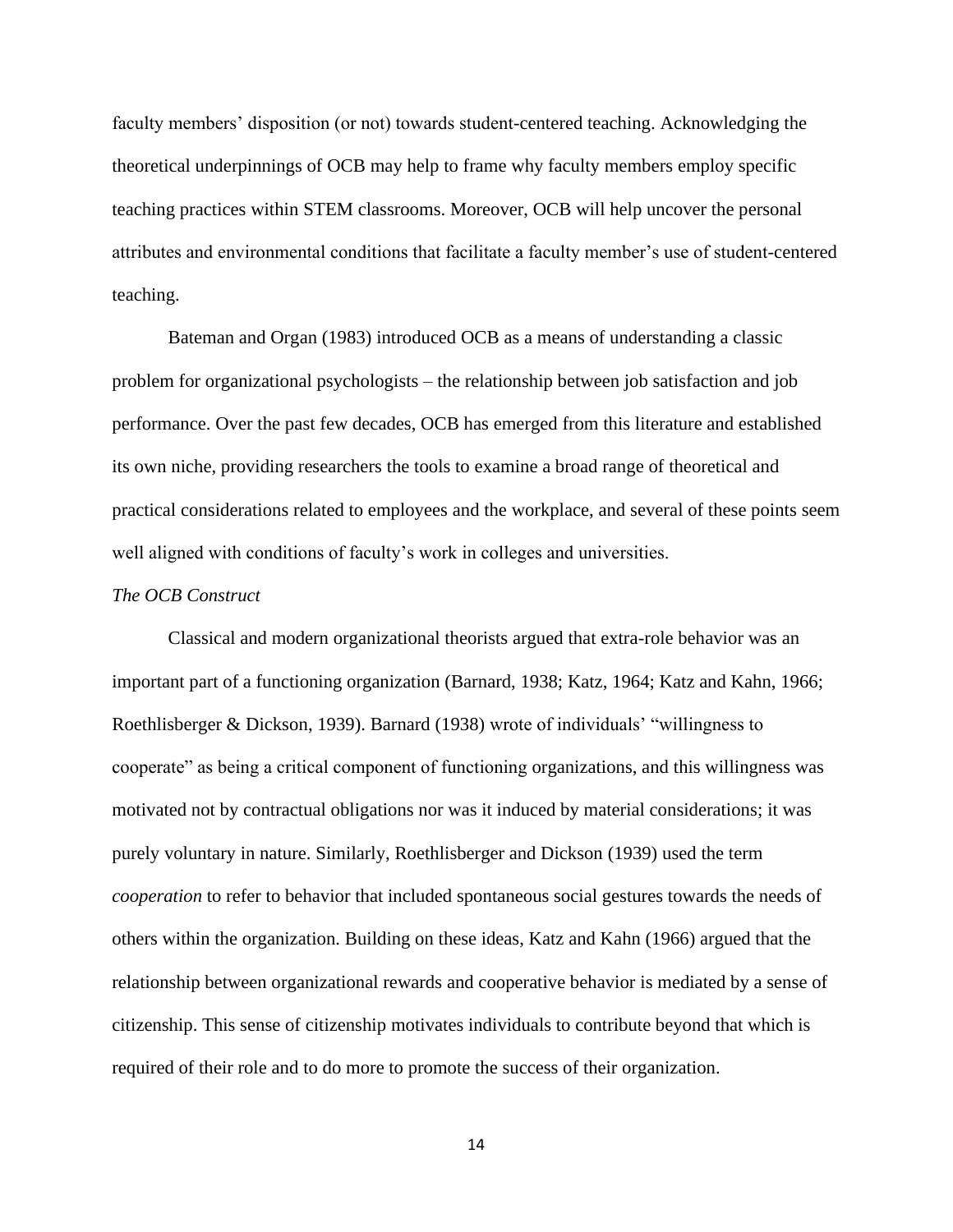Drawing from these theorists, Bateman and Organ (1983) coined Organizational Citizenship Behavior in their examination of the relationship between job satisfaction and job performance. Later that year, Smith, Organ, and Near (1983) advanced our understanding of OCB by taking a closer look at its antecedents. Although these early essays by Organ and his colleagues introduced the concept of OCB, they did not provide an exact definition of this behavior. Five years later, Organ (1988) introduced a five-factor OCB model (altruism, courtesy, conscientiousness, civic virtue, and sportsmanship) and formally defined the concept:

OCB represents individual behavior that is discretionary, not directly or explicitly recognized by the formal reward system, and that in the aggregate promotes the effective functioning of the organization. By *discretionary* (emphasis original), we mean that the behavior is not an enforceable requirement of the role or the job description, that is, the clearly specifiable terms of the person's employment contract with the organization; the behavior is rather a matter of personal choice, such that its omission is not generally understood as punishable.

Key insights from Bateman and Organ (1983) and Smith, Organ, and Near (1983) illuminate the connection between OCB and the motivation of some faculty to go "above and beyond" in their teaching approach. Smith, Organ, and Near describe OCB as behavior that cannot be accounted for by the same motivational bases (e.g., salary) that induce people to join, stay, and perform within their prescribed role. Similarly, faculty who choose to employ a student-centered teaching approach might be motivated not by direct tangible benefits, but by more personal attributes and environmental conditions within their department. In addition, OCB encompasses behavior that is not easily enforced by the threat of sanctions (Smith, Organ, and Near, 1983). Although institutions and departments place some requirements on faculty with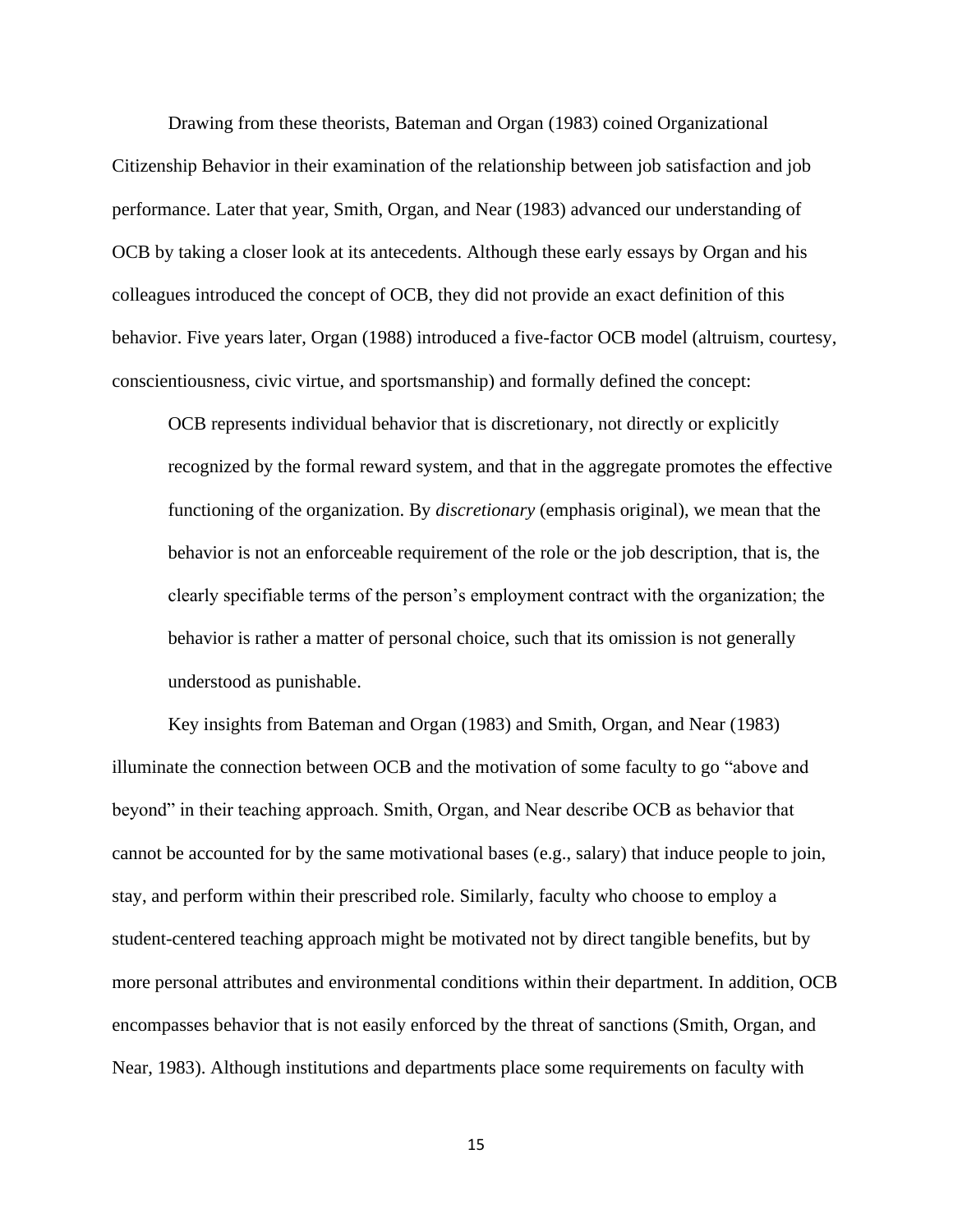respect to teaching (e.g., teaching loads), *how* and *what* faculty teach remains largely within the discretion of the individual faculty member. The following section explores specific predictors of OCB in greater detail. Understanding what individual- and organizational-level factors and characteristics have been found to influence OCB may yield important insights for understanding how faculty arrive at their teaching approach.

#### <span id="page-28-0"></span>*Predictors of Organizational Citizenship Behavior*

Bateman and Organ (1983) collected survey data from professional staff and their supervisors at a large midwestern university to measure the extent to which job satisfaction influenced OCB. The authors conceptualized job satisfaction as the extent to which employees were satisfied with their work, pay, promotion, coworkers, and supervision. Meanwhile, supervisors evaluated their employee's recent behavior using measures that tapped into behaviors such as compliance, dependability, housecleaning, cooperation, and punctuality. Utilizing two time points and cross-lagged regression analyses, the authors found a strong relationship between the various measures of job satisfaction and OCB. As Bateman and Organ (1983) predicted, employees who were more satisfied with their role and occupational environment were more likely to display organizational citizenship behavior. Similarly, job satisfaction may play a role in the extent to which college and university faculty seek out and develop a specific pedagogical approach. Faculty who feel more satisfied with their role and workplace environment may be more inclined to invest additional time learning new teaching techniques, revising their curriculum, and implementing active-learning strategies in their classrooms.

Utilizing Organ's (1988) conceptualization, early empirical literature sought to discover the antecedents of Organizational Citizenship Behavior. Following the example of the earliest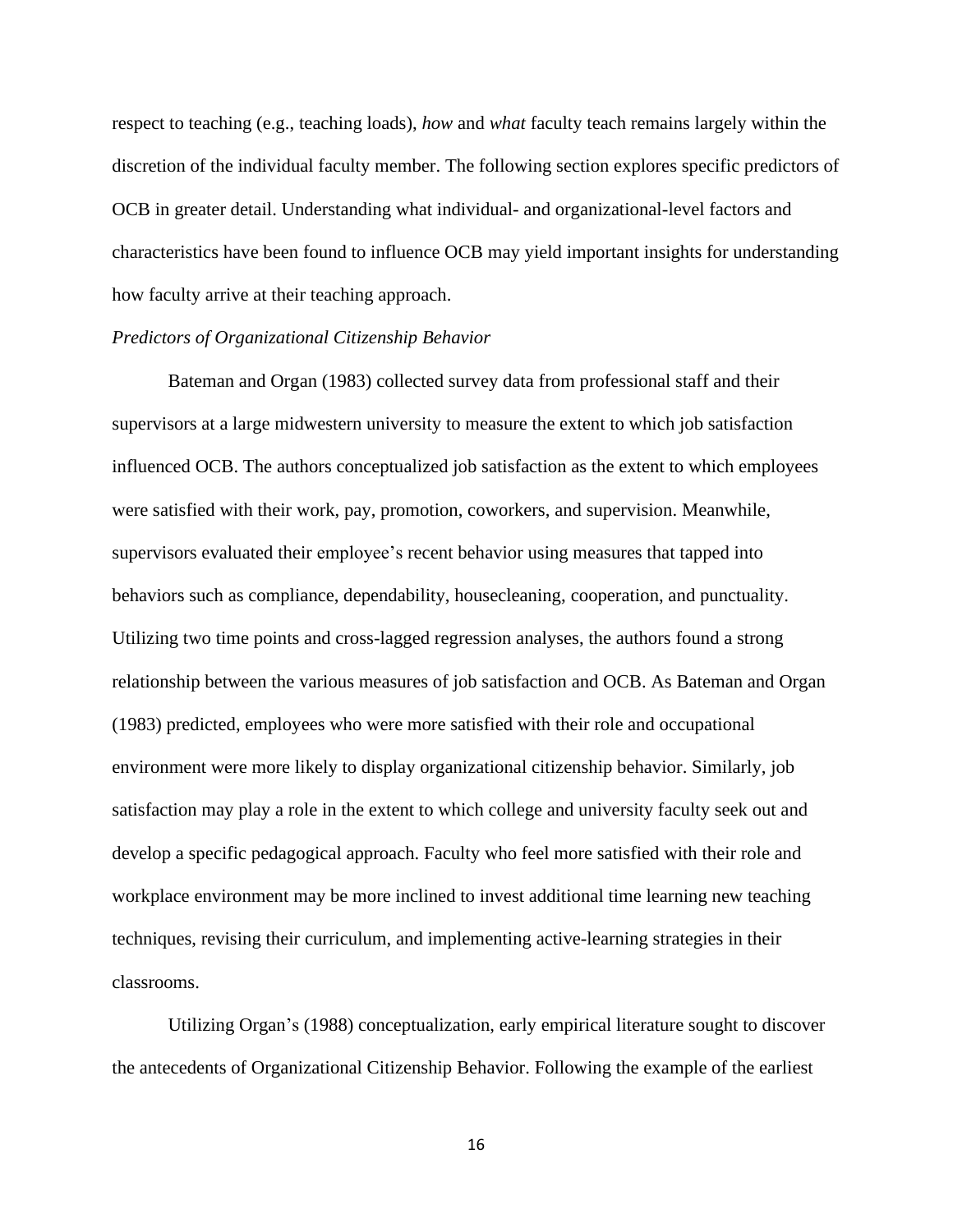OCB literature (Bateman & Organ, 1983; Smith, Organ, & Near, 1983) empirical studies have examined the relationship between job satisfaction and OCB with various methodological and conceptual approaches. Podsakoff, MacKenzie, Moorman, & Fetter, (1990) postured that transformational leadership behaviors – articulating a vision, high performance expectations, individualized support, intellectual stimulation – would have both direct effects on OCB and indirect effects mediated by trust in leadership and job satisfaction. Using path analysis, the authors found significant effects between individualized support and intellectual stimulation on employee satisfaction but no significant effects on OCB's. Importantly, job satisfaction was not found to have a direct effect on OCB's (Podsakoff et al., 1990). In a study of two medium-sized companies in the Midwest, Moorman (1991) explored the relationship between perceptions of fairness and OCB's. The author defined organizational justice as the ways in which employees determine if they have been treated fairly in their jobs and the ways in which those determinations influence other work-related variables (Moorman, 1991). The key finding of this study is that once you isolate perceptions of fairness from job satisfaction, the former but not the latter is a significant predictor of OCB. This would suggest that the decision to behave as an organizational citizen may be a function of the degree to which an employee believes that he or she has been treated fairly by the organization (Moorman, 1991; Organ & Konovsky, 1989). Moreover, it suggests that perceptions of fairness take much of the variance of OCB's away from job satisfaction. For faculty, perceptions of the fairness of their departmental environment, and specifically the behavior of leadership, may have an influence on whether they exceed teaching expectations. For example, faculty who perceive unfairness in academic incentive structures might be expected to minimize their OCB's.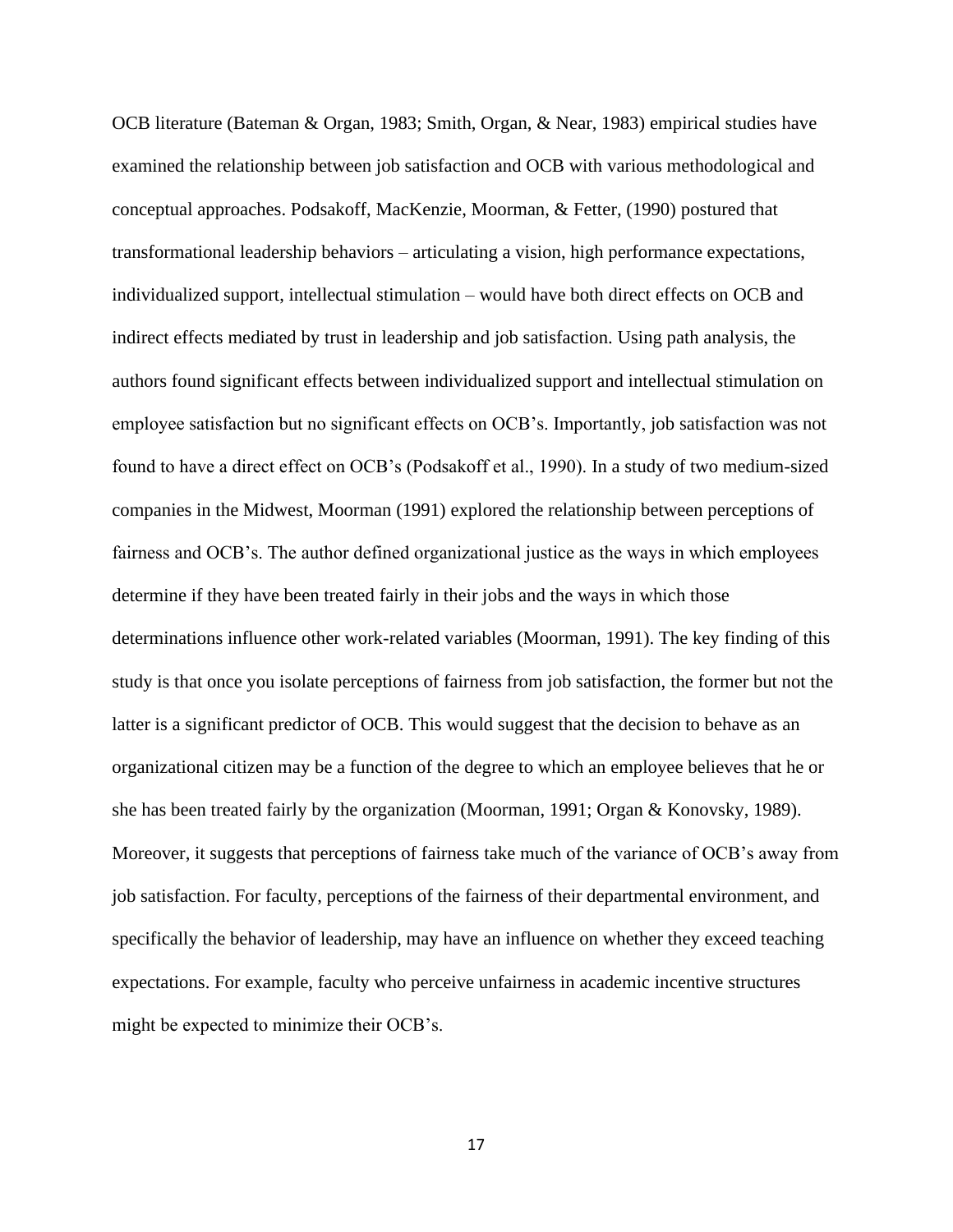Williams and Anderson (1991) took a different approach in their conceptualization of OCB. While they still relied on Organ's (1988) operationalization, they bifurcated OCB based on the perceived target of the behavior (individuals vs. organization). Like Podsakoff et al., (1990) Williams and Anderson (1991) also relied on surveys to measure employees' organizational commitment and job satisfaction and supervisors' evaluations of OCB. Yet, unlike Podsakoff et al., (1990) and to some extent (Moorman, 1991), Williams and Anderson (1991) found job satisfaction to be an important predictor of both individual- and organization-oriented OCB.

Studies focusing on specific dimensions of OCB have provided a more nuanced understanding of OCB, its antecedents, and likely outcomes. In a meta-analytic review of 55 studies examining predictors of altruism and generalized compliance (OCB sub-scales), Organ and Ryan (1995) deliver several key findings. On the question of job satisfaction vs. perceptions of fairness, they not only highlight a modest relationship between job satisfaction and altruism but also note that job satisfaction is a better predictor of altruism than perceived fairness. The authors also found moderate relationships between leader supportiveness and organizational commitment and both altruism and generalized compliance. Personality factors (agreeableness, positive affectivity, negative affectivity), tenure (years at organization), and being female were found to be weakly correlated with both measures of organizational citizenship behavior. Importantly, how the OCB data was collected (self-reported vs. manager reported) had a moderating influence on the relationship between predictors and both altruism and generalized compliance.

While much of the previous literature assumed that engaging in OCB was a result of an individual's perceptions of their role and their organization, Rioux and Penner (2001) take a slightly different approach. The authors investigate whether personal motives – organizational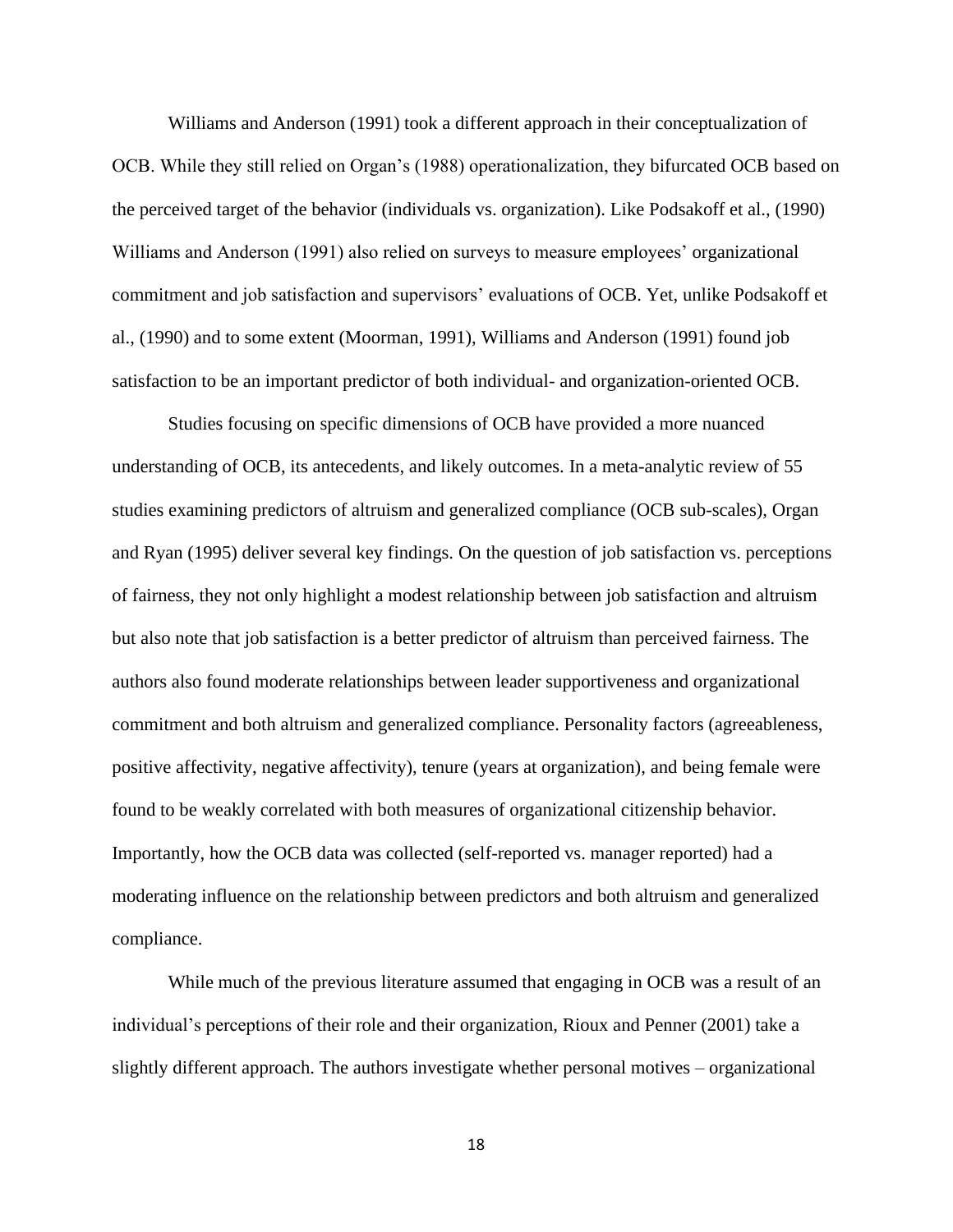concerns, prosocial values, and impression management – play a role in OCB. Items in the organizational concerns factor include motives such as: wanting to understand how the organization works, caring what happens to the company, and wanting to be fully involved in the company. Prosocial values included feeling it is important to help those in need, believing in being courteous to others, and being concerned about other people's feelings. Impression management included items such as: to avoid looking bad in front of others, to avoid looking lazy, and to look better than their coworkers. OCB was defined using the five sub-scale taxonomy developed by Organ (1988). Results indicate that each of the three types of personal motives was significantly correlated with altruism, civic virtue, and sportsmanship. Additionally, impression management showed a significant relationship with conscientiousness.

These results have important implications for understanding the motivations of faculty members who display OCB through their teaching. First, prosocial values indicate the need to be a helpful individual, to be accepted, and to interact smoothly with one's peers (Rioux & Penner, 2001). Such motives may be partially responsible for why some faculty go above and beyond standard expectations of teaching to integrate more time-consuming content-delivery methods. Similarly, a desire to help the organization because one identifies and takes pride with it and because it is seen as vital to one's personal and professional welfare may underlie motivations to enact student-centered teaching. Lastly, impression management items would seem to suggest that how a faculty member may be viewed by their peers is an important predictor of their behavior. This study has shown that a person is motivated to enact OCB not only by their needs, but because such behavior meets certain needs for them (Rioux & Penner, 2001).

In summary, studies found conflicting results for the impact of job satisfaction and several other key predictors of OCB (e.g., organizational commitment, perceptions of fairness).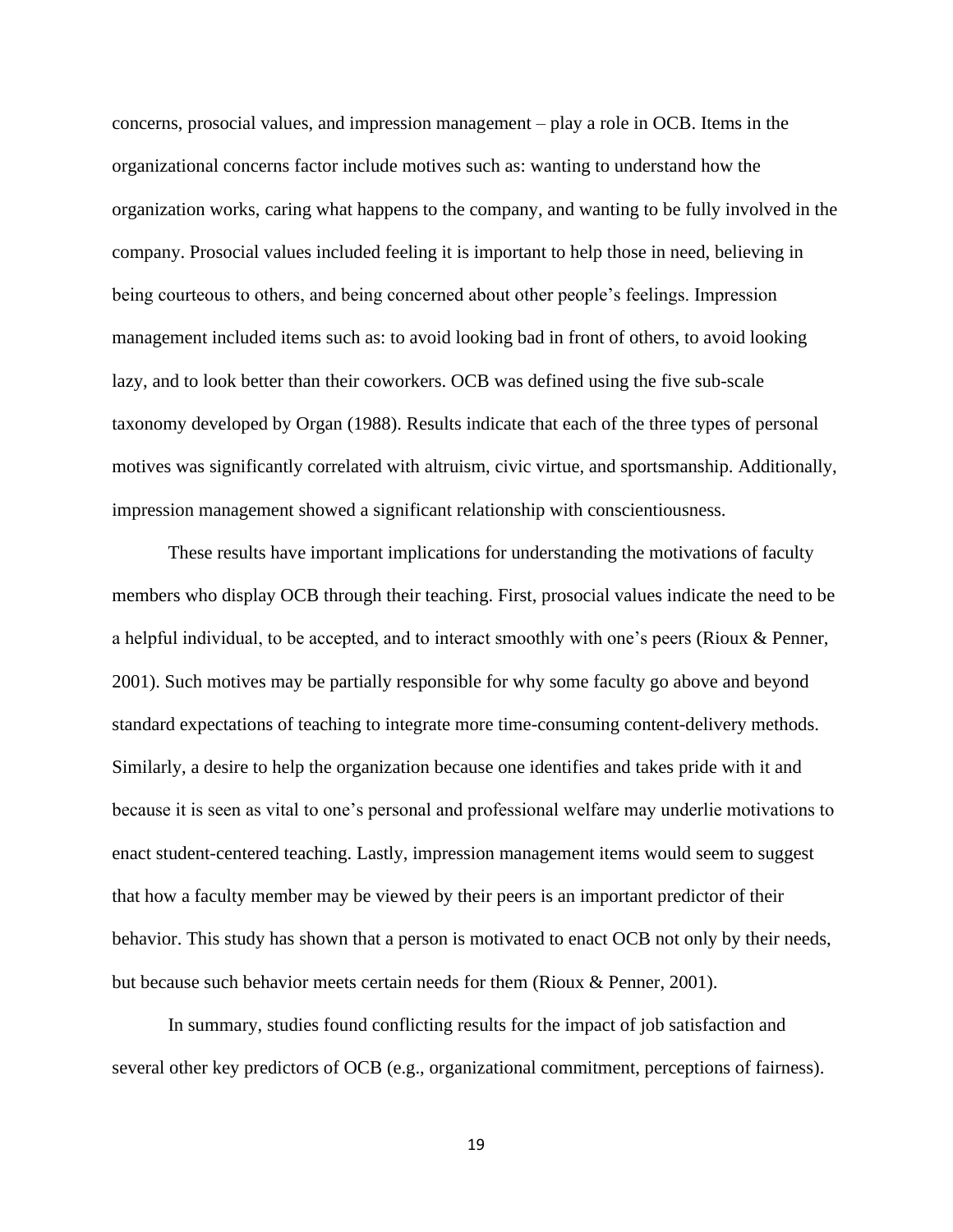This study shed light on this question by controlling for measures of job satisfaction during the quantitative phase and exploring faculty members' feelings of satisfaction with their role and their environment in the semi-structured interviews. Across these studies, several key limitations were apparent. First, most of these studies surveyed participants from for-profit organizations (banks, companies, etc.). While this is not surprising considering the management and organizational roots of OCB, it does limit the generalizability of the findings. Whether similar findings would be observed within institutions of higher education remains to be seen. Second, many of the reviewed studies relied on supervisor-provided OCB data. Observing OCB through the eyes of a supervisor may not fully capture the extent of an employees' organizational citizenship behavior since managers may be biased towards behaviors that satisfy their needs as an organizational leader. Further, there may be discrepancies between what is or is not considered beyond the scope of job responsibilities, a difference which may be especially acute for faculty members whose occupation involves minimal direct supervision. Third, early studies conceptualized OCB as vague, limited, and trivial behavior. For example, common items used to capture OCB included: helping new employees, consistent attendance, punctuality, does not take extra breaks, avoids creating problems for coworkers, etc. (Bateman and Organ, 1983, Moorman, 1991; Podsakoff et al., 1990, Williams and Anderson, 1991).

#### <span id="page-32-0"></span>*Redefining Organizational Citizenship Behavior*

Organizational Citizenship Behavior was conceptualized along three primary tenets: behavior that is discretionary, not formally rewarded, and that in the aggregate promotes the effective functioning of the organization (Organ, 1988). However, empirical findings and conceptual arguments led to a reconceptualization of Organizational Citizenship Behavior. First, findings suggested difficulty in differentiating between in-role and extra-role behavior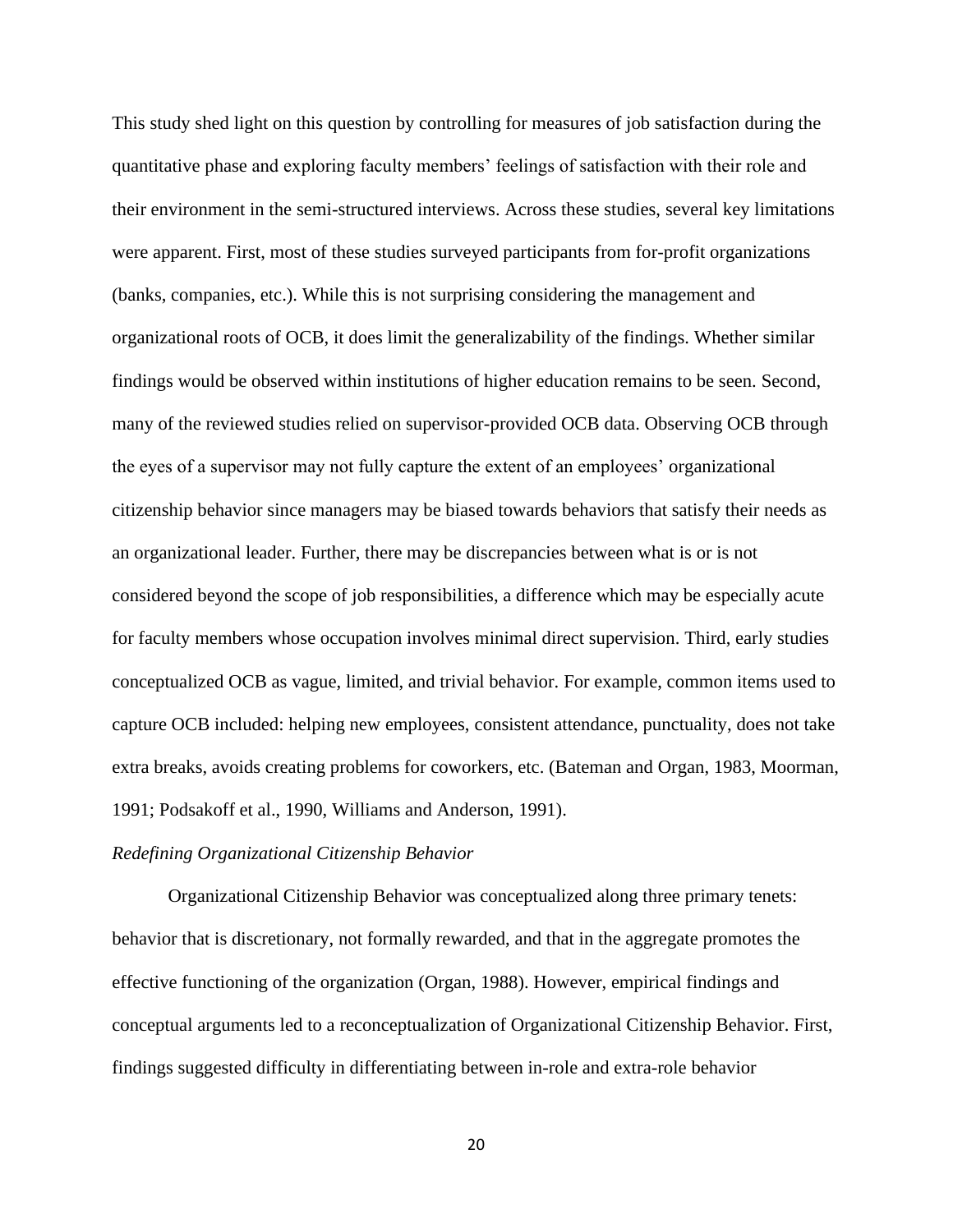(Morrison, 1994). While Organ (1988) relied on job descriptions and contractual language to explicitly define this binary, in many cases, linguistic ambiguity (perhaps intentional) led to a blurry distinction between required and voluntary behavior. As noted above, who described the behavior (manager vs self-reported) influenced what may be considered OCB. Second, the working definition of OCB rested on the principle that extra-role behavior could not be formally rewarded, therefore implying that in-role behavior could and indeed was systematically and contractually rewarded. Organ (1997) himself dismissed this notion by arguing that very few rewards are contractually guaranteed, effectively ensuring that this aspect of OCB would be reconceptualized (see below).

Third, several researchers proposed alternative conceptualizations of Organizational Citizenship Behavior that pushed our understanding of this framework. Williams and Anderson (1991) discussed two types of Organizational Citizenship Behavior; OCB-O referred to behavior that benefitted the organization while OCB-I referred to behavior benefitting the individual. This conceptualization provided greater clarity about the distinctive antecedents associated with each type of behavior, depending on the target of such actions (Williams & Anderson, 1991). Similarly, Van Dyne, Graham, and Dienisch (1994) argued for a broader conceptualization of Organizational Citizenship Behavior, as these authors suggested that OCB encompassed all positive organizationally-relevant behavior, including in-role behavior. In other words, this expanded definition of OCB included both expected and voluntary behavior at the workplace.

In response to empirical findings and diverging conceptualizations that pushed the boundaries of his original definition, Organ (1997) acknowledged the difficulty in distinguishing between in-role and extra-role behavior and conceded the limited presence of contractual language guaranteeing rewards. Organ rephrased the first two principal tenets within his original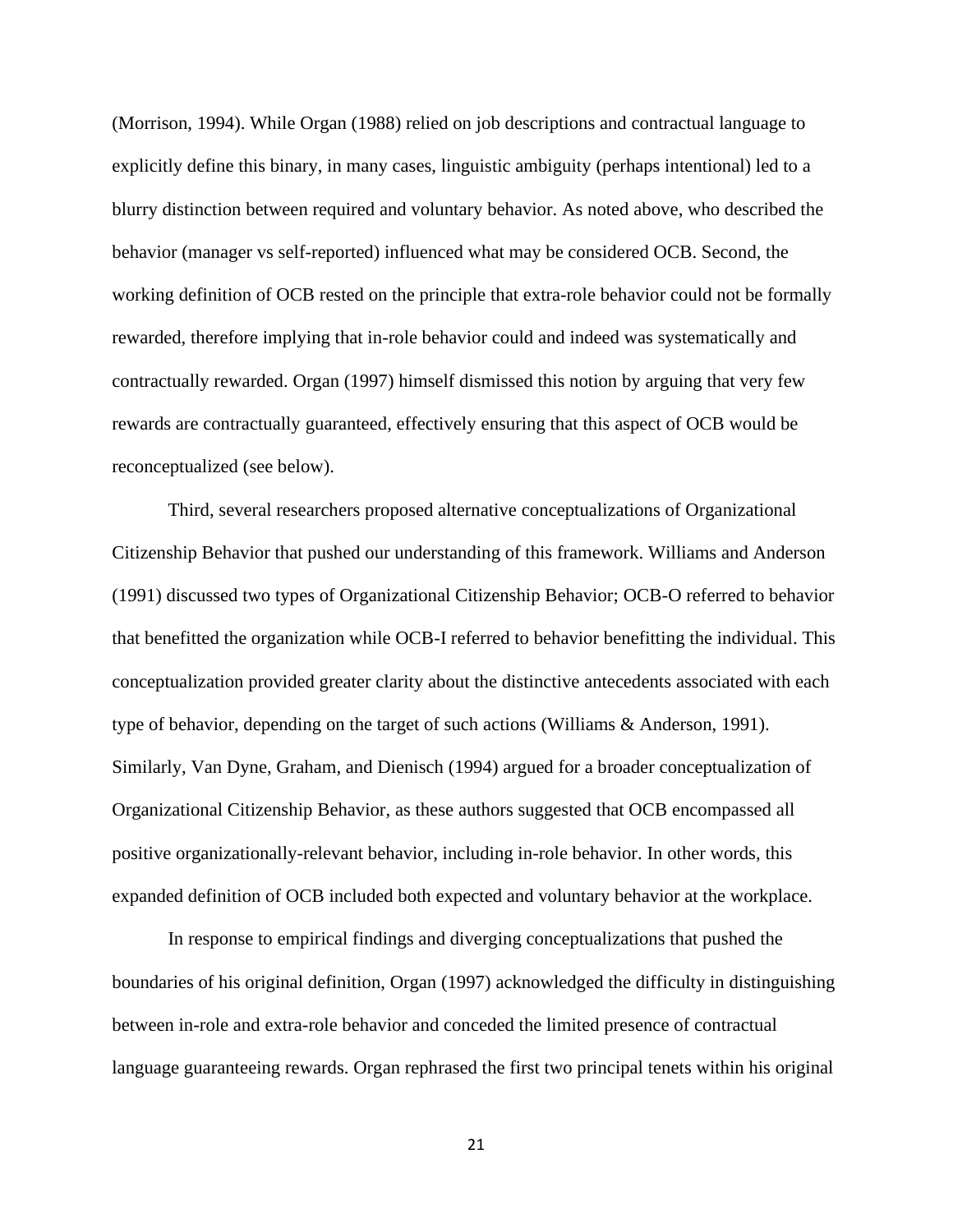definition of OCB, describing OCB as *less likely* (emphasis added) than task performance to be considered both an enforceable job requirement and behavior that would confidently lead to systematic rewards (Organ, 1997). This revised definition has remained consistent up to present times:

At the most general, all-encompassing level, OCB can be defined as the set of behaviors that sustain or enhance the cooperative system of the organization but are not systematically or generally recorded in the formal system of the organization or tied in any consistent way to specific rewards (Organ, 2018, p. 9).

The key words *generally* and *consistent* in the present definition provide the wiggle room Organ envisioned two decades prior. This new approach to OCB leaves open the possibility that such behavior may be expected and possibly rewarded, but admittedly, at a much lower rate than in-role behavior. This is precisely the ambiguity that exists with STEM faculty's choice of teaching practices. As later sections of this chapter explore in greater depth, institutions may place certain requirements on the number of courses or contact hours faculty teach each year, but the decisions of how to teach those courses and the amount of time to invest in preparing for teaching rest with the faculty. Before diving completely into how OCB frames our understanding of STEM teaching practices, it is important to review recent literature on OCB.

#### <span id="page-34-0"></span>*OCB and Organizational Performance*

Over the past two decades, research drawing on Organizational Citizenship Behavior principles has generally shifted from discovering the antecedents of extra-role behavior to understanding the influence of OCB on organizational performance. Several studies have found that OCB leads to more effective organizational functioning (Koys, 2001; Podsakoff, Ahearne, & MacKenzie, 1997; Podsakoff & MacKenzie, 1997). Research within organizational behavior and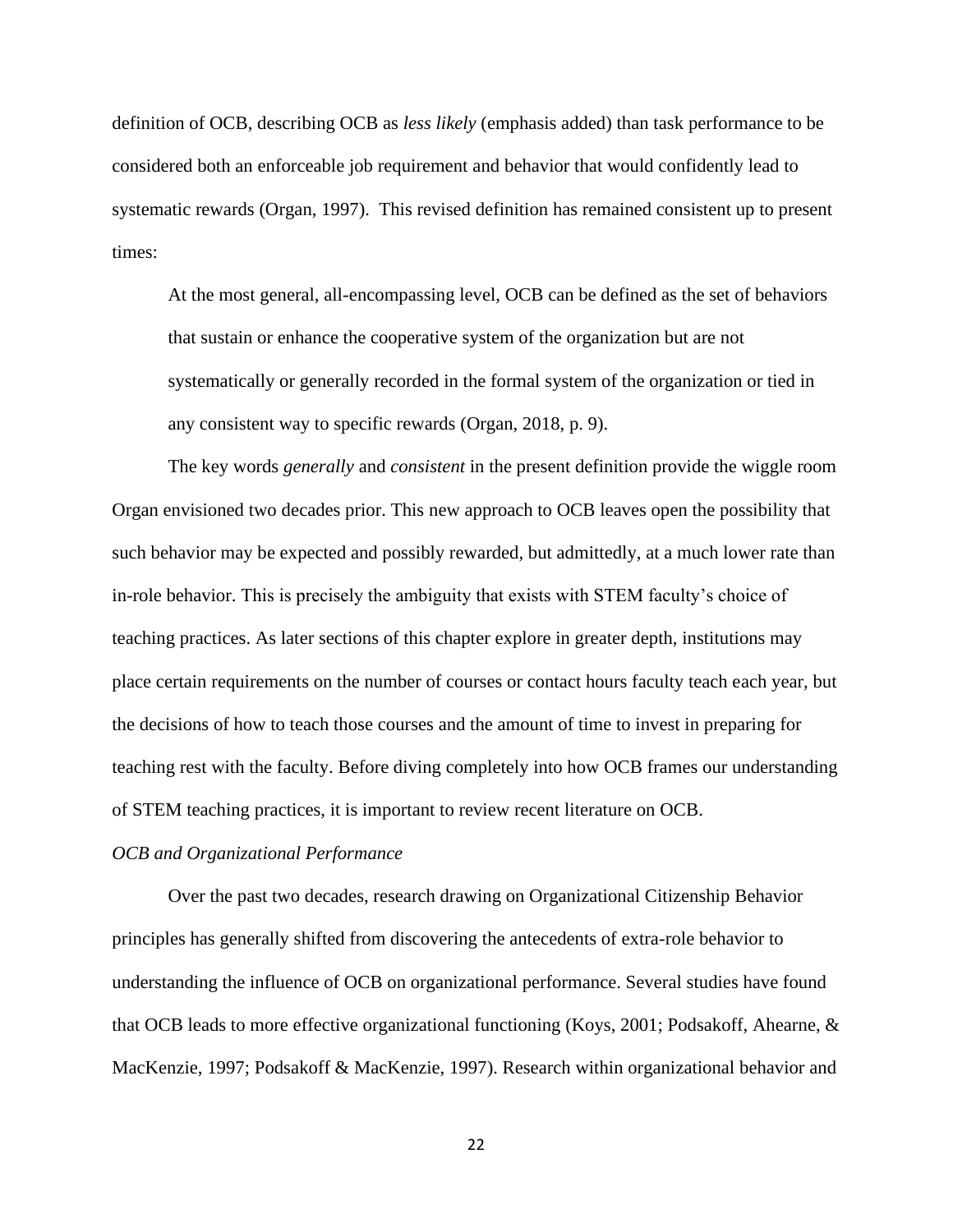industrial-organizational psychology to rely on Organ's (1988) taxonomy to sub-categorize OCB. For example, both Podsakoff, et al. (1997) and Koys (2001) conceptualized OCB as behavior that reflected helpfulness, civic virtue, or sportsmanship. In the first study, the authors used employee questionnaires to examine the effects of OCB on the quality and quantity of work-group performance of more than 200 factory workers. Three factors of OCB were conceptualized: helpful behavior, civic virtue, and sportsmanship. Civic Virtue items included providing constructive suggestions about improving effectiveness, attending and participating in meetings, and a willingness to risk disapproval to express beliefs about what's best for the workgroup. Sportsmanship included negatively coded items such as always focusing on what is wrong rather than the positives, complaining about trivial matters, and always finding fault with what other employees are doing. Ordinary least squares regression results indicated that sportsmanship improved the quantity produced while helping behavior improved both quality and quantity of work group performance.

In a study of restaurant employees, Koys (2001) hypothesized that OCB's would have a positive impact on profitability and customer satisfaction. OCB was measured using items such as, "The people here treat each other with respect", "The people I work with have a "can do" attitude", and "I can count on my coworkers when I need help". Utilizing manager-reported OCB data, cross-lagged regression analyses demonstrated a significant relationship between employee attitudes and behaviors at time one and organizational effectiveness (profitability, customer service) at time two. Results from both Podsakoff, et al. (1997) and Koys (2001) would suggest that OCB has a positive impact on organizational performance. Similarly, faculty who engage in SCP may also contribute to organizational effectiveness by improving student learning, engagement, and retention in STEM.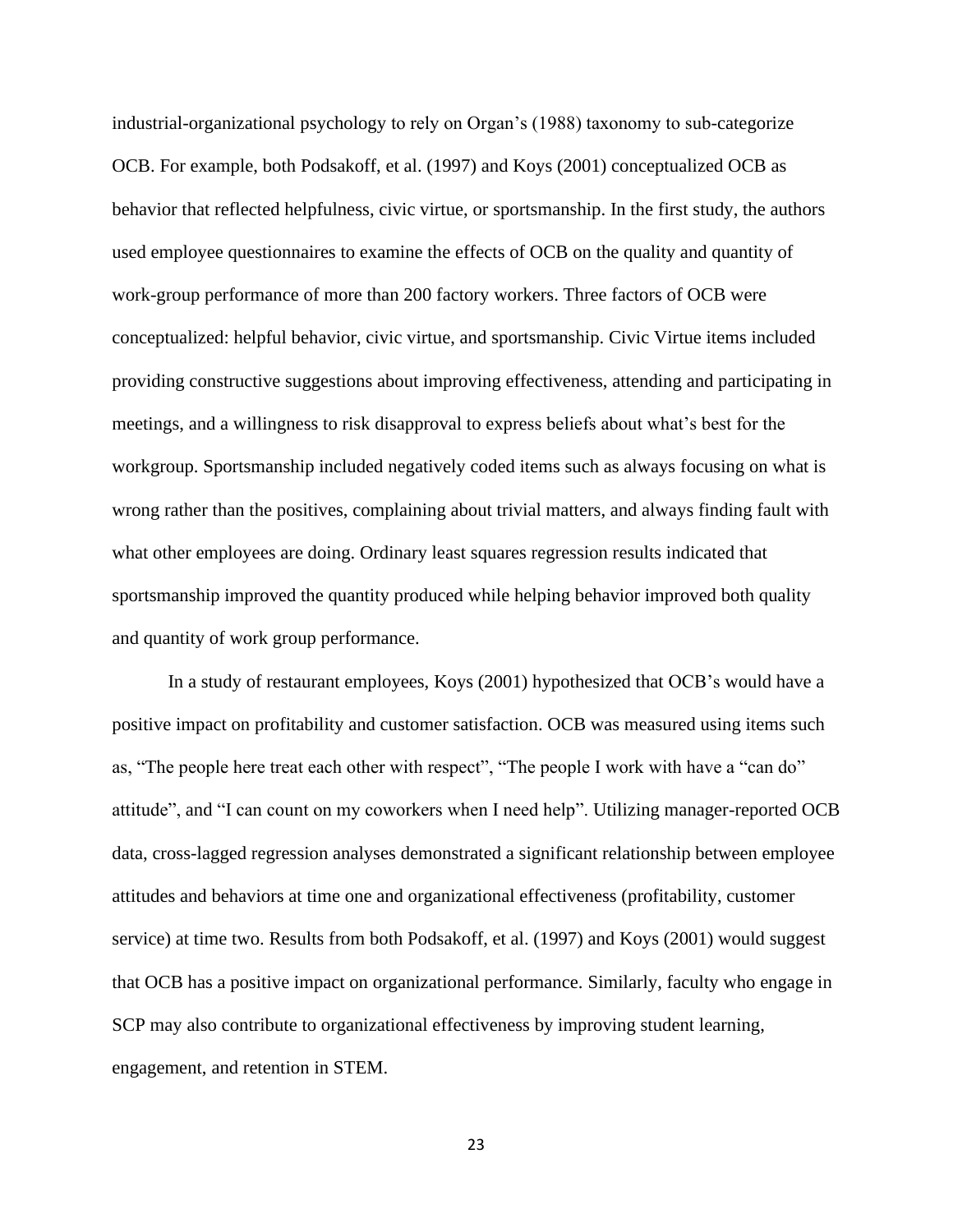Podsakoff, Whiting, Podsakoff, and Blume (2009) conducted a meta-analysis of 206 studies between 1983 and 2007 that studied the relationship between OCB's and individual- and organizational-level consequences. This analysis has important implications for this study of faculty behavior with respect to teaching practices. At the individual level, OCB's were found to be positively related to job performance ratings and reward recommendations. Importantly, although OCB's were also positively related to reward allocations, this relationship was noticeably weaker than reward recommendations. This seems to suggest that even though OCB's are highly valued in the workplace, they are not always rewarded to the same extent. This finding is particularly important for faculty who go above and beyond in their teaching practices. While faculty may be commended for utilizing innovative teaching practices, rarely are they rewarded for the time and effort that is required to transform and maintain student-centered teaching (Wieman, 2017). Consistent with the hypothesized relationship between OCB's and organizational performance (Bateman & Organ, 1983), OCB's were found to positively impact organizational performance and specifically, profitability (Podsakoff et al., 2009). This provides additional support for the hypothesis that SCP would have a stronger influence on organizational outcomes than instructor-centered teaching. Finally, as hypothesized by Podsakoff et al. (2009), OCB's were also found to have a negative influence on organizational turnover. While the authors fail to analyze this finding in-depth, these results may be due to a positive influence of OCB's on organizational culture. As we will see below, faculty who employ innovative teaching methods in their classrooms also have a positive impact on their faculty peers. Furthermore, employees who perceive turnover as unlikely may be more likely to exhibit OCB's. This brings to question the important role of faculty rank and tenure at the institution. As literature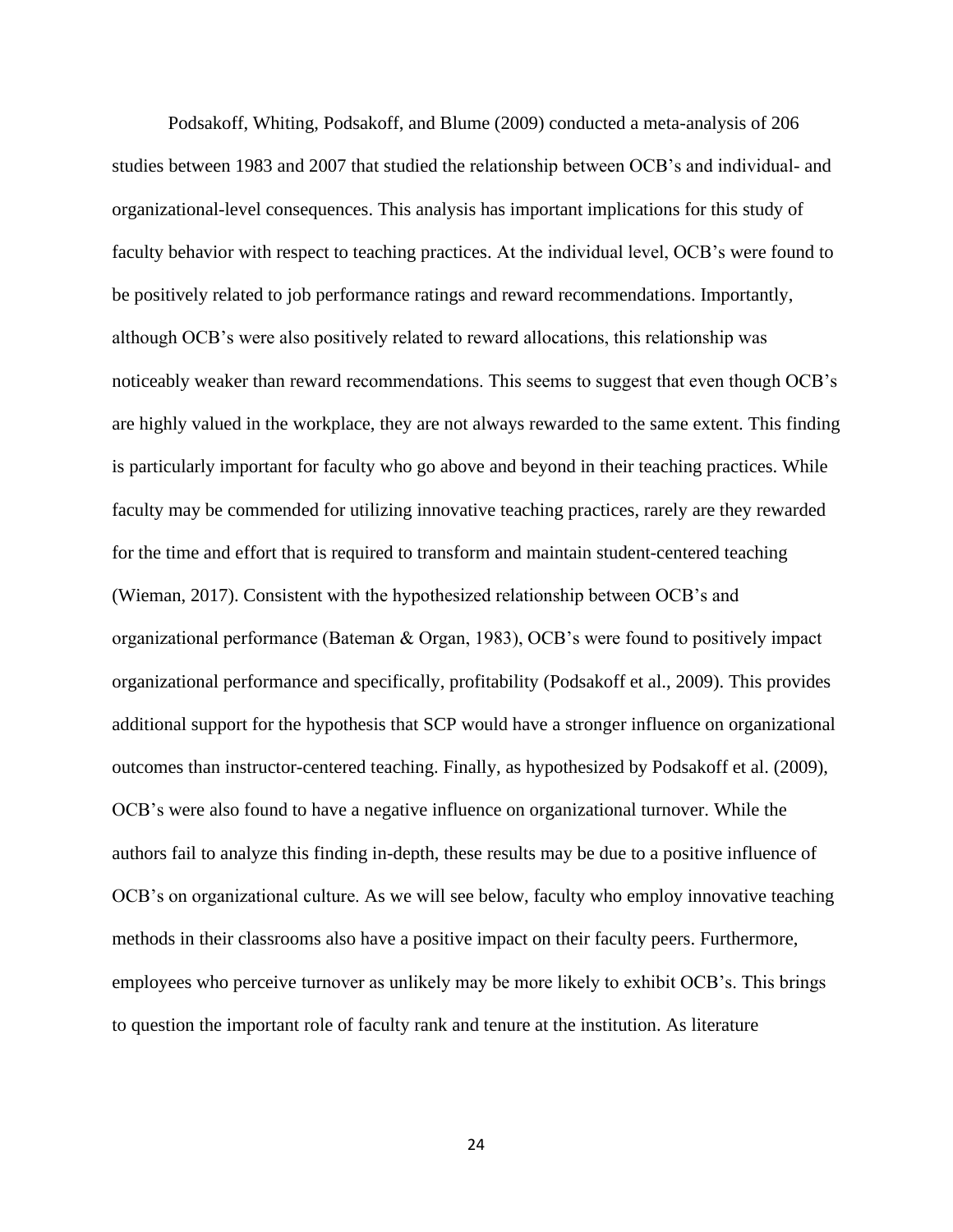demonstrating the positive organizational effects of OCB has proliferated, organizational citizenship behavior has expanded from its origins in businesses to higher education institutions. *OCB in Higher Education*

Studies have specifically examined the organizational performance of institutions of higher education. Empirical research has utilized Organizational Citizenship Behavior to study diverse aspects of higher education: students (LeBlanc 2014), professional staff (Curran & Prottas, 2017), admissions decisions (Sinha, Oswald, Imus, & Schmitt, 2011), administrative committees (Farris, 2018), and faculty (Eagan, Sharkness, Hurtado, Mosqueda, & Chang, 2011; Lawrence, Ott, & Bell, 2012; Morales, Grineski, & Collins, 2017). Eagan et al. (2011) applied an OCB framework in their investigation of STEM faculty members' willingness to engage undergraduates in research, and they find the decision to work with undergraduates on research projects varies by several institutional and individual factors. Having more frequent contact with students through advising student groups, receiving funding in the form of grants, and working at a more selective institution correlated with a higher likelihood of working with undergraduates on research. In a related study, Morales et al. (2017) surveyed faculty who conducted health and biomedical research and found, not surprisingly, that those who placed greater value on the opportunity to increase diversity in the academy through mentorship of underrepresented minorities were more likely to be interested in mentoring undergraduate students.

Both the Eagan et al. (2011) and Morales et al. (2017) studies rely on McManus and Russell's (1997) conceptualization of OCB, "exerting more effort on the job than is required or expected by formal role prescriptions" (p. 148). This presents a limited understanding of OCB, as it does not explicitly engage either the contribution to organizational effectiveness or the unlikely to be rewarded component. Furthermore, Morales et al. (2017) offered Likert-scale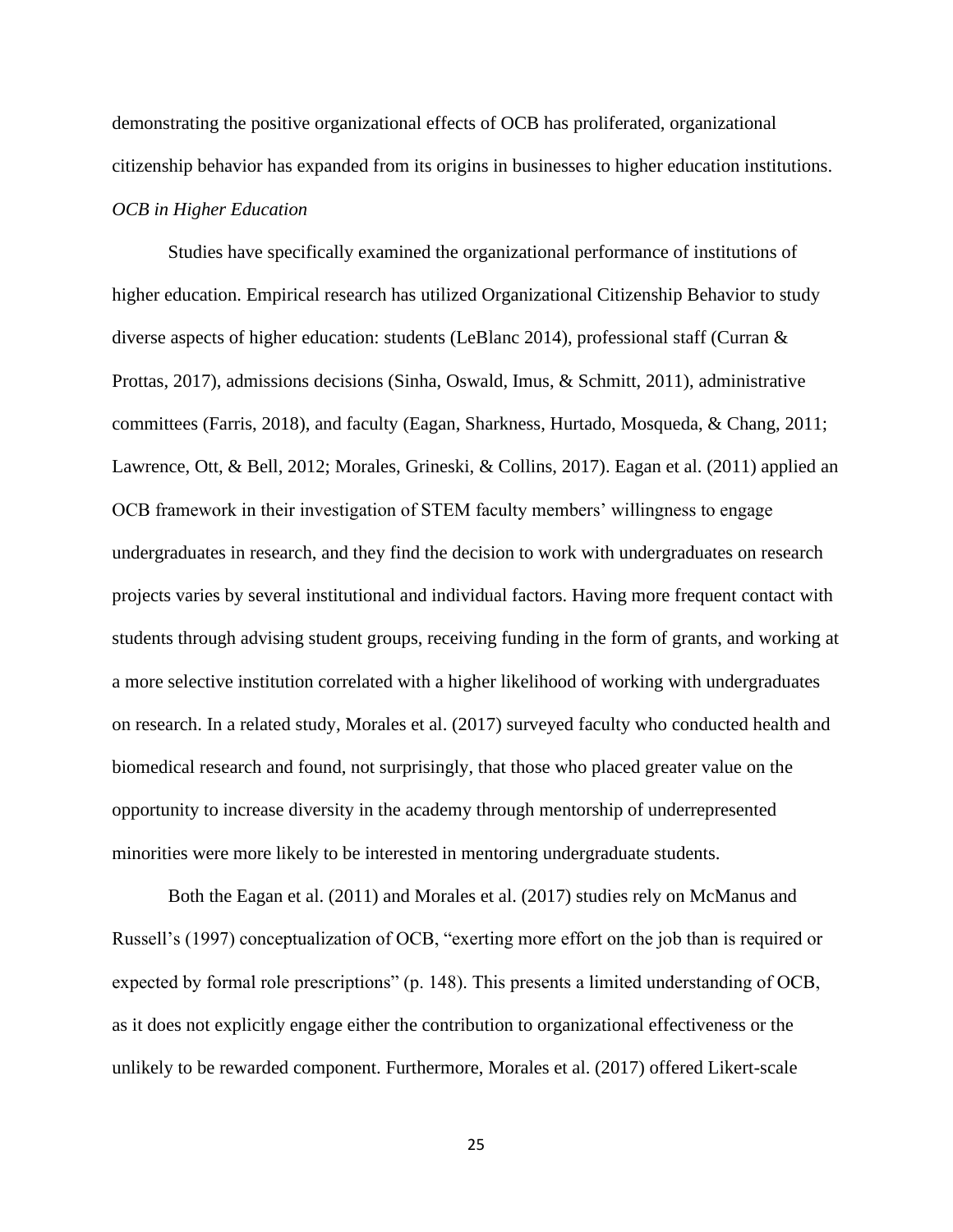measures (strongly disagree to strongly agree) of OCB that are more representative of a faculty members' values and abilities than their actual behavior (e.g., I enjoy teaching students about research; I am able to help students be better prepared for graduate studies). On the other hand, Eagan et al. (2011) utilized a dichotomous measure that asked, "During the past two years, have you engaged undergraduates on your research project?". This measure is a more appropriate representation of OCB as it explicitly captures faculty behavior. Eagan et al. (2011) also included multiple variables in their study that captured institutional climate and how faculty allocate their time, both of which will play a key role in this examination of faculty teaching practices.

Lawrence, et al. (2012) examined whether faculty's commitment to the university influenced their OCB, which they equated to service to the university. Organizational commitment was a faculty members response to the Likert-scale item, "If I had to do it all over again, I would still accept a faculty position at this institution" (1=strongly disagree through 7=strongly agree). While organizational commitment was not a significant predictor, time spent on both research and teaching was found to inversely affect university service. However, defining service to the university as attending governance activities, meetings, and committee work may be inconsistent with traditional definitions of OCB which place restrictions on whether such behavior can be required, expected, or generally rewarded by the organization, in this case the faculty member's department. Nonetheless, the general finding that faculty's time is quite limited and primarily devoted to research and teaching is an important consideration in our examination of STEM faculty's use of student-centered teaching practices.

Empirical studies that have applied an OCB framework to study college and university faculty behavior have several important limitations. First, OCB has struggled to evolve beyond the field of management and human resources, leaving studies of higher education few and far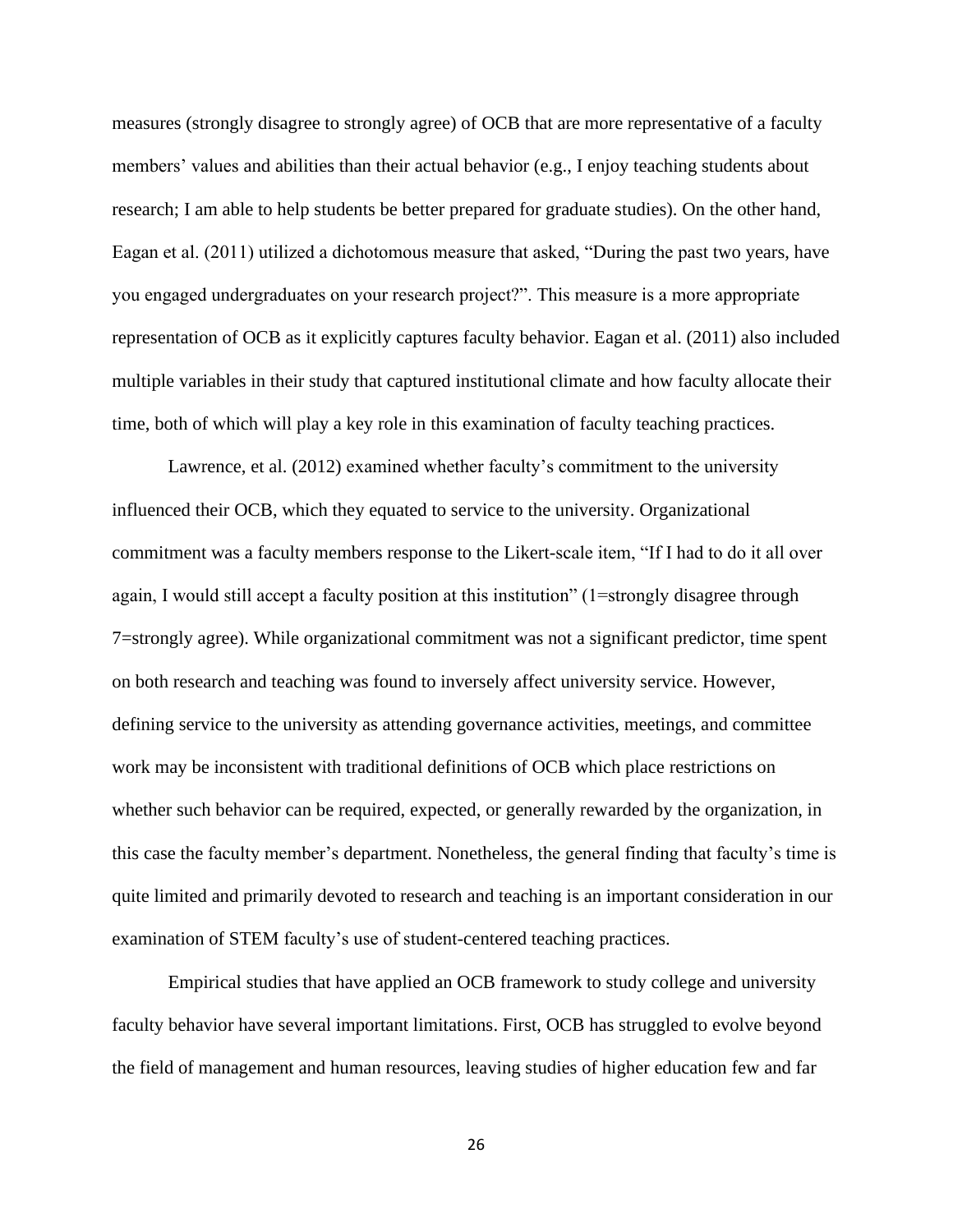between, particularly those concerning faculty. Second, those studies that have integrated OCB concepts have done so in a limited manner, failing to problematize or even consider each of the three key principles of the framework: behavior that contributes to organizational functioning, is generally not required, and is usually not tied to specific rewards. Third, in some instances, measures that have been attributed to OCB are inconsistent with the conceptualization offered by Organ and colleagues over the years. Finally, in management, human resources, and education scholarship, authors have investigated OCB almost exclusively through quantitative methods. This study seeks to improve upon these limitations by examining faculty's pedagogical practices through a mixed-method approach and embedding in its research design a more complete conceptualization and operationalization of OCB and its three tenets.

#### *Organizational Citizenship Behavior and this Study*

While teaching remains one of the core responsibilities of faculty, *how* and *what* material is taught remains, for the most part, up to the individual faculty members discretion. As we have previously noted, lecturing remains the primary method of content delivery in STEM classrooms despite overwhelming evidence that demonstrates the superior effectiveness of alternative pedagogical practices. This underscores faculty members' ability to choose how they teach – albeit under some constraints – and the fact that some faculty and their departments may be unaware of, unconvinced by, or even opposed to student-centered teaching. Even if STEM departments are committed to more effective teaching practices, faculty autonomy within the classroom – a direct extension of academic freedom – makes it difficult to expect or enforce specific teaching practices (Gutmann, 1999; O'Neill, 2016). This leeway extends not only to what gets taught (e.g. assignments, readings) and how it gets taught (e.g. extensive lecture, case studies, group exercises), but to how learning is evaluated (e.g. multiple-choice exams, essays).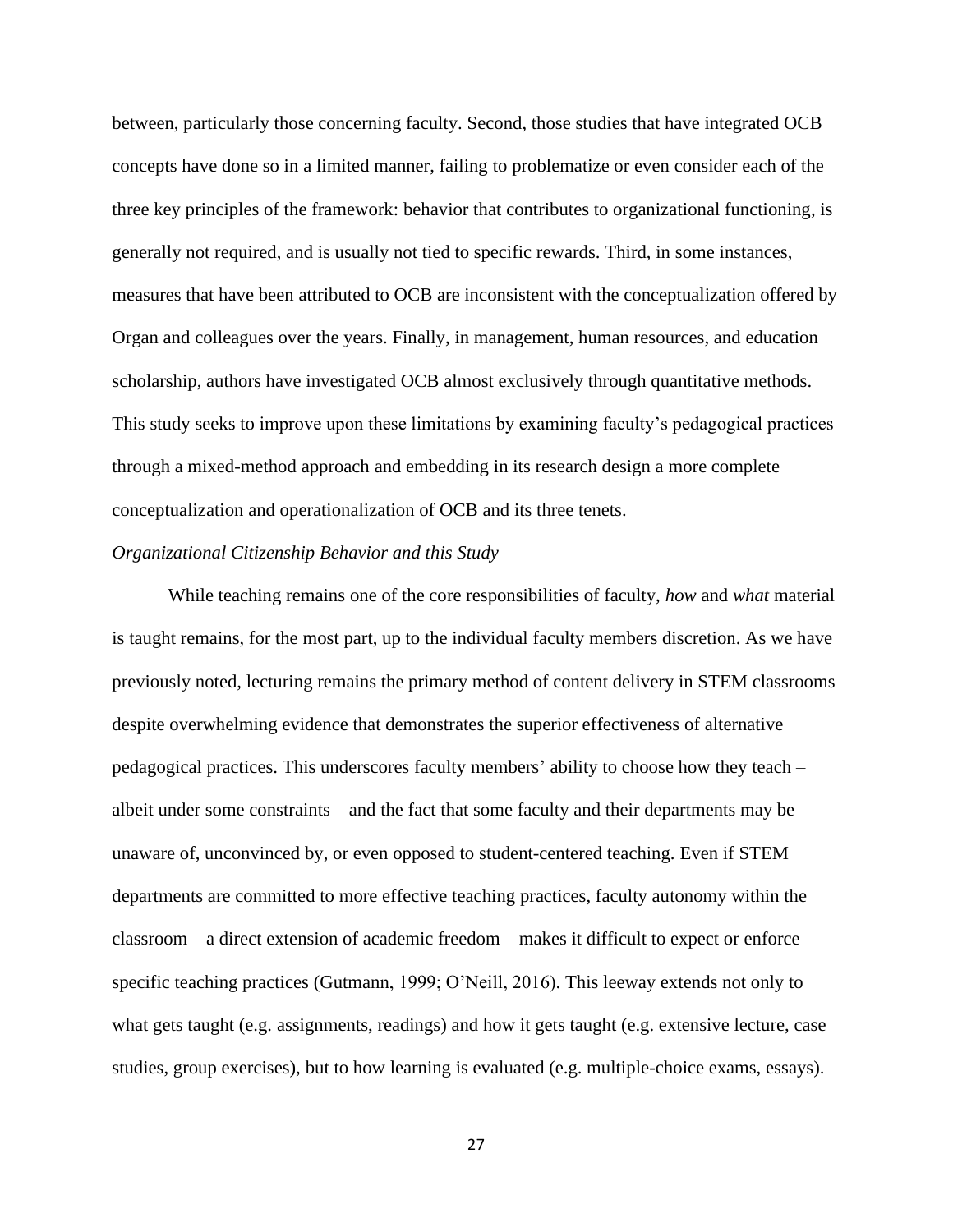This makes it generally unlikely that faculty would be reprimanded for teaching in a particular fashion, even if the department has embraced more effective pedagogical techniques. Thus, while teaching is a core tenet of faculty life and its basic execution remains fundamental, instructors generally have broad license to exercise this duty how they best see fit. Academic freedom is a staple of faculty life and this study does not intend to ignore or restrict faculty autonomy within the classroom, rather, it is intended to understand the factors that shape how faculty approach their teaching. Within the context of academic freedom, faculty who embrace student-centered pedagogical practices at institutions where active learning is not the norm exemplify Organizational Citizenship Behavior. At institutions where active learning is the expectation and faculty are regularly evaluated for how active their classrooms are, there remains an imperative to explain variation in the use of active learning between faculty members, the evolution of a faculty member's approach to teaching, and the extent to which institutional context plays a role in the degree to which active learning is integrated into the classroom.

Faculty's use of student-centered teaching can be viewed through the lens of OCB for two additional reasons. First, it enhances the organization (department) by delivering improved student outcomes (Freeman et al., 2014; Haak et al., 2011; Prince, 2004). Improved teaching, especially in the aggregate, decreases the likelihood that students will repeat courses, leave a STEM major, or leave the university entirely (Handelsman et al, 2004; Seymour & Hewitt, 1997). This bodes well for the department particularly as higher education continues to move towards outcomes-based funding models and limited public support. Second, even though most departments would likely encourage excellent teaching, how excellence is judged and rewarded is expected to vary. Therefore, the use of student-centered teaching practices is generally not believed to lead to guaranteed compensation or rewards of any kind from the department.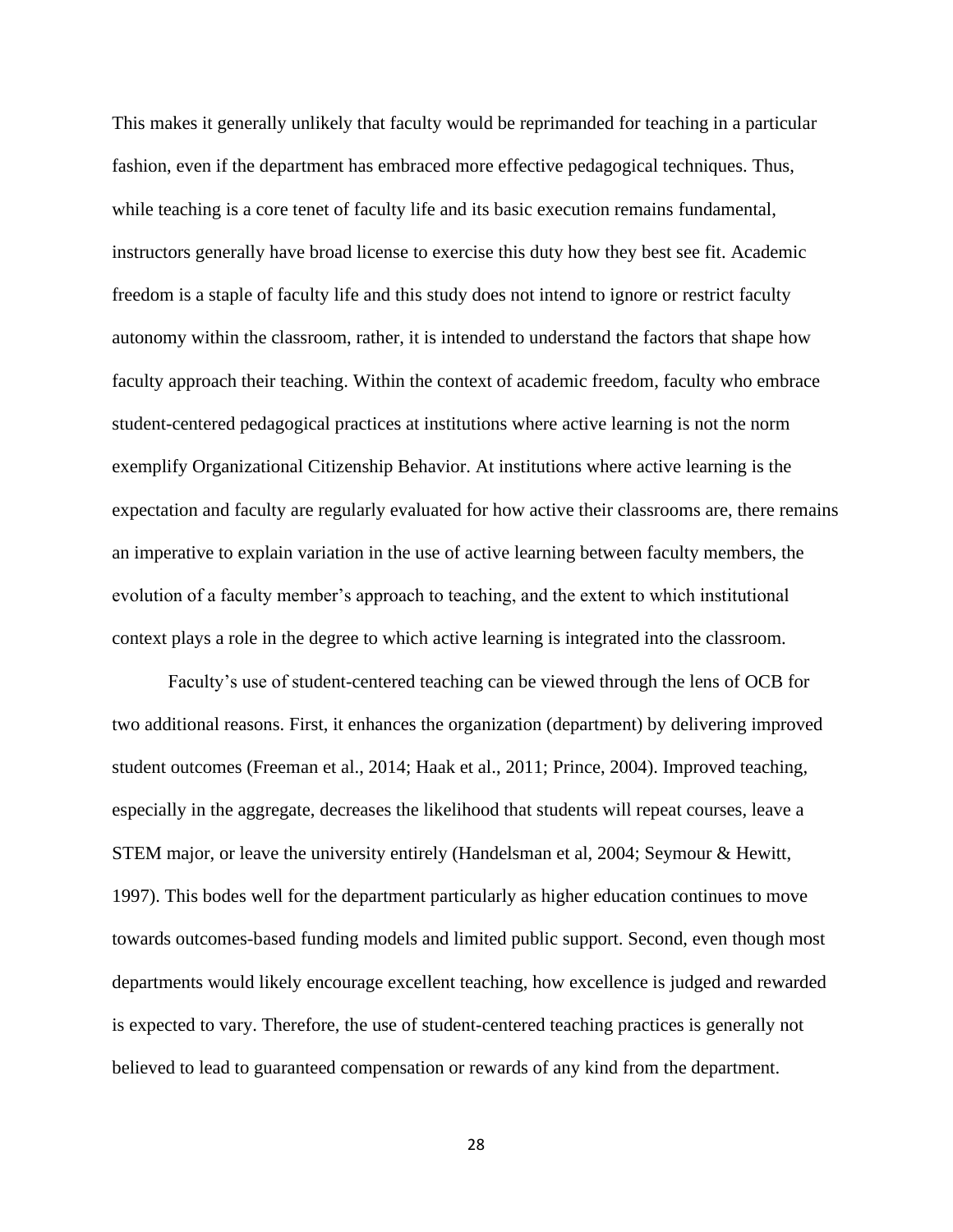Faculty who embrace SCP of their own volition do so knowing that how they teach may not impact their performance reviews, promotion process, tenure or even short-term benefits such as bonus pay, awards, or recognition. While some institutions may expect and even reward faculty for integrating active learning teaching practices into their teaching, it is important to remember that these institutions are outside the norm, especially at research universities, where the literature has consistently found a predominance of lecturing. This is consistent with Organ's (2018) conceptualization of OCB, which specifies that such behavior is generally not rewarded by the organization.

OCB provides the theoretical tools to examine faculty use of student-centered teaching and answer the following question. What motivates faculty to choose to invest substantially more time and energy to transition their pedagogical style to one that caters to the needs of learners? In some cases, faculty may perceive that student-centered teaching is part of their job responsibilities. In these instances, it is important to understand how and why these individuals perceive enhanced teaching as part of their obligations, how they arrived at this conclusion, and how we can learn from them as we seek to improve teaching across STEM. For other faculty, prosocial values, organizational commitment, and impression management may play an important role in the extent to which they display OCB through their teaching (Rioux & Penner, 2001). Why and how faculty are motivated to push beyond traditional expectations of teaching and focus on the needs of learners remains to seen. Organizational Citizenship Behavior provides us with a framework to examine these issues and answer these questions.

#### Resource Dependence Theory

Although an OCB framework can illuminate the personal and professional motivations behind faculty who go above and beyond teaching expectations, it does not consider the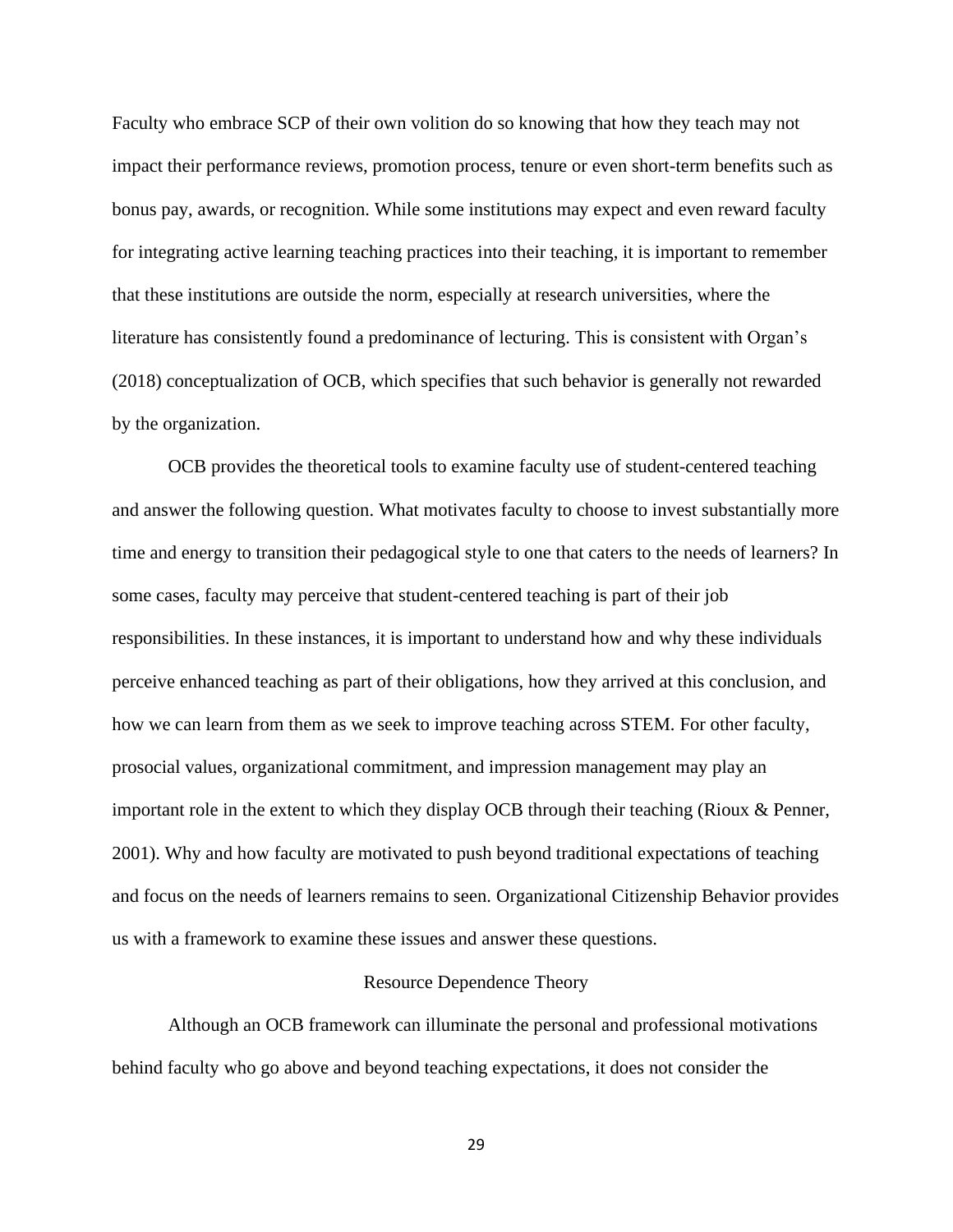structural challenges faculty face when trying to integrate more effective teaching practices into the classroom. This study will draw from aspects of resource dependence theory (Pfeffer & Salancik, 1978) to further complicate our understanding of the environmental factors that inhibit or support faculty within the teaching enterprise. While RDT has a broad range of theoretical and practical applications, this study will draw from its contributions to understanding how organizations and their sub-units' decision-making processes are impacted by limited resources. Specifically, I will utilize RDT to understand the organizational- and individual-level decisionmaking processes that contribute to a faculty member's use of specific teaching practices. Because it can help understand the extent to which faculty are influenced by the availability or scarcity of resources (e.g., time, funding) within the context of an academic department, RDT is an appropriate framework for this study. The following sections review the key principles of resource dependence theory, highlight relevant empirical literature in higher education, and connect RDT to this study.

## *Theoretical Foundations*

Resource dependence theory seeks to explain how organizational and interorganizational behavior can be described in terms of the resources that are essential for organizational functioning. Pfeffer and Salancik (1978) argue that organizations become dependent on external entities that control access to resources essential for the organization. In the case of higher education, academic departments within a university may vie for institutional resources (e.g., funding, facilities). This dependence results in uneven power relations between the organization and entities within its external environment (Emerson, 1962). As a result, an organization is subject to the pressures placed by external entities. Moreover, the extent to which such dependence takes place is directly tied to the importance of the resources that are controlled by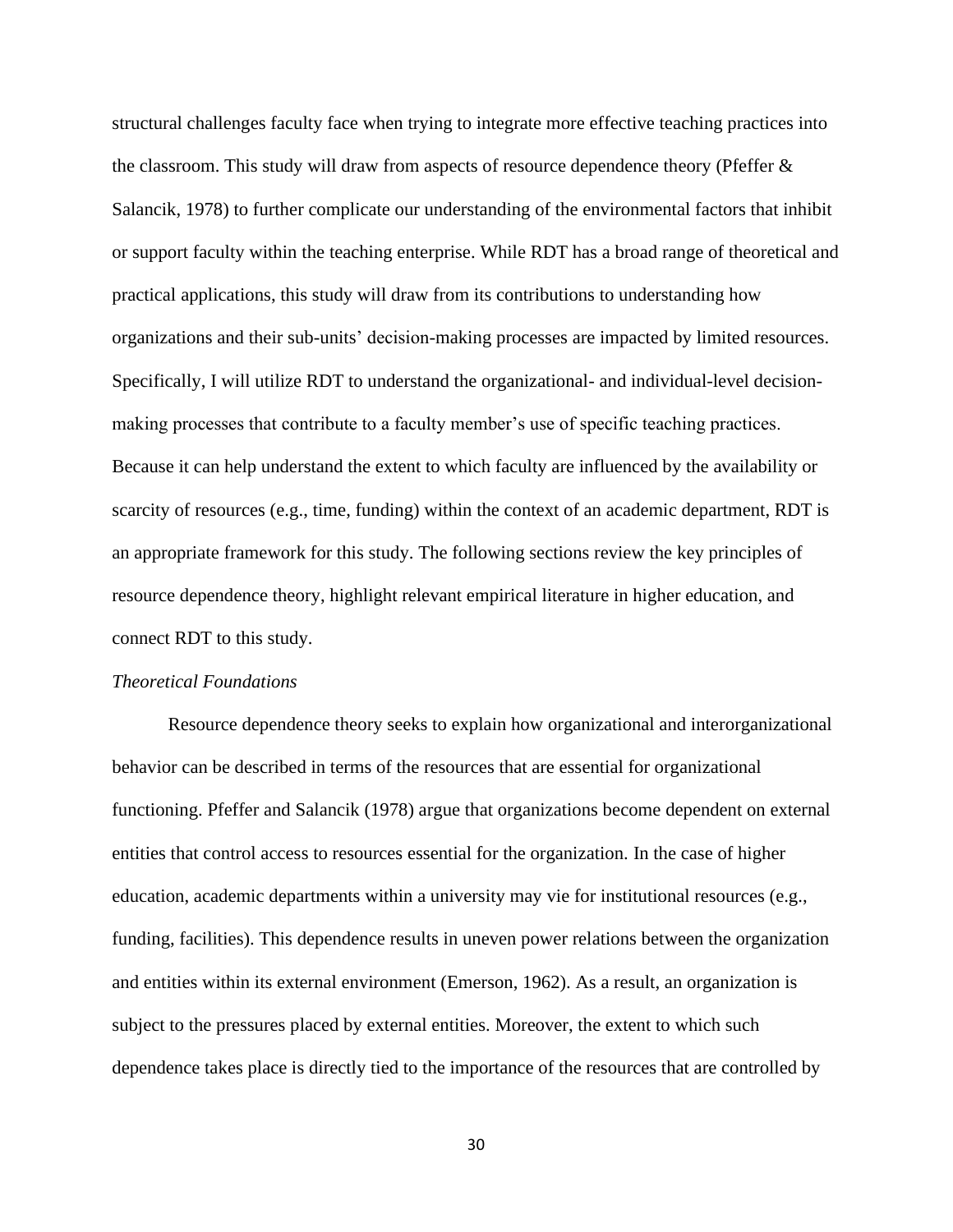the external entity (Pfeffer and Salancik, 1978). Resource dependence theory can thus be summarized by three core ideas: the importance of an organization's social context, how organizations attempt to maximize autonomy and pursue interests, and the role of power in understanding internal and external decisions (Davis & Cobb, 2010).

Pfeffer and Salancik (1978) note that, "…the underlying premise of the external perspective on organizations, is that organizational activities and outcomes are accounted for by the context in which the organization is embedded" (p. 39). In some cases, organizational functioning is directly influenced by the availability of resources in the external environment. For example, the availability of institutional funding was found to be a powerful incentive for biology departments seeking to transform the way science was taught (Wieman, 2017). In the absence of such funding, in-depth transformations of the teaching enterprise could hardly have been realized (Wieman, 2017). Such behavior highlights the importance of resources for organizational behavior and organizational change. The next section will explore how scarcity of resources impacts organizations at the sub-unit level.

#### *Impact at the Sub-unit Level*

Organizations must not only work to improve their relationship with external elements, but they must also consider the influence of the environment on intra-organizational behavior. When resources are scarce, sub-units must decide on they can best maximize existing resources to achieve individual and organizational objectives. For example, faculty must negotiate how they dedicate their time within the context of potentially competing individual and departmental priorities. Considering time as a resource, the extent to which faculty devote sufficient time to teaching can be understood as a function of how much time they are provided by their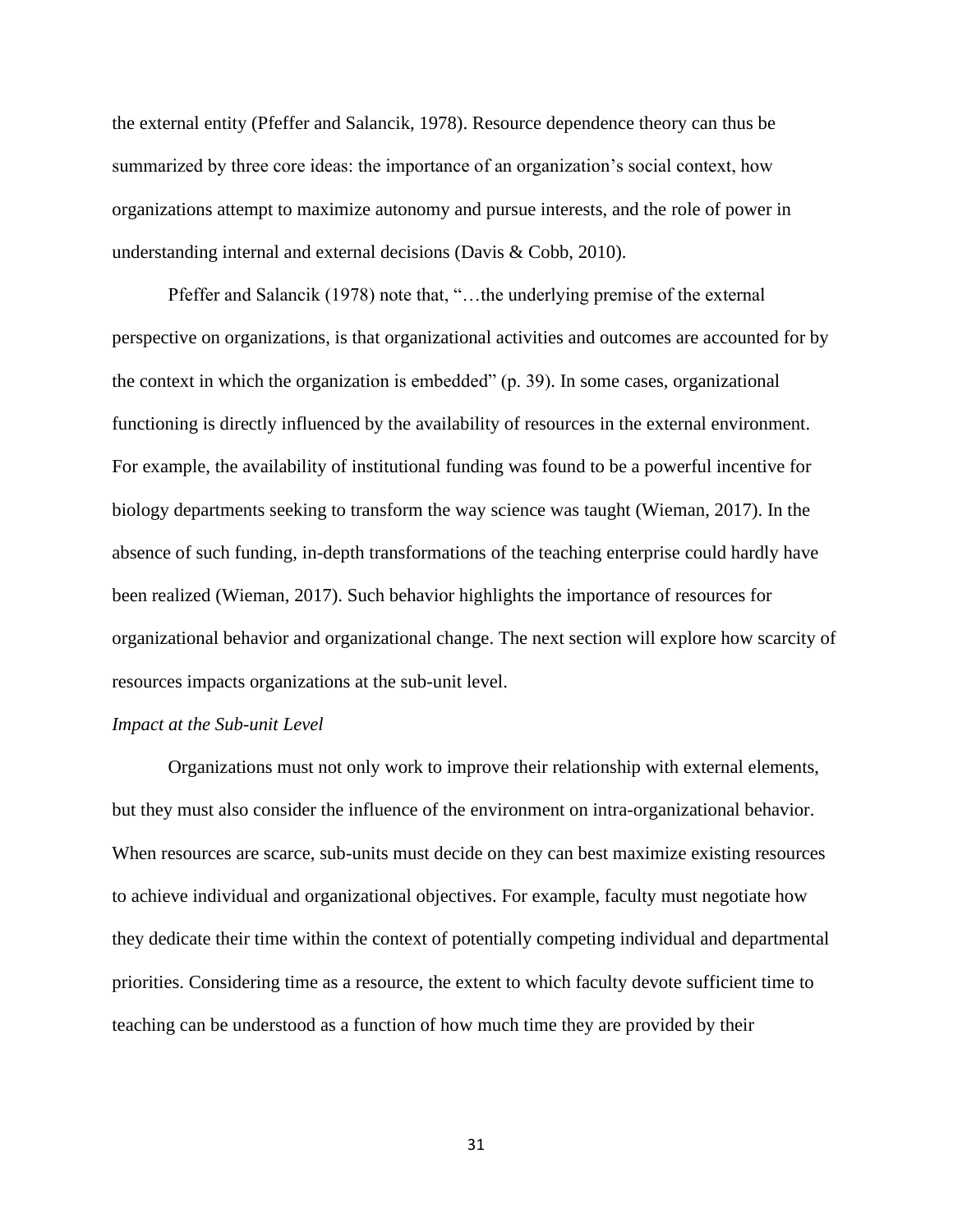department. Therefore, faculty behavior (teaching) would be expected to fluctuate based on the availability or scarcity of this resource.

In the context of environmental pressures, power relations play an important role in organizational decision-making. Power is unequally distributed within most organizations because of – among other factors – experience, skillset, positionality, and ability to solve critical problems for the organization. Power is also dynamic, as actors who are most able to cope with critical problems acquire power within the organization (Nienhuser, 2008). Facing critical problems within the organization, powerful actors exert their influence through decision-making, selection of leaders, and control over resources and other sub-units (Nienhuser, 2008). For example, in his efforts spread innovative teaching practices across STEM departments, Wieman (2017) notes the importance of having faculty members within a department who are supportive of student-centered teaching. Influential faculty members play a critical role in encouraging or convincing their peers to change their teaching; in some cases, these individuals are more important than empirical research highlighting the benefits of SCP (Wieman, 2017).

# *Resource Dependence in Studies of Higher Education*

Unlike Organizational Citizenship Behavior, Resource Dependence Theory has a firm foothold in higher education research. RDT is utilized as a principal framework in studies that examine the impact of external uncertainty on institutions of higher education broadly, internal sub-units specifically, and especially pertinent to this study, faculty's decision-making processes. On a broad institutional level, RDT has frequently been used to study the impact of declining public support for higher education and institutional responses to minimize or relieve such financial constraints (Fowles, 2004; Jacquette & Curs, 2015; Jacquette, Curs, Posselt, 2016; Ortagus & Yang, 2018; Weerts, 2014). This literature has especially focused on the impact such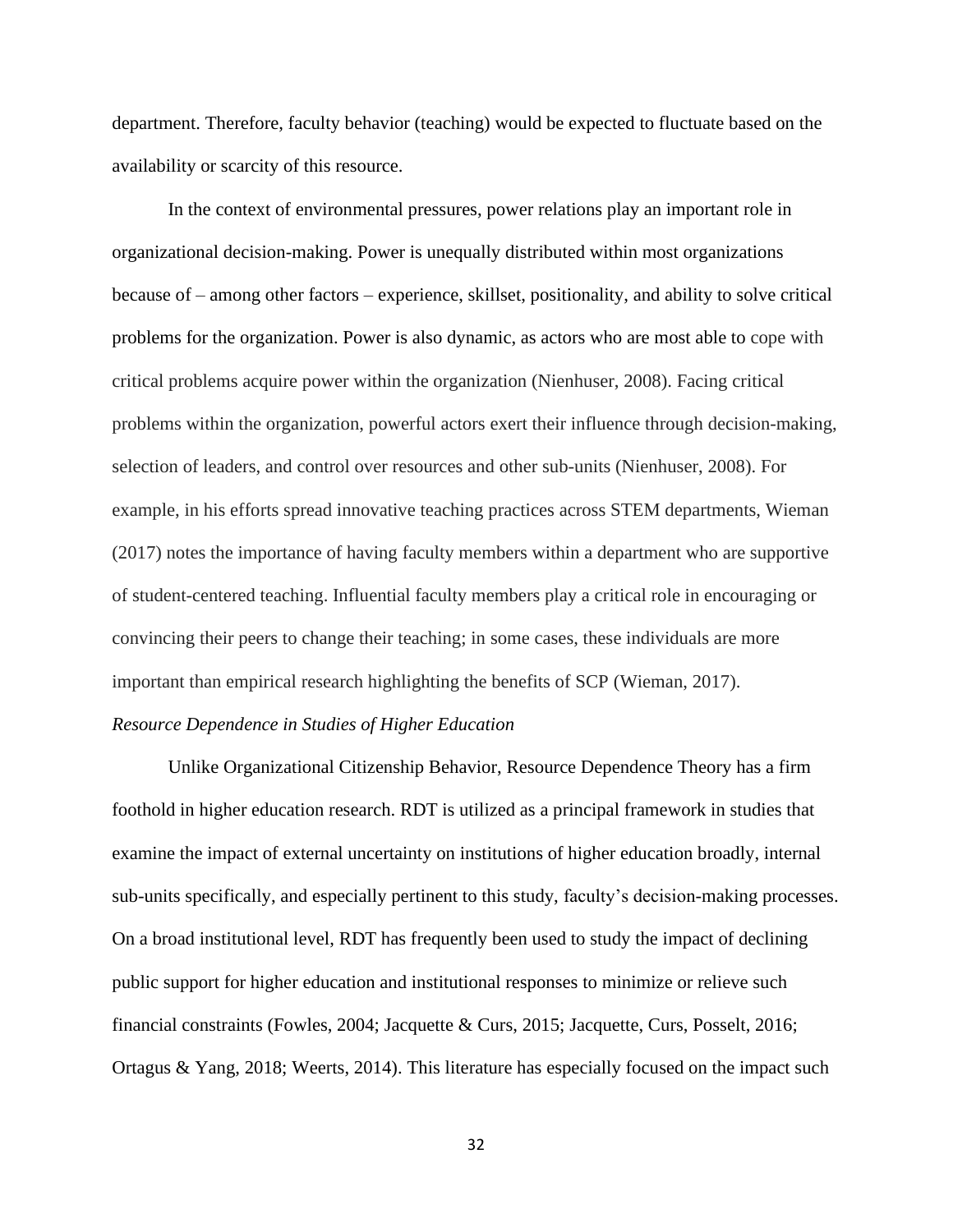financial pressure has on tuition and fees at public institutions. However, faculty behavior can best be explained by understanding how the availability of resources influences decision-making at the sub-unit level. Therefore, this review focuses on examining studies that highlight how external resources influence internal sub-units either directly or vis-à-vis organizations. Although RDT is not used as a guiding framework in all of these studies, it is clear that its principles and applications can be useful in examining how external resources shape intra-organizational behavior.

Studies have utilized RDT to examine internal decisions aimed at coping with external dependencies. For example, the development or closure of academic programs has been shown to be directly associated with the availability or scarcity of external funding (Eckel 2002; Huisman, 1997). This aligns with RDT's view of organizations that "alter their purposes and domains to accommodate new interests, sloughing off part of themselves to avoid some interests, and when necessary, becoming involved in activities far afield from their stated central purposes" (Pfeffer & Salancik, 1978, p. 24). In this case, institutions remove programs no longer viewed as worthwhile while investing in those that are viewed as more promising. Resource dependence theory also postures that organizations and their sub-units will seek to expand or diversify their revenue sources. Evidence for this position has been found in studies examining athletic conference realignment (Kramer, 2016) and course offerings aimed at attracting specific groups of students (Cole, 2011). Similarly, extramural support for improving courses, curriculum, or teaching may catalyze STEM departments to support faculty in transitioning to new teaching paradigms. If funding can be secured, departments may incentivize faculty to transform their teaching practices.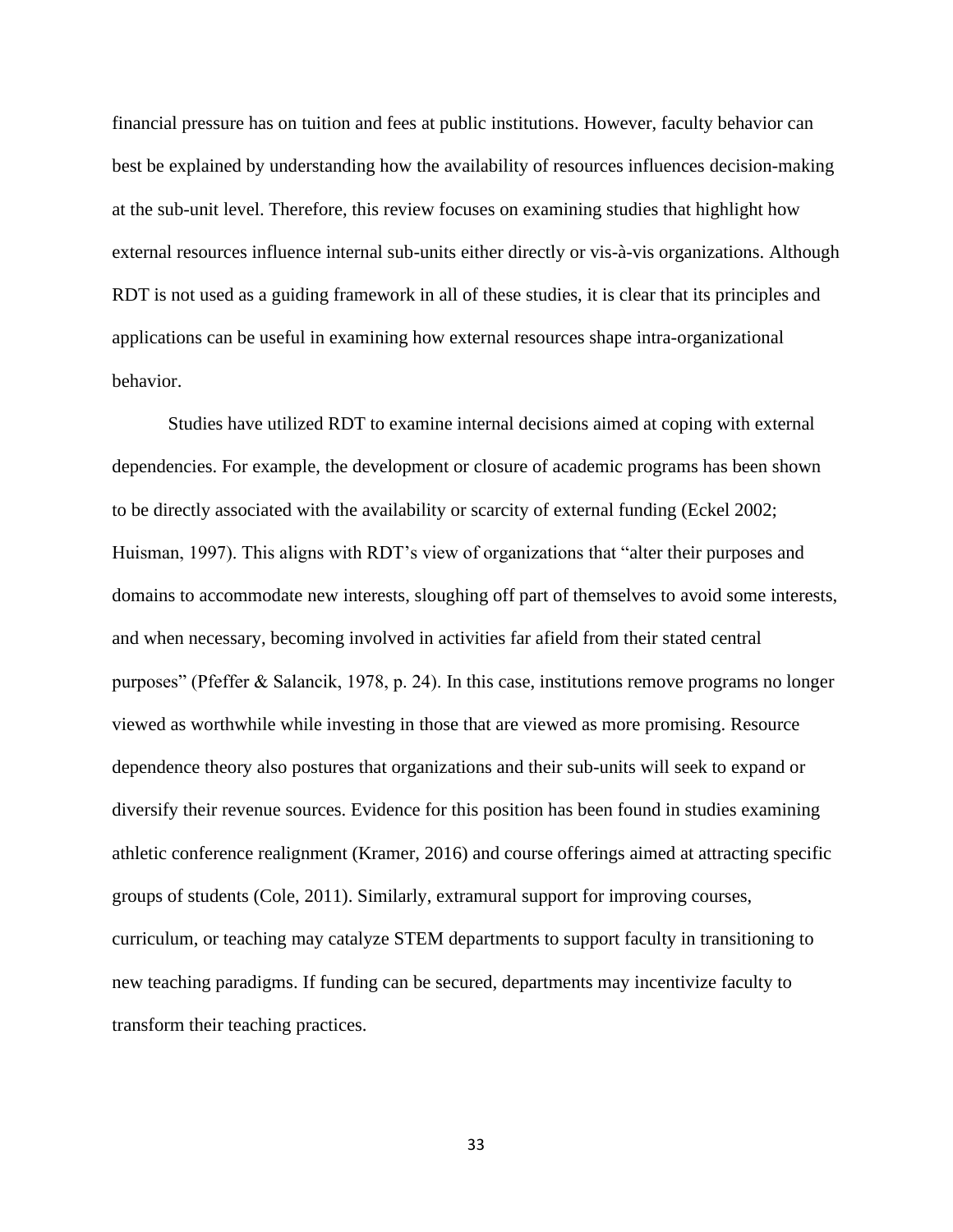One example of departments using external funding to support faculty teaching practices comes from the use of learning assistants (LA) into a large-enrollment introductory biology course (Sellami, Shaked, Laski, Eagan, Sanders, 2017). Undergraduate learning assistants are unique in that they are required to participate in training for pedagogies that foster greater student involvement and critical thinking. In this case, learning assistants were utilized to support a broader curricular reform and reduce the student to faculty ratio (Sellami et al., 2017). Results indicate that while the inclusion of LA's was not found to have a significant impact on student learning gains as measured on a pre- and post-concept test compared to students in classrooms without LA's, significant differences in student learning were observed when exclusively analyzing non-CT exam questions (Sellami et al., 2017). The use of LA's may not only contribute to improved student learning, but it may also help important implications for faculty. For example, integrating learning assistants into classrooms, in addition to traditional teaching assistants, send a visible message to faculty that improved learning is valued at the department. The use of external funding to include LA's can also elicit greater investment from faculty in student learning as they now have additional partners with whom to collaborate on content delivery. From the perspective of RDT, the availability of grant funding is critical for the initiation of pedagogical change and improved student learning observed in this study.

Chasteen et al. (2015) highlight how coupling institutional and federal funding can bring about pedagogical change in upper division courses at a Physics department at a four-year research university. Funding was used to hire recent physics Ph.D.'s interested in education research as science teaching fellows (STF) that would partner with faculty on course redesign, development of instructional materials, and improved pedagogical practices and evaluation methods. Over the course of several years of funding, the authors expected that these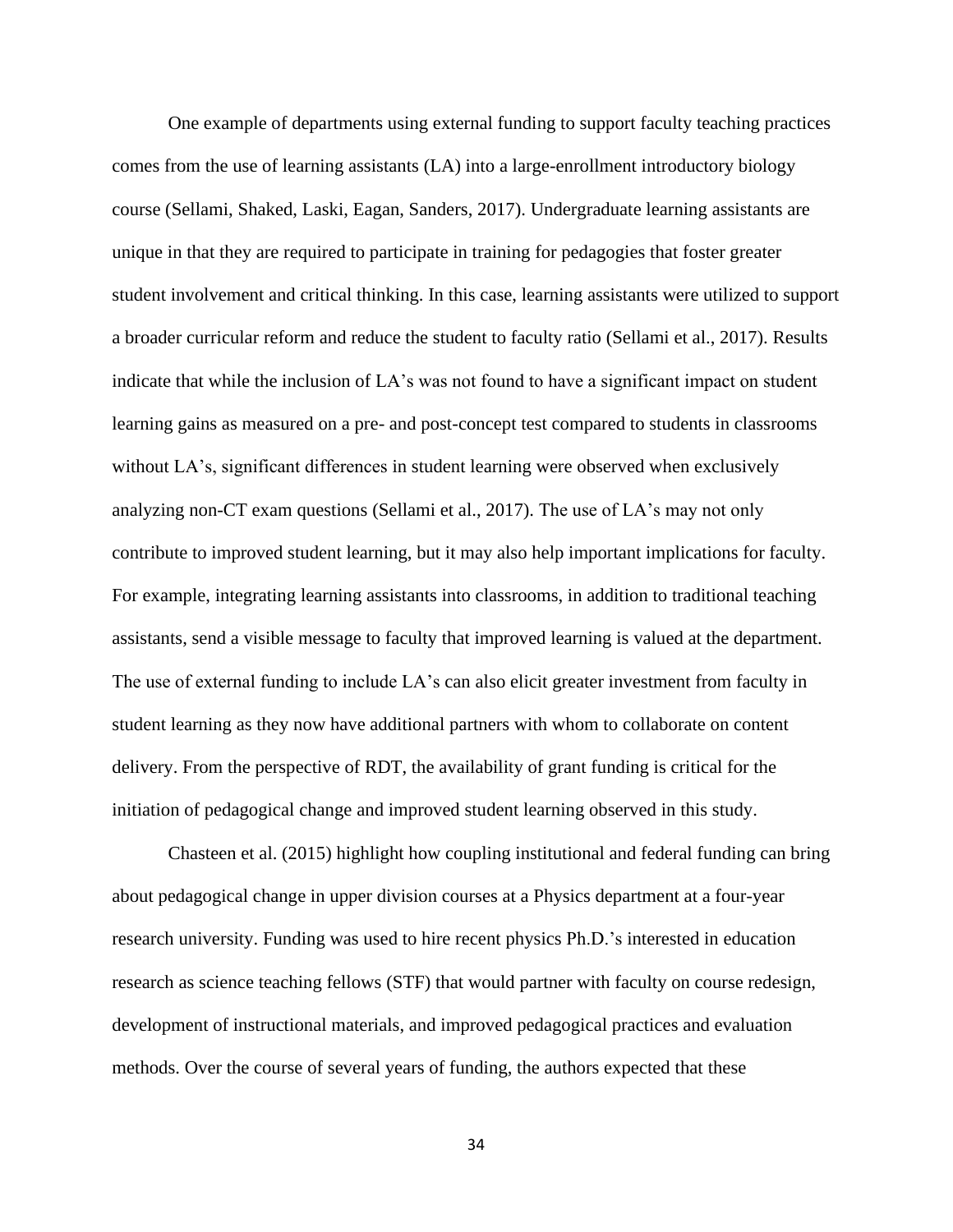partnerships would lead to increased discussions about effective teaching within the department and that shifts in individual faculty members' pedagogy would lead to a broader shift in departmental norms for instruction (Chasteen et al., 2015). The impact of these transformation process on faculty was measured using interviews of STF's, departmental leadership, and faculty members who were involved in course redesigns. Although only 14 percent of upper division faculty were directly involved in course transformation, results from an online survey of faculty show that slightly over half of respondents indicated their instruction was "significantly" impacted by redesigned course materials. Furthermore, 62 percent of faculty surveyed indicated that they plan to repeat or have repeated instructional changes in additional courses. Despite low figures of faculty participation, this study sheds light on how external grant funding can directly impact the way some faculty teach their courses. Understanding the additional barriers that prevent faculty from participating in these course transformation programs can significantly impact the spread of more effective teaching practices.

Additional evidence shows that grant funding for teaching reform is a catalyst for improving pedagogical change. Wieman's (2017) Science Education Initiative (SEI) at the University of Colorado, Boulder and the University of British Columbia demonstrated that external funding is a crucial factor in transforming and sustaining pedagogical change in undergraduate courses. In both of these institutions and across STEM departments, funding was utilized to catalyze pedagogical transformation through the hiring of science education specialists that would support the development of course content and instructional materials. Similarly, grant funding can also be utilized to incentivize faculty participation in professional development programs as in the case of the New Faculty Workshop for junior physics and astronomy faculty (Henderson, 2008). Without the availability of government funding to cover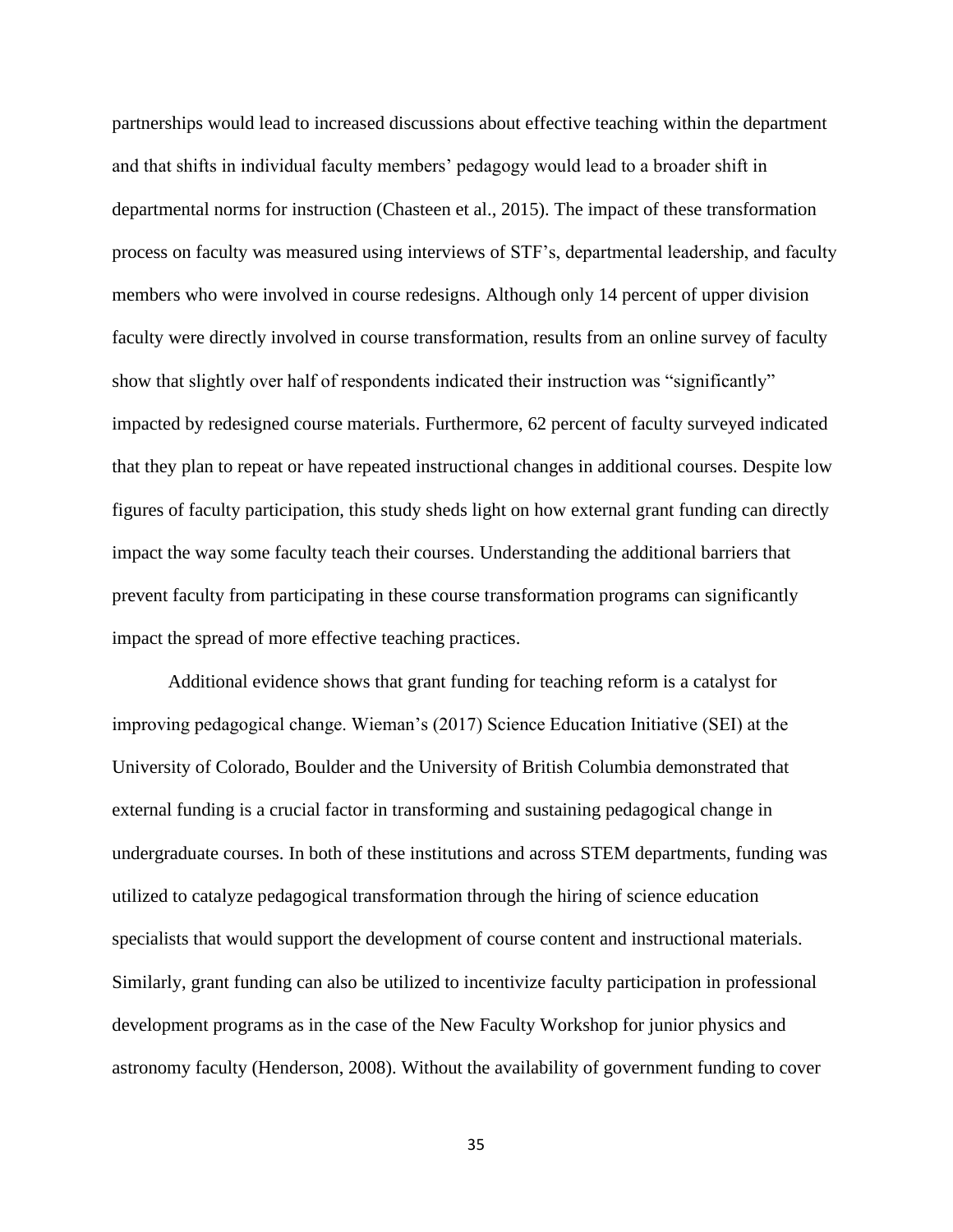most of the participation costs, it may not have been possible to gather nearly a quarter of the new physics and astronomy faculty each year (Henderson, 2008). Faculty are also incentivized to participate in Faculty Learning Communities (FLC) (Addis et al., 2013). These incentives provide a small stipend for STEM faculty who engaged with their peers on discussions about teaching and improving pedagogy. This would suggest that providing faculty with incentives (e.g., stipends) can be an important factor in introducing faculty to student-centered teaching and/or generating discussions about improving pedagogy.

Although RDT has clear applications to the study of colleges and universities, its use in the reviewed literature has several limitations. Most studies that draw on RDT as a principal framework conceptualize institutions as organizations seeking to maximize autonomy and diversify funding sources. This coincides with a near total focus on public institutions. This is perhaps not surprising given the also frequent analysis of decreasing state revenues since this can especially be troubling for publicly funded institutions. Nonetheless, studies have not examined the specific behaviors of organizations or their constituents with samples that included private institutions. It would be worthwhile to examine the different strategies used by institutions, their departments, and particularly their faculty to manage these external constraints and consider whether institutional control factored into the various approaches. Additional limitations of RDT's application to studies of higher education institutions include a near-total focus on tuition as an outcome and singular reliance upon quantitative methodologies. Subsequent research should utilize RDT to analyze additional outcomes such as research productivity, tenure, or teaching.

This section also reviewed studies that could have integrated principles of RDT. Funding at the organizational level (institution or department) and the faculty level shows promise as an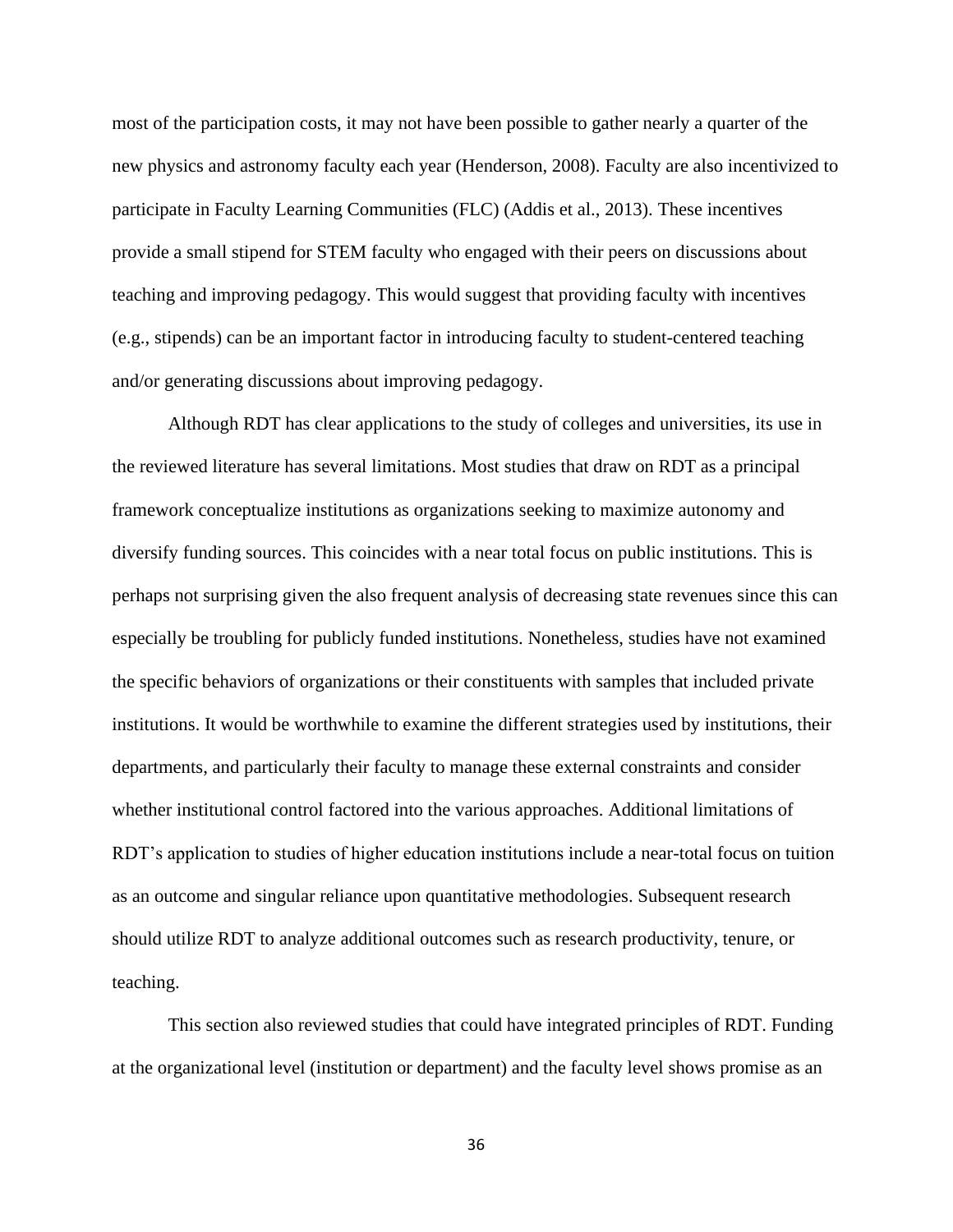important tool for influencing pedagogical change. Yet, these studies have not addressed the extent to which faculty are motivated by incentives to improve their pedagogy, especially while considering additional barriers to course transformation (e.g., department culture, lack of training, rewards systems). It is important to consider how additional factors and characteristics may mediate the relationship between incentives and improved teaching practices.

# *RDT and this Study*

At research universities, STEM departments are typically organized into sub-units within colleges (e.g. College of Engineering), whose governance structure may directly or indirectly influence priorities, student success outcomes, and resource allocations. For the purposes of this study, STEM departments will be considered both a subunit and an organization with their own sub-units. While previous organizational thinkers (Parsons 1956; Perrow 1970) identified organizations by a shared purpose or goal-oriented nature, Pfeffer and Salancik (1978) took a different approach. They proposed an organization as a coalition of groups and interested parties that can shift its purpose and domains to accommodate evolving interests at an organizational and sub-unit level (Pfeffer & Salancik, 1978). In this more fluid conception of organizations, internal and external participants may or may not share the same goals, yet they make contributions to the organization and are rewarded for their participation.

Applying this conceptualization to STEM departments, a biology department, for example, has a wider range of goals (e.g., teaching, research, service, survival, independence) than a for-profit organization. These goals may frequently shift in importance according to both external (e.g., state funding) and internal pressures (e.g., fluctuating enrollment, faculty turnover) that are placed on the department. Faculty can be considered internal participants who contribute to the department through their research, teaching, and service, and are rewarded for their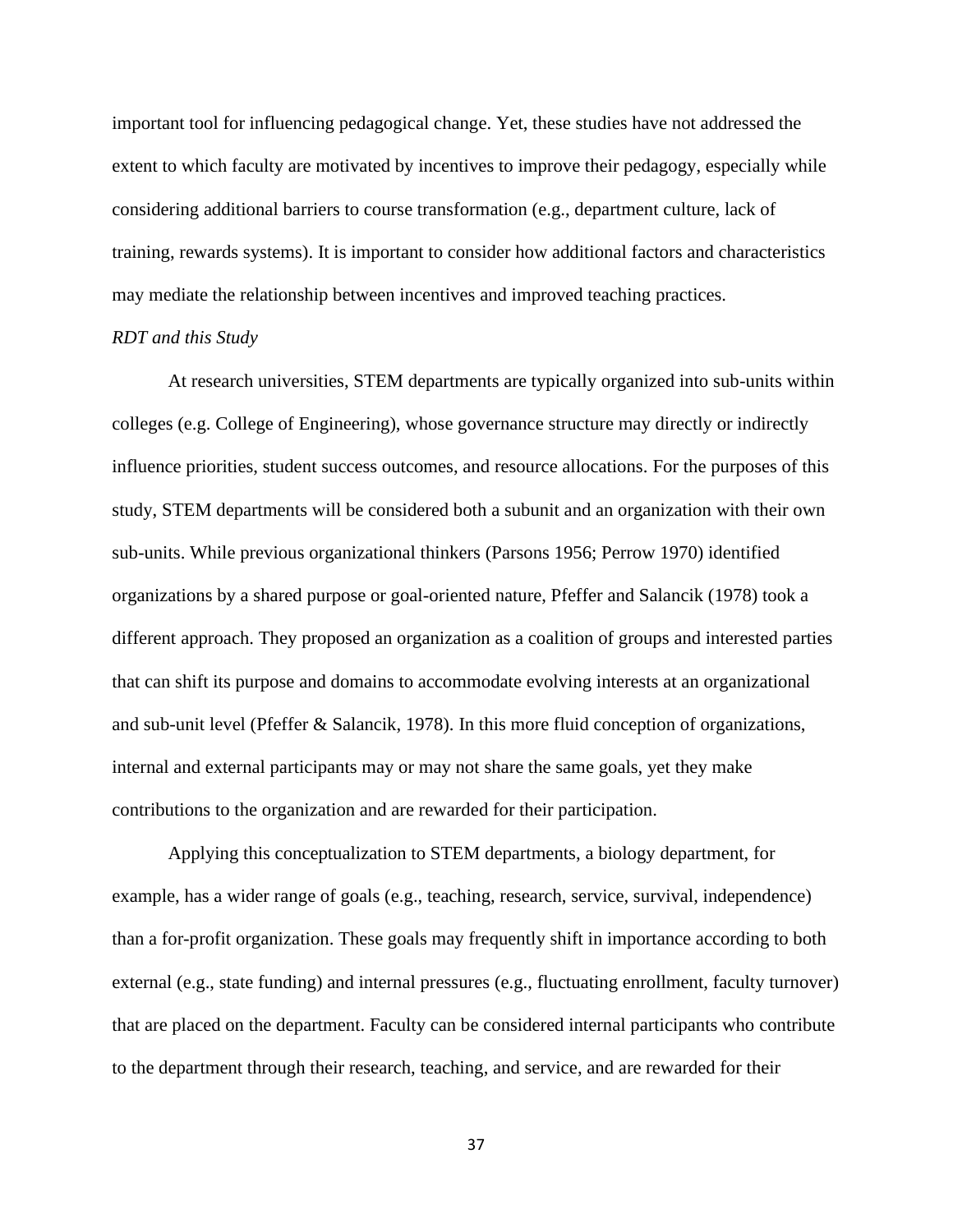participation through salary, awards, tenure, etc. External participants in the organization (e.g., state or federal agencies, professional associations, dean, provost) can also influence the department by contributing resources and/or making demands of the organization. In these instances, decision-making is influenced by the availability or scarcity of resources at both the organizational and individual level (Pfeffer & Salancik, 1978).

At the organizational level, external grant funding for teaching can help persuade STEM departments to transform pedagogical practices. Increased resources may help support the hiring of additional teaching assistants, discipline-based educational researchers, postdoctoral fellows or grant faculty additional release time, technological equipment, or stipends (Major & Palmer, 2006; Pelletreau et al., 2018). Such rewards may be a powerful incentive for departments and their faculty members to consider participating in pedagogical transformation efforts. External funding can also be used to fund faculty participation in professional development or learning communities (Addis et al., 2013; Daly, 2011). Through either direct compensation for pedagogical transformation or nudging faculty to participate in SCP professional development, incentives can provide a powerful tool for motivating faculty to utilize SCP. Resource dependence theory provides the conceptual tools to examine the impact of incentives on faculty behavior.

At the individual level, faculty must weigh the costs and benefits of the availability (or lack) of resources and the time and effort needed to effectively transform their pedagogical practice. In this case, resources are not just funding, but also the time that is available to faculty. For example, if departments could provide additional course release time for improving teaching (albeit rare) or decrease a faculty member's service responsibilities, faculty may be more willing and able to dedicate enough time to improve their teaching. Institutional funds may also help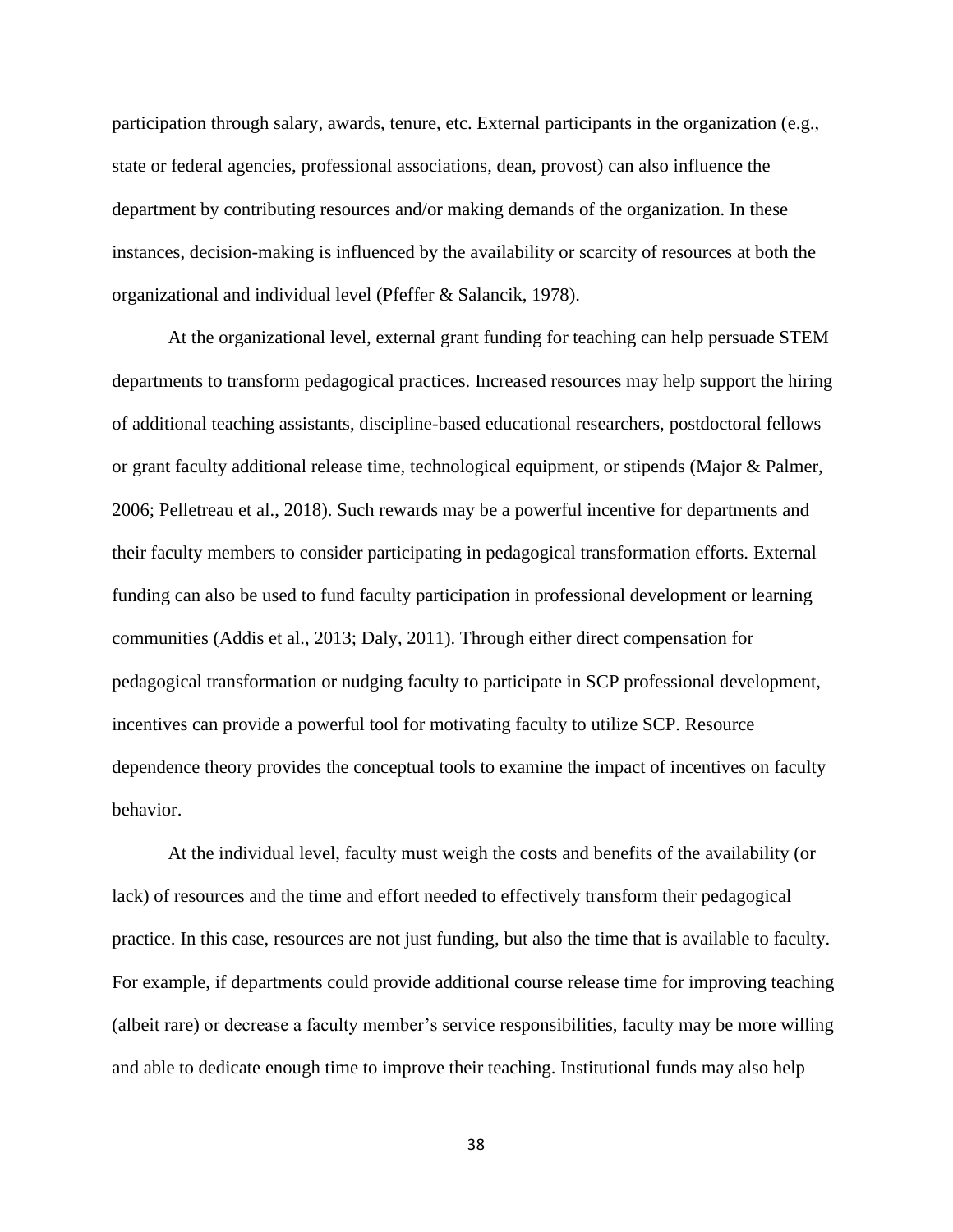departmental leadership and fellow faculty convince skeptical peers to transform their educational practices. In some cases, faculty may be unconvinced by research highlighting extensive learning gains, increased engagement, and improve retention figures (Freeman et al., 2014; Gasiewski et al., 2012; Haak et al., 2011; Jensen et al., 2015). In these scenarios, additional funding may provide faculty the needed incentive to evolve current teaching practices. Thus, the availability of external funding has a complex relationship with faculty teaching practices in undergraduate STEM courses. Such a relationship is mediated by additional factors that impact faculty responsibilities and time commitments. These additional factors and characteristics that influence teaching practices are reviewed in the following section.

This study proceeds from the basic assumption that all faculty want to teach well, yet they are constrained by the nature of their position and immediate responsibilities. For some, these constraints impede them from improving their teaching despite a willingness to do so. For many others, funding may tip the scales in favor of improved teaching practices. From this perspective, Resource Dependence Theory presents a suitable framework for understanding the changing relationships between STEM departments, STEM faculty, external funding sources, and teaching practices.

### STEM Teaching Practices

While OCB and RDT provide a conceptual framework for understanding STEM faculty's decision-making processes regarding the use of student-centered pedagogy, they have not been previously utilized to examine how and why faculty ultimately decide to utilize such approaches in their courses. This necessitates a review of literature that examines factors and characteristics which may facilitate or inhibit pedagogical change in STEM. As part of a national conversation to improve teaching practices, research within science education primarily, and to a lesser extent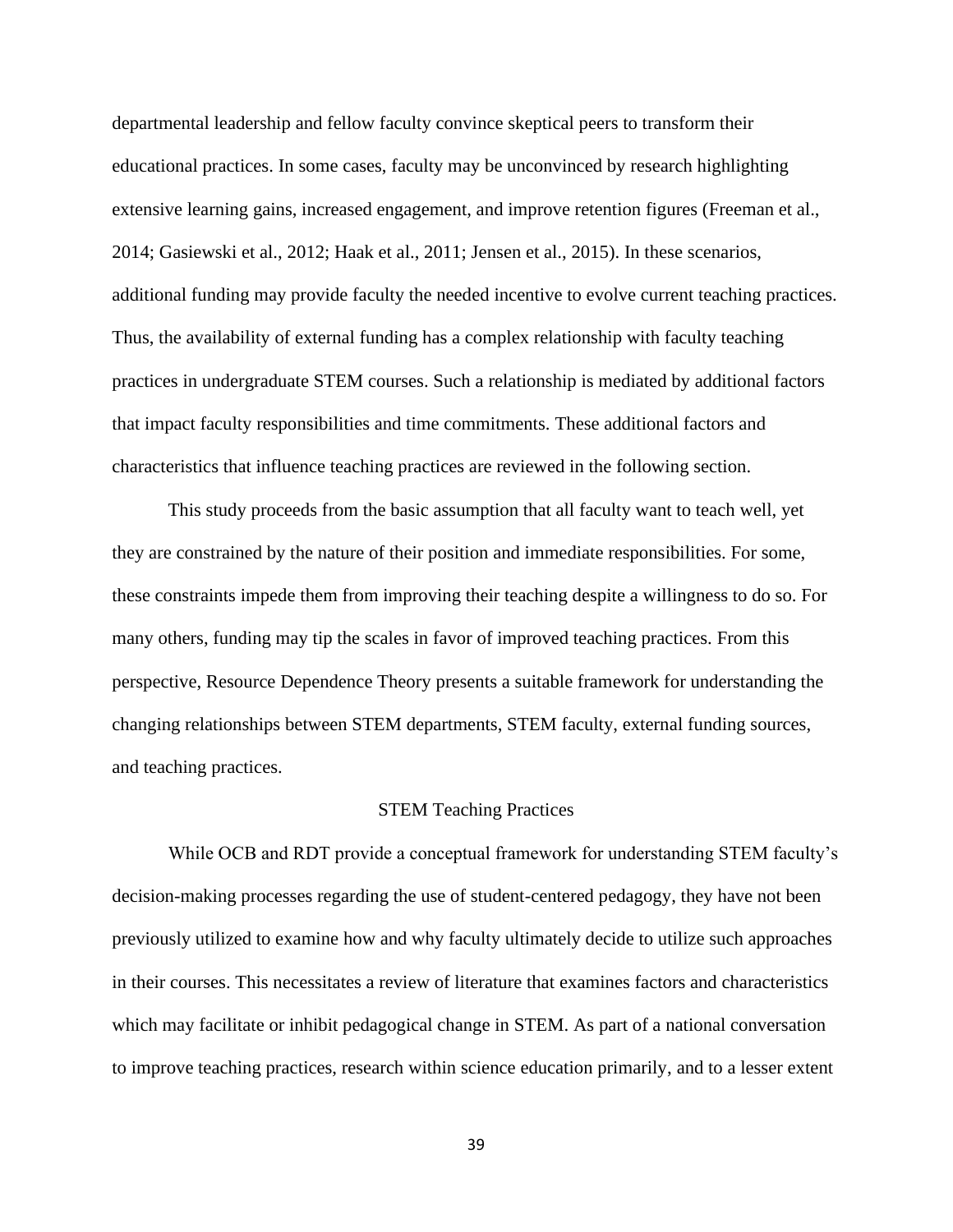higher education, has considered the influence of these factors in a variety of academic disciplines (e.g., biology, engineering, mathematics, geological sciences, etc.). This research contributes to our understanding of why antiquated teaching techniques remain commonplace in STEM despite extensive evidence that links pedagogical strategies designed to encourage active learning among students and improved learning outcomes. To gain a broader understanding of this phenomenon, a detailed review of the factors and characteristics that may promote or discourage faculty's adoption of specific teaching practices is merited.

## *Professional Development*

To improve teaching in mathematics, Hayward, Kogan, and Laursen (2016) examined the impact of annual professional development workshops on math instructors' use of inquiry-based learning (IBL). This intervention involved three weeklong summer workshops in which faculty received pedagogical training and support in designing courses utilizing inquiry-based learning. Analyses of data in the form of pre- and post-workshop surveys, one-year follow-up surveys, and semi-structured interviews suggested that participants gained in their understanding of IBL after attending the workshop and implemented IBL approaches at a high rate (92%). Equally important, rates of lecturing were down while faculty's incorporation of student-led discussions and presentations increased relative to what respondents had reported on the survey conducted prior to the workshop. These results are encouraging because they suggest that professional development workshops are one way to support faculty in making the transition to studentcentered teaching. While encouraging, concerns about an unrepresentative sample of faculty (overrepresentation of younger faculty) and high non-respondent rates restrict generalizability.

In a broader study of professional development, Henderson (2007) evaluated the effectiveness of a workshop specifically designed to introduce relatively new physics and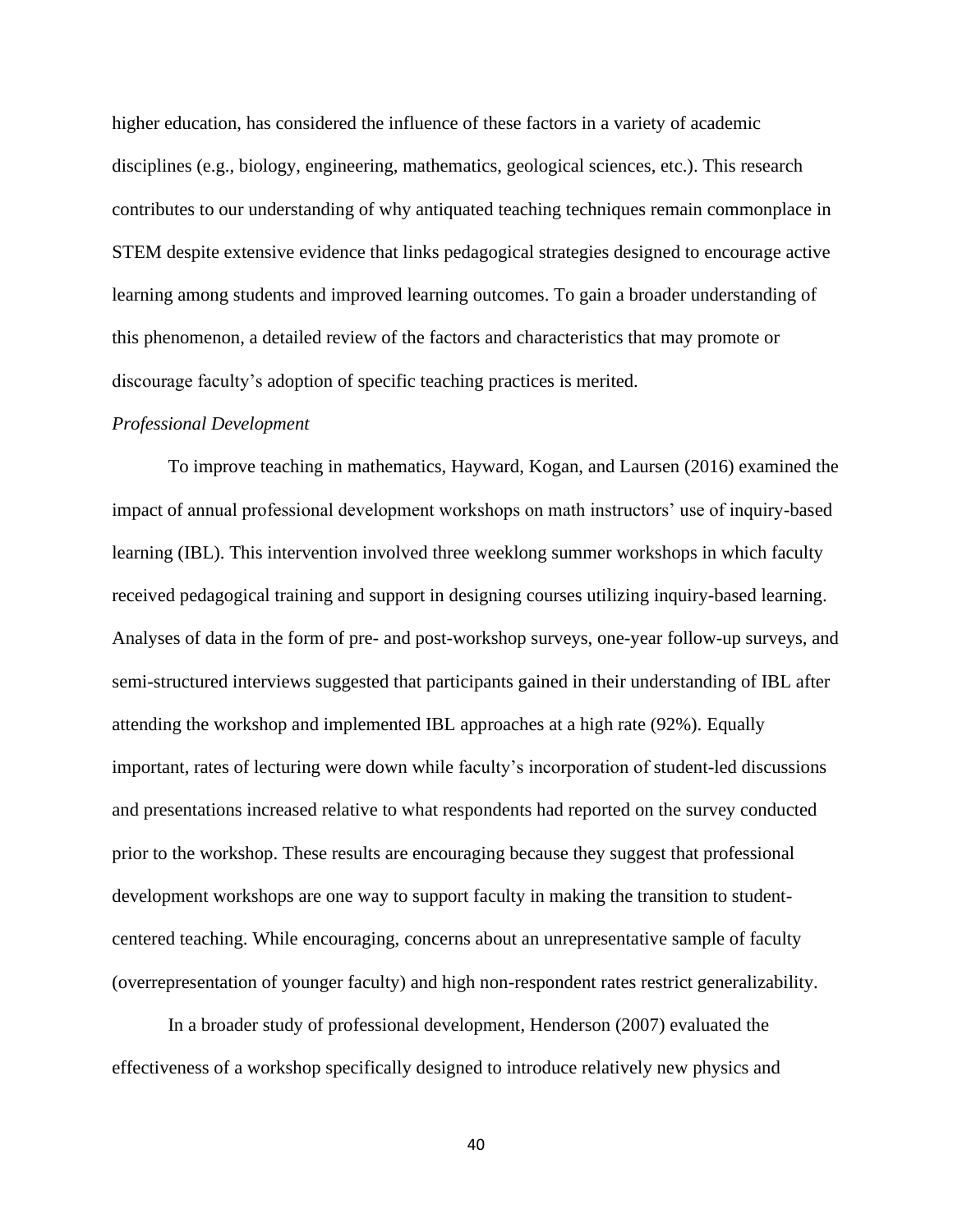astronomy faculty to educational research and interactive instructional strategies and materials. This effort is noteworthy because of its scope, as it draws roughly a quarter of the about 300 new physics and astronomy faculty each year nationwide. Like Hayward et al. (2016), this severalday workshop covered physics and astronomy educational research, pedagogy and assessment, and strategies to active learning strategies (e.g., problem-based learning, peer instruction, collaborative learning) into their curriculum. In 2007, an online survey was administered to faculty who participated in the workshop during the previous decade, resulting in over 500 responses. Results show that roughly 40 percent of faculty would describe their current teaching style as either mostly alternative with some traditional features or highly alternative while less than 20 percent of faculty would describe their pre-workshop teaching style as such. Similarly, the number of faculty who described their teaching as highly traditional pre-workshop was almost 30 percent, while this number decreased significantly to about one percent (Henderson, 2007). Across 11 years of workshop participants, 96 percent of faculty who reported making a change in their teaching attributed at least some of this change to their participation in this workshop (Henderson, 2008). Considering second- and third-year physics and astronomy faculty were invited to participate in the workshop, this would appear to suggest that the insights gained at the faculty workshop have remained with faculty several years later, or at the very least, have planted a seed for future interest in additional pedagogical training. Of the survey respondents, 82 percent indicated they discussed workshop ideas with colleagues upon returning to their departments, with 39 percent reporting their colleagues had made changes to their teaching as well. Although, this would suggest that professional development benefits extend beyond the workshop and its participants, additional evidence is needed to corroborate the extent to STEM departmental culture and faculty colleagues may be positively influenced.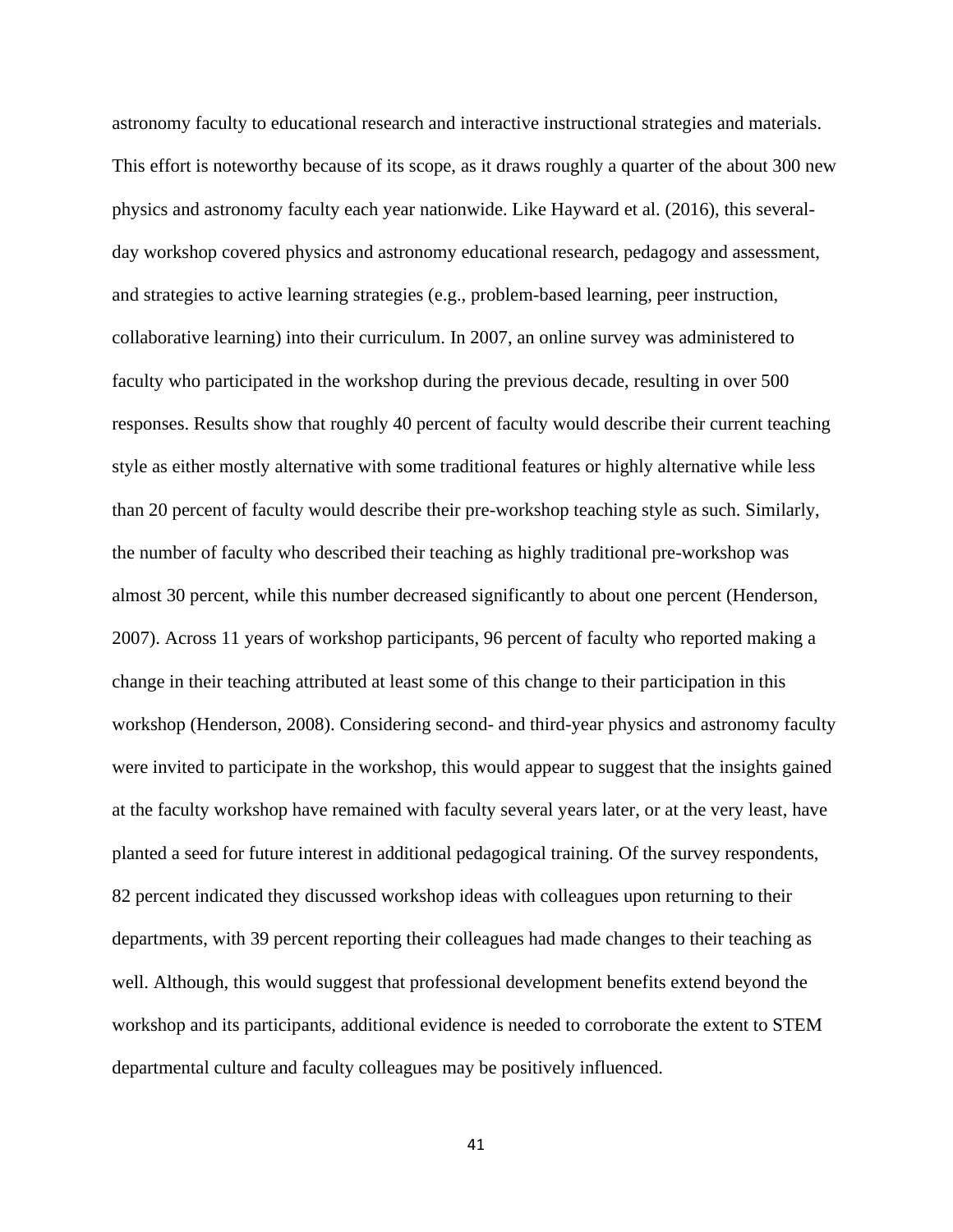Although the previous two studies report encouraging results in improved teaching practices, these are notably based on self-reported practices and beliefs, which have been shown to be unreliable (Derting et al., 2016; Ebert-May et al., 2015). Nonetheless, professional development opportunities instill in faculty a foundational knowledge of innovative teaching strategies and inspire them to continue to improve their teaching (Manduca et al., 2017; Owens et al., 2018). Perhaps this is its greatest impact, especially considering the focus on relatively new faculty members.

Although training current faculty to use more learner-centered approaches in their teaching offers some promise toward transitioning toward more engaging pedagogy used by STEM college faculty, a slightly different approach is to focus on professional development for postdoctoral scholars before they join the faculty ranks. Taking this approach, Ebert-May et al. (2015) sought to determine the extent to which future faculty members believed in and implemented evidence-based pedagogies after completing a two-year professional development program. The Faculty Institutes for Reforming Science Teaching IV (FIRST IV) program involved summer workshops, mentoring, and an opportunity to implement student-centered teaching during a course. Pre- and post-surveys demonstrated gains in understanding of studentcentered teaching practices. Importantly, the authors also evaluated videos of live teaching using the Reformed Teaching Observation Protocol (Sawada, 2003), which describes five categories of progressively student-centered teaching approaches. The first category documents straight lecturing while the fifth category documents teaching that utilizes active student involvement in open-ended inquiry and engages students in alternative hypotheses, numerous explanations, and critical reflection (Ebert-May et al., 2015). Results indicate that 86 percent of those who taught an entire course exhibited significant student engagement and some minds-on and hands-on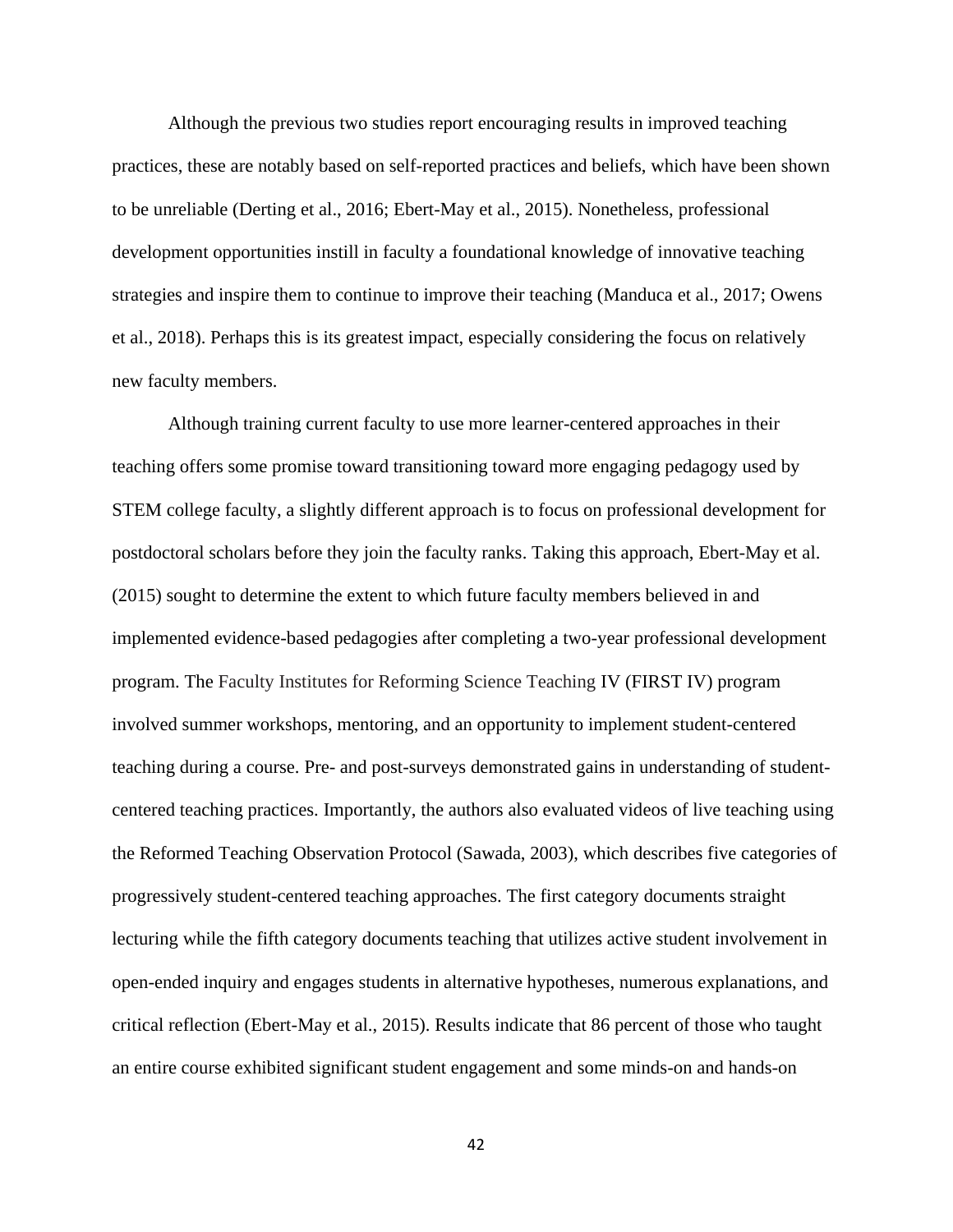student involvement (Ebert-May et al., 2015). This visual analysis would appear to support survey findings. Yet, it remains to be seen whether such findings would hold long-term or if they were a byproduct of the current participation in this professional development.

To help address this question, Derting et al. (2016) matched alumni of the FIRST IV program with other faculty at their institutions and compared their use of learner-centered teaching practices. They found that although FIRST IV alumni and their peers reported similar perceptions of their teaching strategies and environment, significant differences were found between FIRST IV faculty and their peers on actual teaching practices (e.g. use of clickers). FIRST IV faculty's teaching videos were also rated by external reviewers using the RTOP described above. FIRST IV faculty were rated as exhibiting teaching in RTOP category III, which is characterized by significant engagement and some minds-on and hands-on student involvement while their peers reflected teaching in category II, described as primarily lecture with some minor participation (Derting et al., 2016). This would appear to suggest that the professional development program has an impact on how faculty are teaching. These studies demonstrate that pedagogical change can be influenced by faculty professional development programs.

While the previous professional development programs included STEM faculty or postdoctoral scholars across multiple institutions, Owens et al. (2018) focused on a single department. The Biology Faculty Explorations in Scientific Teaching (Biology FEST) program included a weeklong scientific teaching institute and additional follow-up programs. Extensive incorporation of active learning strategies in these classrooms was demonstrated through audio recordings and reported in both faculty and student surveys. Moreover, most faculty who participated in Biology FEST reported increased interactions with their departmental colleagues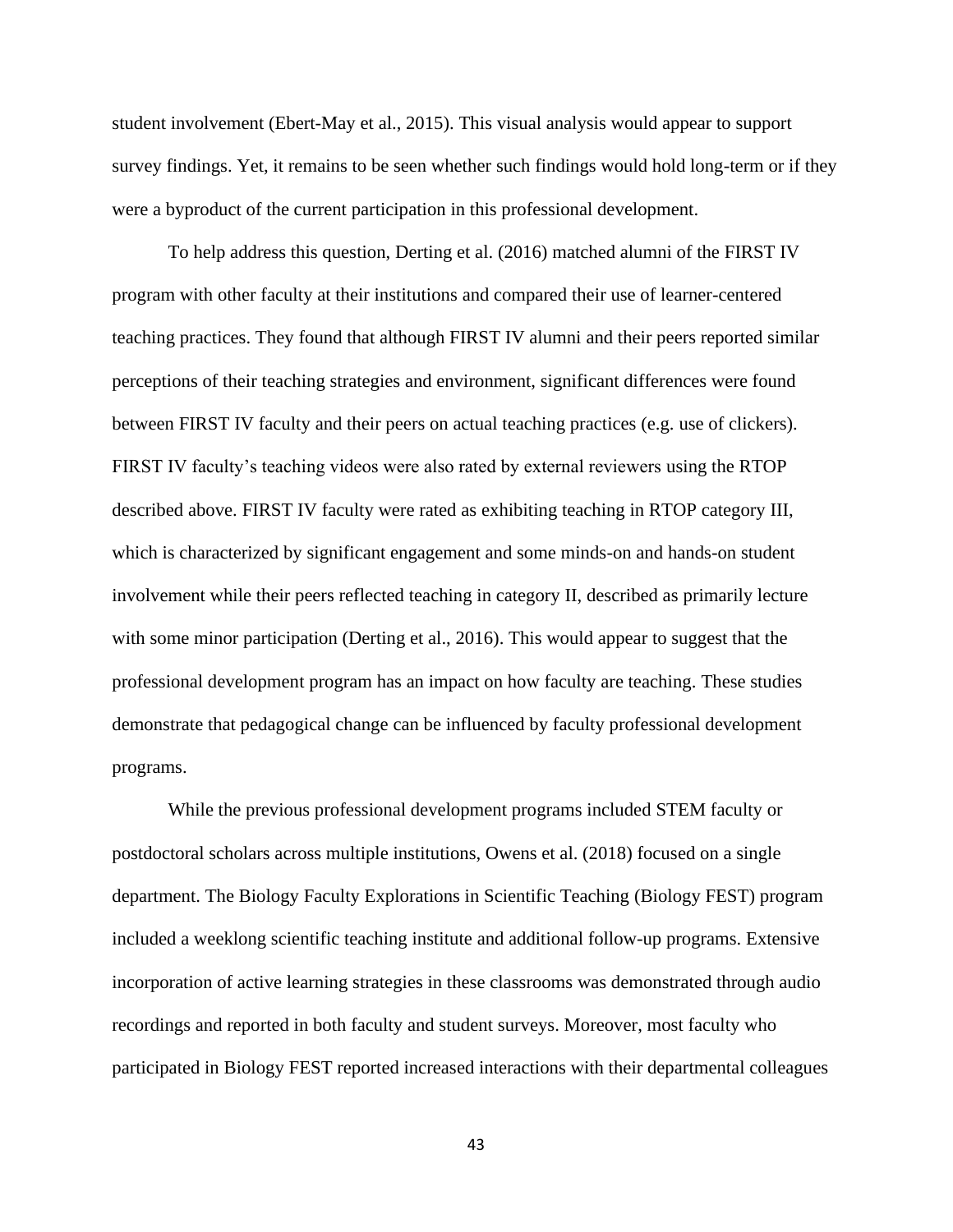around teaching (80 percent) and a positive effect on sense of belonging (76 percent) and relationships with departmental colleagues (84 percent). These findings provide evidence suggesting the effectiveness of week-long professional development workshops as a tool to catalyze faculty's decision to incorporate more active learning strategies into their teaching. The findings also speak to the potential to begin to shift departmental cultures around teaching, and the issue of culture is further addressed in a later section in this chapter.

## *Faculty Learning Communities*

Learning communities represent a specific kind of professional development that also incorporates networking with colleagues. Faculty Learning Communities (FLC) are development programs where small groups of faculty engage in collaborative discussions about teaching, learning, and community-building on campus (Cox, 2004). For STEM faculty, these spaces can be quite beneficial. Not only can they provide increased support and collaboration on campus, but they also function as a hub for the exchange of pedagogical information. FLC's can serve as intellectually engaging forums for discussing discipline-based educational research, assessment tools, and what is or is not working in the classroom (Addis et al., 2013; Daly, 2011). Comparing the experiences of STEM faculty by participation in FLC's, reflective surveys find that after participating in FLC's for two years, participants report significantly higher rates of experimenting with how they teach and working to clarify the learning goals of their courses (Addis et al., 2013). These results suggest that FLC's represent one way that faculty can collaborate to support a dialogue about teaching and make incremental improvements in their pedagogy.

Organizational Citizenship Behavior would predict that some faculty engage in studentcentered pedagogy given their desires to contribute to organizational functioning (e.g. enhanced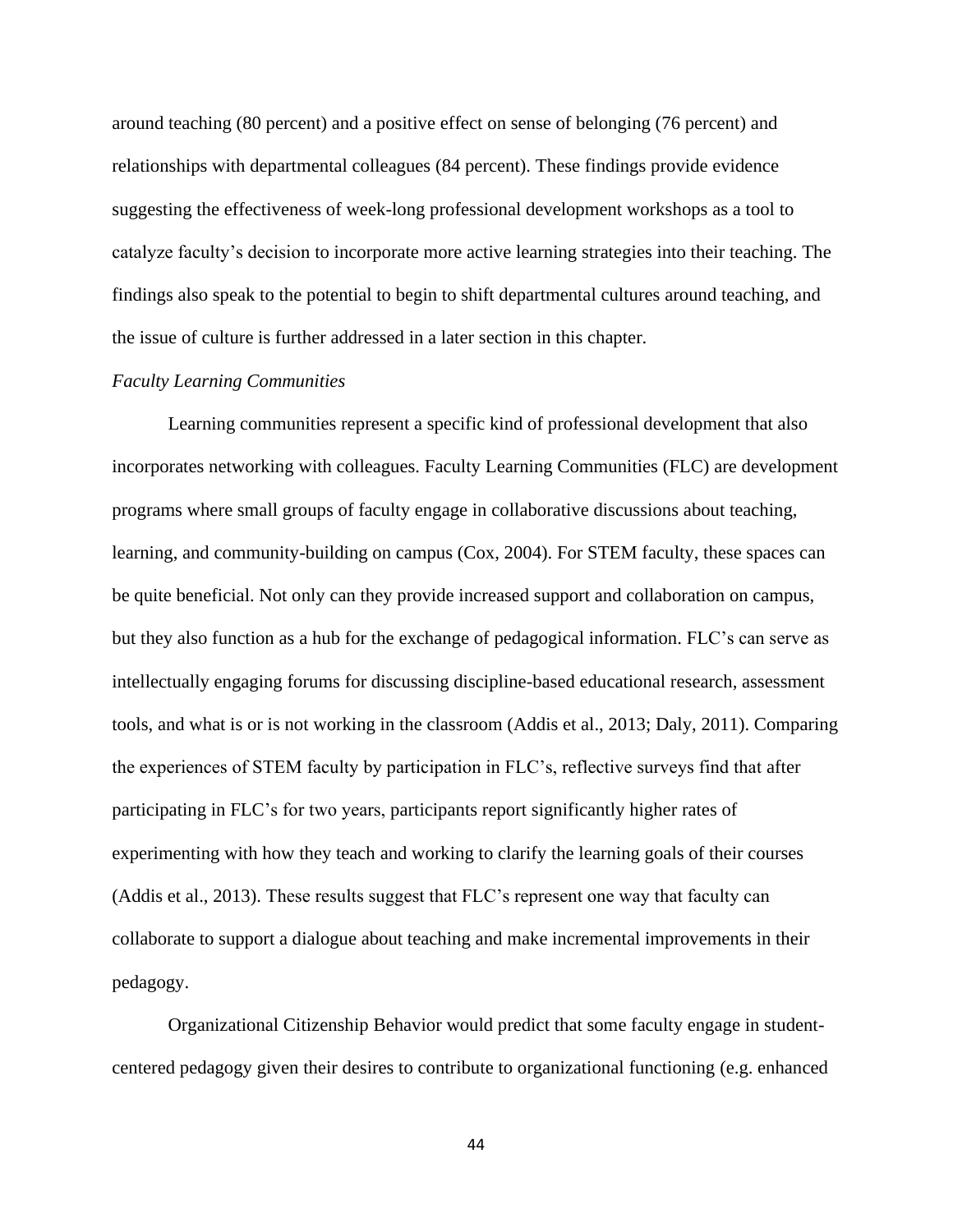student learning) and their personal values about teaching. From this perspective, it is worthwhile to question whether faculty who engage in faculty learning communities are already willing to or have engaged in some form of student-centered pedagogy? Put differently, are FLC's failing to reach the faculty who would most benefit from participating in conversations about enhanced teaching practices and SCP implementation? Sirum, Madigan, and Klionsky (2009) evaluated an FLC which attempted to adjust for this by recruiting life science faculty members with no prior experience in active learning pedagogy. This year-long program was aimed at facilitating pedagogical change by engaging faculty in discussions about how students learn, active learning principles, integrating active learning into the curriculum, and barriers to enhanced teaching practices (Sirum, Madigan, Klionsky, 2009). Interviews with participants at the end of the program suggested that faculty made strides in their thinking about teaching and integrating active learning into their classrooms. Some faculty indicated that participating in the FLC provided them the tools to revamp their classes with active learning principles and techniques, reduce the amount of time spent lecturing, and gave them the courage to seek out additional information, resources, and suggestions from colleagues about teaching practices (Sirum, Madigan, Klionsky, 2009).

While most FLC's focus on enhancing the teaching and learning environment at a single institution, other programs span across several campuses. In a study of faculty learning communities at seven higher education institutions, Daly (2011) considered the impact of FLC's on faculty growth and development. During semi-structured interviews, faculty shared that participating in the FLC enhanced their motivation and desire to improve their teaching and student learning. Additional benefits included: identifying new areas of competence in their teaching, feeling valued as instructors, enhanced pedagogical knowledge, and developing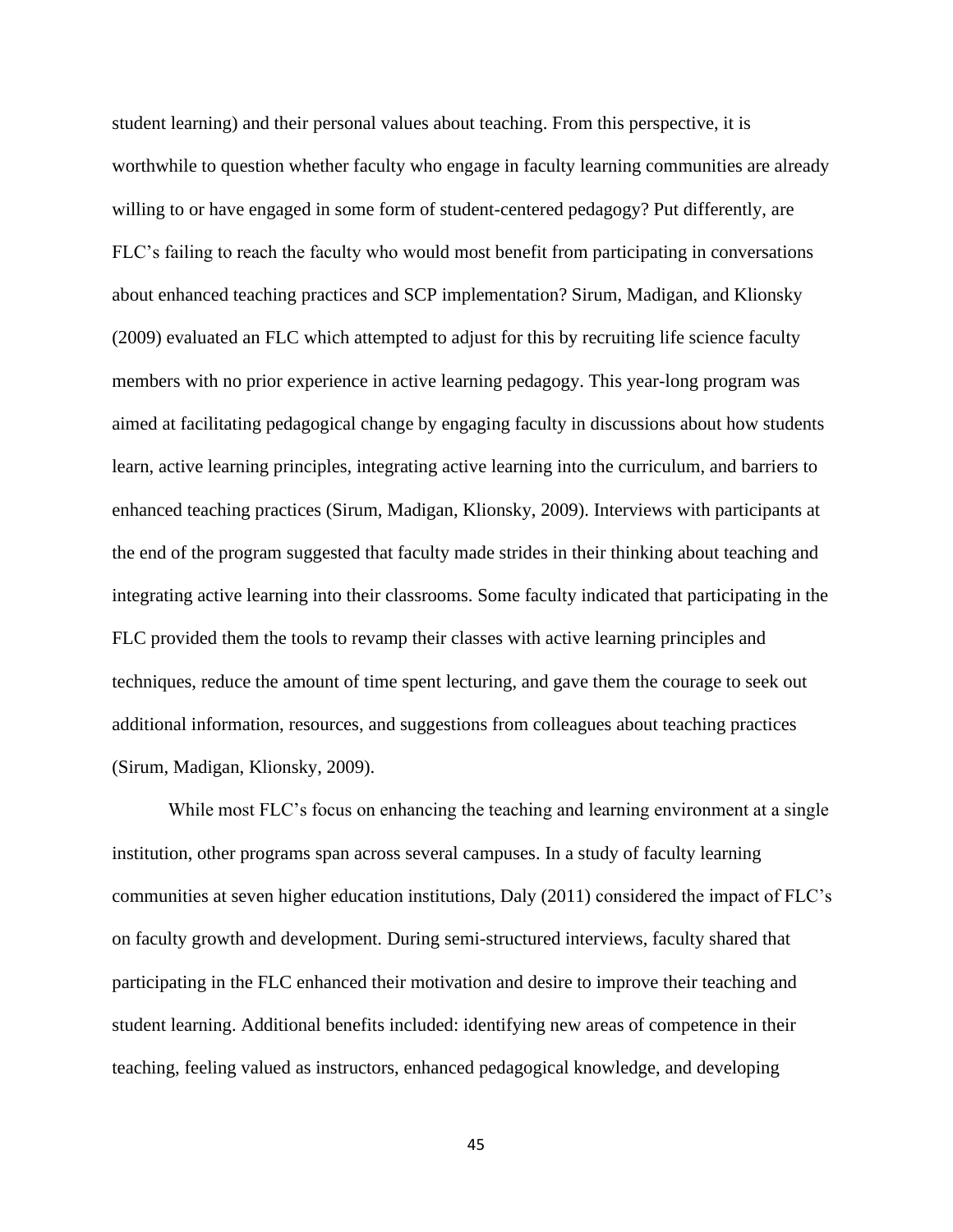connections with fellow faculty. Thus, it appears that participation in FLC's benefits faculty's teaching practices and pedagogical knowledge. However, a question remains on the influence of incentives for participation, as both Addis et al. (2013) and Daly (2011) provided incentives for faculty's participation in the FLC, yet do not explore this issue in depth. Resource Dependence Theory would suggest that faculty participation is enhanced when incentives are provided. Is it possible that faculty would have participated in the FLC were they not incentivized monetarily to do so? The influence of rewards and benefits on improved teaching is further explored below. *(Dis)Incentive System* 

The formal incentive system of higher education institutions stands as a significant barrier for efforts to transform undergraduate STEM teaching (Austin, 2011; Fairweather, 2008; Wieman, 2017). At departmental, institutional, and external levels, incentive structures overwhelmingly reward faculty for their productivity and status as researchers, not as teachers, especially at research intensive universities. For example, evidence shows that regardless of institutional type, there is an association between increased time dedicated to classroom teaching and a lower faculty salary (Fairweather, 2008). Intentional or not, this sends the message that classroom teaching is not as valued by the institution as much as other scholarly activities, namely research. Faculty hear this message quite clearly. In promoting the Science Education Initiative (SEI) to STEM departments at the University of Colorado and the University of British Columbia, Wieman (2017) shares that a universal concern for faculty was how adopting new teaching practices would impact their research productivity. Concerns about the amount of time that improving their teaching would require and how this might take away from time they could be dedicating to research might discourage efforts to reform the teaching enterprise (Dancy & Henderson, 2008; Michael, 2007). Until higher education leaders recognize, value, and reward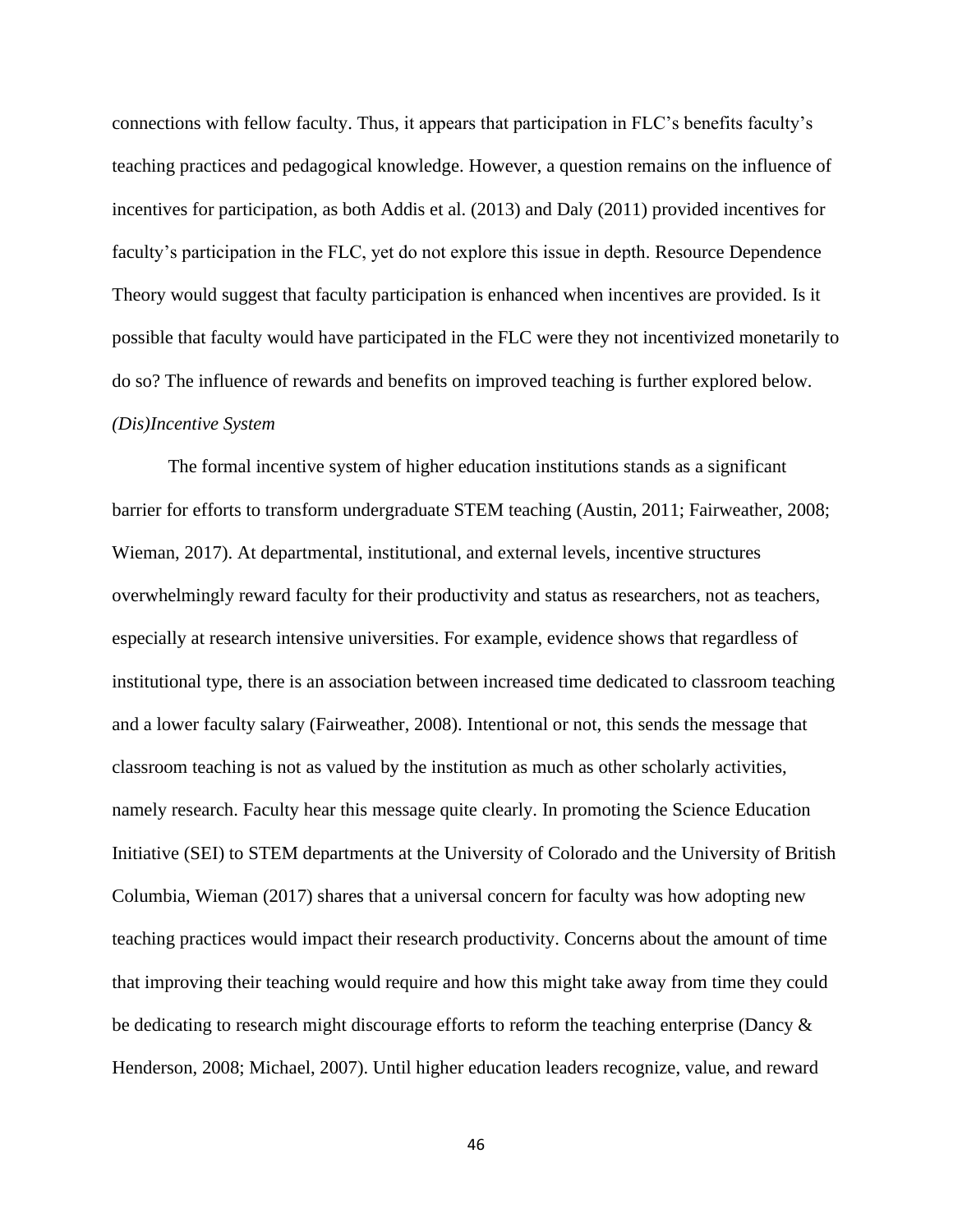the significant time commitment that is required to transform lecture-centered courses and prepare for student-centered teaching on a regular basis, faculty may continue to resist transitioning toward more student-centered approaches (Brownell & Tanner, 2012).

Institutional incentive structures impact STEM faculty's pedagogy in additional ways. In thinking about the effective use of faculty time, faculty must consider how their institution makes promotion and tenure decisions. In interviews of STEM faculty, considerations of tenure and evaluation are cited as key barriers to implementing student-centered pedagogy (Hayward, Kogan, and Laursen, 2016). This is further manifested in concerns over whether enacting pedagogical reform will negatively impact a faculty member's course evaluations (Henderson, 2008). The gravity of promotion and tenure decisions for a faculty member's career makes faculty uneasy about participating in STEM reform initiatives. For instance, Wieman (2017) cites how some faculty put off participating in the Science Education Initiative until after they had earned tenure. These concerns are not limited to current faculty, as both faculty and doctoral students can easily perceive the difference in value that is assigned to research awards relative to teaching awards (Austin, 2011). Thus, embedded within the structure of higher education are reward systems that prioritize scholarly activities associated with research and tenure. Given this fact, it is entirely reasonable that faculty prioritize their time conducting research rather than focusing extensively on their teaching.

Resource Dependence Theory would suggest that the availability of incentives to either directly transform classroom pedagogy or facilitate participation in professional development is a powerful tool for drawing faculty towards the use of student-centered pedagogy. Wieman (2017) wrote of the impact of incentives: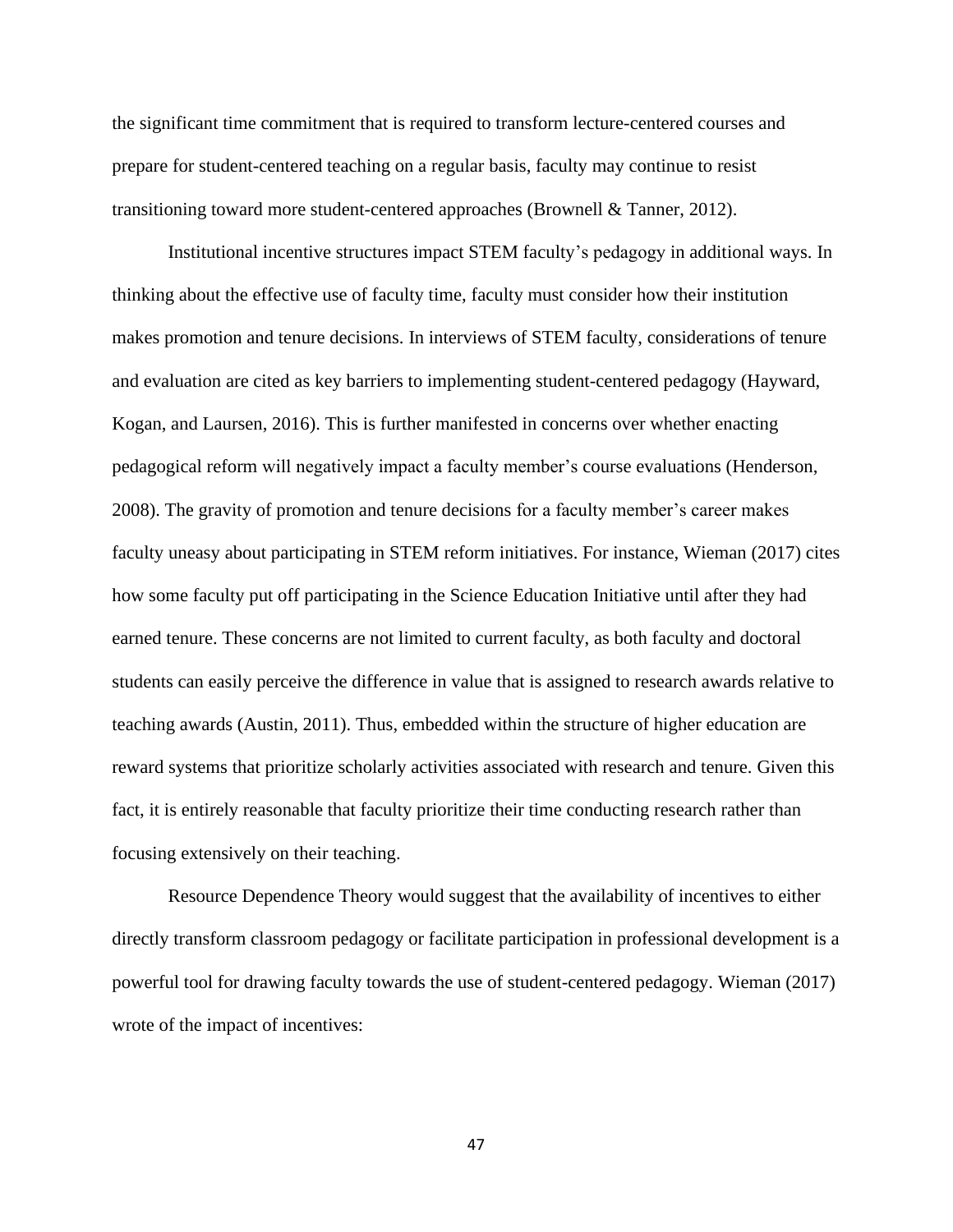More faculty participated in the SEI transformation efforts and with greater enthusiasm when departments provided explicit incentives to them. Such incentives took many forms, and were most effective when they were tailored to the specific needs of the faculty member, often in a way that could benefit their research or free up their time.

Faculty incentives may take additional forms, including but not limited to support for a research assistant, postdoctoral scholar, or teaching assistant, reduction in teaching loads, stipends, release time, summer salary, opportunities to publish, or an expanded budget for research equipment (Major & Palmer, 2006; Pelletreau et al., 2018; Wieman, 2017). Incentives can also be used to encourage faculty to participate in faculty learning communities (Addis et al., 2013; Daly, 2011). For some faculty, these rewards may be enough encouragement to encourage further learning about innovative teaching practices. Once they have spent time learning and using these techniques effectively, faculty may continue using student-centered teaching given the greater personal satisfaction derived from it (Wieman, 2017). Unfortunately, there are few incentives within higher education even for faculty who want to transform their teaching. Yet, when faculty have access to such rewards, evidence shows that they play an important role in eliciting engagement with professional development or curricular development.

# *Departmental Culture*

The choices faculty make with respect to their teaching style and the amount of time they invest in teaching are often shaped in part by the culture of their department and their discipline (Austin, 2011; Ebert-May et al., 2015; Henderson & Dancy, 2011). Faculty may take cues from department chairs and the priorities they set or the extent to which they perceive their colleagues focusing on or valuing teaching. Students' expectations for faculty and the structure of the curriculum also may shape how faculty ultimately adapt and adjust their teaching styles (Austin,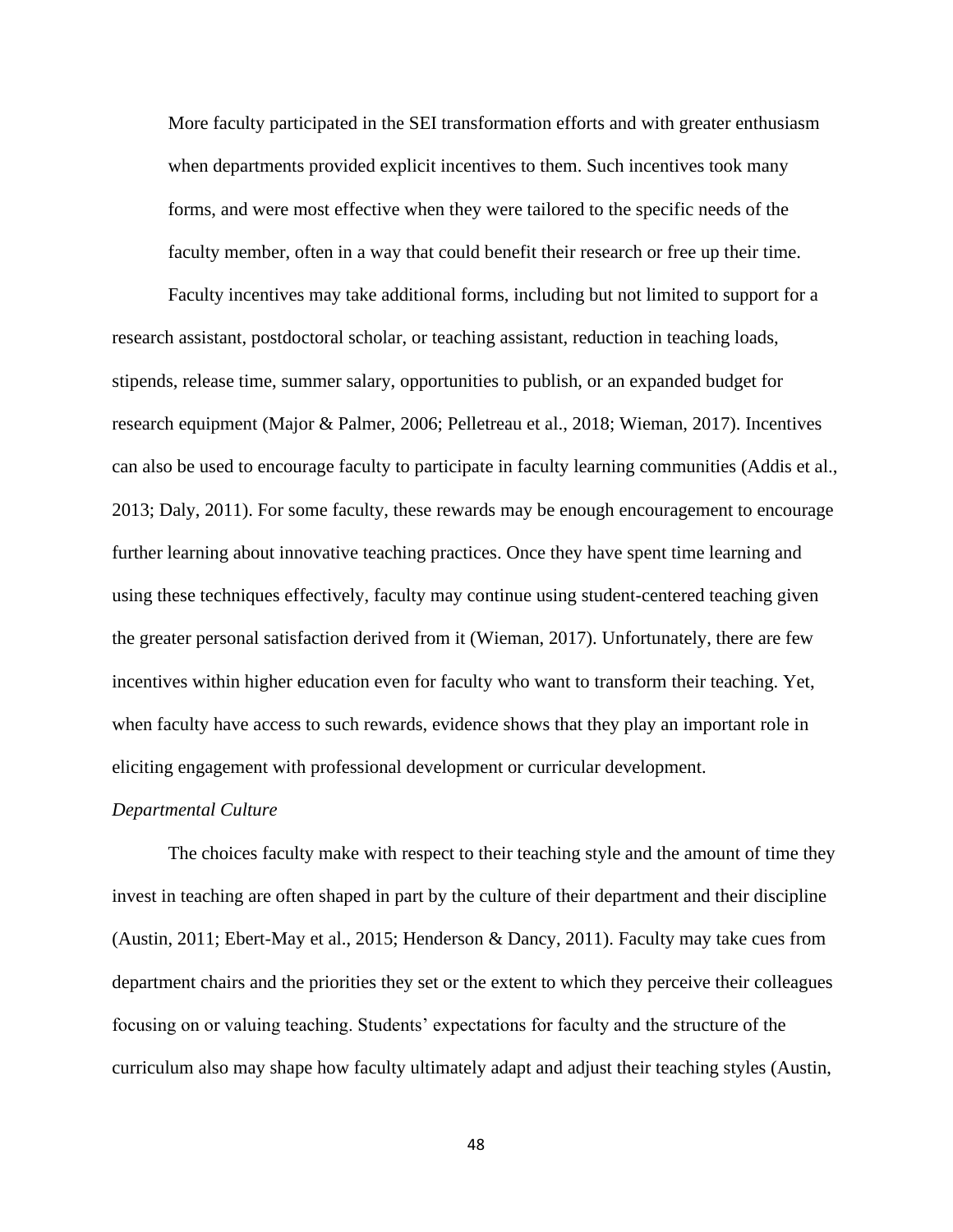2011). Additionally, whether other faculty have already implemented student-centered pedagogy within the department can be key, providing confidence and support for further faculty members (Dancy & Henderson, 2008). As faculty consider pedagogical innovation, they must consider how they may balance departmental expectations, directives, and values with improved teaching.

Evidence showing how far a departmental culture can be influenced has delivered mixed results. After participating in professional development programs, faculty were known to have engaged in an increased number of conversations about teaching with their STEM colleagues (Manduca et al., 2017). Furthermore, in a study that included nearly 90 percent of a biology department, Owens et al., (2018) report that participation in a professional development program increased STEM faculty's self-confidence regarding teaching, sense of belonging, and relationships with colleagues in the department. On the other hand, in interviews of faculty who participated in the SEI, Wieman (2017) reports that the majority of faculty believe their departments do not embrace new approaches to teaching and their benefits. This falls in line with findings by Dancy and Henderson (2010) who conclude that departments may state they are "supportive" of teaching, but usually fail to follow through with any substantive actions on the subject. In the end, faculty take cues from the department with regards to their teaching practices. An unsupportive environment may make it much more difficult for faculty to embrace evidencebased teaching practices even if they desire to do so.

Colbeck (2002) considers the impact of institutionalization processes on the persistence of curricular and pedagogical reform and sensitivity to the needs of minority students at seven engineering schools across the country. She hypothesized that deans' and chairpersons' commitment to teaching contributes to diffusion and durability of reforms. Likewise, support for teaching from fellow faculty was also expected to positively impact pedagogical reform. Results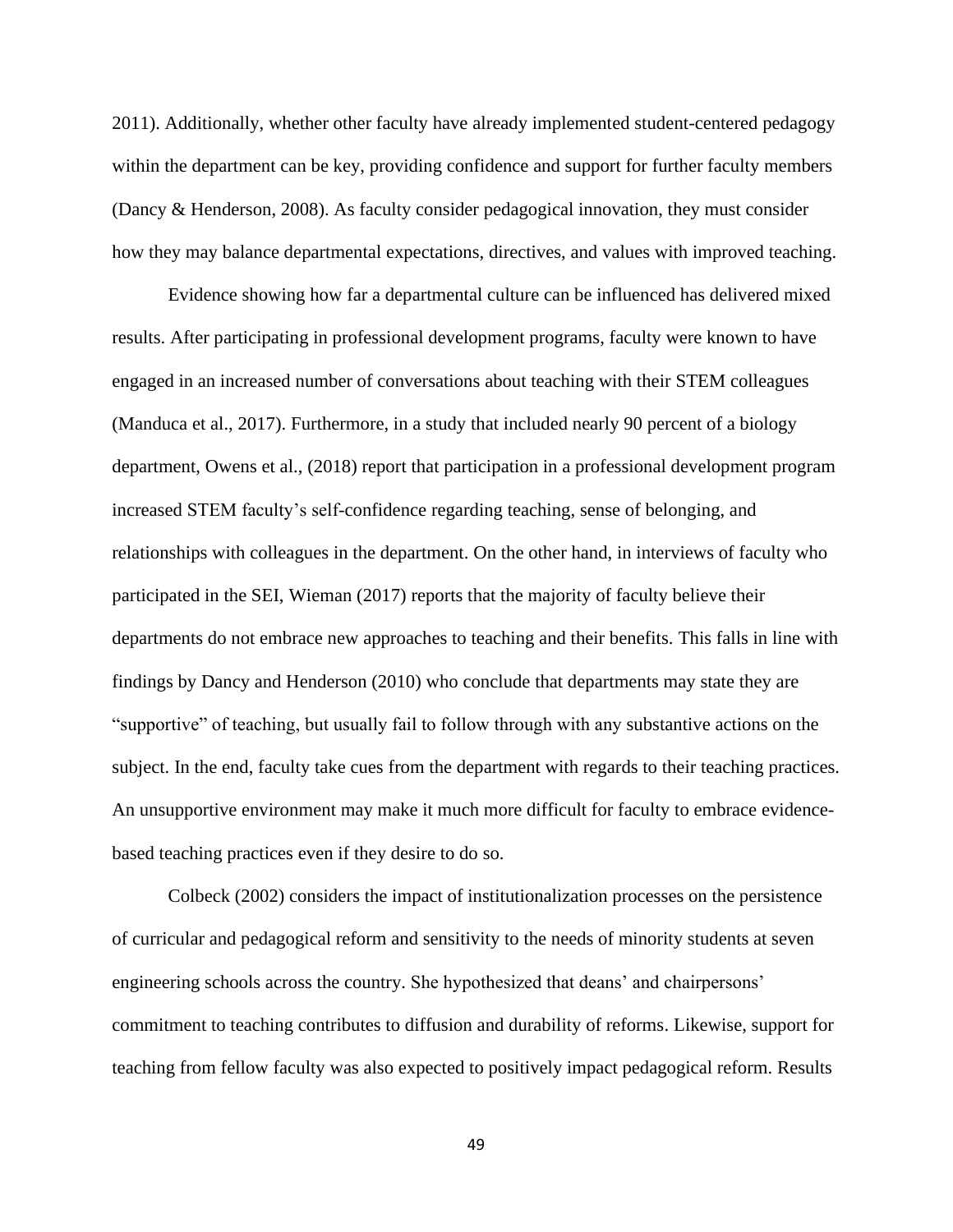indicate that there is a significant relationship between faculty perceptions of the supportiveness of their faculty peers and their use of design projects within undergraduate courses (Colbeck, 2002). This would suggest fellow faculty have some influence on the use of student-centered teaching. Although significant effects were not found between departmental or institutional support for teaching and the use of design projects or group projects in courses, departmental and institutional support for teaching was significantly related to increased sensitivity to the needs of both women and minority students in engineering. This may suggest that administrators' and faculty leaders' efforts to promote effective teaching are noticed by faculty and that these are especially beneficial for underrepresented students in engineering. In summary, faculty may take their cues from values set forth by their administrators.

There is also evidence that shows faculty engage in student-centered pedagogical practices when they perceive their departments and fellow faculty are supportive and involved in these practices. After implementing the Science Education Initiative (described above), Chasteen et al. (2015) report that faculty's use of interactive techniques (e.g., clickers) has increased, even with faculty not involved in the course transformation program. The authors attribute this development to two factors. First, as more students experience transformed courses, they have become more resistant to traditional teaching, resulting in some student-led pressure to innovate teaching practices. Second, the development of course materials that significantly lessen the amount of time required to implement instructional change facilitates the spread of interactive techniques. In these ways, the use of student-centered teaching by some faculty serves as a catalyst for change across the academic department. Further evidence of this process is the fact that some faculty who were not involved in course transformation processes took it upon themselves to redesign their own courses (Chasteen et al., 2015). These findings may suggest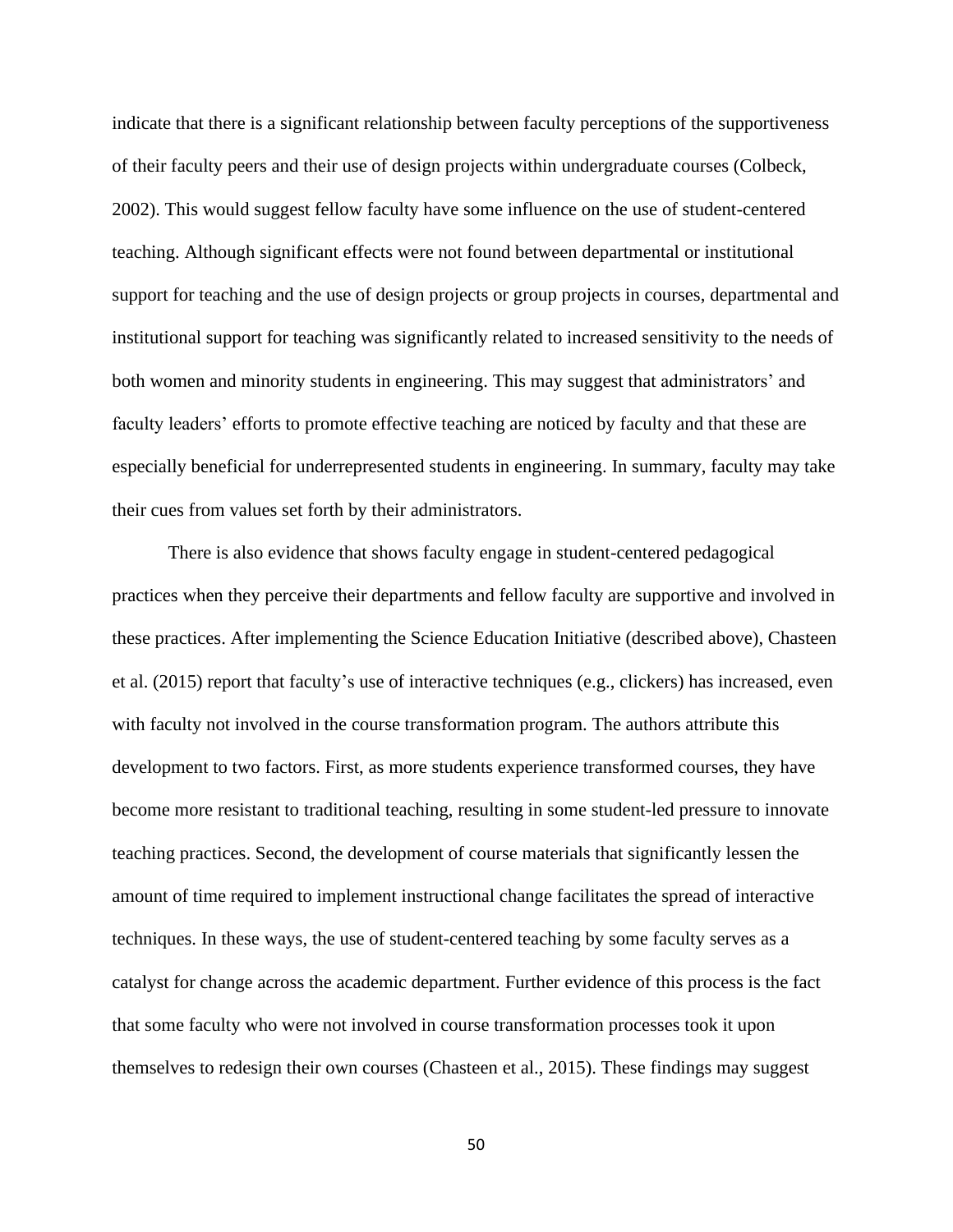that some faculty take cues from their peers' use of student-centered practices and adjust their own teaching accordingly.

# *Professional Science Identity*

In addition to departmental culture, disciplinary norms, and the extent to which faculty value those particular norms factor into decisions faculty make about their pedagogical approaches. Brownell and Tanner (2012) propose that how faculty view themselves and how they are viewed by their colleagues within the context of their professional discipline can be an impediment to science teaching reform. This professional identity is strongly influenced by their scientific training, lab experience, research publications, and grant funding (Brownell & Tanner, 2012). These factors shape professional identities through the culture and rewards system of academic departments which reinforce notions of the dominant position of research and funding and are strengthened by peer acceptance in the science community (Brownell & Tanner, 2012). Notably, these professional identities are not strongly influenced by teaching and many faculty and graduate students are afraid to "come out" as teachers given the strict disciplinary focus on research (Brownell & Tanner, 2012).

Shifts in faculty professional identities may contribute to subsequent decisions to adopt new teaching strategies. Manduca et al. (2017) evaluated changes in pedagogical practices and faculty behavior related to teaching because of participation in a national geosciences professional development program (Cutting Edge). The program aimed to, "foster learning from peers, introduce ideas from cognitive science and education research, and engage participants in reflecting on applications to their own work" (Manduca et al., 2017, p. 4). During follow-up interviews, faculty reported a shift in attitude about teaching, with nearly half of interviewees now realizing teaching is a learned skill. In addition, 73 percent of interviewees (n=52) stated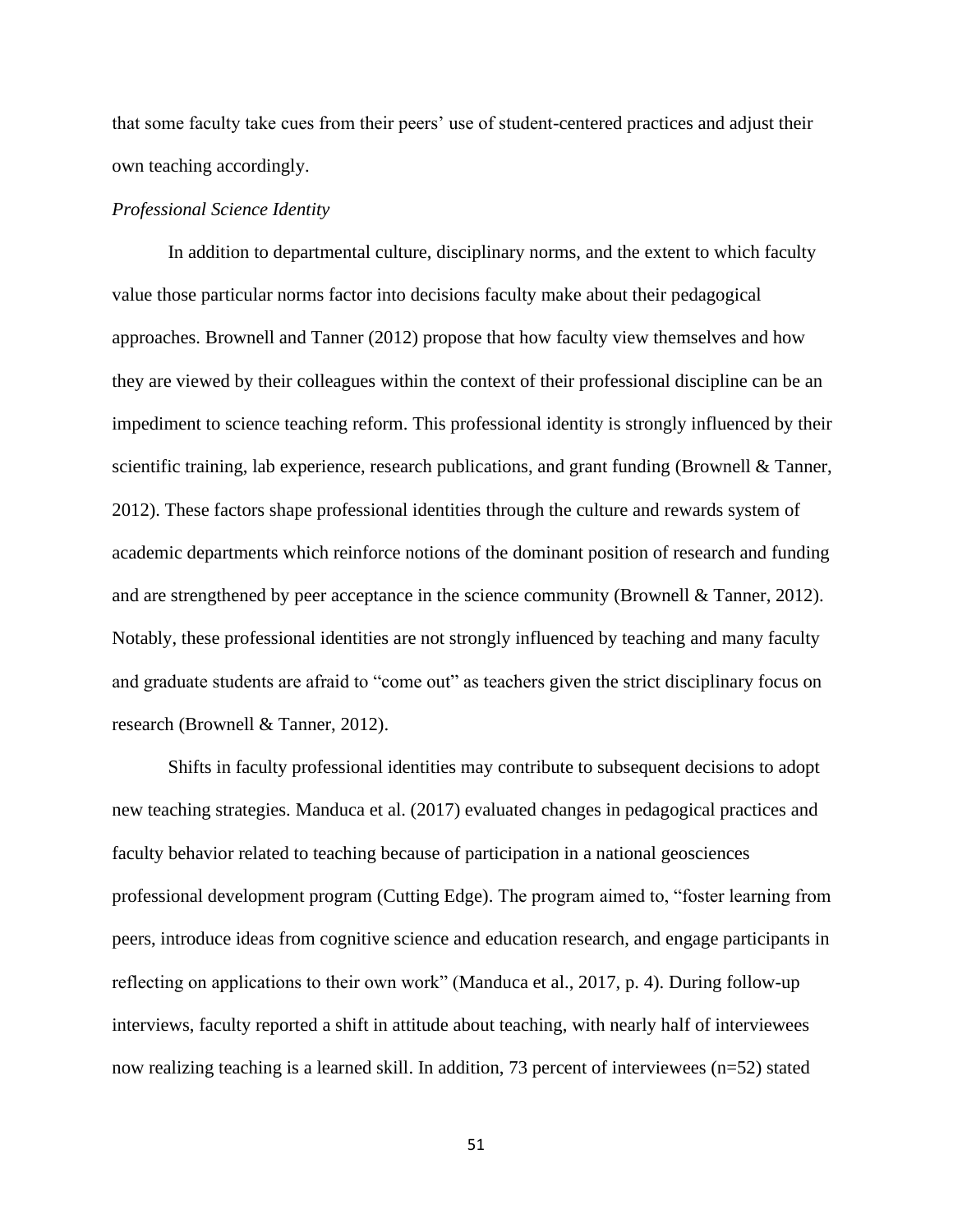that discussions with fellow participants helped them leave the workshop with increased motivation to incorporate changes into their teaching practices. Furthermore, more than half of interviewees (n=39) stating that they use Cutting Edge web resources to continue developing their understanding of teaching and learning (Manduca et al., 2017). While Manduca et al. (2017) conducted classroom observations as part of this study, these observations were disconnected from interview data. Therefore, it is difficult to ascertain whether the changes in professional identity match observed changes in pedagogical practice. Nonetheless, it appears that faculty did leave the Cutting Edge program with a deeper commitment to learning and a motivation to continue improving their teaching.

Professional development has the potential to shape how faculty view their role in the classroom. Major and Palmer (2006) sought to understand how faculty pedagogical content knowledge changed because of a major teaching intervention – the implementation of problembased learning across the undergraduate curriculum at a private university. Semi-structured interviews indicated some faculty came to view themselves more as "facilitators" or "guides" as opposed to more authoritative positions within the classroom (Major & Palmer, 2006). Moreover, faculty noted changes in their views about teaching. Some faculty noted that they became more aware of teaching literature and began to think about teaching and assessment differently while other faculty shared that they began to see the consequences of the way they teach and that these are closely linked to student learning. These remarks suggest that faculty who participated in this pedagogical transformation demonstrated subtle yet important changes in their views of teaching, their professional identity, and students. Ultimately, the extent to which faculty centralize excellence in teaching as a part of their scientific identity has substantial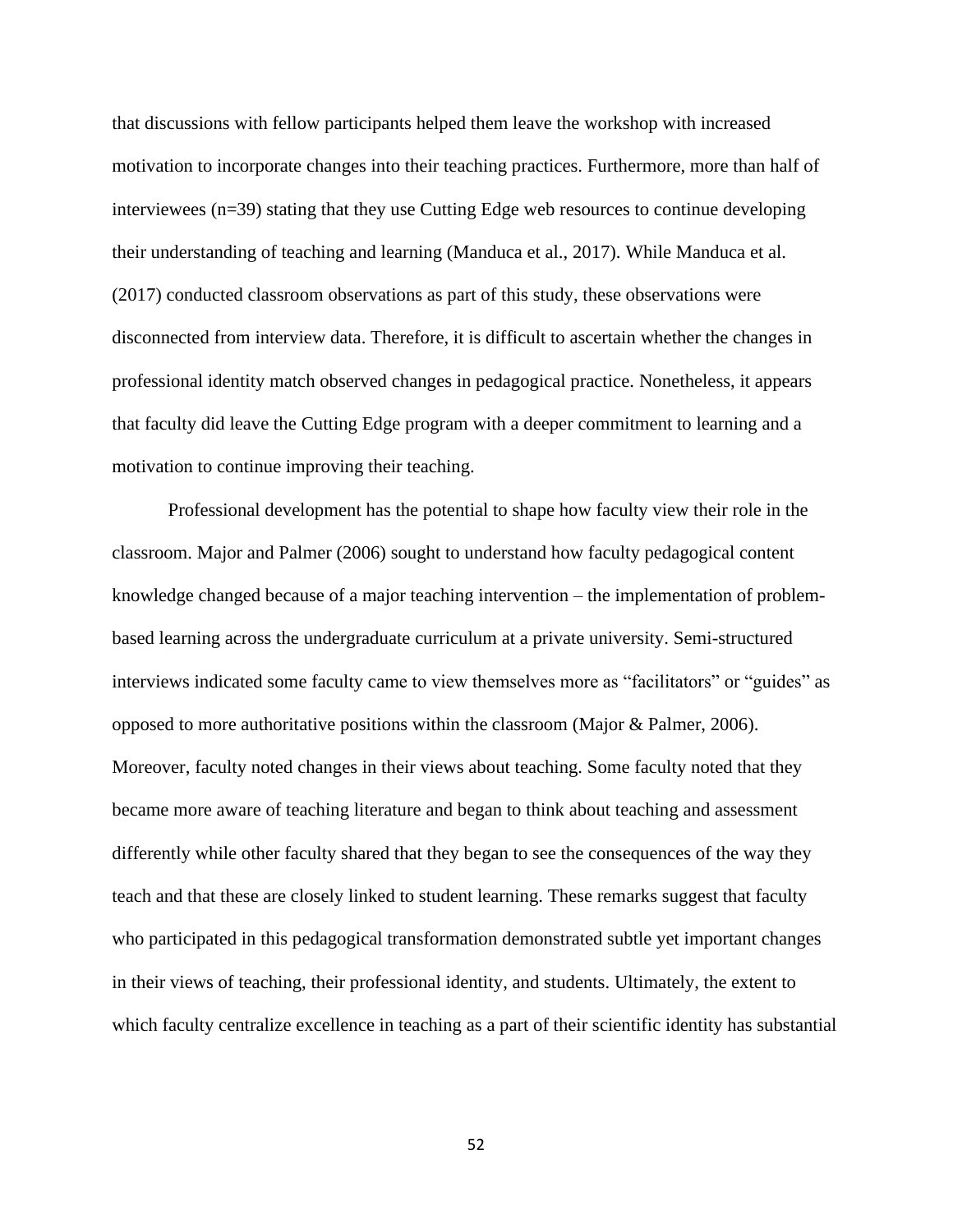influence on their openness to shifting their instructional approach from instructor-centered to learner-centered.

## Conclusion

The previous sections have reviewed the theoretical foundations of, and pertinent studies related to three streams of literature: Organizational Citizenship Behavior, Resource Dependence Theory, and teaching practices in STEM. These three bodies of research come together in important ways to form the basis of this study. This section briefly reviews how these bodies of research integrate to inform the present study and highlights important limitations this study intends to address.

To briefly summarize OCB, it represents behavior that contributes to organizational functioning yet is rarely (if ever) rewarded by the organization. Although OCB has most frequently been utilized to examine individual behavior within corporate settings, its applicability to faculty members' decisions to use student-centered teaching practices lends this study a powerful tool for examining the levers that facilitate more effective teaching practices. Considering the powerful role of current reward systems in higher education, the culture of STEM departments and academic disciplines, and faculty members' professional identities, faculty who go above and beyond standard expectations of teaching by employing studentcentered teaching practices are considered a display of OCB. Examining faculty teaching practices through an OCB framework may yield crucial insights into the personal motives (e.g., organizational commitment, prosocial values) that may influence faculty's pedagogical decisions. While an OCB framework can shed light on what motivates faculty to invest substantially more time and energy to incorporate student-centered teaching practices into their courses, it does not explicitly address the influence of contextual factors in facilitating or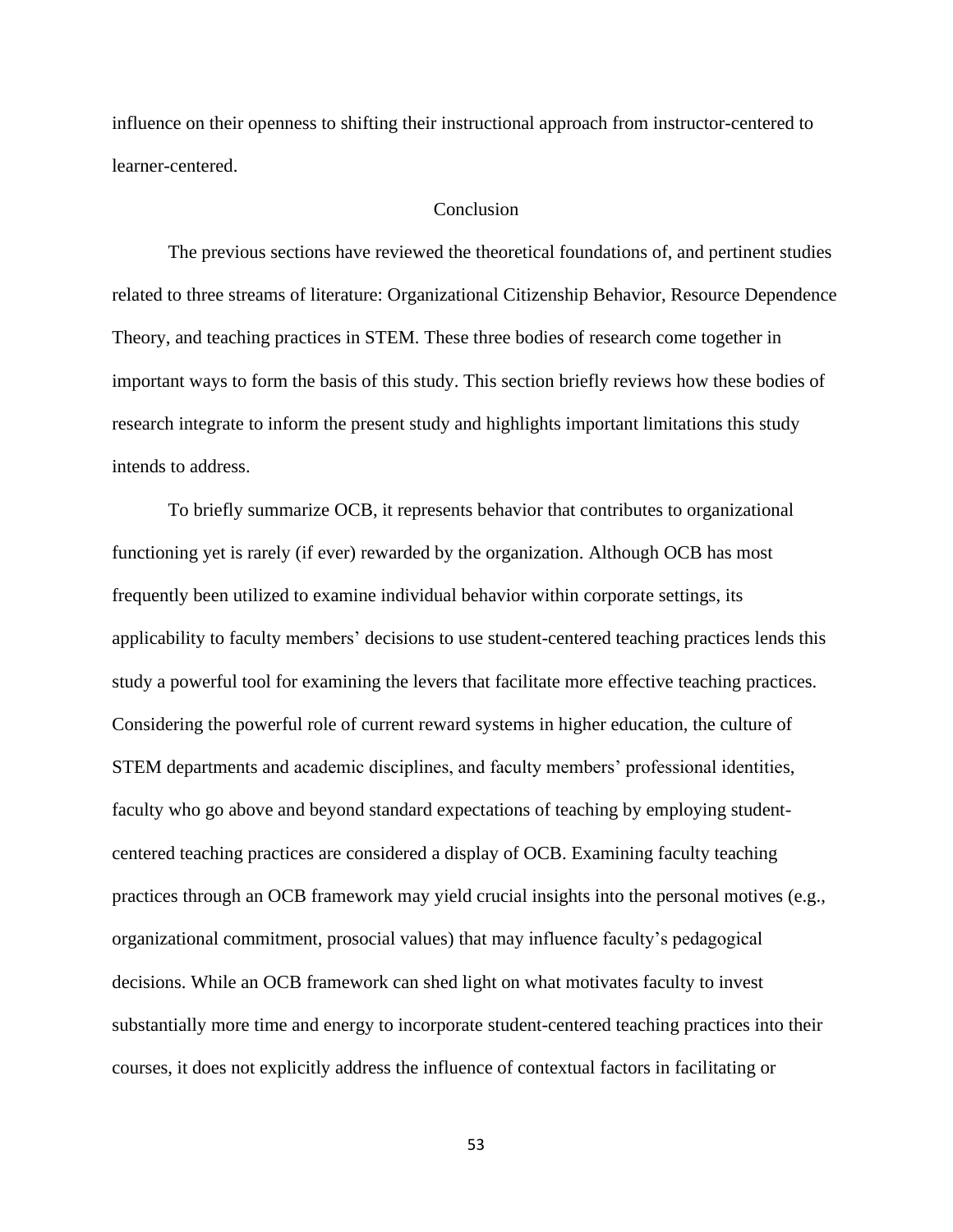inhibiting the use of SCP. Because it can specifically account for the impact of some of the existing environmental structures (e.g., reward systems) embedded within academic departments, Resource Dependence Theory complements OCB and extends this study's capability examine a broader range of institutional, professional, and cultural factors that influence teaching. RDT provides the conceptual tools to specifically analyze resources that may restrict (e.g., limited time, scarce funding) and promote (e.g., incentives for professional development) the use of SCP. Together, OCB and RDT can contribute to our understanding of the personal and resource considerations that shape how STEM faculty teach.

Much of the OCB literature presents a limited understanding of behavior that goes above and beyond organizational expectations. With some exceptions, most studies have conceptualized OCB as relatively trivial intra-organizational behavior (e.g., consistent attendance, punctuality). Considering the positive impact of student-centered teaching on student outcomes, this study brings a more complicated and consequential measure of OCB. Additionally, most studies examining OCB have relied on descriptive statistics and single-level quantitative approaches. This study enhances our understanding of OCB using hierarchical models and semi-structured interviews. To my knowledge, neither OCB nor RDT have been used to examine faculty members' teaching practices.

Similarly, RDT has limitations in its application to higher education research. While most of the literature has conceptualized a college or university as the organization, this study considers both the institution and the department as an organization. This approach may help uncover the unique ways in which faculty are influenced by both their department and their institution directly or vis-à-vis their department. Specifically, this study will draw from RDT to understand how institutions and departments utilize resources to promote pedagogical change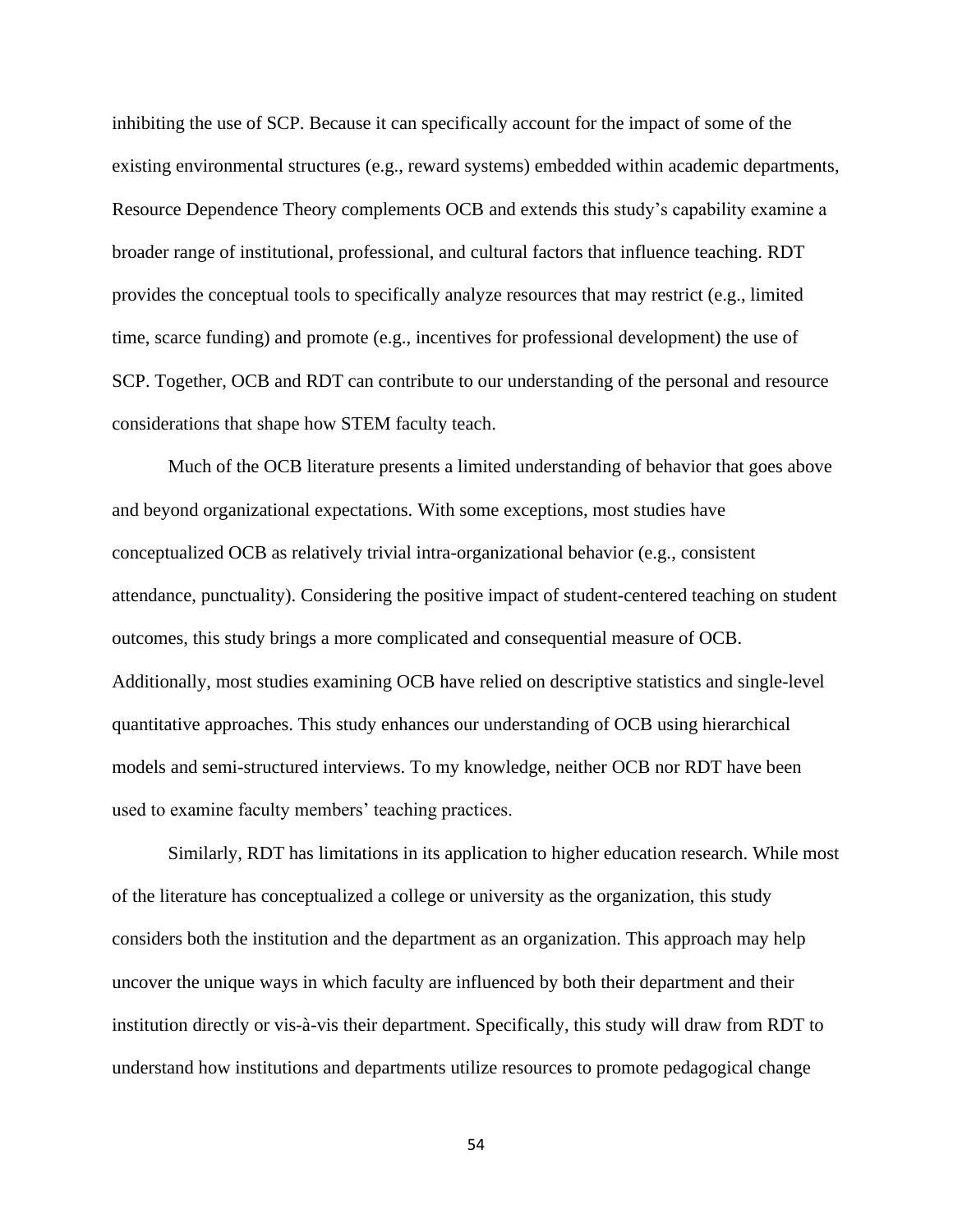and how scarcity of resources may shape faculty's decisions to incorporate student-centered teaching into their courses. Additionally, most RDT research in higher education has centered on public institutions and conceptualized resources as the amount of funding an organization receives. This study not only considers resources as such, but also includes time as a resource. In this respect, faculty behavior can be partially explained not just by financial resources, but by the extent to which they free up faculty time to engage in additional scholarly activities, including enhancing their teaching approach.

Although much research has sought to evaluate the effectiveness of specific teaching practices and understand how student learning can be improved, less attention has been paid to how faculty make decisions about that pedagogy they implement and how these decisions are constrained or encouraged by their academic environment. Many of the studies that have looked at what influences STEM teaching practices have centered on key variables such as professional development, lack of time and resources, and departmental culture. Yet, most of these studies have employed descriptive statistics and/or faculty interviews as their principal analytical methods. In part, this is a result of small sample sizes (n<100) that are frequent in much of the reviewed literature. This study will not only utilize a larger sample size, but also include both hierarchical analyses and semi-structured interviews, faculty across STEM disciplines, and faculty at both public and private institutions. The following chapter expands upon the methodological approach of this study.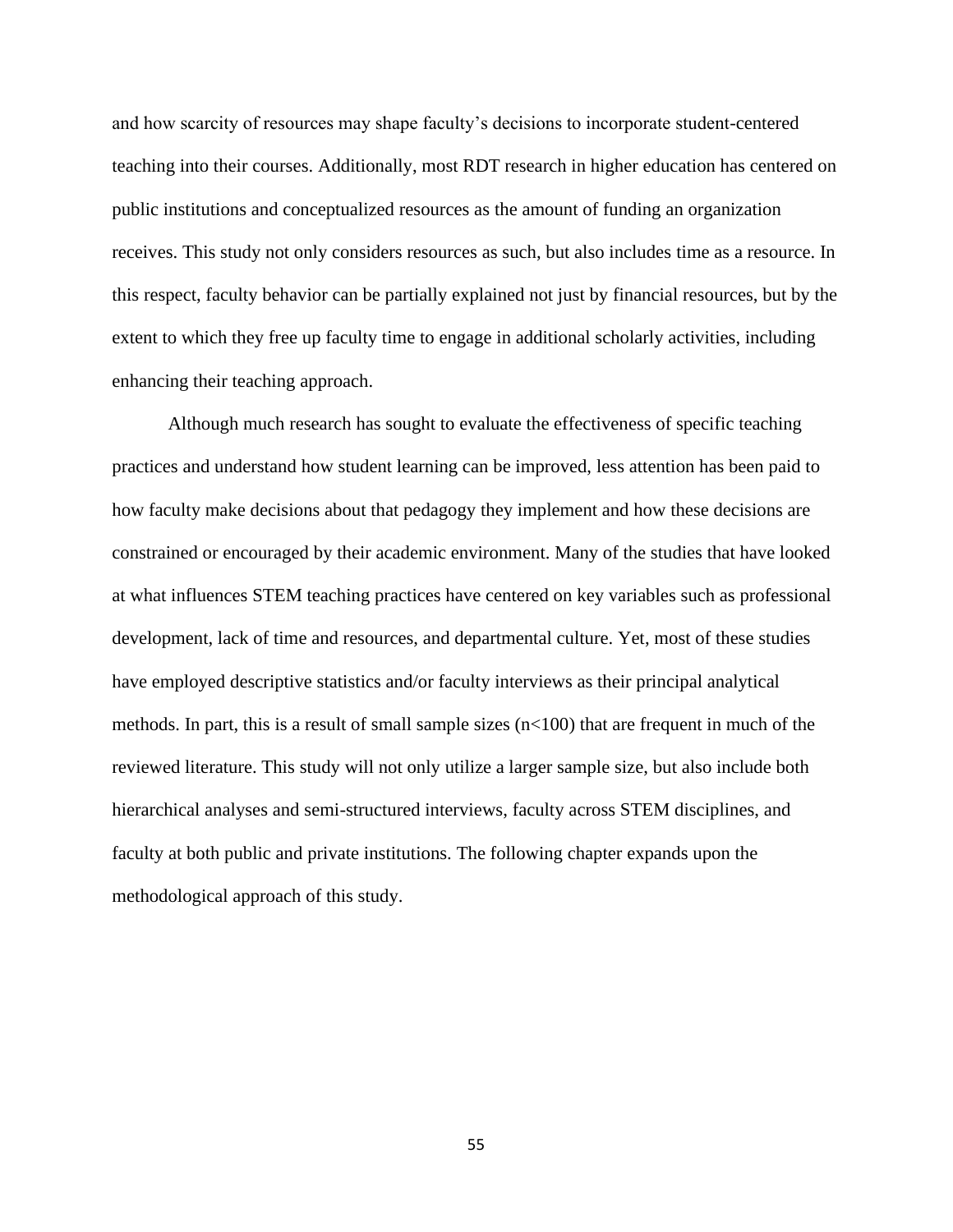## CHAPTER 3: METHODOLOGY

## Introduction

The previous chapter reviewed theoretical frameworks and literature that shed light on the teaching experiences of STEM faculty in higher education. Several factors and characteristics that influence pedagogical practice were reviewed and underlying reasons for how faculty make decisions about teaching were explored. Extensive literature also explored best practices for improving how STEM faculty teach undergraduate courses. Yet, while we know much about the effectiveness of active learning strategies on a host of student outcomes, we know less about the barriers and opportunities that factor into faculty members' utilization of more student-centered practices. More specifically, research has largely ignored how faculty arrive at their preferred pedagogical approach, the role of peers in motivating instructional change, and faculty members' personal views on teaching and learning.

Given the dearth of research examining the individual and institutional factors related to faculty's decision to incorporate more student-centered strategies in teaching, this study sought to explore a wide range of personal, pedagogical, structural, and contextual arguments that may explain variability in teaching practices among STEM university faculty. By identifying the contexts, policies, and experiences that contribute to or detract from STEM faculty's use of student-centered pedagogy, this study aimed to provide the field with strategies to optimize opportunities and overcome barriers related to faculty's adoption of active learning. Expanding faculty's utilization of more effective teaching strategies has the potential to not only retain greater numbers of students in STEM but also recruit more students to these disciplines. Additionally, this in-depth examination of departmental and institutional contexts has shed light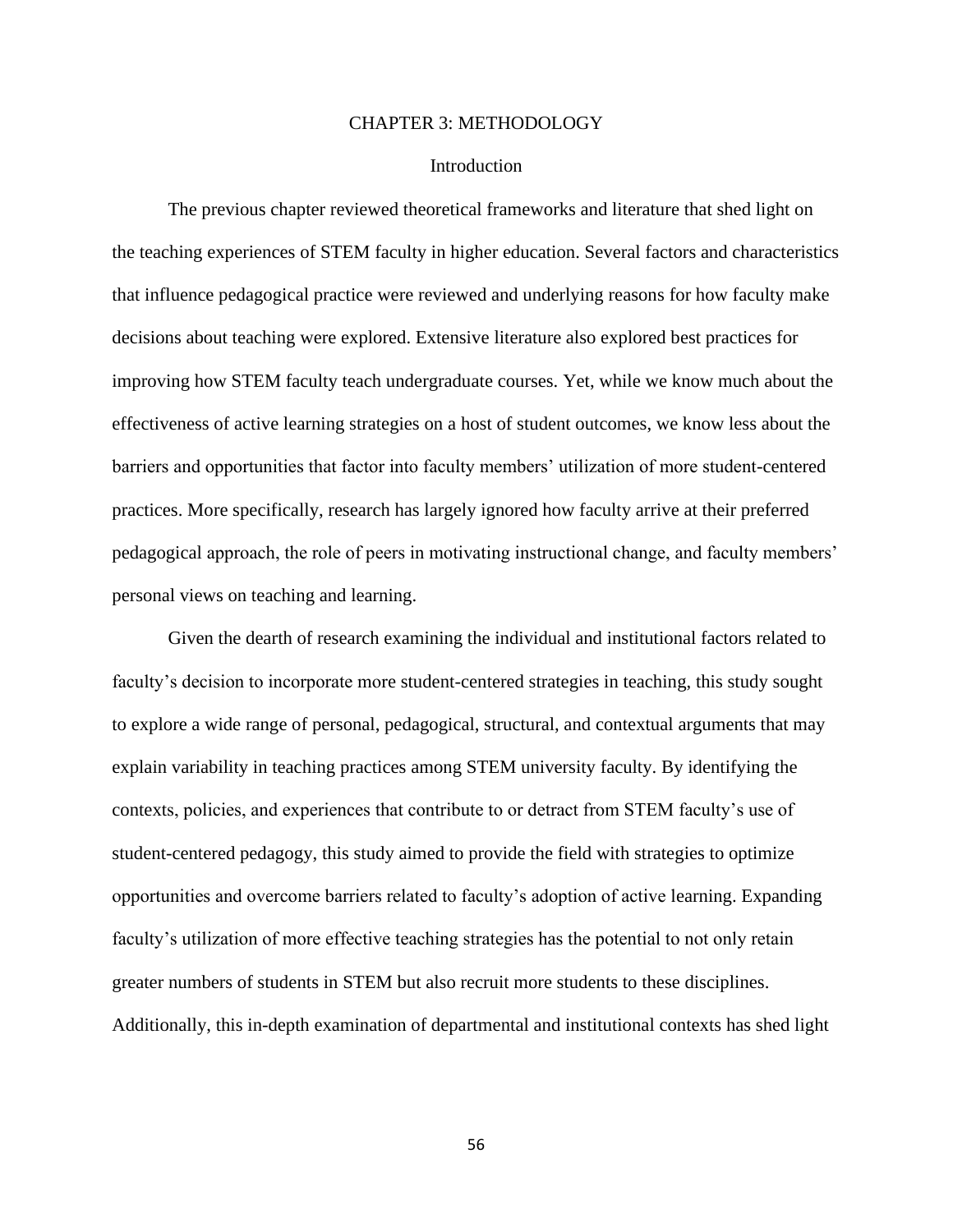on structural barriers within academia that impede one of the fundamental components of the mission of higher education: teaching students.

The present study used an explanatory mixed methods approach to explore the factors related to the extent to which STEM faculty use student-centered teaching practices in their courses and how they have developed their particular approach to instruction. The first phase of the study featured secondary analysis of quantitative survey data and aimed to shed light on the contextual and individual factors related to STEM faculty's teaching practices. Importantly, these analyses highlight the extent to which faculty's perceptions about teaching and the degree to which they believe their institution values it, competing time demands related to research, service, and other personal and professional activities, and contexts at both the department and institutional levels collectively explain differences in the extent to which faculty draw from active learning strategies in their teaching. Subsequently, the qualitative component of the study sought to understand how and why these perceptions, activities, and contexts have shaped STEM faculty's current pedagogical styles. Specifically, interviews provided the opportunity to dig deeper into faculty's values and beliefs regarding teaching and learning, pedagogical training and development, the evolution of their instruction, and the influence of their surrounding environmental contexts.

This chapter begins with a delineation of the study's research questions and then provides a detailed description of the mixed-methods research design. The research design description begins with an overview of the quantitative phase of the study, including details related to the data source and analytic sample. A discussion of the proposed variables to be considered for the analyses follows the discussion of the data, and the section on the quantitative phase concludes with an overview of the proposed analyses. The second section discusses the methodology for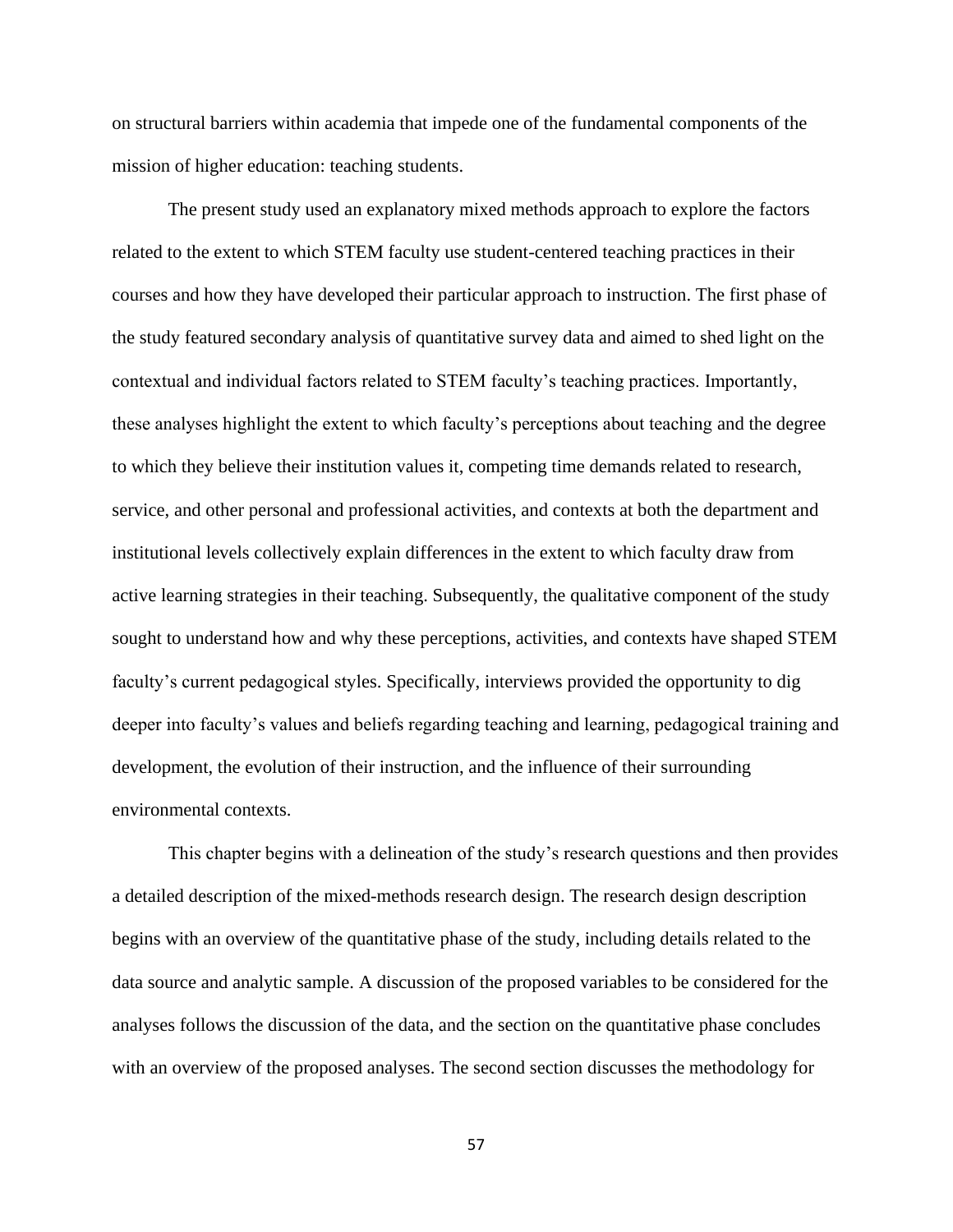the qualitative phase of this study. This section begins with a brief discussion of the approach to the qualitative phase before examining the participant selection and data collection processes. Subsequently, a review of the analytical strategy is discussed. This chapter concludes with a summary of the key limitations of this study.

## Research Questions

- 1. What are the competing time demands, perceptions, contexts, and personal and professional characteristics that explain variation in STEM faculty's utilization of student-centered pedagogies at research universities?
- 2. How do STEM faculty describe the evolution of their pedagogical approach– what individuals, resources, or contexts have informed their current approach and thinking about their teaching strategies?
- 3. To what extent do institutional and departmental contexts shape faculty's approach to teaching?

## Research Design

A central premise of this study was that teaching practices are significantly influenced by a faculty member's views on teaching and learning, the competing demands placed on their time, and their surrounding institutional and departmental contexts. To adequately understand the complexities involved within and between these two notions, this study employed a sequential explanatory design. This mixed-method approach is preferable to a singular methodology as it allows a researcher to explain and interpret quantitative results by collecting and analyzing follow-up qualitative data (Creswell, 2009). This study aimed to both identify the factors that explain variation in STEM faculty's teaching practices and better understand how and why these factors have shaped faculty's pedagogical styles. Accordingly, the research questions lend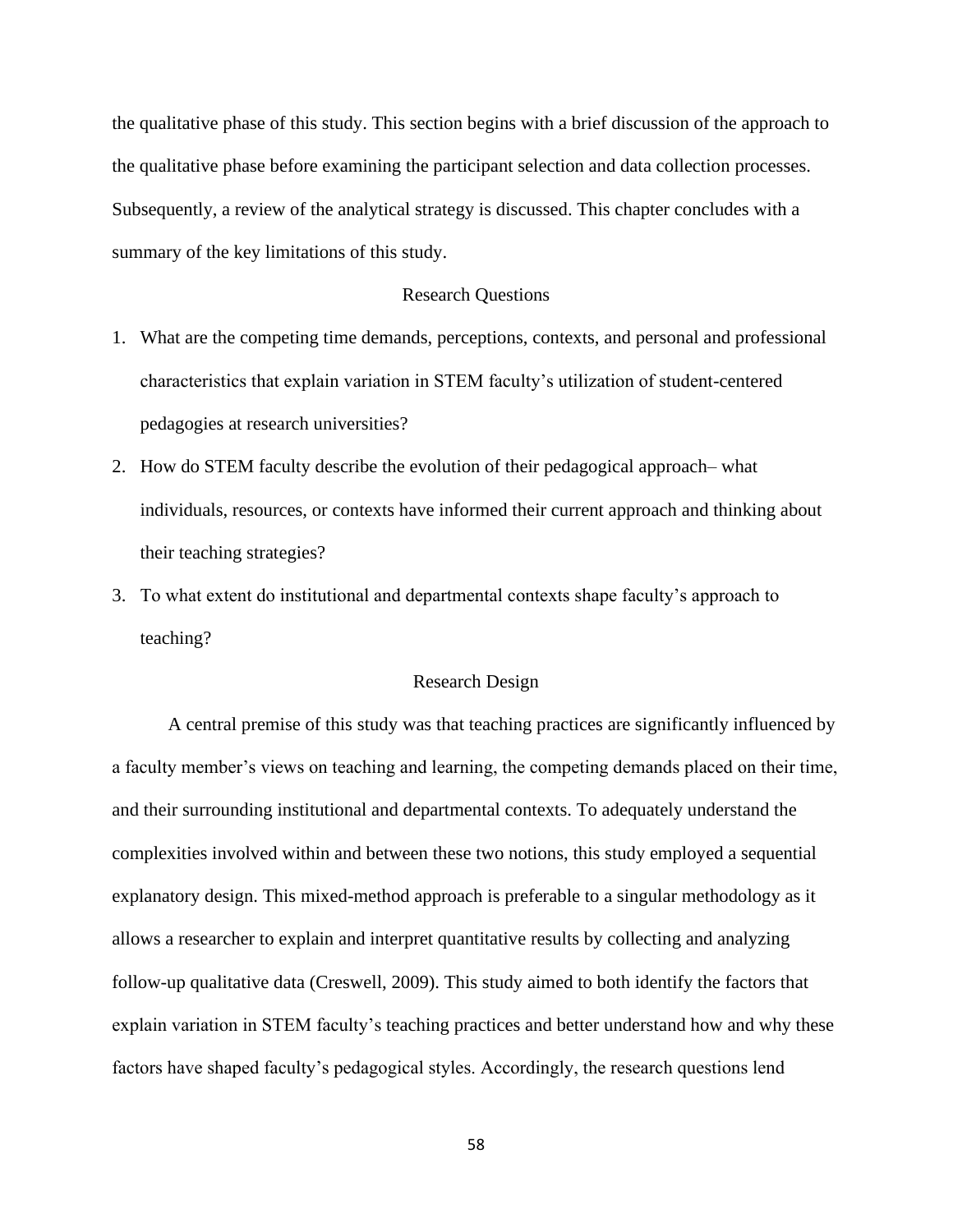themselves to the use of mixed methods; quantitative methods primarily addressed the first research question while the qualitative inquiry primarily answers the second and third questions.

While the quantitative data can yield substantial information about the relationships between variables and the outcomes of interest, survey items cannot adequately answer questions about the evolution of a faculty member's pedagogical approach nor the influence of departmental and institutional contexts. Surveys provide data on a snapshot in time, and most available survey data on college faculty do not longitudinally follow faculty throughout their careers. These limitations of analyzing secondary data necessitate the use of alternative data collection and analytic strategies. Additionally, a qualitative approach on its own is insufficient as it would lack generalizability and the capacity to estimate the magnitude of relationships between phenomena. Not only are the limitations of using one methodology offset by the strengths of the other but utilizing a mixed-method approach provides a more complete understanding of how STEM faculty make decisions about their teaching practices (Bryman, 2006; Creswell & Plano Clark, 2011).

The first phase of this study involves quantitative analyses of secondary data collected via a national survey of faculty that includes self-reported measures related to faculty's teaching practices, views on teaching and learning, professional activities, and characteristics of their institutions and departments. Quantitative results helped revise the interview protocol by highlighting key areas of inquiry for the interview participants. Phase two included analysis of qualitative data collected via semi-structured individual interviews with faculty that examined in greater detail how and why faculty have adopted their current pedagogical styles. This analysis focused on how the qualitative data could both help explain the quantitative results and provide a more complete understanding of factors that may influence student-centered teaching (Creswell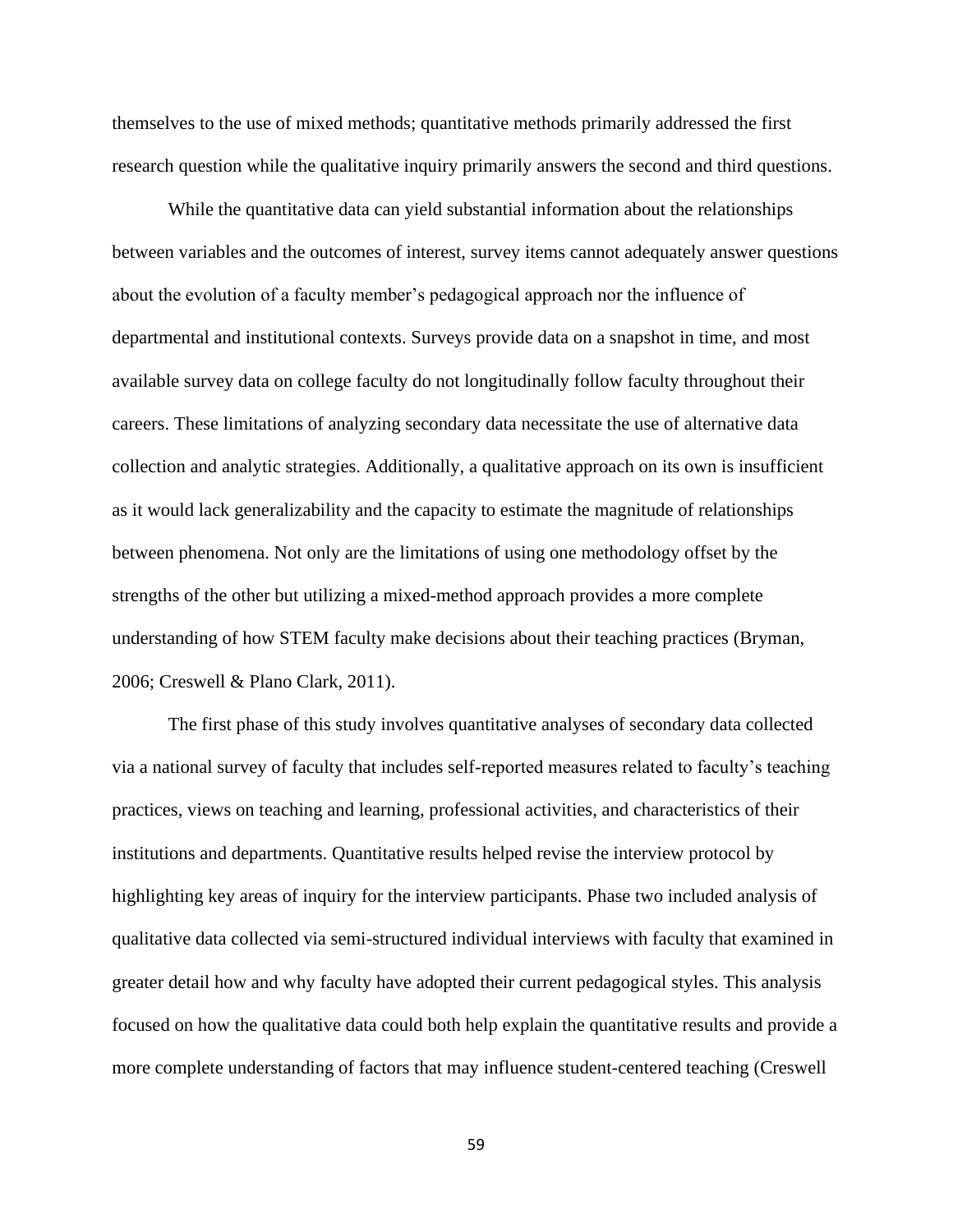& Plano Clark, 2011). Subsequently, meta-inferences and divergent findings between the two phases are highlighted in the discussion section of this study. Figure 3.1 provides a graphical representation of the research design.



*Figure 3.1.* Sequential Explanatory Research Design. Adapted from Creswell et al. (2003).

Quantitative Data Collection and Analysis:

Hierarchical Linear Modeling of HERI Faculty Survey Data

# *Data Source*

Quantitative data come from the 2016-2017 administration of the Higher Education Research Institute's (HERI) Faculty Survey. This web-based instrument provides a comprehensive view of key aspects of the faculty experience. More specifically, the instrument collects information from faculty related to their pedagogical practices, research and service activities, beliefs about students and learning, and interactions with students, colleagues, and the local community (Higher Education Research Institute, 2018). The HERI Faculty Survey is conducted on a triennial basis, with the 2016-2017 administration being the most recently available data. Participating institutions vary by Carnegie classification, size, urbanicity, selectivity, and geographical region.

Data related to institutional characteristics were also drawn from the National Center for Education Statistics' Integrated Post-Secondary Education Data System (IPEDS). Colleges and universities that participate in federal financial aid programs are mandated to report data to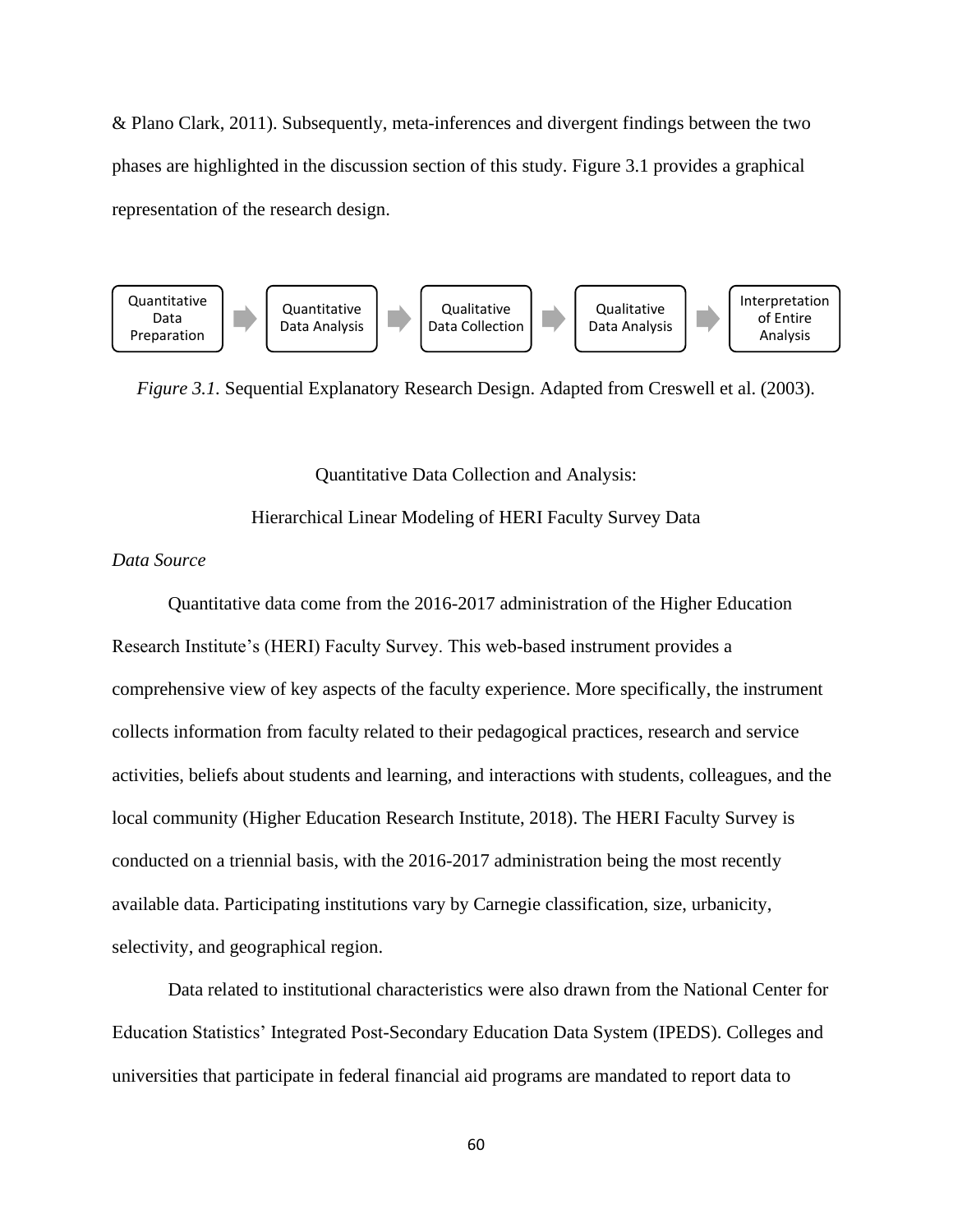IPEDS, which makes it the premier source of data on colleges and universities in the United States. A dozen interrelated survey components provide information on institutional characteristics, admissions, enrollment, human resources, and student outcomes, among other measures. Selected IPEDS variables from the 2016-2017 academic year were merged to the dataset containing faculty survey respondents to provide a more complete understanding of the extent to which individual and institutional characteristics collectively explain differences among STEM faculty's pedagogical practices.

## *Sample*

To explain variation in STEM faculty's teaching practices, the 2016-2017 Faculty Survey data was restricted in several ways. First, I used an item that captures the department of the faculty member's current appointment to identify those faculty who are currently employed in STEM (See Appendix A for a full list of STEM departments). Department of employment was utilized instead of the discipline in which the faculty member's degree was awarded given this study's emphasis on the role of the STEM department in influencing teaching practices. This process also filtered out STEM graduates who are teaching outside STEM departments. However, some of the faculty identified in this study may be teaching in a STEM discipline outside their academic major (e.g., Mathematics graduate teaching in Statistics). Second, given the differential treatment of part-time faculty by institutions with regards to access to resources and professional development, this study was limited to ladder faculty who indicated they are full-time employees during the current academic year. Third, the sample was limited to ladder faculty who were employed at either public or private research universities, in line with the crucial role these institutions play in STEM degree production and research productivity (National Science Board, 2018). Further, Carnegie Classification was used to differentiate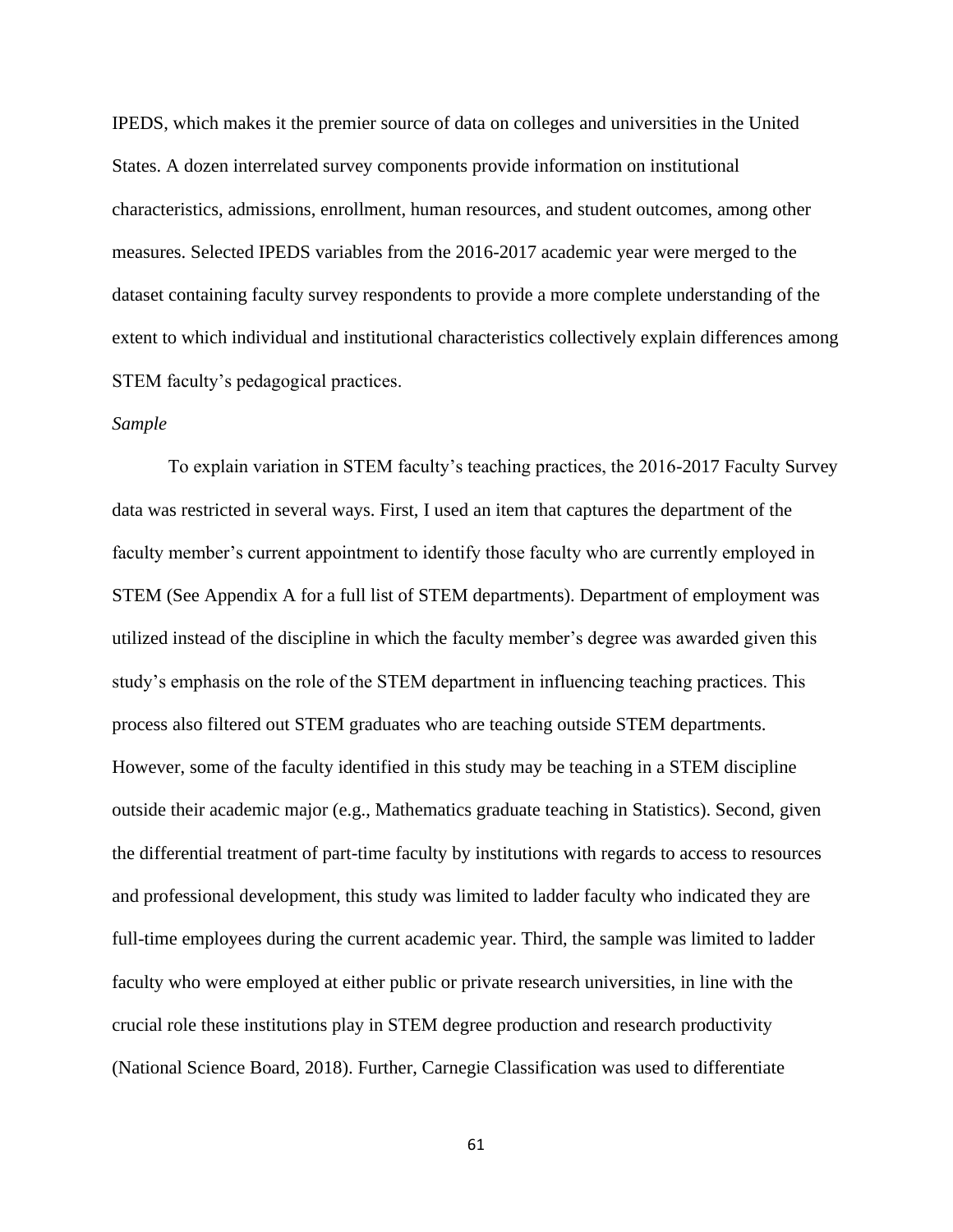Research 1 and Research 2 universities. Fourth, cases that were missing for the outcome or either of the demographic variables (race, sex) were excluded from the sample. The final sample included a total of 1063 cases across 15 public and six private universities nationwide. Of these 21 campuses, 8 are considered Research 1 universities and 13 are Research 2 universities. *Variables*

This section reviews the variables from both the HERI Faculty Survey and IPEDS that were included within the quantitative model. First, the dependent variable is discussed in detail. Next, four sub-sections describe individual-level blocks of variables: Background characteristics, professional characteristics, faculty activities and time commitments, and perceptions of the profession and institution. The final block of variables comprises institutional characteristics. These blocks are important both conceptually and methodologically, as is discussed below. Appendix B provides a full accounting of the variables included in the quantitative analysis.

**Dependent Variable.** The quantitative portion of this study was centered around the variable *Student-centered pedagogy* (SCP), a factor composed of nine individual items. These items include class discussions, cooperative learning, experiential learning, group projects performances/demonstrations, using real-life problems, using student inquiry to drive learning, student presentations, and student evaluations of each other's work. Appendix C lists each of these items' factor loadings and the overall Cronbach's alpha. These nine items are subcategories of the same question bank and thus share the same response options. The survey question asks, "In how many of the courses that you teach do you use each of the following?". Faculty can indicate that "None", "Some", "Most", or "All" of their courses utilize each of these nine specific pedagogical strategies.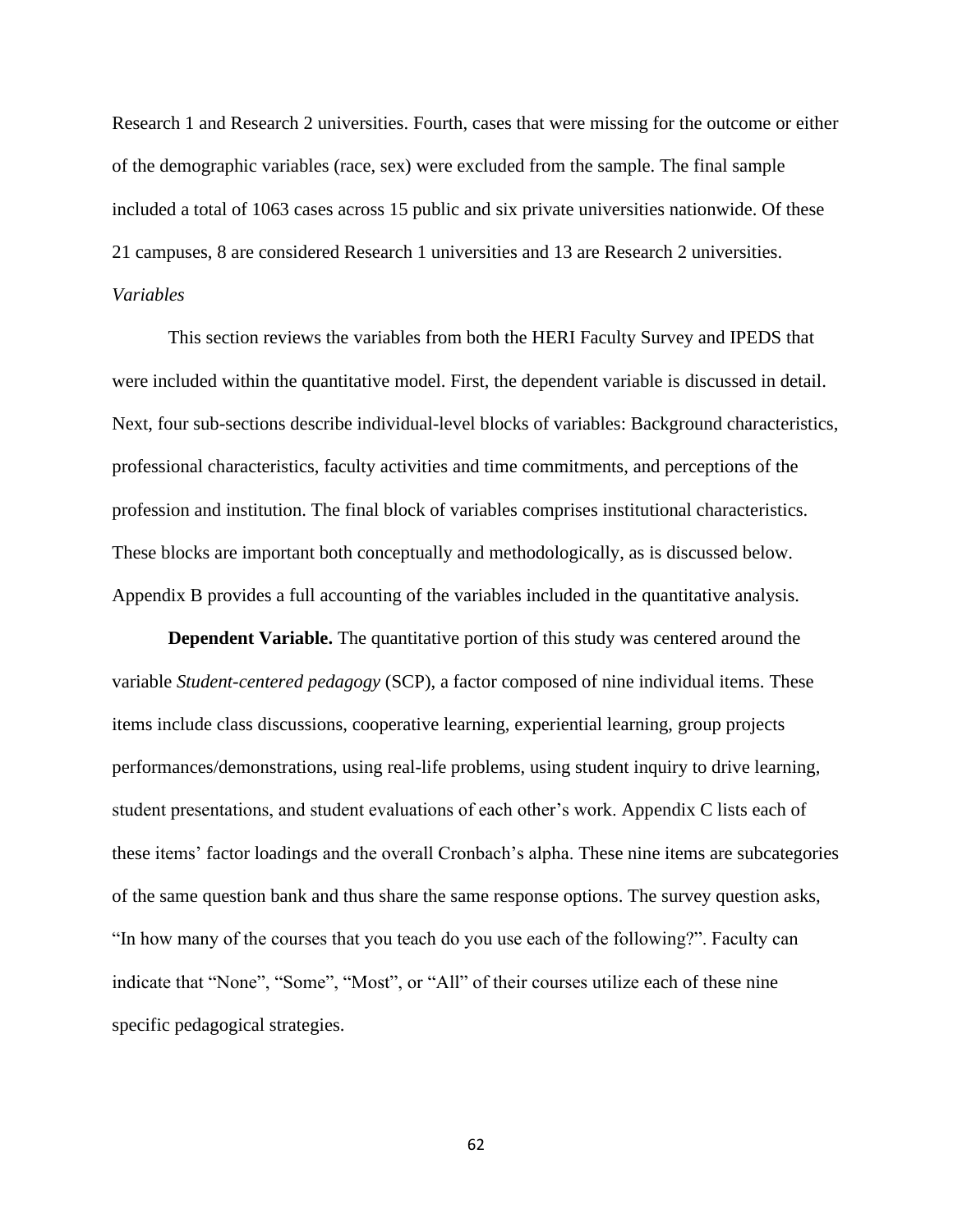**Background characteristics.** This study tested several demographic characteristics to determine whether particular groups of faculty have greater inclinations toward student-centered teaching compared to others. There is limited evidence that women may approach science teaching differently than their male counterparts. For example, Wieman (2017) noted several examples of influential female faculty who take initiative in transforming undergraduate pedagogy within their departments. Examining whether sex plays a role in teaching practices for this sample of faculty is worthwhile.

In addition to female faculty members, racial and ethnic minorities are vastly underrepresented in STEM fields, especially when filtering for four-year universities. In the sample, 3.5 percent of the faculty identified as Black or African American, 1.8 percent identified as Latinx, and 0.3 percent identified as Native American. Given the very small number of racial and ethnic minorities in the sample, a measure of Underrepresented Racial Minorities (URM, African American/Black, Latinx, and Native American/Alaska Native) was included in the model as opposed to individual binary variables for each racial/ethnic group.

*Professional Characteristics.* These variables encompass the attributes of faculty members' position within their institution. Rank was included in the models as the literature has conflicting opinions about the extent to which less experienced faculty members may embrace student-centered pedagogy (Henderson, 2008; Wieman, 2017). Rank is encompassed by two binary variables representing assistant professor and full professor. For both dichotomous variables, the rank of associate served as the comparison group. Creating these binary variables helps tease out individual differences in the way faculty at distinct points in their careers approach their teaching. Since rank is heavily correlated with tenure, indicators for being a tenured or tenure-track faculty are not included in the quantitative analysis. However, the model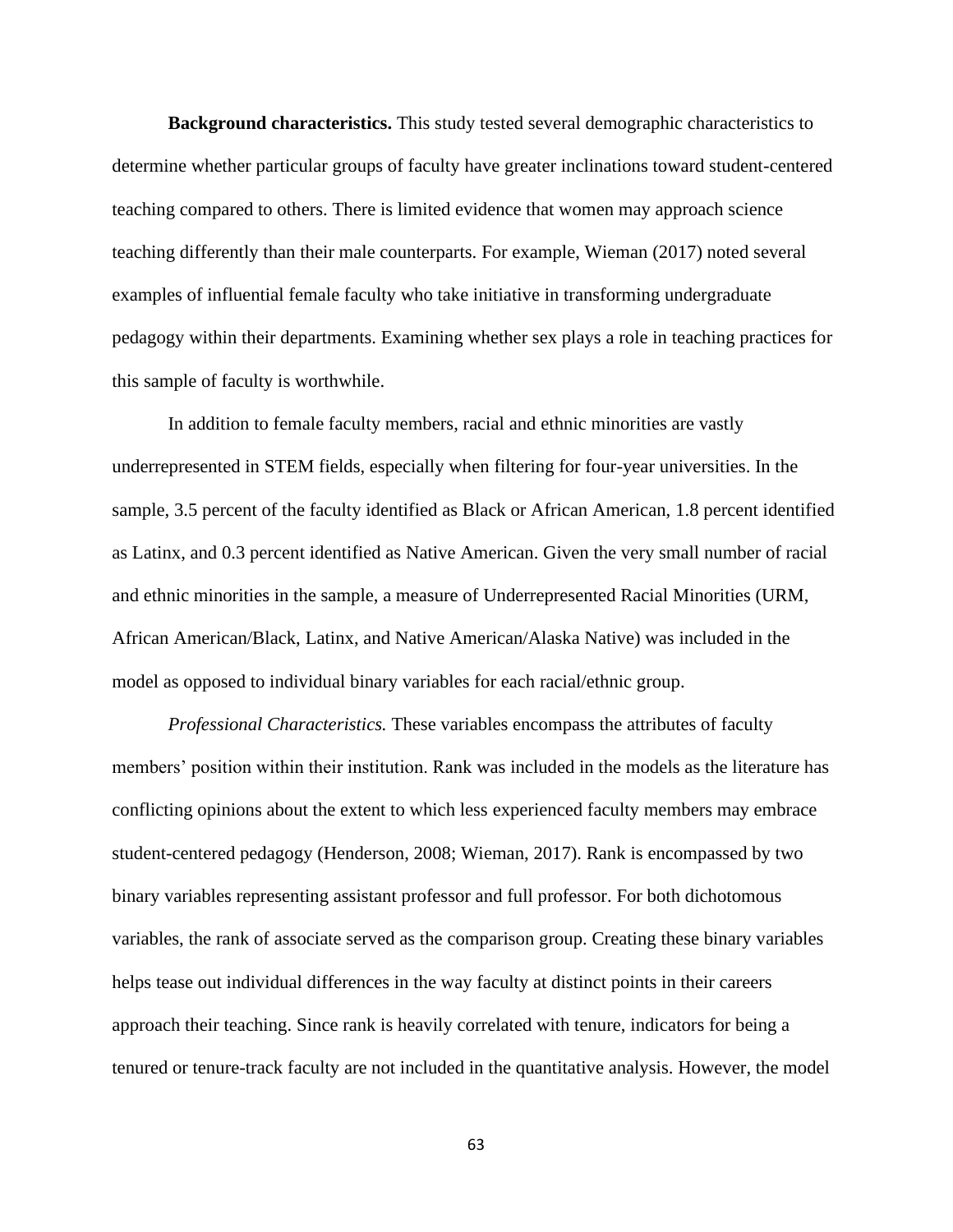does include an item that indicates whether a faculty member is not on the tenure track but is employed at a university that has a tenure system. This is because the theoretical foundations of this study highlight the importance of incentives (i.e., tenure) and prosocial behavior, and literature has shown that faculty who are detached from the tenure process and its potent influence may utilize student-centered teaching to a different extent compared to their tenuretrack peers. Subsequent references to faculty not on the tenure-track are a refence to this group of instructors, which are not to be confused with faculty who are employed at institutions that lack a tenure system. The latter are also included in the HERI Faculty Survey sample but are not included as a predictor in the model.

The number of years that have passed since a faculty member received their first academic appointment may also be related to faculty's pedagogical style. Several professional development initiatives specifically target junior faculty members (Ebert-May et al., 2015; Henderson, 2008), an intentional investment in potential long-term pedagogical change. For faculty who have been teaching for many years in one style, it can be quite difficult to accept change (Wieman, 2017). Furthermore, how faculty were taught while they were students has been discussed as a crucial influence on teaching practices (Addis et al., 2013; Major & Palmer, 2006; Michael, 2007). This would suggest that as teaching practices continue to change, newlytrained faculty would have been exposed to and theoretically, more willing to embrace studentcentered teaching in their classrooms.

Finally, binary variables indicating which STEM department a faculty member is currently employed at were included, with the largest department, Life Science, serving as the reference group. Specific departments are grouped into larger scientific areas: Physical Science, Engineering, Mathematics and Statistics, and Computer Science and Technologies (See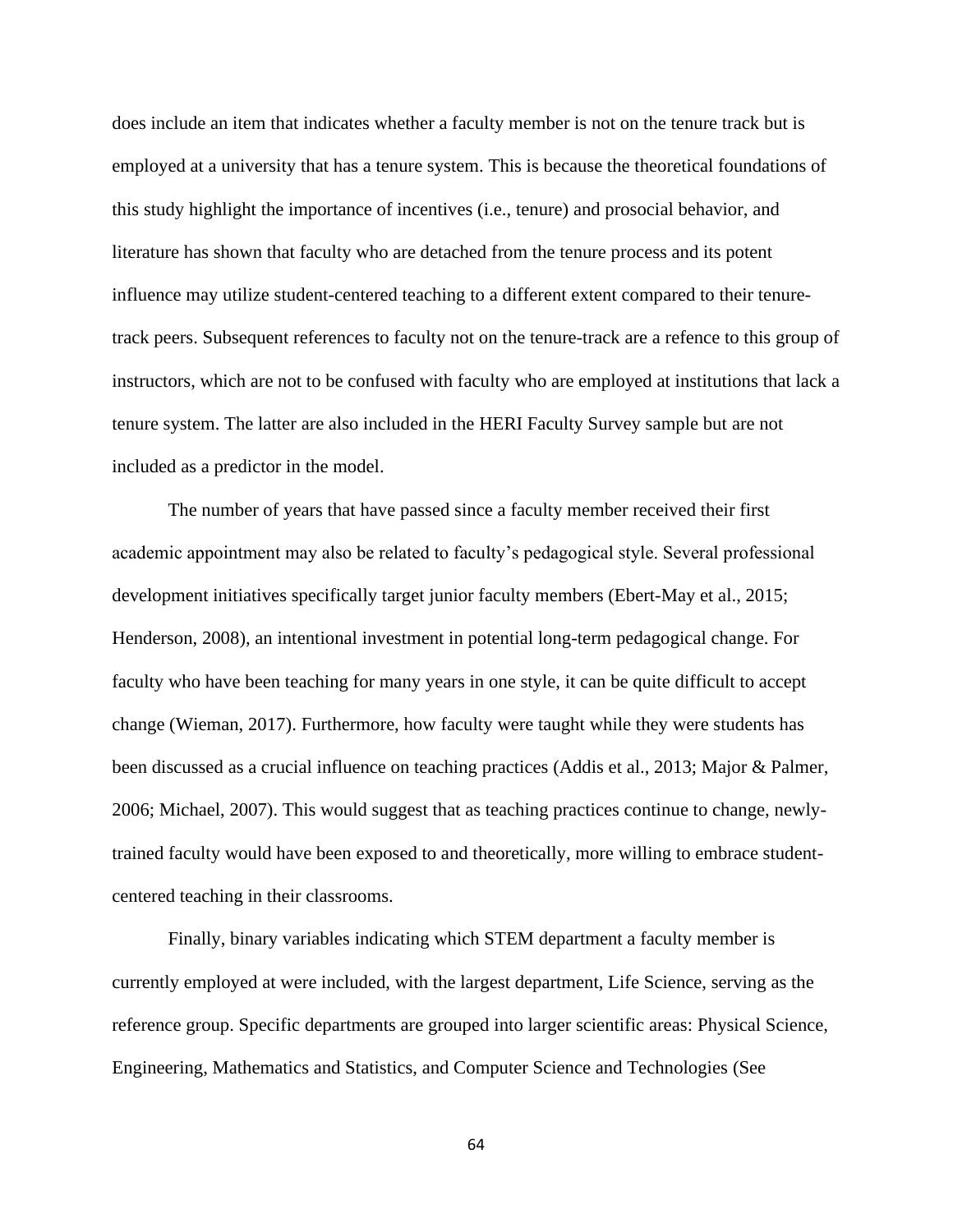Appendix A). These variables provide insight into differences between faculty teaching practices across departments.

*Faculty's Activities and Time Commitments.* The conceptual framework and literature guiding this study suggest several likely relationships connecting faculty's teaching practices with their job responsibilities, daily activities, and motivations. According to RDT, faculty would be expected to be prioritize their work based upon the availability of scarce resources (e.g., time, funding, incentives). In a department where promotion and tenure heavily favor research productivity, faculty would be expected to invest substantially more time in their research rather than in their teaching or service responsibilities. Several variables attempted to capture the strong impact of research activities on teaching cited in the literature (Austin, 2011; Brownell & Tanner, 2012; Wieman, 2017). To account for this relationship, I include variables that capture: the number of research grants the faculty member has written in the past three years, the hours per week a faculty member does research or scholarly activities, and the number of publications in the last three years. Individually and collectively, these items are expected to capture the perception that faculty prioritize research over teaching. Additionally, a measure of whether faculty have received external funding from a state or federal government source is included in the model with the aim of accounting for whether faculty have invested time pursuing and managing extramural funding.

The model includes a factor capturing extensive and in-depth faculty engagement with undergraduate students. Factor loadings for each of the four items used to create this factor and the Cronbach's alpha all exceeded recommended minimum thresholds (Appendix C). Some of these items include engaging undergraduates on a research project and presenting with undergraduates at a conference. This latent variable is significant as it highlights a willingness to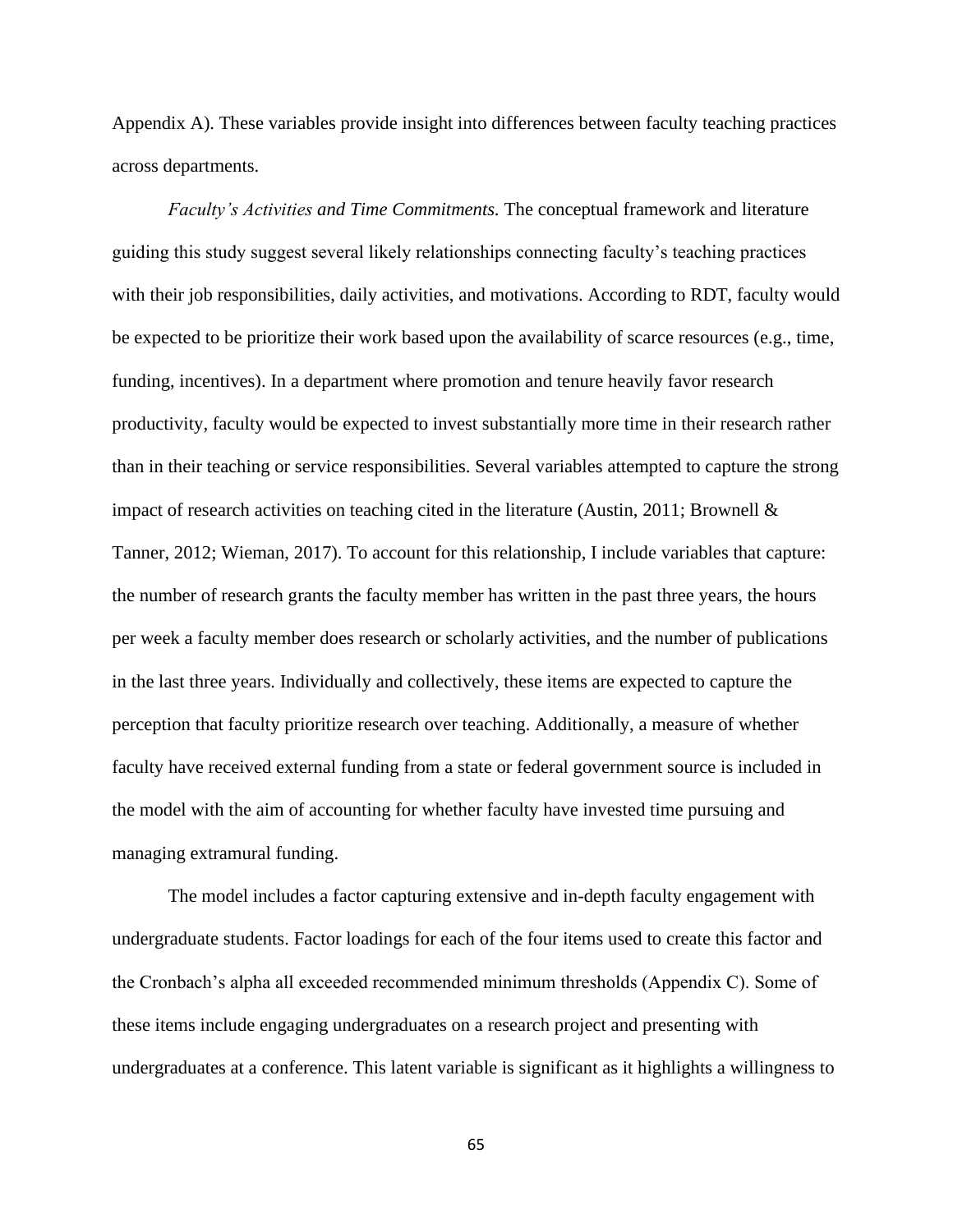take on extra-role responsibilities for which a faculty member may not be rewarded. Related variables include the extent to which a faculty member mentors undergraduate and graduate students respectively. This behavior aligns with the altruistic dimension of Organizational Citizenship Behavior (Organ, 1988).

Additional variables capture items related to the practice of teaching, including professional development and how much time is spent preparing for teaching each week. Items relating to professional development include participation in organized activities around enhancing pedagogy, curriculum development, or funded teaching workshops. Items also account for faculty members' additional time demands within and outside the university. These include the number of hours per week a faculty member devotes to committee work and meetings and community or public service. Faculty who may be engaged in higher levels of service within and outside the university may display lower use of student-centered pedagogy given a lack of available preparation time. The following group of variables examine faculty perceptions of their teaching and institutions context.

*Faculty Perceptions of Profession and Institution.* This block of variables includes items related to a faculty member's perceptions of their profession, how their perception impacts them personally, and their professional and personal priorities. In line with Resource Dependence Theory, incentives would be expected to make a change in how faculty approach teaching. Therefore, a variable capturing whether faculty have been recognized for outstanding teaching is considered. A key item in this group is the extent to which a faculty member feels there is close alignment between their work and their personal values, as predicted by OCB (Bateman & Organ, 1983; Organ, 1988). Additional items include the extent to which a faculty member believes they have to work harder than their colleagues to be considered a legitimate scholar and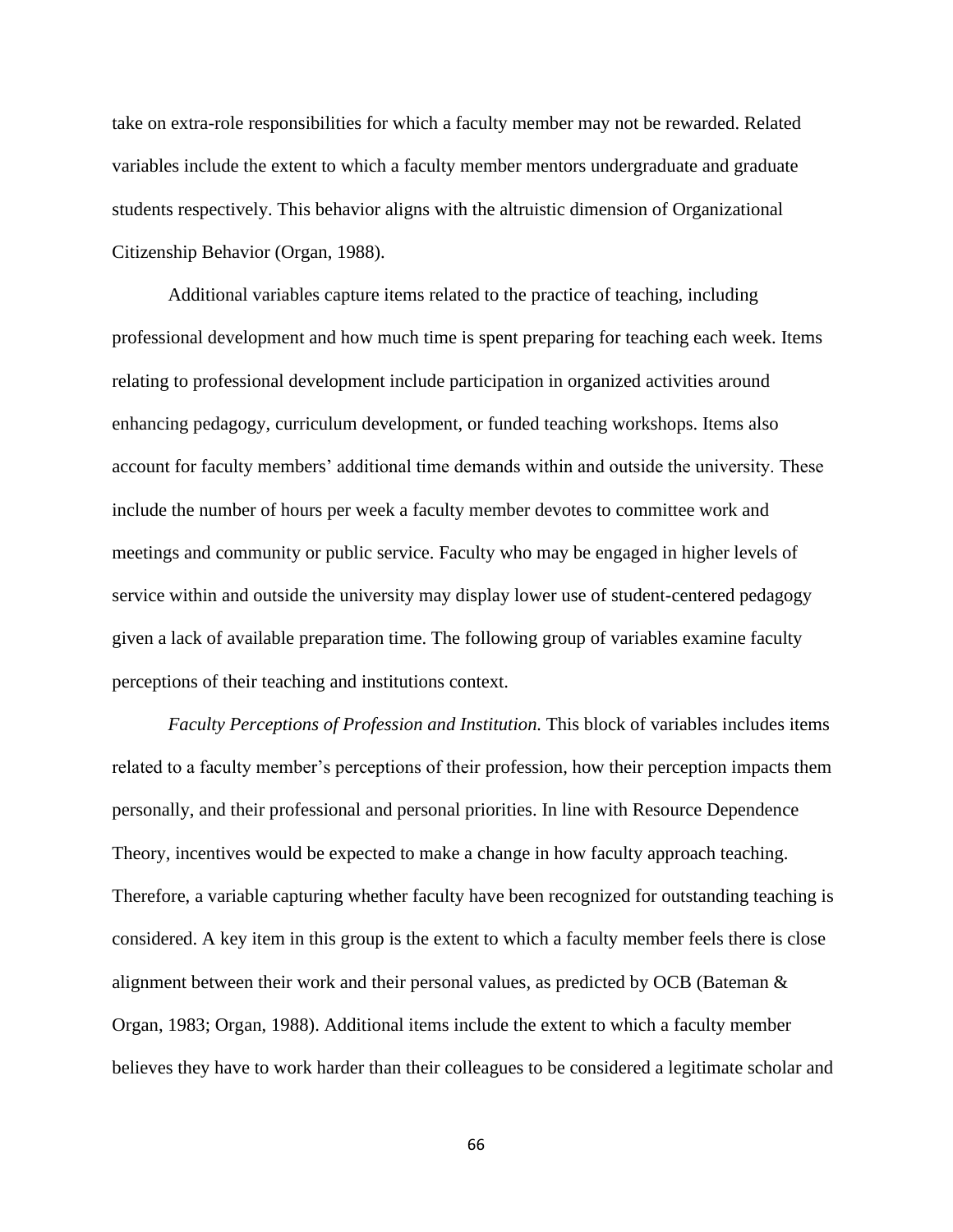whether they consider they were adequately prepared for their faculty role by their graduate department. The latter captures the importance of professional development and the fact that many faculty members receive little to no training on teaching during graduate school (Kane, 2002; Manduca et al., 2017; Owens et al., 2018). Finally, measures of career-related stress, satisfaction in the workplace, and satisfaction with compensation provide greater clarity on how job responsibilities personally impact faculty and the extent to which these responsibilities may influence teaching practices.

*Institutional Characteristics.* Both original and derived variables are drawn from IPEDS and the HERI Faculty Survey. IPEDS variables include measures of student-faculty ratio, institutional control, and whether the campus is a minority-serving institution (MSI). Given faculty concerns with classroom size as they relate to innovations in pedagogy (Addis et al., 2013; Austin, 2011; Dancy & Henderson, 2008; Henderson & Dancy, 2008; Michael, 2007), student-faculty ratios are included from IPEDS. Although this is not a direct measure of the size of STEM undergraduate classrooms, it serves as the nearest proxy and may shed light on whether larger STEM classrooms curb the implementation of student-centered pedagogy. The derived variables include a binary MSI measure indicating whether the institution is classified as an MSI. The five MSI universities in the sample include one Historically Black College or University (HBCU) and four Hispanic-Serving Institution (HSI). Additionally, a measure of selectivity is created from first-time full-time students' median SAT Verbal and Mathematics scores (or ACT composite scores). Whether an institution is classified as a Research 1 or Research 2 campus is derived from the publicly available Carnegie classification system for the 2016-2017 academic year.

# *Missing Data*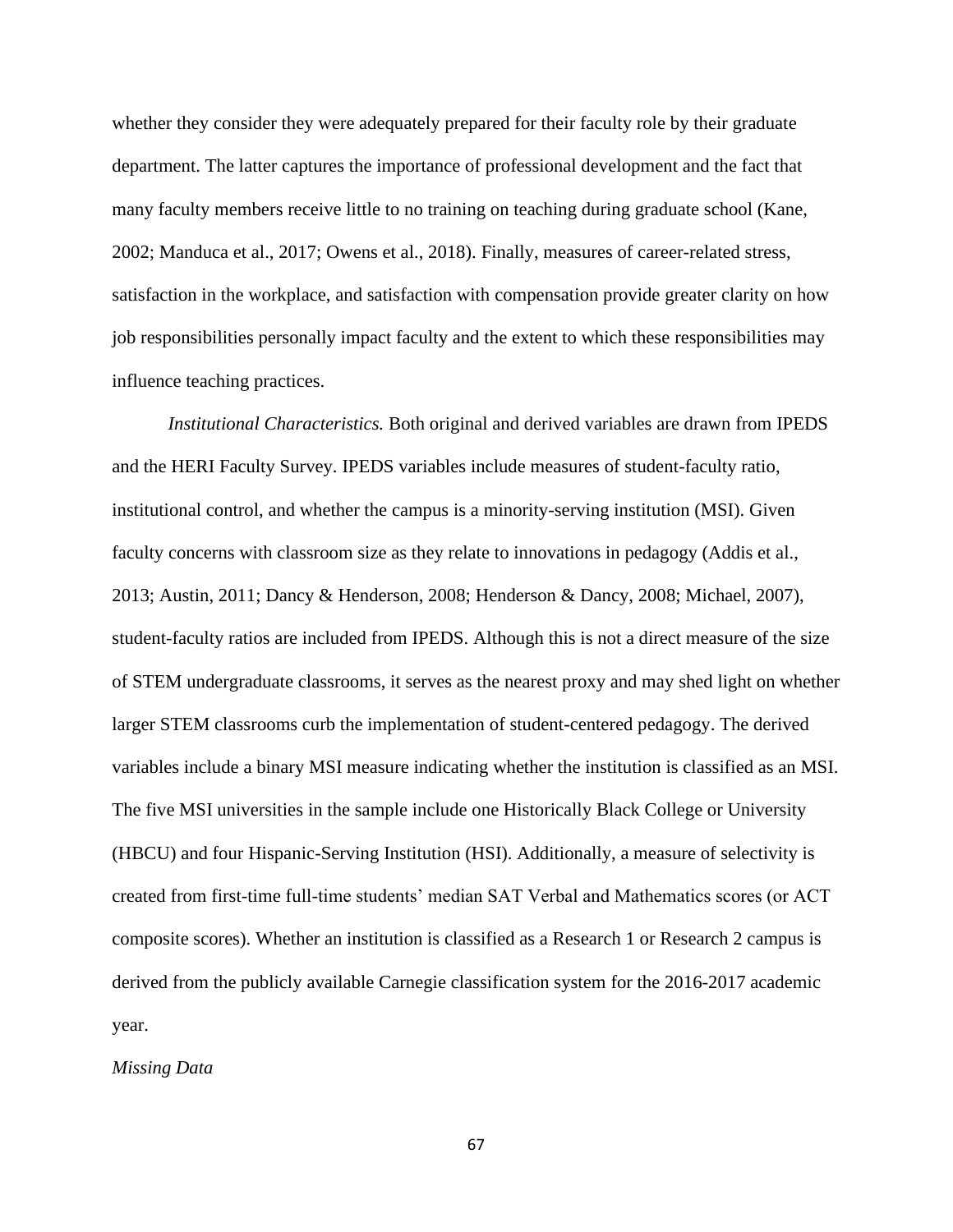Missing data is a common problem when working with survey data. As previously mentioned, cases with missing data for the outcome and demographic variables were excluded from the analytic sample, therefore, no cases were imputed for these variables. The remaining variables from the HERI Faculty Survey ranged between less than one percent and less than five percent of cases missing. For variables with missing cases, I relied on the Expectation-Maximization algorithm to impute missing values for items with a small proportion of missing data (Dempster, Laird, Rubin, 1977). The EM algorithm has been found to be more reliable than traditional methods for handling missing data, such as listwise deletion or mean imputation (Cox, McIntosh, Reason, Terenzini, 2014). Variables merged from the IPEDS data collection system did not include missing data.

#### *Centering*

Before proceeding to a discussion of the analytical process, it is important to consider how variables were centered in the model. Centering involves rescaling a variable by subtracting a constant and makes for an easier interpretation of coefficients by designating either the group or grand mean for each centered variable equal to zero (Raudenbush & Bryk, 2002). Continuous variables at both level-one and level-two were centered around the grand mean, which involved subtracting the mean value of all faculty in the sample from an individual's value for a given variable. Continuous variables that were tested for interaction effects at level-one were group centered, which involved subtracting the school mean from each faculty's value on that variable. Non-continuous variables were not centered.

#### *Analyses*

Initial analyses included descriptive statistics for all variables in the sample. These statistics describe the sample generally and include the item's mean, standard deviation, and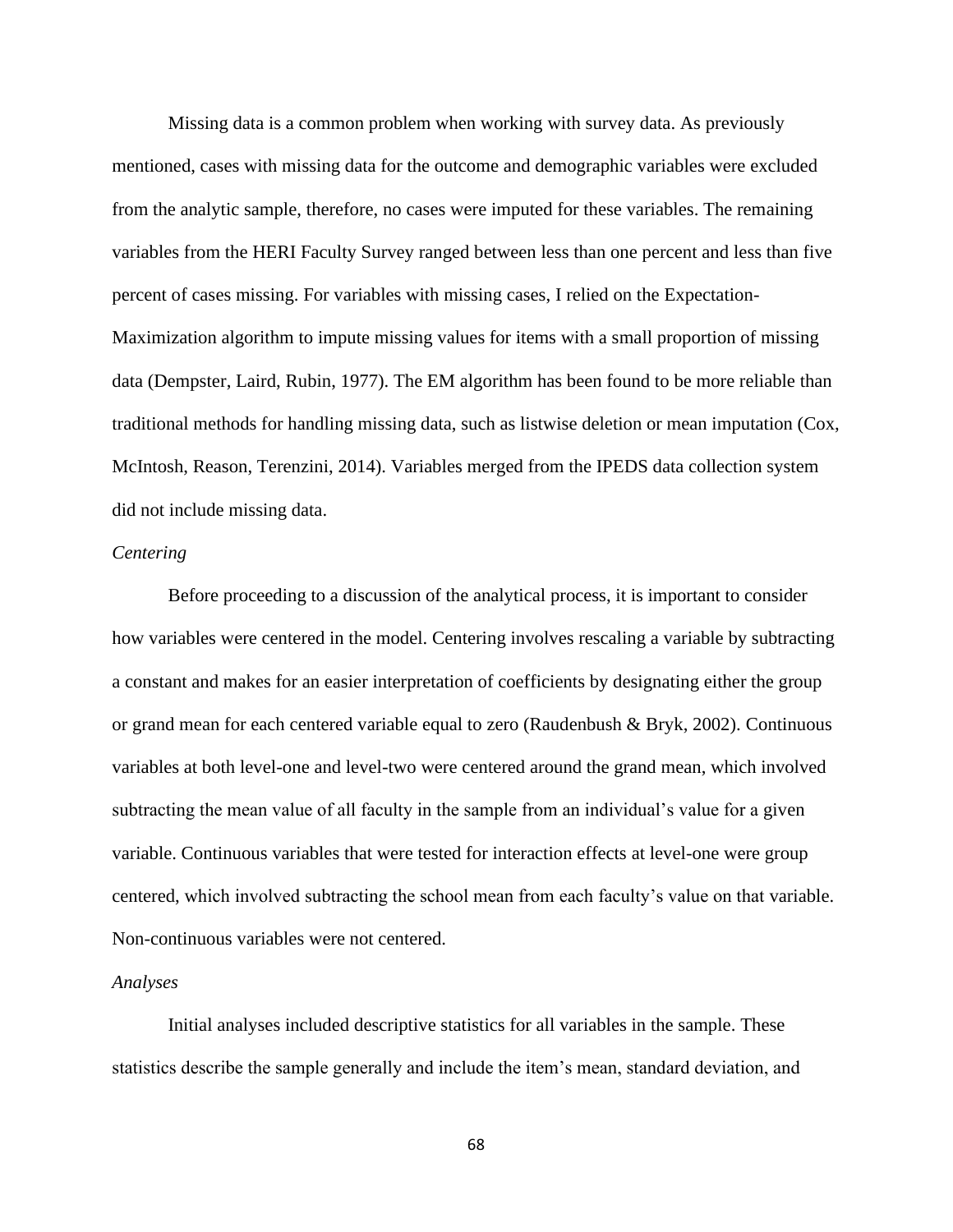minimum and maximum values. Additionally, cross-tabulations and correlations provide a glimpse into relationships between variables. Primary analysis involved a hierarchical linear model on the student-centered pedagogy outcome (Raudenbush and Bryk, 2002). The SCP outcome employed a multilevel linear model with a slopes-as-outcomes approach given the continuous nature of the outcome. The first step in this process was to specify a fully unconditional model with no covariates to determine the extent to which schools vary in their mean student-centered pedagogy scores (Raudenbush and Bryk, 2002). Having a continuous outcome allows us to estimate the variance components at both the faculty- and school-level. With these parameters, a measure of the Intra-class correlation (ICC) was derived, which is the proportion of the variance in the outcome (SCP) that is found between schools (Raudenbush and Bryk, 2002). Generally, ICC values above 10 percent would necessitate a hierarchical analytical strategy, yet given the nested nature of the data and the proposed research questions, this study proceeded with a hierarchical approach even with a substantially lower ICC value (Thomas & Heck, 2001).

Once I calculated the percentage of variance in student-centered pedagogy scores that existed between schools, I proceeded to an explanatory model to examine what variables were associated with these differences. The conditional model at level-1 included faculty-level predictors entered in the order specified above, beginning with demographic characteristics, and proceeding through faculty perceptions of their profession and institution. Entering variables in a blocked sequential manner provided the opportunity to see how the explanatory power of predictor variables changed as additional variables enter the model. While the level-one model included faculty-level variables, the level-two model included institution-level variables. Results from the level-one model determined the extent to which each of the variables was associated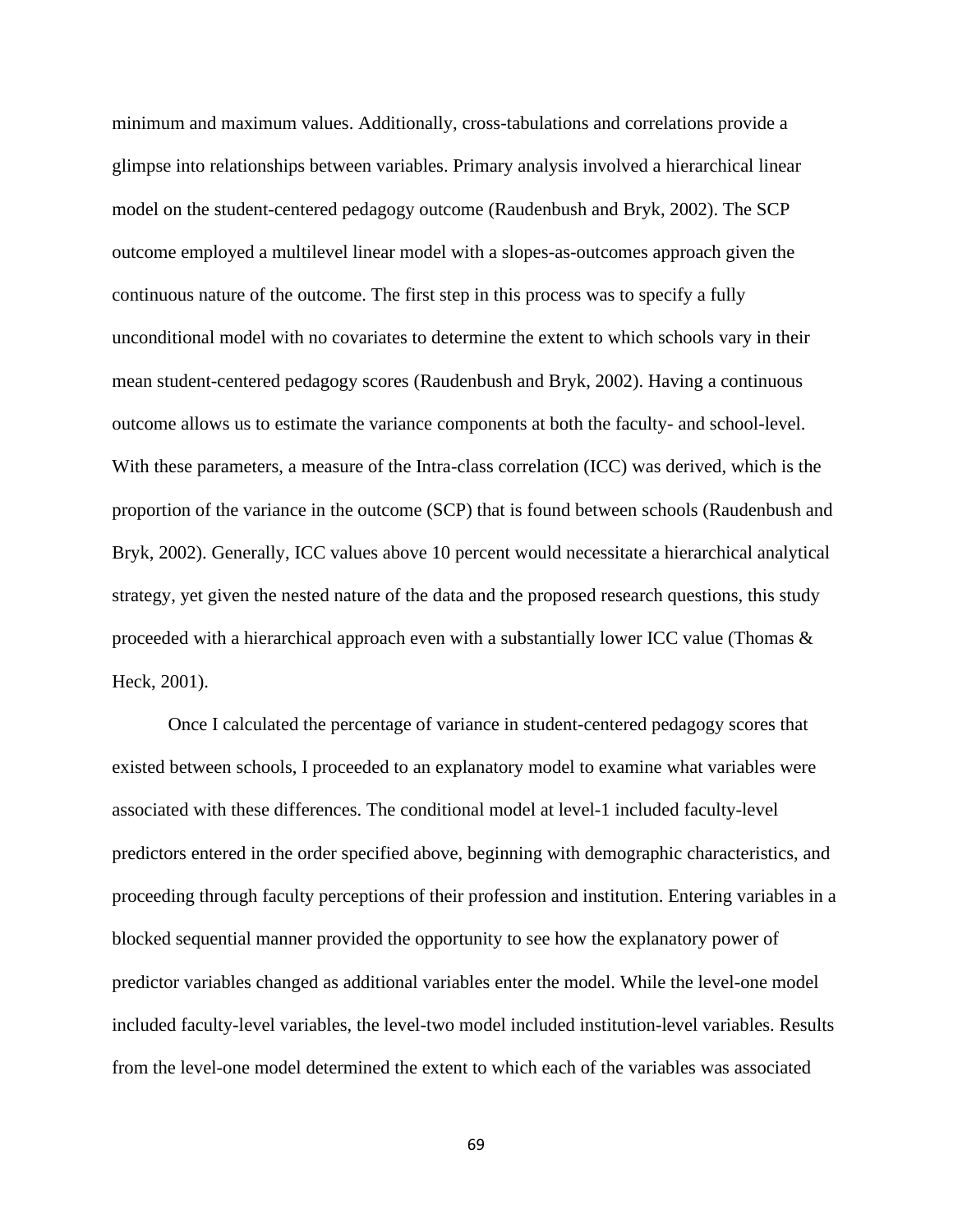with student-centered pedagogy. Level-two results helped determine if differences in the variation of SCP scores between schools can be attributed to the variables included in the model.

#### Qualitative Data Collection and Analysis:

An Inquiry into STEM Faculty's Student-Centered Pedagogy

## *Approach to Inquiry*

This study followed a pragmatic worldview in its approach to the study of teaching practices in STEM. Pragmatism is focused on applications and solutions to problems, rejects traditional dualisms (e.g., facts vs. values), and applies philosophical and methodological approaches based on how well they work in solving a problem (Johnson, & Onwuegbuzie, 2004). Following results from the quantitative phase, the qualitative inquiry involved a detailed exploration of STEM faculty's teaching practices. This second phase explored in-depth the factors and characteristics that shape teaching, how faculty's pedagogical approach has changed over time, and specifically, the role of the environmental context in shaping teaching. Qualitative results served to not only test the theoretical propositions of OCB and RDT, but also confirm or fail to confirm quantitative findings.

## *Participant Selection*

Interview participants were selected from the pool of STEM faculty respondents to the 2016-2017 HERI Faculty Survey. When completing this survey, faculty were asked if they would be willing to participate in future research. Those who answered affirmatively provided their contact information to HERI for potential follow-up. This mechanism provided the avenue for identifying individual faculty members who were invited to participate in this study and provide a deeper analysis of the quantitative findings. Participants contributed to a broader understanding of how faculty select their teaching practices and what factors promote or inhibit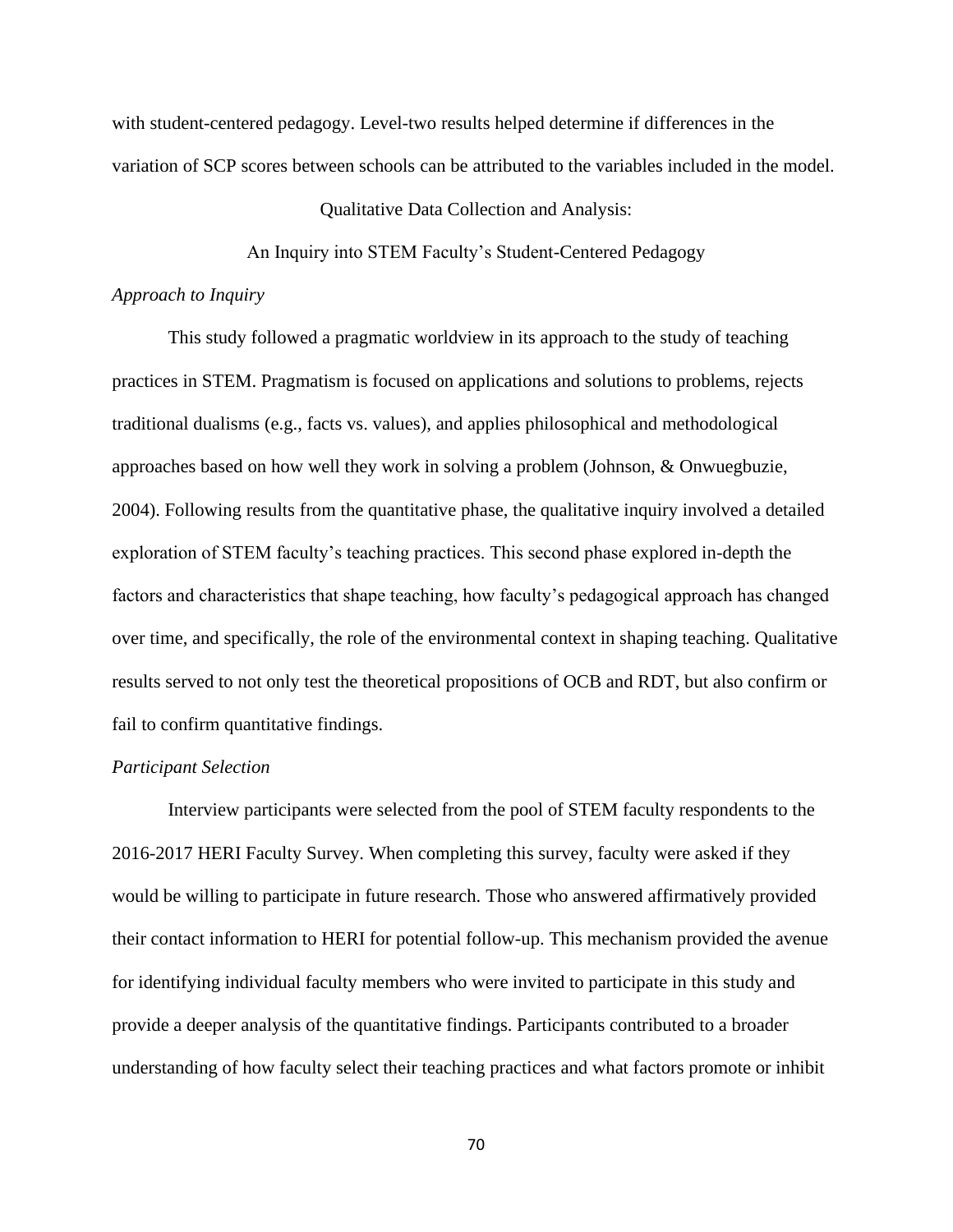the use of student-centered pedagogy. The potential interview pool included the same individuals represented in the analytic sample in the quantitative phase of the study, with the caveat that some of the respondents in the quantitative analytic sample may not have indicated an interest in participating in future studies.

### *Data Collection*

Recruitment e-mails were sent to faculty identified using the selection method outlined above. Faculty who expressed interest received a follow-up email to coordinate an interview date and time and provide consent to participate in the study. The consent form addressed confidentiality, anonymity, potential risks and benefits of participating in this study, and provided contact information for the researcher. It also stressed how faculty could have withdrawn from this study at any time. Faculty who provided their informed consent were invited to participate in a phone interview or a virtual face-to-face interview via an online platform (e.g., zoom). These interviews were digitally recorded by the researcher and subsequently transcribed verbatim either by the researcher or through a confidential third-party. Interviews lasted between 30 and 75 minutes, with an average of 50 minutes.

A semi-structured interview protocol was utilized with the goal of covering a wide range of factors that may impact teaching practices in STEM (Appendix D). This protocol was developed in multiple stages. First, interview questions were formed based on the research questions, conceptual framework, and literature review that guided this study. This protocol was subsequently revised to reflect the findings from the quantitative phase of this study. While the essence of the protocol remained the same, the wording of some questions was modified, and additional questions were added and/or removed to reflect the quantitative results.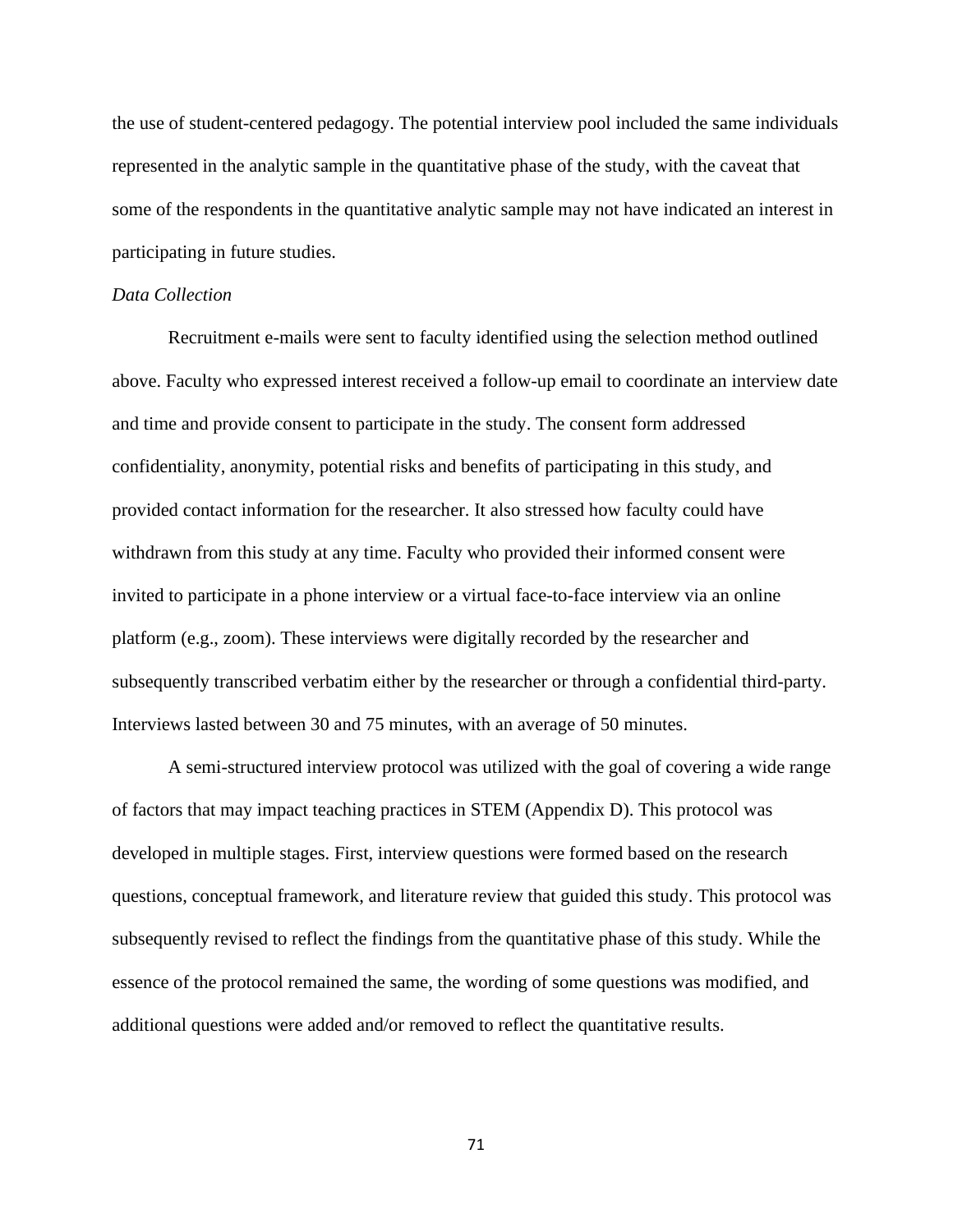The interview protocol started off by building rapport with the faculty member by inquiring about their trajectory to their current position and what they most enjoy about their position. The bulk of the interview questions focused on pedagogical training, the evolution of their approach to teaching, factors that impact their teaching, areas of potential improvement, and views about student learning. Several questions also teased out the influence of departmental support for teaching (or lack of) and the reward structure embedded within higher education. The protocol consisted of eight core questions and numerous probing questions for more detailed responses. Faculty responses also prompted additional substantive or explanatory questions throughout the course of the interview.

#### *Data Analysis*

Data analysis commenced as soon as the first interview was completed and proceeded throughout the data collection phase. To facilitate analytical insights and capture the ways I think about the data in real-time, I wrote analytical memos after each interview, while listening to the recordings, while reviewing transcripts, and throughout the coding process (Maxwell, 2013). These memos provided greater familiarity with the data, and as I completed more interviews, the ability to make connections across cases and themes. Moreover, analysis of interview data began as soon as the first transcription was available, rather than waiting to complete all interviews. Thus, data collection and analysis happened simultaneously.

Analysis of interview transcripts proceeded through numerous steps. First, data for each participant was organized, including transcripts and memos written after completing the interview and while listening to the data. Second, transcripts were read multiple times to ensure familiarity with the data and highlight passages of interest to the researcher (Seidman, 2013).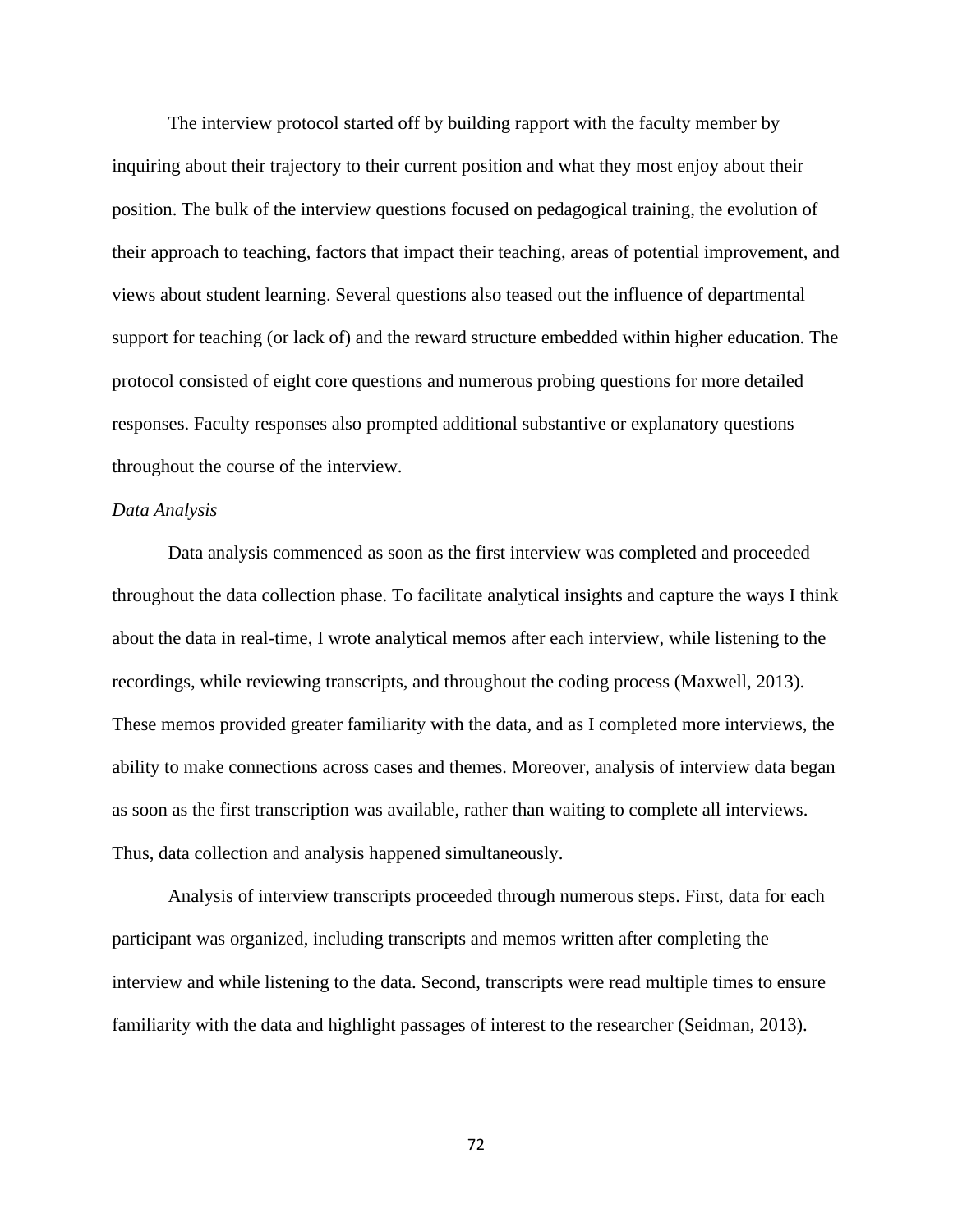During these initial readings, I used analytical memos to reflect on what was being said, the tone of the ideas, and the meaning that was being conveyed by the participant (Creswell, 2009).

Step three involved a detailed analysis through a coding process. I utilized Dedoose, a web-based qualitative software program, to move through two stages of coding: initial and axial coding. Initial coding (also known as Open Coding) breaks up the data into specific sub-units that can be compared for similarities and differences, allowing the researcher to reflect on the contents and nuances of the data (Saldaña, 2016). During this first round of coding, interview transcripts were re-read multiple times to ensure initial codes are accurately capturing the data. Axial coding extends the analytical work accomplished during initial coding by reassembling data into revised coding categories (Saldaña, 2016). This second state of coding revised codes, explored how categories and subcategories related to each other, and selected the most representative codes (Maxwell, 2013; Saldaña, 2016). As was the case with the first cycle of coding, axial coding proceeded through multiple rounds through each of the interview transcripts.

The final step in the analytical process was to understand relationships between analytical categories and structure the qualitative data in such a way that facilitated the writing of results (Saldaña, 2016). This was accomplished using a data analysis matrix that visually displayed the most important themes and their accompanying data (Maxwell, 2013). Creating this matrix through a qualitative software program allowed the researcher to see patterns in the data, make comparisons, and develop new strategies for sharing the study's findings. It must be noted that these analytical steps were not linear in nature, but rather were cyclical within and amongst participants, especially during the early stages of data analysis when data collection was ongoing.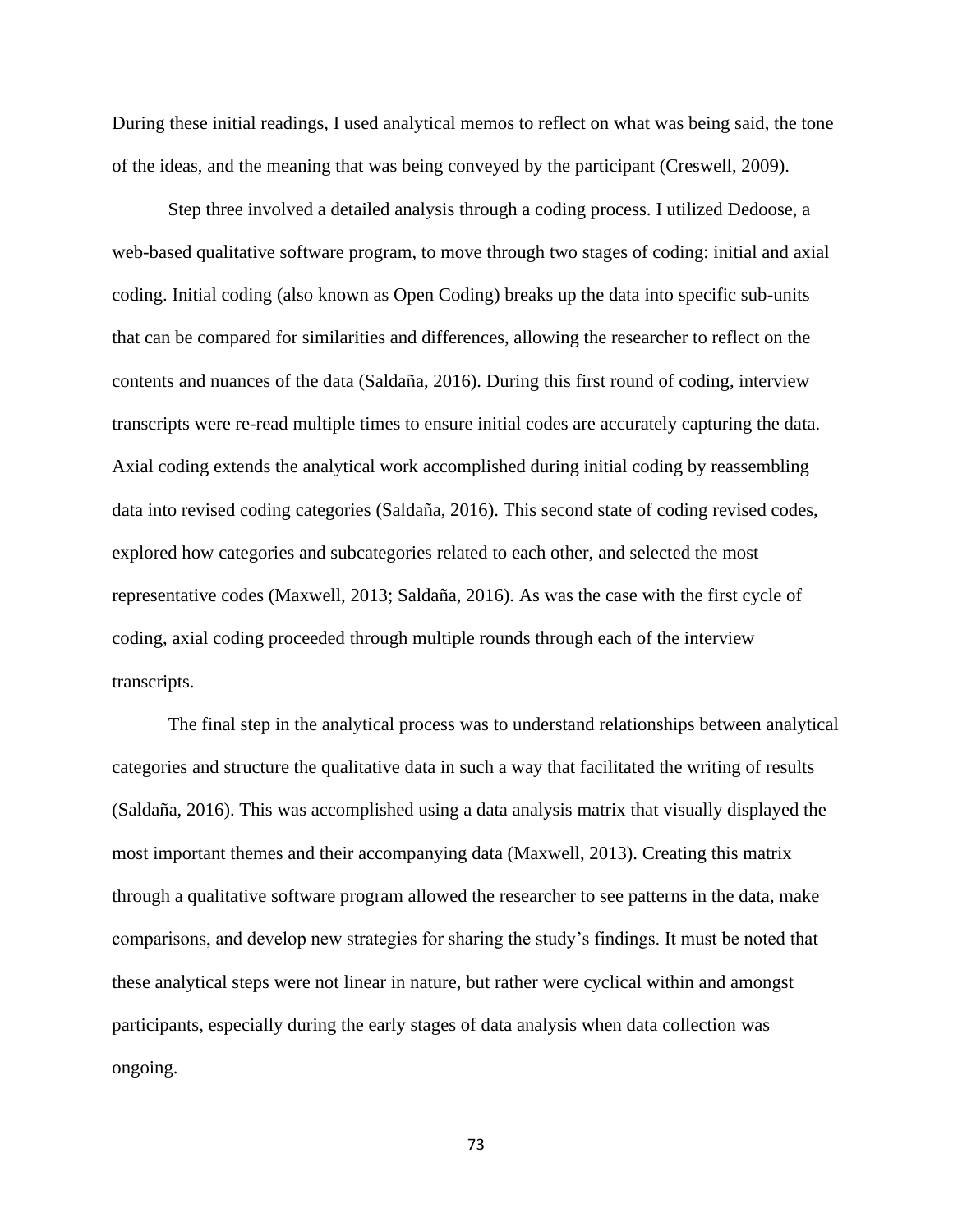#### Limitations

This study has several important limitations. As with all survey research – especially secondary data analysis – the researcher was limited to the items available on the survey instrument. While the HERI Faculty Survey captures a wide range of pedagogical measures and factors that may impact them, this instrument was not designed for this purpose. For example, the dependent variable in this study comes from the question, *In how many of the courses that you teach do you use each of the following?* While many of the often-cited barriers to pedagogical transformation (e.g., class size) are in relation to undergraduate courses, faculty undoubtedly include perceptions of their graduate courses in their response to this item. In an ideal scenario, this question would have solely referred to undergraduate courses. Unfortunately, developing a survey instrument specific to this study was not a feasible option.

This study is not immune to limitations faced elsewhere in the research literature. Several studies have noted that faculty perceptions of their teaching practices may not accurately reflect how they teach their courses (Derting et al., 2016; Ebert-May et al., 2015). This presents a challenge for this study considering the inability to observe real-time teaching practices. However, unlike studies that have cited this discrepancy, the HERI Faculty Survey was not solely created to examine teaching practices nor was it pitched to faculty in this way. While we cannot rule out some degree of response bias in the sample, it is plausible that this design aspect curtailed such discrepancies between reported and actual teaching practices.

This study is also limited by a homogenous sample. While STEM faculty departments often-time are lacking in demographic diversity (Carrigan, Quinn, & Riskin, 2011), several decisions made during the design of this study exacerbate this lack of diversity. Selecting fouryear public and private institutions and ladder faculty further limits the number of women and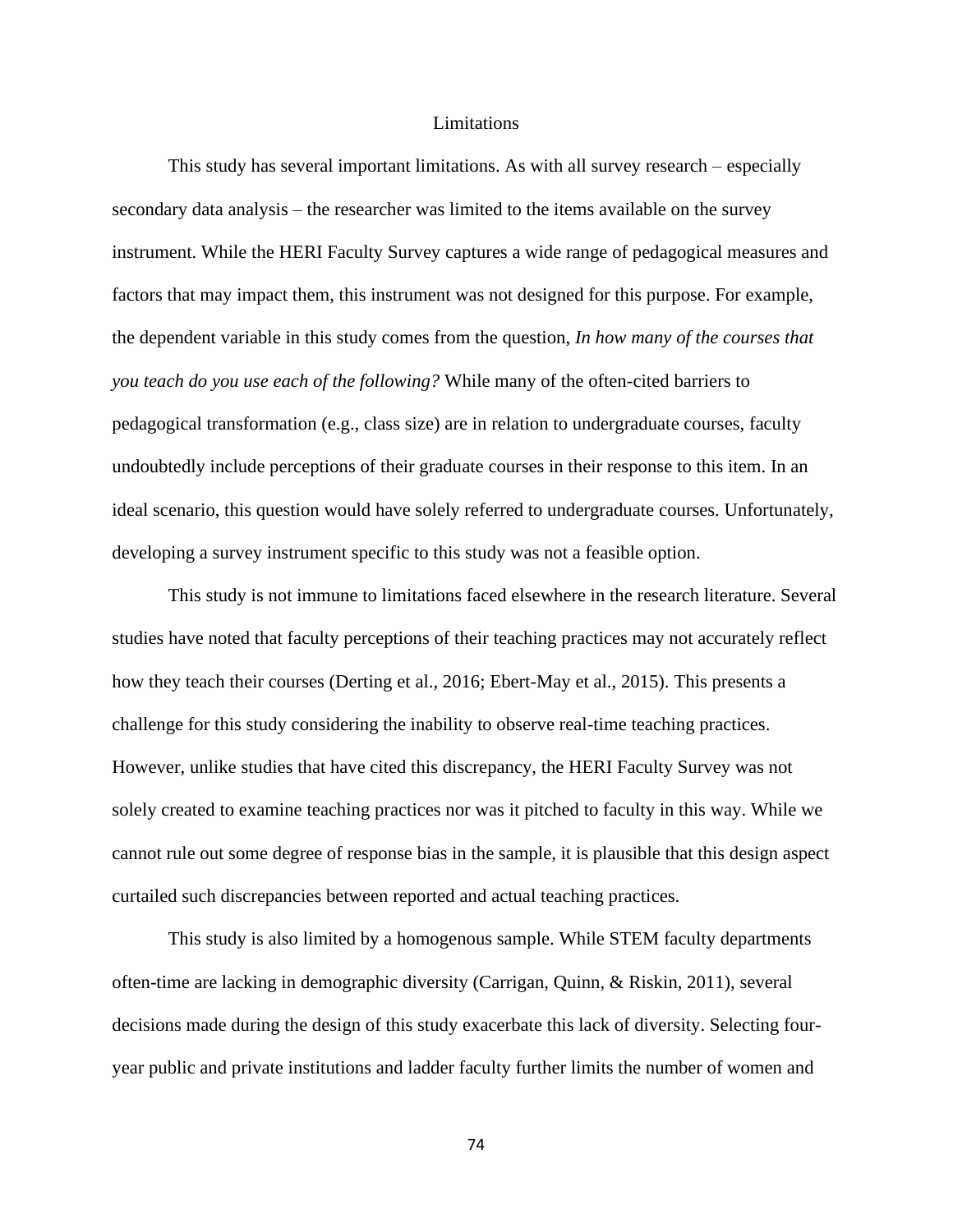underrepresented racial minorities who could be included in this study. The inability to include their teaching practices and experiences to a greater extent may potentially mask differences in pedagogical approaches between men and women and white and non-white faculty members in STEM.

In addition to limitations stemming from the use of the HERI Faculty Survey, additional considerations must be laid out regarding the study design. Most importantly, the HERI Faculty Survey was administered in the 2016 academic year while semi-structured interviews took place a full three years later in the fall of 2019. It must be noted that faculty interviews are being used to attempt to explain, contextualize, and expand upon findings based on data from several years prior. Thus, it is certainly possible that interviewees' use of SCP may have changed during the intervening time and thus their narrative responses may or may not align with their frame of thinking at the time of the HERI Faculty Survey. This limitation is noted especially because SCP scores are directly used as an analytical lens in Chapter 5 to help situate findings from individual faculty.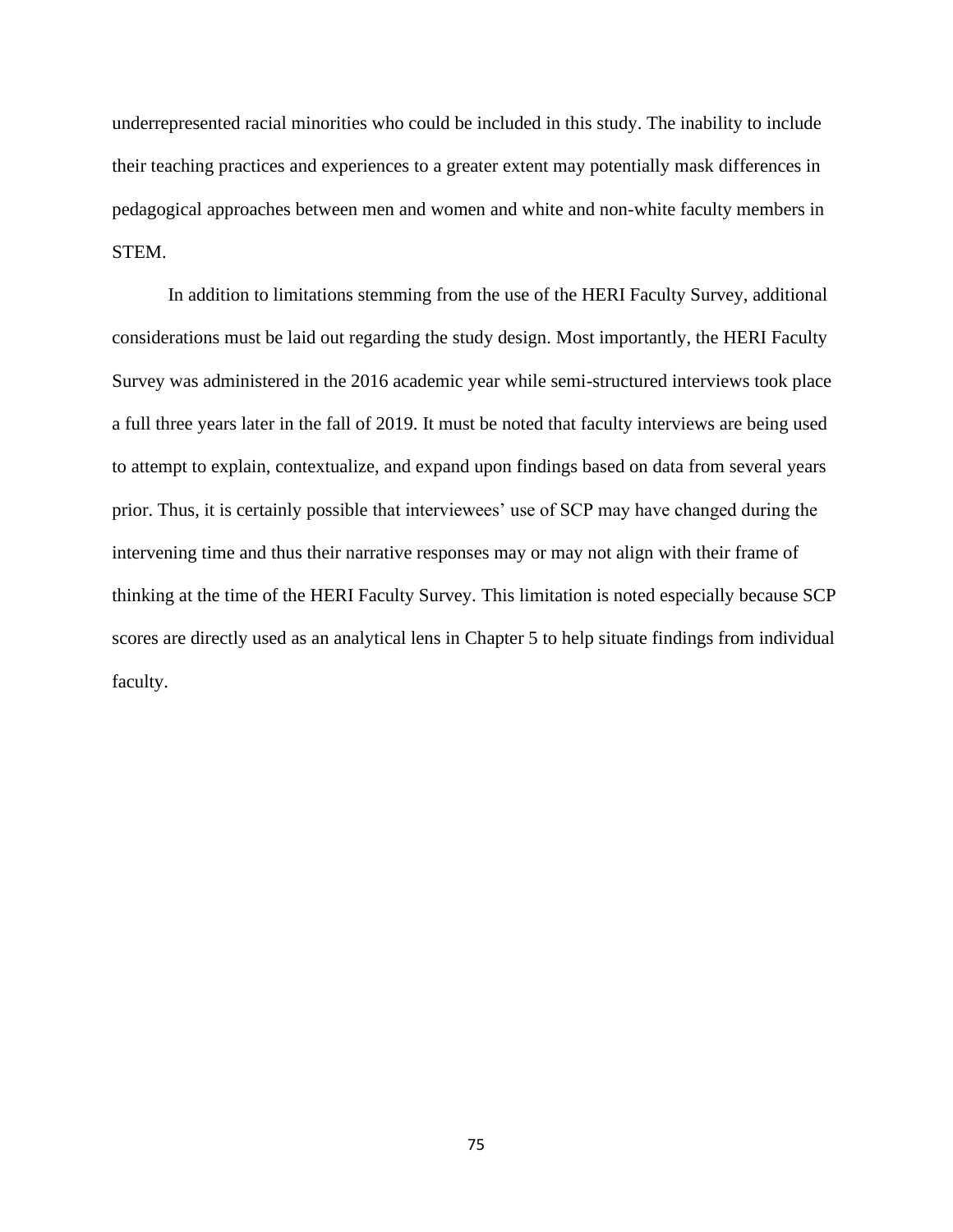# CHAPTER 4: RESULTS FOR VARIATION IN STUDENT-CENTERED TEACHING Introduction

This study sought to understand the factors that explain variation in STEM faculty's use of student-centered teaching at research universities. Investigating the opportunity structures, faculty activities, time commitments, and institutional contexts that shape instructors' decisions to incorporate pedagogies may contribute to efforts aimed at enhancing student learning and student outcomes at public and private institutions across the country. As described in Chapter 3, this study used Hierarchical Linear Modeling (HLM) to investigate the individual and institutional-level factors which explain differences in faculty members' instructional practices. This technique will thus address two of the research questions posed by this study. First, understanding what individual and institutional characteristics, activities, perceptions, and commitments explain variation in faculty's use of student-centered pedagogy. Second, measuring the extent to which institutional and departmental characteristics shape faculty's use of studentcentered teaching. The latter question will also be addressed in the subsequent chapter discussing qualitative results.

This chapter begins with a frequency analysis of key sample characteristics and proceeds to examine descriptive statistics of all independent and dependent variables included in the final Hierarchical Linear Model (HLM) analysis. Subsequently, HLM is introduced and the final analysis is derived through a sequential process beginning with an unconditional model and progressing through four blocks of variables. Model disparities are discussed throughout the building process and final results are presented. Afterwards, interaction effects present in the model are discussed and tested. The chapter concludes with a summary of the quantitative results.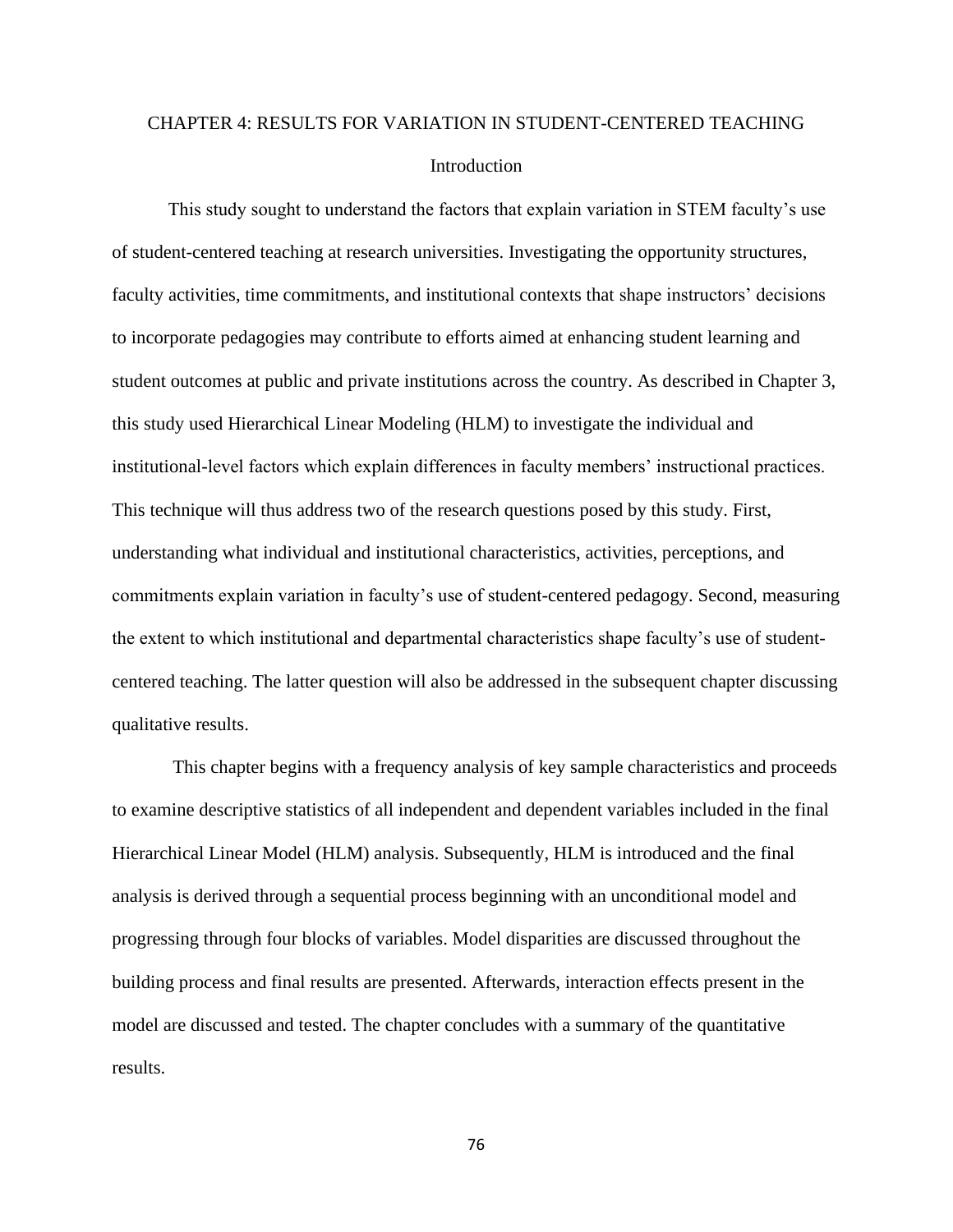## Descriptive Statistics

## *Sample*

Table 4.1

The final sample was composed of ladder faculty from STEM disciplines at both public and private research institutions. Table 4.1 presents a breakdown of key institutional and faculty characteristics by academic discipline. While the sample is reasonably varied across STEM departments, it is less representative of underrepresented faculty and women. Although women make up only a quarter (25.7%) of the faculty in this study, they represent a larger share of Life Science faculty (34.8%) than other STEM disciplines. This is consistent with research that has found women to be more numerous in Life Science fields (e.g., biology) than other STEM departments (Carrigan, Quinn, & Riskin, 2011). Notably, African American/Black, Latinx, and Native American/Alaska Native faculty represent less than five percent (4.1%) of surveyed faculty. The majority of faculty in the sample are tenured faculty members (71.3%) and the sample is nearly even split between research one (47.3%) and research two institutions (52.7%).

|                          |         | Research | Private     |        |                  |         |
|--------------------------|---------|----------|-------------|--------|------------------|---------|
| Department               | Faculty | One      | Institution | Female | URM <sup>*</sup> | Tenured |
| Life Science             | 336     | 49.4     | 34.5        | 34.8   | 4.2              | 70.2    |
| Engineering              | 225     | 57.3     | 41.3        | 20.0   | 4.0              | 65.8    |
| Mathematics              | 138     | 37.7     | 43.5        | 20.3   | 3.6              | 70.3    |
| and Statistics           |         |          |             |        |                  |         |
| <b>Physical Sciences</b> | 272     | 45.2     | 35.3        | 23.5   | 4.0              | 76.1    |
| <b>Computer Science</b>  | 92      | 35.9     | 43.5        | 20.7   | 5.4              | 76.1    |
| and Technologies         |         |          |             |        |                  |         |
| Total                    | 1063    | 47.3     | 38.1        | 25.7   | 4.1              | 71.3    |

| Percentage of STEM Faculty by Classification, Control, Sex, URM Status, and Tenure $(n=1,063)$ |  |  |
|------------------------------------------------------------------------------------------------|--|--|
|------------------------------------------------------------------------------------------------|--|--|

Note: Underrepresented Racial Minority (URM) refers to African American/Black, Latinx, and Native American/Alaska Native.

# *Faculty-level Independent Variables*

Table 4.2 presents descriptive statistics for student-centered pedagogy and all of the

independent variables included in the final HLM analysis. While the binary nature of some of the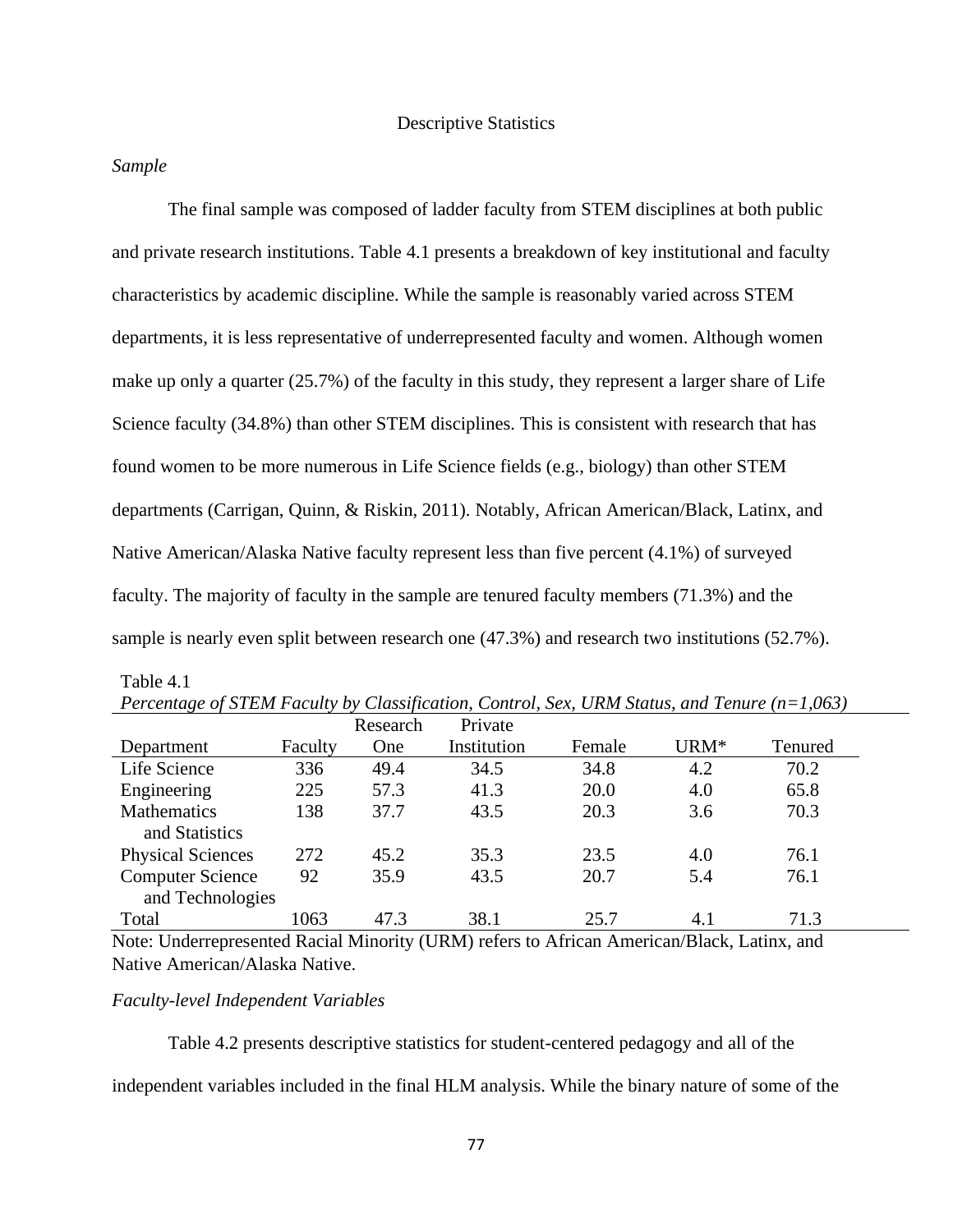items in the final model renders their descriptive statistics inconsequential, several items in each of the major blocks of variables are worth a closer look. As far as professional characteristics, faculty in the sample are quite experienced instructors with a mean of 18 years since their first academic appointment. This is perhaps not surprising considering the high rate of tenured faculty members in the sample, yet it is important to note the wide range of responses  $(SD = 11.38, Min)$ .  $= 1$ , Max= 61). Although some faculty may be relatively new to the profession, many have clearly been teaching for quite a long time. Similarly, faculty reported significant variation in institutional salary, while the mean salary stood at \$90,000 to \$99,999, some faculty members earned considerably more or less than this amount per year.

With respect to activities and time commitments, Table 4.2 shows that faculty members were moderately prolific in their number of manuscripts published or accepted for publication during the last three years. Considering that all these faculty members are employed at research institutions and roughly half are working at research one campuses, the rate of publication is not surprising. In addition, the widespread range of responses for this item  $(SD = 6.38, Min. = 1,$  $Max = 22$ ) speaks to the variation in faculty members' position within academia (i.e., tenured vs. not tenured, assistant professor or professor) and to the pressures that institutions and professional characteristics may place on a faculty member.

How faculty spend their time and how much of it is allotted to teaching-related activities is especially important to this study. The average Likert-scale scores and corresponding hours per week doing research and scholarly writing (4.32, 9-12 hours per week), preparing for teaching and grading (3.36 or 5-8 hours per week), committee work and meetings (2.86 or 1-4 hours per week), community or public service (1.80 or None) demonstrate the importance of these activities to faculty members and the job responsibilities and expectations of ladder faculty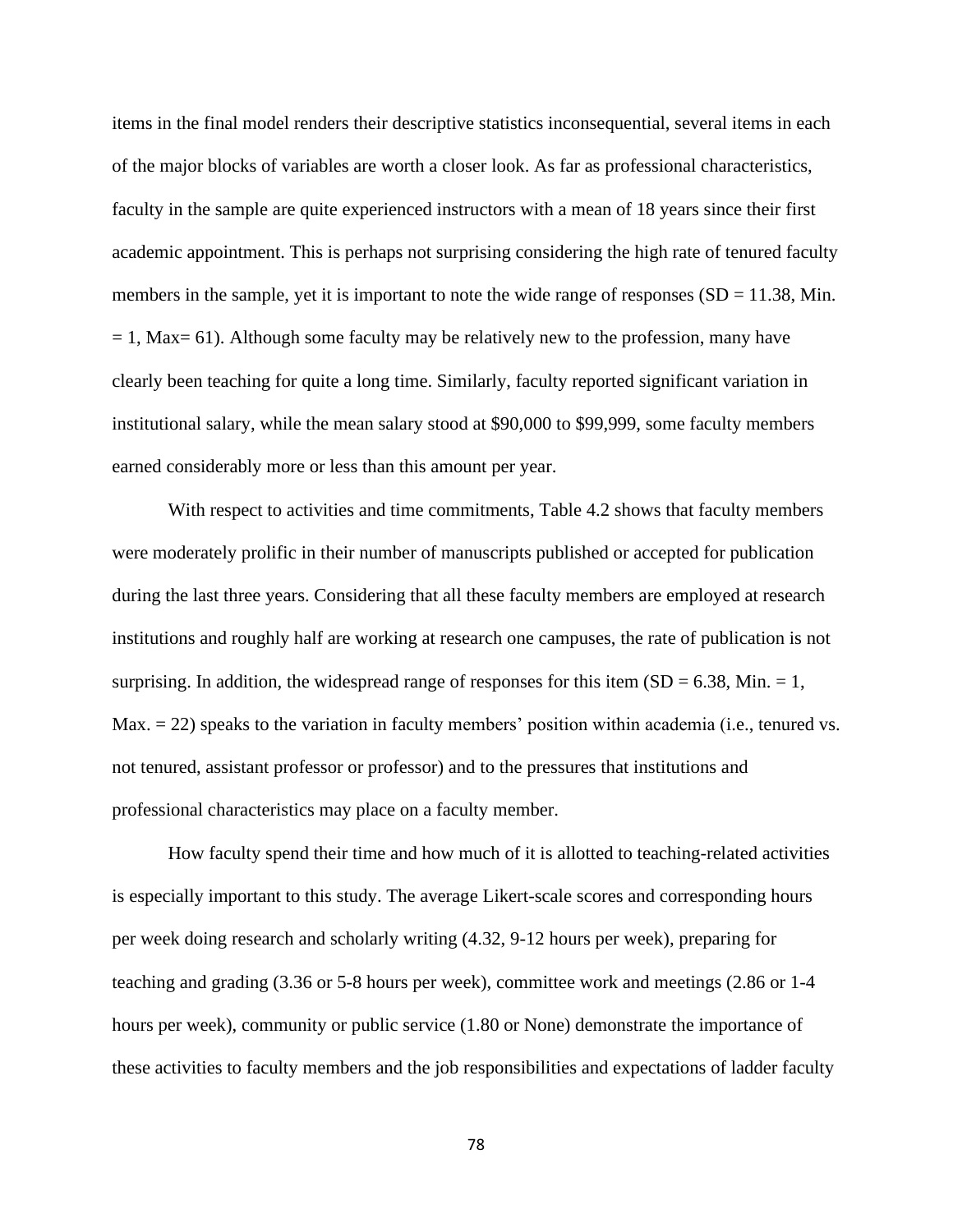at research institutions. With respect to the time allotted in preparing for teaching (including reading papers and grading), some faculty said they spend no time during the week on these activities while others spend more than 21 hours per week. Given that time allocations may vary by institutional type, Figure 4.1 displays hours per week preparing for teaching by Research 1 or 2 status. Faculty at Research 1 institutions outnumber their peers at Research 2 campuses in allocating no hours per week, one through four hours per week, and five through 8 hours per week. On the other hand, Research 2 faculty are more numerous at higher levels of hours spent on preparing for teaching. The average Likert-scale scores for hours spent preparing for teaching were 3.16 (Research 1, n=503) and 3.56 (Research 2, n=560). This demonstrates that although faculty at Research 2 institutions are more likely to spend a higher number of hours than their Research 1 peers, the difference in the actual number of average hours is minimal, with both groups of instructors scoring in the 5-8 hours per week range.



Hours per week preparing for teaching (including reading student papers and grading)

*Figure 4.1.* Hours Per Week Preparing for Teaching by Research Institution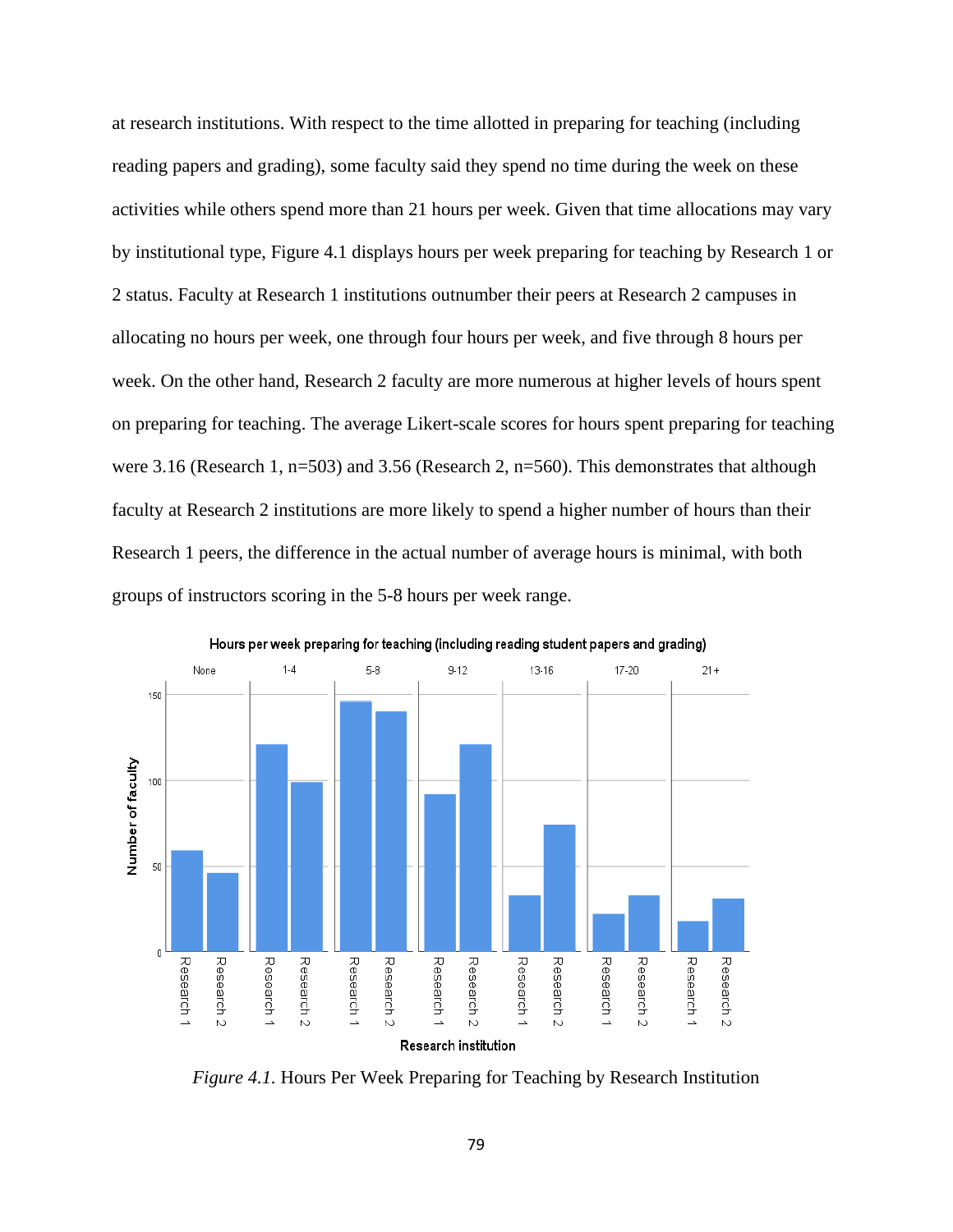Faculty perceptions of their profession and institution provide a glimpse into how instructors view their current role and how they position themselves within their working environment. On average, faculty members felt that to some extent the graduate training they received prepared them well for their role in academia. Given this result, it will be worthwhile to explore further during the semi-structured interviews whether this level of preparation was in relation to research, teaching, service duties, or a combination of the three. Faculty felt that to a large extent, their work and personal values were closely aligned, which is perhaps a reflection of the fact that on average, instructors have been in academic for nearly twenty years. Additional items included questions where faculty were asked whether they (1) Try to dispel perceptions of competition, (2) Achieved a healthy balance between their personal and professional lives, and (3) Had to work harder than their colleagues to be perceived as a legitimate scholar. Respondents were found to somewhat disagree with each of these views.

#### *Institutional-level Independent Variables*

The continuous variables included in the model at the institutional level include studentfaculty ratio and selectivity (SAT score). The mean ratio of students to faculty across all institutions was 17.34, with public institutions averaging 18.36 and private institutions averaging 15.69 students per instructor. Overall, the difference in student-faculty ratio between public and private research institutions does not appear to be substantive. As far as selectivity goes, the mean SAT score for all the institutions in the sample was 1203.47 (out of 1600), with Research 1 institutions scoring a mean of 1239.76 and their Research 2 peers scoring 1170.87. The remaining items in this block of variables and dichotomous and thus their descriptive statistics lack a meaningful interpretation.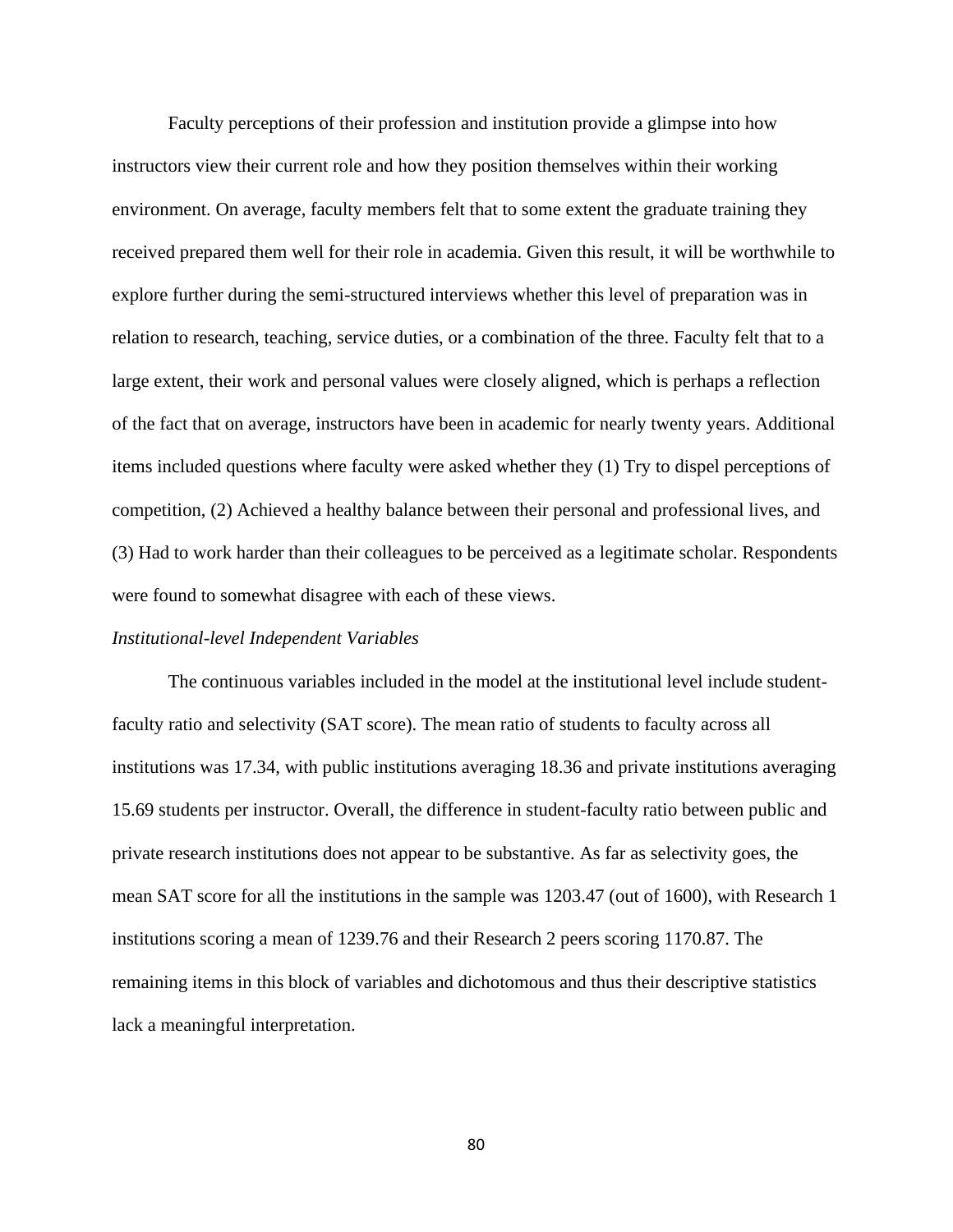Table 4.2

*Descriptive Statistics for Outcome and Independent Variables Included in the Final Model*

|                                                                                       | Mean    | S.D.  | Min.    | Max.  |
|---------------------------------------------------------------------------------------|---------|-------|---------|-------|
| <i><u>Outcome</u></i>                                                                 |         |       |         |       |
| Student-centered pedagogy                                                             | $-0.01$ | 0.93  | $-2.07$ | 2.14  |
| <b>Background Characteristics</b>                                                     |         |       |         |       |
| Female                                                                                | 1.26    | 0.44  | 1.00    | 2.00  |
| <b>URM</b>                                                                            | 1.04    | 0.20  | 1.00    | 2.00  |
| <b>Professional Characteristics</b>                                                   |         |       |         |       |
| Years since first academic appointment                                                | 18.51   | 11.38 | 1.00    | 61.00 |
| Salary                                                                                | 10.39   | 2.01  | 1.00    | 15.00 |
| <b>Assistant Professor (Associate)</b>                                                | 0.23    | 0.42  | 0.00    | 1.00  |
| Professor (Associate)                                                                 | 0.48    | 0.50  | 0.00    | 1.00  |
| Not on tenure track                                                                   | 0.07    | 0.26  | 0.00    | 1.00  |
| Physical Science (Life Science)                                                       | 0.26    | 0.44  | 0.00    | 1.00  |
| Engineering (Life Science)                                                            | 0.21    | 0.41  | 0.00    | 1.00  |
| Mathematics/Statistics (Life Science)                                                 | 0.13    | 0.34  | 0.00    | 1.00  |
| Computer Science (Life Science)                                                       | 0.09    | 0.28  | 0.00    | 1.00  |
| <b>Faculty Activities and Time Commitments</b>                                        |         |       |         |       |
| Past three years: Engaged in academic research that spans multiple disciplines        | 1.77    | 0.42  | 1.00    | 2.00  |
| Past three years: Written research grants                                             | 1.86    | 0.34  | 1.00    | 2.00  |
| Past three years: Received state or federal government funding                        | 1.68    | 0.46  | 1.00    | 2.00  |
| Past three years: Number of accepted or published writings                            | 9.27    | 6.38  | 1.00    | 22.00 |
| Hours per week: Preparing for teaching                                                | 3.36    | 1.53  | 1.00    | 7.00  |
| Hours per week: Committee work and meetings                                           | 2.86    | 1.30  | 0.40    | 7.00  |
| Hours per week: Research and scholarly writing                                        | 4.32    | 1.89  | 1.00    | 7.00  |
| Hours per week: Community or public service                                           | 1.80    | 0.95  | 0.90    | 7.00  |
| Participated in organized activities around enhancing pedagogy or student<br>learning | 1.61    | 0.49  | 1.00    | 2.00  |
| Participated in the development of curriculum                                         | 1.84    | 0.36  | 1.00    | 2.00  |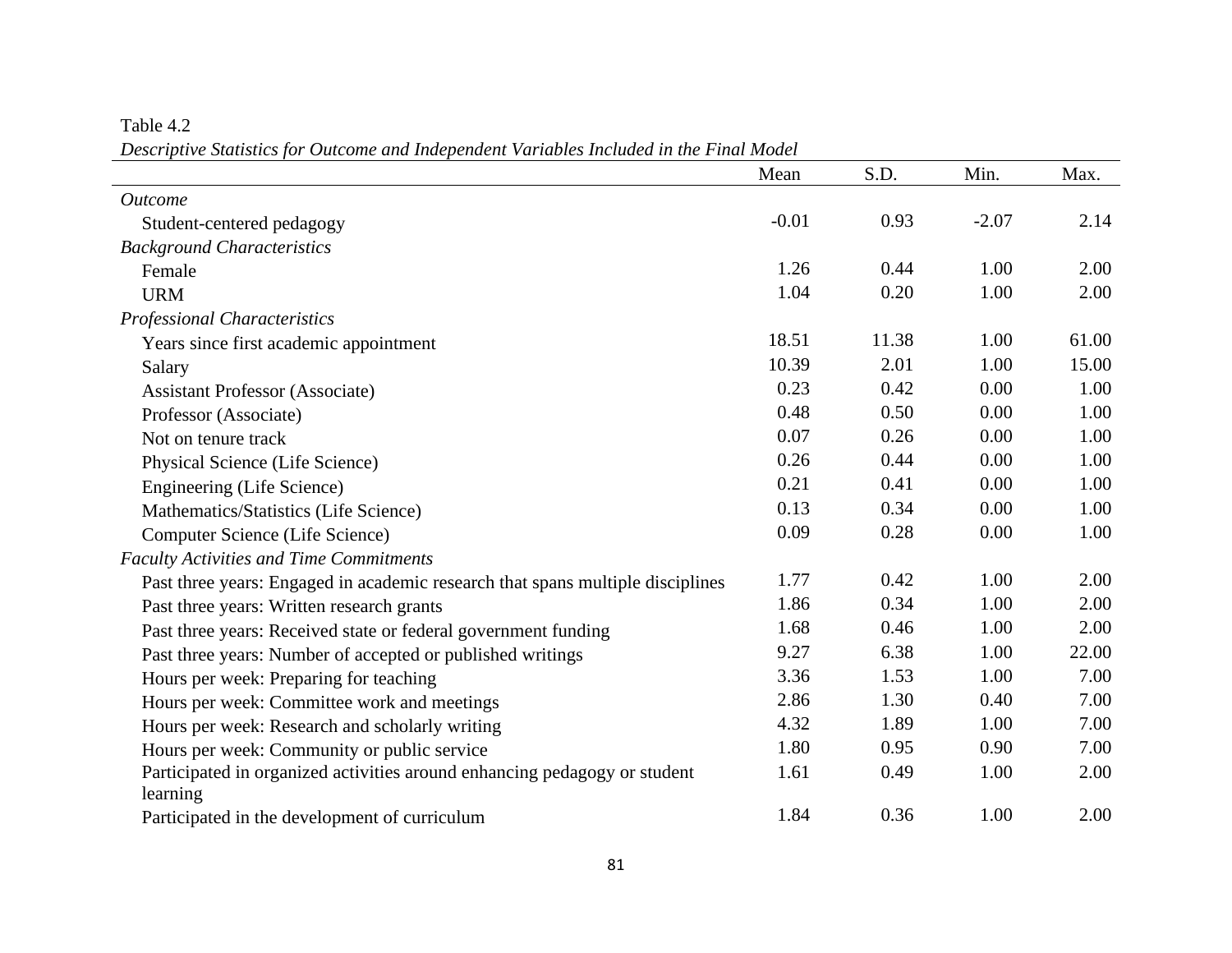| Past year: Attended funded workshop focused on teaching                  | 0.40    | 0.49   | 0.00    | 1.00    |
|--------------------------------------------------------------------------|---------|--------|---------|---------|
| Undergraduate engagement                                                 | 0.03    | 0.92   | $-1.54$ | 1.82    |
| Perceptions of Profession and Institution                                |         |        |         |         |
| Formally recognized for outstanding teaching                             | 1.34    | 0.48   | 1.00    | 2.00    |
| Graduate training prepared you well for faculty role                     | 3.74    | 0.96   | 1.00    | 5.00    |
| Close alignment between work and personal values                         | 4.14    | 0.83   | 1.00    | 5.00    |
| I try to dispel perceptions of competition                               | 2.53    | 0.83   | 1.00    | 4.00    |
| Achieve a healthy balance between personal and professional life         | 2.73    | 0.94   | 1.00    | 4.00    |
| I have to work harder than my colleagues to be perceived as a legitimate | 2.54    | 0.99   | 1.00    | 4.00    |
| scholar                                                                  |         |        |         |         |
| Career stress                                                            | 0.01    | 0.86   | $-3.30$ | 2.01    |
| Job satisfaction: Workplace                                              | 0.02    | 0.95   | $-2.53$ | 1.58    |
| Job satisfaction: Compensation                                           | 0.06    | 0.92   | $-2.70$ | 1.62    |
| <b>Institutional Characteristics</b>                                     |         |        |         |         |
| Student-faculty ratio                                                    | 17.34   | 4.44   | 8.00    | 29.00   |
| Selectivity (SAT score)                                                  | 1203.47 | 117.23 | 900.00  | 1427.00 |
| Institutional control (private)                                          | 1.38    | 0.49   | 1.00    | 2.00    |
| Minority-serving institution                                             | 0.12    | 0.33   | 0.00    | 1.00    |
| Research one                                                             | 0.47    | 0.50   | 0.00    | 1.00    |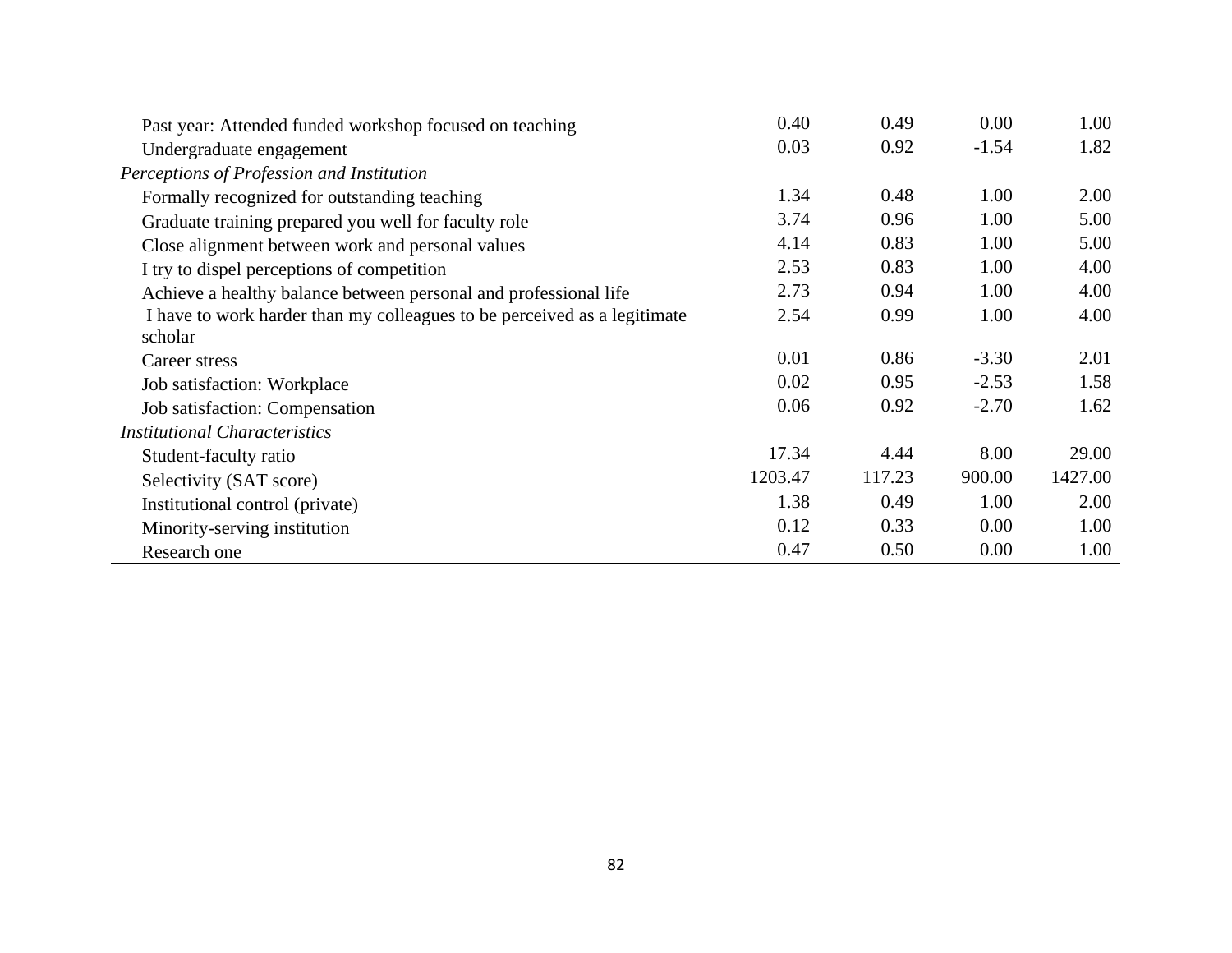# *Outcome: Student-centered Pedagogy*

Student-centered pedagogy (SCP) is a construct of nine related items that capture the extent to which faculty utilize active learning teaching techniques in their courses. These items include whether instructors rely on class discussions, cooperative learning (small groups), group projects, or performance/demonstrations for their teaching. See Appendix C for a full list of all items in the construct, factor loadings, and Cronbach's Alpha statistics. Higher SCP scores indicate that faculty draw upon these teaching techniques on a consistent basis while lower scores on SCP would suggest that faculty are not frequently relying upon these teaching practices in their classrooms. Figure 4.2 displays the distribution of SCP scores for all faculty members in the sample (n=1,063). The distribution is roughly normal with an approximate mean of zero and standard deviation of .93. The minimum and maximum values for SCP (-2.07 and 2.14, respectively) demonstrate the wide variation that exists in faculty's individual SCP scores.



*Figure 4.2.* Distribution of Student-centered Pedagogy Scores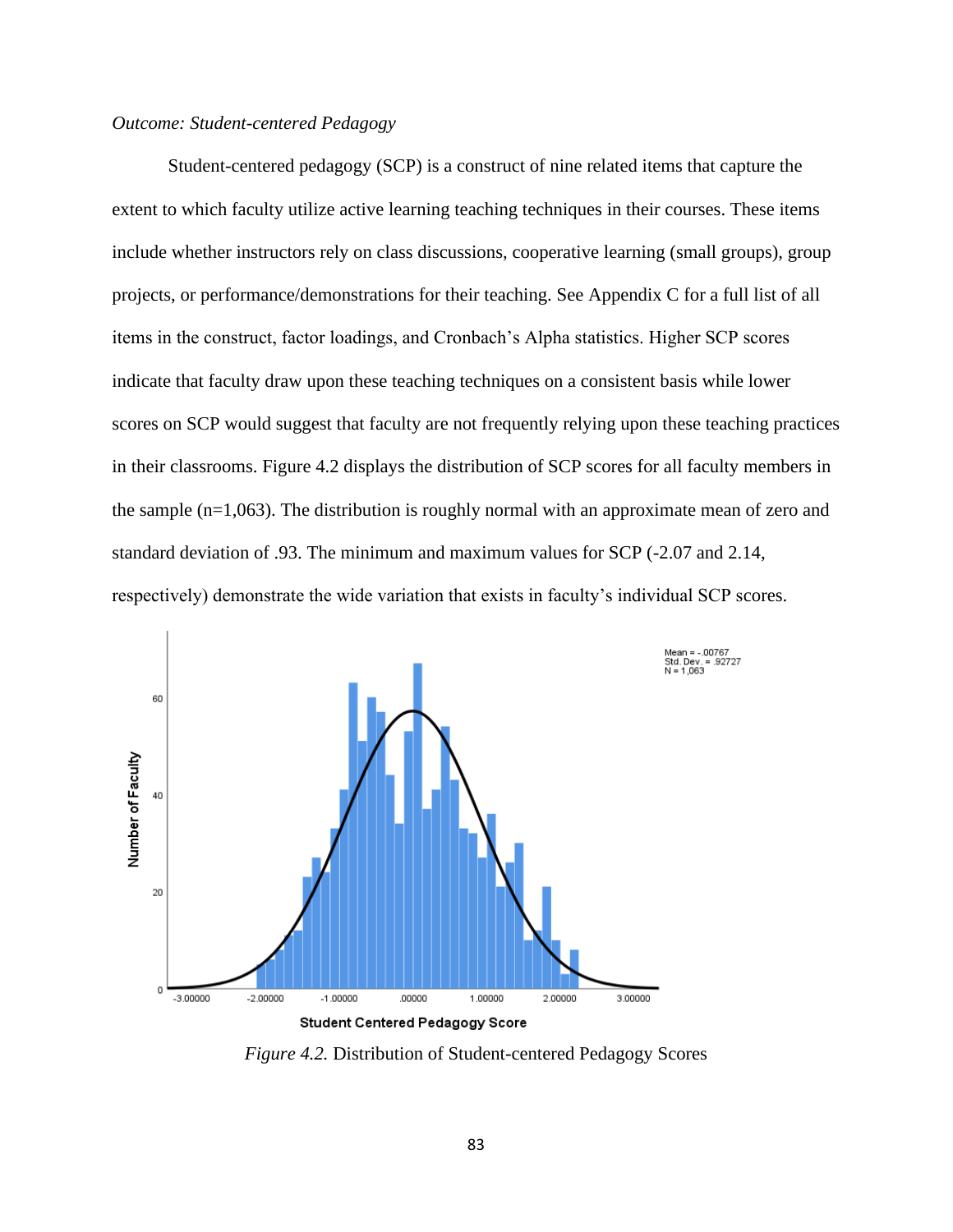Since this study is additionally concerned with the variation in faculty SCP scores that is influenced by the individual's institutional environment, is was worthwhile to examine the mean SCP scores across institutions. Figure 4.3 displays the average SCP score for each of the 21 institutions surveyed (institutions are displayed in no particular order). The number of faculty surveyed at each institution ranged from a low of six to a high of 177 and averaged 51 respondents. A total of 8 institutions had a combined positive score on SCP while 13 institutions scored negatively. While the highest score was .28 and the lowest came in at -.35, it is important to highlight that the average scores by institution are fairly close to the mean of -0.01 for all individual faculty members seen in Figure 4.2. Additionally, the mean SCP scores at each institution are well within the standard deviation of .93 for SCP scores across all faculty. This would suggest that there is more variation in SCP scores between faculty than between institutions.



*Figure 4.3.* Mean Student-centered Pedagogy Scores by Institution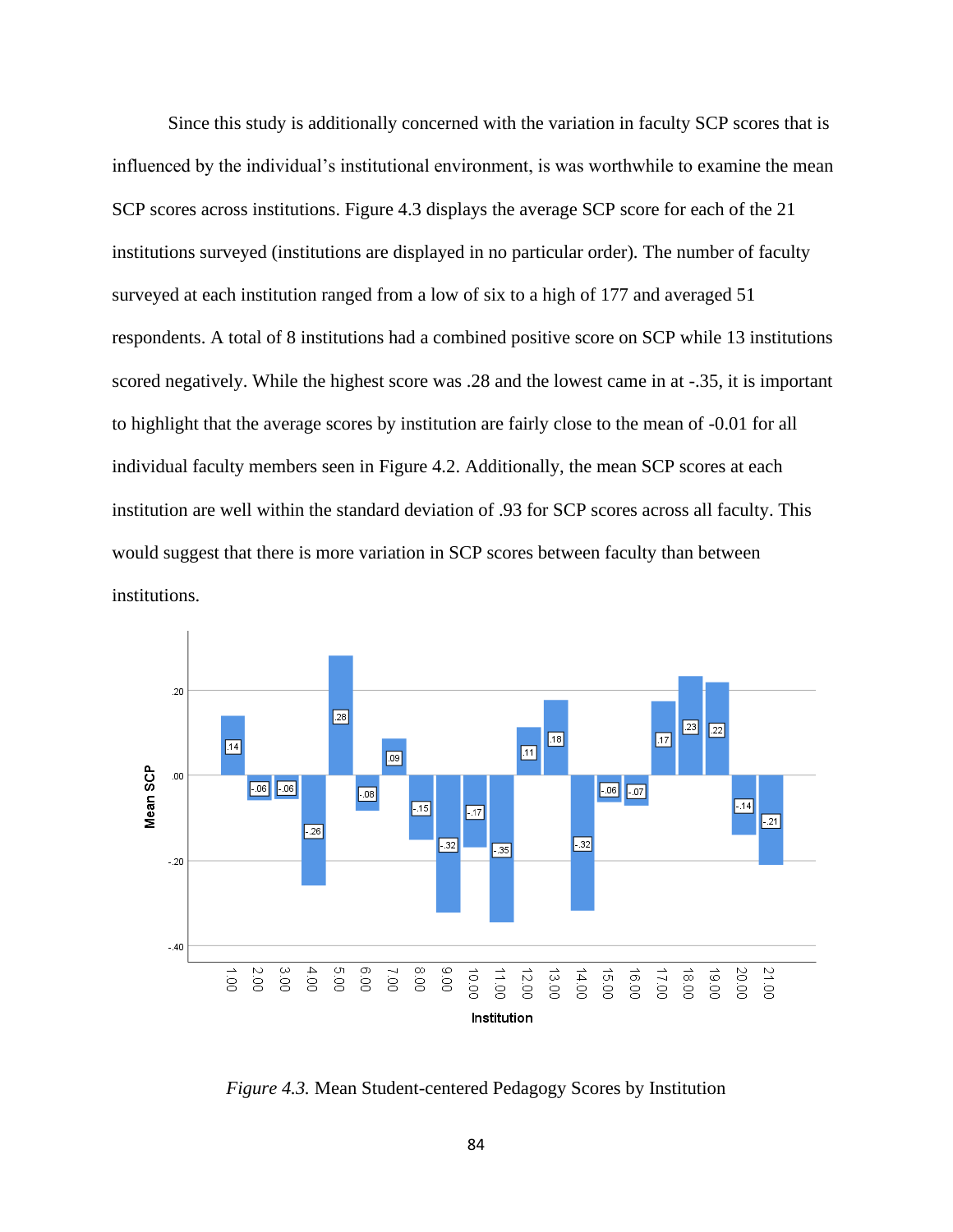Table 4.3 displays the number of institutions by positive or negative mean SCP scores and select institutional characteristics. Of the eight institutions with positive scores, six of them were public institutions and five of them were Research 2 universities. Curiously, for each of the institutional characteristics, with the exception of Minority-serving Institutions (MSI; Hispanic Serving Institutions, Historically Black Colleges and Universities), more institutions were observed with a negative mean SCP score than a positive one. While the ratio of positive to negative scores is nearly identical between research one and two institutions, it is different between public and private schools, albeit with a limited sample size.

Table 4.3 *Number of Institutions by Characteristics and Mean SCP Scores (n=21)*

|              | Research 1 | Research 2 | MSI | Non-MSI | Public | Private |
|--------------|------------|------------|-----|---------|--------|---------|
| Positive SCP |            |            |     |         |        |         |
| Negative     |            |            |     |         |        |         |
| <b>SCP</b>   |            |            |     |         |        |         |
| Total        |            |            |     |         |        |         |

A descriptive analysis of the sample, independent variables, and outcome of interest demonstrated that extensive variation exists at the individual level. Faculty are diverse in many ways and report a range of scores on views regarding their profession, institution, and their personal lives. Similarly, faculty present a healthy variety of scores on student-centered pedagogy. While the institutions where faculty are employed are similar and divergent in various ways, the potential influence of environmental characteristics on an individual faculty member's use of student-centered pedagogy merits additional attention. The next section will explore this relationship in further detail and take a deep dive into what influences the extent to which faculty incorporate student-centered teaching in their classrooms.

Hierarchical Linear Modeling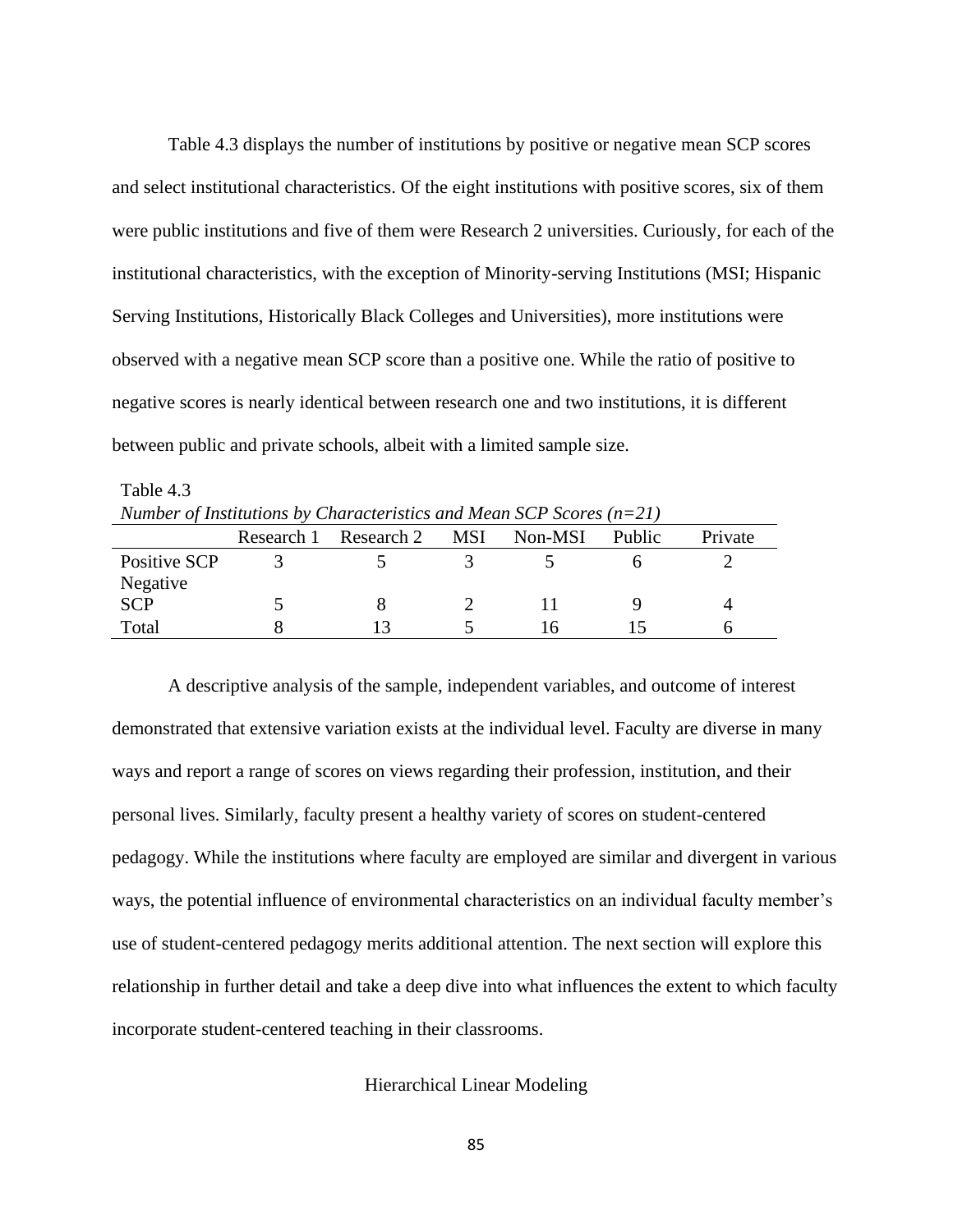# *Unconditional Model*

As discussed at the outset of this chapter, the Hierarchical Linear Model (HLM) is built sequentially, and the evolution of the model is discussed throughout this process. The first step in building the HLM is the unconditional or null model. Running the model with no predictors at either level one or level 2 yielded the variance components at the faculty (0.836) and institutional level (.021). Respectively, these represent the level of within-group variability (faculty) and between-group (institutions) variability that exists in the sample. These components were then used to calculate the intraclass correlation coefficient (ICC), with a result of 2.4%. This means that 2.4% of the variability in the outcome (student-centered pedagogy) is between the institutions in the sample.

While we would usually want higher levels of ICC when using HLM, several reasons necessitate the use of this analytical method despite the low ICC. First, HLM is a more robust analytical strategy than alternatives such as ordinary least squares regression given that Type 1 errors can still take place when not accounting for the nested structure of data (Thomas & Heck, 2001; Musca et. al., 2011). Second, the research questions posed by this study and the mixedmethod research design center the influence of the institution on a faculty member. Third, utilizing HLM allows for cross-level interaction effects, unlike OLS regression. Lastly, the lack of a more significant ICC may be partially explained by the construction of the sample (ladder faculty at research institutions) yet these institutions may still have an influence on faculty members' teaching.

## *Model 1*

The first model predicts student-centered pedagogy scores from individual faculty members' sex and whether they are an underrepresented racial minority (URM). Table 4.4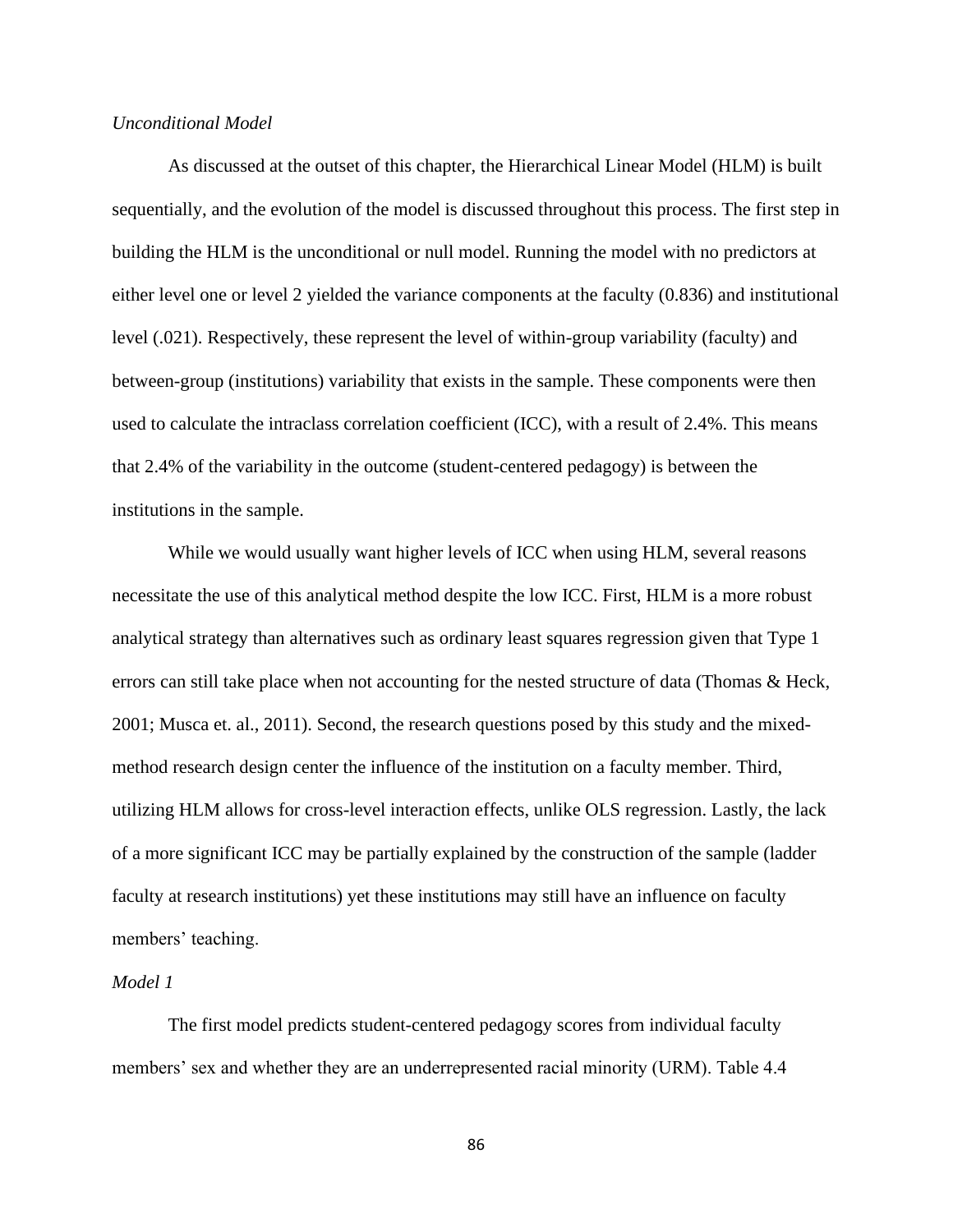presents the results of each of the models as the HLM is successively built. In the first model, female faculty were found to be a statistically significant predictor ( $γ = 0.18$ ) of student-centered pedagogy. The fact that women's scores on SCP were found to be 0.18 points higher than their male peers supports evidence of female faculty members who have taken the initiative to transform undergraduate teaching within their departments (Wieman, 2017). While sex was found to be associated with SCP, URM status did not demonstrate a statistically significant relationship with the outcome. This is not surprising considering that less than five percent (4.1%) of the faculty in the sample are underrepresented racial minorities (African American/Black, Latinx, Native American/Alaska Native). A more diverse faculty and/or sample is required to examine whether racial and ethnic minorities teach appreciably different than their non-URM peers in STEM fields.

## *Model 2*

In the second model, *Professional Characteristics* such as the number of years since the faculty members' first academic appointment, salary, rank, and academic department enter the analysis in addition to background characteristics. Controlling for the inclusion of sex and whether the faculty member is an underrepresented racial minority, several items were found to significantly predict student-centered pedagogy. While the number of years that have passed since a faculty member's first academic appointment was found to be a significant predictor of SCP, its coefficient was quite small ( $\gamma$  = -0.01) and plays a very minor part in predicting studentcentered pedagogy. A stronger predictor of the outcome is faculty salary, which is positively associated with the dependent variable ( $\gamma = 0.07$ ). As a faculty member's salary increases, so too does their use of SCP. This makes sense when viewed through the lens of Resource Dependence Theory (RDT) since faculty are dependent on external resources (e.g., time, salary) provided by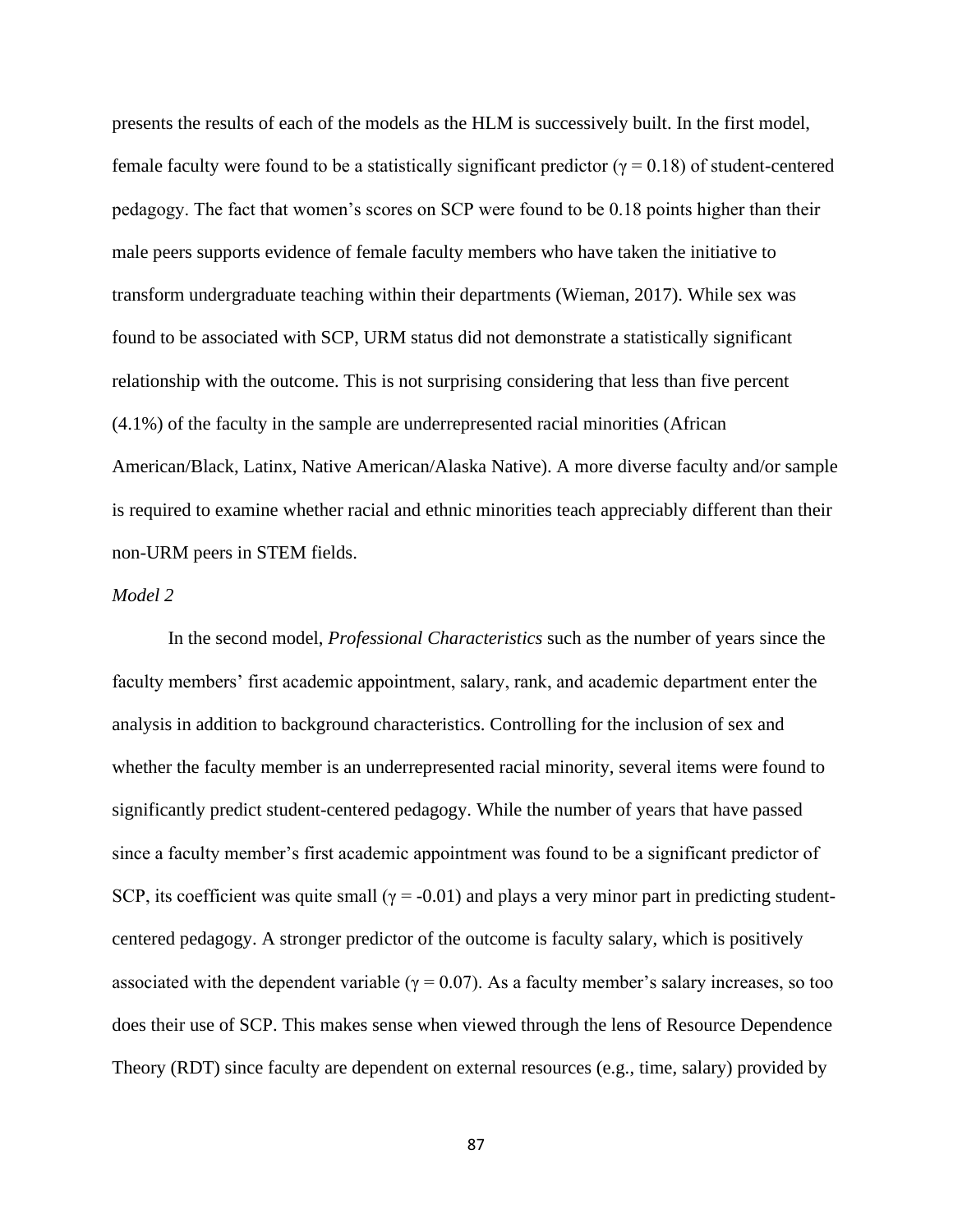their academic department. As these resources are expanded, faculty can devote increasing amounts of time to their teaching. The nature of promotion and tenure systems at research universities makes this relationship even more likely. Faculty who have higher salaries may already have received tenure, potentially reducing the pressure to invest considerable amounts of time into their research and freeing up opportunities to enhance their teaching. Additionally, faculty with higher salaries might feel a greater responsibility to teach in ways that are conducive to effective learning. Higher salaries may prompt a deeper commitment to student learning and provide the impetus for altering one's teaching approach.

In addition to salary, faculty who are not on the tenure-track were found to be positively associated with the use of student-centered pedagogy ( $\gamma = 0.24$ ). Of both the background and professional characteristics, this item represented the strongest positive predictor of SCP. This group of faculty may be associated with higher levels of SCP for several reasons. First, faculty outside the tenure-track will likely face less pressure – either formally via their job description or informally via their professional environment – to produce a sizable body of research and thus may find it much easier to focus on developing their teaching. Second, it is not uncommon for STEM disciplines to hire non-tenure track positions solely or primarily focused on teaching. In some cases, these positions may not only involve a certain course load but may also be specifically geared towards helping faculty peers improve or fully redesign their courses (Wieman, 2017). The rise of non-tenure track Discipline-Based Education Researchers (DBER) or similar positions in STEM fields is evidence of the growing use of faculty who are not only trained in their discipline but in innovative teaching methods and research on student learning (National Research Council, 2012). This expertise would help explain higher levels of SCP. Third, applicants attracted to such positions may possess an intrinsic desire to prioritize teaching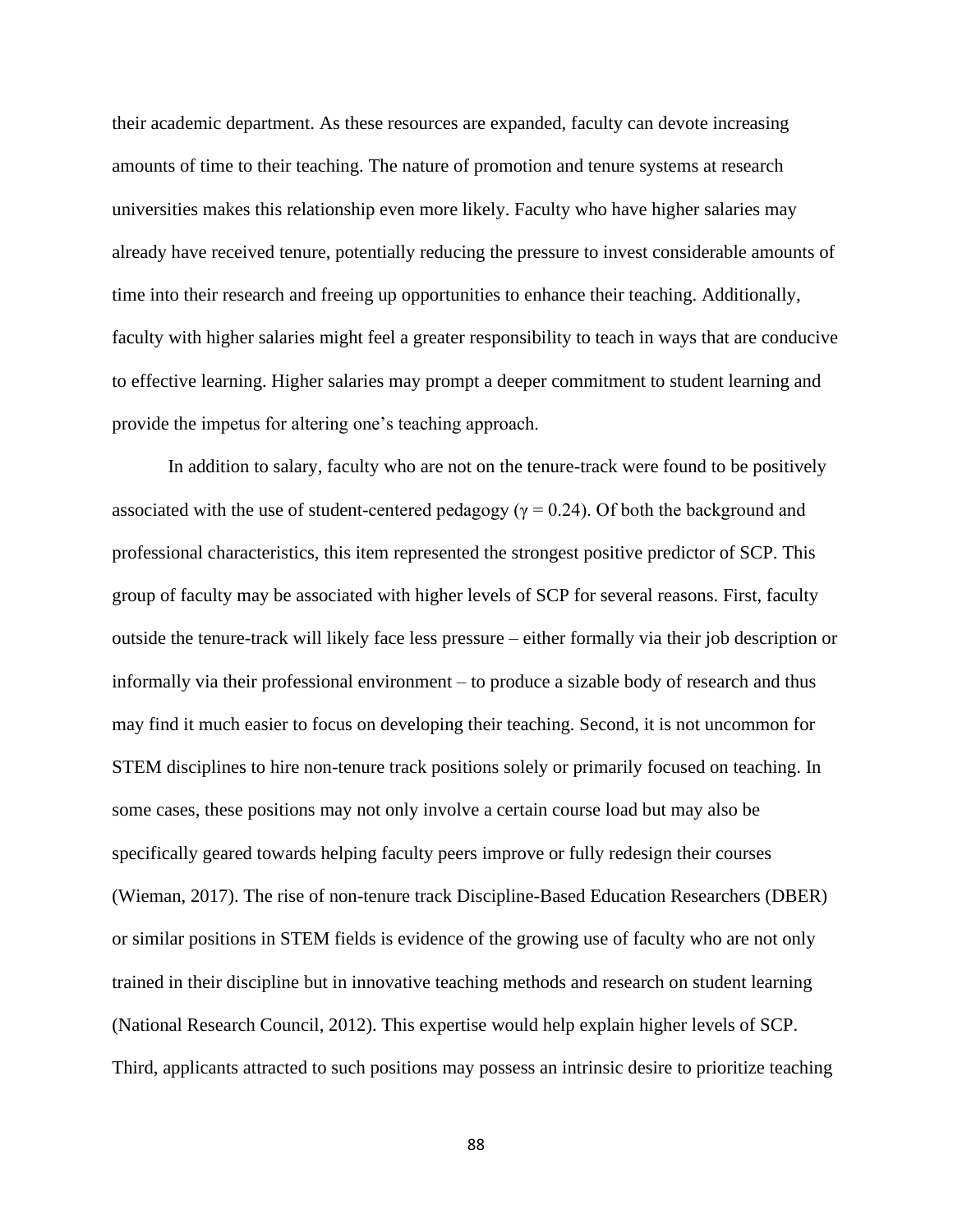and student learning, resulting in a greater use of student-centered teaching practices compared to their tenure-track peers.

Academic discipline also appears to have a significant influence on faculty's use of student-centered pedagogy. While no statistically significant relationship was found for faculty in Engineering and Computer Science, those in Physical Science ( $\gamma$  = -0.29) and Mathematics/Statistics ( $\gamma$  = -0.71) were found to have a negative relationship with studentcentered pedagogy relative to their peers in the Life Sciences. Furthermore, the negative relationships between faculty in these departments and SCP exceeded the impact of all other variables in the model by a wide margin. While faculty in Physical Science departments exhibited SCP scores that were 0.29 points less than their peers in the Life Sciences, Mathematics and Statistics faculty were much lower, at a rate of 0.71 points less than their peers in Life Sciences. These differences align with previous research highlighting disparities in the extent to which STEM faculty in various departments employ SCP (Lund & Stains, 2015; Wieman, 2017). While some variation in use of SCP may be explained by course content, the culture of an academic department and the professional identity of academic disciplines have also been found to contribute to these differences (Austin, 2011; Brownell & Tanner, 2012; Chasteen et al., 2015; Dancy & Henderson, 2010; Manduca et al., 2017). Figure 4.4 highlights the substantial variation in mean faculty SCP score by each of the disciplinary areas within STEM.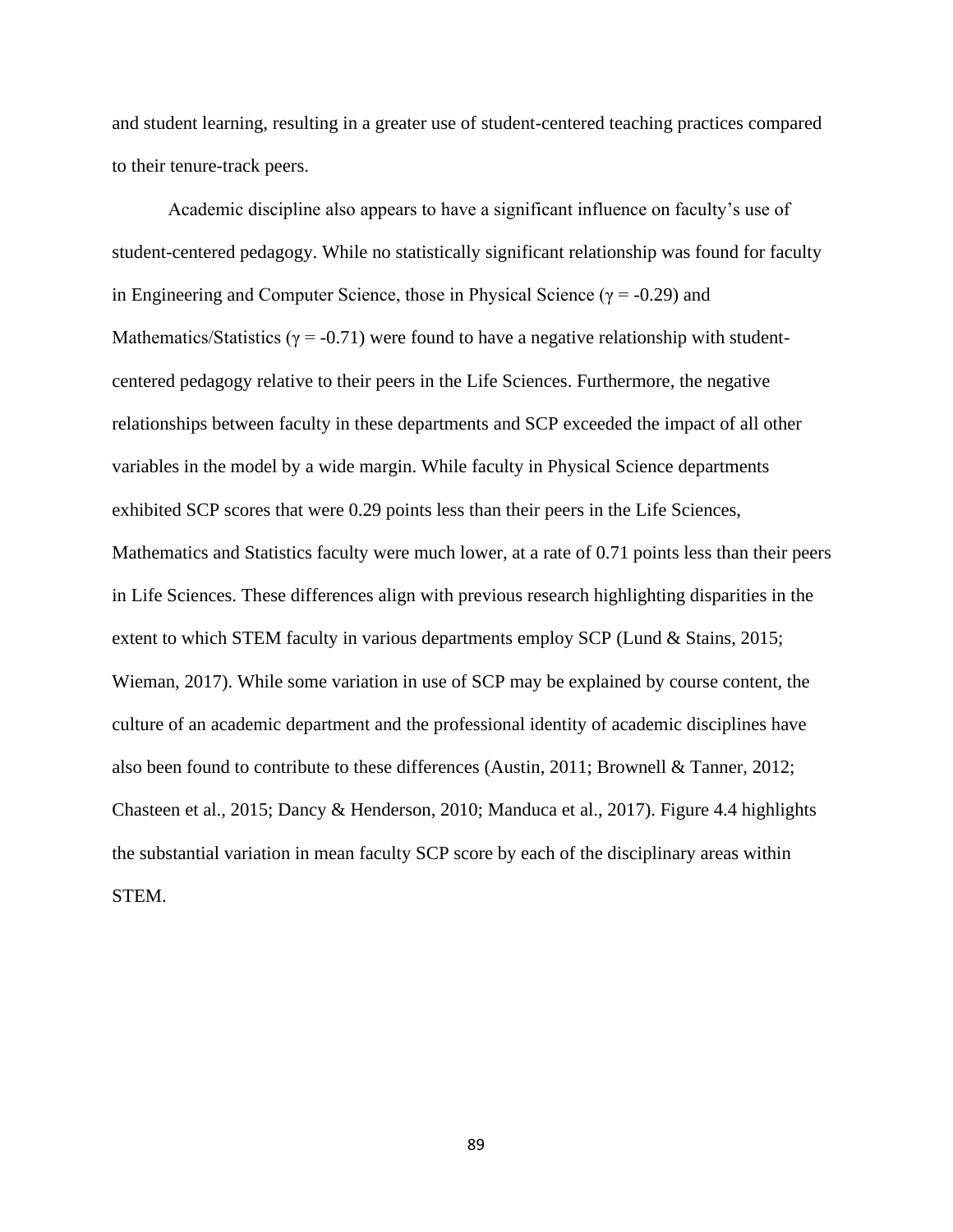

*Figure 4.4.* Mean SCP Score by STEM Academic Area

Variation in SCP use by academic discipline may help explain the non-significance of sex once professional characteristics were included in the model. Given that female faculty members represent a comparable segment of each of the non-Life Sciences areas of STEM (20% - 23%, see Table 4.1), it appears that academic discipline has accounted for some of the variation in SCP attributed to sex in Model 1. In addition, while female faculty represent only 25.7%  $(n=273)$  of the overall sample, they account for 42.7%  $(n=32)$  of the faculty who are not on the tenure track. The overrepresentation of women among this group of faculty also helps account for the non-significance of sex. In summary, it appears that female faculty members' higher scores on SCP can be partially explained by the culture of the department in which they are employed and the nature of their academic position.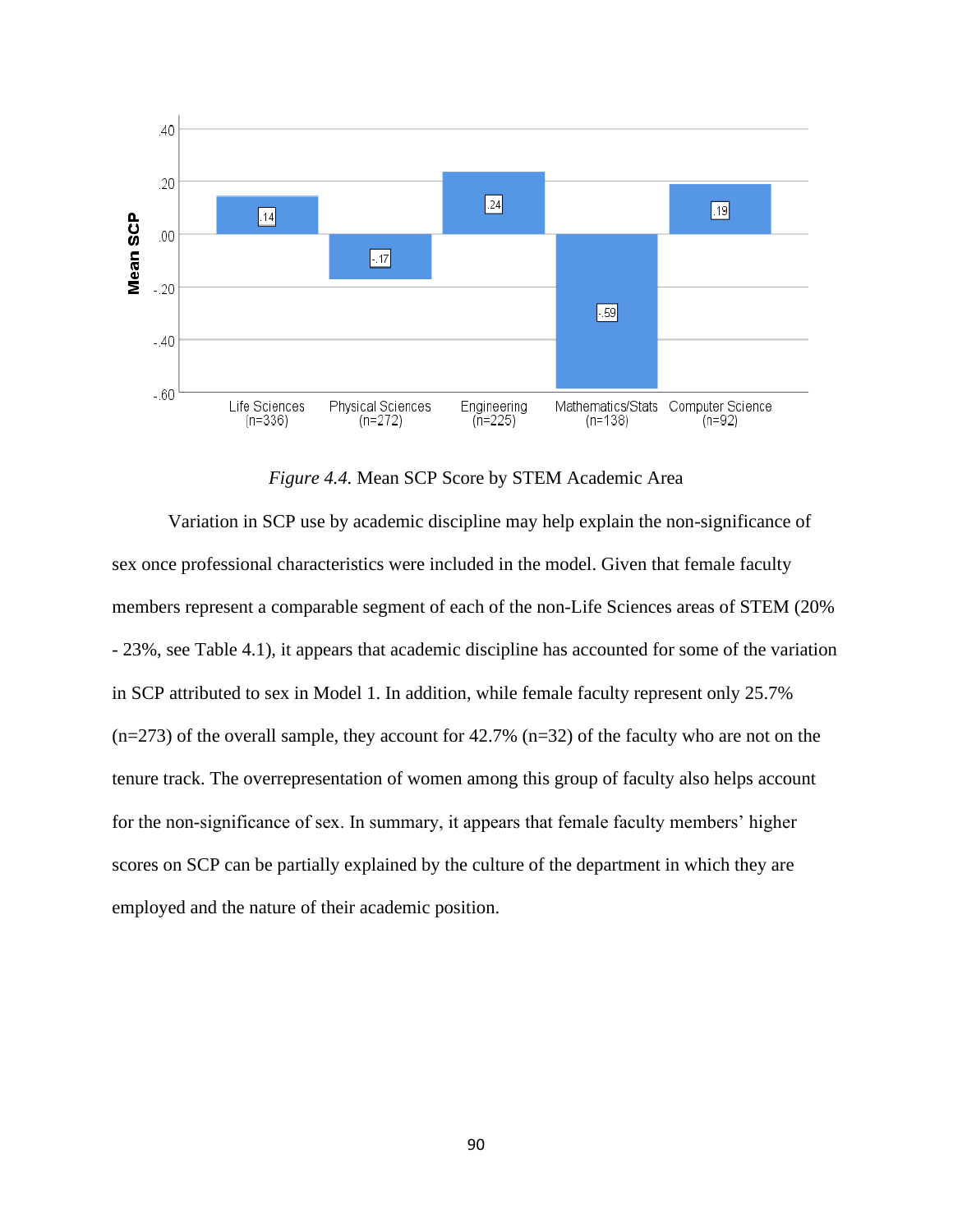#### Table 4.4

*Hierarchical Linear Modeling (HLM) Results Predicting Student-centered Pedagogy (n=1063 faculty, 21 institutions)*

|                                                |       | Model<br>1 |       |         | Model<br>$\overline{2}$ |        | Model<br>3 |          |        |         | Final<br>Model |        |
|------------------------------------------------|-------|------------|-------|---------|-------------------------|--------|------------|----------|--------|---------|----------------|--------|
|                                                | Coef. | S.E.       | Sig.  | Coef.   | S.E.                    | Sig.   | Coef.      | S.E.     | Sig.   | Coef.   | S.E.           | Sig.   |
| <b>Background Characteristics</b>              |       |            |       |         |                         |        |            |          |        |         |                |        |
| Female                                         | 0.18  | 0.06       | $***$ | 0.12    | 0.06                    |        | 0.07       | 0.06     |        | 0.05    | 0.06           |        |
| <b>URM</b>                                     | 0.11  | 0.15       |       | 0.05    | 0.14                    |        | 0.09       | 0.13     |        | 0.13    | 0.13           |        |
| <b>Professional Characteristics</b>            |       |            |       |         |                         |        |            |          |        |         |                |        |
| Years since first academic appointment         |       |            |       | $-0.01$ | 0.00                    | $***$  | 0.00       | 0.00     |        | 0.00    | 0.00           |        |
| Salary                                         |       |            |       | 0.07    | 0.02                    | $***$  | 0.05       | 0.02     | $\ast$ | 0.06    | 0.02           | ∗      |
| <b>Assistant Professor (Associate)</b>         |       |            |       | $-0.04$ | 0.09                    |        | $-0.01$    | 0.08     |        | $-0.04$ | 0.08           |        |
| Professor (Associate)                          |       |            |       | $-0.11$ | 0.08                    |        | $-0.12$    | 0.07     |        | $-0.12$ | 0.07           |        |
| Not tenure-track faculty                       |       |            |       | 0.24    | 0.11                    | $\ast$ | 0.43       | 0.11     | ***    | 0.47    | 0.11           | ***    |
| Physical Science (Life Science)                |       |            |       | $-0.29$ | 0.07                    | ***    | $-0.30$    | 0.07     | ***    | $-0.28$ | 0.07           | ***    |
| Engineering (Life Science)                     |       |            |       | 0.01    | 0.08                    |        | $-0.02$    | 0.08     |        | $-0.01$ | 0.08           |        |
| Mathematics/Statistics (Life Science)          |       |            |       | $-0.71$ | 0.09                    | ***    | $-0.39$    | 0.09     | ***    | $-0.43$ | 0.09           | ***    |
| Computer Science (Life Science)                |       |            |       | $-0.04$ | 0.11                    |        | $-0.04$    | 0.10     |        | $-0.04$ | 0.10           |        |
| <b>Faculty Activities and Time Commitments</b> |       |            |       |         |                         |        |            |          |        |         |                |        |
| Past three years: Engaged in academic          |       |            |       |         |                         |        | 0.29       | 0.06     | ***    | 0.28    | 0.06           | ***    |
| research that spans multiple disciplines       |       |            |       |         |                         |        |            |          |        |         |                |        |
| Past three years: Written research grants      |       |            |       |         |                         |        | 0.07       | 0.09     |        | 0.06    | 0.09           |        |
| Past three years: Received state or federal    |       |            |       |         |                         |        | $-0.07$    | 0.07     |        | $-0.06$ | 0.06           |        |
| government funding                             |       |            |       |         |                         |        |            |          |        |         |                |        |
| Past three years: Number of accepted or        |       |            |       |         |                         |        | 0.01       | $0.00\,$ | $\ast$ | 0.01    | $0.00\,$       | $\ast$ |
| published writings                             |       |            |       |         |                         |        |            |          |        |         |                |        |
| Hrs./Wk.: Preparing for teaching               |       |            |       |         |                         |        | 0.03       | 0.02     |        | 0.02    | 0.02           |        |
| Hrs./Wk.: Committee work and meetings          |       |            |       |         |                         |        | 0.02       | 0.02     |        | 0.01    | 0.02           |        |
| Hrs./Wk.: Research and scholarly writing       |       |            |       |         |                         |        | $-0.03$    | 0.02     |        | $-0.02$ | 0.02           |        |
| Hrs./Wk.: Community or public service          |       |            |       |         |                         |        | 0.15       | 0.03     | ***    | 0.14    | 0.03           | ***    |
| Participated in organized activities around    |       |            |       |         |                         |        | 0.16       | 0.06     | **     | 0.14    | 0.06           | $\ast$ |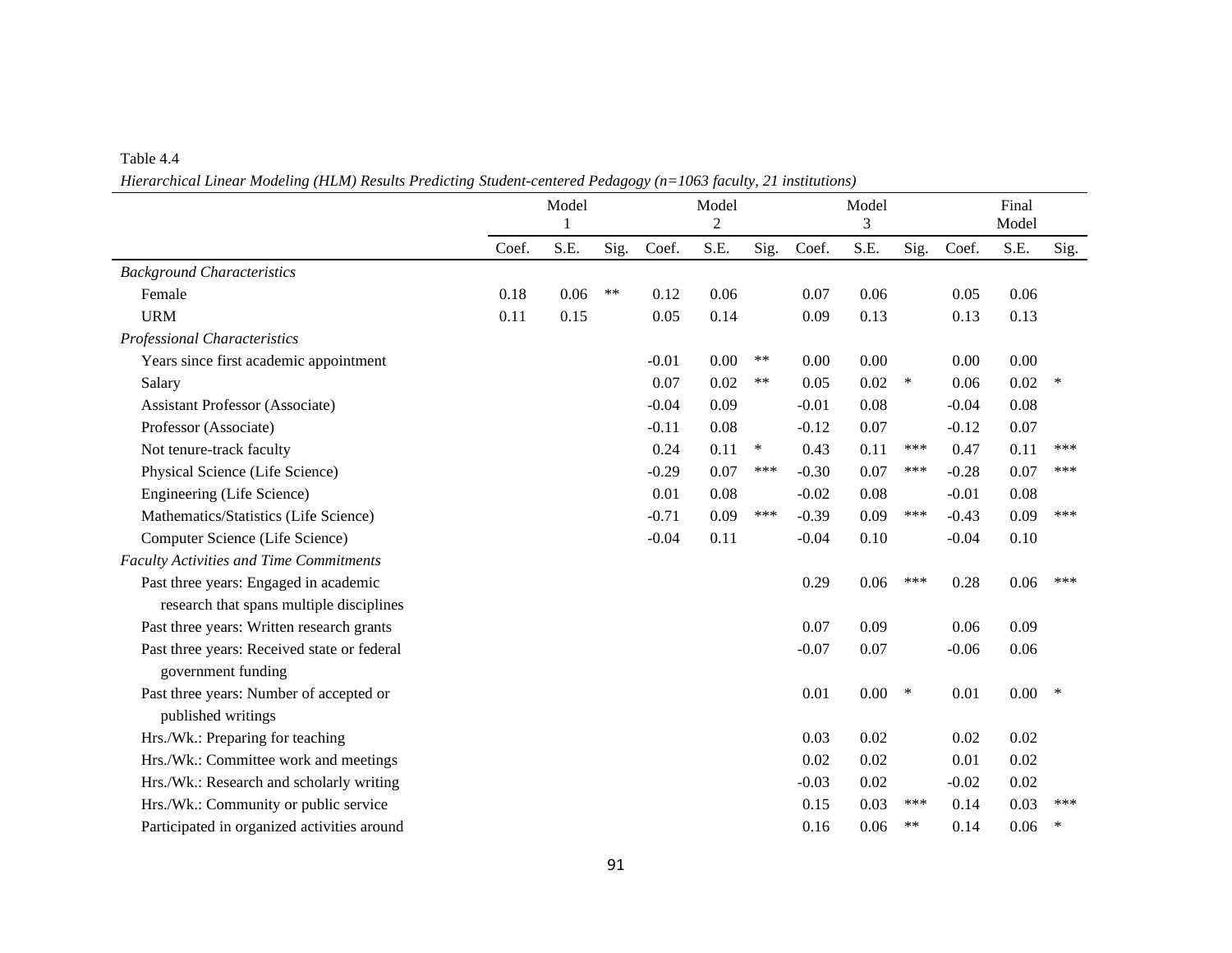| enhancing pedagogy or student learning      |         |      |     |         |      |     |         |      |     |         |      |        |
|---------------------------------------------|---------|------|-----|---------|------|-----|---------|------|-----|---------|------|--------|
| Participated in curriculum development      |         |      |     |         |      |     | 0.32    | 0.07 | *** | 0.31    | 0.07 | ***    |
| Past year: Attended funded workshop         |         |      |     |         |      |     | 0.15    | 0.06 | **  | 0.13    | 0.06 | ∗      |
| focused on teaching                         |         |      |     |         |      |     |         |      |     |         |      |        |
| Undergraduate engagement                    |         |      |     |         |      |     | 0.19    | 0.03 | *** | 0.15    | 0.03 | ***    |
| Perceptions of Profession and Institution   |         |      |     |         |      |     |         |      |     |         |      |        |
| Recognized for outstanding teaching         |         |      |     |         |      |     |         |      |     | 0.09    | 0.06 |        |
| Graduate training prepared you well for     |         |      |     |         |      |     |         |      |     | 0.07    | 0.03 | $\ast$ |
| faculty role                                |         |      |     |         |      |     |         |      |     |         |      |        |
| Close alignment between work and            |         |      |     |         |      |     |         |      |     | 0.08    | 0.03 | ∗      |
| personal values                             |         |      |     |         |      |     |         |      |     |         |      |        |
| I try to dispel perceptions of competition  |         |      |     |         |      |     |         |      |     | 0.08    | 0.03 | $\ast$ |
| Achieve a healthy balance between           |         |      |     |         |      |     |         |      |     | 0.07    | 0.03 |        |
| personal and professional life              |         |      |     |         |      |     |         |      |     |         |      |        |
| I have to work harder than my colleagues to |         |      |     |         |      |     |         |      |     | 0.06    | 0.03 | $\ast$ |
| be perceived as a legitimate scholar        |         |      |     |         |      |     |         |      |     |         |      |        |
| Career stress                               |         |      |     |         |      |     |         |      |     | 0.07    | 0.04 | *      |
| Job satisfaction: Workplace                 |         |      |     |         |      |     |         |      |     | 0.05    | 0.04 |        |
| Job satisfaction: Compensation              |         |      |     |         |      |     |         |      |     | $-0.09$ | 0.04 | ∗      |
| <b>Institutional Characteristics</b>        |         |      |     |         |      |     |         |      |     |         |      |        |
| Intercept                                   | $-0.52$ | 0.30 |     | $-0.07$ | 0.30 |     | $-1.33$ | 0.36 | *** | $-1.37$ | 0.36 | ***    |
| Student-faculty ratio                       |         |      |     |         |      |     |         |      |     | 0.00    | 0.01 |        |
| Selectivity                                 |         |      |     |         |      |     |         |      |     | 0.00    | 0.00 |        |
| Institutional control (private)             |         |      |     |         |      |     |         |      |     | $-0.09$ | 0.12 |        |
| Minority-serving institution                |         |      |     |         |      |     |         |      |     | 0.07    | 0.14 |        |
| Research one                                |         |      |     |         |      |     |         |      |     | $-0.08$ | 0.09 |        |
| <b>Model Statistics</b>                     |         |      |     |         |      |     |         |      |     |         |      |        |
| Level-1 variance                            | 0.83    | 0.04 | *** | 0.75    | 0.03 | *** | 0.63    | 0.03 | *** | 0.61    | 0.03 | ***    |
| Level-1 explained variance                  | 0.01    |      |     | 0.10    |      |     | 0.24    |      |     | 0.27    |      |        |
| Level-2 variance                            | 0.03    | 0.02 |     | 0.03    | 0.02 |     | 0.02    | 0.01 |     | 0.01    | 0.01 |        |
| Level-2 explained variance                  | $-0.50$ |      |     | $-0.44$ |      |     | 0.28    |      |     | 0.31    |      |        |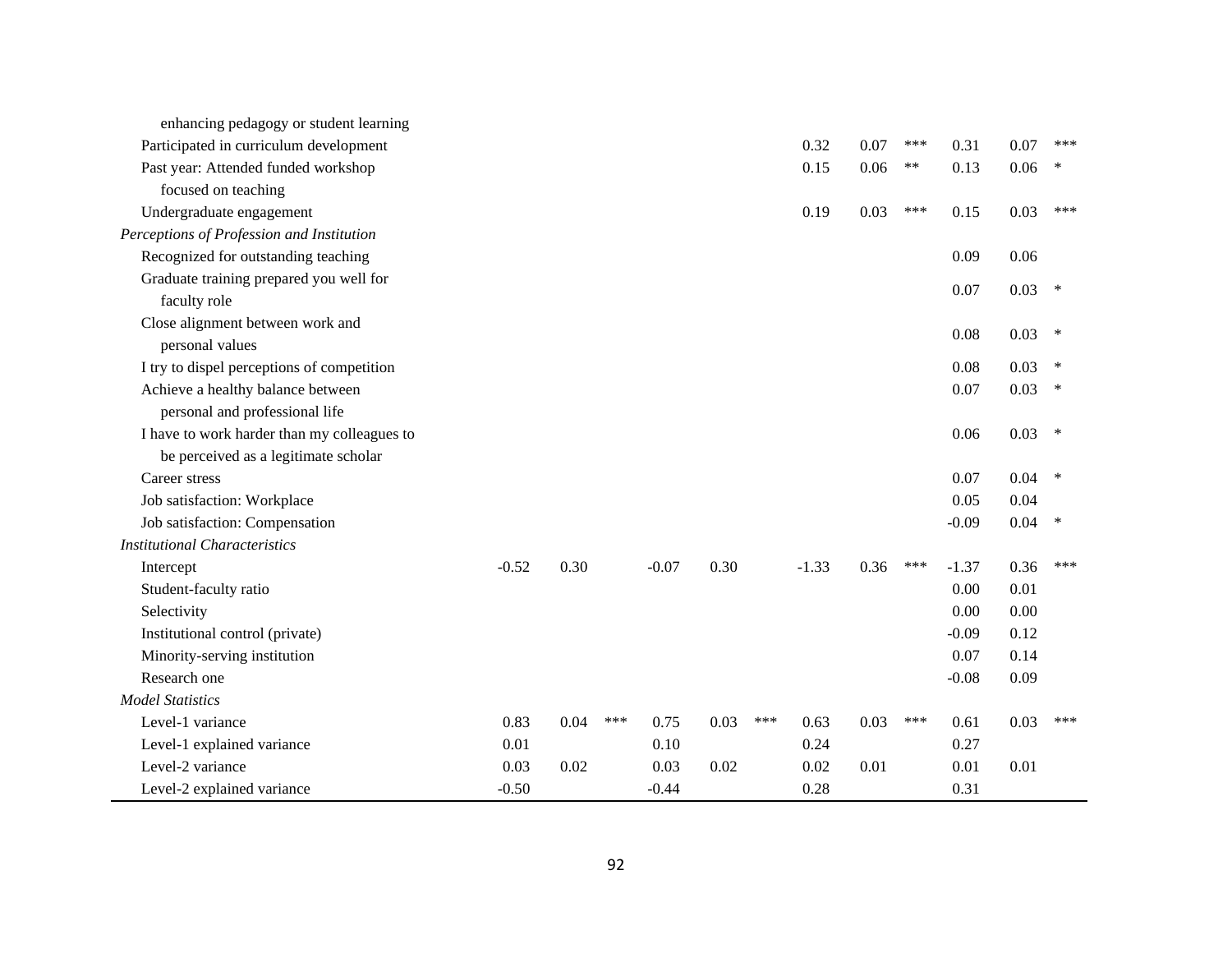## *Model 3*

The third model introduces *Faculty Activities and Time Commitments* while controlling for both background and professional characteristics (Table 4.4). This block of items includes research-related activities such as writing research grants, receiving funding, and publishing manuscripts, measures of how faculty spend their time, and whether they have participated in professional development opportunities related to teaching. An important predictor of higher SCP scores was whether faculty had engaged in academic research that spanned multiple disciplines during the previous three years ( $\gamma = 0.29$ ). Conducting research across disciplines may be fruitful for SCP implementation since it may help foster relationship-building across departments and expose faculty to novel ideas and teaching strategies utilized by colleagues in other fields. Considering the impact of departmental culture on SCP, faculty employed within academic departments where student-centered pedagogy is largely absent may especially benefit from cross-disciplinary collaborations.

A less influential predictor of SCP was the number of hours per week that a faculty member devotes to community or public service ( $\gamma = 0.15$ ). While references to this item are essentially absent from the research literature, the statistical significance of this variable can be partially explained through the lens of Organizational Citizenship Behavior. Faculty who reserve a greater number of hours to community or public service would exhibit OCB since these activities are only minimally required as part of their employment obligations. Given that OCB is intrinsically motivated, faculty who commit additional hours of community or public service might also be intrinsically motivated to go above and beyond teaching expectations. These faculty members might care more deeply about student learning than their average peer just as they spend more hours of their week performing public service.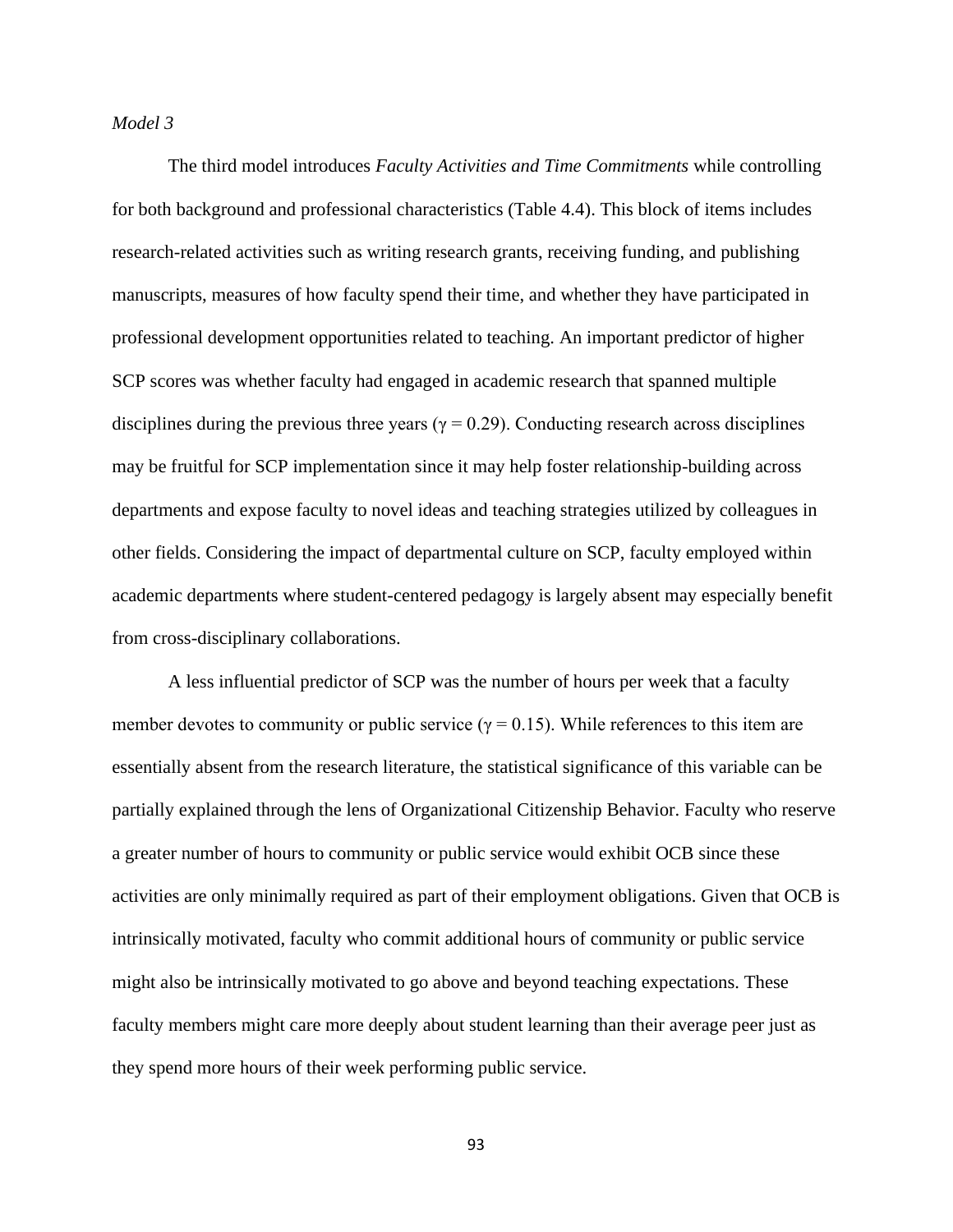While engaging in research across academic disciplines and spending time on community or public service was found to be statistically significant, several key variables the research literature and Resource Dependence Theory would predict might be important in explaining SCP variation were found to be statistically insignificant. Research on teaching strategies in STEM has continuously found that a lack of time coupled with the pressing demands of research obligations are an impediment to the improvement of teaching strategies (Brownell & Tanner, 2012; Dancy & Henderson, 2008; Michael, 2007). Considering time as a resource, RDT would predict that faculty's embrace of SCP can be understood as a function of their perceptions of the amount of time available to them and institutional rewards system that may encourage them to spend time elsewhere. Yet, items such as writing research grants or receiving state or federal funding during the past three years, along with the hours per week a faculty member devotes to preparing for teaching, committee work and meetings, and research and scholarly activities were all found to lack statistical significance. Furthermore, even though the number of accepted or published writings during the past three years is associated with SCP, it plays a very minor part in explaining variation in teaching pedagogies and as a positive predictor of SCP, would seemingly contradict the research literature ( $\gamma = 0.01$ ).

One of the most common suggestions for improving undergraduate STEM teaching at research universities is providing faculty with professional development opportunities. Activities, workshops, learning communities, and more have been found to shape faculty's perceptions regarding their teaching and student learning while introducing them to more effective methods of content delivery (Ebert-May et al., 2015; Henderson, 2008; Owens et al., 2018). This study supports previous research by finding a positive association between participation in organized activities around enhancing pedagogy or student learning and SCP ( $\gamma$  =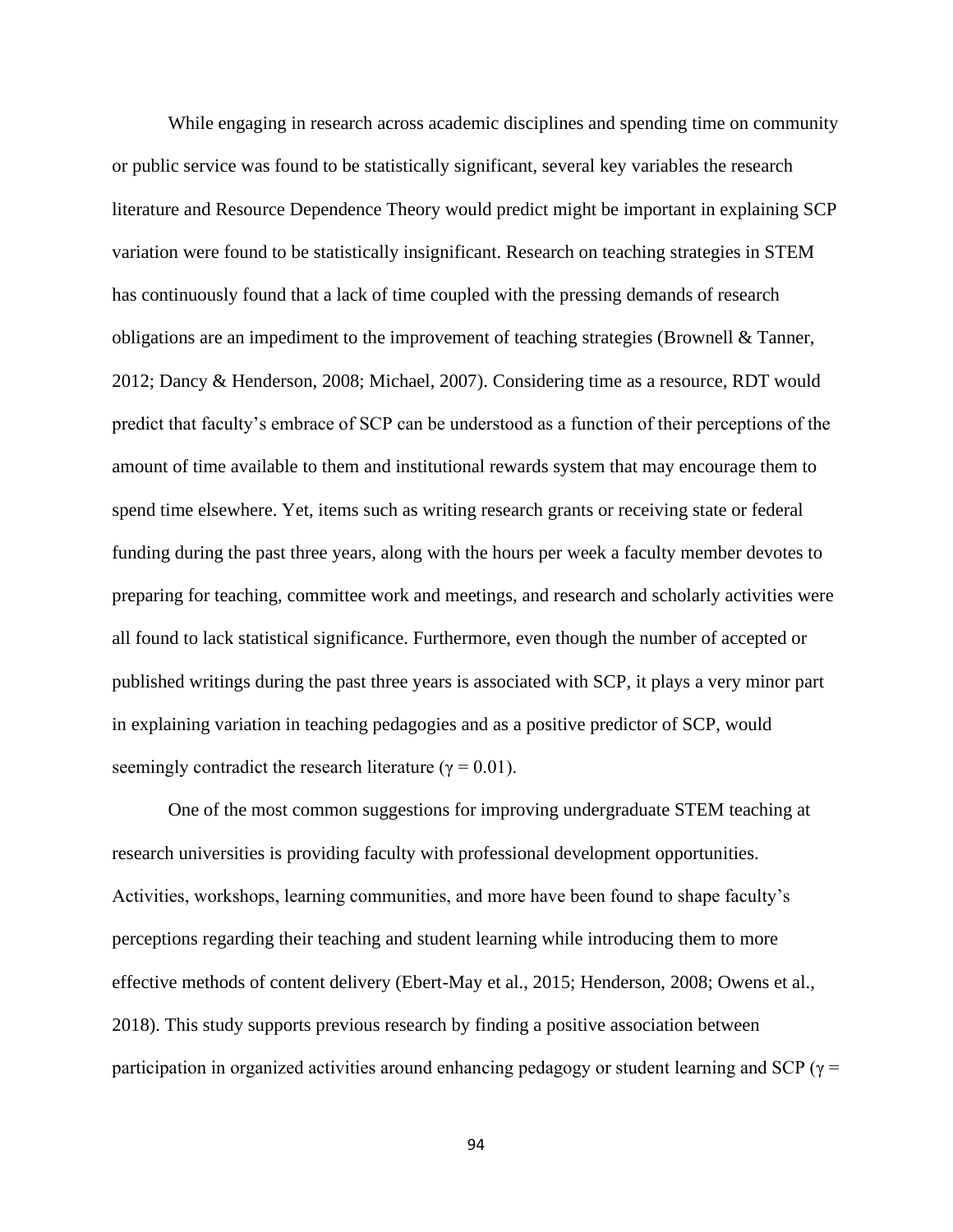0.16). Similarly, faculty who attended a funded workshop focused on teaching during the past year were also found to have higher SCP scores than their peers who did not attend such a workshop ( $\gamma = 0.15$ ).

In addition to professional development specific to pedagogy, faculty who participate in the development of curriculum also appear to be associated with higher student-centered pedagogy scores. In fact, this item is the strongest predictor of all the faculty activities and time commitments ( $\gamma = 0.32$ ). This means that faculty who participate in curriculum development have SCP scores that are 0.32 points higher than their peers who do not participate in this activity. While we do not know whether such participation is voluntary or mandatory, it is important to recall that faculty tend to repeatedly teach the same or similar courses on a yearly basis. Participating in curriculum development might indicate that faculty are taking a closer look at the courses they teach either informally on their own or in a formal professional development setting. On the other hand, faculty may also play a role in shaping curriculum at a departmental level, which might provide them with a grander vision for student learning that could shape the way they approach their own teaching and the extent to which they incorporate student-centered pedagogy in the classroom.

The construct underlying undergraduate engagement was also found to be statistically significant with SCP ( $\gamma$  = 0.19). The 0.19 increase in SCP score for every increase in student engagement demonstrates a strong relationship between the two variables. While all faculty care about student learning, those who engage more frequently and closely with students might be more inclined to invest additional time incorporating active learning techniques in the classroom. Faculty with higher levels of student engagement could receive more feedback about their teaching, which may prompt them to incorporate student-centered teaching practices.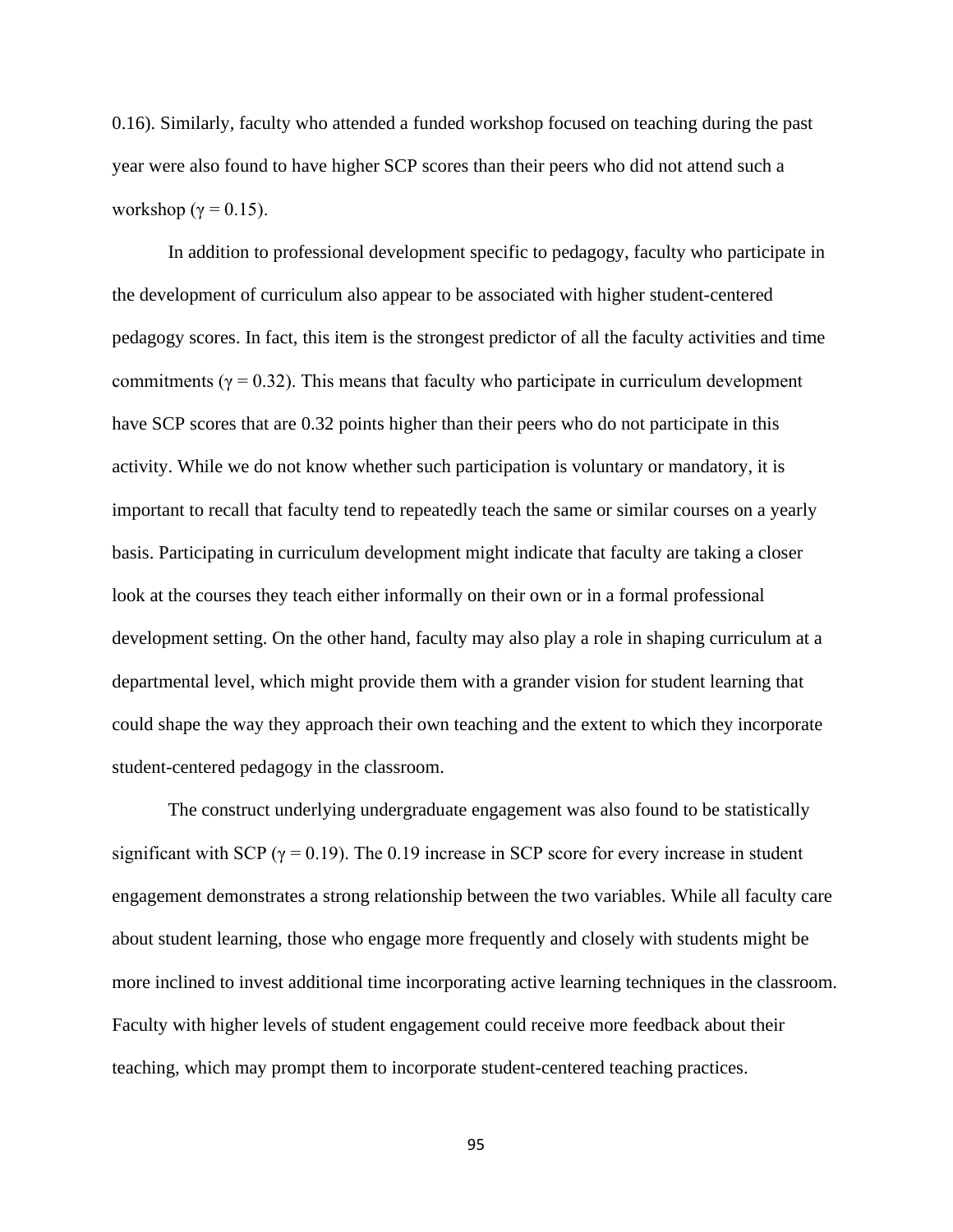While the inclusion of faculty activities and time commitments yielded several important predictors of student-centered pedagogy and some noteworthy non-significant findings, the model also delivered a few important deviations from the previous model. For example, the item capturing the number of years since a faculty member's first academic appointment was no longer significant once we accounted for activities and time commitments. Similarly, faculty salary lost predictive power. These changes may be because *Model 3* is controlling for faculty members' research demands and productivity, which tend to vary throughout the course of a faculty member's career trajectory. Lastly, the association between Mathematics/Statistics faculty and student-centered pedagogy was nearly cut in half from *Model 2* to *Model 3* once we controlled for professional development opportunities, undergraduate engagement, and time commitments.

*Model 3* also demonstrated a suppressor effect as the predictive power of faculty who are not tenured increased once activities and time commitments were introduced. Investigating this phenomenon more closely revealed significant negative correlations between not being on the tenure-track and both engaging in academic research that spans multiple disciplines and participating in the development of curriculum. At the same time, the latter two variables displayed significant positive relationships with the outcome, student-centered pedagogy. This means that faculty who are not on the tenure track are less likely to engage in academic research across multiple disciplines and curriculum development. Therefore, the predictive power of being a non-tenure track faculty would be even greater would it not be for their lower scores on both activities. Controlling for these two variables by introducing them into the model at step 3 reveals the true impact of being a faculty member at a research university while not on the tenure track.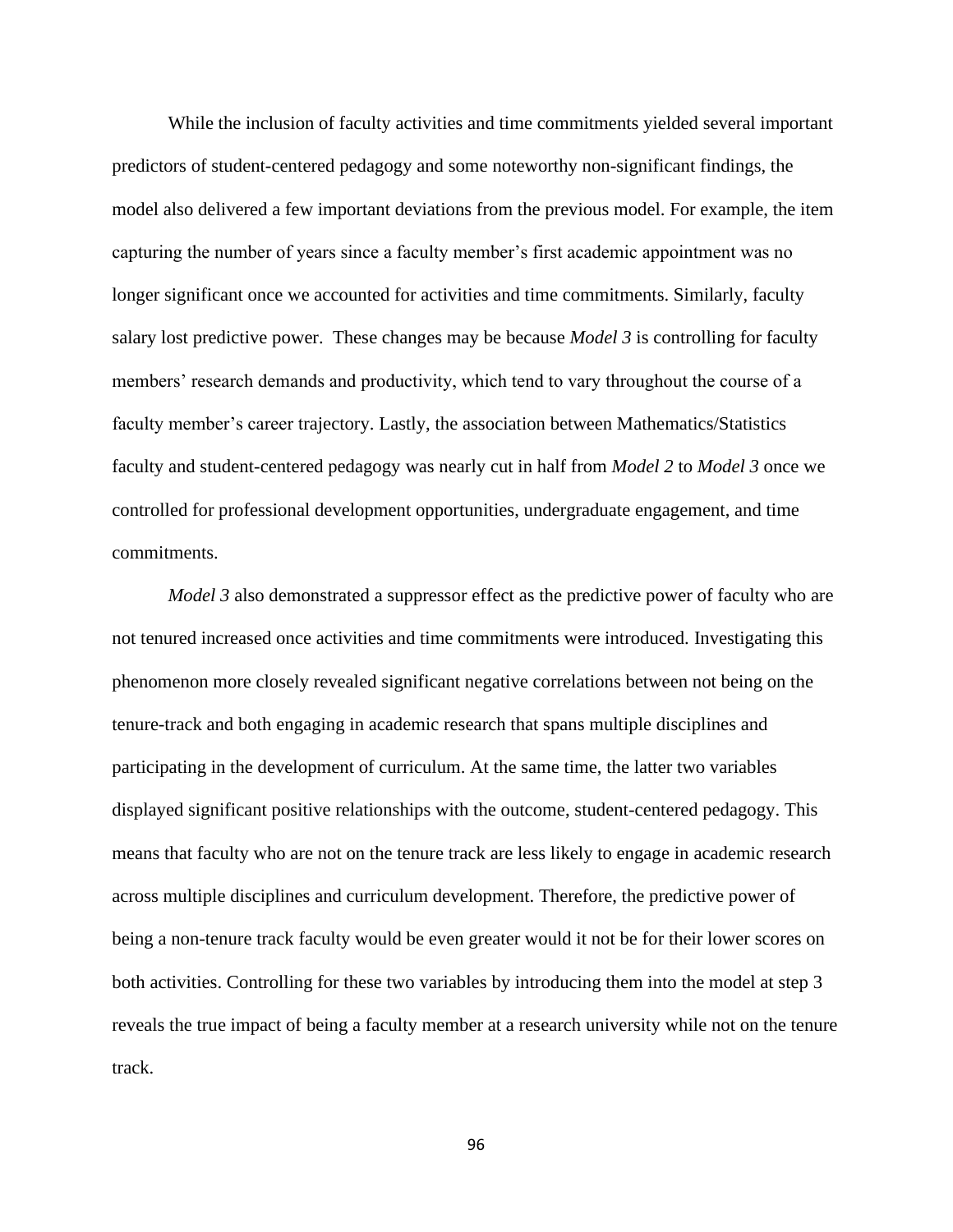#### *Final Model*

In the final model, perceptions of the profession and institution enter the HLM along with background and professional characteristics and faculty activities and time commitments (Table 4.4). Except for being recognized for outstanding teaching, all the items in this block of variables were found to be statistically significant. Despite this significance, these items lack the predictive strength of some of the items seen in the professional characteristics or faculty activities blocks (e.g., Physical Science, Participating in curriculum development). This section also demonstrates key changes in variable strength for items in Models 1-3 and provides a statistical summary of variables in level two of the HLM.

Survey data shows that faculty's perception of whether graduate training prepared them well for their role was associated with SCP ( $\gamma = 0.07$ ). Unfortunately, this item does not identify whether such graduate training refers specifically to teaching-related training, preparation to conduct research, or both. Regardless, those who feel to a greater extent that their graduate programs prepared them well are associated with higher levels of SCP. Those who feel they were not prepared well enough for their role as a faculty member might be associated with lower levels of SCP due to the increased pressure of being underprepared for their research demands and teaching responsibilities. These faculty might be more overwhelmed than their better prepared peers and have less time to integrate active learning activities into their curriculum.

Several variables in this final block consider what might be personally important to faculty as they carry out their job responsibilities. For example, faculty who feel to a greater extent that there is close alignment between their work and personal values are associated with higher levels of SCP ( $\gamma$  = 0.08). Additionally, those who agree more strongly that they try to dispel perceptions of competition were also associated with higher levels of SCP ( $\gamma$  = 0.08). This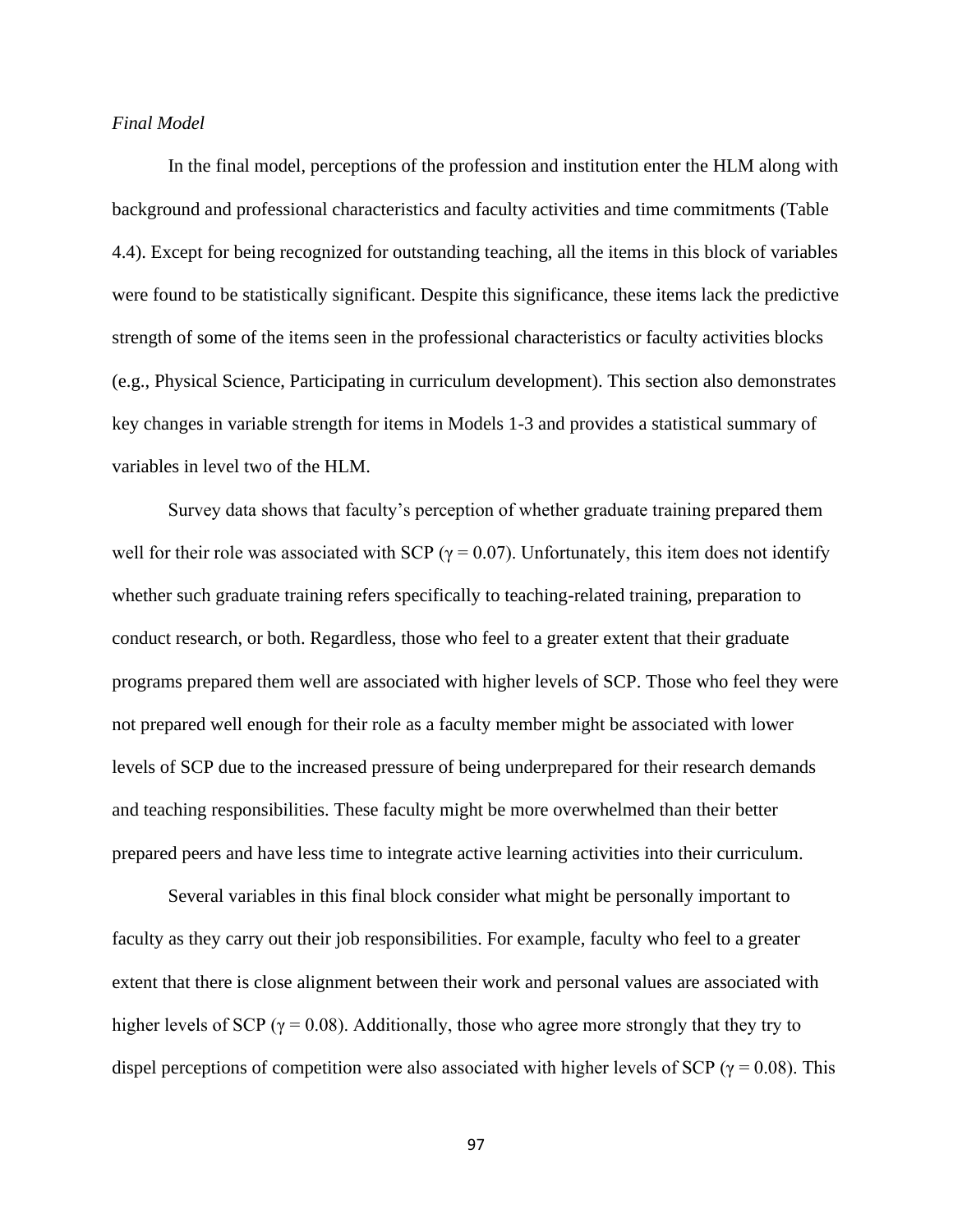may be because student-centered teaching and dispelling perceptions of competition can both be thought of as prosocial behaviors. This position is consistent with Organizational Citizenship Behavior and may detail key personality traits of faculty who are exceeding teaching expectations by integrating more time-consuming content-delivery methods into their classrooms. These faculty members may be more concerned with equity, fairness, and being helpful both within and outside the classroom. This concern with fairness is supported by the finding that faculty who agree more strongly that they try to achieve a healthy balance between their personal and professional lives are associated with higher levels of SCP ( $\gamma = 0.07$ ).

How the profession makes faculty feel and the potential impact of these feelings on SCP is a focus of this study. Those who feel more strongly that they must work harder than their colleagues to be perceived as a legitimate scholar were associated with higher SCP scores ( $\gamma$  = 0.06). Similarly, those who felt more career stress ( $\gamma$  = 0.07) and less satisfaction with their compensation ( $\gamma = -0.09$ ) were also associated with greater use of student-centered teaching techniques. These findings somewhat contradict Resource Dependence Theory since faculty with more time, resources, and funding might be predicted to utilize SCP to a greater extent. Yet, it appears the opposite may be true. Faculty who are under greater levels of stress and less satisfied with their compensation package are bringing more active learning techniques into the classroom. While it is possible that investing more time in their teaching may be causing additional stress, it is also possible that this stress may be caused by peers and administrators not recognizing and rewarding more effective teaching practices.

The inclusion of faculty's perceptions of their profession and institution modifies the predictive power of a handful of variables previously in the HLM. Two variables related to professional development lost a minor amount of explanatory power – participating in organized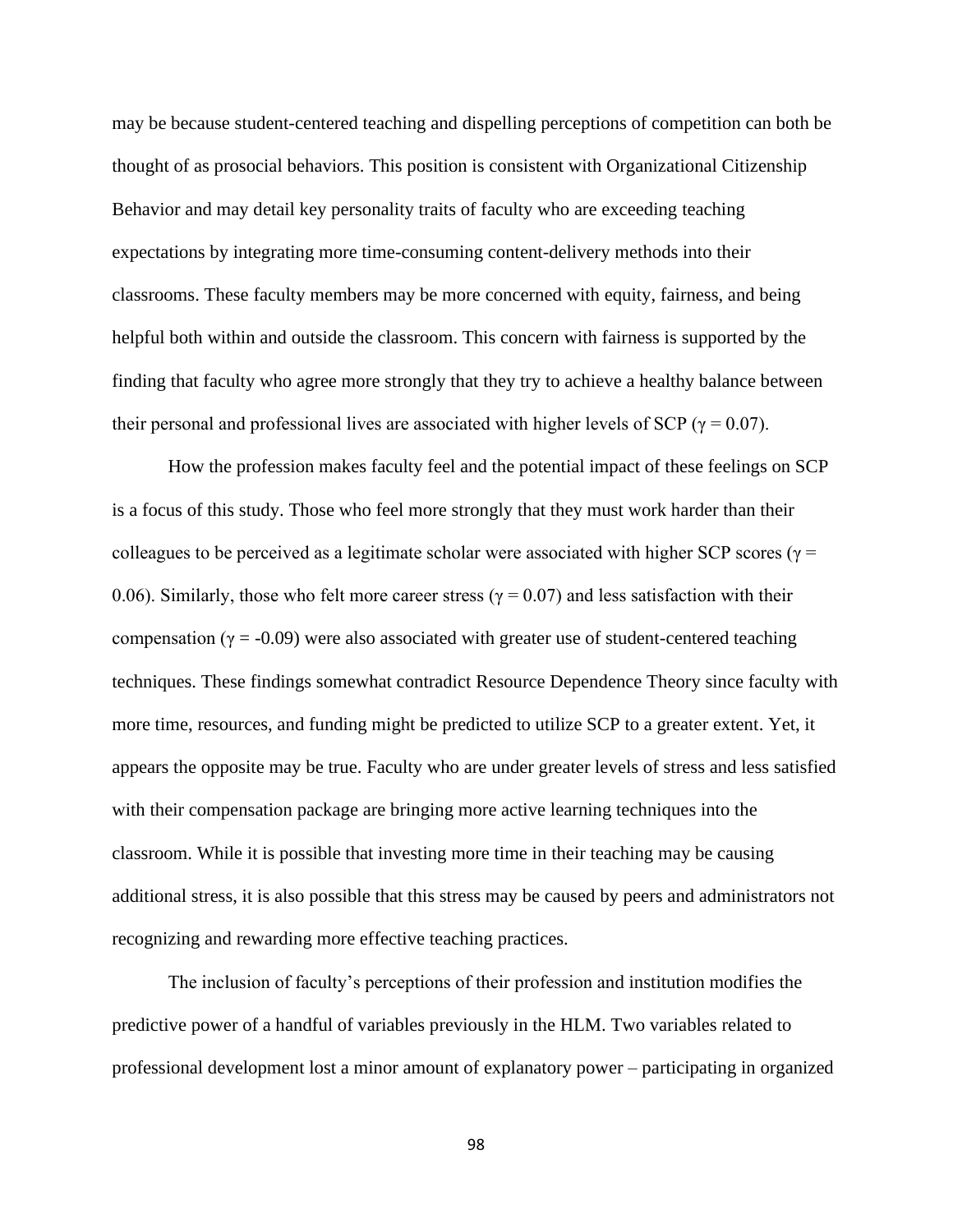activities around enhancing pedagogy and student learning ( $\gamma = 0.16$  to  $\gamma = 0.14$ ) and attending a funded workshop focused on teaching ( $\gamma = 0.15$  to  $\gamma = 0.13$ ). Undergraduate engagement lost a larger share of its predictive strength ( $\gamma = 0.19$  to  $\gamma = 0.15$ ). On the other hand, a pair of predictors gained strength after the inclusion of the final block of variables. Faculty who are not on the tenure-track went from  $\gamma = 0.43$  to  $\gamma = 0.47$ , continuing their upward trend with each successive block of variables. Similarly, faculty employed in Mathematics/Statistics departments also appear to be a stronger predictor in the final model ( $\gamma$  = -0.39 to  $\gamma$  = -0.43).

Although numerous individual-level predictors were significantly associated with the student-centered pedagogy outcome, this was not the case at the institution level. Consistent with an ICC of 2.4%, most of the variation in SCP was contained within institutions (i.e., between faculty). Each successive block of variables contributed to a growing aggregate of explained variation in the HLM, with the third block (*Faculty Activities and Time Commitments)*  representing the largest share ( $r^2 = 0.14$ ). The final model accounted for 27% of the variation in level 1, representing a substantial amount of the variation in student-centered teaching practices of STEM faculty at research universities.

#### *Interaction Effects*

Testing for interaction effects allows researchers to probe whether a third variable can moderate the impact of a predictor variable on an outcome. While the *Final Model* presents a snapshot of key characteristics, activities, and perceptions that influence student-centered teaching, there are potential nuances within these findings that are worth exploring. Following from the third research question – understanding how departmental and institutional contexts influence SCP – it is important to know if differences exist between academic areas (Physical Sciences, Engineering, Computer Science, Mathematics/Statistics) and faculty who are tenured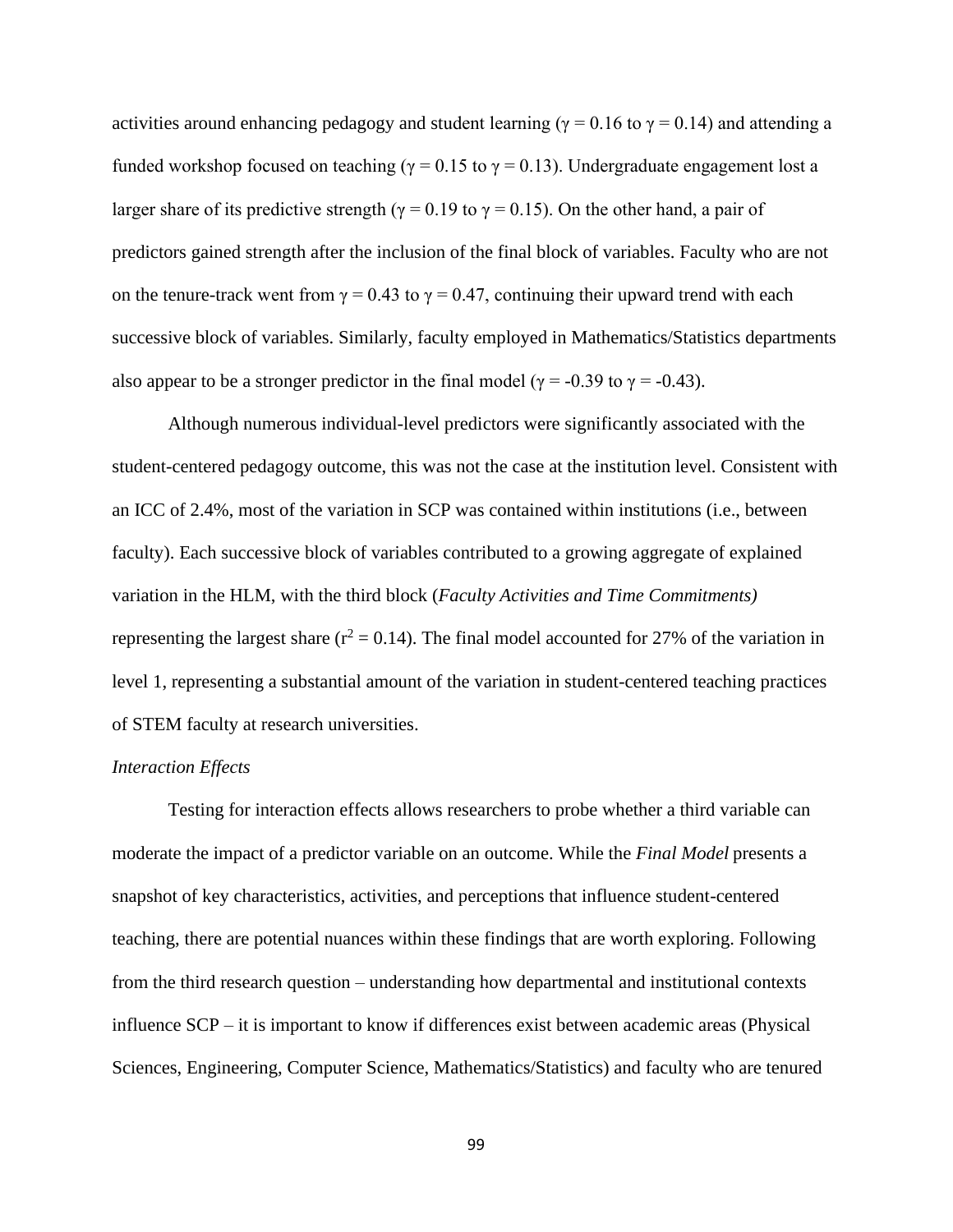compared to those not on the tenure-track and key variables in this study. These key variables were chosen based on their prevalence in the research literature as possible explanations for variation in student-centered teaching, including the amount of time a faculty member devoted to research and scholarly writing, participation in organized activities around enhancing pedagogy or student learning, student-faculty ratio, and Research one status.

At the faculty-level, two out of 10 possible interaction effects were found to be statistically significant and both improved the level of variation that was explained by the model. Both of these same-level interaction effects involved faculty employed in Mathematics/Statistics departments. In the first case, the effect of being employed in Mathematics/Statistics departments on SCP was moderated by the number of hours that faculty spent on research and scholarly writing. Faculty who devoted more hours to this activity were associated with higher SCP scores than their peers who dedicated less time to these activities ( $\gamma = 0.10$ ,  $p = .02$ ). Similarly, participation in organized activities around enhancing pedagogy or student learning also enhanced the association between being a faculty member in Mathematics/Statistics and SCP ( $\gamma$ )  $= 0.32, p = .03$ ). This effect was noticeably larger than that of time spent on research and scholarly writing. Figure 4.5 graphically displays the gap in SCP scores for Mathematics/Statistics faculty who participate or not in these pedagogically-related activities.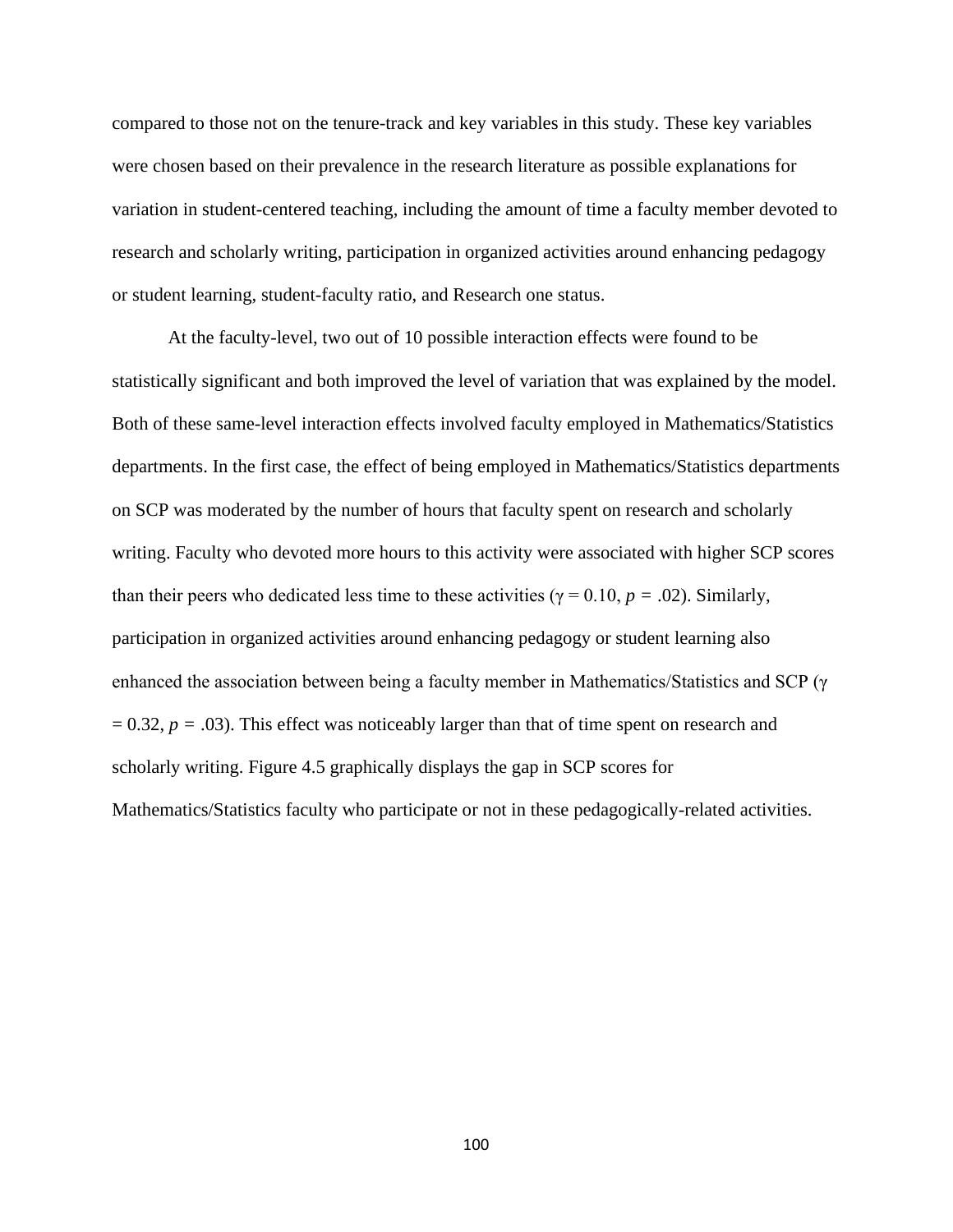

*Figure 4.5.* Mathematics/Stats Faculty SCP Scores by Participation in Pedagogical Activities In addition to these same-level interaction effects, one out of a possible 10 cross-level interaction effects was found to be statistically significant and improve the model. Faculty who are employed in positions that are not on the tenure track are differentially impacted by whether their institution is a Research 1 or Research 2 university ( $\gamma$  = -0.41,  $p$  = .04). Faculty in these positions who are employed at Research 1 universities have a much lower SCP score than their peers employed at Research 2 universities. This disparity speaks to the institutional culture present at these campuses. Figure 4.6 graphically displays this relationship.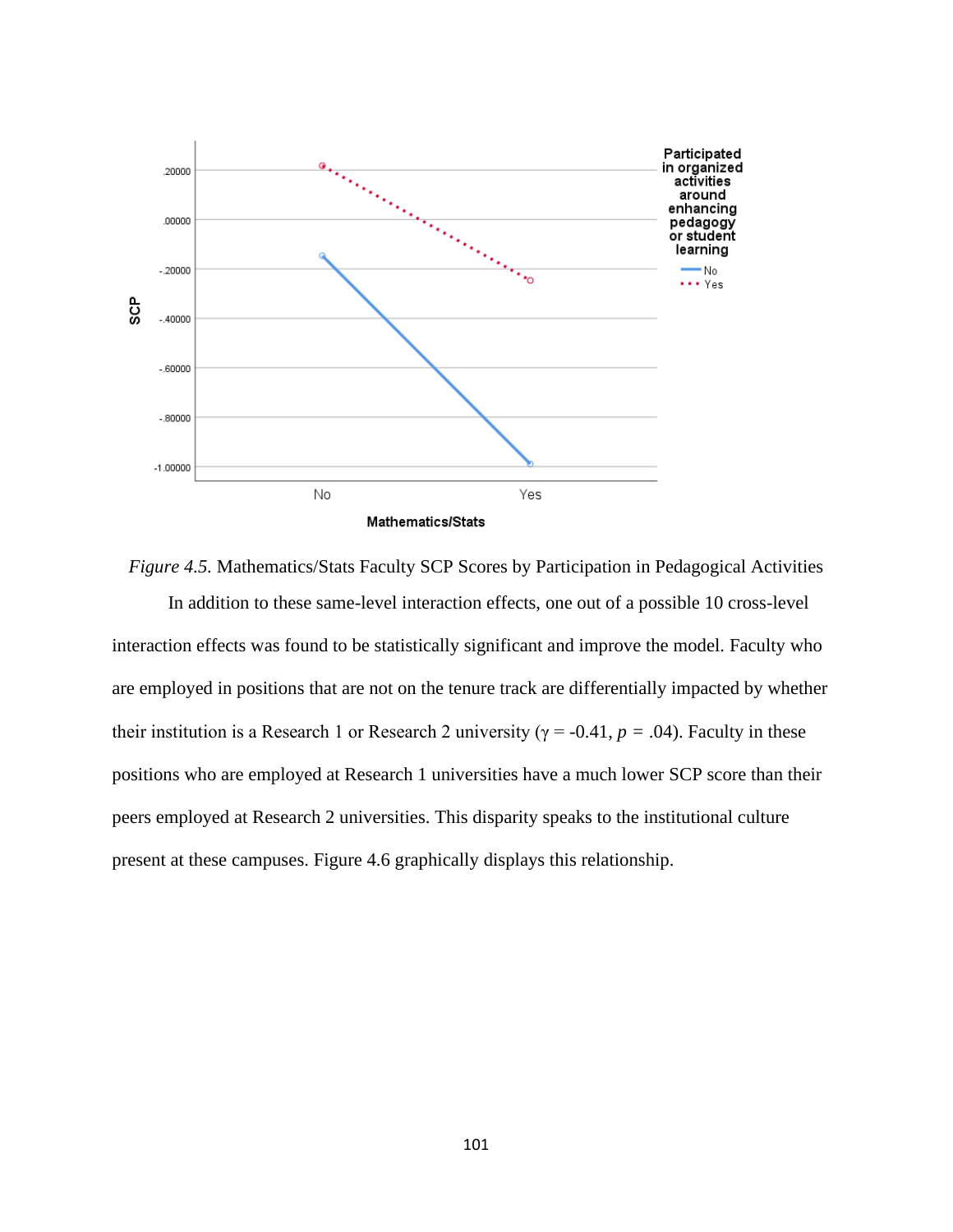

*Figure 4.6.* Student-centered Pedagogy Scores of Faculty not on Tenure-track by Research 1

Status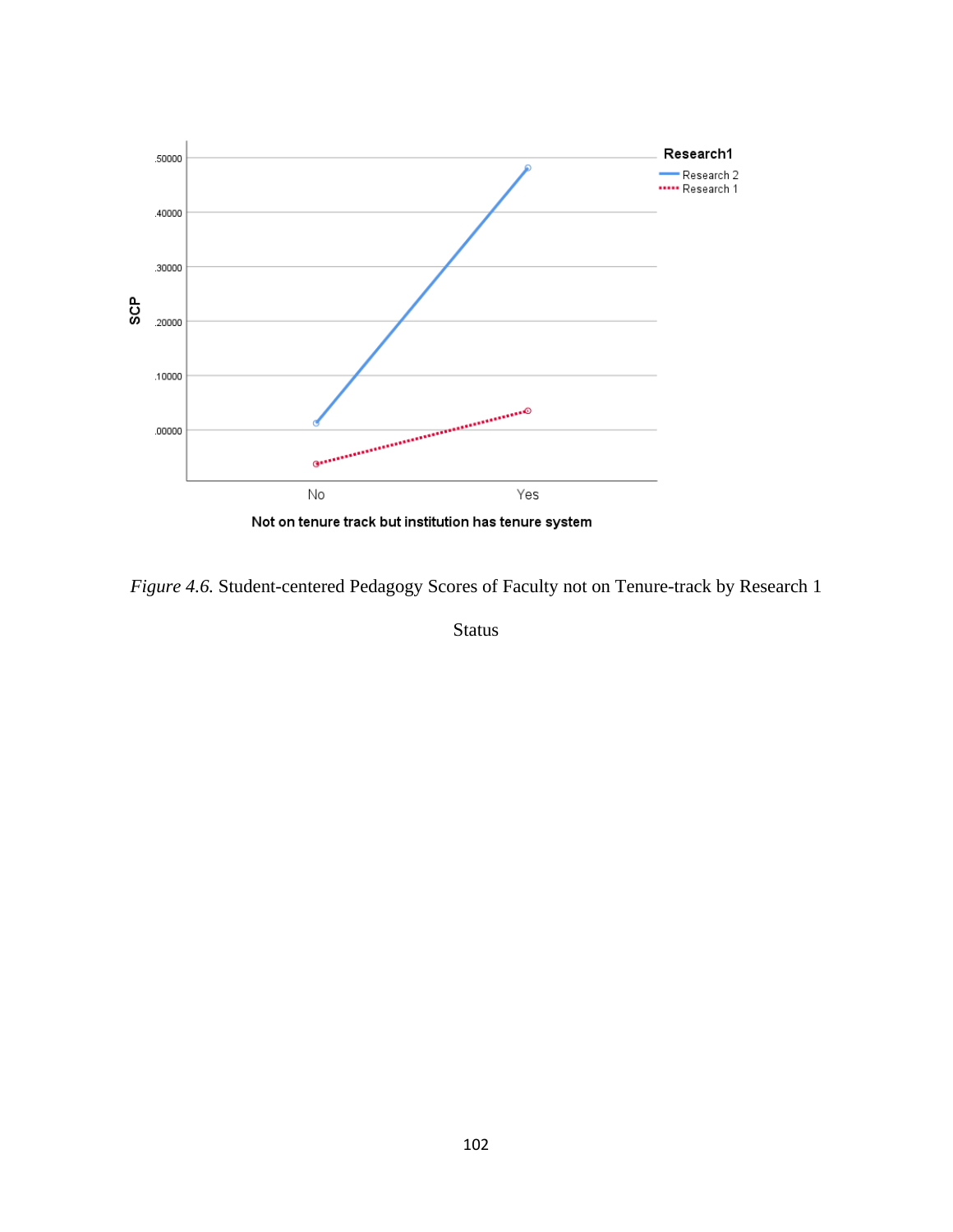#### CHAPTER 5: RESULTS FOR STEM FACULTY INTERVIEWS

#### Introduction

This study relies on a sequential mixed-method design given the need to both uncover the factors and characteristics that explain variation in STEM faculty's use of SCP and better understand how the individual trajectories and contextual experiences shape the extent to which faculty integrate these teaching approaches in their classrooms. Chapter 4 took a deep dive into whether and to what extent background, professional, and institutional characteristics, time commitments, activities, and perspectives influence the use of student-centered teaching. Drawing from semi-structured interviews with 17 STEM faculty across the country, this chapter will seek to understand how and why faculty have adopted their current pedagogical style. Two specific aims guide this chapter. First, these results will contextualize, explain, and expand upon the findings of the previous chapter, with specific attention paid to particularly salient findings. Secondly, this chapter will seek to answer the latter two research questions guiding this study – how faculty describe the evolution of their teaching and the extent to which institutional and departmental contexts shape their pedagogical approach.

This chapter begins with a descriptive discussion of the faculty interviewed in this study. Special attention is given to examining variation in SCP scores within this subgroup and how these interviewees compare to both their faculty peers at their respective institutions and all Faculty Survey respondents. Next, interview data is presented that enriches our understanding of the Hierarchical Linear Model (HLM) findings in the previous chapter. Additionally, data will illuminate further factors absent from the HLM that faculty cite as being influential in how they approach their teaching. The following section is concerned with understanding how faculty describe the evolution of their teaching and the factors that have helped shape their pedagogical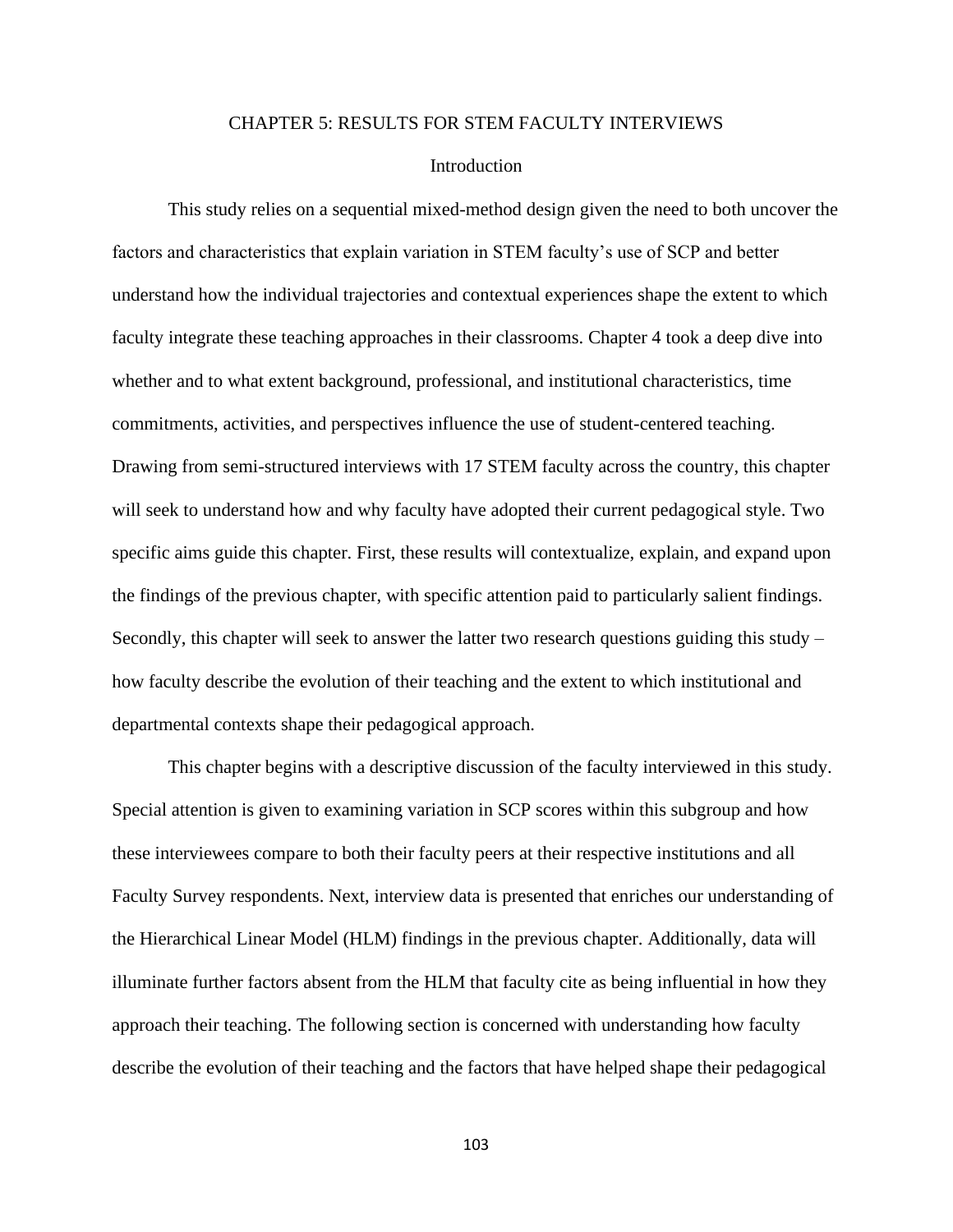style or  $-$  in the case of a few faculty  $-$  why they believe their pedagogy has remained consistent throughout their career. The remaining pages of this chapter are dedicated to understanding the contextual influences at the departmental and institutional level that contour faculty's approach to teaching.

## Faculty Sample

A total of 17 semi-structured interviews were conducted with STEM faculty across the country over a period of several months during fall of 2019. Table 5.2 presents a snapshot of the participants who were interviewed and the institutions where they are employed. The sample is overwhelmingly White (94%), which reflects not just the population of faculty who completed the Faculty Survey but also the lack of faculty diversity within STEM departments at public and private research universities (Carrigan, Quinn, & Riskin, 2011). About 35 percent of the faculty interviewed were women  $(n=6)$ , which is a larger proportion than are present on the Faculty Survey (25%). The sample is representative of faculty at various points in their academic careers, with four Assistant Professors (24%), six Associate Professors (35%), and seven Professors (41%). With respect to academic department, 24 percent of interviewees are employed in the Life Sciences ( $n=4$ ), an additional 24 percent in Engineering fields ( $n=4$ ), and the remaining 53% hail from Physical Sciences departments (n=9). Faculty are spread out across six public and two private institutions, with five out of eight being R1 universities.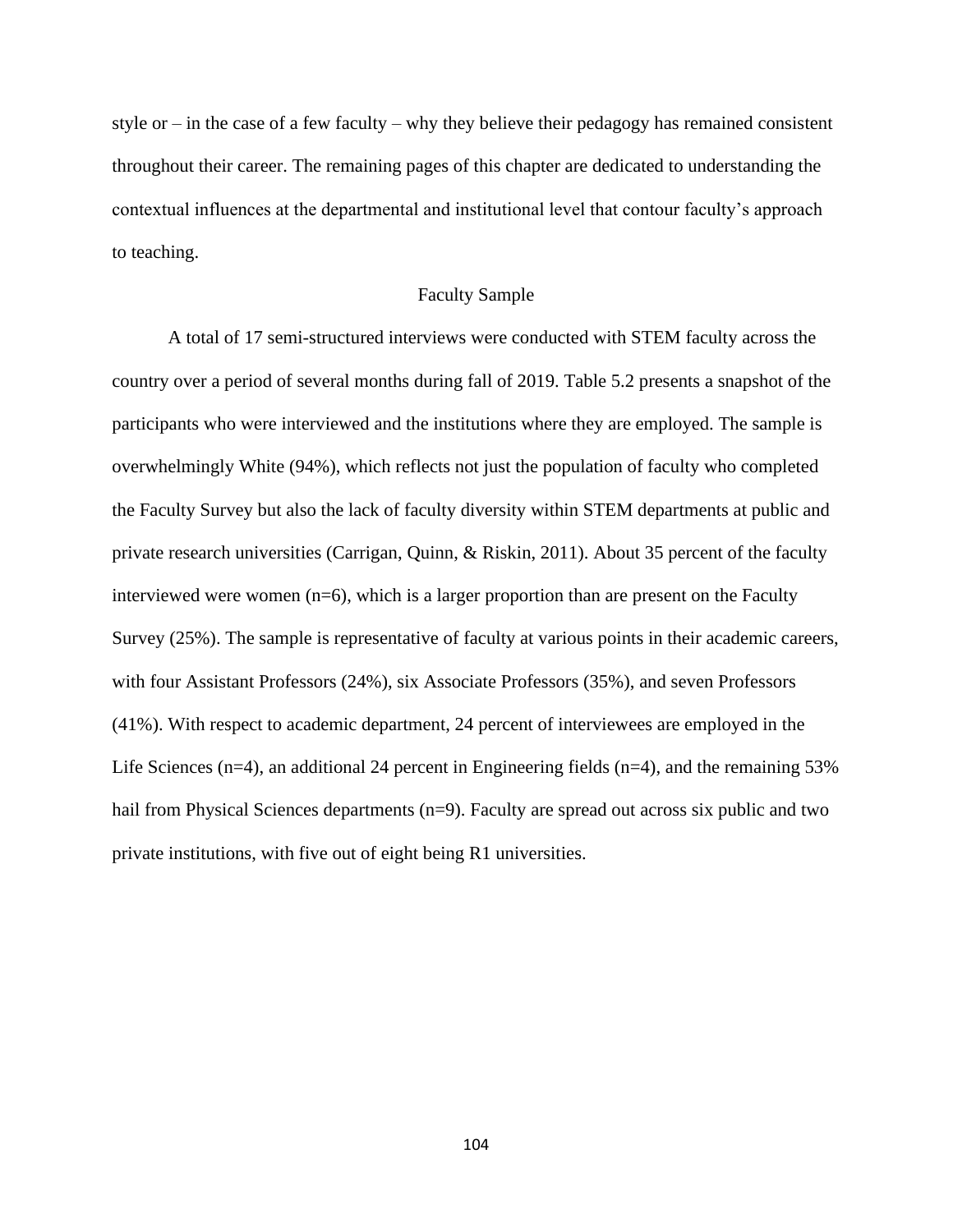|               |        | Race/     | Academic         | Tenure              |                          |                            | R <sub>1</sub> or |
|---------------|--------|-----------|------------------|---------------------|--------------------------|----------------------------|-------------------|
| Name          | Gender | Ethnicity | Rank             | <b>Status</b>       | Department               | Institution                | R <sub>2</sub>    |
| Dr. Ashford   | Male   | White     | Asst. Professor  | Not on tenure track | Life Sciences            | Rocks University           | R1                |
| Dr. Avasarala | Female | White     | Assoc. Professor | <b>Tenured</b>      | Life Sciences            | <b>Mountain University</b> | R1                |
| Dr. Burton    | Male   | White     | Professor        | Tenured             | Engineering              | Tree University            | R1                |
| Dr. Cortazar  | Male   | White     | Asst. Professor  | Tenure track        | Engineering              | Univ. of the Hills         | R2                |
| Dr. Dawes     | Female | White     | Assoc. Professor | Tenured             | <b>Physical Sciences</b> | Univ. of the Desert        | R1                |
| Dr. Draper    | Female | White     | Assoc. Professor | Tenured             | <b>Physical Sciences</b> | Univ. of the Hills         | R <sub>2</sub>    |
| Dr. Drummer   | Male   | White     | Professor        | Tenured             | <b>Physical Sciences</b> | Ocean University           | R2                |
| Dr. Duarte    | Female | Hispanic  | Assoc. Professor | Tenured             | Engineering              | <b>River University</b>    | R1                |
| Dr. Holden    | Male   | White     | Assoc. Professor | Tenured             | <b>Physical Sciences</b> | Univ. of the Desert        | R1                |
| Dr. Inaros    | Male   | White     | Professor        | Tenured             | Life Sciences            | Rocks University           | R1                |
| Dr. Johnson   | Male   | White     | Professor        | Tenured             | Engineering              | Ocean University           | R2                |
| Dr. Kamal     | Female | White     | Asst. Professor  | Tenure track        | Life Sciences            | Univ. of the Desert        | R1                |
| Dr. Mao       | Male   | White     | Assoc. Professor | Tenured             | <b>Physical Sciences</b> | Canyon University          | R2                |
| Dr. Miller    | Male   | White     | Professor        | Tenured             | <b>Physical Sciences</b> | <b>Mountain University</b> | R1                |
| Dr. Nagata    | Male   | White     | Professor        | Tenured             | <b>Physical Sciences</b> | Ocean University           | R2                |
| Dr. Okoye     | Male   | White     | Professor        | Tenured             | <b>Physical Sciences</b> | Univ. of the Desert        | R1                |
| Dr. Roci      | Female | White     | Asst. Professor  | Tenure track        | <b>Physical Sciences</b> | Ocean University           | R2                |

Table 5.1 *Demographic and Professional Characteristics of Interviewed STEM Faculty*

Note: Names of individuals and institutions are pseudonyms.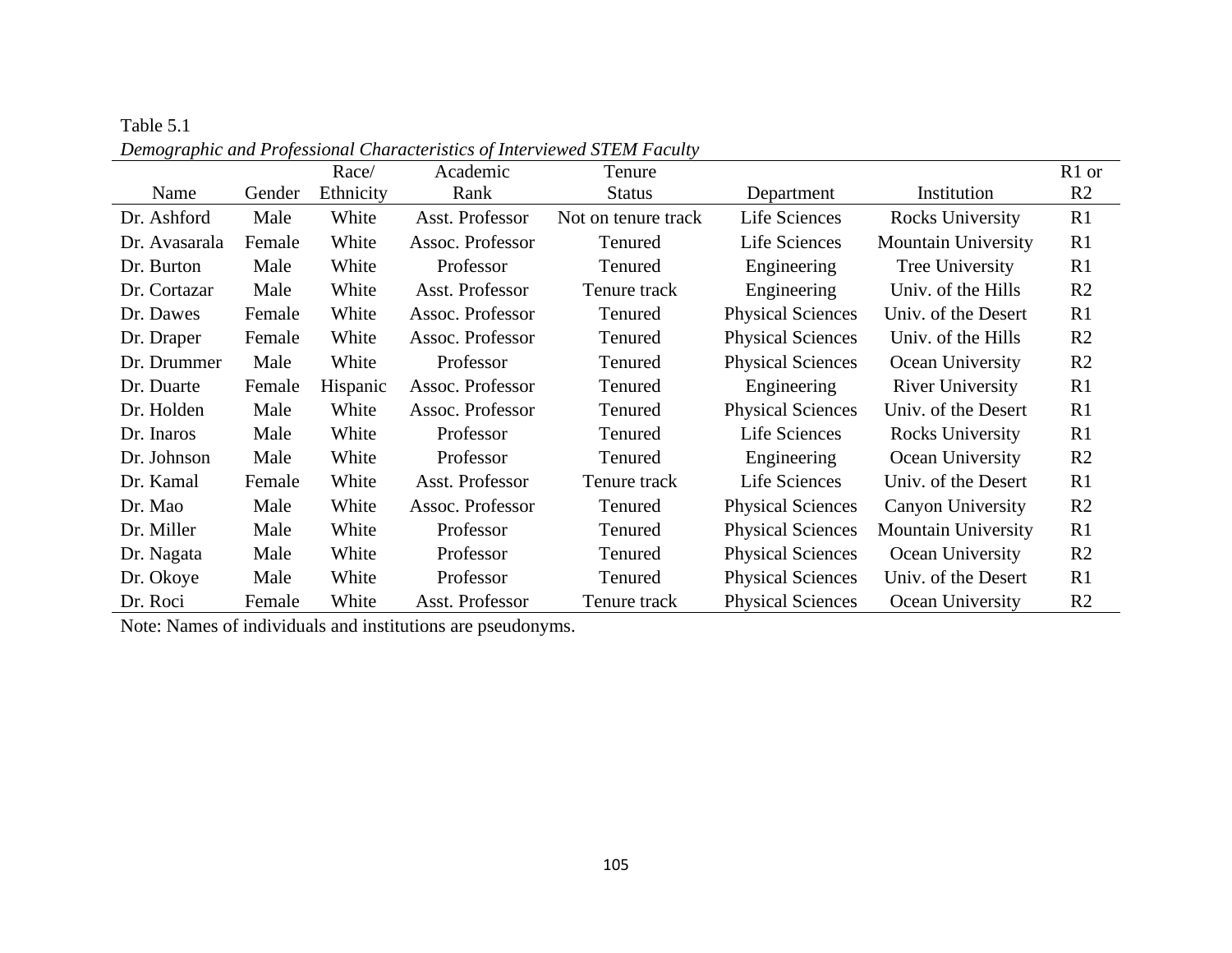In addition to reviewing demographic and professional characteristics, it is important to recognize the individual SCP scores of faculty who were interviewed. Doing so will provide a greater understanding of the extent to which these 17 STEM faculty are employing active learning practices in their classrooms. More importantly, SCP scores will provide an additional lens for analyzing the qualitative responses of individual faculty. In addition, individual studentcentered pedagogy scores will allow us to consider how these faculty compare to their peers both within and outside their home institution. Appreciating these differences will provide greater ability to situate qualitative findings within the greater context of diverse teaching practices in STEM.

Figure 5.1 displays the distribution of SCP scores for the 17 faculty who were interviewed. This distribution is normal, with a mean of .13 and standard deviation of .76. As the graphic shows, while most faculty who were interviewed had SCP scores near the mean, some were more than one standard deviation above or below the average score. Comparing the interviewee group to all faculty who completed the Faculty Survey offers valuable insights. Recalling that the mean score of all Faculty Survey participants was -.01 and the standard deviation was .93, it is evident that interview participants had a slightly higher average SCP score and a slightly smaller spread around the mean than the full sample of faculty. Importantly however, interviewed faculty were not concentrated on either side of the full sample mean, with representation both above and below -.01. This lends greater confidence that qualitative results are reflective of not just faculty who have implemented SCP to a large or minimal extent in their classroom, but a healthy balance of both teaching styles.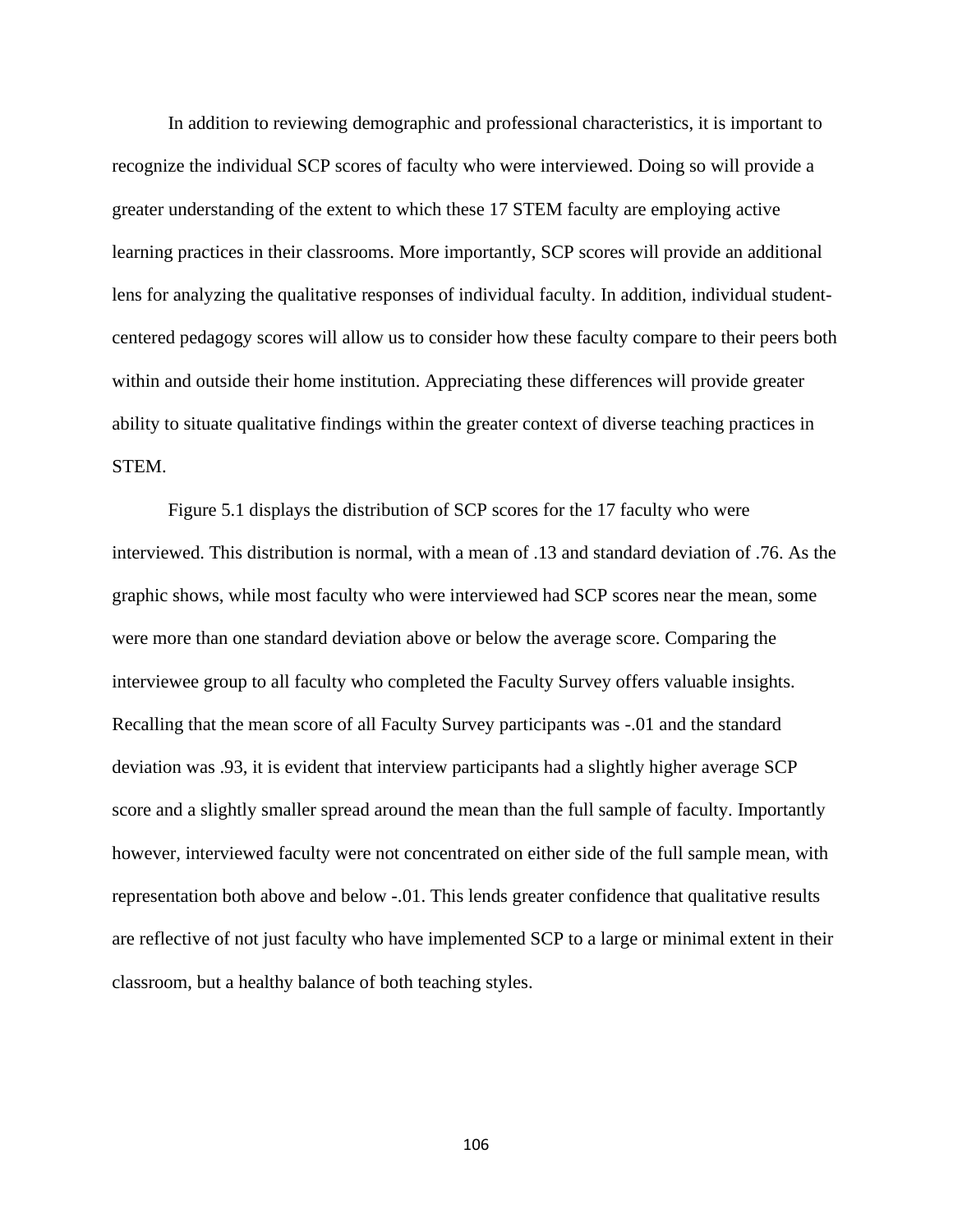

*Figure 5.1.* Distribution of Student-centered Pedagogy Scores for the 17 Faculty Interviewed It is also worthwhile to situate individual SCP scores within the institutional context in which these faculty are instructing students. Table 5.1 displays faculty and mean institutional SCP scores. While some faculty's scores closely mirror the average of survey respondents at their campus (i.e., Dr. Dawes, Dr. Duarte), others exhibit scores that are markedly different (i.e., Dr. Burton, Dr. Inaros). Notably, interviewed faculty do not exhibit values exclusively higher or lower than the average on their respective campuses – some of the faculty incorporate studentcentered teaching to a greater extent than their colleagues on campus while others do so at a lower rate than their institutional peers. In seven out of 17 cases, the university mean score is higher than that of the faculty member (Table 5.1). Recognizing the gap between individual and institutional mean SCP scores and the directionality of the contrast provides an additional lens for contextualizing qualitative responses.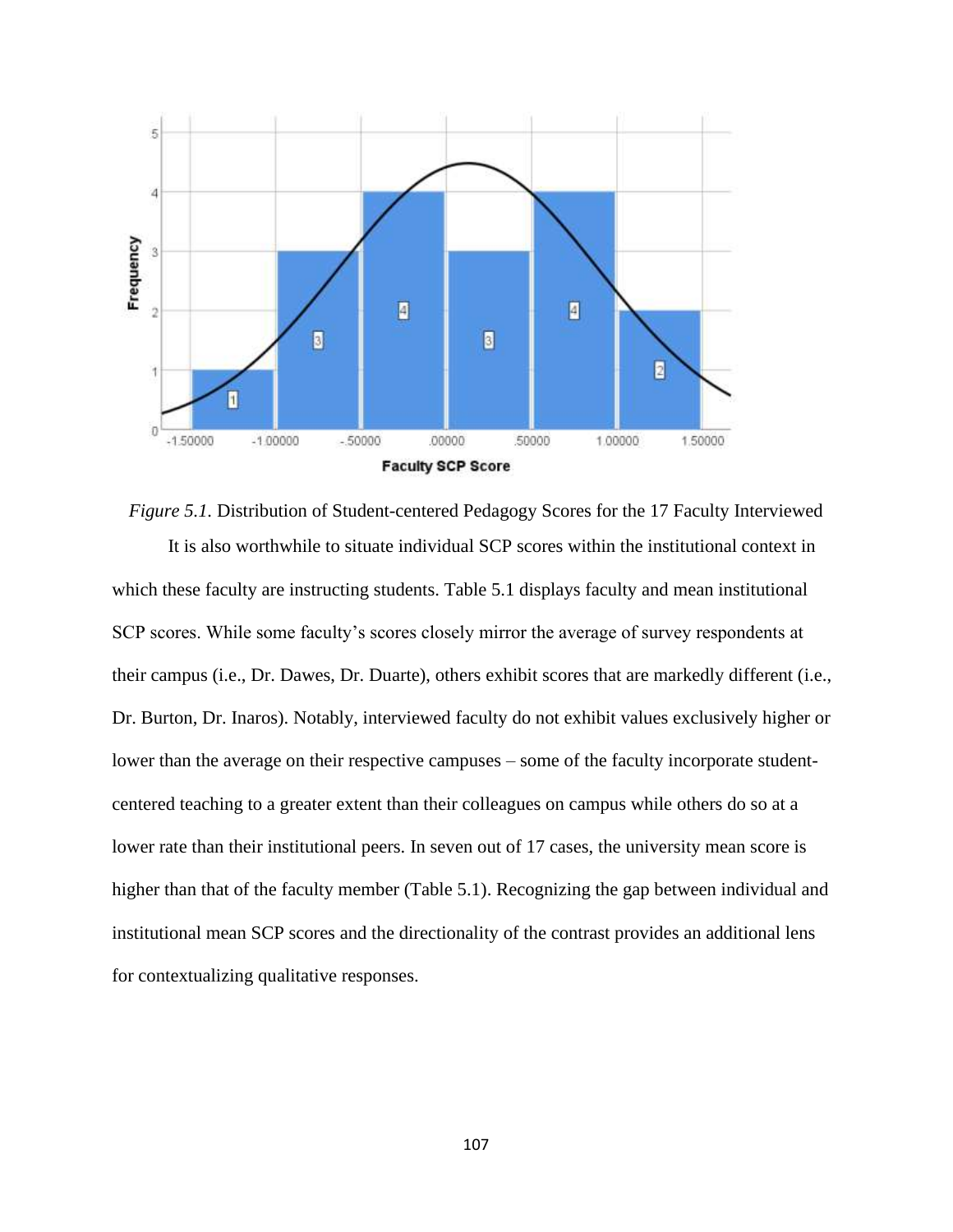|               | acan't caught them is and their mistrimon is mean station center can caughty (SCT | Faculty    | Institution | Institution | Institution | Higher           |
|---------------|-----------------------------------------------------------------------------------|------------|-------------|-------------|-------------|------------------|
| Name          | Institution                                                                       | <b>SCP</b> | Mean SCP    | <b>SD</b>   | Total *     | <b>SCP</b> Score |
| Dr. Ashford   | <b>Rocks University</b>                                                           | 0.64       | $-.26$      | .96         | 93          | Faculty          |
| Dr. Avasarala | <b>Mountain University</b>                                                        | 0.58       | $-.08$      | .95         | 81          | Faculty          |
| Dr. Burton    | Tree University                                                                   | 1.09       | $-.07$      | 1.06        | 61          | Faculty          |
| Dr. Cortazar  | University of the Hills                                                           | $-0.82$    | $-0.06$     | .92         | 48          | University       |
| Dr. Dawes     | University of the Desert                                                          | 0.32       | .18         | 1.01        | 115         | Faculty          |
| Dr. Draper    | University of the Hills                                                           | $-0.52$    | $-.06$      | .92         | 48          | University       |
| Dr. Drummer   | Ocean University                                                                  | $-0.09$    | .23         | .87         | 177         | University       |
| Dr. Duarte    | <b>River University</b>                                                           | $-0.31$    | $-.32$      | .89         | 61          | Faculty          |
| Dr. Holden    | University of the Desert                                                          | 0.48       | .18         | 1.01        | 115         | Faculty          |
| Dr. Inaros    | Rocks University                                                                  | 1.24       | $-.26$      | .96         | 93          | Faculty          |
| Dr. Johnson   | Ocean University                                                                  | 0.94       | .23         | .87         | 177         | Faculty          |
| Dr. Kamal     | University of the Desert                                                          | $-0.42$    | .18         | 1.01        | 115         | University       |
| Dr. Mao       | <b>Canyon University</b>                                                          | $-1.26$    | $-.06$      | .92         | 58          | University       |
| Dr. Miller    | <b>Mountain University</b>                                                        | $-0.96$    | $-.08$      | .95         | 81          | University       |
| Dr. Nagata    | Ocean University                                                                  | 0.44       | .23         | .87         | 177         | Faculty          |
| Dr. Okoye     | University of the Desert                                                          | 0.90       | .18         | 1.01        | 115         | Faculty          |
| Dr. Roci      | Ocean University                                                                  | $-0.08$    | .23         | .87         | 177         | University       |

*Faculty Interviewee and their Institution's Mean Student-centered Pedagogy (SCP) Scores*

\*Total number of Faculty Survey respondents

Table 5.2

Note: All Faculty Survey ( $n=1063$ ), mean = -0.01, standard deviation = 0.93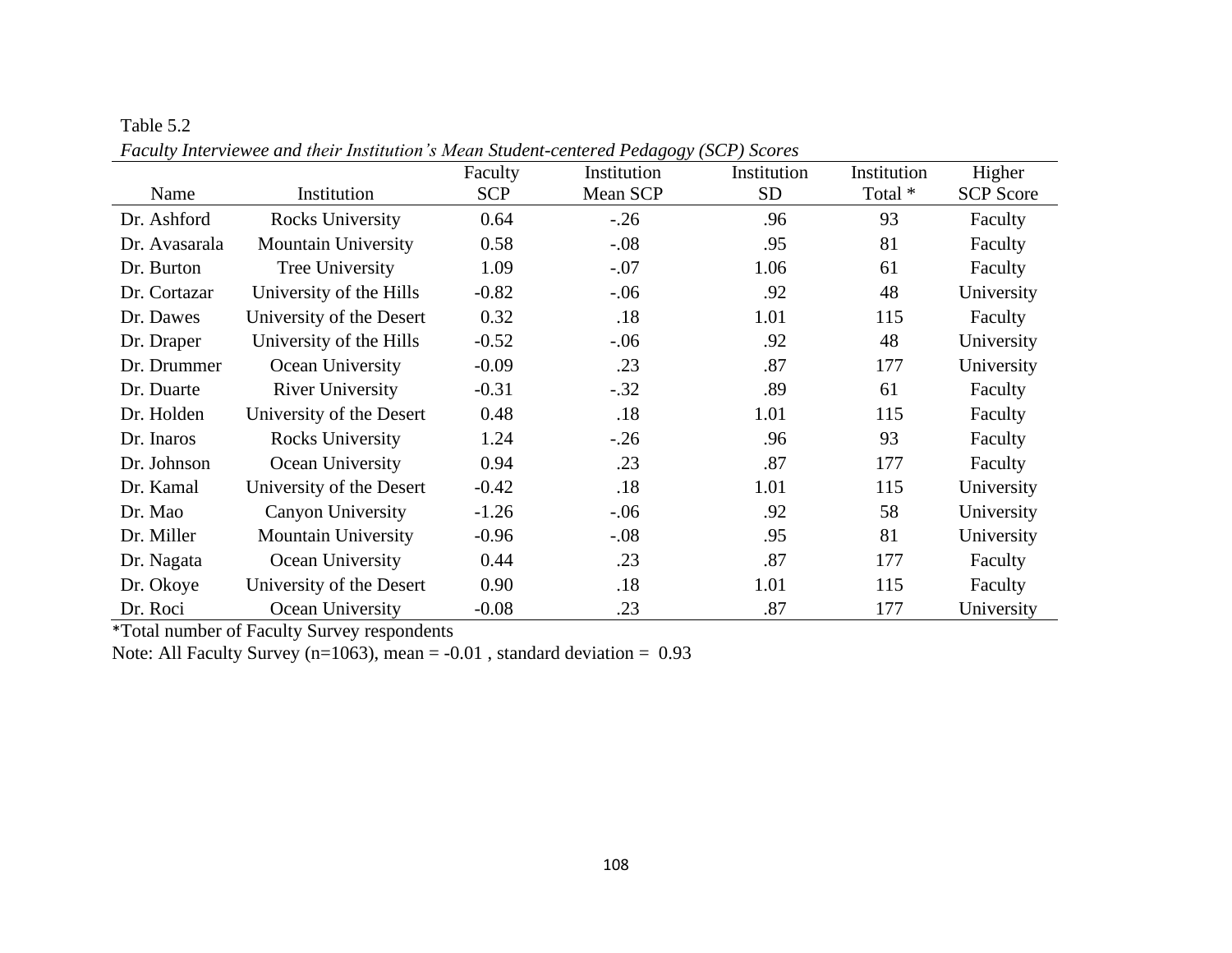## Factors Influencing Teaching

Faculty expressed a variety of factors and characteristics that influenced how they approached their teaching. These factors provide greater context and a deeper understanding of the HLM results. Interviews also provided the chance to fill in the gaps in our understanding of what else influences teaching, as faculty highlighted additional reasons that explain their teaching approach which were not available as possible variables on the HERI Faculty Survey. *Professional Development*

Results from the Hierarchical Linear Model (HLM) in Chapter 4 demonstrate the positive relationship between professional development opportunities and increased student-centered pedagogy scores (Table 4.4). While attending a funded workshop focused on teaching was significantly associated with a higher SCP score, participating in curriculum development was not only statistically significant, but it was also one of the strongest predictors of SCP in the final HLM model. As such, it is not surprising that during interviews faculty would cite professional development opportunities both on and off their home campus as influential factors shaping their approach to teaching. While most faculty acknowledged professional development opportunities related to teaching were available on their campus, the breadth, type, and impact of such programs varied between institutions and faculty.

Dr. Dawes, a faculty member in the Physical Sciences at University of the Desert, spoke about the varied types of professional development programs related to teaching she participated in:

And so then when I came to University of the Desert, I took advantage of lots of those kind of professional development opportunities as well to try to become a better teacher. Yeah, so there were faculty learning groups. While I was an assistant professor, these were pretty prevalent on campus, where it was kind of like a book club where we'd all sign up, we'd get a copy of the book, we'd work through the book throughout the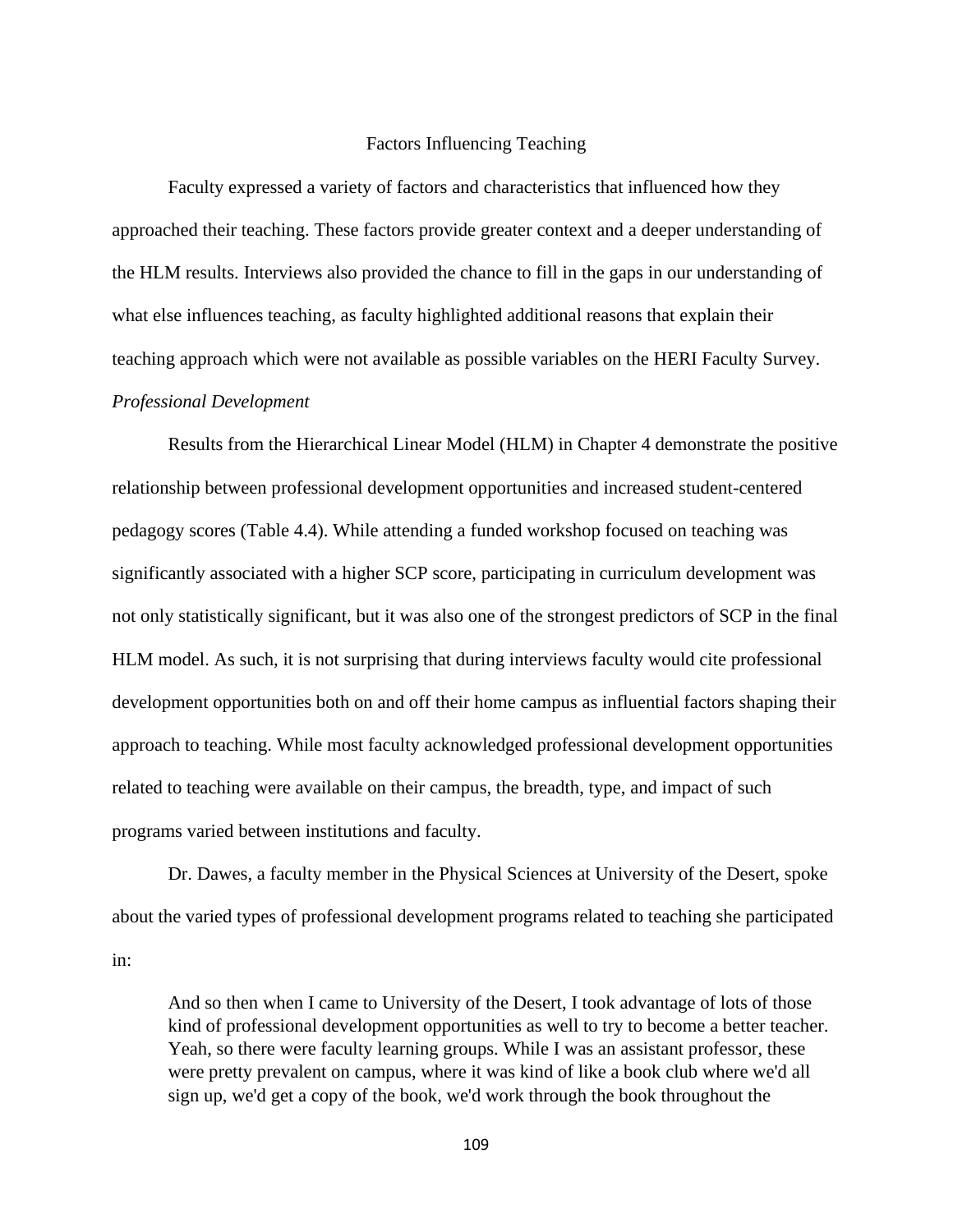semester, and we'd meet once a week to discuss the book and talk about how we might implement the things that we were reading about in our classrooms. So I think I did two of those as an assistant professor. And then I also participated in inclusive teaching workshops, both as a participant and then later as a workshop leader. – Dr. Dawes, Physical Sciences, University of the Desert

Given the institutional variation in availability of professional development opportunities on

campus, Dr. Dawes was fortunate to have access to multiple such opportunities. She goes on to

discuss the impact these programs had on her teaching:

So the active learning has definitely been from kind of these professional development workshops and basically the evidence-based research that shows that active learning is more effective and more engaging and can be more inclusive than kind of the traditional lecture-based teaching. I also find it a lot more interesting as a professor to do that than to just make PowerPoint slides and present them. So that's been a pretty good change from my perspective. – Dr. Dawes, Physical Sciences, University of the Desert

Understanding the impact that distinct teaching styles can have on student learning is perhaps

one of the most important contributions of teaching-focused faculty professional development.

For some faculty, these lessons were imparted early in their careers and through

participation in National Science Foundation (NSF) professional development programs.

So that was at the beginning now I do have to say that I think it was two years ago at Ocean University I participated in a longer one semester program that was focused on teaching in STEM. And that was a project at Ocean University that was funded by the NSF primarily to improve STEM teaching. And so I was again a student in this and it was run by a group of other professors here from different colleges like Engineering, Technology, Life Sciences and so on…I have tried to do even in these classes I find now activities that are more active learning based and anyway, I've found ways to adapt some of these things and delete something, that works for the classes that I teach – Dr. Drummer, Physical Sciences, Ocean University

Similarly, Dr. Okoye at the University of the Desert also spoke about participating in an NSF-

sponsored program:

So, of course, most of the professional development has been as a researcher. But, I'd say two things have helped my teaching. One is I went to a conference in Washington D.C. for new faculty members. When I was second year at University of the Desert or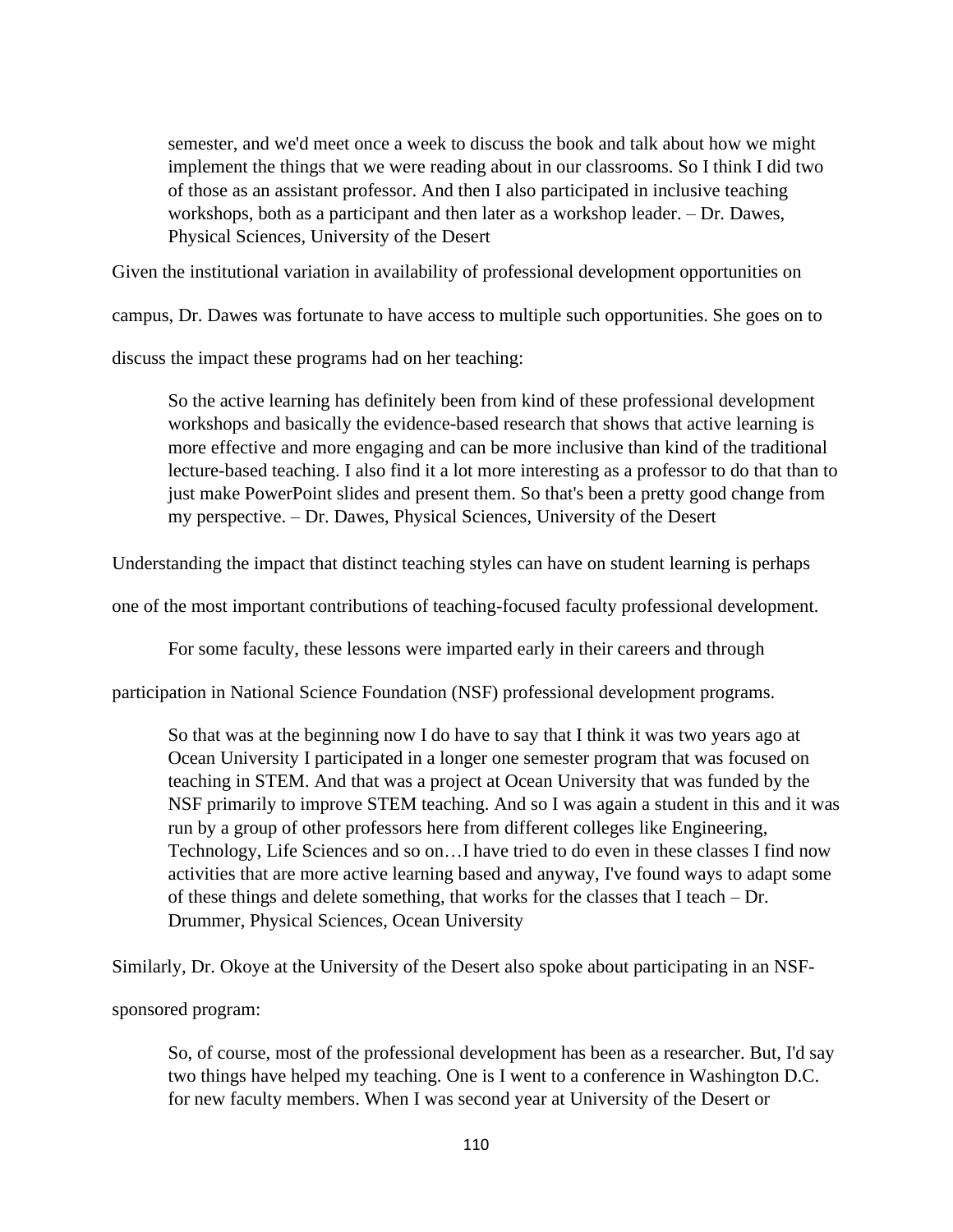something. And, I think it was NSF sponsored. And, they did a whole weekend or a few days on teaching. – Dr. Okoye, Physical Sciences, University of the Desert

In these instances, faculty participated in structurally distinct NSF programs intended to improve teaching in STEM. While the location, duration, and structure of programs can significantly vary, professional development early in the careers of STEM faculty can have a powerful impact.

Professional development opportunities were also found to be localized in specific departments:

I mean, University of the Desert actually, we have had something called PISOT. The Physics Informal Seminar on Teaching or something. And, we have actually done this on and off in my 20 some years here. Where we bring in interested faculty, to talk about some of the better techniques of teaching what's been done in physics education research. And, things like that. And so, there has been an effort, kind of a grassroots effort by some of the better teachers in the department to bring together particularly young faculty. But, anybody interested and talk about what we know as good teaching pedagogy, from what's going on in physics education research. – Dr. Okoye, Physical Sciences, University of the **Desert** 

In this case, the availability and scope of this professional development speaks to the culture of this department. The willingness to embrace these efforts throughout several decades highlights the ongoing support from leadership within the department and the establishment of a culture focused on improving teaching.

In addition to department-led initiatives, many campuses have also established

professional development programs within faculty development centers. Dr. Ashford spoke to

his broad off and on relationship with the center on his campus, he said:

Off and on, I've been active with [Campus Center]. I'm taking ... I did one of the summer institutes, I did one up in [State] up at [College] and then when they started, the first year they did one of the summer institutes here, I was one of the facilitators for it because I had been and then I've taken other classes with [Campus Center], other seminars. I did the faculty learning program, the FLP program through [Campus Center]. In the past I've attended their journal club and stuff like that and I'm friends with a lot of those people so I kind of like go in and out of that group from time to time and sometimes get frustrated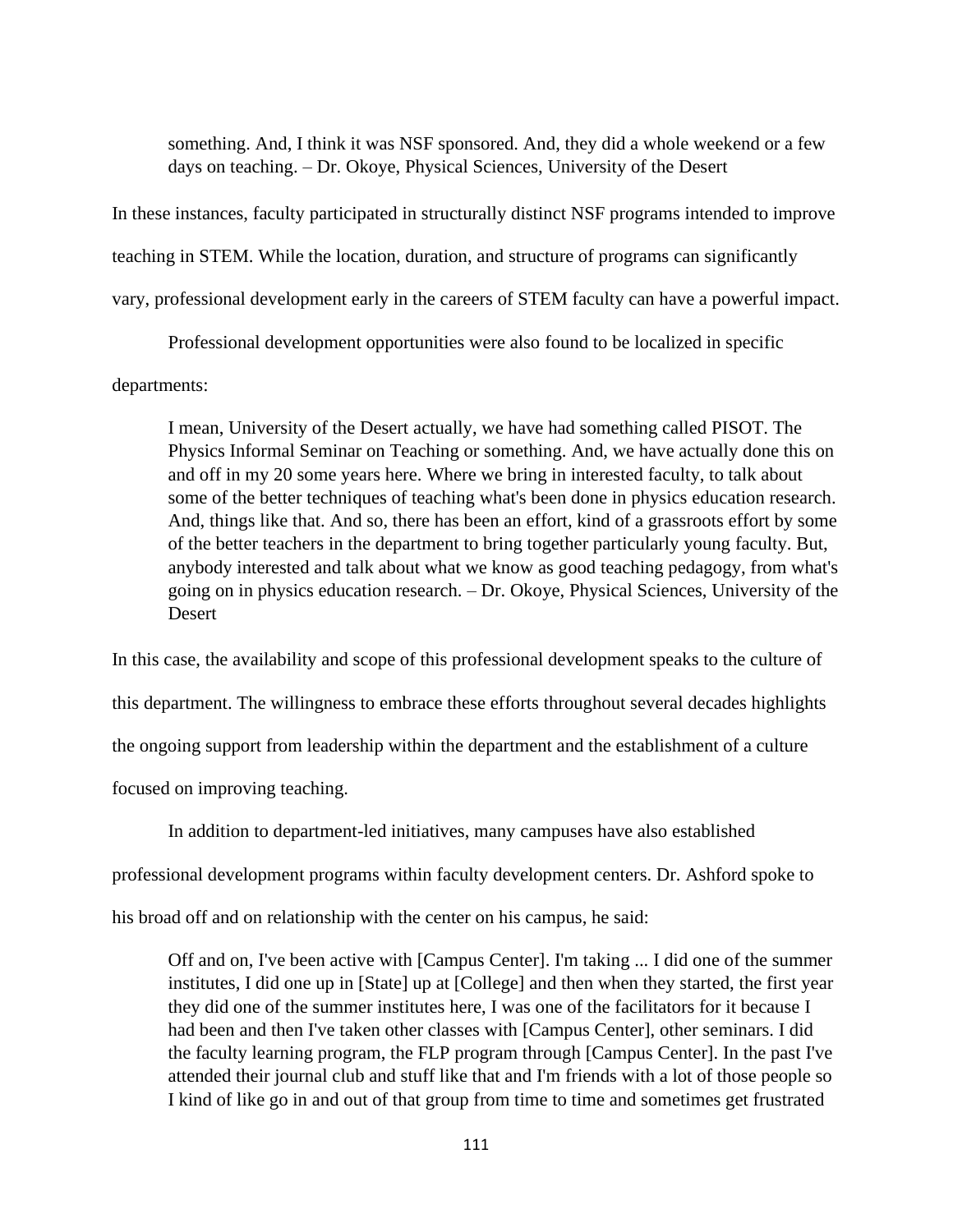with them and then leave and then come back and go back and forth. – Dr. Ashford, Life Sciences, Rocks University

Dr. Ashford is especially well-suited to facilitate a summer institute and additional programs as his individual SCP score (0.64) is significantly higher than the mean for Rocks University's surveyed faculty (-0.29). In this way, Dr. Ashford has not only been a beneficiary of professional development but has also been able to share his expertise with fellow faculty, likely having a positive impact on the development of their teaching.

Many faculty were quite clear in expressing the positive impact that professional

development had on their teaching style and their views on student learning. Dr. Holden spoke to

this when discussing the fact that he joined a faculty reading group:

But we became friends and liked talking about teaching and how especially what got us started was the transfer, math going between physics and engineering and then physics going between physics and engineering, and these topics and how students learn and how students transfer that information. Anyway, and so we've been going for years now, reading books on how people learn, how students learn, how the brain functions, and those things…so that's revolutionized my thinking about how learning works and that part of what we learned in reading these books is that there has to be some action after the fact, that it comes in, information rattles around the brain for a while, it synthesizes, it connects to something that you already know. But then there has to be an action associated with it. And so then that action creates more input and it cycles and does that. And so this idea that they can't just listen to something, they can't just read something, these students have to do something about that right away. –Dr. Holden, Physical Sciences, University of the Desert

Similarly, other faculty spoke to the positive impact of participating in professional

development:

I definitely do because it's things I had not thought about, but they really made a lot of sense when someone pointed that out, but I don't think I would have come up with it. It would have taken me a lot of years to come to that information. –Dr. Kamal, Life Sciences, University of the Desert

The idea that faculty would have a difficult if not impossible time learning some of these things

was supported by Dr. Dawes: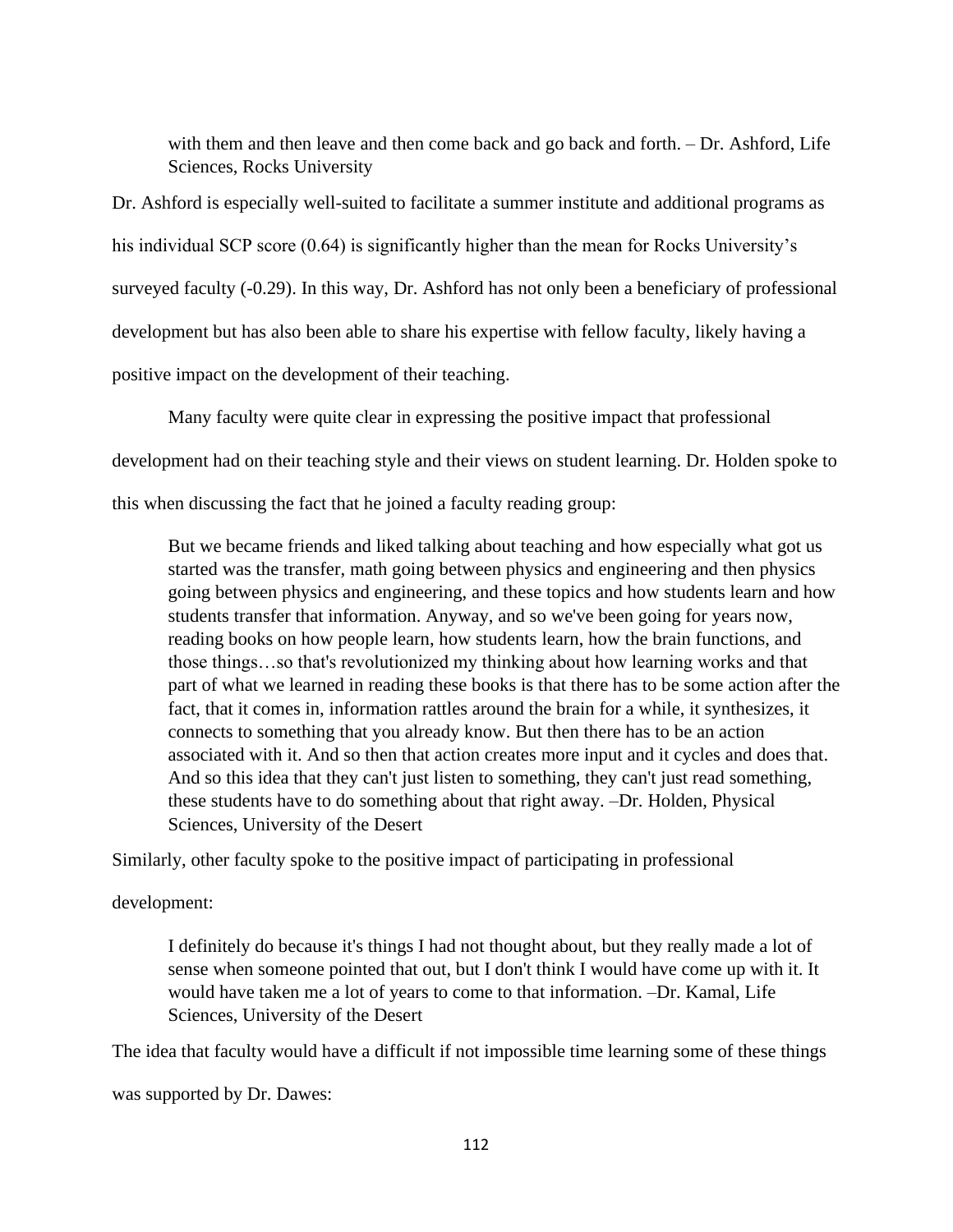Yeah, I think it definitely exposed me to the idea that graduate students and faculty need to have professional development opportunities to learn about pedagogy and teaching, that it's not just something that happens automatically. –Dr Dawes, Physical Sciences, University of the Desert

While Dr. Dawes and other faculty had access to professional development programs early in

their careers as assistant professors, other faculty were not as fortunate. Dr. Draper recalls:

Not a bit, not when I started my first faculty position. By the time I got to University of the Hills, there was some faculty professional development opportunities, there, but I'd been teaching in college classroom for five plus years, at that point, if you don't count my time as an undergrad TA, which, also, there was no training for. So, I didn't feel like I needed to do any of that but, these days, our Faculty Professional Development Program, here, at University of the Hills is really robust, and we do encourage a lot of our young faculty to be attending those sessions to help them as they're learning their way through teaching, but it did not exist for me, when I started. – Dr. Draper, Physical Sciences, University of the Hills

Notably, Dr. Dawes also brings attention to the importance of personal and professional satisfaction with teaching. The positive association between satisfaction and SCP was found in both the quantitative and qualitative sections of this study and is explored further below.

## *Personal Satisfaction with Teaching*

Although the HLM did not include a measure examining personal satisfaction with respect to teaching, faculty expressed a broad range of attitudes that in most cases reflected their individual SCP scores. While most faculty expressed a sense of joy or satisfaction regarding teaching, others described a stronger favorable sentiment while a select few conveyed a more indifferent attitude towards instruction. Undoubtedly, personal satisfaction may play an important role in how faculty develop their teaching style and what strategies they employ in the classroom. Some faculty directly linked their satisfaction with teaching and specific teaching methods.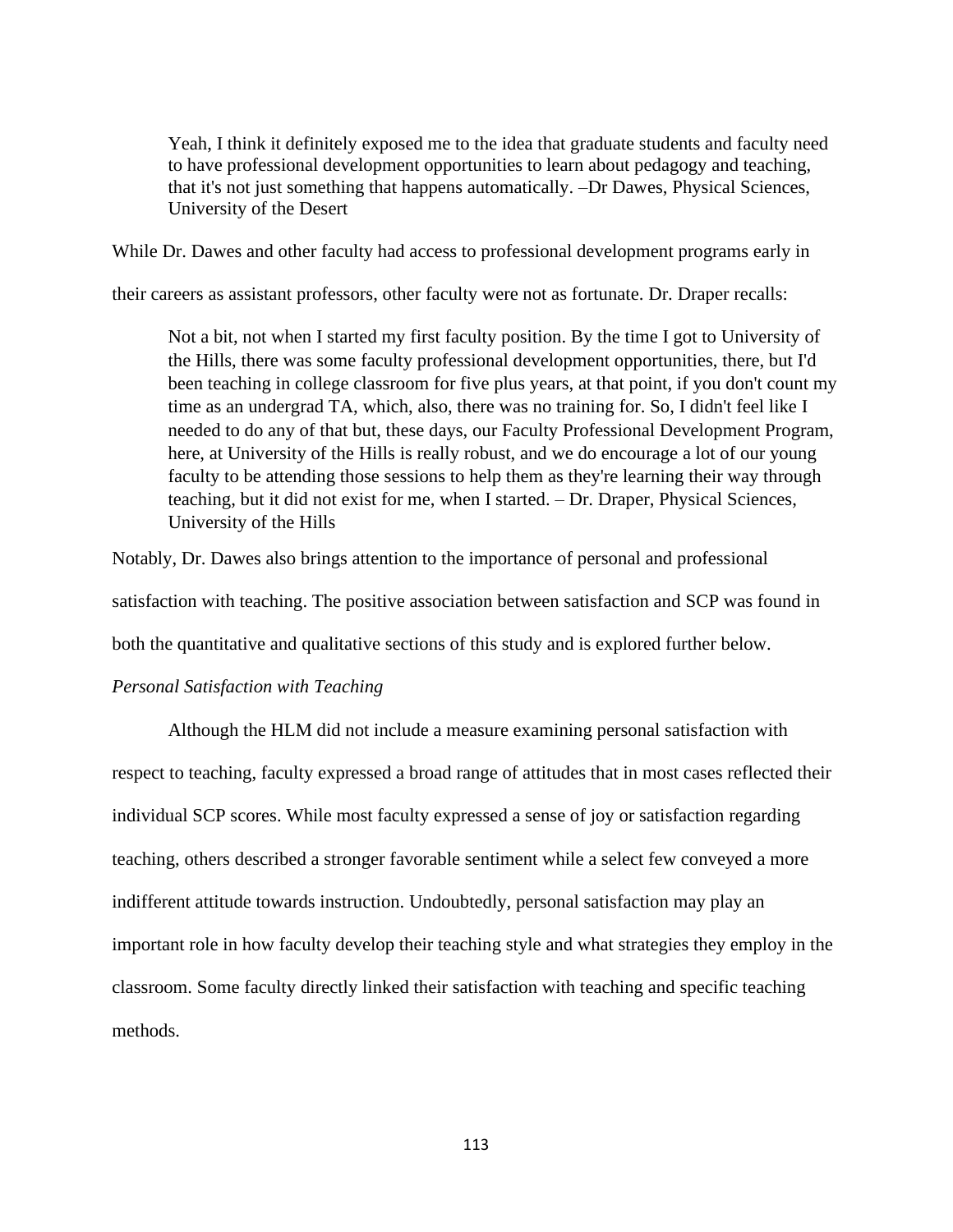At the R1 institution Mountain University, Dr. Avasarala expressed enjoyment with classroom teaching:

I think it's the captive audience. It's really fun. I mean, I really enjoy the courses that I teach… Almost everything about it is fun, and I team teach it with other faculty members that I really like, and who are on the same wavelength about having project-based learning and active learning exercises, so that makes it fun for me too, so I don't just stand up there and talk the whole time. It's been a really good experience. I also just really like students. I really like students that age. It's just really a good age. – Dr. Avasarala, Life Sciences, Mountain University

She also draws a connection between classroom teaching, students, and her fellow faculty. All of these contribute to the joy she has in teaching. Notably, she also implies a disdain for lecturing and a preference for incorporating active learning activities in the classroom. Dr. Inaros also expressed similar sentiments regarding how he approached his teaching:

I mean, no, just sort of personal satisfaction, that the students are learning, and engaged, and enjoying the class. Well, I mean it's always a challenge to keep people interested and engaged. I know a lot of students take the classes because they have to, and they may not be passionate about it, and they may have other things they're dealing with at the time. So the traditional classroom environment is always challenging in that respect. That you don't always get the sense that everybody is motivated and wants to be there. So trying to make that as positive an environment, and as engaging, as interactive is a challenge. But I think you're never happy when you lecture for an hour and you just get the sense you lost most of the students halfway through… –Dr. Inaros, Life Sciences, Rocks University

Both Dr. Avasarala and Dr. Inaros express a preference for teaching methods that lead them

away from lecturing the entire class period and towards more engaging teaching strategies.

While the previous two faculty members specifically cited teaching methods that make their instruction responsibilities more enjoyable, other faculty noted a deeply-rooted passion for the broader act of teaching. This interest in teaching shaped their career path, leading them to choose a life in academia over other career routes. Dr. Burton shares how teaching at a community college during his graduate program shaped his career path: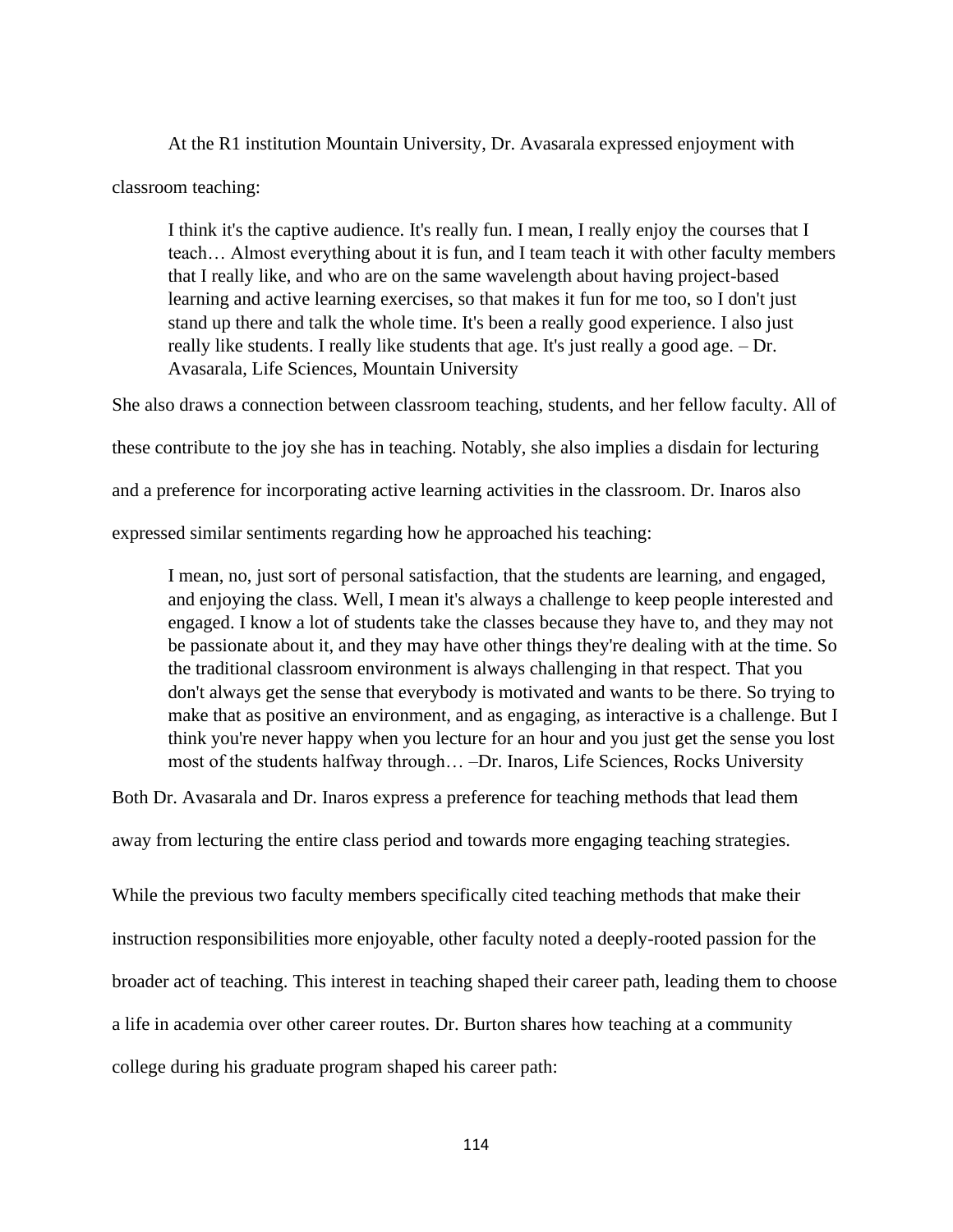So, I was still a graduate student and teaching night classes at a technical college, community college… But that was I think where I kind of got the teaching bug, right? So, especially with my background, the presumption was you went to grad school, you got your PhD, you went to work for recording or build apps or a company in that fiber, laser space. You didn't go off with that type of background to university. But I remember distinctly sitting there and saying, "Well, I love to do research. But I like to teach…But it was back in grad school because I was teaching these night courses at the earliest days of the internet that that kind of set me on that path. – Dr. Burton, Engineering, Tree University

Another engineering faculty member at a different research university expressed a similar career trajectory:

I love teaching. I really love teaching. And that's why I came to academia because research and engineering consulting, which is what I was [Inaudible], they're kind of similar. They're very technical, they're kind of similar. So what's different about being at a university is the teaching part. And so I really truly enjoy teaching and working on oneon-one with students on projects, I really enjoy.– Dr. Duarte, Engineering, River University

In the physical sciences, Dr. Mao expressed a similar view:

…I TA'ed pretty much every semester that I was a graduate student and got heavily involved in it. Really found that I enjoyed it and I think that led to my desire ultimately to try and follow the academic path rather than going into industry. I'm an analytical chemist and there's obviously tons, there are plenty of opportunities for that in industry and in academia as well but more in industry definitely. – Dr. Mao, Physical Sciences, Canyon University

Each of these faculty members joined academia in part because of their interest in pursuing

teaching. This interest in teaching might be expected to influence how they approach their

respective classes. Specifically, it would be expected that faculty who choose to pursue a career

path specifically because it involves teaching might invest more time and effort into

strengthening their teaching and involving a higher degree of student-centered activities.

Examining the association between the SCP scores of these faculty members and their personal satisfaction with teaching reveals a lack of a distinct pattern. Of the five faculty cited above, Dr. Avasarala (.58), Dr. Inaros (1.24), and Dr. Burton (1.09) scored above the mean SCP score of all faculty survey respondents (-.01). On the other hand, both Dr. Duarte (-.31) and Dr.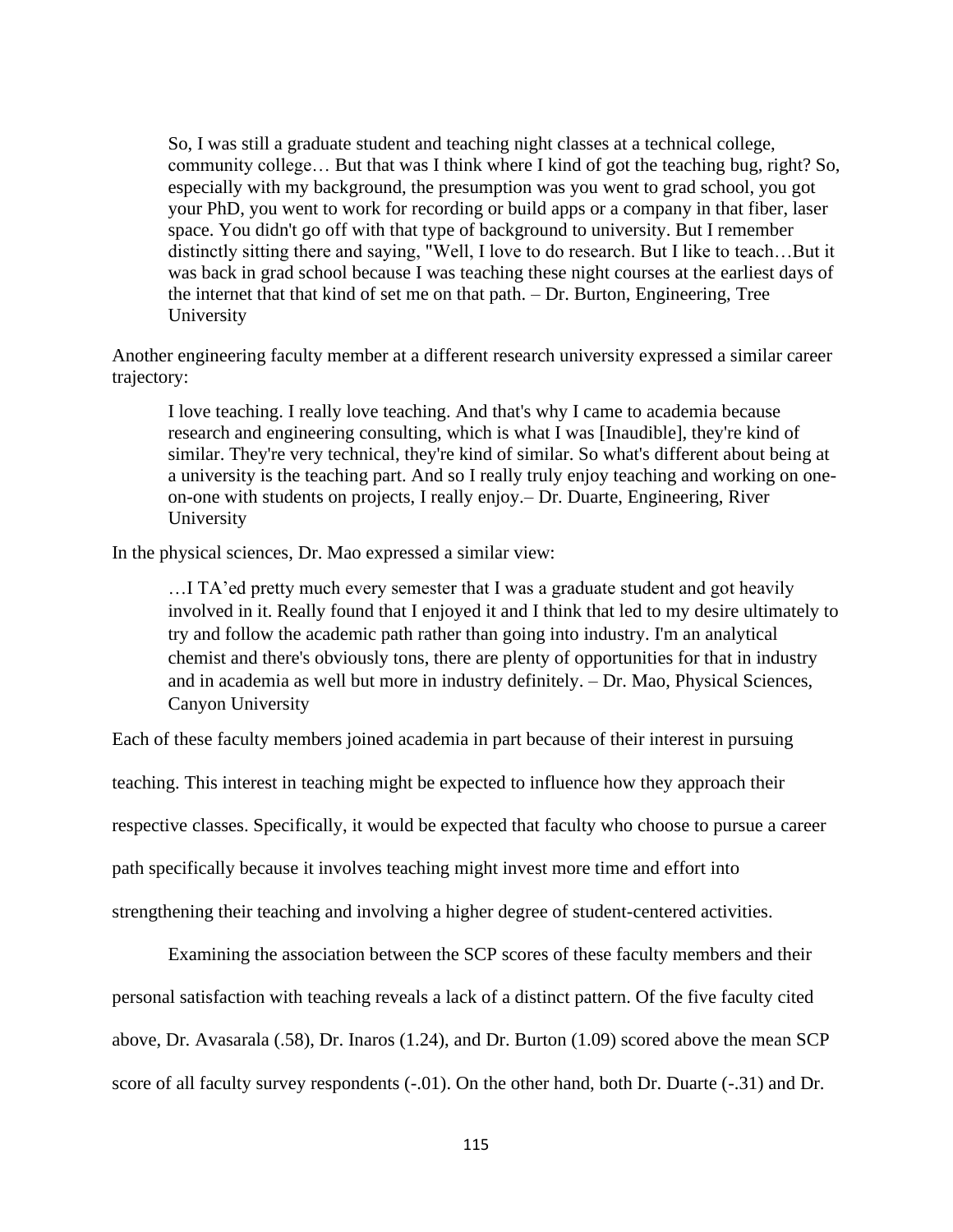Mao (-1.26) scored below and well below the average score, respectively. Three of these faculty scored beyond one standard deviation (.93), with two achieving positive scores (Dr. Inaros, Dr. Burton) and one displaying a negative score (Dr. Mao). Taken together, it appears that expressing a personal satisfaction with teaching – and in some cases, joining academia partly due to a desire to teach – does not necessarily make faculty much more inclined to include studentcentered teaching practices in the classroom. While a three-year gap exists between the time SCP scores and interview data were collected, the impetus to join academia partially due to teaching would have also been true at the time of completing the faculty survey and it is unlikely that faculty would have enjoyed teaching to a vastly different degree three years before participating in these interviews. It is possible that some faculty who express great enjoyment with teaching but scored particularly low in SCP may be unaware of pedagogical techniques or lack sufficient experience in implementing a teaching strategy that incorporates student involvement to a greater degree.

## *The (Dis)Incentive System*

While faculty shared a wide variety of factors that influence their teaching practice, the most common responses described the influence of structural and position-related characteristics that pull faculty away from dedicating time to their pedagogy and its refinement. These interconnected factors include academic rank, tenure, and the importance of research in their career trajectory. Together, these contribute to steering faculty towards investing time away from teaching and into their academic research. This section will review key examples that demonstrate the challenges faculty face as they are incentivized to disinvest time in their teaching and in some cases, are dissuaded from attempting to improve their teaching whatsoever.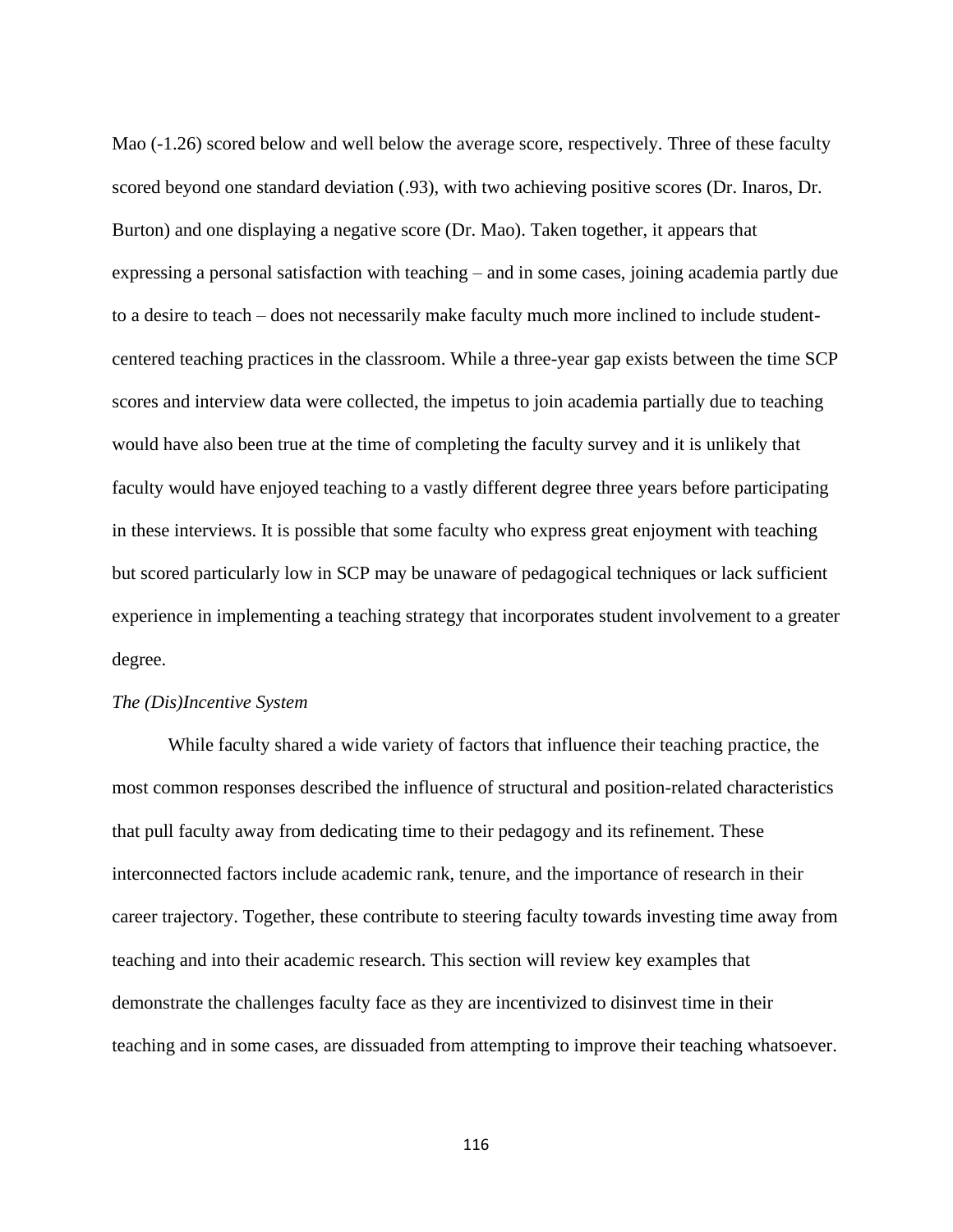Several interviewees spoke to the fact that faculty early in their careers are consistently sent the message that they should disinvest from their teaching in favor of their research. These messages encourage faculty to invest any available time in their research program, at times going above the agreed upon time breakdown for their position (e.g., 40%). These messages early in careers can have a powerful impact in shaping how faculty approach their teaching for years to come. Dr. Roci spoke to how newer faculty were denied the opportunity to participate in a professional development program:

…there were faculty who were new faculty who wanted to participate in the program, and the department chair said no. They can't participate because they need to focus on their research. I know that that exists, and that's a message that people get pretty strongly as young faculty. You should wait to focus on your teaching, unless your teaching is really bad. You've got to get it up to like the bar. Once you hit the bar, you shouldn't spend any extra time focusing on your teaching, you should be focusing on research. – Dr. Roci, Physical Sciences, Ocean University

Dr. Holden also spoke about the challenges faced by new faculty in academia:

As a beginning faculty member at a research institution, you can't... you have to really be careful about... You're learning how to teach, of course, so you have no training. It's really easy to spend all of your time doing that, and then you'll fail. And so you have to like, "Okay, I can only spend this amount of time teaching," because I have to do all of this research to get grants and to get tenure write papers and all that. – Dr. Holden, Physical Sciences, University of the Desert

The message that faculty should invest their allotted and available time in their teaching can be

reinforced even before faculty join an institution. Dr. Holden succinctly summarized how hiring

processes valued teaching:

I mean, it's not. I mean, when we hire we only care about research. When people go up for a tenure promotion, it's only about the research. – Dr. Holden, Physical Sciences, University of the Desert

This messaging to current and new faculty makes it quite clear that the focus should be on a

research program.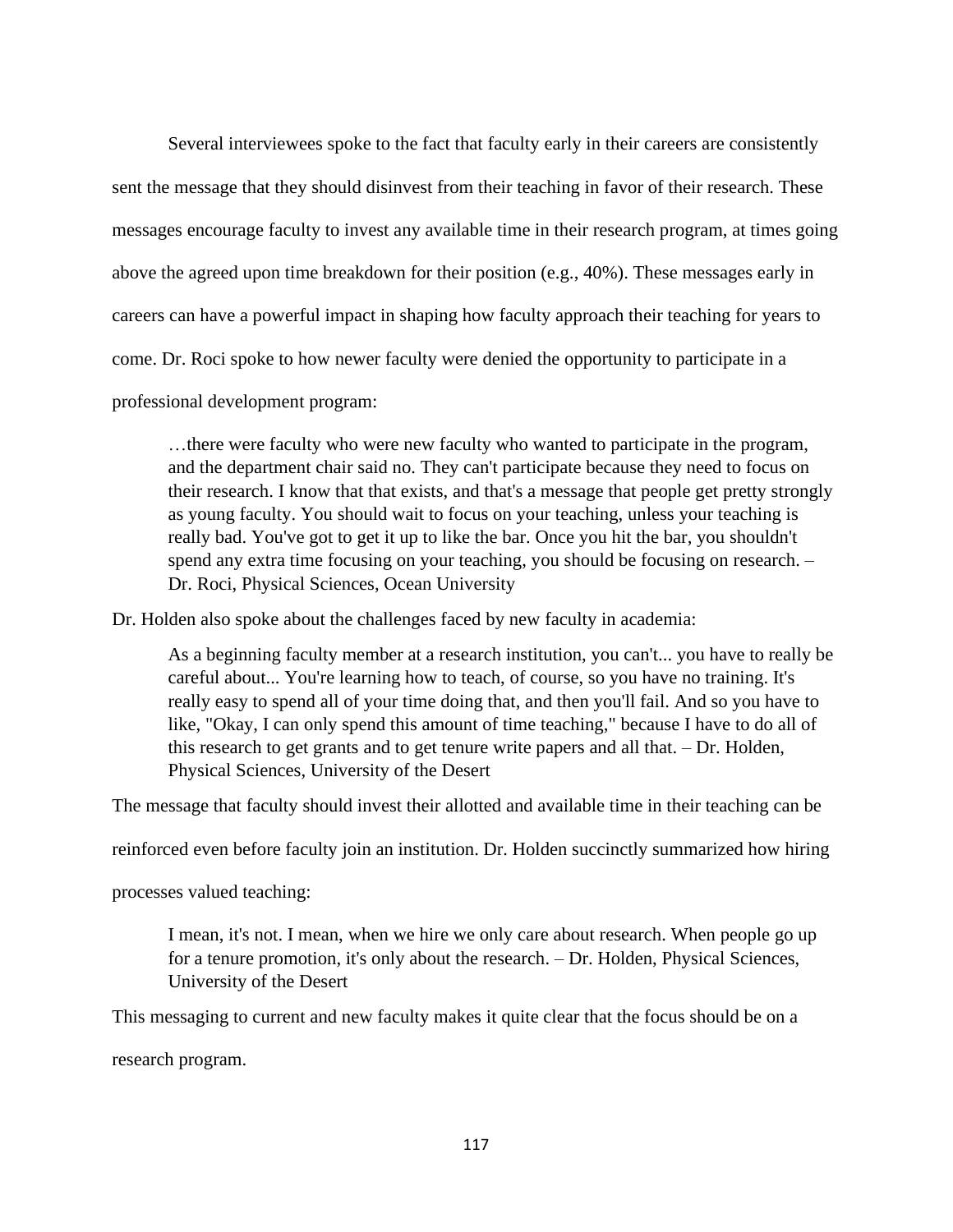While it may seem evident that faculty at research institutions would be asked to invest more time in their research and that this would constitute the primary criteria for promotion and tenure decisions, many faculty pointed to the fact that such rewards did not always stay faithful to their official job descriptions. Some faculty stated that campuses – at both the institution and departmental level – played lip service to teaching and teaching well. Dr. Kamal spoke to the disconnect between official expectations at a research one university and the off-the-record message:

So officially I am 65% research, 30% teaching, 5% service. So that's a [inaudible]. So the emphasis is supposed to be on research and teaching... Off the record we're told you don't have to be the outstanding super instructors, just don't mess it up, do a good enough job. I think me and my colleagues all struggle though because we all want to do a good job and teaching is really fun and it becomes really hard to not fully engage as much as you may wish sometimes. – Dr. Kamal, Life Sciences, University of the Desert

This disconnect is especially evident in consideration of how faculty are granted or denied

tenure. At the same institution but in a different academic department, Dr. Okoye shared a

similar opinion:

If, if research is 50% of my job and teaching is 33%, and service is 17%. Then in theory I should be able to get tenure by being a great teacher and a great person doing service, and in actuality nobody will get tenure based on that. There's the real issue from my perspective is that; if we're going to call those other things 50%, then shouldn't we expect people to be good 50% on those things? And, the answer is no, not for tenure. – Dr. Okoye, Physical Sciences, University of the Desert

He goes on to add:

Yeah, you're not going to get tenure for being a good teacher. If, you're borderline research, it might push you over the edge one way or another. But, other than that, it isn't. So, I've even said to the chair of the department, we say that tenure's based on these things, but it's not. Well, even formally, I guess in our formal book that describes tenure, it all discusses research. – Dr. Okoye, Physical Sciences, University of the Desert

These examples highlight the challenges of facing contradictory messages on the value of

teaching and how it is rewarded.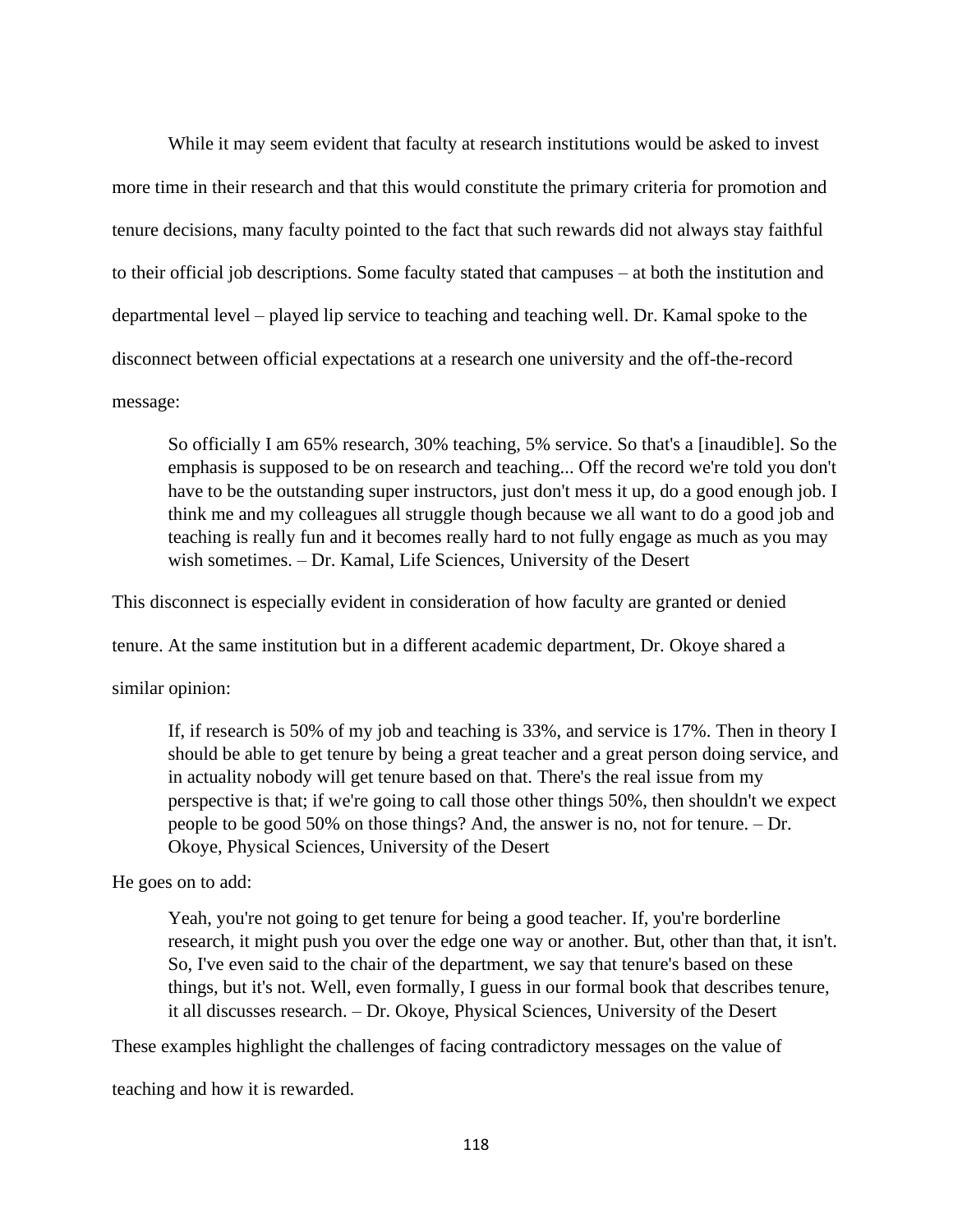While the previous faculty spoke to the challenges at one research institution, these views were by no means limited to this campus. At other institutions, faculty also spoke to these concerns and how mixed messages should be not only clarified but how teaching should be valued to a greater extent. At Rocks University, Dr. Ashford called for teaching to play a bigger and more influential part of the review process:

I just think that they need to make it a bigger part in a more explicit part of the review process. I think that's the biggest thing that they could do and they need to, instead of just playing lip service to it, they need to actually say that…I think they actually need to put some weight behind that. – Dr. Ashford, Life Sciences, Rocks University

Dr. Avasarala echoed this sentiment at Mountain University:

They could weigh it more strongly in tenure decisions and promotion decisions. I think they really could weigh it more strongly. I think it's sort of at the, "Well, that wasn't terrible," bar. There's plenty of lip service to it, but there could be better reality. – Dr. Avasarala, Life Science, Mountain University

Although both Dr. Ashford and Dr. Avasarala achieved higher SCP scores than the average of their respective institution and thus might seemingly benefit from increased weight being applied to effective teaching, neither of the two currently stands to benefit from any potential changes to how tenure decisions are made. The former is currently in a non-tenure-track position while the latter has already been granted tenure. The fact that Dr. Avasarala has achieved tenure and likely has witnessed additional tenure decisions lends further strength to her opinion that changes can be made to how teaching is valued and rewarded throughout the tenure process.

While teaching was commonly viewed as being undervalued in tenure and promotion decisions, some faculty expressed that being perceived as spending too much time on teaching can have a negative impact on their career trajectory. Despite that fact that he had excelled in his research and considered himself a "natural teacher", Dr. Okoye was surprised during his tenure process: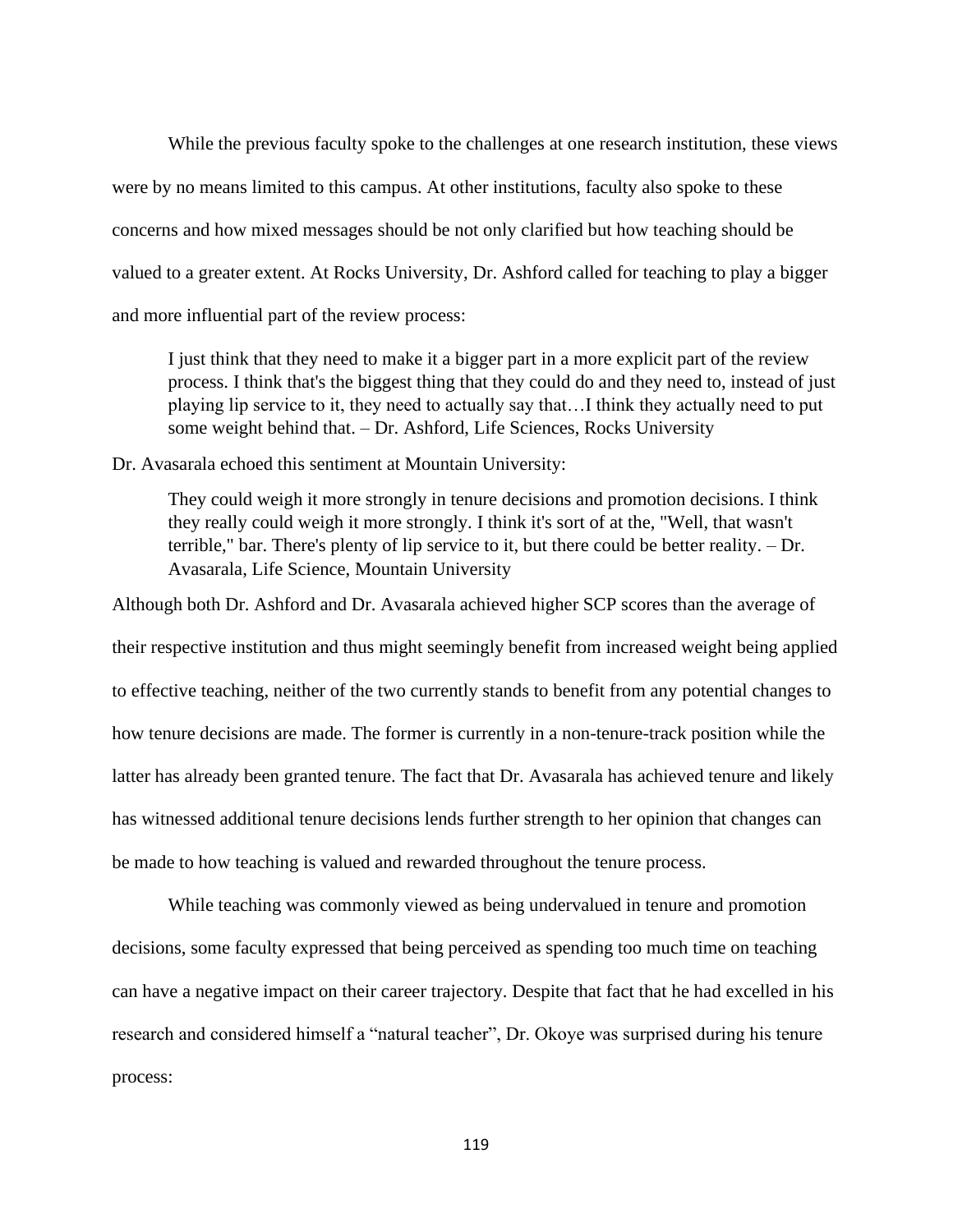When I went up for tenure, there were a few negative votes. And, I talked within the faculty, I talked to the chair of the department and I said, "Why am I getting negative votes? My research is great." And he said, "The reason is because your teaching is so good. People have the perception that you're spending too much time teaching." Which is, so there's the problem. Even if you're not spending too much time teaching, if you're really good at it, then people say, "oh he must not be spending as much time in research as he needs to." So, it really is a pressure, to minimize time spent and being a good teacher, or a good service member until you get tenure. – Dr. Okoye, Physical Sciences, University of the Desert

Like Dr. Okoye, Dr. Dawes also found that being perceived as investing too much time in teaching can be negatively judged, particularly early in an academic career:

I think that there is a complicated dynamic that happens whereas an assistant professor we're told that it's really the research that matters, and even if you're doing a really good job on research, if you're seen spending a lot of time on teaching, you can be negatively judged for spending time on teaching when you're an assistant professor, when everyone's telling you that you should really be going all-in on your research. So even if the research is going well, there can still be a negative consequence to devoting a whole lot of time to teaching beyond just what's kind of required. – Dr. Dawes, Physical Sciences, University of the Desert

Even though research may still be a priority for faculty and may be progressing quite well,

spending too much time on teaching – or being perceived as such – can have a negative impact.

Considering the teaching function required of most faculty, it is disturbing to know that faculty

are discouraged from going beyond simply what is required of them and further troubling to

recognize that some may be penalized for spending extra time on their pedagogical craft. This

would explain why, when asked whether additional time would help her improve or change her

teaching, Dr. Kamal provided the following response:

Probably not. Honestly, it would probably get used up in research. So the teaching really is designated to its little niche in the [inaudible] hours a week that's it. – Dr. Kamal, Life Sciences, University of the Desert

Given the powerful influence of this incentive system, it is not surprising that additional available time might not make much of a difference in how much time is spent on teaching. This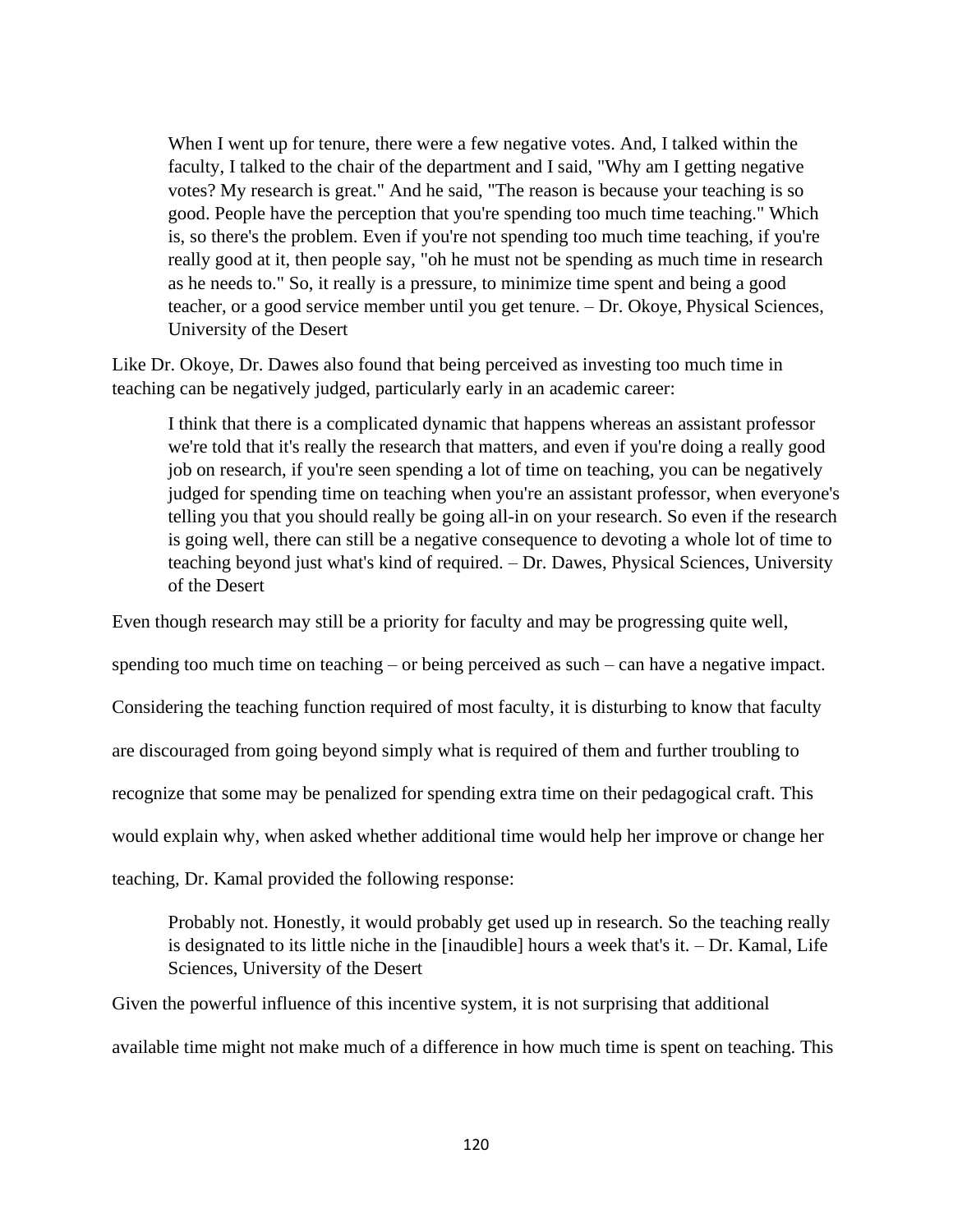is an important consideration for those seeking to transform STEM teaching at research universities.

Any effort to transform teaching in STEM would have to take into consideration the

academic rank and tenure status of faculty. Interviewees spoke to how investing time in their

teaching is viewed differently depending on where they were in their academic careers. Dr.

Dawes spoke about a "safe time" to devote to improving her teaching:

I would say that I participated in workshops and tried to gather information as an assistant professor, but didn't really spend a whole lot of time revamping things as an assistant professor. It wasn't until I became an associate professor that I really kind of went all in on the activity-driven teaching, because I felt like it was a safe time to devote time to that. – Dr. Dawes, Physical Sciences, University of the Desert

For Dr. Nagata, faculty have to reach the rank of Professor in order to truly invest time in their

teaching:

The transition to full professor though is more difficult. That is an area where most people have done the teaching well enough but the research level the university expects in terms of national and international recognition and funding proves to be the barrier. At that point, it's trying to get people over that last hurdle to be full professor that teaching becomes… well they almost have to put teaching innovation on the back burner while they can keep research going. – Dr. Nagata, Physical Sciences, Ocean University

For both Dr. Dawes and Dr. Nagata, climbing through the academic ranks provides the

protection faculty need to invest time in their teaching. As associate professors, faculty are more

beholden to the research demands of their department and institution, with far less wiggle room

to innovate in the classroom. Like rank, Dr. Mao highlights how his department discourages

faculty from investing in their teaching:

I think the department, it likely comes down to where you are in your career once again. I think there's a real divide between tenured and non-tenured faculty…I think because of some of our department's history and some of the successes and failures prior faculty have had in terms of obtaining tenure we do to an extent discourage our faculty who are pre-tenure from investing too much time in their teaching. – Dr. Mao, Physical Sciences, Canyon University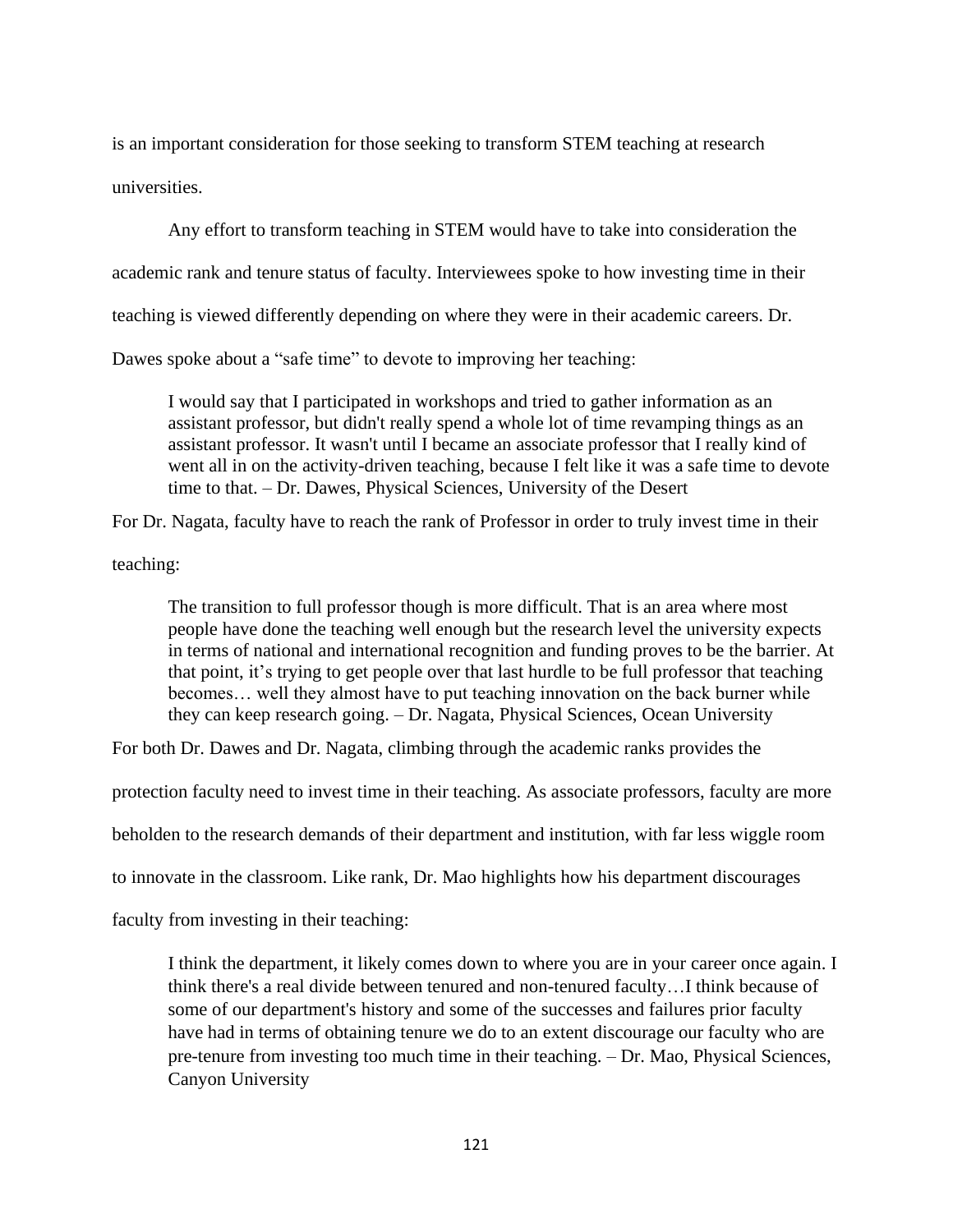It is evident that faculty members take into consideration their rank and tenure as they consider how much time to invest in their teaching. As Dr. Mao mentioned above, some may even be directly instructed not to invest too much time into their pedagogy. These messages are powerful warnings for newer faculty and help establish a departmental culture with respect to teaching.

In addition to subtle and not-so-subtle messages about how time is dedicated to teaching and research responsibilities, faculty also cited structural challenges that limited their exploration of active-learning pedagogy. Dr. Dawes shared how her department's evaluation system contributed to her use of a more traditional teaching approach earlier in her career:

I think our student-teaching evaluation system might lead faculty to be risk-averse. Like not wanting to go too far out of the range of what students expect to happen in the classroom. I mean that's one of the reasons that I didn't switch from lecture-based to activity-based until after I'd gotten tenure, was because before tenure, I guess at some level I cared what the teaching evaluation scores were because that was going to go into my tenure file. – Dr. Dawes, Physical Sciences, University of the Desert

The consideration that faculty may be both not rewarded for enhancing their teaching and perhaps even face negative consequences for doing so can be a formidable factor that depresses the use of SCP. This finding supports the general trend that faculty feel much more comfortable making changes to their teaching after they have received tenure.

### *Financial Incentives*

Following from Resource Dependence Theory (RDT), it was expected that the availability of incentives to improve pedagogical practice would serve as an important catalyst for the adoption of student-centered teaching practices. In fact, extensive literature has documented the impact of the availability of resources for stimulating further learning and implementation of active learning pedagogy (Major & Palmer, 2006; Pelletreau et al., 2018, Wieman, 2017). Despite this, some faculty were concerned about the worth of such incentives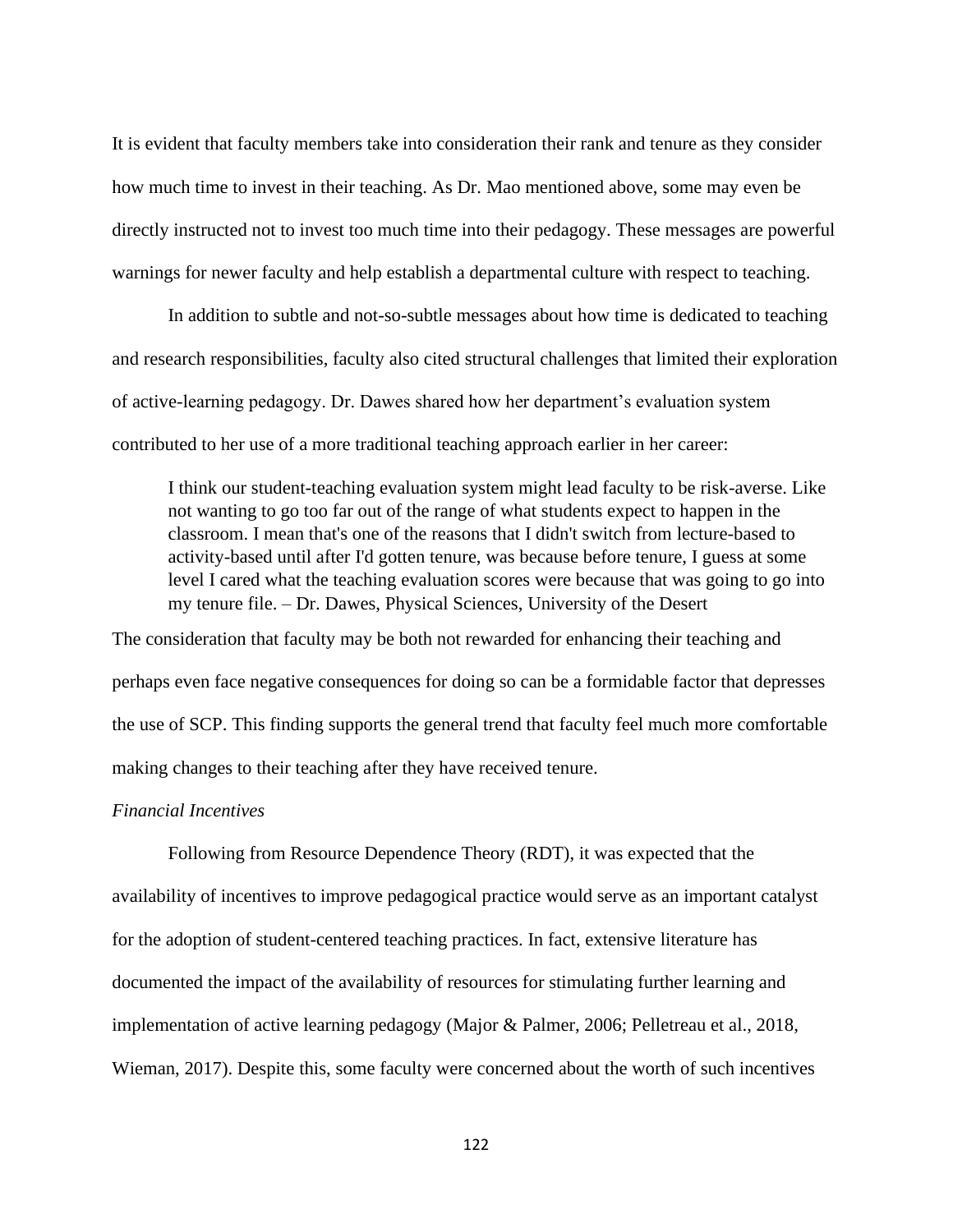relative to the time and effort required to secure these resources and others simply felt these incentives had no impact on their teaching. Several examples highlight the inability of this type of incentive to influence faculty teaching:

As far as awards and monetary things they don't influence the way I teach at all. –Dr. Drummer, Physical Sciences , Ocean University

No, well I am quite sure they don't. I'd say more of that comes out of individual commitment. – Dr. Nagata, Physical Sciences, Ocean University

When I have the time to but I mean, applying for that stuff often becomes another thing to do...The kind of monetary and grants and stuff like that, it's nice when you can get it, when you can apply for them but it's just hard to find the time to do that sort of stuff. – Dr. Ashford, Life Sciences, Rocks University

Dr. Ashford's concern about the time required to apply for monetary support highlights the cost/benefit analyses faculty engage in when considering whether to modify their teaching.

These analyses are a direct result of the pressure placed on faculty by the (dis)incentive system at

research institutions. On another front, Dr. Nagata's admission that individual commitment as

opposed to financial incentives could more accurately account for faculty's adoption of student-

centered teaching aligns well with our understanding of Organizational Citizenship Behavior

(OCB). Faculty adoption of student-centered pedagogy can be seen as contributing to

organizational efficiency and production via the improvement of student learning, even when

such actions are not usually or consistently rewarded by the organization (i.e., department).

The influence of the (dis)incentive system is likely to be more potent at research one institutions compared to research two universities given the heightened research demands. Just like Dr. Ashford at Rocks University, Dr. Duarte at River University felt that the monetary incentive available to her was not worth it:

I just feel like most of them aren't worth it. For example, if you want to redesign a course and so that it's active learning, there's \$1,000 grant for a course or something like that. You have to apply for the grant and you have to use the \$1,000 on your course. In the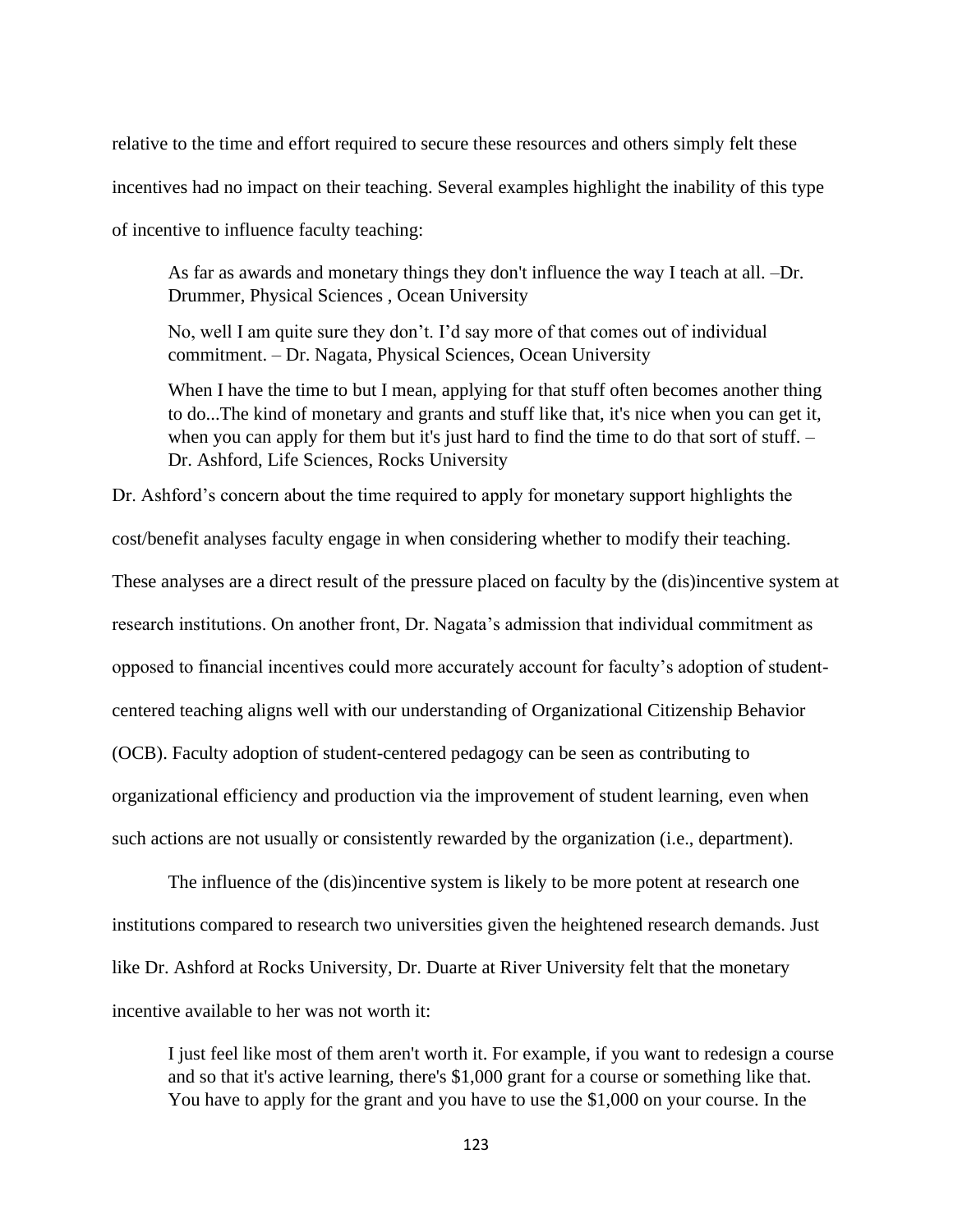way I've thought about it is it wouldn't cost \$1,000 to do active learning in my course. It wouldn't cost any money. I just needed the time to figure out how to do it…So, I don't need to write a proposal to get \$1,000 to spend on a course. I just need some time to figure it out or a person to talk to who's an expert who can help me with it…And that, no, it was not enough of an incentive, for me. – Dr. Duarte, Engineering, River University

Importantly, she offers key insights into what type of incentives or resources may be more beneficial for her teaching. She shares that having an expert guide her through the process of redesigning a course would be helpful. Dr. Duarte also offers the option of additional time to transform teaching. It is possible that grants in the form of release time may be more appealing to faculty members than a one-time payment. This view is shared by Dr. Mao at Canyon University:

Yeah, I think the grants definitely help. It either buys us some time or some resources to get involved in doing it. I think without it, it's not something most of them would have jumped down that rabbit hole, doing this additional work to get it together. – Dr. Mao, Physical Sciences, Canyon University

However, unlike Dr. Ashford and Dr. Duarte, that Dr. Mao and his peers are employed at a research two institution where the research demands are likely less pressing than at either Rocks University or River University. Nonetheless, it is important to consider the current workload of faculty when providing incentives for teaching support and how workload may shape the type of incentives that should be provided. This aligns with previous findings that recommend incentives be tailored to faculty, often in ways that specifically support their research programs (Wieman, 2017).

# The Evolution of Teaching

Just as faculty cited a broad range of factors and characteristics that influenced their teaching, they also shared diverging perspectives on whether and to what extent their pedagogical approach had changed throughout their careers in academia. While some individuals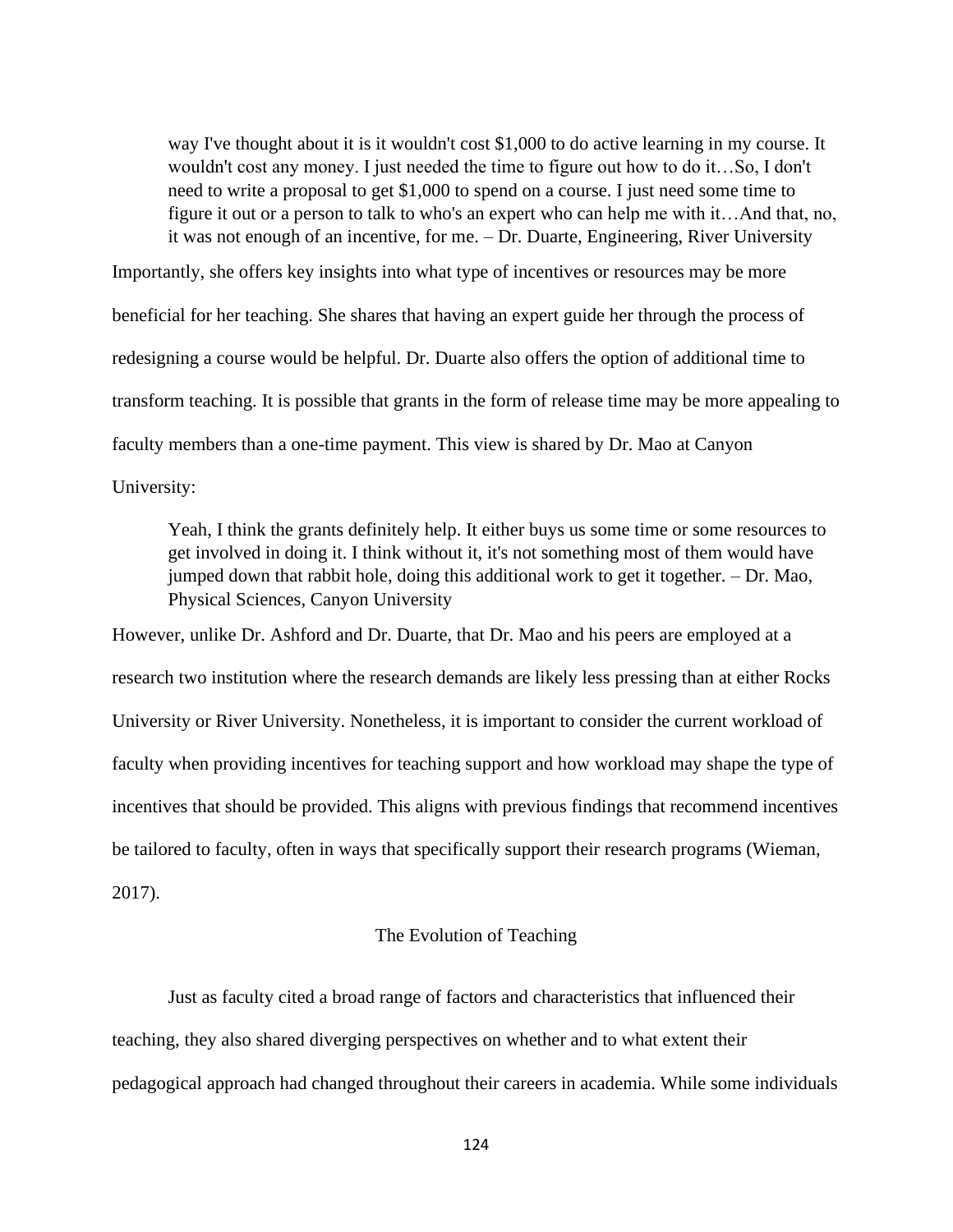expressed their approach has remained consistent throughout the years, others articulated an evolving methodology based on various influences and the benefits gleaned from years of experience. This section will review the pedagogical evolution (or lack of) of STEM faculty at research universities before highlighting potential modifications instructors would like to make to their teaching but are unable to do so under their current working environment.

## *A Consistent Approach*

While most faculty noted changes in their teaching approach, a few faculty members shared how their teaching practice and philosophy have remained consistent throughout their careers. At the University of the Desert, Dr. Kamal expressed how content-wise, not much has changed in his teaching:

I feel like because I've been teaching the same sort of courses I have the material more prepared. So certainly the time that I spend preparing for teaching now is less than when I first started. My first couple of semesters I remember that's pretty much all I did for the whole semester was prepare to teach. Now it's nothing close to that. But the content hasn't really... I've added in a few extra things to try to pull student interest in. But the content really hasn't changed lots or its delivery, I don't think. – Dr. Kamal, Life Sciences, University of the Desert

In a different field and at a different institution, Dr. Burton expressed a similar sentiment:

I think that it has remained fairly consistent. Obviously, I have taught different classes at different levels so I'm not comparing the same class. But I think my philosophy, I guess for lack of a better word, is probably more or less the same. – Dr. Burton, Engineering, Tree University

Although these faculty shared similar perspectives on their teaching, their professional

characteristics and SCP scores differed significantly. Dr. Kamal is an Assistant Professor on the

tenure track whose SCP score (-0.42) was below her institution's average (0.17) while Dr.

Burton is a tenured Professor who scores (1.09) well above the mean for his university (-0.10).

The fact that the latter has maintained a consistent approach throughout his career and

significantly engaged his students in student-centered teaching supports the idea that some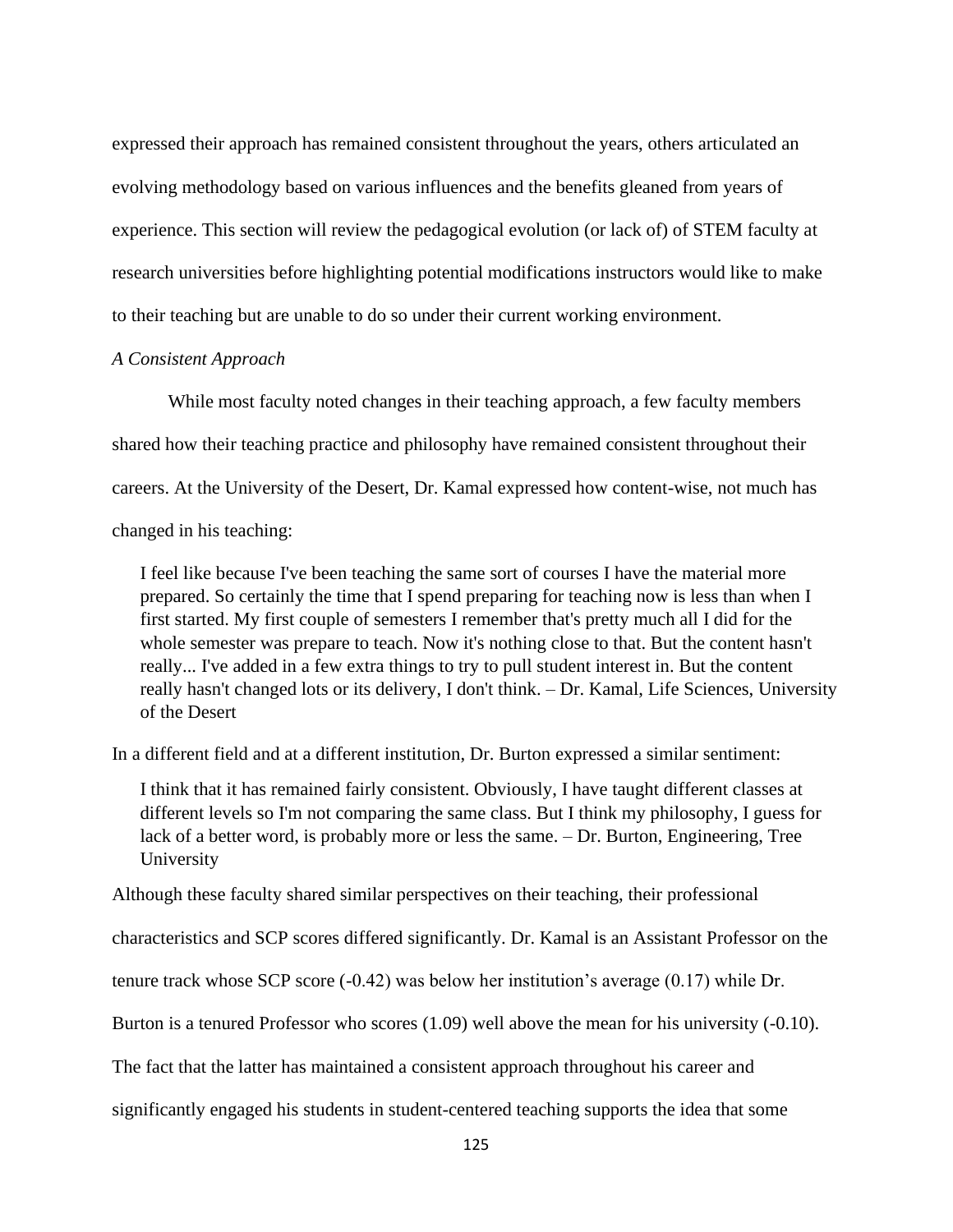faculty may engage their students in active learning practices at a higher rate from the outset of their careers.

One faculty member who shared that he had employed active learning practices since early in his career was Dr. Okoye. He described a learning activity he utilized when he arrived at the University of the Desert:

So, when I came there was no technology like clickers that we use now. And, I actually bought colored three by five cards. And, handed them to my students, and would ask qualitative questions and have them hold up, a colored card based on their answer… and, this was way back in like 1996. So, I was probably the first person at the University of the Desert, to take these big lecture classes and try to use some kind of interactive technique. Where the professor and the students got feedback. Other people in the physics department saw that this was working and started to emulate it. – Dr. Okoye, Physical Sciences, University of the Desert.

The initiative demonstrated by Dr. Okoye was exemplary at a time when classrooms lacked the technological capabilities available today and student-centered teaching was less common at his university. This early behavior is consistent with OCB as it goes above and beyond what is generally expected and rewarded by academic departments at research institutions. Such individual initiative is particularly noteworthy as it appears to have been consistent throughout

his career:

So, almost every, many general education classes now use clickers. And so, the reason I say that is; I don't think a lot has changed, but part of that is because I was a pioneer in using some of these techniques that are now used throughout the country in these large lecture classes. So, a long answer to a short question. I mean things have tweaked in how I teach, but because I was using interactive techniques from day one almost, not a lot has changed. – Dr. Okoye, Physical Sciences, University of the Desert.

Dr. Okoye's consistency in using interactive techniques throughout his career is reflective of his dedication to student learning. Unlike Dr. Okoye, however, the majority of faculty interviewed faculty expressed moderate to significant changes in their approach to teaching over the course of their academic careers.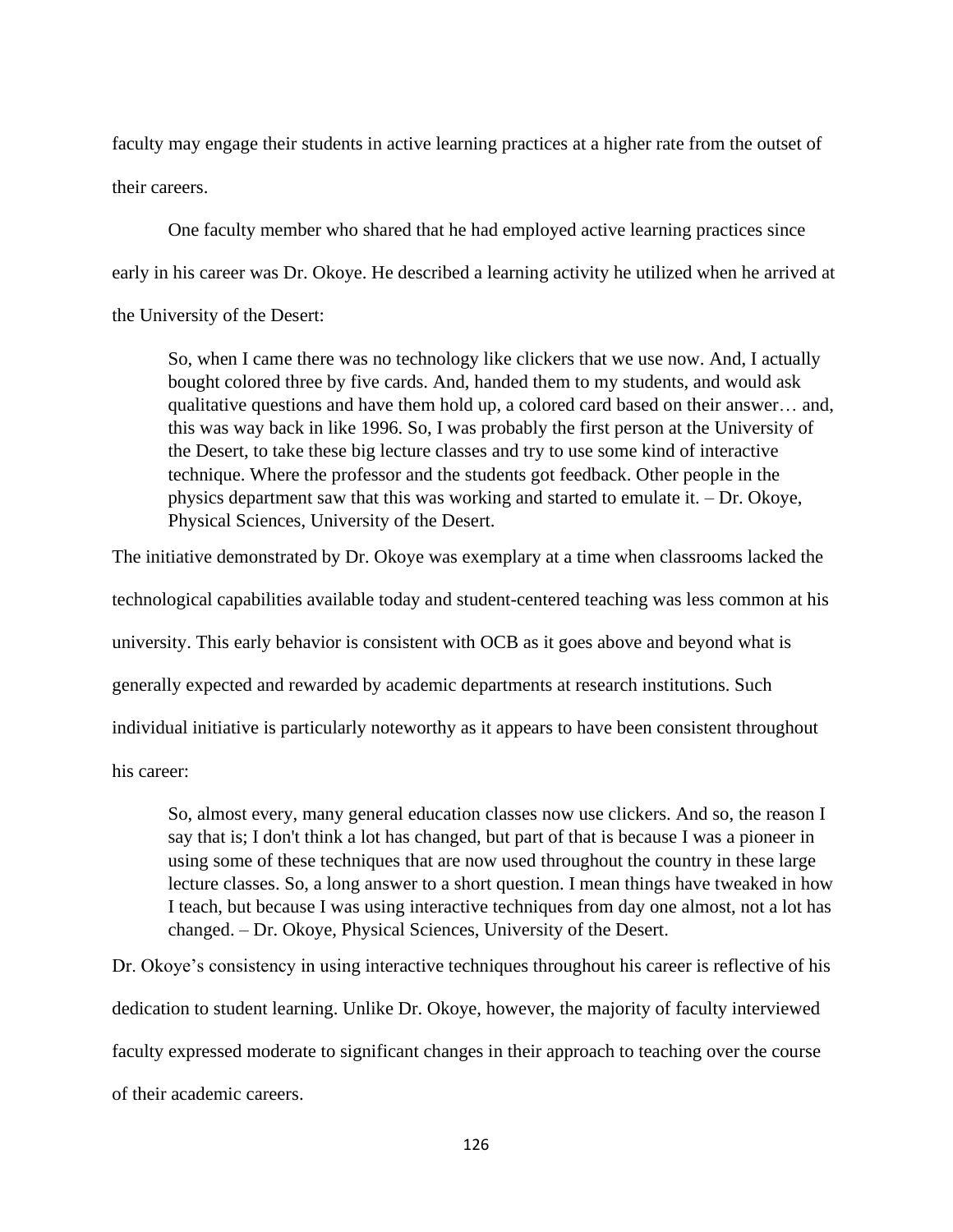# *Time and Experience*

Nearly all faculty who were interviewed noted that their teaching style had evolved to include less material and increasing levels of engagement with students. In part, this shift was attributed to a greater familiarity with the course material and an increased comfort with the teaching process that results from experience in the classroom. This finding was consistent across departments, rank, tenure status, and institutional type. A few examples highlight how faculty moved away from delivering extensive amounts of material to incorporating more activities in their instruction:

It's evolved. So when I first started I would tend to do a lot of just problems on the board. It was all focused on either deriving important results or working sample problems on the board. I do much less of that now I'm doing more activities where if I'm doing stuff on the board I try to have it be 20 minutes max and then have something where the class was working on something amongst themselves more. – Dr. Drummer, Physical Sciences, Ocean University

It's certainly become more, well, I've tried to make it more student centered. I've tried to move towards that more. I definitely was much more of kind of a sage on the stage, just lecturing with slides with lots of words and stuff like that but I've gradually over the years moved away from that. I took a lot of the verbiage out of my slides and I talk more to the students, write more things on the boards or on overheads or something like that or [inaudible] and stuff. I try and do more active learning sorts of things…like classroom activities, think pair shares, using clickers, doing in class discussions and stuff like that in the big classes that I do teach. –Dr Ashford, Life Sciences, Rocks University

I'd say that I talk less every time. I put less content in every time. It becomes more participatory, like more about process and understanding and less about memorization. I think that's how my courses have generally evolved. – Dr. Avasarala, Life Sciences, Mountain University

Dr. Avasarala's note about her teaching becoming more about the process and less about

memorization speaks to shifting views about what learning is and how best to achieve it. In the

case of STEM students, while there are certainly heaps of specific information that can be passed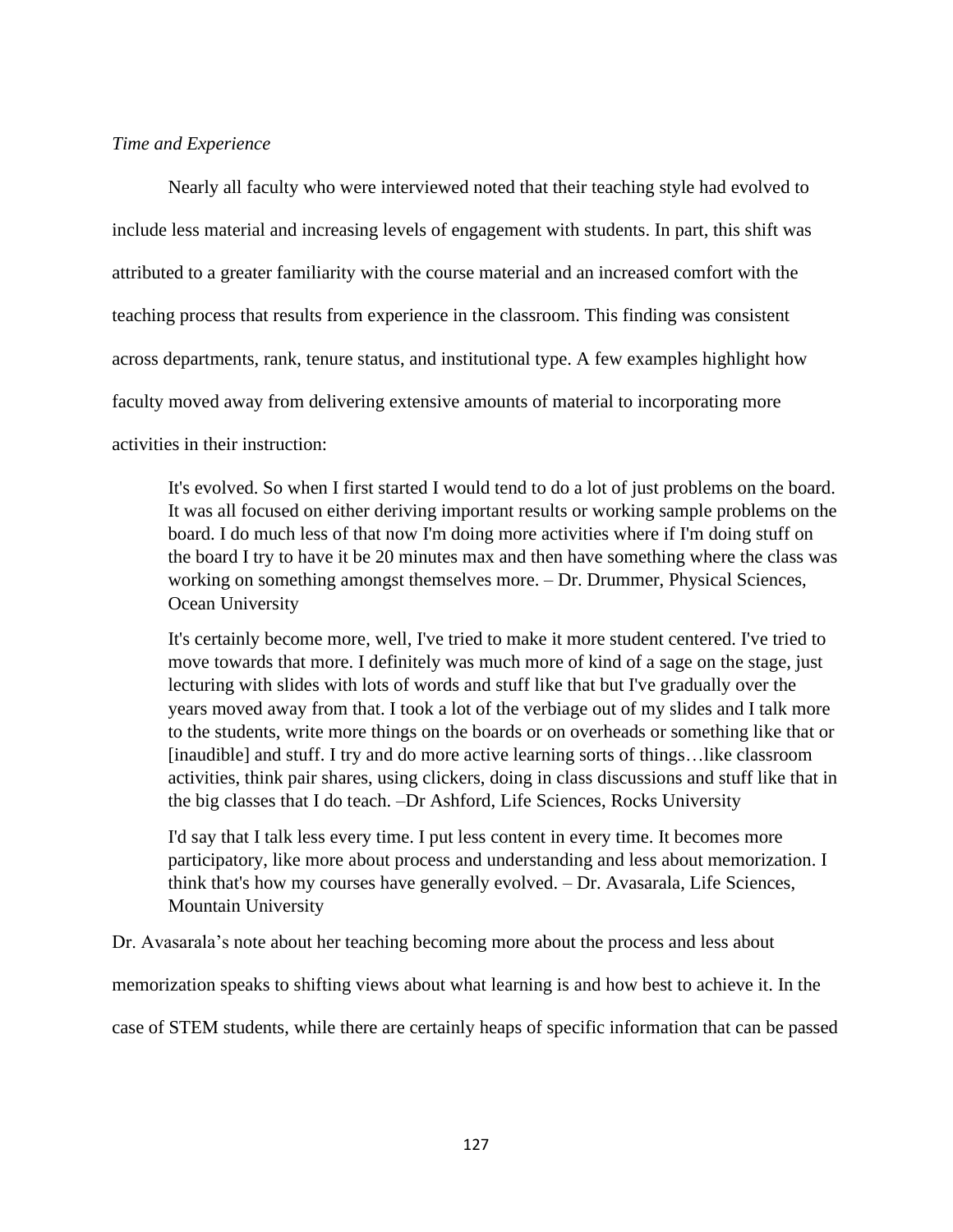on, faculty may be better served by focusing on general processes and problem-solving techniques.

At the University of the Hills, Dr. Draper reveals how her teaching has evolved to include less material, a broader focus, and a deeper emphasis on analytical strategies. She discusses her experiences with teaching early on:

I've definitely changed a lot. I know, early on, I just wanted to cover as much content as I could. I wouldn't necessarily go into great depth. It would just be sophomore organic chemistry, this reaction, that reaction. "Let's get as many reactions down as we can. Oh, look. We've done everything in the book. Let me show you this other thing that's not in the book." I know, my first year, I just killed my students with that. I also, very early on, felt that if I didn't say it to them that I couldn't hold them responsible for knowing it. So, I had just really jam-packed lectures to try and get every last thing disseminated to them, despite the fact they had a book in front of them that they could've been using. – Dr. Draper, Physical Sciences, University of the Hills

Her struggles with covering the available material and being able to hold students accountable to knowing it speak to the pressures that faculty feel from both students and from the intended curriculum for the course. The fact that faculty across various disciplines and institutions shared their struggles with covering all the material early in their careers may speak to mismatched expectations regarding what is expected to be taught. At the same time, faculty may attempt to cover all the material because they lack experience with teaching the course and recognizing what is more and less important for students to know. Moreover, it is possible that the pressure to produce high-quality research to advance in academia and achieve tenure may not leave much room to review the established curriculum. In other words, faculty may not have the time to thoroughly review the content of their assigned courses and prioritize what they feel as most important for students to learn. Dr. Draper went on to discuss how her teaching has evolved from her early years: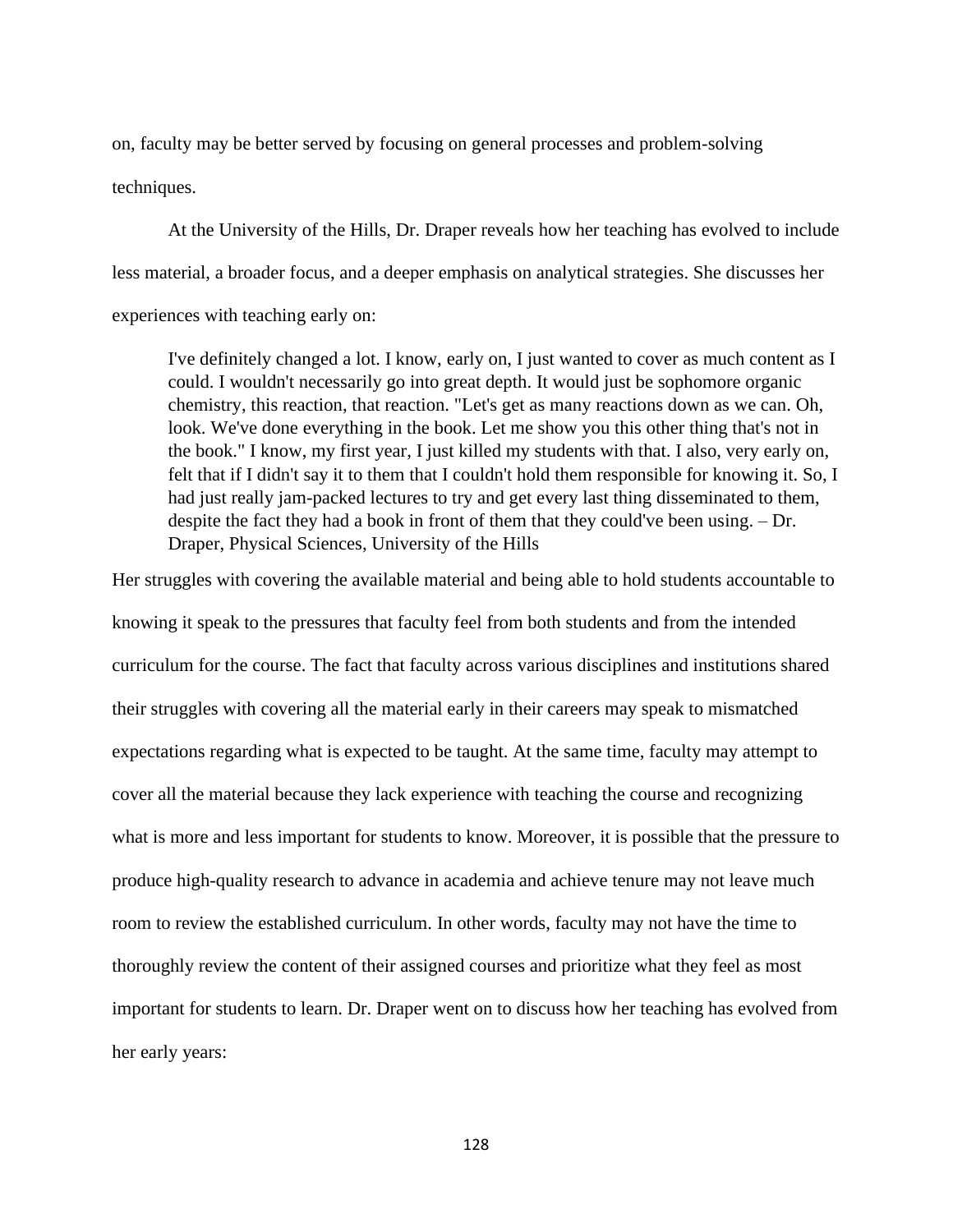In general, I do go into more depth now, and less content…Instead, I just try and show them, "Here are the tools that you'll always be able to use, to figure these kinds of things out, no matter what context you might see it in, whether you're an environmental chemist, or in some sort of end of environmental science, and here's ways you can figure out these problems," and so on. So, I try and develop more general tools and make it more about the general learning process and really specific about chemistry. So, a little less content, a little more general, now. – Dr. Draper, Physical Sciences, University of the Hills

Having achieved tenure, Dr. Draper may have more time to tinker with her teaching and isolate

the specific strategies and content she would like her students to know. Years of teaching

experience may also have led her on the path towards changing her approach to pedagogy.

# *Flipping the Classroom*

STEM faculty varied in the extent to which their teaching approach changed throughout their careers. While some instructors changed their approach to include more active learning strategies in the classroom, others went further in redefining their pedagogy. Dr. Mao and Dr. Holden went so far as to flip their courses, essentially delivering course content electronically to students outside the traditional course period and devoting the entirety of class time to engaging students in active learning activities. The former describes his transition:

So I initially started teaching the course, it's an analytical chemistry course, I do also teach some others but I've been teaching the same analytical chemistry course since I started. It started off as simply standard lectures, students sitting in the class watching me and now it's entirely a flipped classroom with active learning group work throughout the entire semester. – Dr. Mao, Physical Sciences, Canyon University

When asked what motivated this change in his teaching, Dr. Mao shared the following:

A little bit of more knowledge of educational theory and practices. Trying different things in the course and learning that students, or seeing some of the failures that students had in just a pure lecture model and realizing that getting them involved with doing the problems was what they needed to do the most of. I fell in with a bunch of people who are doing a lot of curricular development work in analytical chemistry. – Dr. Mao, Physical Sciences, Canyon University

Dr. Mao's experiences in the classroom and his growing knowledge of educational practices led

him on the path to revamp his teaching and include more active learning strategies. Perhaps as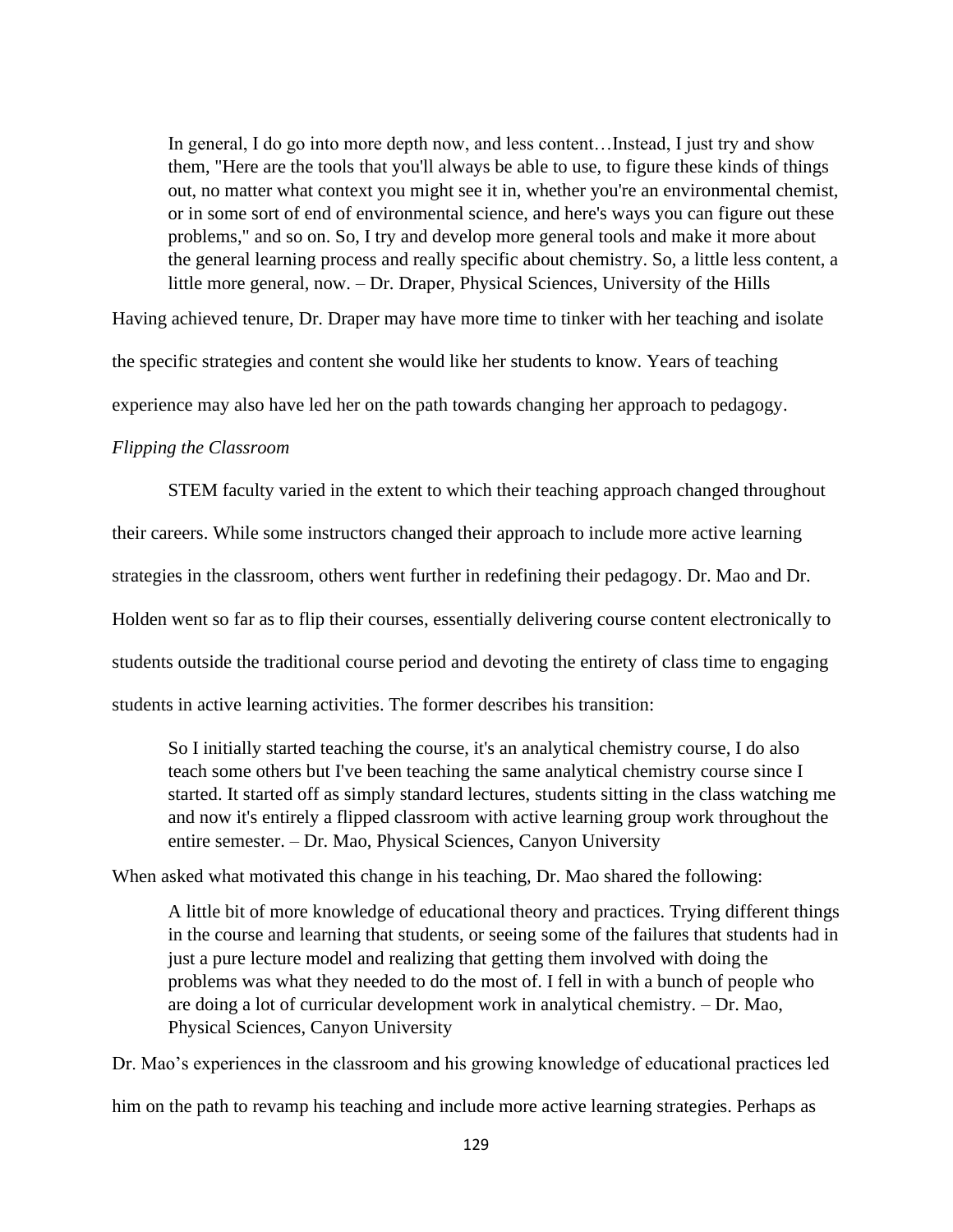importantly, his fellow peers in analytical chemistry served as a support network for the application of these adjustments in his course. We cannot overstate the importance of faculty peers in gaining the tools, experience, and confidence necessary to implement significant changes in the classroom. As more faculty begin to implement changes in their teaching, we might expect a snowball effect that can catalyze the use of student-centered pedagogy in STEM classrooms.

A second faculty member who also adopted a flipped classroom approach was Dr.

Holden at the University of the Desert. He shared his approach to teaching:

I've moved to more of the flipped classroom…So, if I'm going to lecture on something, here's a work example I'm going to do, or here's a derivation, I've been slowly and steadily moving all of that to online videos. "Here's my derivation and now you can watch as much as you want. You can pause it, you can go back and forth. The same with work examples, right? Pause it, go back and forth if you get stuck." So I try to save, for classroom, stuff that we can do together as a class. And for the smaller ones then, you can do a lot more, "Hey, let's get in little groups and work on this problem," sort of thing. People have said they've been able to do that with the class of 300. I haven't been able to do that successfully just because chaos breaks out. But it's still the questions, the voting questions, and those sorts of things, I try to do that. So, that's one thing that has changed over the years. – Dr. Holden, Physical Sciences, University of the Desert

Dr. Holden's organic move to a flipped classroom approach underscores his commitment to student learning. His emphasis of the benefits of the flipped approach – "Pause it, go back and forth if you get stuck" – highlights one of the reasons why faculty move towards this approach. When pressed to expand on why he had invested so much time in his teaching and moved towards a flipped classroom approach, including the development of his own resource-filled website, he added the following:

Yeah, yeah, no and it's even maybe worse than you think because, I mean, I consistently get fine reviews. If I had done none of this, I would still have gotten the highest rating in my yearly evaluation on my teaching because students, I do a fine job, students like me, I get good reviews… And so I want to try something new, I want to move forward. It was an enormous amount of time learning because I went to the beginning learning HTML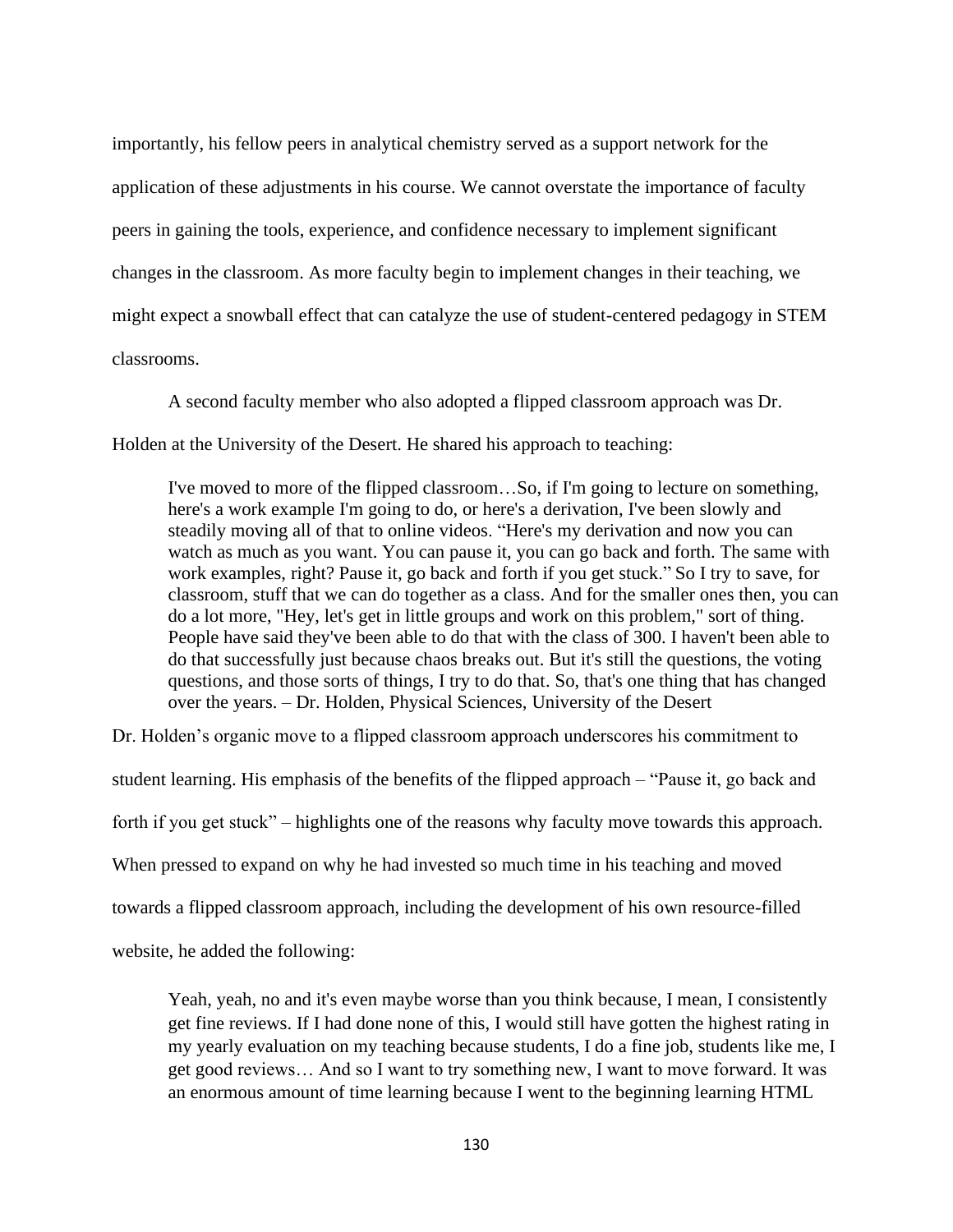and CSS and then PHP and whatever MySQL or SQL, all that database management stuff just for the website. But it was fun. I mean, it was a huge time sink but learning it was, I enjoyed it immensely. And so I want to see if, and then I can see they love those resources. The students, they think they're great. And so that's pleasant, that's nice. But it's really I've got to find something new to try to improve. If I'm just doing the same thing I did over and over, I just hate all of it and then I can't. And then that's no good. – Dr. Holden, Physical Sciences, University of the Desert

In addition to the satisfaction of knowing students loved these online resources, Dr. Holden also enjoyed learning new skills. Considering the large amount of time and effort that it took to develop these online resources for students and his motivation for doing so, Dr. Holden's transition to a fully flipped classroom is a perfect example of Organizational Citizenship Behavior. In this transition, he displays a self-driven willingness to exceed expectations – especially considering he is already viewed as an effective instructor – despite knowing these actions are unlikely to result in tangible professional benefits (e.g., increased salary). Dr. Holden did not have to undertake these extensive efforts, and that makes them more remarkable.

## *The Process of Change*

Faculty readily admit that making changes to their teaching can be a prolonged and challenging process. While some described themselves as natural teachers, others explicitly talked about the challenge of incorporating student-centered teaching. Dr. Duarte shared her experience:

I tried some active learning early on, but I just wasn't that good at it. But I've gotten better at it. And so I do give students more time to work in groups in class and I don't feel like it takes away from the rigor of the class or just important material getting disseminated to them. So more active learning, although the style varies from course to course, in year to year just because it's a lot of experimentation that happens with active learning until you've got it right. But yeah, there is more active learning now than there used to be. –Dr. Duarte, Engineering, River University

Gaining experience with active learning strategies in the classroom is certainly a key concern for faculty seeking to transform their approach to teaching. The inability to incorporate such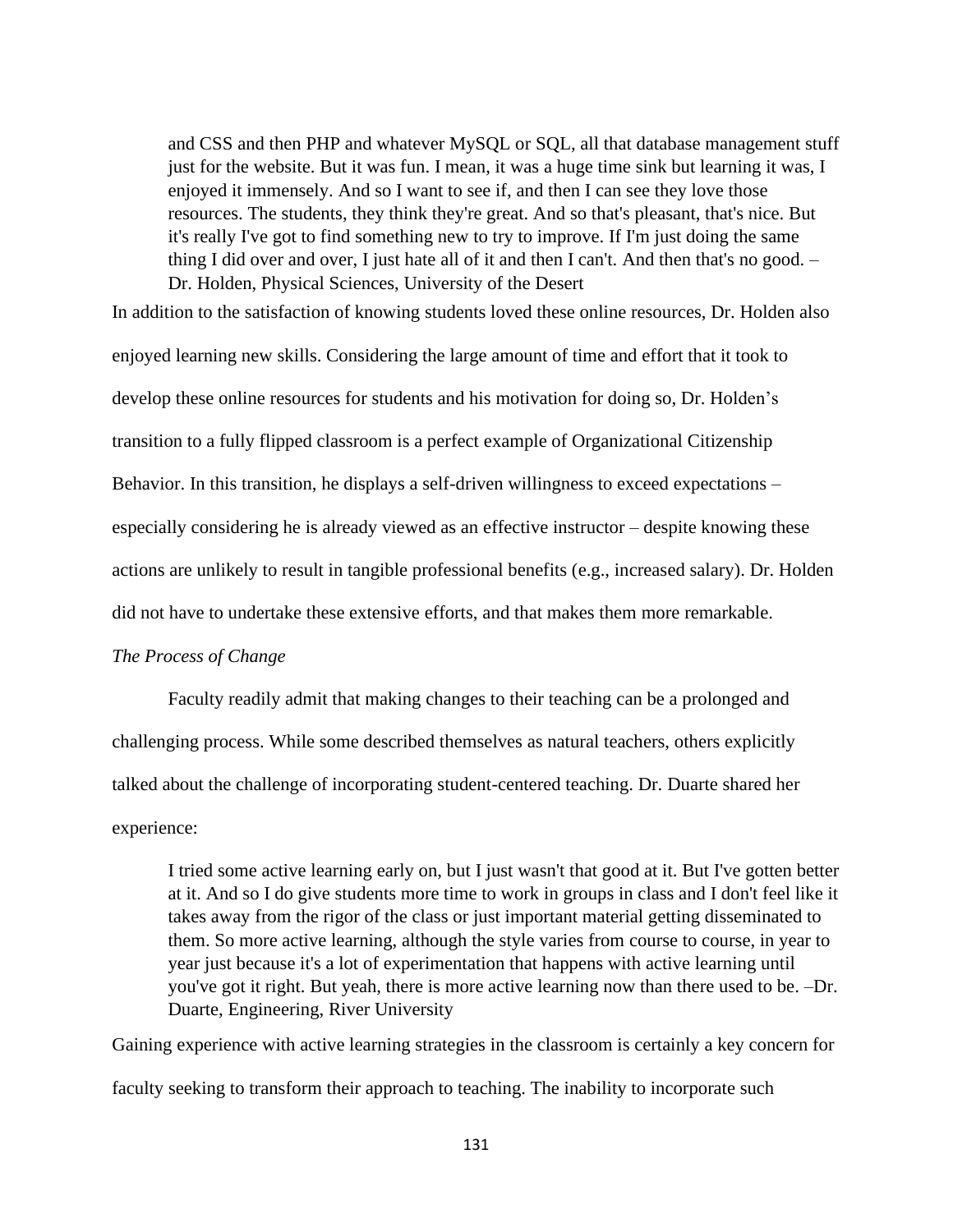strategies immediately into the classroom may partially explain the large impact of participating in professional development programs that was found in the previous chapter. Participating in these programs may provide faculty the experience, tools, and techniques to gain confidence in using SCP more regularly in their courses.

Although experience certainly matters, teaching the same course over an extended period of time may also be a detriment to the inclusion of different or newer pedagogical approaches as was discussed by one faculty member:

I think what would make it work for me, maybe, is if I taught something else, because I've taught this class five times, so it's so tempting to just, "Okay, everything's ready," but if I had to do a new course, I would have to do a new course anyway, and that would be an opportunity to put in some of these other methodologies, or try some things that are a little bit different. – Dr. Avasarala, Life Sciences, Mountain University

The concern about settling into a teaching groove is certainly troubling as many faculty may find themselves teaching the same course or set of courses over many years. Although faculty may save the time they may otherwise invest in their teaching if they had to teach new courses more frequently, it is possible that the quality of teaching may decline over time and that the techniques and strategies used in the classroom may become outdated. Dr. Avasarala's admission that a new course would motivate her to invest additional time in trying new methodologies would suggest that one way to encourage faculty to rededicate additional time and effort into revamping their teaching would be to facilitate the development of new courses or the rotation of existing courses amongst the faculty of a department.

Although Dr. Avasarala conveyed that teaching a new course would provide an opportunity to include new methodologies in her teaching, she also shared several reasons for why she has incorporated active learning practices throughout her career:

Well, the Top Hat. I didn't use that before, and then Wendy (peer faculty) was like, "Oh, you should use this." I was pretty early adopter of it, but it was definitely something that I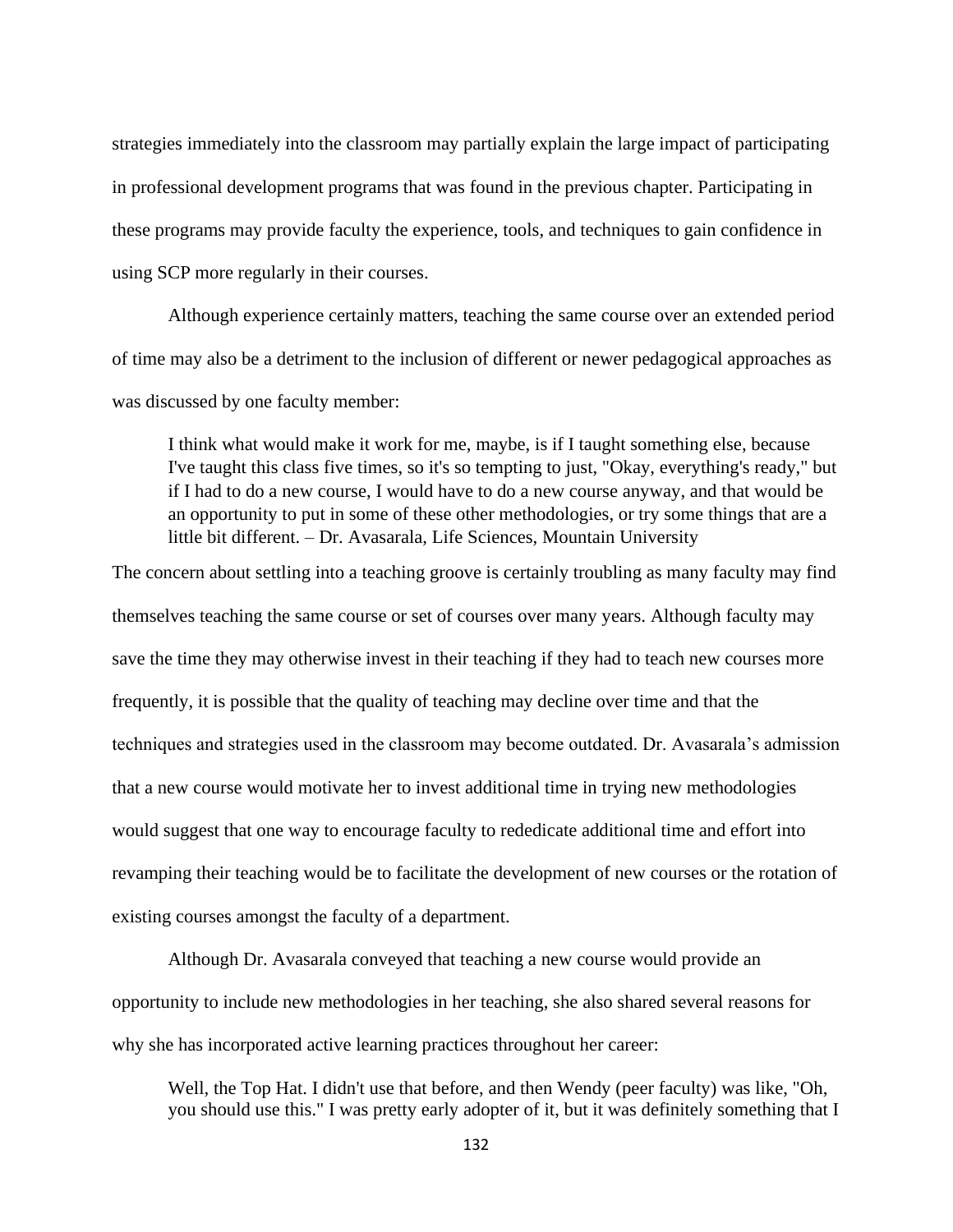changed the course from straight lecture to audience response. That's probably the biggest example, but so many things, like the Think-Pair-Share exercise, the Muddiest Point, all the classics, I just tried them all. The students are like, "What pedagogical technique are you trying out on us today?" Like, "I'm trying this one. Here's the evidence for why it works. Here's why I'm trying it out on you." – Dr. Avasarala, Life Sciences, Mountain University

Here, she cited two reasons for using these active learning techniques. First, she recalls the suggestion of a fellow faculty member who helped transform her class. While we will never know whether Dr. Avasarala would have included active-learning techniques in her teaching without the suggestion of one of her peers, it is reasonable to assume that such a suggestion can provide the confidence to do so and possibly accelerate the inclusion of such practices. Secondly, she shared that part of the motivation was the evidence that SCP has an impact on student learning greater than that of traditional lecturing. Clearly, Dr. Avasarala has invested time in learning about pedagogical techniques and the evidence that drives their use. This suggests she is driven to improve her teaching and cares deeply about student learning.

Another faculty member who was driven to enhance her teaching for the direct benefit of her students was Dr. Roci. Having inherited a slide presentation from a colleague who had previously taught the course, she felt pressured to follow it during her first year teaching at Ocean University. She described how she felt about her teaching during this first year and how her practice has evolved since then:

One thing that I noticed in the first year was there was a lot of information, like we would have 35 slides to get through in an hour, and it's impossible. I don't even know how you do that. I would just be like jamming through, just trying to tell them everything. I was not really happy with that. The second time I taught it, I cut everything back to like 20 slides. I try not to go above 20, and made a lot more like, "This is a practice problem that you're going to do," kind of things. There was a tradition, people use Clickers here, and so there had been Clicker quizzes that people would use, and stuff like that, so that was good. I added in some other practice problems, more time for the students to practice and process what they were learning. – Dr. Roci, Physical Sciences, Ocean University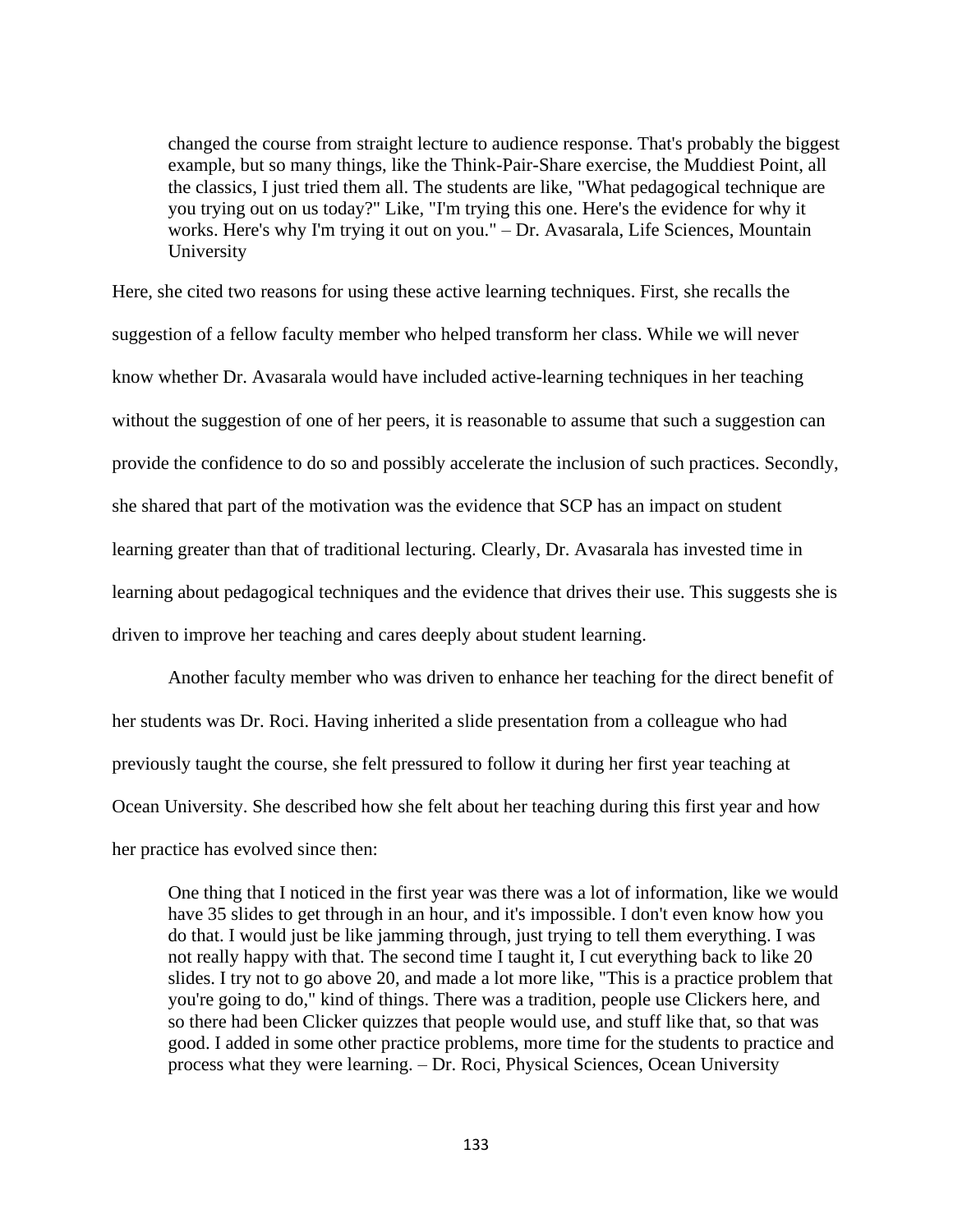After her first year, Dr. Roci felt much more comfortable making changes to her pedagogy and based these modifications on the challenges she faced while delivering content to her students. When asked to describe her motivations for including more student-centered activities in her teaching, she shared the following:

I'm trying to be more purposeful about the idea of constructing knowledge where there are these concepts that I really want students to understand that are going to help them think with chemical intuition later on. I want to really provide some high-quality experiences for them around those topics. It's a little bit challenging because I think students feel like they don't get the information. You have to find a way to make sure that students feel like they got information after they work for it a little bit. -Dr. Roci, Physical Sciences, Ocean University

Dr. Roci's motivation for shifting from a more traditional form of content delivery to a more interactive style of teaching was due in large part to her desire to improve the quality of student learning. It is worth noting that her concerns about students' displeasure with student-centered teaching practices –despite enhanced student learning outcomes – has been noted in the literature (Austin, 2011). Despite these challenges, she remains committed to finding ways to improve student learning. Her dedication in the face of unconvinced students is indicative of her willingness to go above and beyond in her teaching, a characteristic of organizational citizenship behavior.

### Contextualized Teaching Experiences

One of the driving stimuli behind this study was the desire to understand the extent to which institutional and departmental contexts shape STEM faculty's approach to teaching at research universities. Within these settings, the role of faculty peers in motivating instructional change was also explored. Findings support the conclusion that how faculty approach their teaching and the extent to which they utilize student-centered pedagogy is strongly influenced by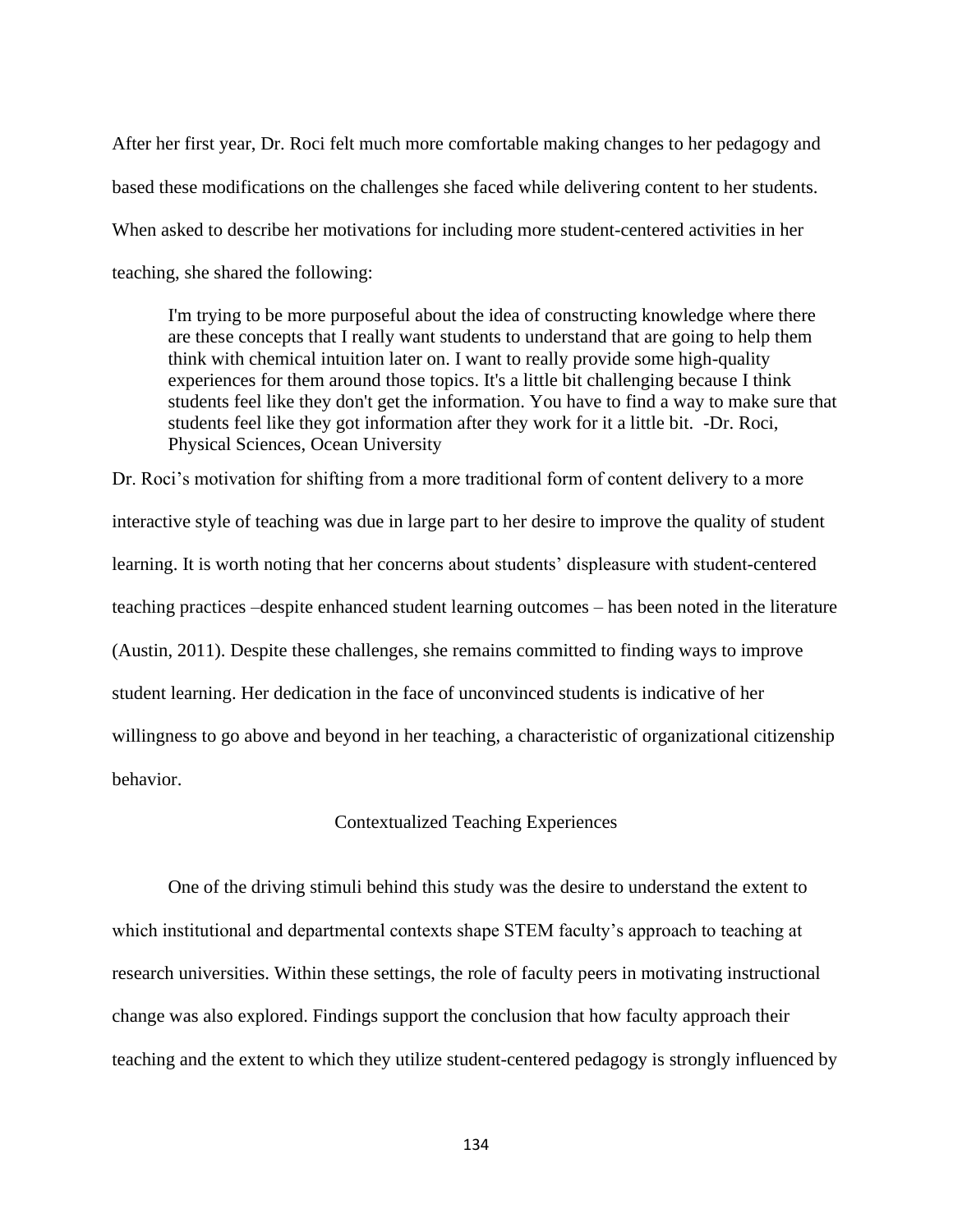their professional environment. The remaining sub-sections of this chapter are dedicated to exploring the contextualized teaching experiences of faculty in greater depth.

### *Institutional Influence*

Faculty considered their institutions to be an important contextual factor that shaped their approach to teaching. This influence was achieved through direct or indirect messages via institutional policy, directives, mission, or values. In some cases, these messages were transmitted via academic departments while in others stand-alone messaging complemented or in rare cases conflicted with departmental behaviors. In all cases, faculty had strong opinions about the extent to which their institution supported teaching. Some STEM faculty felt that their institutions were not supportive enough of teaching while others felt their institution was a strong supporter of teaching.

At the University of the Hills, Dr. Draper described a rare instance where departmental and institutional leadership were not quite on the same page. She described how faculty peers in her department valued teaching excellence to a much greater extent than her institution and its leadership:

I think it's more from department leadership. It's definitely not valued elsewhere on campus. I think they just care that a warm body shows up to put grades into a grade book and pass most of the students. It's not your formal leadership. It's not like our Chair stands up in front of us and says, "Here's our directive to teach good courses." It's everyone who's more senior in the department buying into that and walking that walk. – Dr. Draper, Physical Sciences, University of the Hills

Her blunt declaration that institutional leadership does not value excellence in teaching is quite telling of the environmental context in which she is employed. Clearly, the message Dr. Draper has understood from her institution is that teaching well is not a priority. Importantly, faculty in her department have taken the initiative to give precedence to their teaching.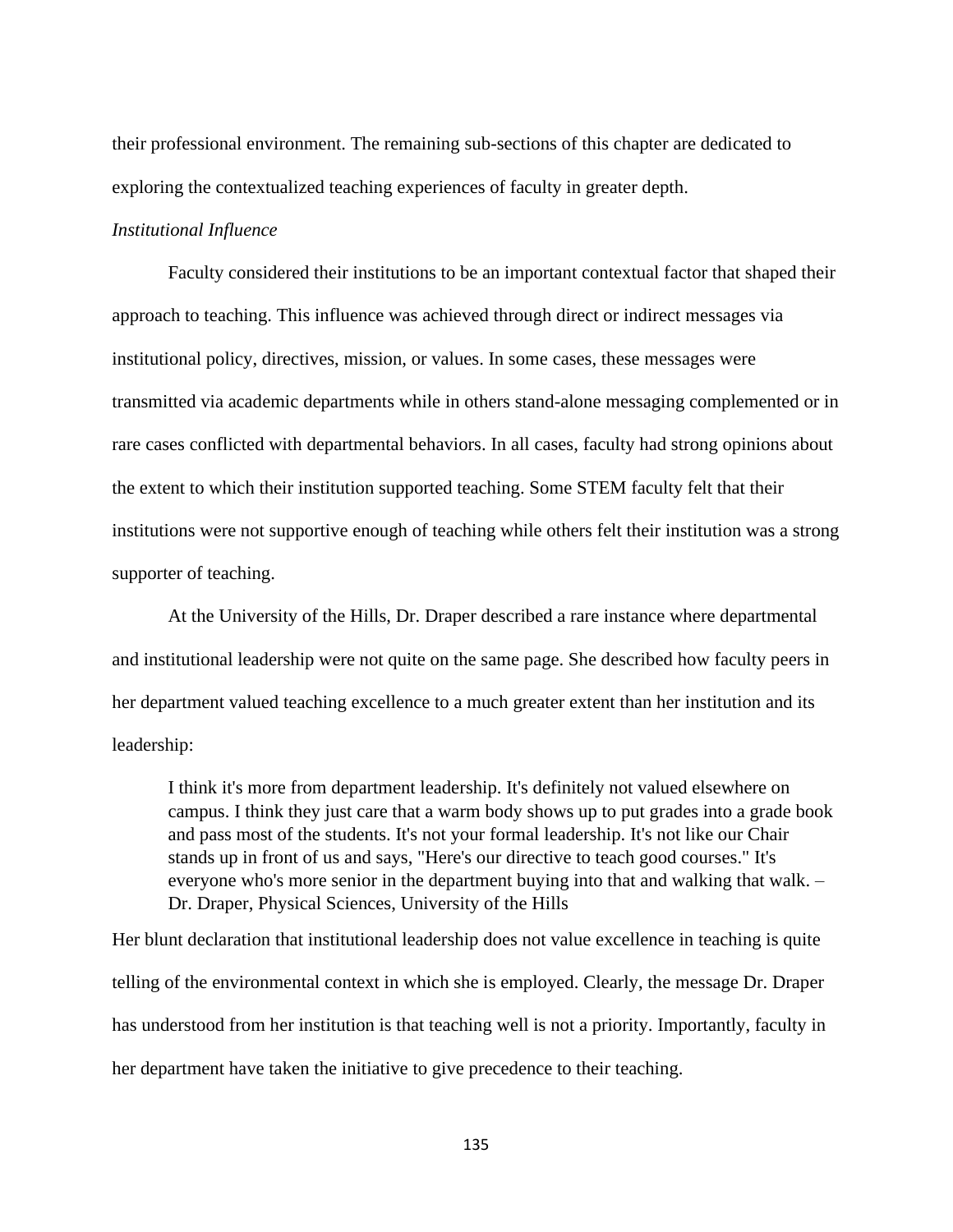Dr. Draper's perspective on the lack of support for teaching at University of the Hills is backed by a fellow faculty member at the same university. Dr. Cortazar shared his take on the extent to which campus leadership supported teaching:

I would say the college sort of talks about how teaching is important and even the mission of the university of students first. Sometimes actions don't always align with words though from upper administration. There is a lot of pressure to do other things that would take away from your teaching. So I'd say sometimes the actions don't line up with the words. But in words, they say that we're a student-centered university and students are first. It's just that sometimes it's like, okay, well if it was really students first then you wouldn't have this policy in this situation. – Dr. Cortazar, Engineering, University of the Hills

While working in different academic departments, these two faculty members come to a similar conclusion. That is, institutional support for teaching is lacking and, as Dr. Cortazar points out, is given lip service by the institution. Despite campus leadership describing teaching as important, Dr. Cortazar feels there is pressure for faculty to devote time to other endeavors. Such pressure can be an important influence on the extent to which faculty engage in activities that support or transform their pedagogical approach.

Just as Dr. Draper and Dr. Cortazar shared a belief that their university was not very supportive of teaching, another pair of faculty felt their institution could place more of an emphasis on teaching. Dr. Ashford and Dr. Inaros shared the following:

Again, I think that if you do a good job teaching, you get a pat on the head and it's not fully integrated into the kind of culture. I mean, we're still a big research institution. Again, I mean, I think it's just going to be, they need to make it a bigger part of the review process. They need to make it and part of it is it's going to be a slow shift that's going to happen over time. –Dr. Ashford, Life Sciences, Rocks University

I mean they certainly could. At the campus level, they could sort of prioritize teaching more heavily than it is now. I mean there is a sort of implicit understanding that if you're doing well in research, even if you're kind of subpar on the others, you're still doing okay. So maybe that kind of culture could change, and there could be more clear understanding that teaching is critical. – Dr. Inaros, Life Sciences, Rocks University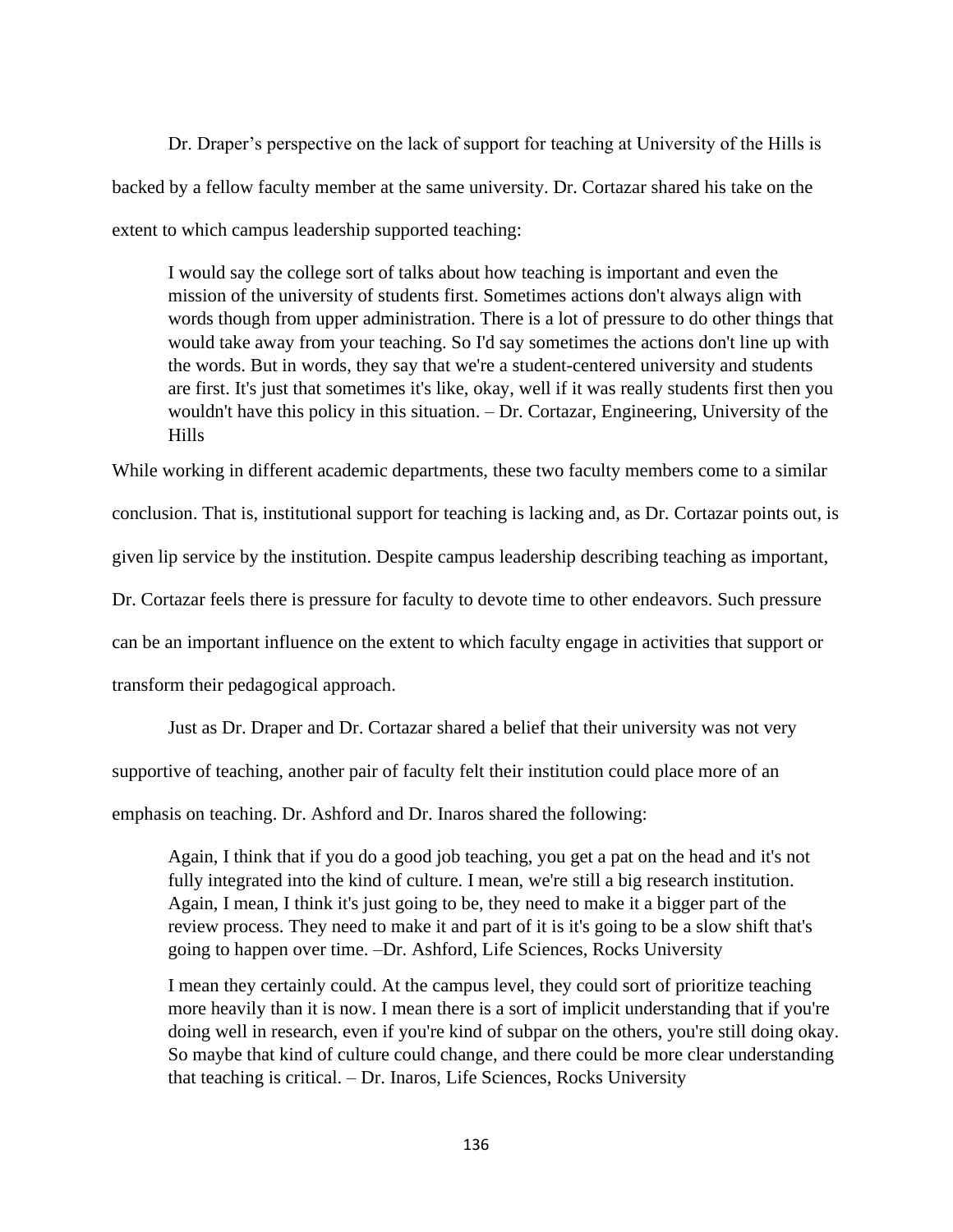Dr. Ashford makes clear that good teaching is not properly rewarded at Rocks University via either compensation or the faculty review process. This view supports the notion that some faculty may be more intrinsically motivated to place an emphasis on their teaching, a perspective in line with Organizational Citizenship Behavior. Dr. Inaros further stresses this point when he admits that being subpar on teaching is okay at Rocks University if you are doing well in your research. Both faculty point to a need to change the "culture" at Rocks University, one that at this time is sending the message that teaching is not rewarded. Although both Dr. Ashford and Dr. Inaros are employed within the Life Sciences, it is likely that faculty in other fields (e.g., Physical Sciences, Humanities, Social Sciences) are also hearing this same message from their university.

The subtle or not-so-subtle message that research is the priority was also quite evident at the University of the Desert. In the opinion of Dr. Dawes, this message came from university leadership as a means of maintaining academic prestige:

So we're kind of at the bottom of the R-1 list in terms of research productivity. And as a university, we're kind of desperate to maintain that R-1 status. So I think that a lot of the efforts and discussions and activities are really centered around research. I think that what probably needs to change is this idea that STEM is research. And that STEM, at least at my university, is thought of as the way to increase research productivity, and therefore the way to increase rankings and increase stature of the university. So that puts a lot of pressure on STEM faculty in particular to kind of go all-in on the research. And I think that that actually probably plays into kind of the zero-sum game perspective of, "oh, you're spending your time on teaching? You should really be spending that time on research.' – Dr. Dawes, Physical Sciences, University of the Desert

Words like "desperate" and "pressure" highlight the influence that messages about teaching and its relative importance can have on faculty. An outcome of such messaging is the "zero-sum game" mentality where faculty are regularly inferring that time spent on teaching is not as personally and institutionally beneficial as other activities, namely research. Dr. Dawes also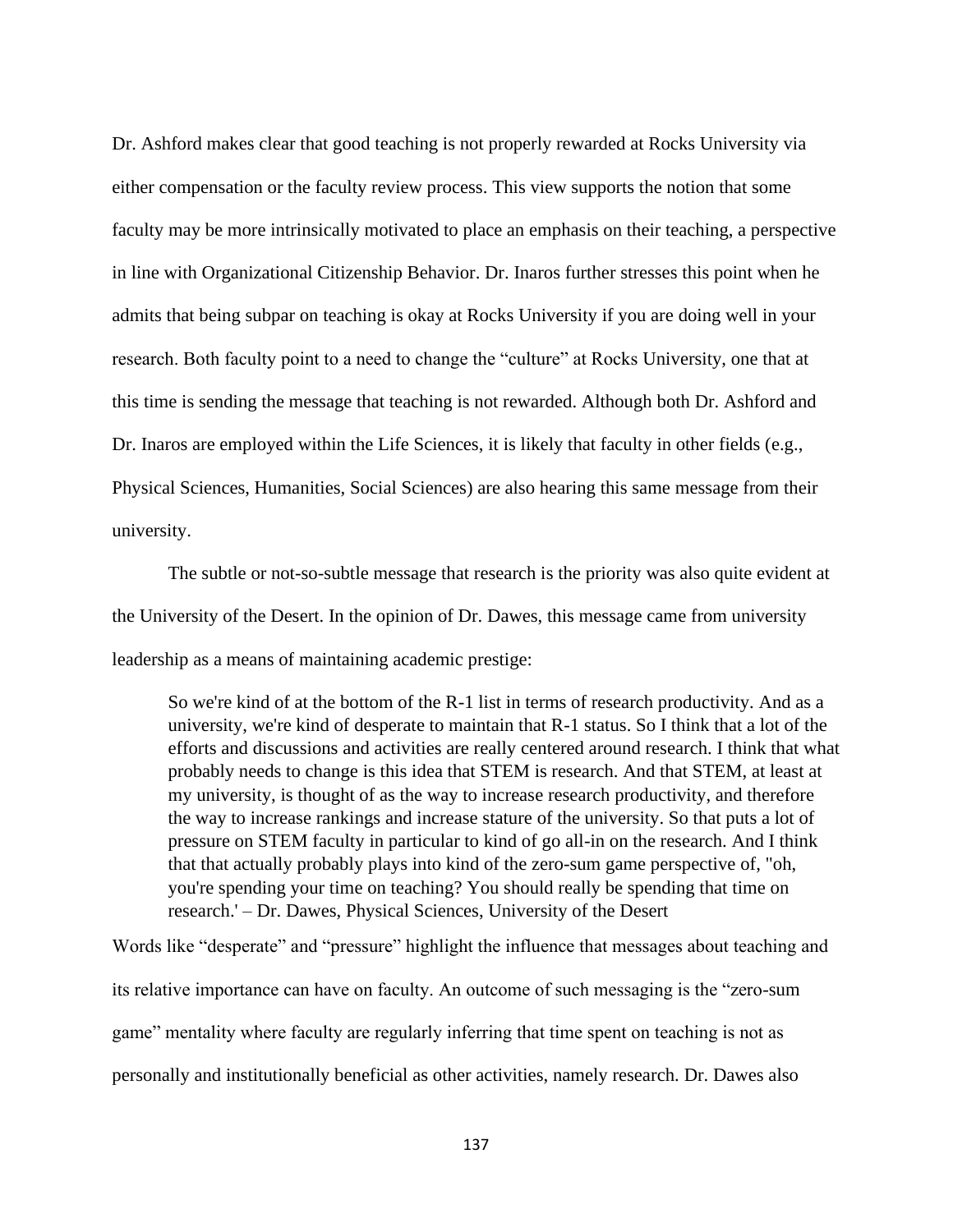brings up a key point about STEM faculty facing increased pressure to deliver research productivity for the university. Relative to their non-STEM peers, STEM faculty may be more strongly influenced by institutional messaging that deprioritizes time spent on teaching and rewards an emphasis on research. STEM faculty may also be directly (not just indirectly) asked by campus leadership to place a greater priority on their research over their teaching.

While some faculty spoke to less-than-supportive institutional environments, others highlighted how their campus leadership, mission, and values strongly encouraged them to focus on their pedagogy. At Canyon University, Dr. Mao shared an example of how campus leadership supported efforts to improve student learning:

The campus leadership is involved and they've supported us a lot in many of the initiatives that we've undertaken. So one of the things has been the implementation of supplemental instructors for summer general chem courses. And they've found the money to keep that going. We got it started with the course redesign grant and one of our associate deans was part of that redesign and she was, she's been instrumental in making sure that we have money to maintain that through more courses than what we started with because the students began demanding it for the next level and the next level. So they're certainly supportive of it. They, I wouldn't say they necessarily are rewarding us in any way for doing it but they will make sure that the students are getting the resources that we think are most appropriate for being able to teach them if we can prove that it's worthwhile. –Dr. Mao, Physical Sciences, Canyon University

While this example does not specifically highlight an effort to shape how faculty spend their time in the classroom, the willingness to continuously invest funds in these efforts is a powerful message that makes evident student learning is a priority at the university. This is especially important as some research institutions not only fail to support efforts to improve teaching but actively discourage them. This message would not be lost on faculty and there is a strong chance further initiatives to improve pedagogical practice may also be supported by campus administration. The fact that these are faculty-initiated endeavors that are not specifically rewarded makes this a prime example of Organizational Citizenship Behavior as faculty go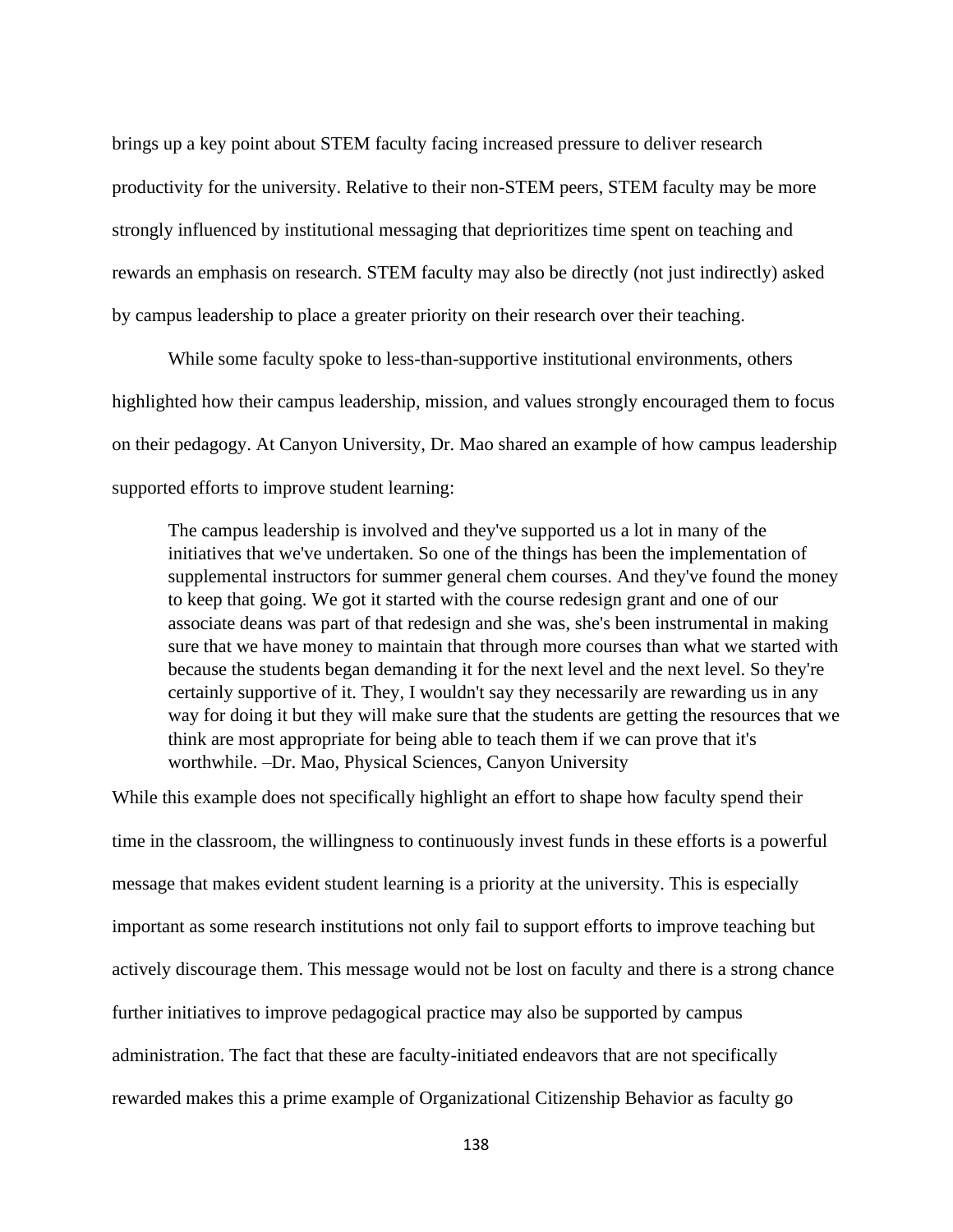above and beyond their required responsibilities. These faculty are clearly not motivated by personal gain nor are these initiatives part of their job description.

In addition to investing resources in teaching, faculty also highlighted how their institution's values had a direct impact on their job expectations and performance evaluations. At Ocean University, Dr. Drummer spoke to the impact university values and priorities had on his teaching:

So, at a general level Ocean University expects us to be good teachers. The stereotype of the big research university is the professors are like their classes are all taught by TAs at least at the beginning level and the professors don't even want to talk to the undergraduates. They'll talk to the graduate students if they are doing something interesting that's a little bit the stereotype of a research university. Ocean University is definitely not like that we have a clear expectation from the administration that we have good teaching. And we have a lot of hard courses that are taught by faculty even at the introductory levels. So, on one hand that is an expectation and an incentive to care about teaching. And of course it's a place where you accept to come here knowing that at the beginning that teaching is going to be an important part of how you're evaluated. – Dr. Drummer, Physical Sciences, Ocean University

On top of the expectation that faculty have good teaching, Dr. Drummer's final point about faculty agreeing to come to Ocean University with the expectation that they have good teaching can be a key factor in explaining how he and his peers approach their teaching. Considering that pedagogical practice plays an important part in performance evaluations, faculty must be mindful to prioritize teaching excellence. Dr. Drummer's perspective on his institution is supported by a fellow faculty in Engineering:

The board of trustees of Ocean University has said that we will remain a teaching institution primarily, with research to support the teaching. So we won't be an R1 institution. That's not our goal. It's not our desire. So I find, that the infrastructure and all of the incentives and the whole way that the university is set up is strongly in support of, me being a better teacher. And anything that I need, in the way of teaching, is supported by the institution. – Dr. Johnson, Engineering, Ocean University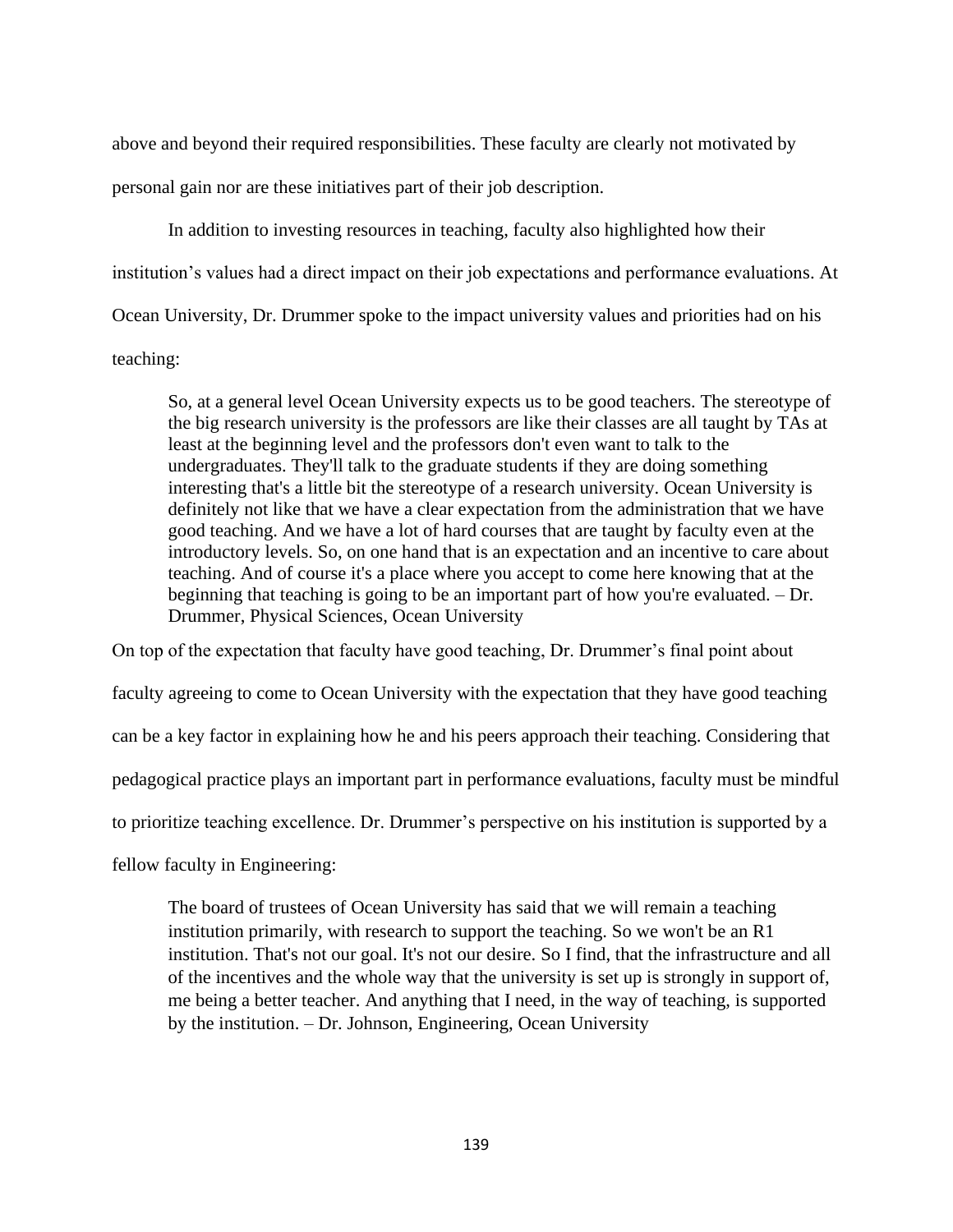Both Dr. Johnson and Dr. Drummer point to Ocean University's institutional values as being very supportive of their teaching. This level of institutional support was unique among all the interviewed faculty and establishes an intense focus on teaching that is not commonly associated with research institutions, even within the R-2 classification.

Ocean University's focus on teaching creates a scenario where faculty must be willing to align their personal and professional values with the institution. While not all faculty would find Ocean University to be a great fit for what they are looking for, those that do accept positions are at least to some extent more inclined to devote time to their teaching. The notion of being a good fit with their university was described by other faculty members:

Then at the position at Mountain University, which seemed like a good fit for me, with its combination of being research active, but also having quite a focus on undergraduate education, especially experiential education, which is learning by doing. It's a kind of Mountain University shtick. I like that a lot, so it's been a good fit for me. –Dr. Avasarala, Life Sciences, Mountain University

And, much of my travel money comes from teaching honors classes here. So, there's financial incentives, to do good teaching. And again, I think that's because this university values teaching. And, it's one reason I like being here. I think I would struggle at a university that minimizes teaching, even more than the standard R1 university does. – Dr. Okoye, Physical Sciences, University of the Desert

While Ocean University is an R-2 institution, Mountain University and University of the Desert are both R-1 institutions who prioritize good teaching and have a clear focus on undergraduate education. Yet, all three of these universities impact teaching and create teaching expectations for faculty via their focus on pedagogy and student learning. In these scenarios, faculty would benefit from being supportive of the university's values and thus might be more inclined to spend time on their pedagogy. In these ways, a university's values and mission may influence the extent to which faculty adapt student-centered teaching practices.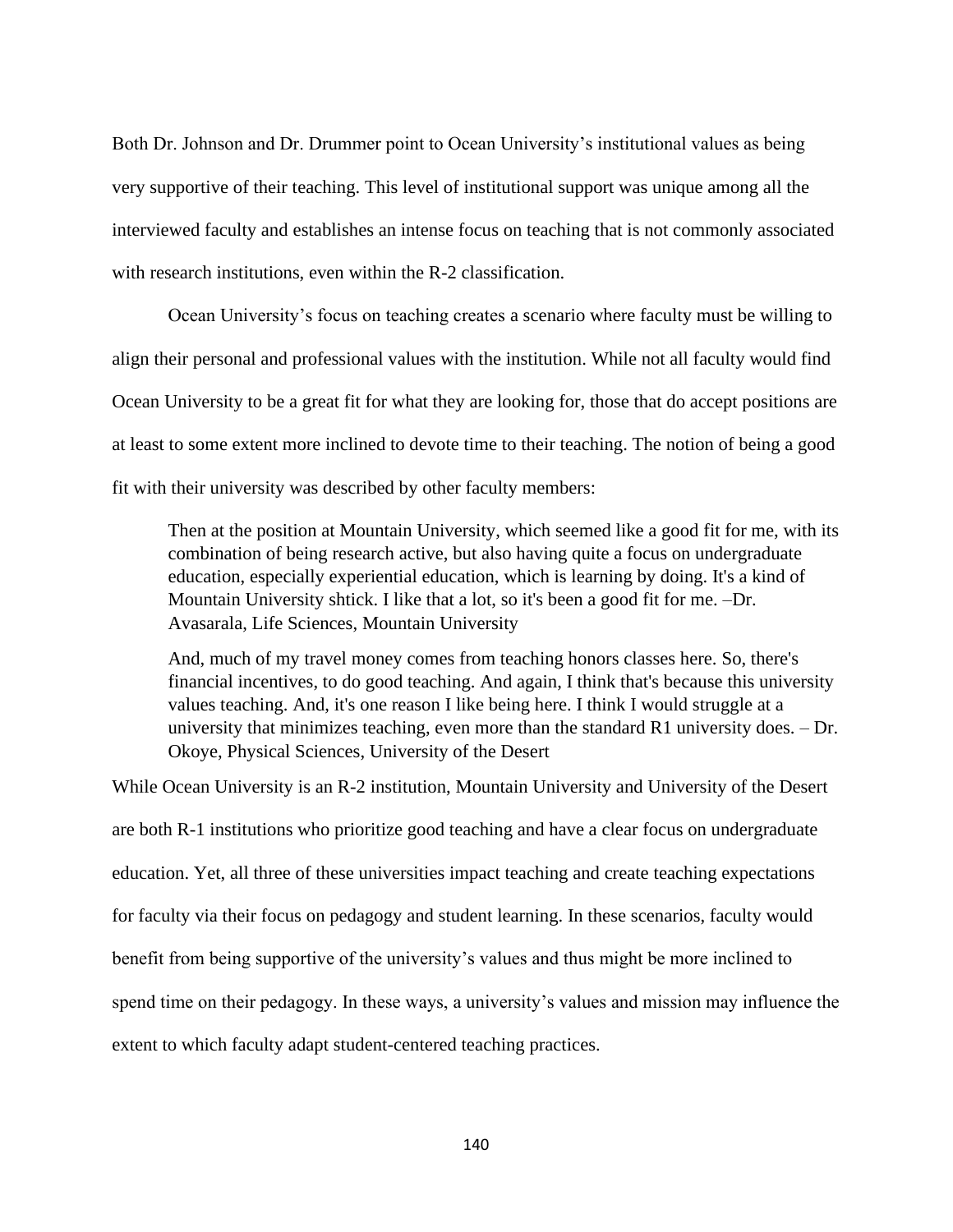These qualitative findings found no relationship between an institution's status as an R-1/R-2 university and the extent to which it supports effective teaching. The mix of R-1 and R-2 institutions found to be both more supportive and less supportive of teaching strengthens the quantitative finding in the previous chapter that showed no relationship between R-1/R-2 status and individual faculty Student Centered Pedagogy (SCP) scores. Support for good teaching – beyond mere lip service but extending into tangible investments and rewards – was found to be much more complex. In addition to research status, institutional values and mission played a part in influencing the amount of time faculty dedicated to their pedagogy.

## *Faculty Peers*

Faculty peers are a key component in the development and preservation of institutional and departmental cultures that may influence the extent to which individuals adopt studentcentered teaching practices. Since constructive social relationships with individual peers may facilitate the transfer of teaching styles from one faculty to another, it was important to examine the extent to which faculty felt their peers had an impact on their teaching. The STEM faculty who were interviewed put forward a mixed bag of results, with some highlighting positive examples of peer influence and others articulating their fellow peers had no impact on their pedagogical style. Within both of these camps, however, some interviewees shared their personal efforts to spark teaching innovation among their peers.

Before diving into several examples that highlight how STEM faculty can be influenced by their peers to modify their teaching style, it is important to reiterate that such influences can be relatively minor in scope and yet the impact that these modifications can have on student learning can be of great consequence. A positive influence on teaching need not be a complete transformation of the process of content delivery nor the adaption of novel technological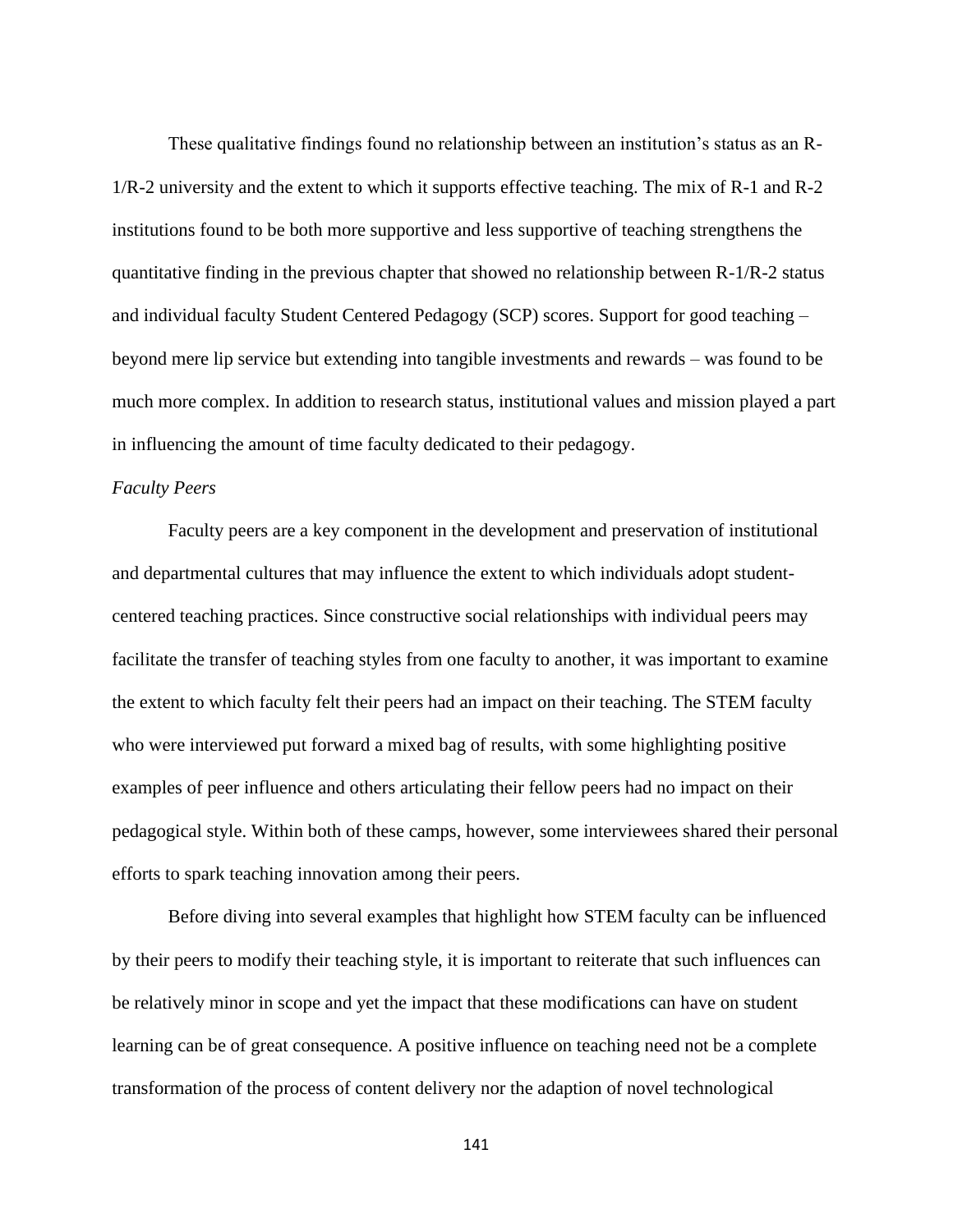improvements that radically transform student learning. Many influences are much more subtle in nature, consisting of tips, borrowed ideas, and even motivational boosts. Several of the faculty who were interviewed shared how their peers influenced their teaching in subtle ways. At Ocean University, Dr. Nagata shared the following:

What a lot of my colleagues have done, and taught me to do just recently, I should have known, is the importance of explaining what you saw. Most of my problems are conceptual problems but a lot of my colleagues have taught me that you should also use an essay or short answer where they can explain why a certain phenomenon occurs. So I haven't implemented that very strongly but after 33 years I am still changing how I teach to make it more active for the students. So next semester I'll be implementing more explanations, telling the students "Explain why something happens", not just saying this is the answer. The object for good teaching is that the student builds inside their mind, inside their brain if you would like, a model of the universe and how it works. – Dr. Nagata, Physical Sciences, Ocean University

Dr. Nagata presents a perfect example of how faculty can take a seemingly minor suggestion

from their peers and deliver impactful change for their students. This modification is significant

because it involves students in the learning process, moving from repetition and memorization to

higher level cognitive processes like analyses and evaluation.

In addition to Dr. Nagata, other faculty also shared how they too had benefitted from

their peers:

A part of that was trial and error just being more experienced as a teacher. Part of it was getting ideas from other people teaching more advanced classes. – Dr. Drummer, Physical Sciences, Ocean University

Yeah, definitely. I mean a lot of my peers also really take teaching seriously. And so we talk about what we do in the classroom, you know, strategies, things like that. I think there's a lot of really good ideas in the department and so I'll steal their ideas all the time. – Dr. Cortazar, Engineering, University of the Hills

So I've got some really great peers in my department who have very high expectations for their teaching, and I think that that has been a good motivator. – Dr. Dawes, Physical Sciences, University of the Desert

Evidently, instructors are gaining ideas from their fellow faculty on a regular basis and

implementing these into their classrooms. Additionally, Dr. Dawes' admission that peers played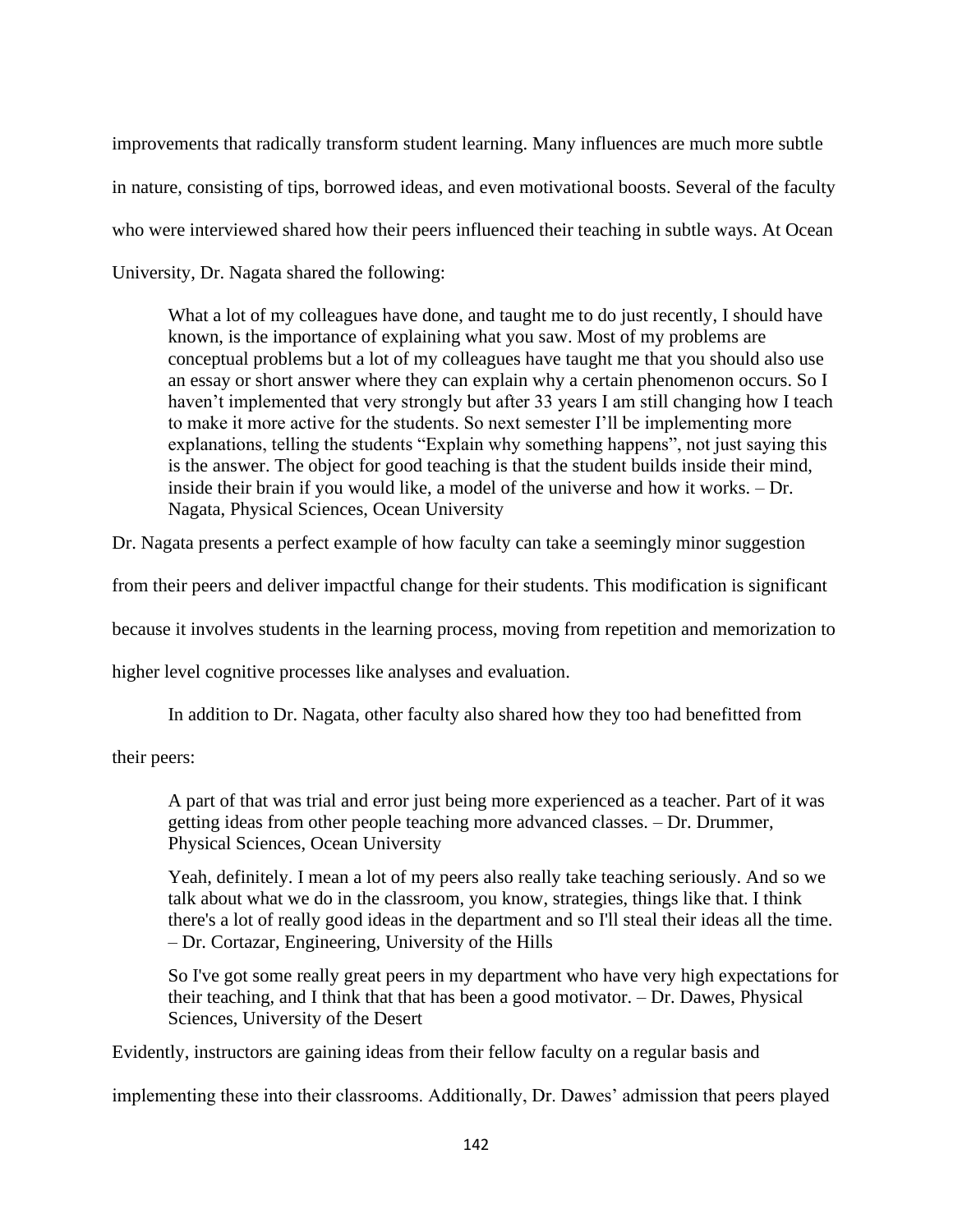a role in her motivation to focus on her teaching is significant since it demonstrates how departmental cultures can adapt to emphasize teaching excellence to a greater extent. In her own words, she explains why peers can be such a powerful influence:

So you build a peer group, right, with the people that you interact with, and that you share similar values and expectations with. And then it's not like we hold each other accountable, but if somebody's trying out something in their classroom and it's working really well, then I might try that out in my classroom, right? Or if somebody's using a new technology tool to help them with grading that's more equitable and they're telling me about it, then I'm more willing to try that out than for instance if there's a salesperson that comes to my door. – Dr. Dawes, Physical Sciences, University of the Desert

This statement aligns with previous research that has shown STEM faculty are much more

amicable to teaching adjustments if those improvements are being advocated for by a fellow

STEM peer (Dancy & Henderson, 2008; Weidman, 2017). Considering the unique professional

circumstances faculty face in academia (e.g., tenure, rank research demands), it is perhaps not

surprising that individuals would be more inclined to gain insights from their peers as opposed to

external persons.

In addition to external motivation to improve her teaching, Dr. Dawes also shared unique

insights about her personal motivations. She added:

Yeah, so I think I must've had some internal motivation to be a better teacher, right, in that I went to the professional development exercises even though I wasn't required to do that, and I wasn't necessarily rewarded for doing that as an assistant professor. But then once I got there, I saw that there were other people that were also interested in improving their teaching and being more inclusive teachers. And in many cases I got along with them better than some of the faculty in my college or in my school that were not necessarily interested in doing those sorts of things. – Dr. Dawes, Physical Sciences, University of the Desert

This account is a perfect example of Organizational Citizenship Behavior (OCB). In her own words, she highlights her personal motivation to attend professional development opportunities despite not being rewarded for doing so. Without a doubt, these actions contributed to the improvement of her teaching and therefore, were beneficial to her students and her department.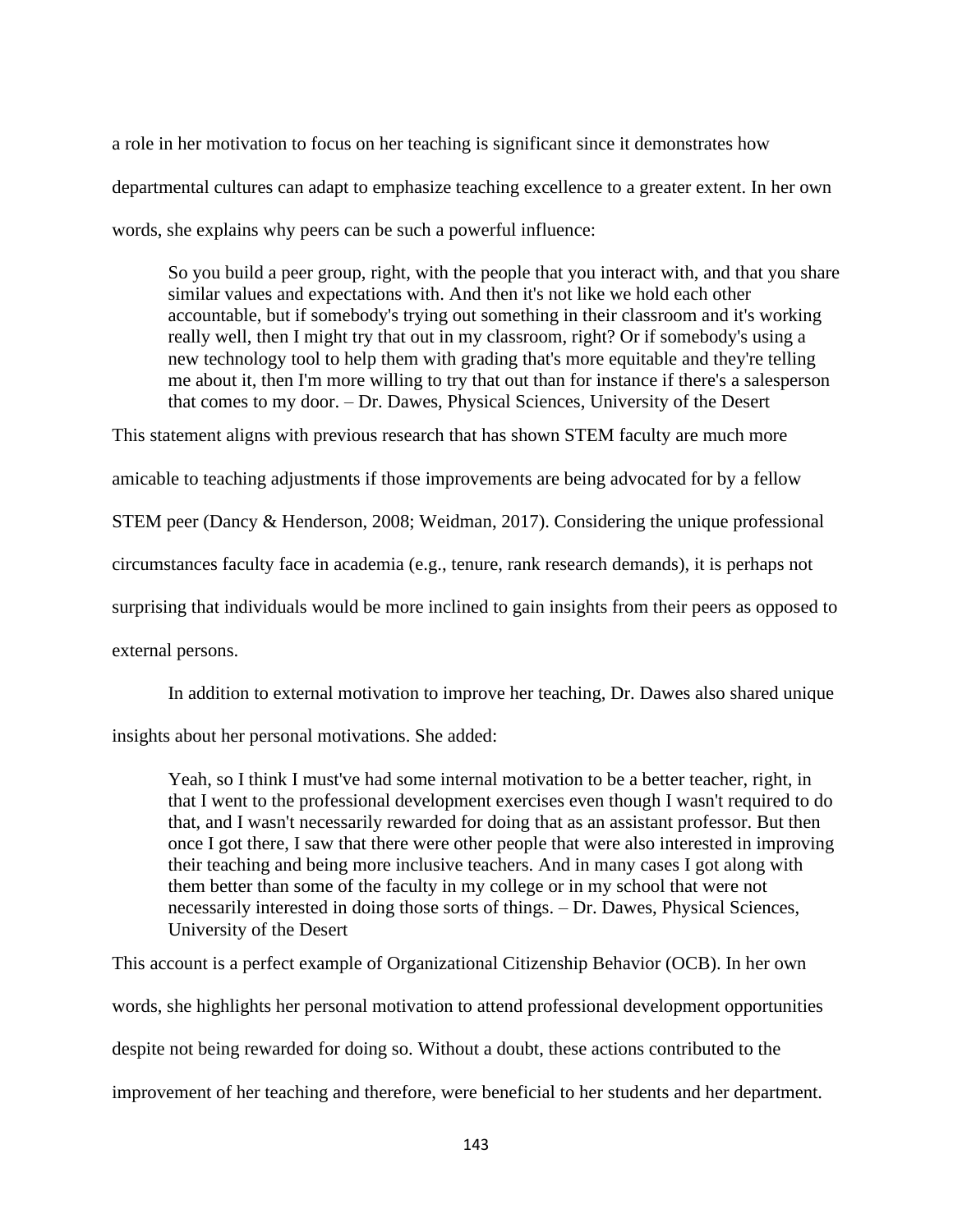This statement also supports findings in the quantitative portion of this study that highlight the positive influence of professional development opportunities on the use of student-centered pedagogy. Similarly, the latter portion of this passage may also help explain how faculty who are involved in research across multiple disciplines utilize SCP to a greater extent. Faculty who have shared values and interests with peers outside their departments may be more likely to gain teaching tips and strategies from these peers. These positive collegial relationships could potentially lead to involvement in research that spans multiple disciplines.

Other faculty also spoke to the ways in which professional development opportunities helped connect them with peers within and outside their departments and how these networks have been influential in the adoption of student-centered teaching practices. Dr. Draper shared her experience:

Especially the younger faculty are a big influence on me, because they come in with new ideas. They're in closer touch to the new generation, as we're adjusting to Gen Z, I've basically just gotten used to Millennials, and moved on, I think. So I look closely at the kinds of things they're doing and how they're getting across to students to see what I can incorporate into my own teaching. Then, similarly, my peers in other departments, especially people outside of science, they think so differently that, when I think about... I love how this accomplishes something very specific for you. How can this be used in something I do? I definitely gather inspiration there. The parallels between teaching O-Chem 2 and writing are tremendous. – Dr. Draper, Physical Sciences, University of the Hills

Dr. Draper's statement about her interactions with peers outside her department offers key insights into why these connections may influence the adoption of student-centered teaching practices. By attempting to draw parallels between teaching practices in the physical sciences and non-STEM fields, she is moving away from content-specific teaching styles and towards an approach focused on student learning. Another faculty member who also benefited from peers within and outside her department is Dr. Avasarala. She states: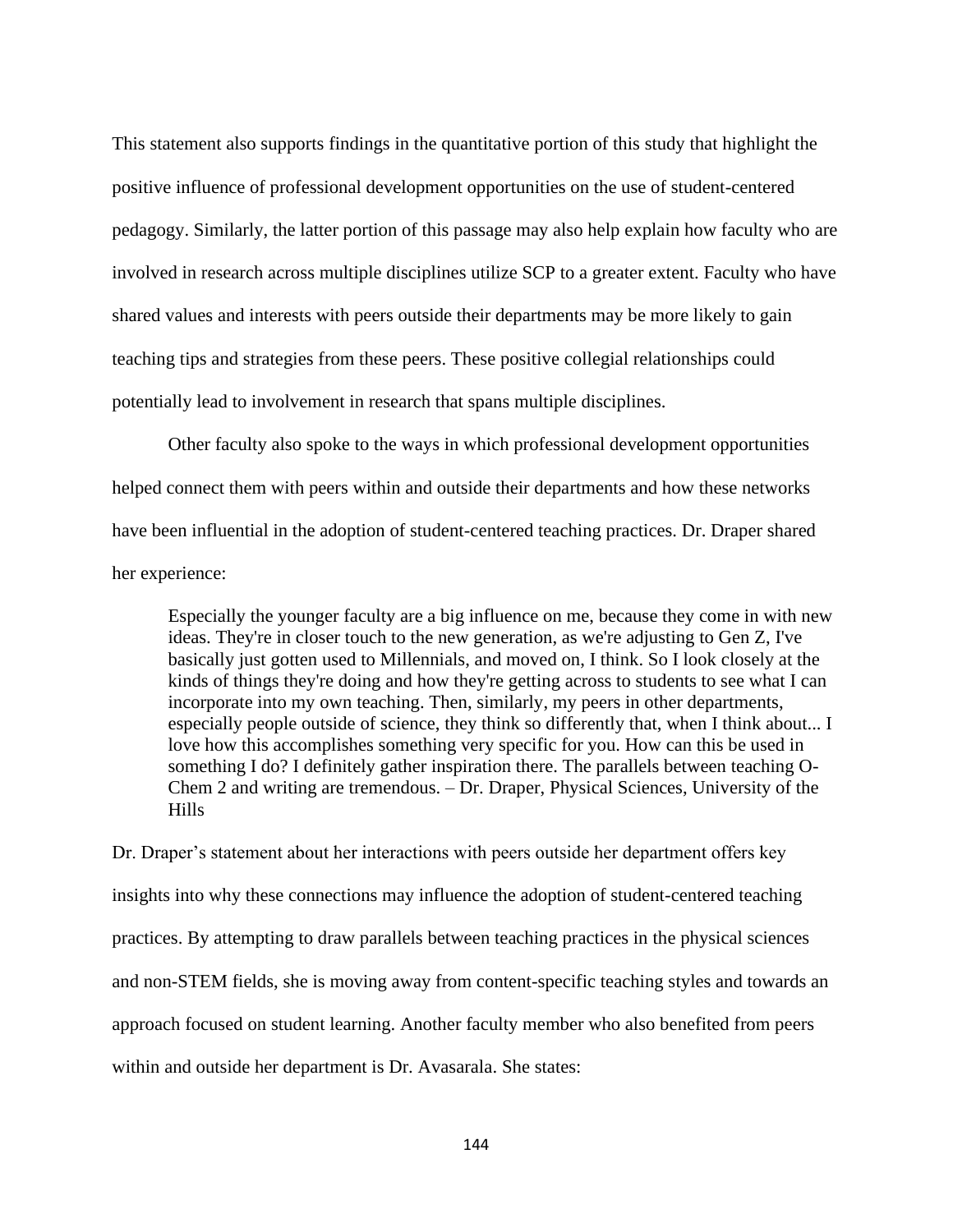Yes. We have the peer teaching, and we have teaching circles where we meet every month and talk about teaching strategies and styles and problems, challenges, solutions. It's super helpful, so there's quite a bit of support and quite a bit of collegial interaction within and across departments. One of my colleagues, actually the colleague that organizes the class I teach, she is a chair of an HHMI Grant in Inclusive Teaching, so I've been going to all of her inclusive teaching stuff. Yes, they impact me a lot. It's been really good. – Dr. Avasarala, Life Sciences, Mountain University

Consistent teaching-focused interactions have the potential to result in a pollination of effective

teaching practices across a university. Since Dr. Avasarala is evidently quite involved in

professional development activities, she is likely to receive maximum exposure to novel teaching

practices, strategies, and styles. This is especially important as faculty who participate in

professional development opportunities have been found to have increased conversations about

teaching with their peers after participating in these activities (Manduca et. al, 2017). In this way,

these faculty may serve as a catalyst for the implementation of student-centered pedagogy in

their departments.

In a similar way, a couple of the interviewed faculty shared how they influence their

peers to adopt active learning teaching styles and activities:

I think it's largely been my desire to adapt technology and adopt technology into the classroom and use it in different ways. I was the first to do any kind of video recording of my lectures. Now we have built in systems within the classrooms for most large lecture halls. Cell phone based polling, flipped classrooms, all these kinds of things. I've generally been the first one to adapt it or attempt it and then some others have followed along some of these aspects. – Dr. Mao, Physical Sciences, Canyon University

I started doing this professional development actually for other faculty, where we were teaching them how to do student centered teaching, and active learning, or evidence based instructional practices, whatever you want to call it. – Dr. Roci, Physical Sciences, Ocean University

While Dr. Mao serves as an influence for his peers by taking the initiative and adopting active

learning practices, Dr. Roci has taken a more active role herself by leading professional

development activities for other faculty. In both cases, these faculty serve as catalysts for the

implementation of student-centered teaching in their departments and their institutions. Not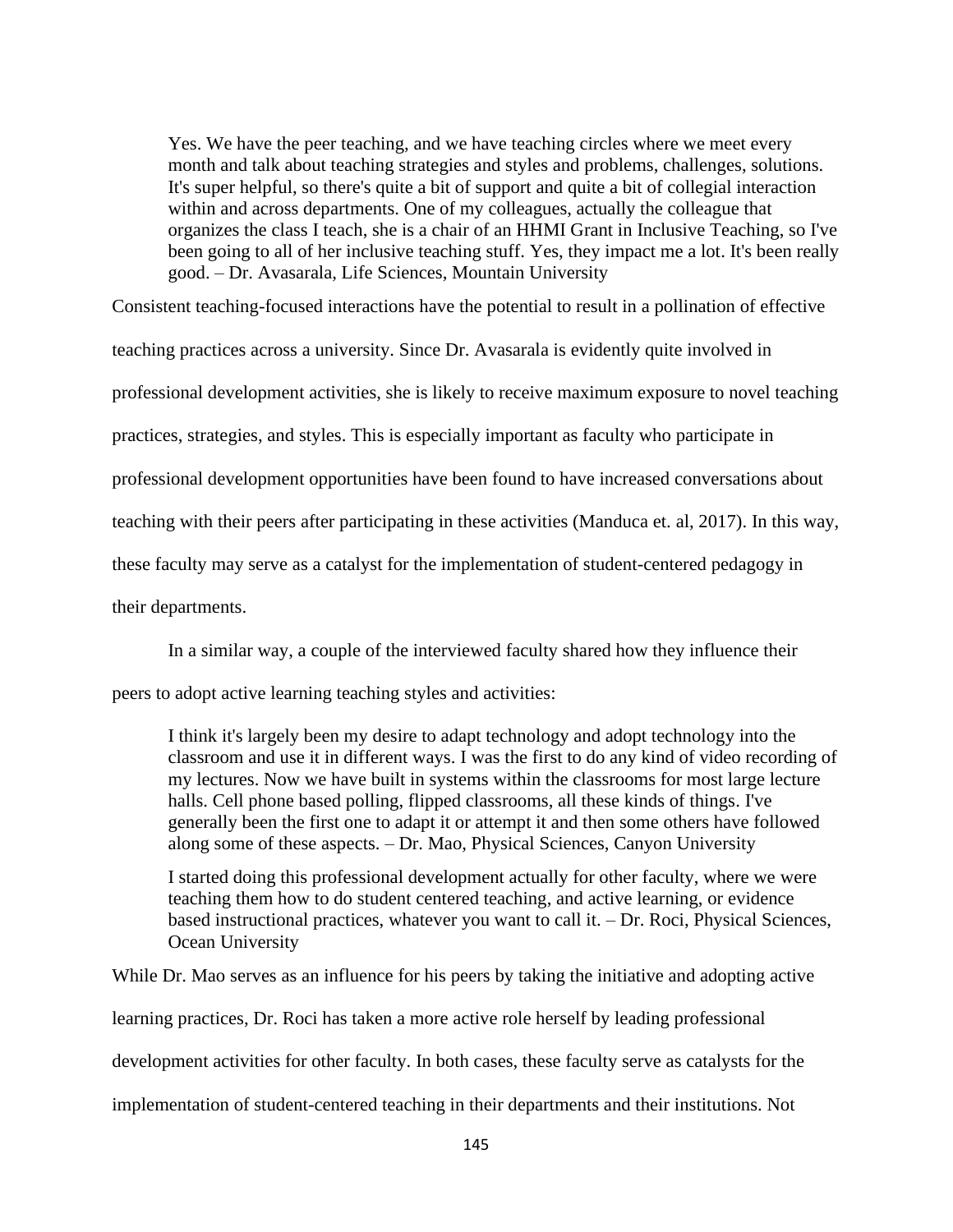surprisingly, both also expressed that their peers don't influence their teaching all that much

given their pedagogy is already at an excellent level:

Within the department, no. I think I'm probably more influential on them than they have been on me although we recently hired a CER faculty, so chemical education research. So she's going to be a benefit to everyone in getting some better understanding of how we can improve teaching. – Dr. Mao, Physical Sciences, Canyon University

That's a great question. I think probably very little. I think that in my department, I am on the forefront of high quality teaching, and there are some other people in the department that are also doing a really good job with teaching, but I'd say most people are pretty traditional. I think it doesn't influence me that much, with the exception being that for this course for 105-106, there is literally a schedule of what we're supposed to do every day. We're supposed to be synced up, and we have common exams. In terms of content, I think that they have a large influence, but aside from agreeing on content and telling me what the GPA for my class should be, they don't really influence my teaching at all. – Dr. Roci, Physical Sciences, Ocean University

Even though she shares a course schedule with some of her peers, Dr. Roci is not influenced by

their teaching style. She charts her own course in the classroom on top of serving as a role model

for other faculty through professional development programs.

Whereas Dr. Mao and Dr. Roci served as SCP catalysts even when they themselves were

not influenced very much or at all, other faculty simply felt that they were not influenced by their

peers. At Tree University, Dr. Burton shared the following:

Not really. I guess I try to make sure that's true. No, not really, just because I guess I have evolved. What evolution there has been in my own teaching approaches and philosophies, I think I have done myself through my own classes. Nothing jumps out at me as something I may have heard from one of my colleagues and I was like, "Oh, that's amazing, I have to do that in my class." Sorry. I don't have a good example for that one. – Dr. Burton, Engineering, Tree University

Dr. Burton attributes the development of his teaching to his personal evolution rather than

external stimuli. Other faculty also felt that they were not influenced all that much by their peers,

largely due to a lack of conversations about teaching within their departments:

Have my faculty peers influenced in any way? I would say a little, just a little. I don't know that I learn so much from my peers. And I think that is one thing I'm not so happy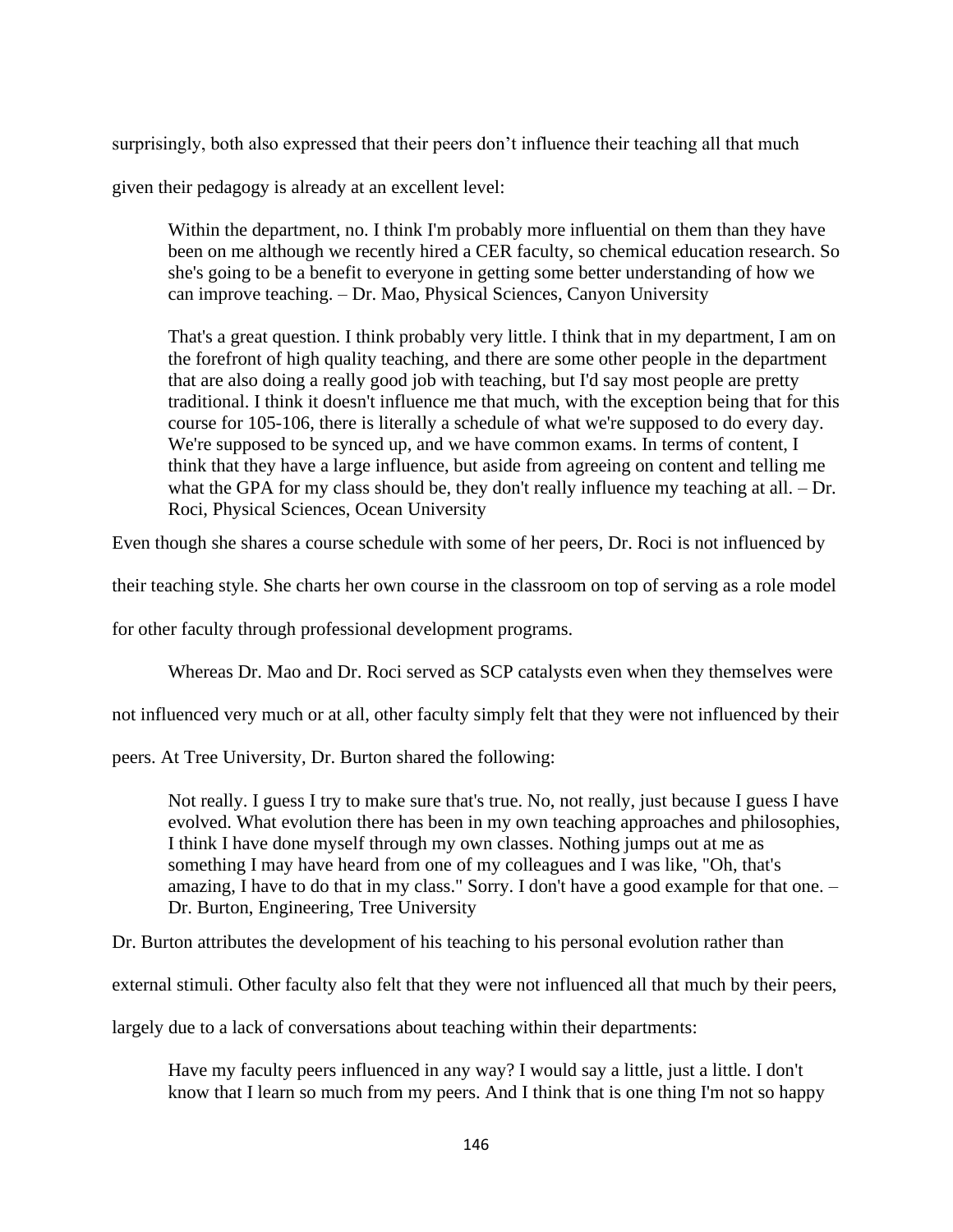about is that we really don't share that much what we do in the classroom. I don't know, maybe we just don't get around to it. It's not like we're hiding, but it's not really something we talk about. I actually talk with very little with my faculty colleagues about teaching. -Dr. Duarte, Engineering, River University

Not so much. I mean it's usually not something we discuss very much at all. –Dr. Inaros, Life Sciences, Rocks University

Sometimes. I mean, when you can actually have conversations about teaching, which doesn't happen very often. It's always nice to hear what other people do and things like that but to be honest, it doesn't happen that often just because it's not something that's often talked about that much. Dr. Ashford, Life Sciences, Rocks University

Given the focus on research productivity that is prevalent within research institutions, it is not surprising that conversations about teaching are lacking within STEM departments. However, it is concerning that such conversations are not taking place because of the powerful impact that peers can have on the adoption of active learning practices. It is evident that departmental culture can have a dominant impact on the extent to which these conversations take place. The fact that two faculty representing the life sciences at Rocks University both admit these discussions fail to happen on a regular basis indicates that departmental culture can inhibit the adoption of SCP at the individual level. The pivotal role that departmental culture plays in the extent to which faculty utilize SCP will be explored further in the following section.

#### *Departmental Culture*

Previous sections of this chapter highlighted numerous factors and characteristics that influence how STEM faculty make decisions about their pedagogy and the extent to which they include active learning strategies in their teaching. These include the incentive system in academia, professional development, financial incentives, institutional goals and values, and peer faculty. While these undoubtedly contribute to the creation and preservation of a distinctive departmental culture, additional attention must be paid to if and how departmental leadership creates an environment that is conducive to faculty investing time in their teaching. This focus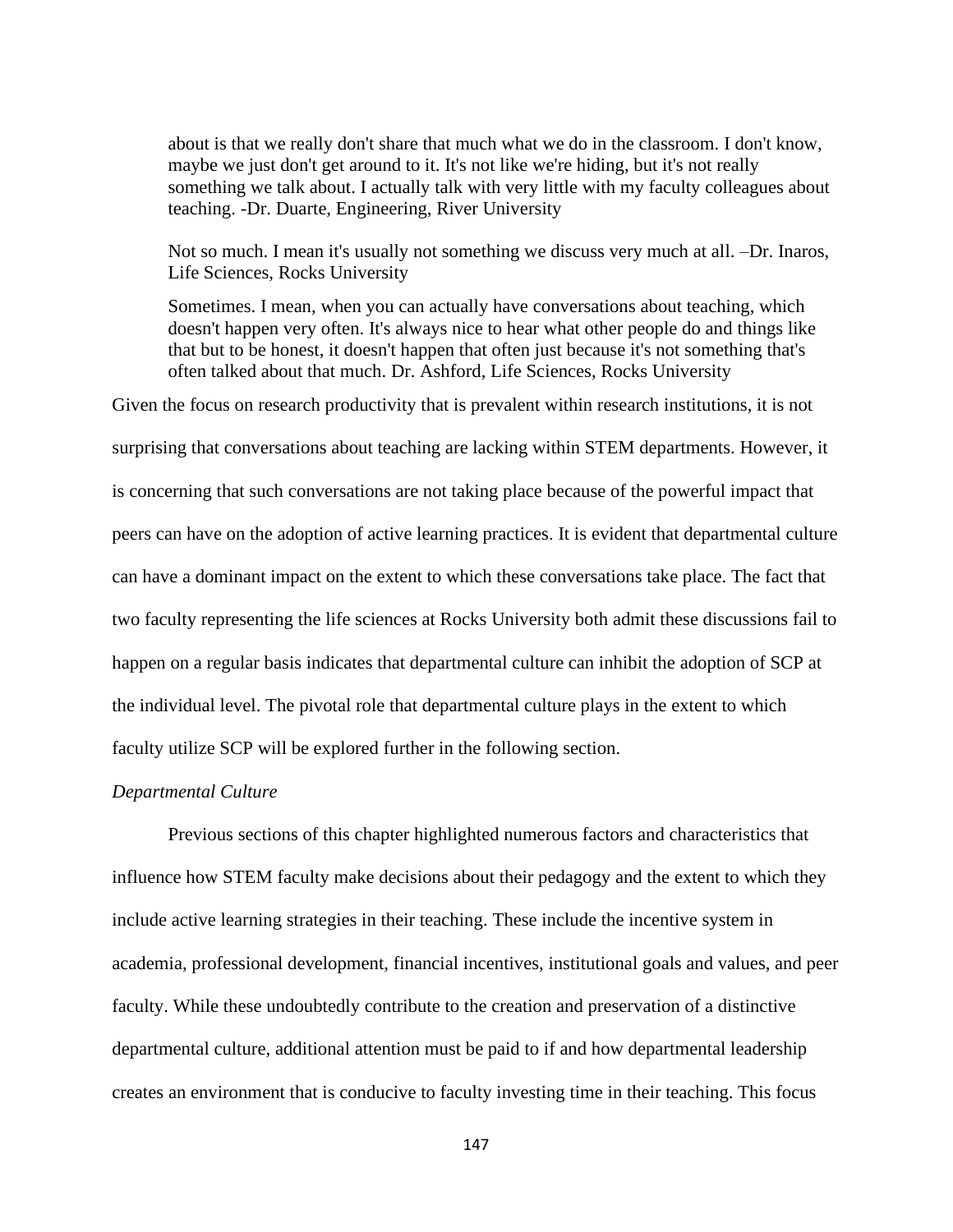includes conversations about teaching, policies and practices that promote effective teaching practices, and whether faculty feel their department encourages or discourages investing time in your teaching.

Interviewees spoke to the prevalence of conversations about teaching within their departments. While in some cases these conversations were frequent and substantive, in others they were rare or nonexistent. Several examples illustrate the lack of formal conversations about

teaching within some STEM departments:

We've had fewer of those... there are fewer discussions that have focused on here's a teaching technique that is useful but we've talked about having those too. It hasn't happened yet though. – Dr. Drummer, Physical Sciences, Ocean University

I mean, it's pretty low. I mean, there isn't... When I started, there was an organization within the department that would meet periodically to talk about teaching, but that doesn't exist anymore. –Dr. Holden, Physical Sciences, University of the Desert

Yeah, I don't think I've ever had a conversation with my chair about teaching. They basically send us a letter every year saying, "This is the course you'll be teaching," we sign off and that's that. – Dr. Inaros, Life Sciences, Rocks University

Across these three research universities, conversations about teaching were not happening in these departments. While some efforts have been made to have these discussions, it is clear that they have not been prioritized enough to become a frequent component of departmental discussions. Inevitably, the lack of discussions around teaching sends the message that it is not a priority for the department. In the last example, Dr. Inaros' admission that he has never had a conversation with his chair about teaching is incredibly worrisome considering that leadership can set the tone for the department.

Although research has demonstrated many STEM faculty believe their departments to be unsupportive of enhanced teaching efforts (Dancy & Henderson, 2010; Wieman, 2017), some studies have shown faculty to be influenced by how supportive they perceive their departmental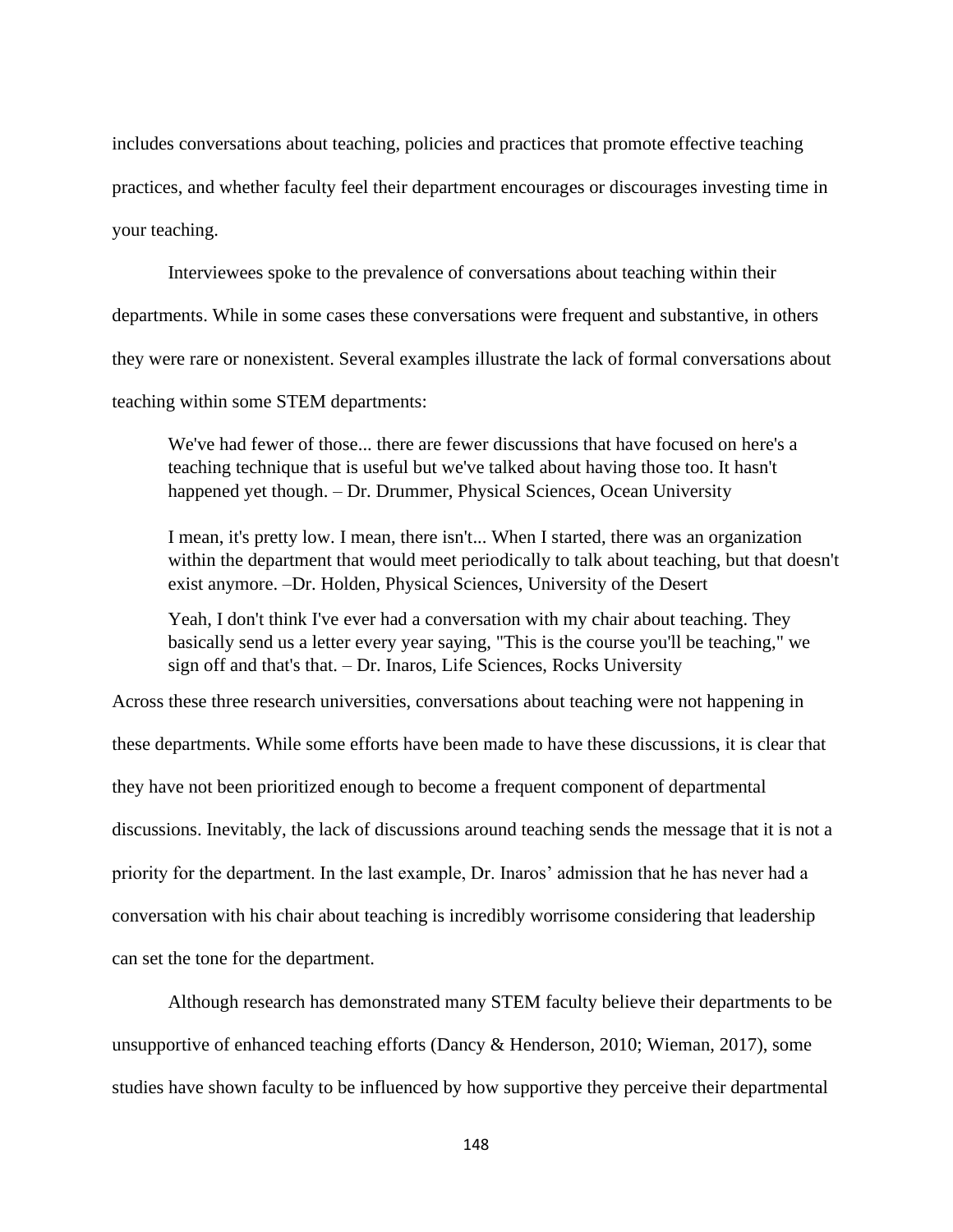culture and faculty peers to be. Given their less than supportive environments, we might expect that Dr. Drummer, Dr. Holden, and Dr. Inaros (cited above) would be less inclined to significantly invest time in their teaching. Yet, the individual SCP scores of these faculty fail to reveal a distinct pattern. Dr. Drummer's score  $(SCP = -0.09)$  is below that of his institutional peers while Dr. Holden's (SCP =  $0.48$ ) is above that of his peers (Table 5.2). While both faculty's scores are within one standard deviation of their institutional peers, Dr. Inaros (SCP = 1.24) is more than one standard deviation above his peers at Rocks University ( $SCP = -.26$ ;  $SD =$ .96). While it is certainly possible that a non-supportive culture can inhibit the use of studentcentered pedagogy, it appears more likely that the bulk of faculty's use of SCP is independent of or at least despite these environments.

Conversations with faculty about the extent to which they felt teaching was supported in their department revealed interesting insights into departmental culture. At the University of the Desert, Dr. Dawes spoke extensively about how professional development activities are viewed in her department:

Yeah, I think one way is to stop punishing them for doing these things, right? Even though it might not be explicitly punishing them. So, I mean kind of judging, right, for where people are spending their time. So, I spent my time in professional development things. Number one, because I wanted to increase my teaching efficacy. Number two, to meet people. And number three, to kind of bolster my mental health, right? And I think recognizing that people have various reasons for participating in professional development, so I'm going to professional development activities not because I'm a bad teacher, which was the interpretation of some people. They think the bad teachers go to professional development activities, right? Instead have it be the expectation or the assumption that everybody is going to go to professional development activities, or that the good teachers are going to go to professional development activities. Kind of changing that frame of reference from this is a punishment for being a bad teacher to, "oh yeah, this is a great thing to spend your time on." – Dr. Dawes, Physical Sciences, University of the Desert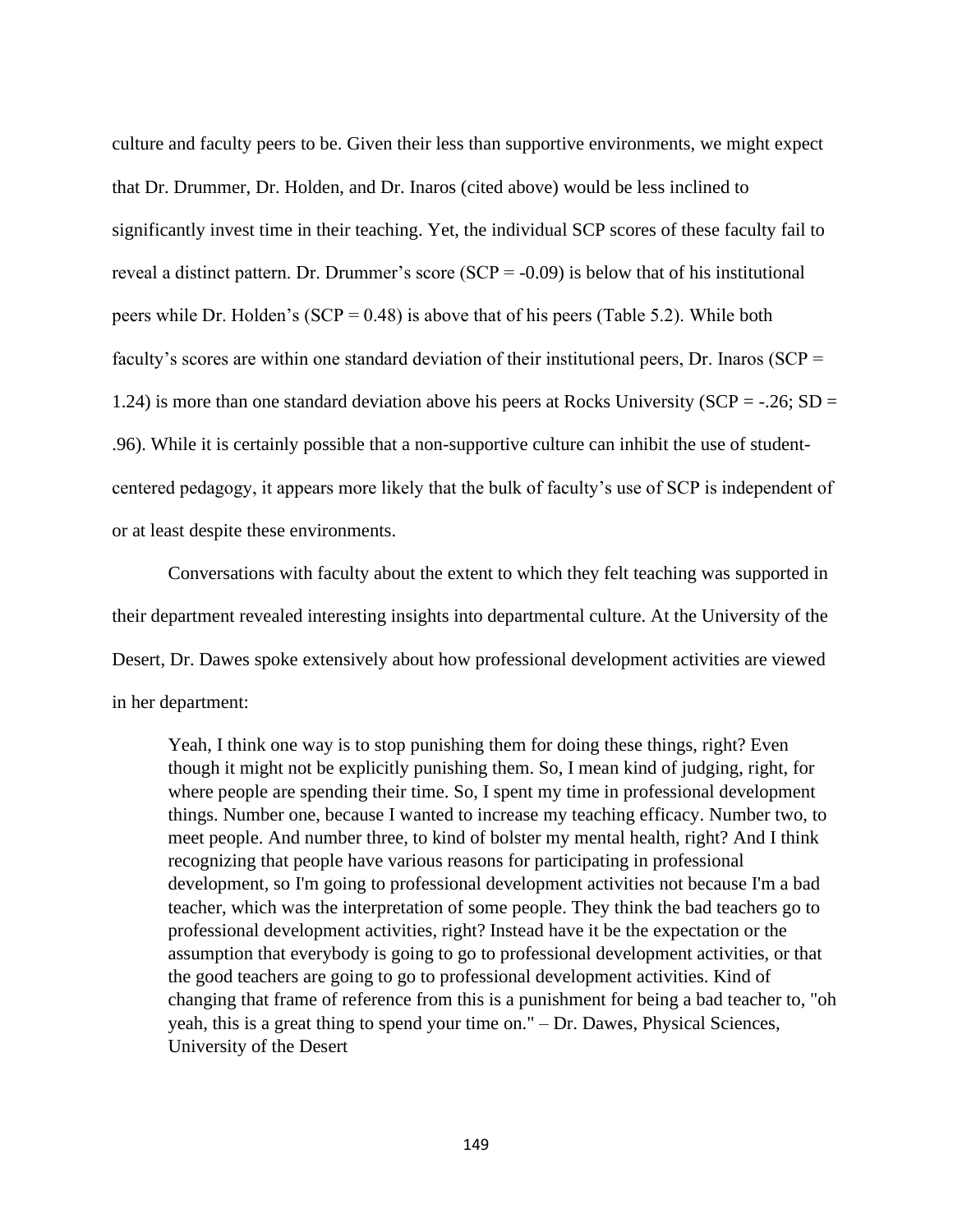Considering the positive association between participation in professional development and use of active learning strategies in the classroom witnessed in the quantitative results of this study, negative views on these activities can inhibit teaching excellence and student success. At the same time, studies have found a shift in departmental culture towards a more supportive environment after some of the department's faculty have participated in these programs (Manduca et al., 2017; Owens et al., 2018). Departments such as the one cited above may suffer not just from individual faculty losing out on professional development opportunities but from the collective benefit that would ensue because of greater participation.

While the above examples highlight departments that are perceived to be unsupportive or uninterested in having conversations about teaching, other faculty spoke glowingly about how they felt supported in their pedagogy. At Mountain University, Dr. Avasarala shared her thoughts on the wide range of support programs sponsored by her department:

I had future faculty coursework as both a graduate student and a post-doc, and then we have peer mentoring for teaching in our faculty, so each new faculty person has a peer mentoring group that meets with them to help them learn how to teach… We have the peer teaching, and we have teaching circles where we meet every month and talk about teaching strategies and styles and problems, challenges, solutions. It's super helpful, so there's quite a bit of support and quite a bit of collegial interaction within and across departments. – Dr. Avasarala, Life Sciences, Mountain University

Such comprehensive support for teaching was quite rare at the institutions where faculty interviewees were employed, regardless of whether the campus was a Research-1 or Research-2 institution. When asked to elaborate on the prevalence of teaching conversations within her department, Dr. Avasarala offered the following:

It's pretty prevalent. The associate chair is the person that does the Inclusive Teaching and the teaching circles. She, of course, is on the executive committee, as well as the Director of Undergraduate Studies and the Director of Graduate Studies, so three of the five people on the executive committee are teaching-focused, and we have a large number of teaching faculty, so we have tenure-track, of course, but then we also have a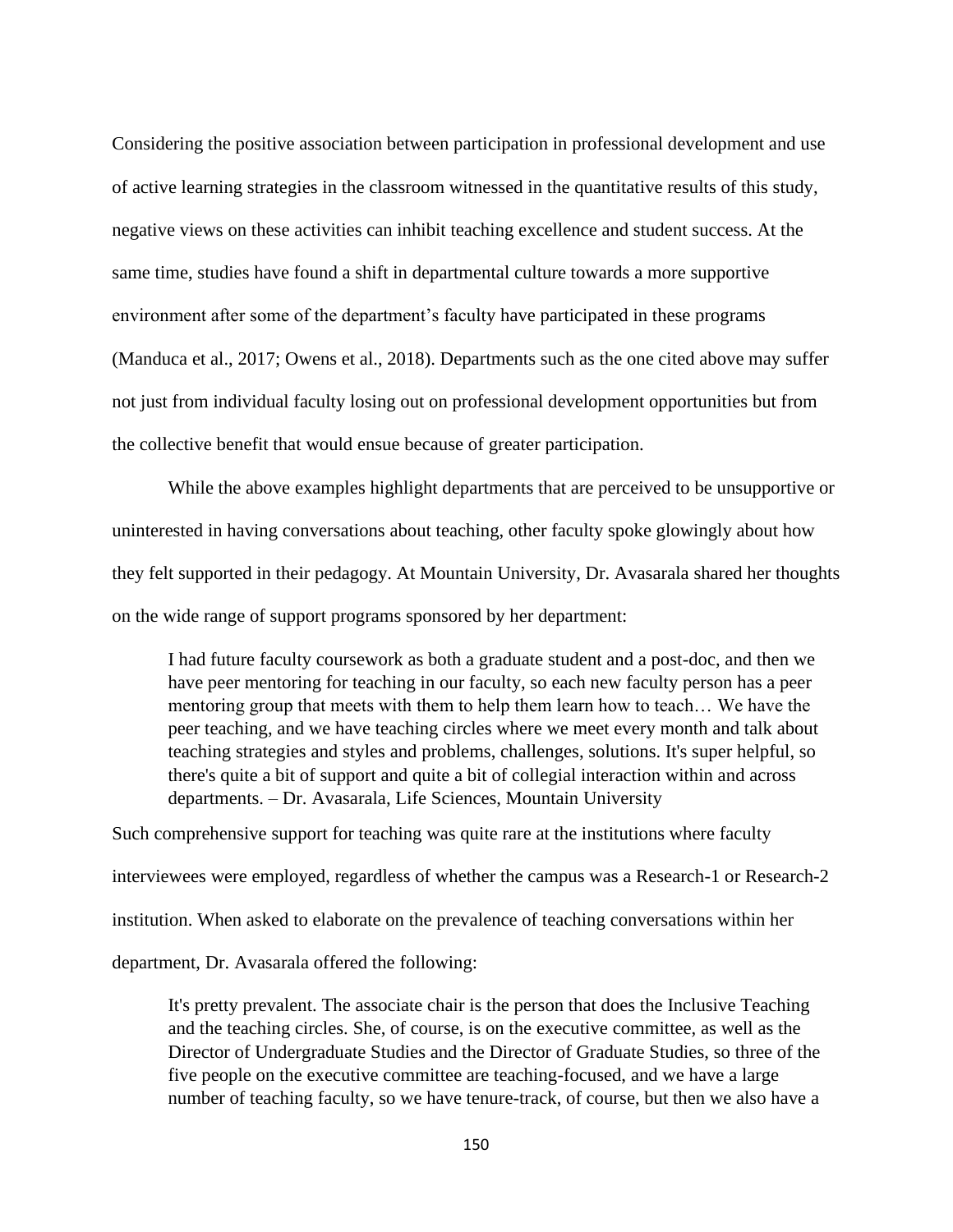professional teaching faculty position, so instead of using adjuncts, we have professionals that are dedicated to teaching and scientific advancing methods in teaching. It might even be close to half. I think we have at least 10 of those guys, so we have quite a professional cohort in teaching in the department. – Dr. Avasarala, Life Sciences, Mountain University

In addition to a wide array of support programs, departmental leadership is significantly involved in and leads efforts to improve teaching within the department. In this way, leadership sets the tone for the department, which can be particularly helpful for younger faculty who may be interested in improving their teaching. At the same time, such commitment can serve as a powerful signal for faculty who might be reluctant to adopt active learning practices. These faculty – particularly if they have yet to reach tenure – may be more strongly influenced to reconsider how much time and effort they invest in their teaching. Dr. Avasarala's admission that nearly half of the department consists of professionals dedicated to teaching and advancing scientific methods in teaching also underscores the departments emphasis on teaching excellence. As research has shown, these faculty can serve as catalysts for the implementation of student-centered teaching practices and departmental conversations about effective teaching strategies in addition to their own outstanding pedagogy (National Research Council, 2012; Chasteen et al., 2015).

Conversations about teaching were also frequent at other institutions and in different academic disciplines. These examples highlight how faculty can benefit from being part of professional development activities within the department:

Well, I would say they happen quite frequently. And again, part of that is because, the monthly meetings that I mentioned where we're given a chance to focus on teaching, becoming better teachers, we know that it matters to the university and to the college. – Dr. Johnson, Engineering, Ocean University

And, we have actually done this on and off in my 20 some years here. Where we bring in interested faculty, to talk about some of the better techniques of teaching what's been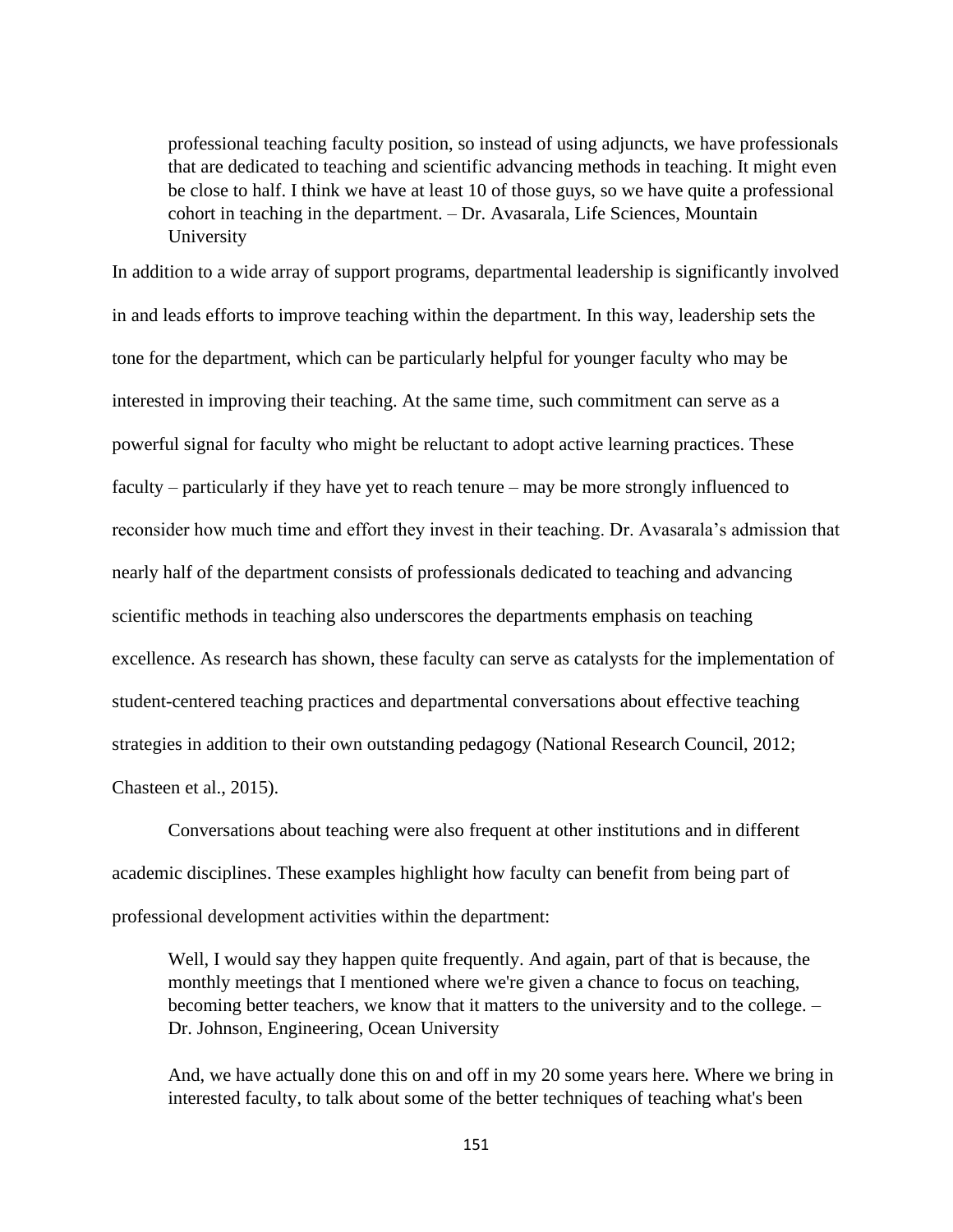done in physics education research. And, things like that. And so, there has been an effort, kind of a grassroots effort by some of the better teachers in the department. To bring together particularly young faculty. But, anybody interested and talk about what we know as good teaching pedagogy, from what's going on in physics education research… And, I think those kinds of things might've been helpful for me. – Dr. Okoye, Physical Sciences, University of the Desert

In the latter example, some of the faculty Dr. Okoye identifies as the "better teachers" are leading efforts to encourage especially younger faculty to become more effective teachers. These peer-led efforts can be particularly useful as they have been shown to be positively associated with the use of more effective teaching strategies (Colbeck, 2002). Younger faculty may take cues from their more seasoned peers and may be influenced to fit in with the departmental efforts to focus on teaching. This is precisely the case that Dr. Draper highlights at the University of the Hills:

So, I think the more senior faculty are continuing to pull the younger faculty along to keep seeing great teachers. In fact, the people who come in being mediocre teachers, and don't seem to be making an effort to change, they wind up not lasting here, and not because we fire them, but because they feel like they don't fit into the culture in the department. – Dr. Draper, Physical Sciences, University of the Hills

It is evident that departmental culture strongly supportive of teaching may influence faculty to move on from or remain at their position. For a department like Dr. Draper's, this culture may encourage faculty to spend significantly more time on their teaching than they may have otherwise at another institution.

Beyond conversations about teaching, supportive environments were also found to influence promotion and tenure within the department. At Tree University, Dr. Burton shared how his department's support for teaching influences the way he views faculty promotions:

I would say absolutely encourages it. I chair our tenure and promotion committee, so I pay a lot of attention to our faculty, obviously particularly our junior faculties. Their teaching philosophies, not just their evaluations but based on their evaluations what they're doing inside and outside of the classroom to continue to improve those. We do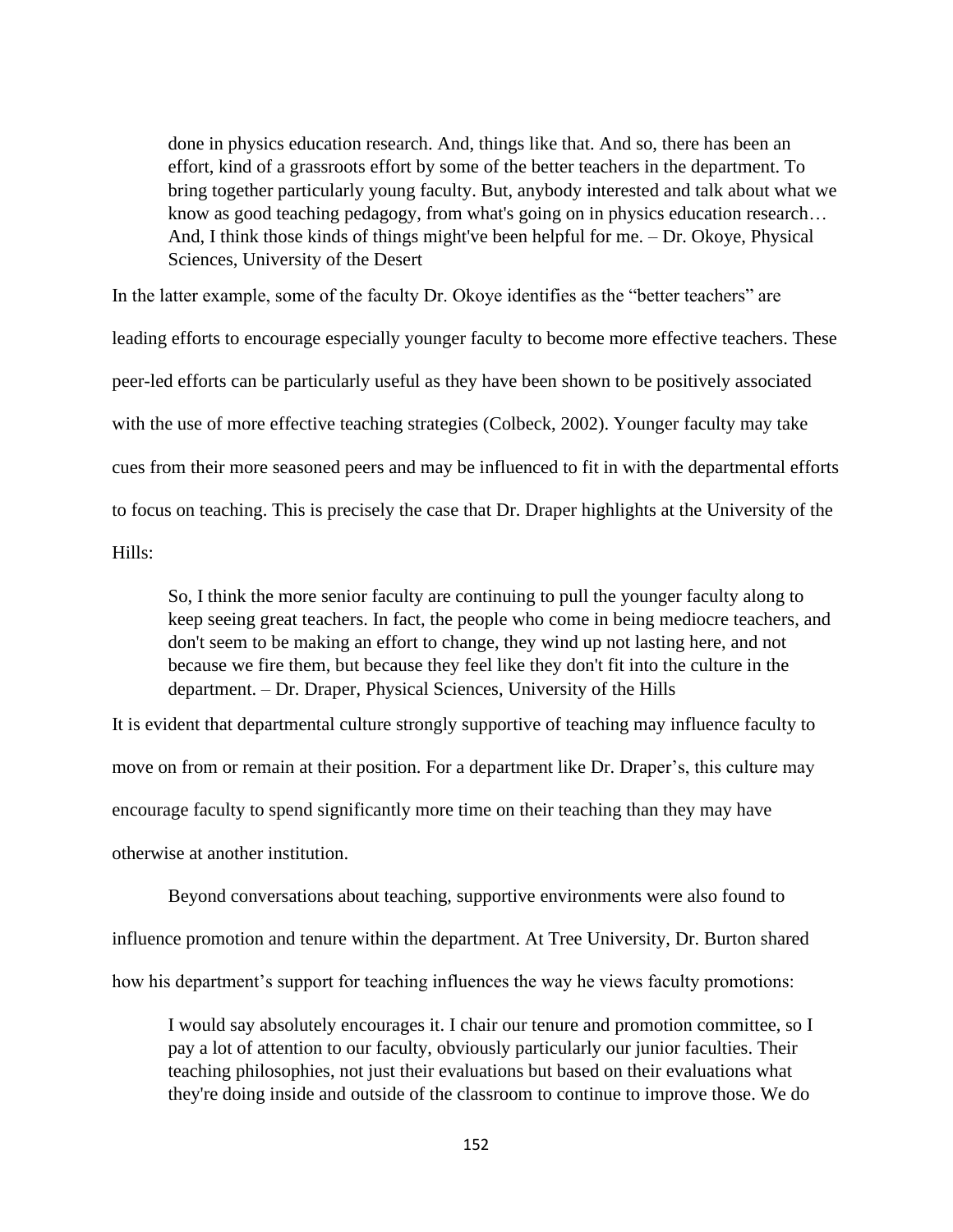pay a fair amount of attention to that. Obviously that has to be balanced against everything else as well. But it is certainly not under appreciated. Recognizing that again, everybody is going to weight them differently. But they won't get tenure and/or be promoted if they are not at all attentive to their teaching... Again, they don't have to be five out of fives. But they absolutely can't take it for granted. – Dr. Burton, Engineering, Tree University

Dr. Burton's leadership position on the tenure and promotion committee is a powerful avenue to

broadcast support for teaching in the department. While teaching may be taken seriously in

promotion decisions in Dr. Burton's department, this was not the case at Dr. Ashford's

department:

I would say discourage. I think they will play some lip service to it in terms of like we value teaching and teaching factors into your merit reviews and things like that. They say this to the ladder faculty but the reality is it's actually not true for the ladder faculty and stuff like that. Obviously it's a big part of what I get judged on because that's the primary part of my position but in terms of a normal ladder faculty here, they will play lip service to it but I guarantee if there was somebody who was really good at teaching but didn't bring in a grant, that person's not going to get tenure. – Dr. Ashford, Life Sciences, Rocks University

Even though his position is not on the tenure-track, Dr. Ashford makes clear how teaching plays an insignificant role in promotion and tenure decisions within his department. He points out that departmental leadership is dishonest about the role teaching plays in these merit decisions. The contrasts between Dr. Burton and Dr. Ashford's departments underscores the broad range of importance that is assigned to teaching at research universities and their STEM departments.

STEM faculty spoke to the departmental conditions that they have observed in their current positions. While in some cases faculty felt that their department was supportive of efforts to improve teaching individually or collectively, others noted that their departments and, in some cases, their departmental leadership were not supportive of spending time and energy on these activities. In extreme cases, some faculty observed actions and statements that actively sought to deny instructors the opportunity to improve their teaching, oftentimes in favor of research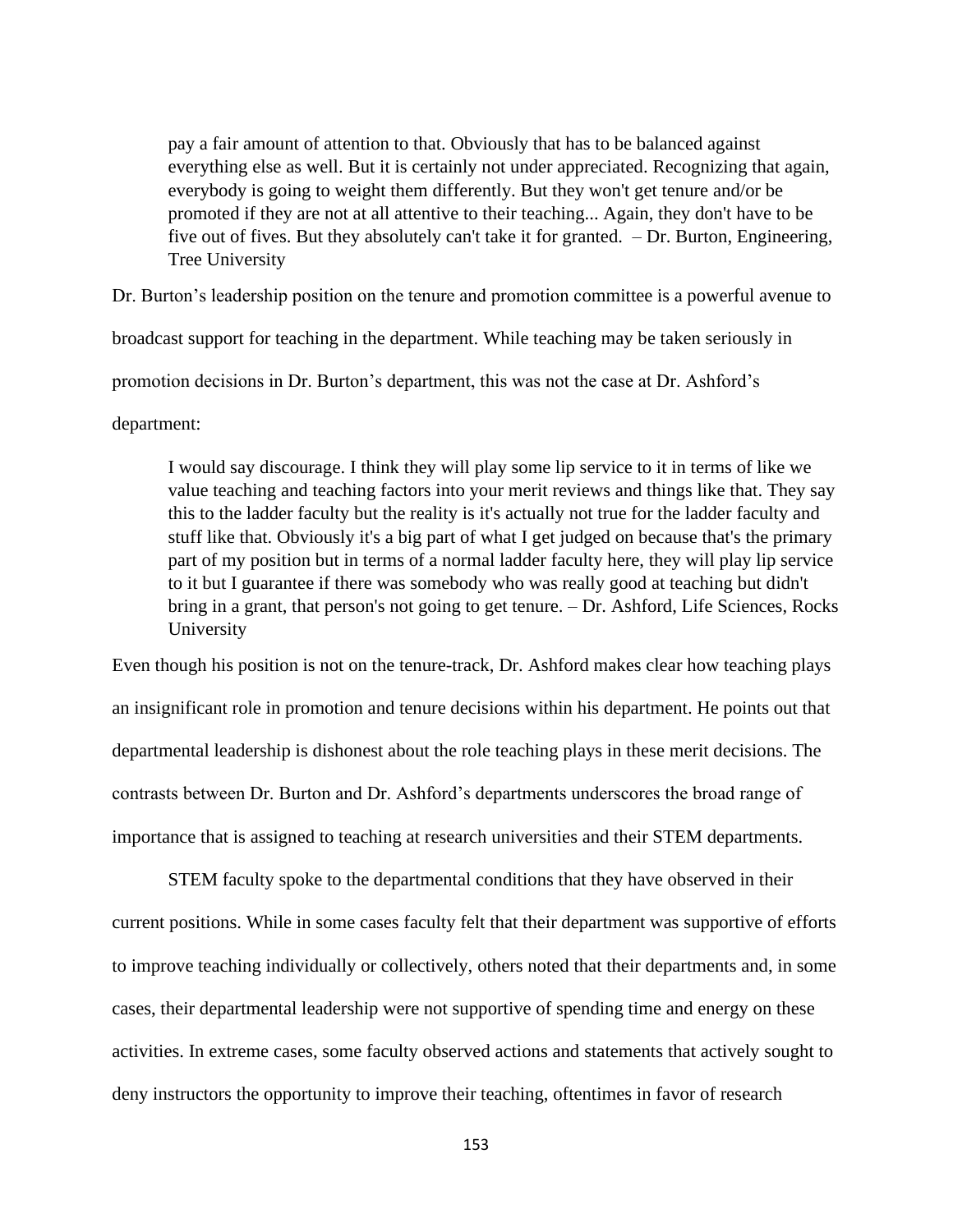activities. The diversity of departmental positions with respect to teaching support falls in line with the broad range of student-centered pedagogy scores observed in the quantitative phase of this study. In these interviews, it became clear that support for teaching (or lack of) was highly dependent on the tone and culture established by departmental leadership and senior faculty members. While this support generally transcended institutional characteristics (e.g., control, research prestige) and academic discipline, some individuals relied heavily on a research-focused platform to push for a culture that prevented (deliberately or by consequence) the enhancement of teaching strategies.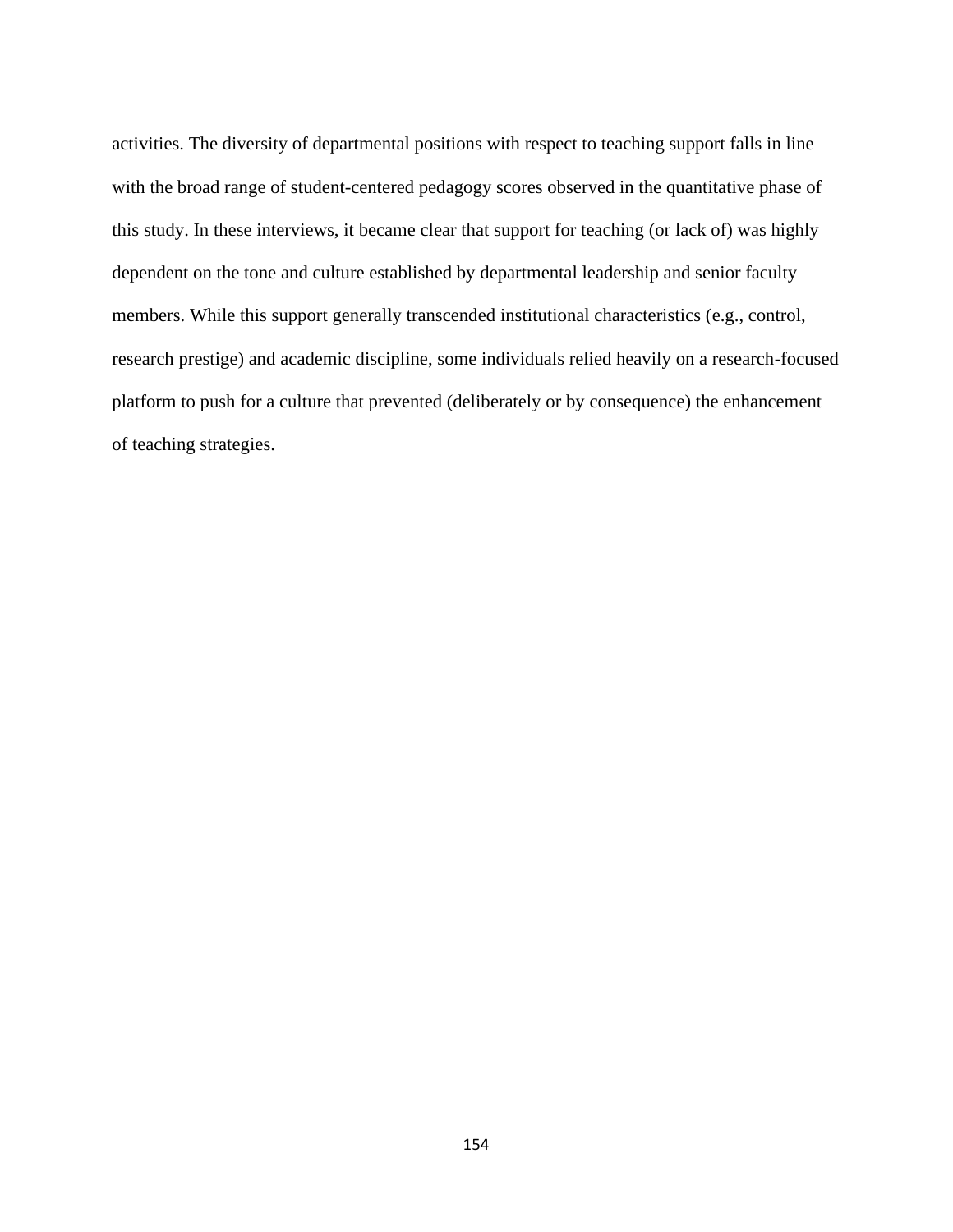#### CHAPTER 6: DISCUSSION

#### **Introduction**

The emergence of the COVID-19 virus and its evolution into a worldwide pandemic has laid to bare the critical, indeed vital, obligation to nurture scientific talent in the United States. While American scientists have significantly contributed to vaccine research and development efforts, the horrific devastation of the pandemic and its long-term impacts have only the heightened the importance of expanding America's scientific and medical ranks. Quite simply, the country could certainly benefit from having more biologists, researchers, chemists, doctors, nurses, etc. during this time. While the impact of the pandemic on STEM retention and graduation rates will not be known for several years, students at research universities were already leaving these majors in troublingly high rates prior to the crisis (NCES, 2018; PCAST, 2012). The present health emergency and the importance of remaining globally competitive in an increasingly scientific and tech-driven geopolitical climate adds additional pressure on research institutions to incorporate outcomes-based pedagogical methods that can boost baccalaureate degree production in STEM disciplines.

Recognizing that innovative and engaging teaching strategies have been consistently shown to result in increased student learning (Freeman et al., 2014; Jensen, Kummer, and Godoy, 2015), this study sought to understand the opportunities and barriers that impact the extent to which faculty incorporate active learning strategies in their classrooms. Drawing from Resource Dependence Theory (Pfeffer and Salancik, 1978) and Organizational Citizenship Behavior (Bateman & Organ, 1983; Smith, Organ, & Near, 1983), this study employed a mixedmethodological approach that could thoroughly understand both the external and internal sources of motivation in the decision to include (or not) evidence-based teaching practices in the STEM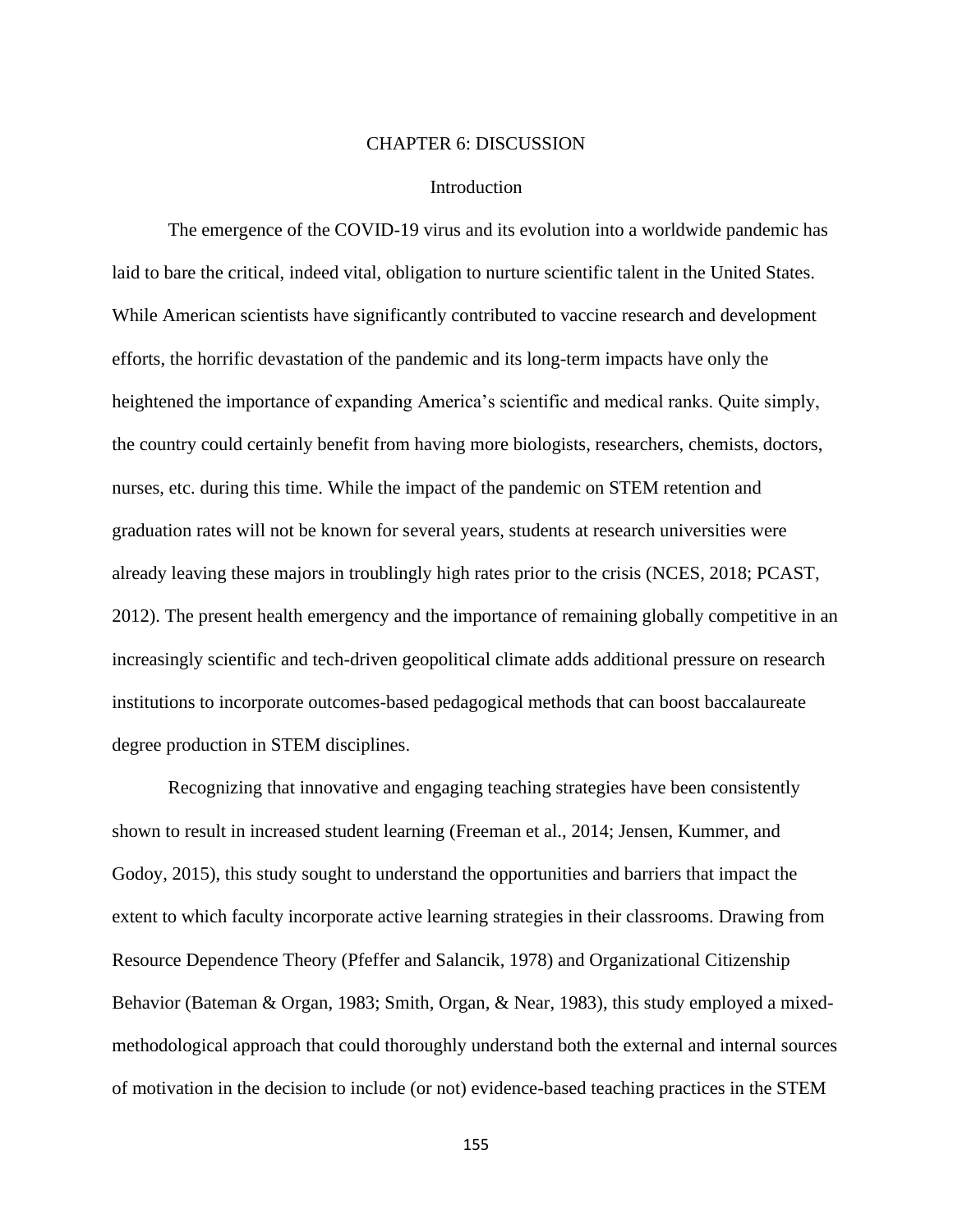classroom. Special attention was paid to the effect of institutional and departmental contexts in hindering or catalyzing the adoption of student-centered pedagogy. By focusing on the time demands, opportunity structures, environmental contexts, and personal and professional characteristics that shape STEM faculty's instructional approaches, this study offers new insights that university administrators, departmental chairs, and faculty can utilize to implement new policies and practices – or modify existing ones – to improve the educational achievement of students with an interest in STEM degrees.

This final chapter achieves the following objectives. First, it summarizes the results of both the hierarchical linear model and the semi-structured interviews conducted with STEM faculty across the country. Second, it takes a deep dive into significant findings and examines how these fit in within Resource Dependence Theory and Organizational Citizenship Behavior while contributing to current scholarship in STEM education. Third, it discusses implications relating to theory, research, and practice while offering recommendations for academic departments, research universities, and professional organizations. Finally, this chapter highlights areas of future research that can advance scholarship and contribute to the growing understanding of how universities can boost STEM degree production.

## Summary of Findings

The following section highlights key findings for each of the research questions guiding this study. Distinctions are drawn in the case of divergent findings between the quantitative and qualitative phases.

*Research Question 1: What are the competing time demands, perceptions, contexts, and personal and professional characteristics that explain variation in STEM faculty's utilization of studentcentered pedagogies at research universities?*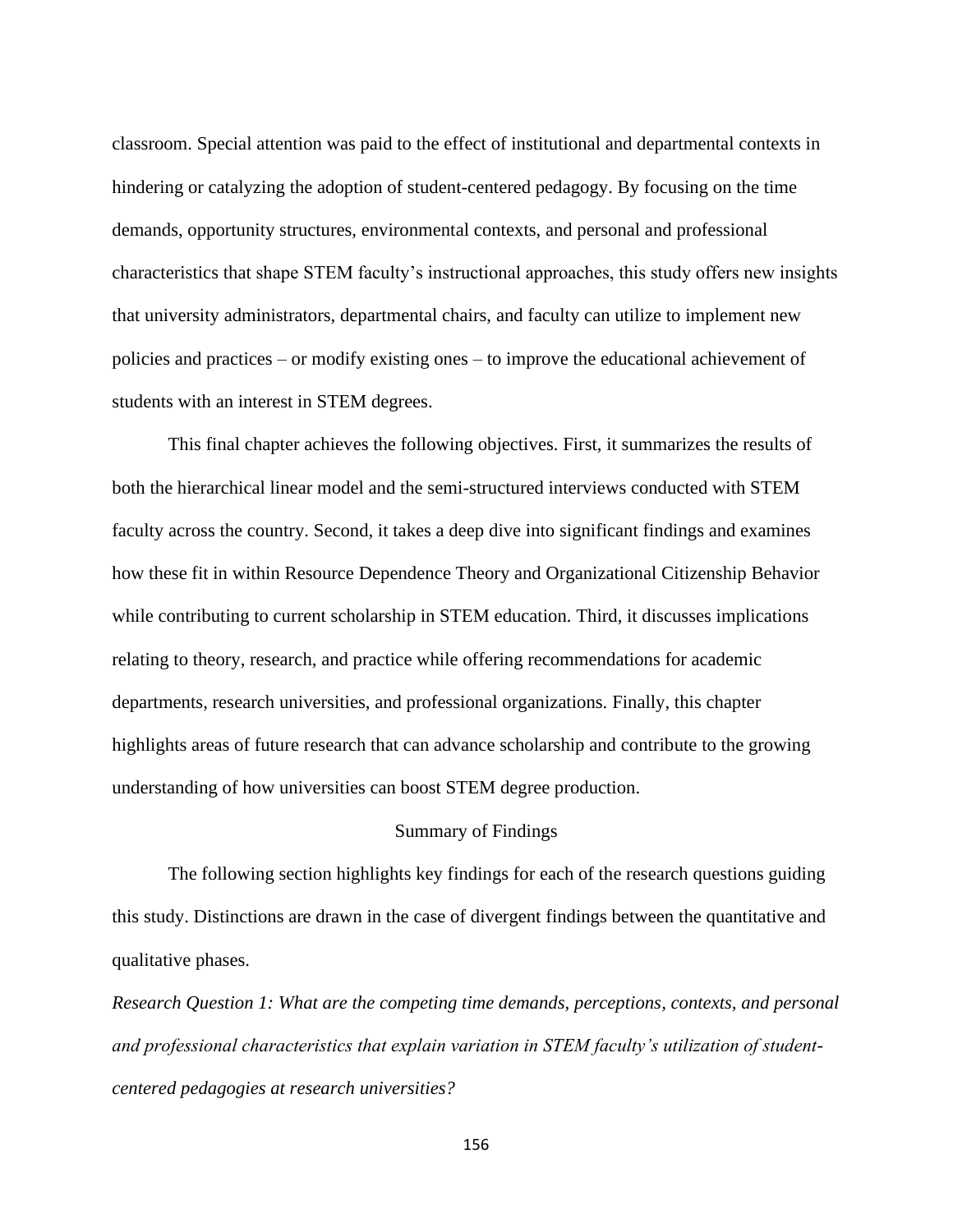Given the literature cited in Chapter 2, it was expected that Hierarchical Linear Modeling results would indicate time demands and faculty activities would be a significant predictor of variation in student-centered pedagogy. While this block of variables accounted for the largest share of explained variance in the model among the four blocks of predictors, several findings would seem to diverge from previous literature. For example, whether faculty had written research grants or received state or federal government funding in the last three years – activities which would reasonably be expected to be a consistent and time-consuming part of STEM faculty's workload – had no bearing on the extent to which they included active learning in their classrooms. Moreover, even though the number of accepted or published writings in the last three years (another time-expensive activity) was found to be statistically significant, its influence on the outcome was null. Most importantly, the number of hours per week that a faculty member devoted to preparation for teaching, committee work and meetings, and research and scholarly writing all were found to be insignificant predictors of SCP.

In the qualitative phase of this study, faculty routinely cited time concerns as a major impediment to the inclusion or expansion of active learning strategies in their courses. The interconnected nature of academic rank, tenure status, and the significance of research productivity within their career trajectory were discussed as having an important influence on how much time faculty could afford to invest in their teaching, particularly early in their careers. Faculty across the academic ladder (i.e., assistant, associate, full professor) at both Research-1 and Research-2 institutions spoke to the lack of time to focus on their pedagogical craft, support from campus administrators (including department chairs), and rewards for investing time in your teaching, especially as an assistant professor. These results support previous literature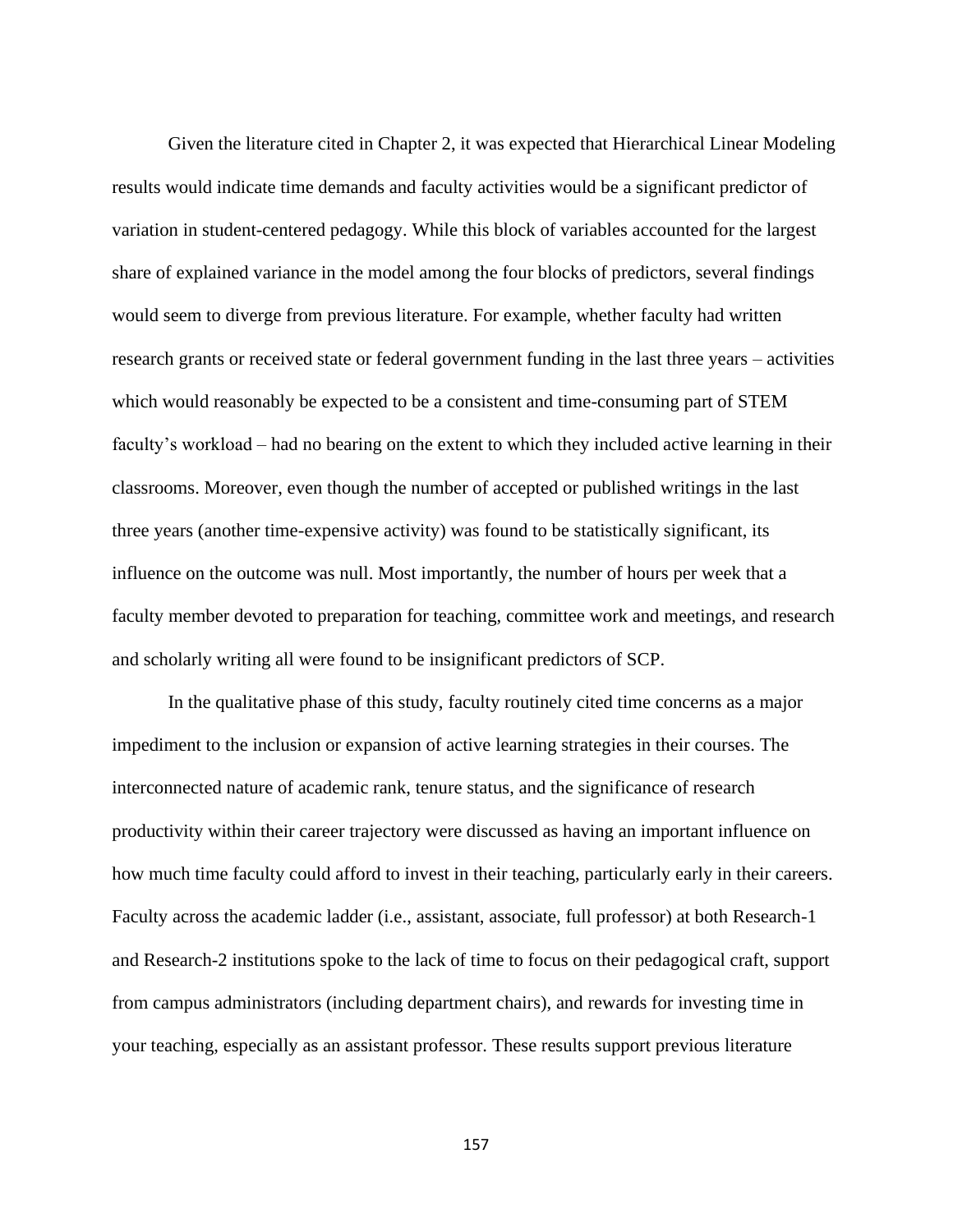highlighting the connection between time concerns and faculty willingness to embrace active learning teaching methods.

The strongest predictor of variation in student-centered teaching practices in the hierarchical linear model were faculty who are employed outside the tenure-track at an institution with a tenure system. These positions are likely to reflect the growing trend of Science, Technology, Engineering, and Mathematics departments hiring faculty with an expertise in teaching and/or education research in their discipline. Considering these individuals are likely to be better acquainted with novel teaching practices and in some cases more appropriately trained by either their graduate programs or professional development opportunities, it is not surprising that this professional characteristic would be a key predictor of student-centered pedagogy. What was surprising, however, was the growing strength of this predictor as additional variables entered the HLM. The largest increase in both predictive power and statistical confidence in the result came with the inclusion of faculty activities and time commitments in the model. While it would normally be expected that coefficients would decrease in predictive strength as additional variables enter the model, this increase is because faculty in these non-tenure track positions are indicating they are less likely to conduct academic research across multiple disciplines and participate in the development of curriculum. In other words, when you control for whether faculty engage in multidisciplinary research or curriculum development, the positive relationship between being a non-tenure track faculty member and variation in student-centered pedagogy becomes more pronounced. This effect speaks to the professional constraints of these faculty members' job descriptions and institutional cultures that do not support these individuals stepping outside their formal responsibilities. Faculty who are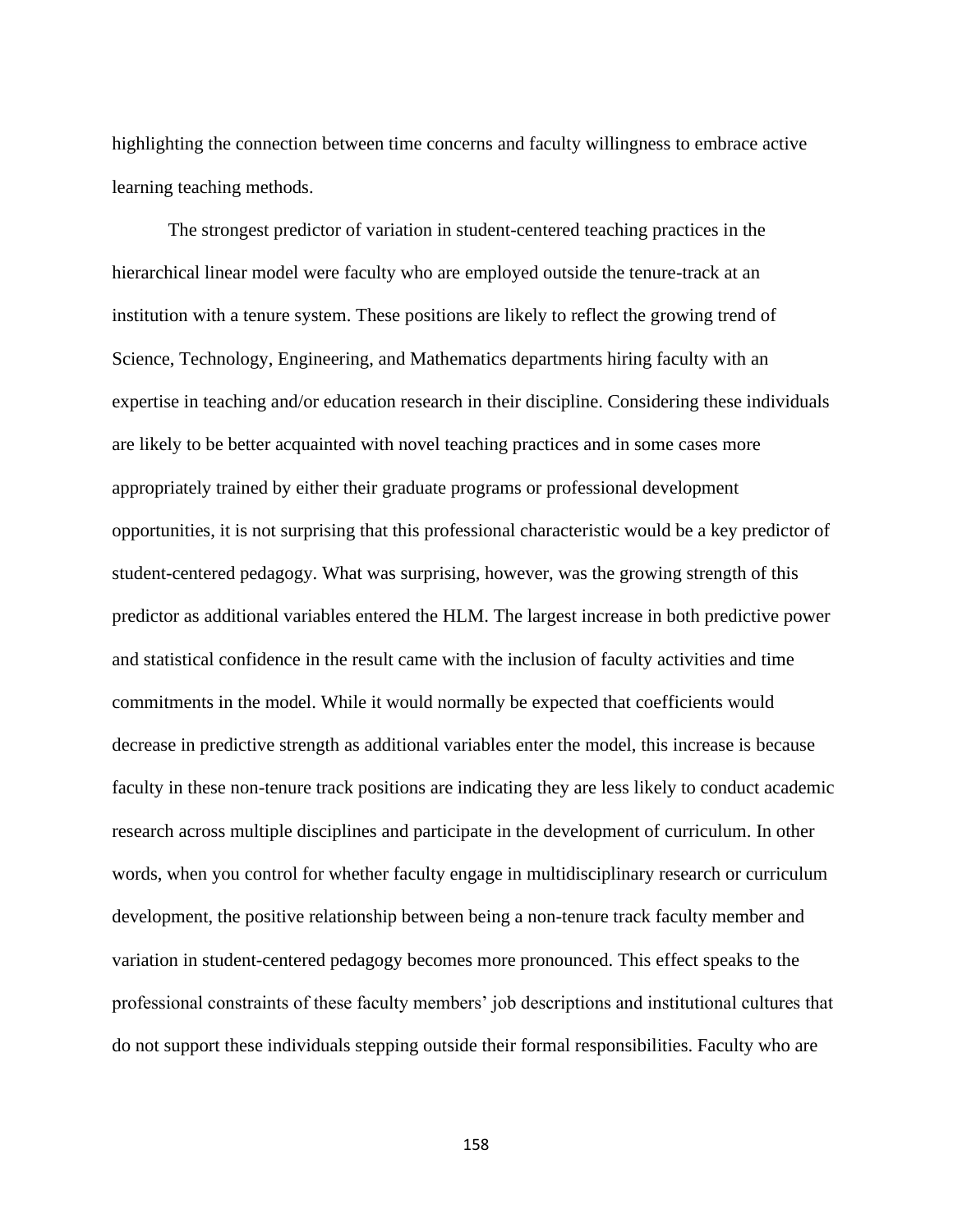outside the tenure-track may not be allowed to participate in professional development activities related to curriculum development.

Additional relationships were also found to be strongly associated with the dependent variable of interest. Particularly strong were the negative relationships between being a faculty member in the Physical Sciences or Mathematics/Statistics departments (See Appendix A for a full list of departments within these fields). While the latter was not represented in the interview phase of this study, faculty in the Physical Sciences spoke to conditions within their departments that may have influenced them and their peers' student-centered pedagogy scores. For example, faculty cited concerns with being discouraged from making changes to an inherited curriculum or being judged in a negative light for attending teaching-related professional development opportunities. These experiences set the tone within a department and may have a negative impact on the extent to which faculty incorporate active learning strategies into their daily teaching.

Although some faculty revealed that their peers and/or their department chair frowned upon involvement in teaching-related professional development, these activities were found to be associated with a higher SCP score. Faculty who had participated in organized activities around enhancing pedagogy or student learning, curriculum development, or a funded workshop focused on teaching all demonstrated higher SCP scores than their peers who did not participate in such activities. These results are corroborated by faculty testimony highlighting the benefits of attending these types of professional development programs. Faculty shared that they had taken part in department-led teaching seminars, interdepartmental programs, and National Science Foundation (NSF) sponsored activities. Although the breadth and type of opportunities that were available to faculty on and off campus varied from interview to interview, the benefits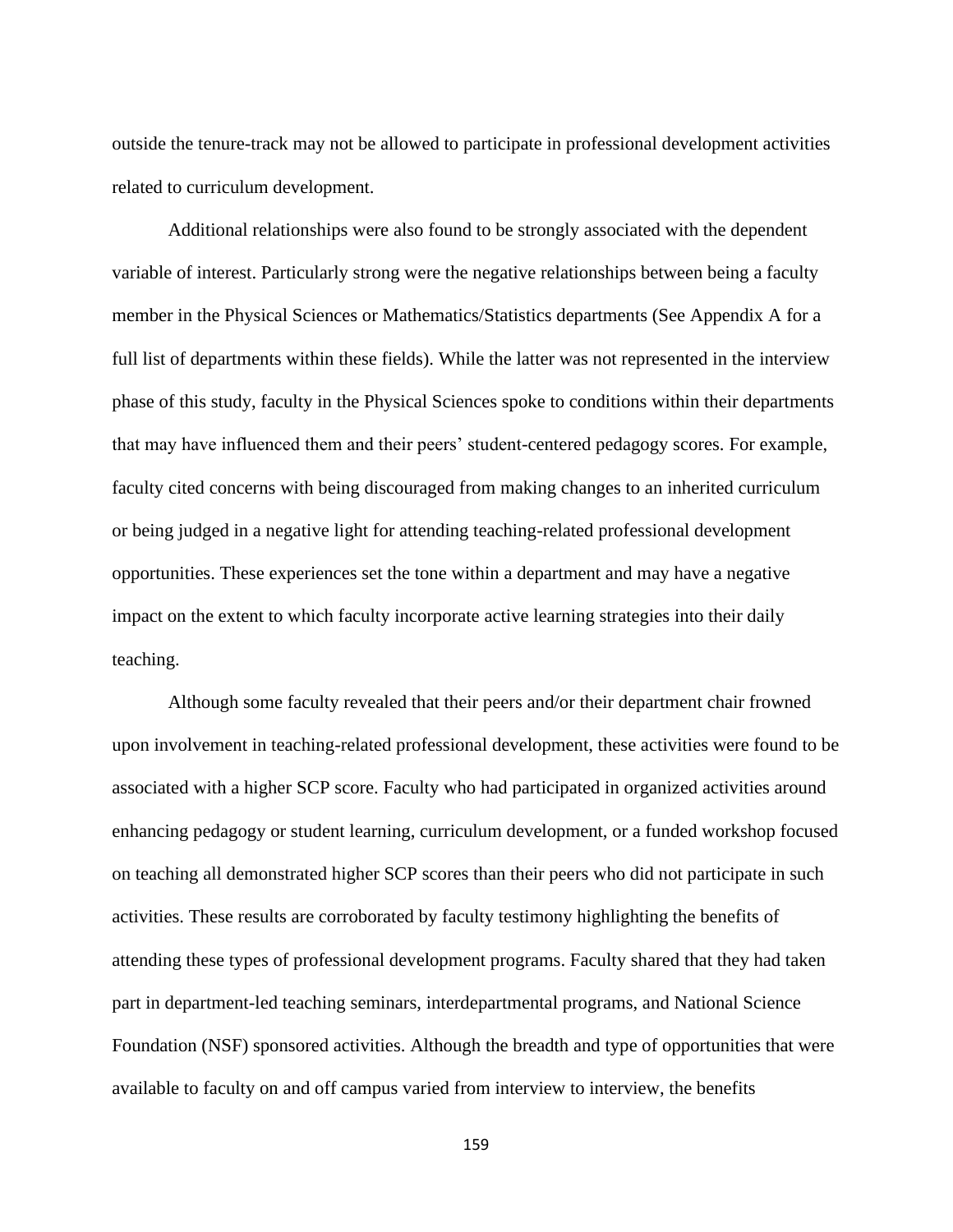commonly cited included a strengthened teaching approach, exposure to novel teaching methods, and validation and support for spending time on their pedagogy.

Like attending professional development opportunities, engaging in academic research across multiple disciplines may also have exposed faculty to new teaching strategies via their peers outside their department. This may help explain its positive influence on SCP. Additional items that were also found to have a sizable impact on variation in SCP included undergraduate engagement and the number of hours per week that a faculty member devotes to community or public service. These last two findings will be explored in further detail later in this chapter while examining how key findings fit with our understanding of Organizational Citizenship Behavior.

*Research Question 2: How do STEM faculty describe the evolution of their pedagogical approach– what individuals, resources, or contexts have informed their current approach and thinking about their teaching strategies?*

Our understanding of how faculty participants in the Higher Education Research Institute's Faculty Survey describe the evolution of their pedagogical approach was informed exclusively by the qualitative phase of this study. A key focus of the semi-structured interviews was uncovering the extent to which faculty had modified their teaching style throughout their careers and the underlying reasons for motivating such changes, if any changes were made at all. Unsurprisingly, conversations with faculty revealed that a majority  $(n=14)$  of the 17 participants had adjusted the way they delivered course content throughout their academic careers, including early-career assistant professors. For the few who expressed a consistent approach in their teaching, this did not necessarily reflect a tendency to maintain a passive teaching approach (e.g., lecturing the entire class period). In fact, the student-centered pedagogy scores for these three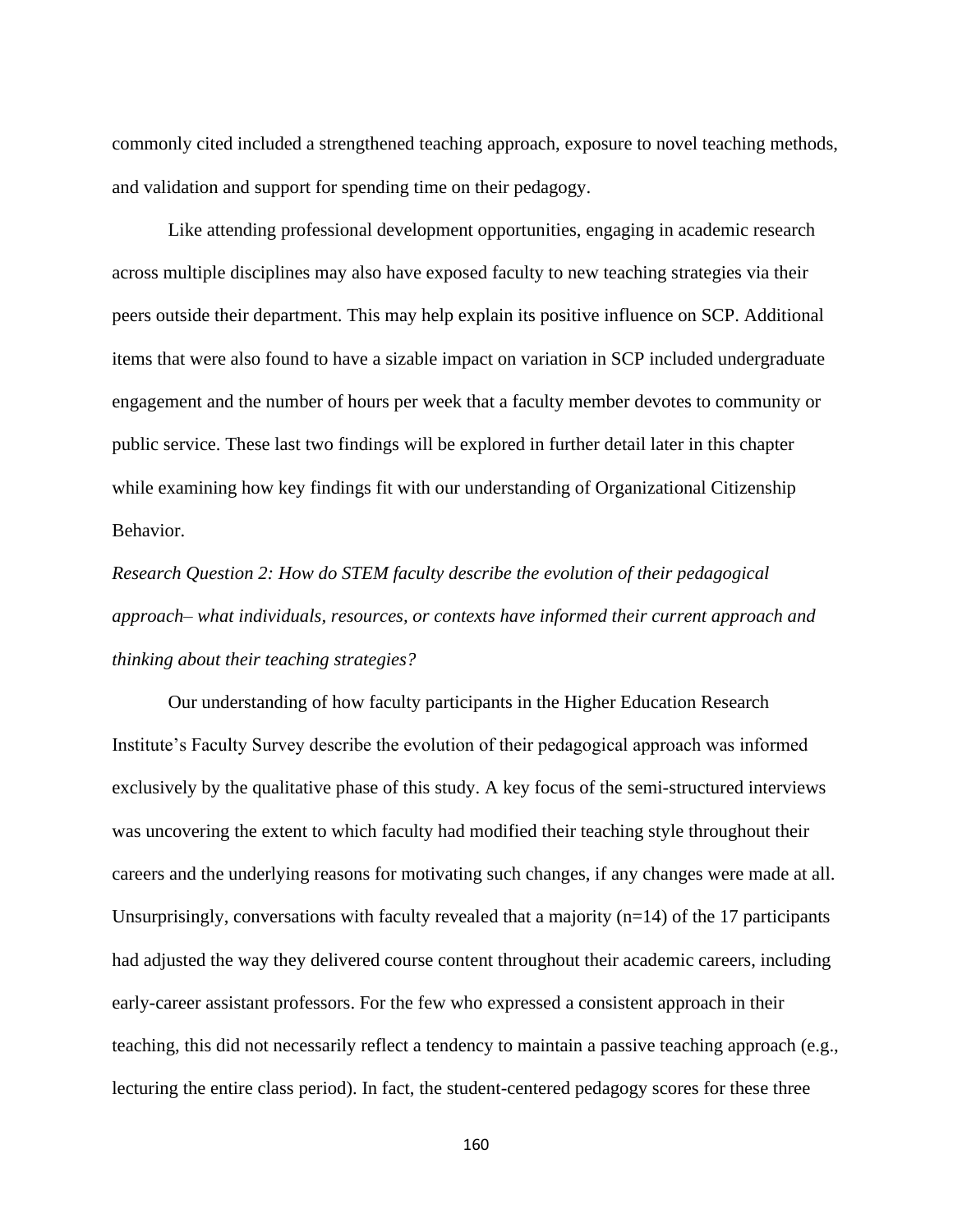faculty members (Dr. Kamal, Dr. Burton, Dr. Okoye) show that two of these faculty are well above both the mean scores for their respective institutions and the overall mean of all faculty who participated in the Faculty Survey (See Table 5.2). Dr. Okoye in particular spoke at length about his use of active learning teaching strategies since the beginning of his professional career and confessed to being an agent of change within his department, motivating peers to adopt student-centered techniques.

Across departments, academic rank, tenure status, and institutional type, faculty who spoke to an evolving approach to content delivery attributed this development in part to greater comfort with the course material. At the outset of their careers, faculty concerns with covering large quantities of course material led them to spend most of their class time lecturing their students. These concerns are exacerbated by the fact that most interviewees lacked formal teaching experience in their graduate programs. While lecturing is not necessarily a poor pedagogical approach, the absence of additional methods of content delivery that can more effectively engage students and promote greater understanding represents a missed opportunity for student success. As faculty became more comfortable with their course content, many shared that they adjusted their courses to cover *less* material and more *depth* of the content while generating greater levels of student engagement with the class material and with their peers. In the words of one faculty member, "…more about the process and understanding and less about memorization."

Some faculty members' teaching approach evolved to include not just active learning strategies but a fully flipped classroom where course content is delivered electronically outside the traditional course hours and class time is devoted entirely to engaging students in studentcentered activities. For the faculty who employed this approach, the change in pedagogy was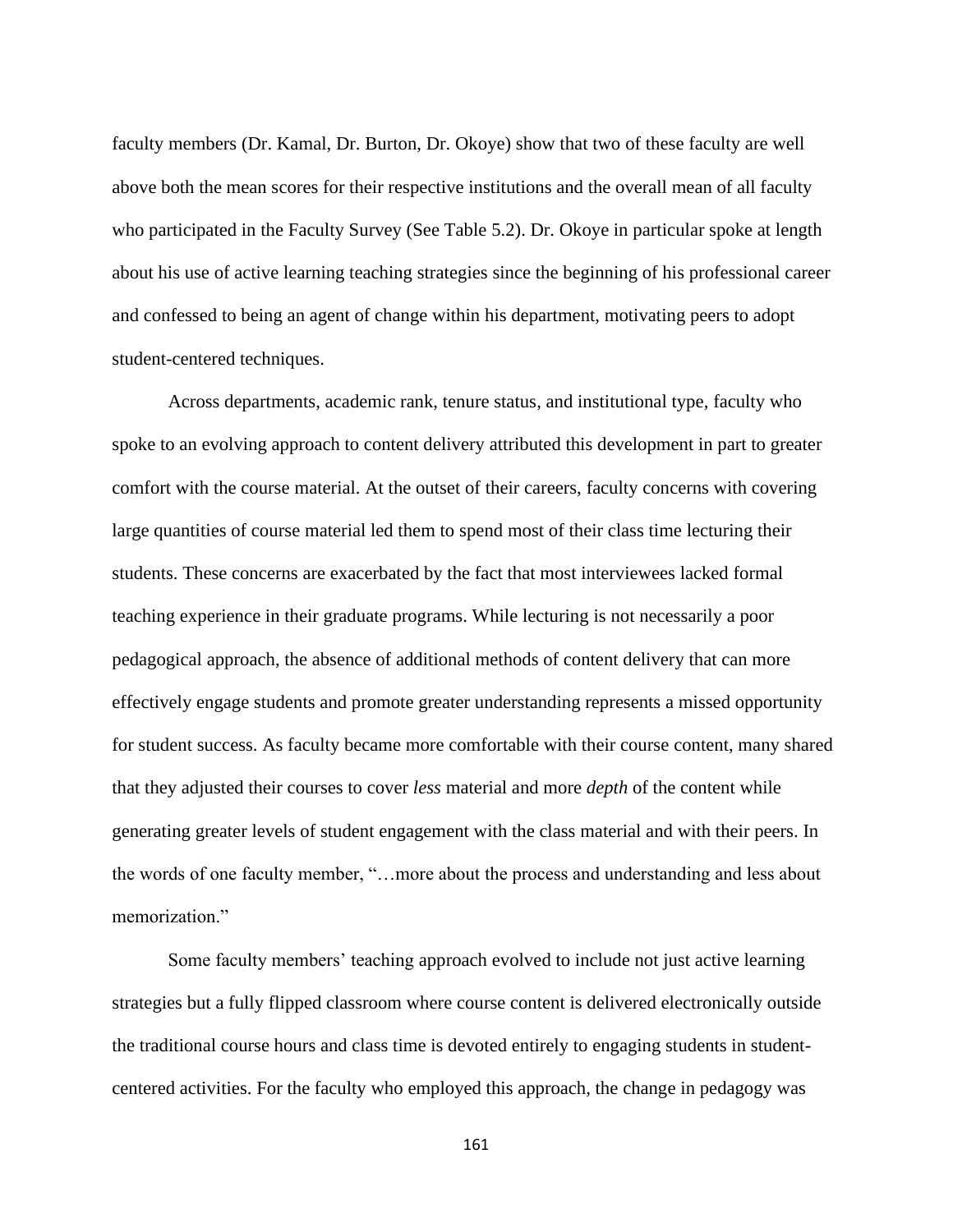motivated by exposure to educational theory and practices, interactions with peers pushing for enhanced teaching in STEM, and a personal desire to improve student success. This final point supports the findings connecting the use of more effective teaching practices and greater job satisfaction. Several interviewees spoke to having more fun and satisfaction with their teaching when they utilized teaching practices that involved the students in the learning practices. Others added that they had previous teaching experience in high schools or community colleges and that this component of their current job responsibilities was something they thoroughly enjoyed and had partially motivated them to become faculty members.

Although the majority of faculty confessed that they had made changes to their teaching over the course of their careers, these changes did not come easily or smoothly. Interviewees recalled struggling with active learning practices, especially early in their careers if they had not been previously exposed to these activities. Several faculty found it challenging to get "good" at running a classroom with a student-centered approach. This may partially explain why other STEM faculty may be hesitant to embrace more effective teaching practices. An additional barrier described by some faculty was the natural comfort that comes with teaching the same course several times. While this is commonplace for university faculty and some pointed to this fact as a benefit in their development of more student-centered teaching, others revealed that having to teach a new course or a revolving set of courses would have motivated them to revamp their teaching approach by including more interactive activities.

*Research Question 3: To what extent do institutional and departmental contexts shape faculty's approach to teaching?*

The hierarchical linear model in the quantitative phase of this study showed no differences between institutions with respect to variation in student-centered pedagogy. This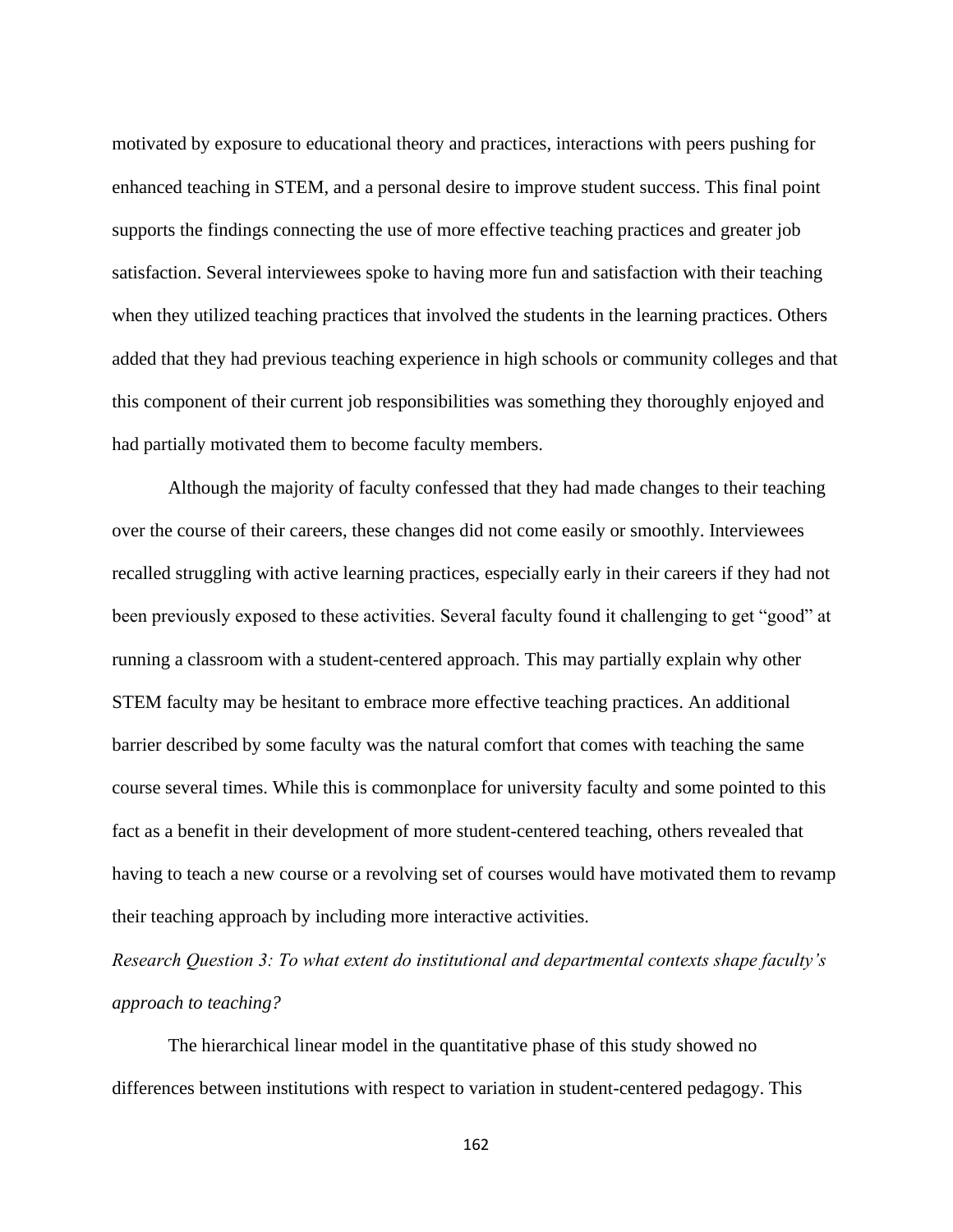implies an even distribution of faculty who utilize student-centered pedagogy to varying degrees between universities. Said differently, faculty who use SCP minimally, to a great extent, or not at all appear to be found at all institutions. Since none of the institutional characteristics (studentfaculty ratio, selectivity, institutional control, research status, minority-serving institution) had any association with the outcome, all the variation in student-centered pedagogy was found within institutions. This lack of variation between institutions is supported by interviews with faculty members who felt that their universities did not support teaching enough, played lip service to it, and did not adequately reward teaching excellence. On the other hand, some faculty felt that their institutions leadership, mission, and values encouraged them to focus on their pedagogy through direct investments in teaching-related initiatives and a greater emphasis on the quality of their teaching in performance evaluations compared to other research universities. The mix of research-one and research-two institutions found to be both supportive and not supportive of teaching supports the quantitative findings of no relationship between type of institution and student-centered pedagogy.

A strong association was found between a faculty member's home department and student-centered pedagogy. Compared to their peers in the Life Sciences, faculty in the areas of Physical Science and Mathematics/Statistics displayed negative relationships to student-centered pedagogy that were some of the strongest in the hierarchical model. While no other STEM area was found to have a relationship with the outcome, these results clearly indicate that a faculty member's home department has a powerful impact on their use of student-centered pedagogy. Although no Mathematics/Statistics faculty were included in the qualitative phase of this study, the Physical Sciences were well represented among interviewed faculty.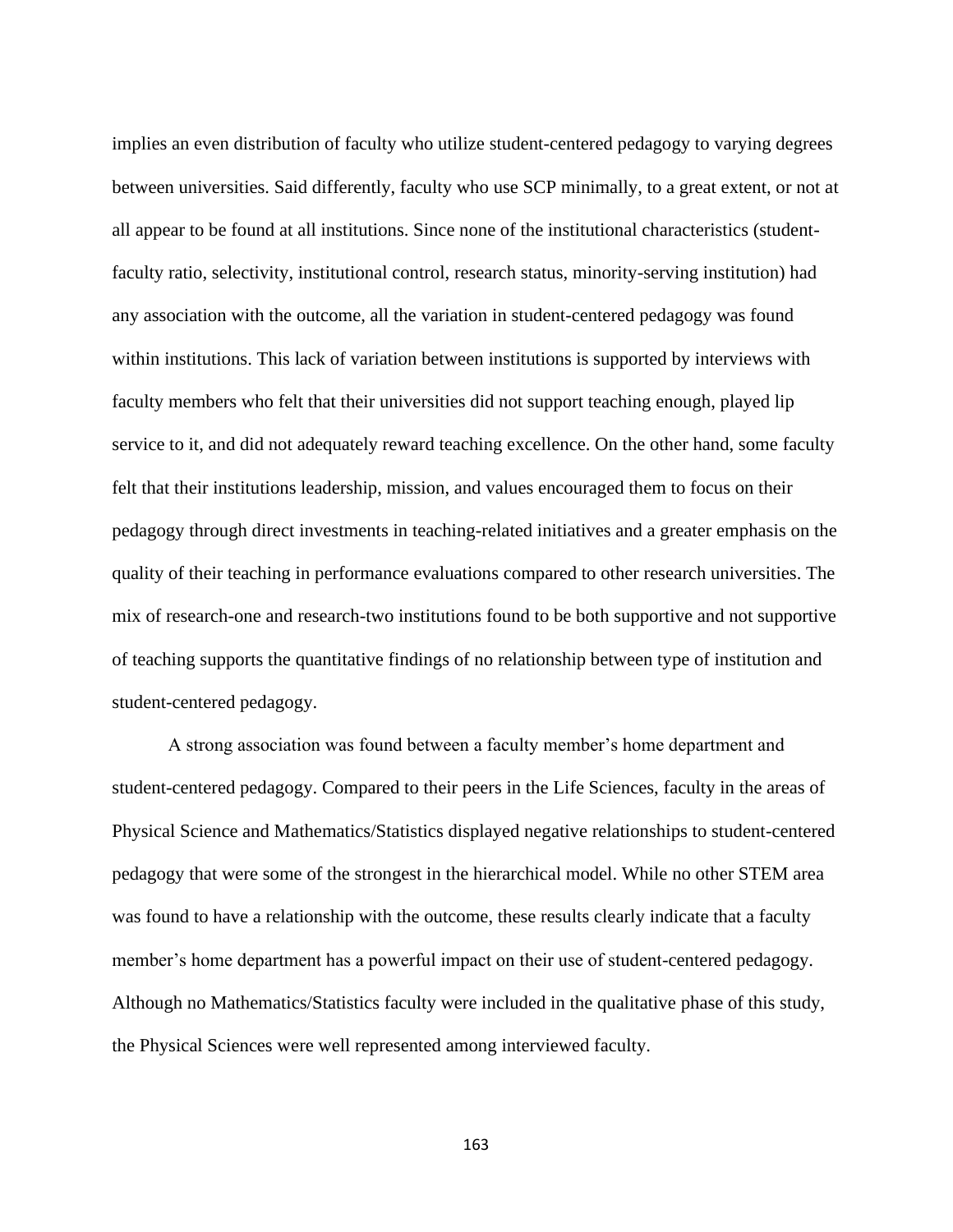Departmental culture may help explain why some disciplines may be more or less likely to facilitate the adoption of student-centered teaching practices. During interviews, faculty in the physical sciences spoke about having limited opportunities to discuss effective teaching within their departments and being judged in a negative light for attending professional development opportunities related to teaching. In one case, a faculty member shared that their departmental colleagues viewed attending professional development as a punishment reserved for "bad teachers." On the other hand, some faculty spoke to more supportive departmental environments, including at the same universities and within the same STEM areas (i.e., Physical Science) as faculty who felt unsupported by their peers and leadership. These differences demonstrate how organizational cultures at the department level and the individuals that make up these environments (e.g., chair, faculty peers) play a critical role in shaping the extent to which faculty adopt student-centered teaching practices. While some faculty highlighted colleagues who had encouraged them to improve their teaching or served as role models motivating modifications in their pedagogy others shared that they themselves acted as agents of change within their departments. Being early adopters of student-centered teaching, they promoted the use of such practices among their peers and slowly convinced some faculty to adopt these techniques.

# Interpretation and Meaning of Significant Findings

## *Resource Dependence Theory*

This study draws from Pfeffer and Salancik's (1978) Resource Dependence Theory (RDT) to examine the environmental factors and structural challenges that inhibit or promote the adoption of student-centered teaching practices. Focusing specifically on RDT's contributions to understanding how organizations and their individual sub-units make decisions in the face of limited resources, the extent to which faculty incorporated student-centered pedagogy into their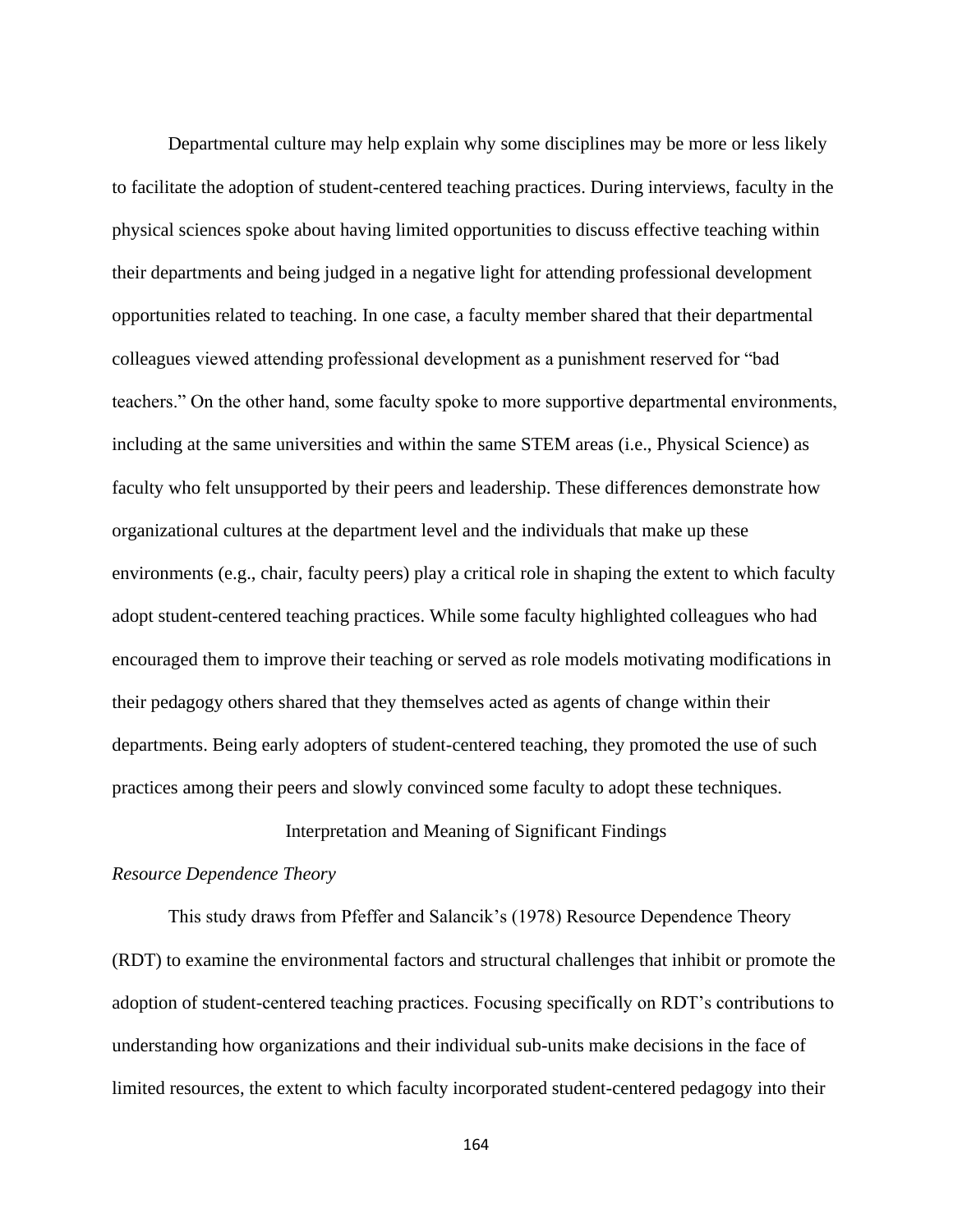courses can be understood as a decision influenced by the availability or scarcity of resources (e.g., time, funding). Within this study, research universities are understood as organizations, departments as both sub-units of the university and an organization, and faculty as sub-units within STEM departments and subject to the demands and constraints of this hierarchical structure (Emerson, 1962; Pfeffer & Salancik, 1978). In this way, faculty are subject to the pressures placed on them by their university and especially their department.

This study conceptualizes time as the most critical resource available to STEM faculty. For most faculty, the availability of sufficient time was a critical factor in determining whether and the extent to which they employed active learning in their courses. As a resource that is at least partially controlled by their department, faculty must make decisions with respect to how they respond to its limited availability (Davis & Cobb, 2010). In support of findings from previous studies (Dancy & Henderson, 2008; Michael, 2007), faculty iterated that the interconnected nature of structural and position-related characteristics (e.g., tenure, rank, research productivity) combined to steer them away from investing time in their teaching. This (dis)incentive system has been regularly cited as one of the most critical barriers that impedes the widespread adoption of student-centered pedagogy (Austin, 2011, Fairweather, 2008, Wieman, 2017).

Faculty talked about the messages they directly and indirectly received regarding how they should spend their time. These messages were particularly acute early in their careers, originated from both department chairs and fellow faculty members, and were especially geared towards reminding faculty achieving tenure was the principal goal to keep in mind. For example, individuals shared that they were asked to focus on research and not participate in professional development nor spend too much time on their teaching. These results suggest that faculty may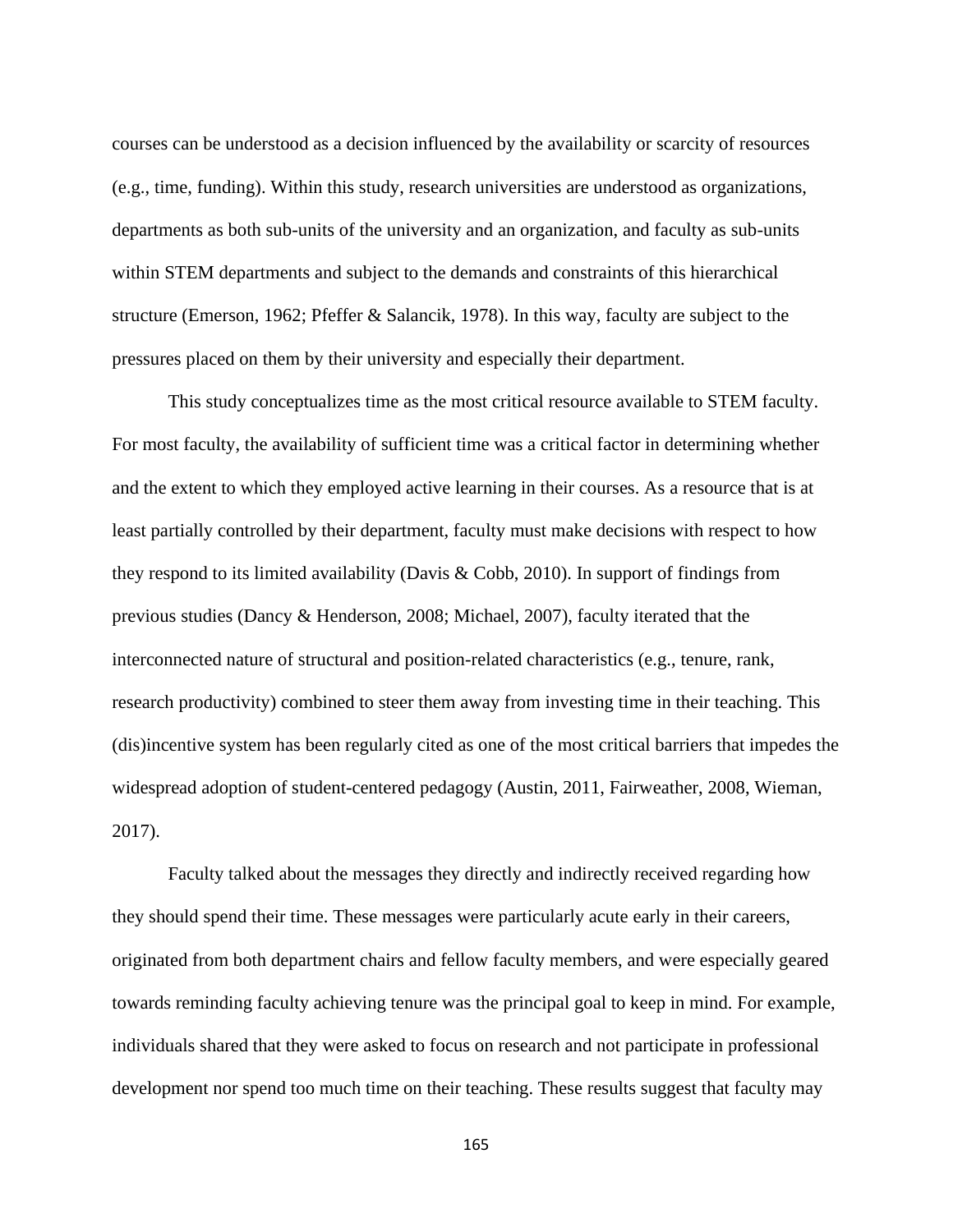postpone strengthening their teaching until they have achieved tenure, a position that appears to be common in STEM (Hayward, Kogan, and Laursen, 2016; Wieman, 2017). In addition to messages, faculty were keenly aware that teaching plays a relatively minor (if any) role in hiring, promotion, and tenure decisions at the department. Furthermore, even though teaching may constitute a sizable portion of a faculty member's official job duties (e.g., 30% or 35%), some faculty expressed significant doubt that it was considered so strongly in tenure decisions and others even shared that they were told, "just don't mess it up." These messages undoubtedly play into the cost and benefit analysis that STEM faculty (especially assistant professors) must consider as they decide how much time to invest in their teaching. Via these messages, departments wield significant influence over how faculty allocate time to their various job responsibilities (Pfeffer & Salancik, 1978).

# *Organizational Citizenship Behavior*

Drawing from Organizational Citizenship Behavior (Bateman & Organ, 1983), this study proposes that faculty are motivated by a sense of citizenship to contribute to their organization's (institution/campus) success above and beyond their required job responsibilities. Although universities and departments place some restrictions on faculty with respect to teaching and generally express the expectation of teaching excellence, *what* and especially *how* faculty teach remains largely within the purview of the individual instructor. In this case, faculty are going above and beyond in their teaching approach by investing additional time and energy – including active learning techniques – in their curriculum. Their willingness to surpass expectations in the execution of their teaching responsibilities and achieve a greater degree of student learning and success is commendable and goes largely unrewarded, as previous studies have shown (Austin, 2011). From an Organizational Citizenship Behavior (OCB) perspective, these efforts cannot be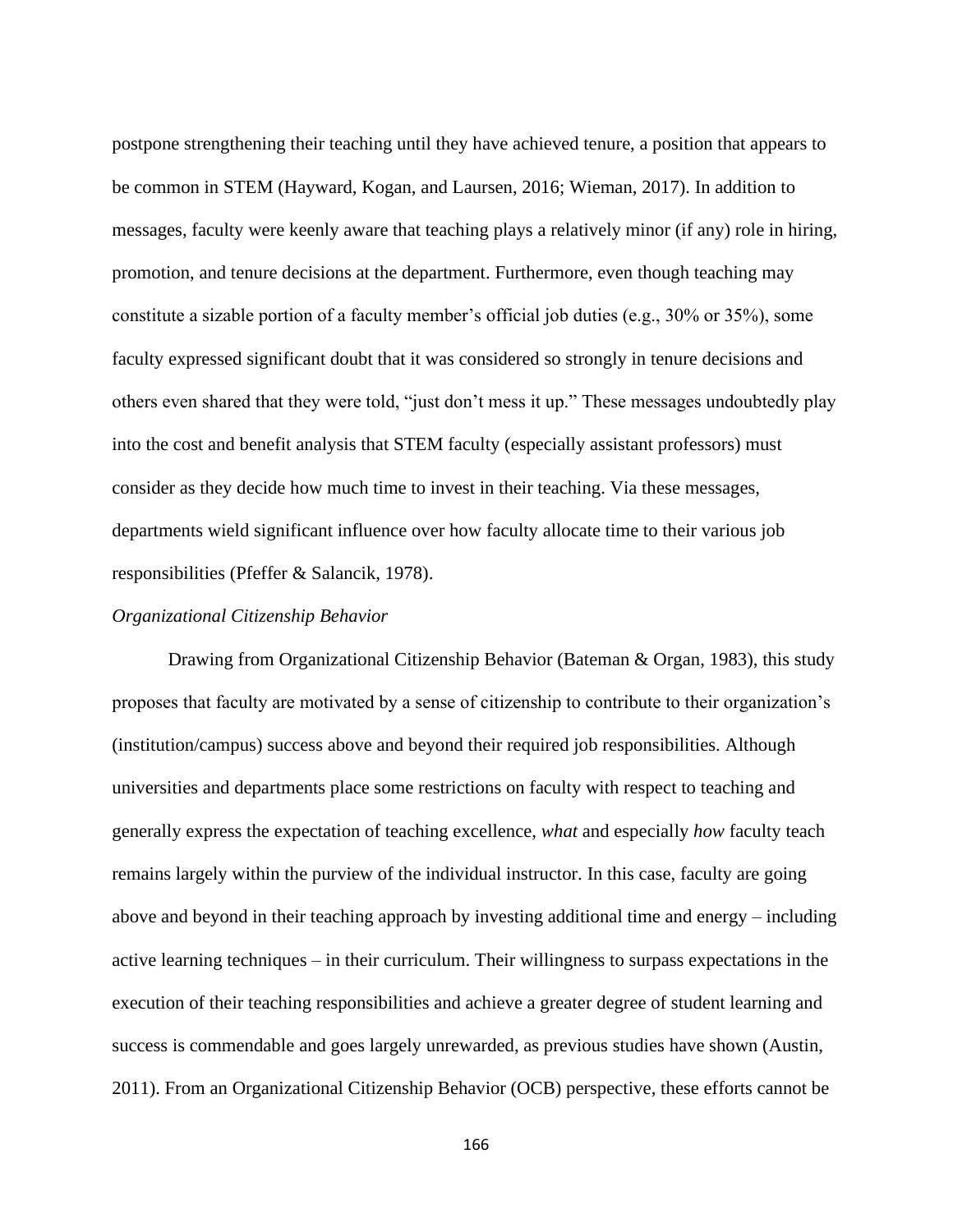explained by traditional motivational bases (e.g., salary, bonuses, awards) that have historically induced people to join, stay, and perform within their prescribed roles (Bateman & Organ, 1983; Smith, Organ, & Near, 1983).

Despite the lack of a contractual obligation or consistent rewards related to the inclusion of student-centered pedagogy in their courses, some faculty were motivated by the satisfaction and value they attached to teaching more effectively. Although most faculty expressed some degree of satisfaction with teaching, some conveyed much stronger feelings towards teaching, going so far as to say they "love teaching", caught the "teaching bug", or were motivated to pursue a career in academia based on their passion for teaching. While none of these factors guarantee that faculty will incorporate student-centered teaching practices in their courses, they parallel findings from the hierarchical linear model that also lend credence to an OCB explanation for variation in student-centered teaching. Specifically, the statistical significance of items such as attending professional development activities, devoting a higher number of hours per week to community or public service, higher levels of undergraduate engagement, and a close alignment between work and personal values speak to prosocial values that may motivate faculty to invest substantially more time and energy into teaching practices that cater more directly to the needs of learners. These findings suggest that faculty are intrinsically motivated to include more effective teaching practices in their courses because of their personal affinity for student success, teaching, and their commitment to organizational success.

### *Academic Discipline and Culture*

Relative to their peers in Life Science, faculty in Physical Science and Mathematics departments were much less likely to incorporate active learning practices into their courses. These strong negative relationships highlight departmental cultures that prevent the adoption of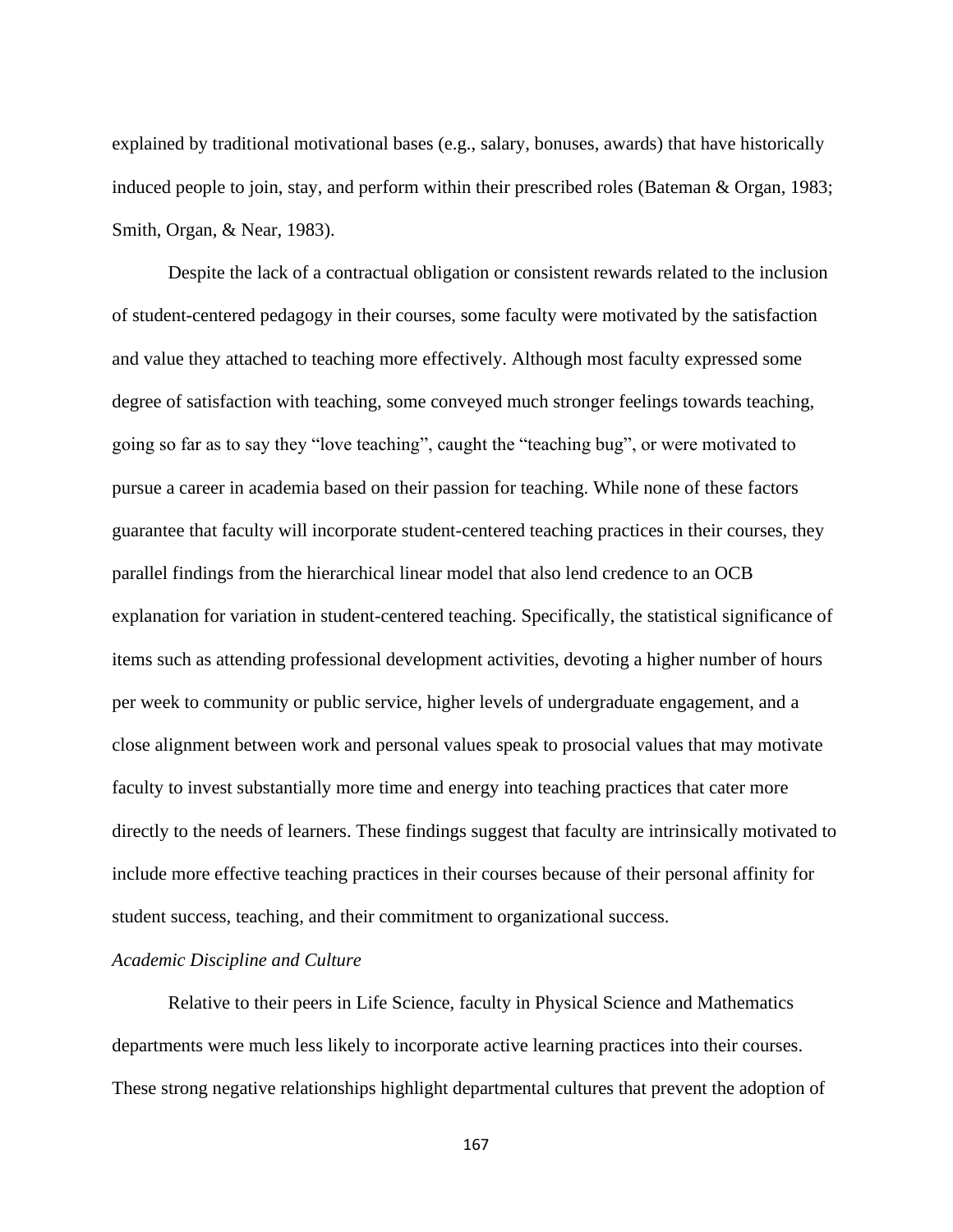more effective teaching practices – suggesting that characteristics and traits inherent to these disciplines and the faculty members in these departments are responsible for the vast differences in departmental associations with student-centered pedagogy. While there is extensive literature examining the impact that active learning can have for students in these fields (Chasteen et al., 2015; Dancy & Henderson, 2008; Henderson, Beach, & Finkelstein, 2011) and the broad challenges that STEM faculty face in implementing these pedagogical practices, research highlighting issues specific to these disciplines is less common. Even when research has been carried out (Henderson & Dancy, 2008), the barriers that are examined (e.g., large classrooms, unfamiliarity with methods, lack of time, etc.) fail to thoroughly examine the influence of the culture that is maintained within these departments. More research is needed that examines STEM departments as organizations with their own set of values, belief systems, rituals and importantly, with individuals (e.g., department chair, senior faculty) who can significantly shape the direction of the department with respect to teaching based on their own set of ideals.

The fact that no Mathematics/Statistics faculty responded to multiple invitations to participate in the qualitative phase of this study may provide insight into the culture within these departments. A total of 72 faculty provided their consent to be contacted in Mathematics and for comparison, a total of 112 Engineering faculty also consented with four individuals volunteering to participate in this study. While Physical Science faculty numbered 156 in the group consenting to be contacted, they represented more than half of the qualitative sample  $(n=9)$ . It is possible that faculty in Mathematics/Statistics were simply not interested in speaking about the barriers to active learning. Since participants can sometimes be drawn to participation in research that aligns with their personal and professional values (Maxwell, 2013), it is possible that the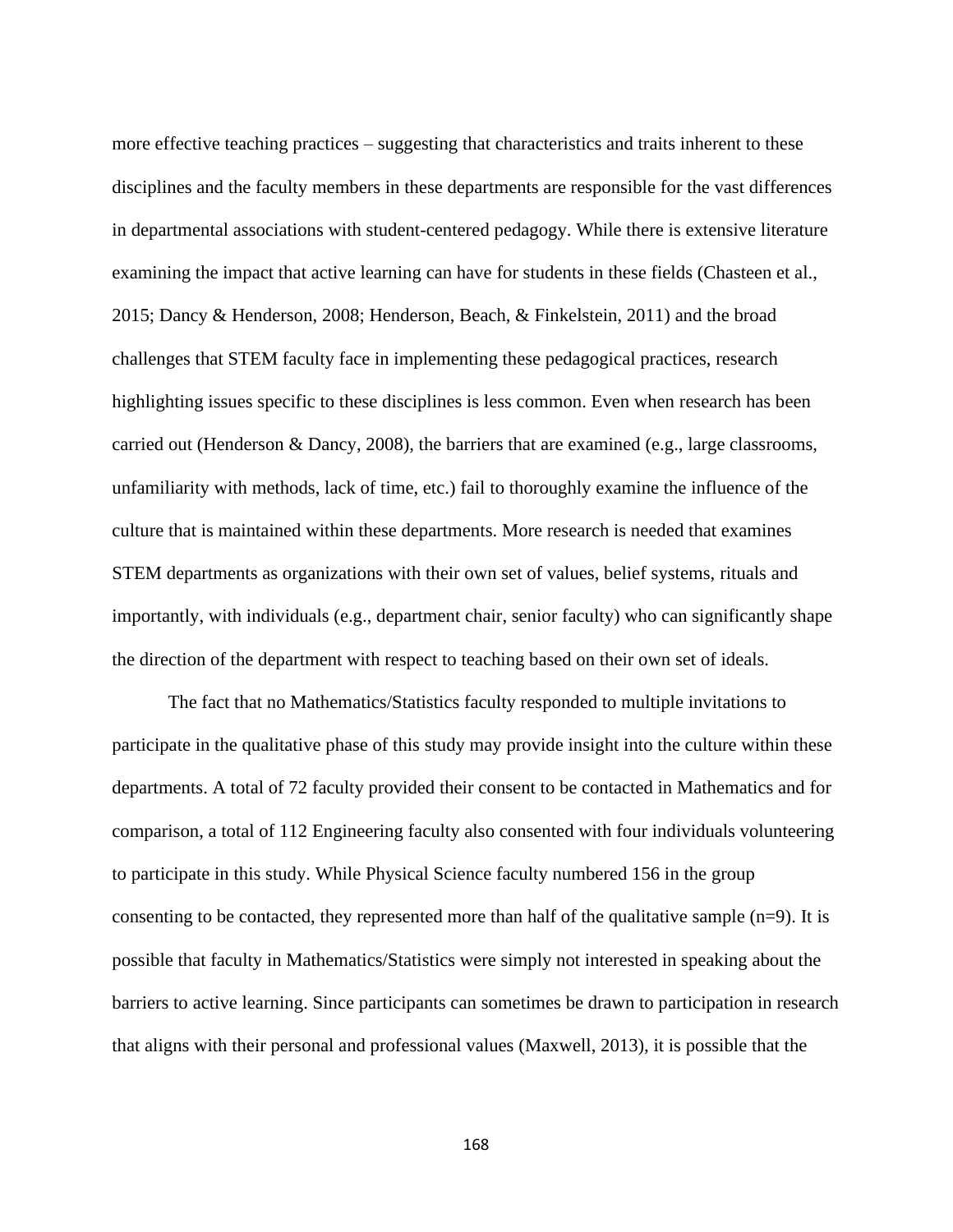opposite may be true as well. Faculty in these departments may have chosen not to participate because they lack affinity for these instructional methods.

Several reasons may help explain why mathematics faculty fared much lower than their peers in SCP scores. Loch and Borland (2014) argue that relinquishing the center stage and moving away from the traditional "chalk and talk" method of content delivery does not come naturally to mathematics faculty. Most mathematics faculty have not experienced other types of instructional methods and there is a general belief that as a discipline, mathematics is different from other disciplines and does not require a move towards more student-centered pedagogy (Loch & Borland, 2014; Pritchard, 2010). Wieman (2017) also found evidence of mathematics faculty being more likely than their fellow STEM peers to resist research-based instructional practices and attribute the shortcomings of undergraduate STEM education to shortcomings in the students (e.g., preparation, skills). Furthermore, mathematics is viewed as a highly structured, objective discipline and is considered to utilize lectures differently from other disciplines (Pritchard, 2010). Lastly, mathematics faculty may find that their discipline lacks sufficient overlap to enable inter-departmental collaboration with other STEM and non-STEM peers.

As the results of this study have shown, such collaborations tend to be associated with higher levels of SCP. If faculty are more isolated within their departmental bubbles, they may be less likely to be exposed to new teaching methods and motivated to include them in their courses. Furthermore, research has shown that disciplinary norms and the extent to which faculty adhere to these norms can factor into decisions about pedagogical approaches (Brownell & Tanner, 2012). These reasons may help explain why these faculty not only chose not to participate in the qualitative phase of this study but may also help explain the strongly negative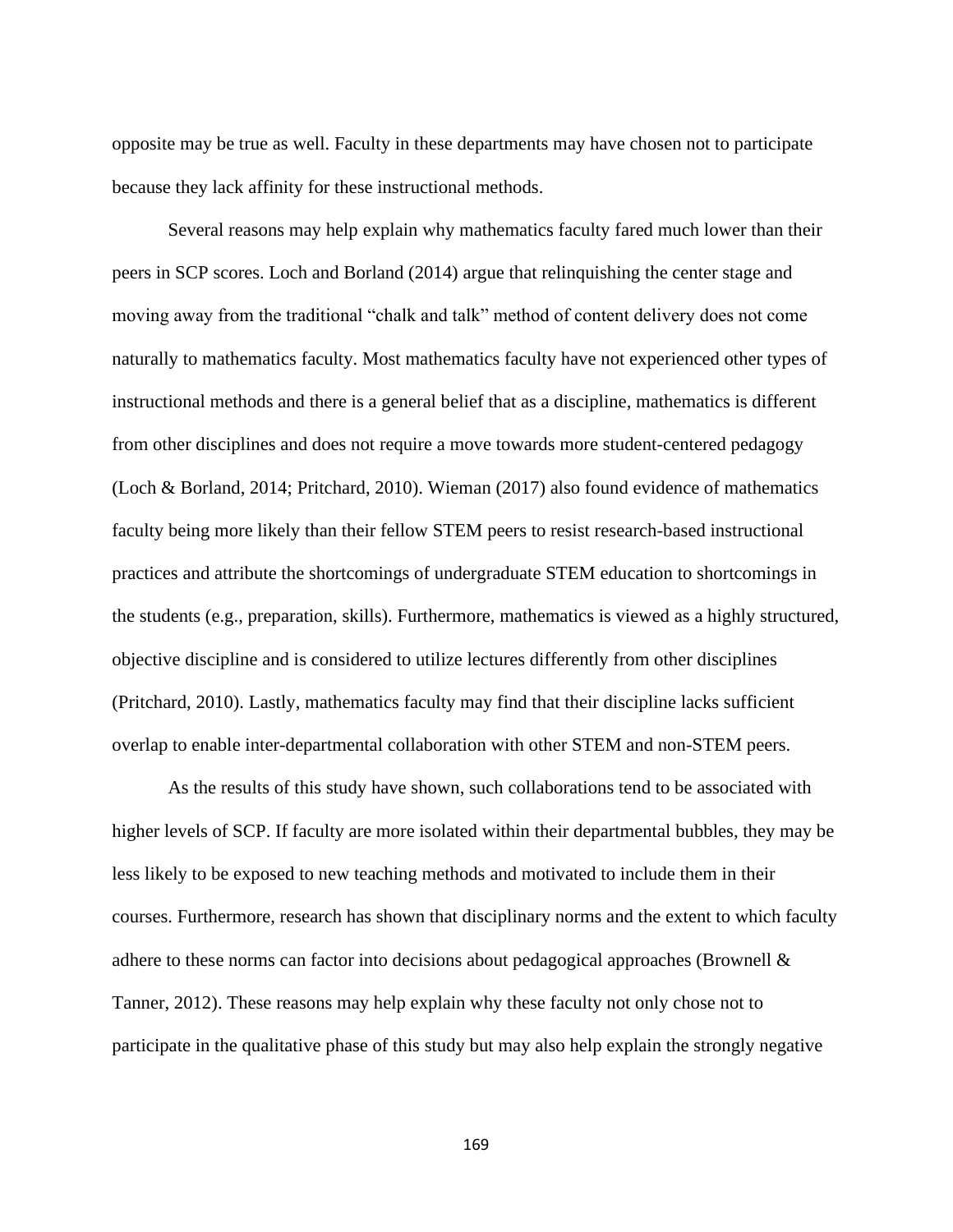relationship between faculty in this department and inclusion of active learning strategies seen in the hierarchical linear model.

#### *Faculty Outside Tenure-track*

The strongest predictor of variation in student-centered pedagogy was whether faculty members were employed at an institution that has a tenure system but were themselves not on the tenure-track. This relationship was stronger than other positive associations such as engaging in research across multiple disciplines, participating in curriculum development, and undergraduate engagement and stronger than the negative associations between Mathematics/Statistics and Physical Sciences faculty and SCP. These positions may be more likely to adopt active learning techniques for several reasons. First, the absence of a tenure path undoubtedly removes pressure from these faculty to invest significant time and energy into developing a research portfolio leading to tenure. Second, many of these positions are specifically constructed with teaching in mind. A faculty candidate's experience and expertise in the classroom along with their willingness to invest in their teaching may play a larger role in the recruitment and hiring process for these positions than it might for traditional tenure-track positions (Wieman, 2017). Third, faculty who are attracted to this type of position may intrinsically possess prosocial values that enable them to invest their energy in student learning and success (Organ, 2018; Rioux & Penner, 2001). Lastly, the rise of these types of positions speaks to the increasing opportunities for graduate students to receive training in both their academic discipline but also in innovative teaching methods and research on student learning (National Research Council, 2012).

The growth of faculty positions that place additional emphasis on teaching cannot be ignored. While the specific characteristics, responsibilities, and titles of these positions may vary between institutions (e.g., discipline-based education researcher, professional teaching faculty,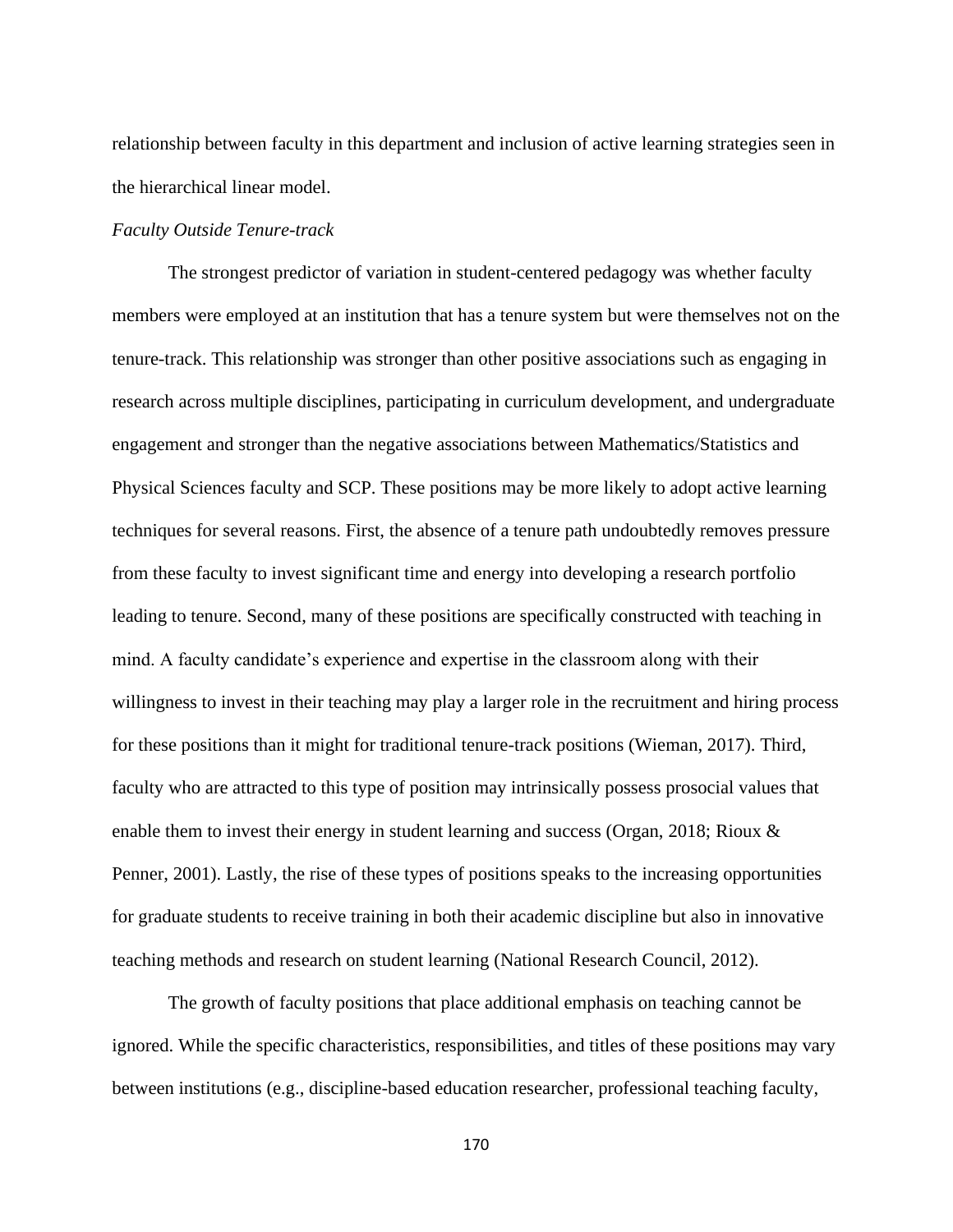etc.), these positions generally stress excellence in curriculum development, education research in the discipline, innovative teaching practices, and advanced learning assessment strategies in addition to research responsibilities. According to these faculty, a primary impact of these positions has been an influence over the teaching practices of their fellow scientists (Bush, Rudd, Stevens, Tanner, & Williams, 2016). The significant effect of this professional characteristic on SCP variation suggests that these positions can serve as change agents within their departments and catalyze the implementation of active learning strategies. HLM results are supported by the fact that interviewees spoke about influencing their departmental peers' teaching vis-à-vis the adoption of SCP in their own courses lends support to the potential for change represented by these teaching-focused positions. Considering the increasing number of faculty who are being hired into these types of positions in recent years and their extensive training in not only their discipline but education research (Bush, Stevens, Tanner, & Williams, 2019), we can expect that these faculty will have an impact on their peers for years to come. While change may come slowly within some departments, it is noteworthy that these positions are gaining traction across all types of institutions and disciplines (Bush, Stevens, Tanner, & Williams, 2019). Departmental leadership across STEM disciplines would be wise to embrace these positions and provide them with the necessary tools and support for diffusing active learning strategies across the department.

#### Implications and Recommendations

The previous sections summarized key findings, discussed this study's contributions to the research literature, and explored salient findings in greater depth. Collectively, this study's findings paint a clear picture of the factors and characteristics that shape the extent to which STEM faculty incorporate active learning in their courses. With this knowledge in hand,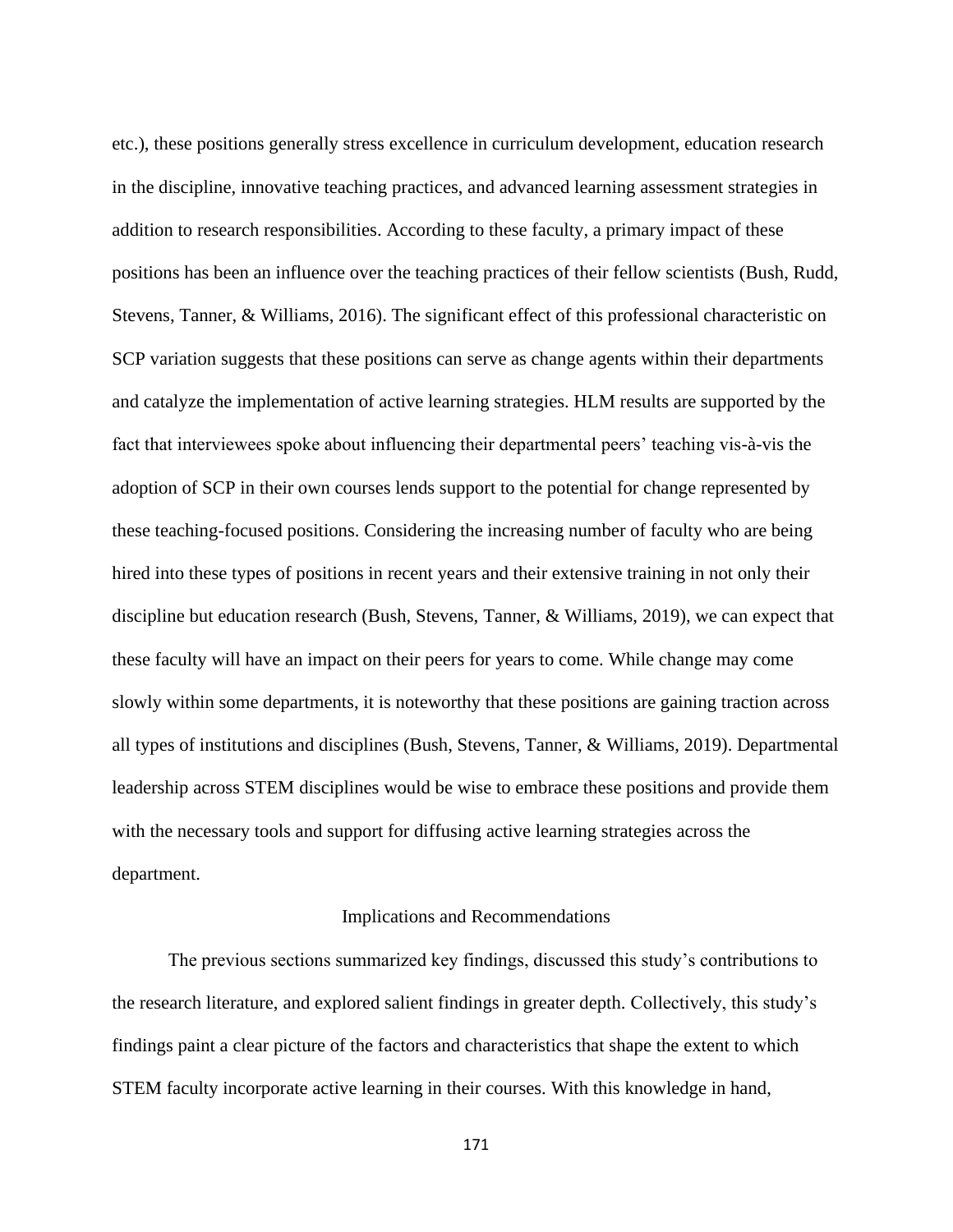stakeholders can design and implement policies, programs, and practices that can positively influence the number of students who graduate in STEM disciplines. Transforming teaching in STEM has the potential to not only boost overall success measures, but close achievement gaps for underrepresented students. Studies have shown a disproportionate benefit of active learning for underrepresented students (Haak et. al, 2011; Theobald et. al., 2020) and this boost has been shown to close achievement gaps in STEM (Harris, Mack, Bryant, Theobald, & Freeman, 2020). As research universities face increasing political, social, and financial pressure to close achievement gaps in STEM, they would be wise to take steps to accelerate the spread of active learning strategies.

This section takes a closer look at the implications of this study's findings and highlights recommendations that can increase the implementation of student-centered teaching. As previously shown, these recommendations have the potential to boost both overall success rates in STEM and close achievement gaps for underrepresented students in these fields. Implications and recommendations are discussed for the federal government and for research universities and their STEM departments.

## *Federal Government*

In an increasingly competitive scientific world, the federal government has a vested interest in nurturing the STEM talent pipeline in the United States. While federal agencies (e.g., National Science Foundation, National Institutes of Health) have made substantial investments in efforts to enhance teaching and learning in the sciences (National Science Foundation, 2021), more can be done to prepare STEM faculty to teach undergraduate students at research universities. As has been shown, participation in professional development programs has a positive effect on the extent to which faculty incorporate SCP into their courses. Considering that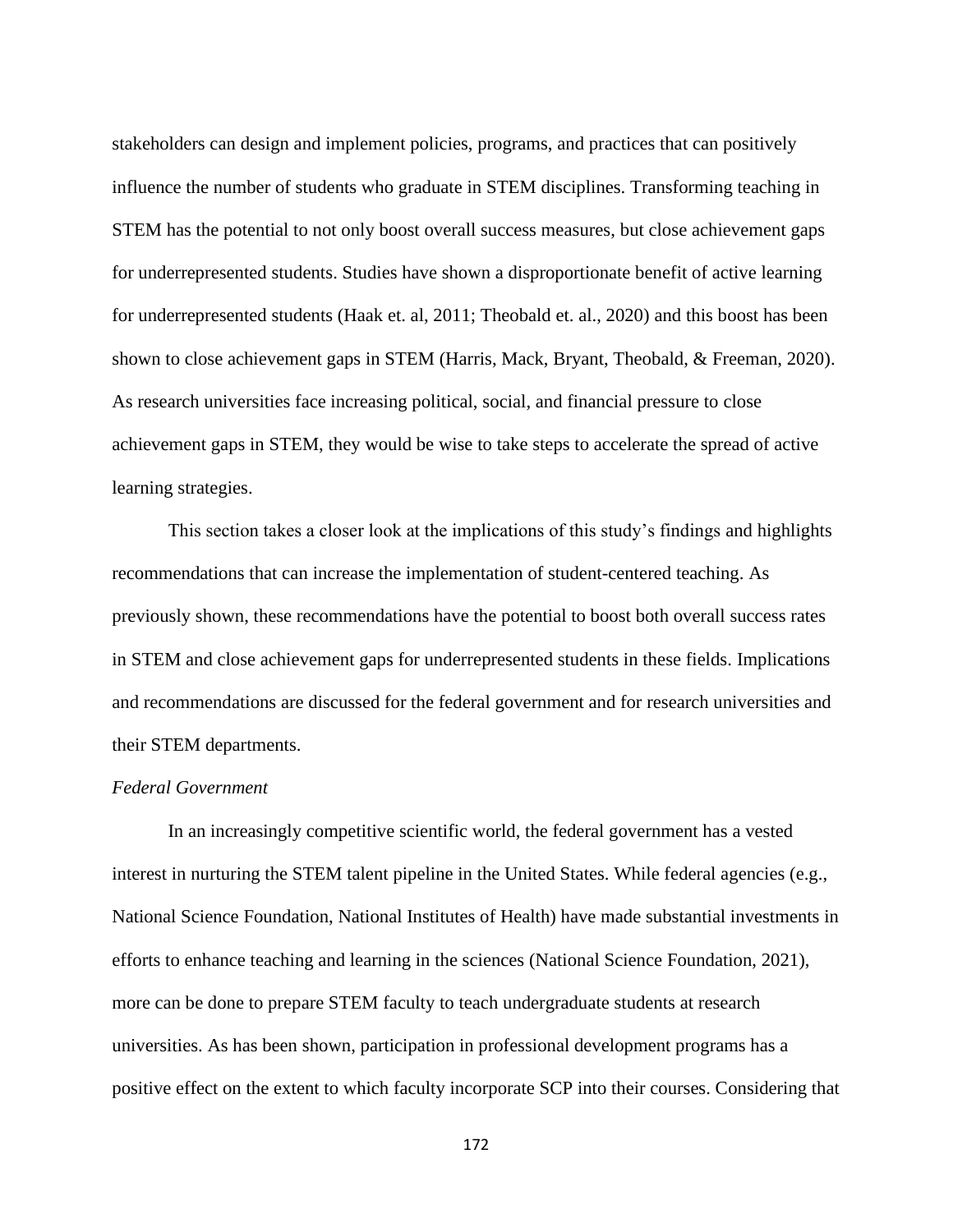faculty can potentially be employed at a university for many years and can teach hundreds or thousands of students, increasing the number of faculty who incorporate SCP into their curriculum can have a profound effect on student learning and achievement. As such, it is important to create programs specifically geared towards early-career faculty that can plant the seed of active learning pedagogical techniques.

### **Invest in New Faculty**

The federal government should replicate the NSF-sponsored *Workshop for New Physics and Astronomy Faculty* with all disciplines across STEM. This program is a partnership with national organizations (i.e., American Association of Physics Teachers, American Astronomical Society, American Physical Society) that brings together early-career tenure-track faculty for several days each year to discuss findings of physics and astronomy education research, instructional strategies, and course materials for participants to learn about recent developments in pedagogy (Henderson, 2007). Given the unique culture and barriers that are faced within each discipline, it is critical that these programs are tailored specifically to faculty within a specific discipline (Wieman, 2017). Replicating this program in disciplines like mathematics, chemistry, computer science and others across STEM can have a critical impact on the adoption of studentcentered teaching practices at research universities. As Henderson (2007) made clear, significant gains were witnessed in the number of faculty who incorporated student-focused instructional practices and nearly all faculty participants who made changes to their teaching attributed these modifications to their participation in this workshop. Bringing together faculty in each discipline to hear from notable experts in their field who can speak to the latest educational research and instructional strategies in the discipline can serve as an inspirational moment for newer faculty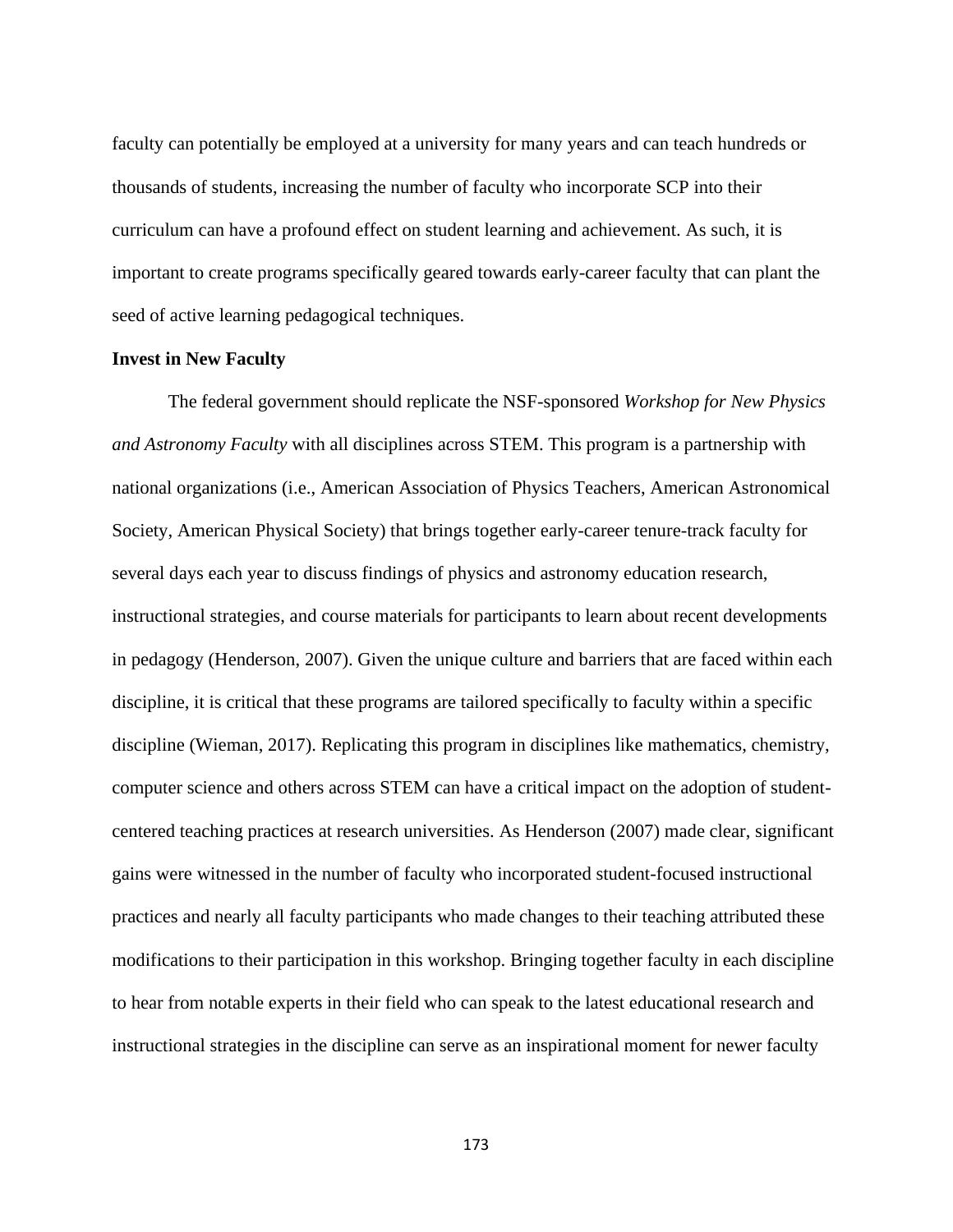members. These early-career faculty might then serve as change agents within their own departments at their home institutions (Bush, Rudd, Stevens, Tanner, & Williams, 2016). *Research Universities*

The following sections magnify key findings of this study and provide recommendations for research universities and STEM departments. Since STEM departments are situated within research universities and operate under the guidance and policy set forth by their university, these recommendations are understood to be collaborative efforts between a department and their institution.

#### **Create STEM-focused Professional Development**

Regardless of the extent to which the federal government and professional associations invest in training and professional development opportunities for STEM faculty, research universities should invest their own resources in developing pedagogical capital on their campuses. Campus-lead professional development opportunities can help faculty learn about alternative teaching practices that can help improve student learning (Freeman, et al., 2014) and inspire faculty to continue to improve their teaching (Manduca et al., 2017; Owens et al., 2018). This study supports these findings, stressing the importance of attending teaching-focused professional development and being involved in curriculum development. Given the high likelihood that faculty may share some of their newfound knowledge with their departmental peers either formally or informally, the impact of professional development extends beyond those in attendance.

Campuses would be best served to invest resources in a faculty development center on campus that can support the spread of student-centered teaching practices in STEM disciplines. Although many campuses already deploy resources to faculty development centers, a central hub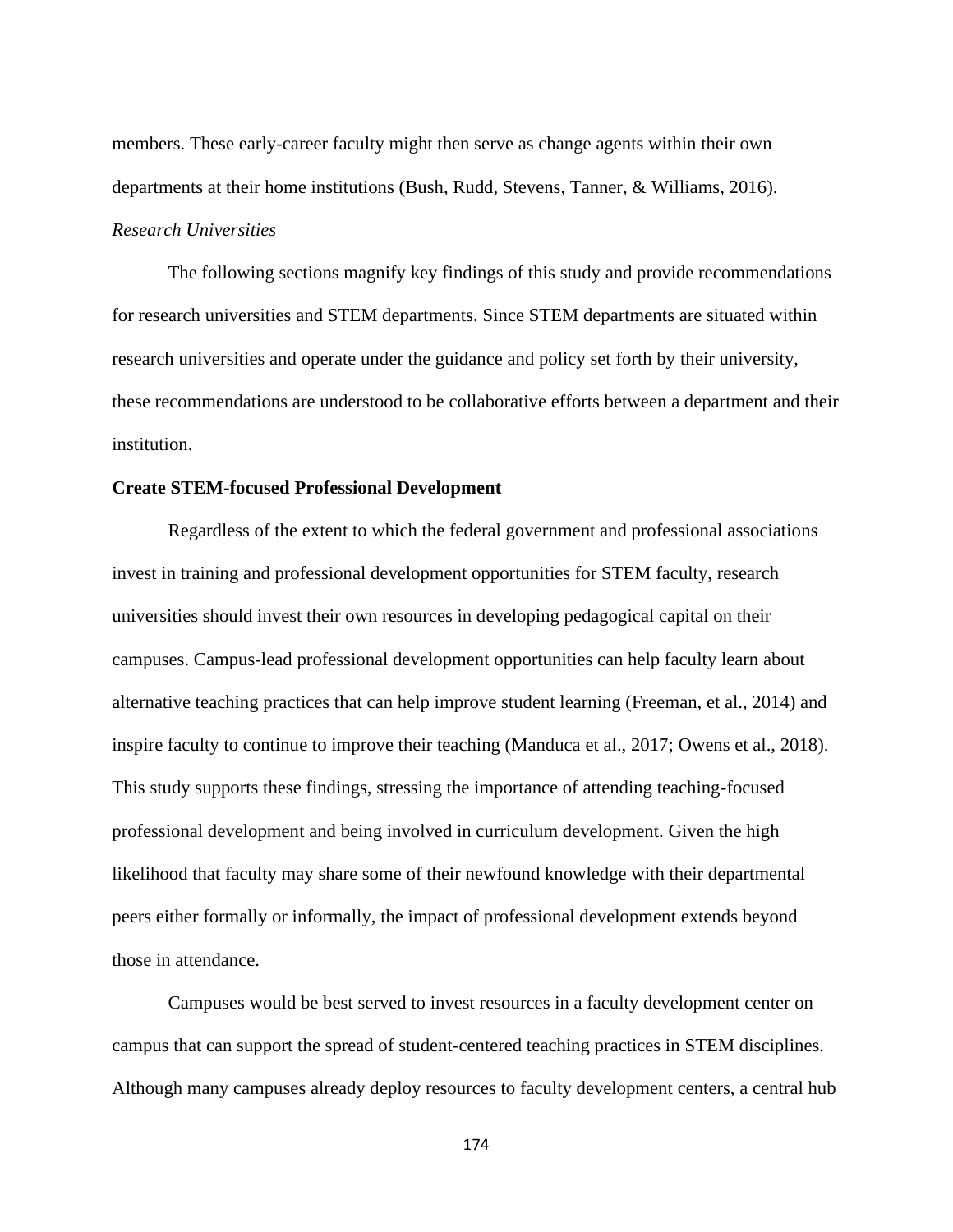that can specifically focus on faculty development in STEM would be particularly beneficial given the extent to which traditional teaching methods are commonplace in these fields (Stains et al., 2018) and the significant student achievement gaps in these disciplines (Gregg-Jolly et al., 2016; NCES, 2018). One such center is the Center for Education Innovation & Learning in the Life Sciences (CEILS) at the University of California, Los Angeles. CEILS leads initiatives to train current and future faculty in creating student-centered classrooms, partners with faculty to advance science education research and acquire funding for STEM education initiatives, and fosters a supportive learning community for graduate students, postdoc scholars, and faculty to embrace student-centered teaching approaches (UCLA CEILS, 2021). Since faculty who attended funded workshops focused on teaching were more likely to incorporate SCP into their courses, the impact of STEM-focused centers such as CEILS can be quite potent even with a limited budget and range of programs. Universities should invest resources in these centers and enable them to acquire external funding to support on-campus professional development programs in STEM.

## **Reward Teaching Excellence**

In accord with previous research literature (Austin, 2011; Fairweather, 2008), this study found that nearly all interviewees shared concerns about the minimal role that teaching plays in promotion, tenure, and reward decisions at their department. These concerns included beliefs that teaching played a smaller role in rewards decisions than it did in official job responsibilities. Campuses and departments need to ensure that, at minimum, teaching plays an equal role in official job duties and personnel rewards. In addition, universities and STEM departments must reward the significant time commitment that is required to shift pedagogical practice from a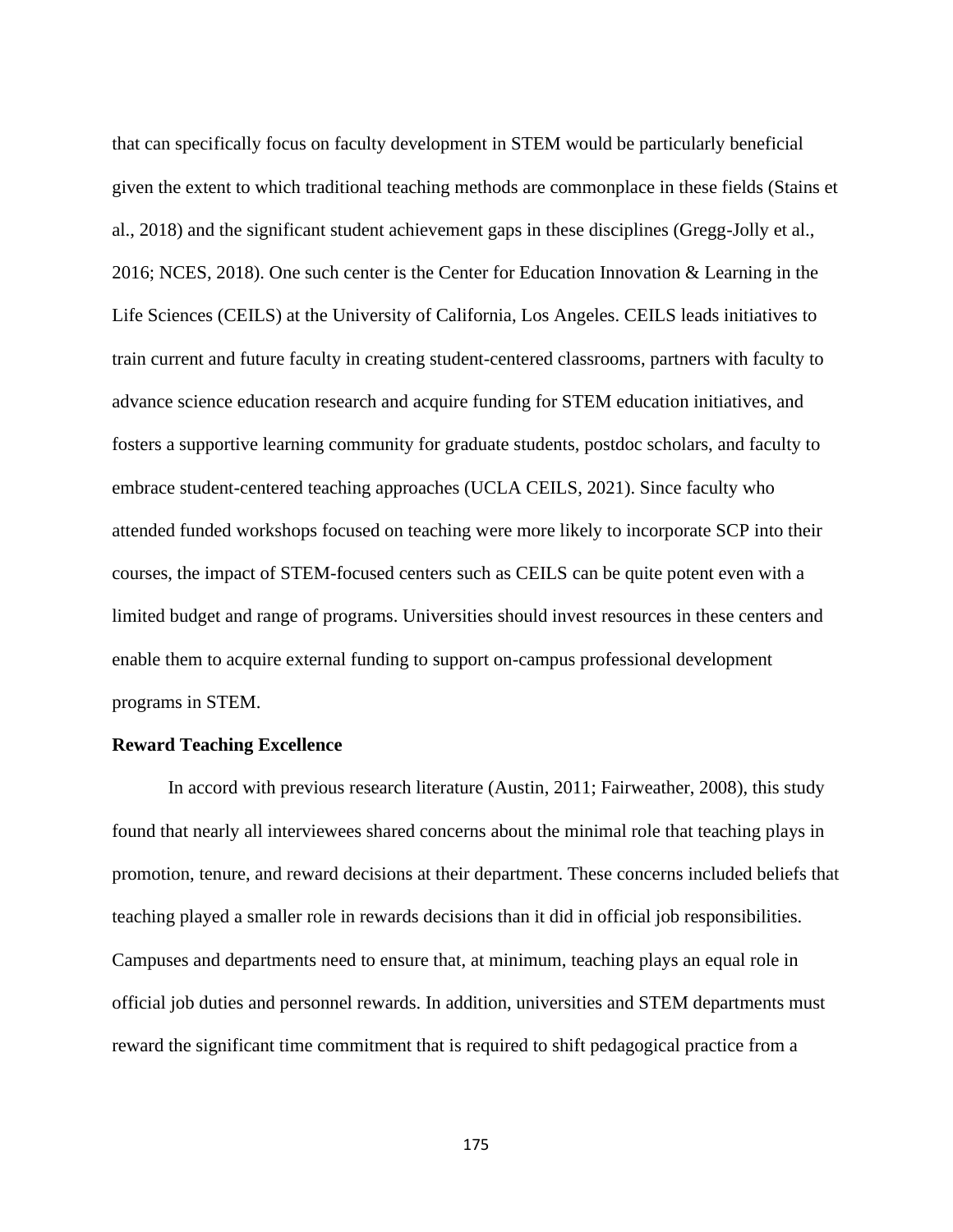traditional lecture-heavy approach to student-centered techniques. Until this happens, faculty may continue, and rightfully so, to resist this pedagogical shift (Brownell & Tanner, 2012).

STEM departments have been known to provide statements of support for teaching that are rarely backed up with substantive actions (Dancy & Henderson, 2010). The following are ways in which departments and universities can reward teaching excellence. First, in line with current trends that have seen the rise of Discipline-based Educational Researcher-type of positions (National Research Council, 2012), universities should create tenure-track teaching positions that can bring quality teaching to the forefront of STEM classrooms. Campuses need to recognize that excellent teaching requires a great deal of skill and should be rewarded with tenure. While it would require a fundamental shift in attitudes about teaching and scholarship, the stability and resources that come with tenure should be made available to teaching faculty. Second, campuses should embrace education research as a rigorous form of scholarly activity that is given serious weight in promotion and tenure decisions. Publications in education-focused journals such as *CBE—Life Sciences Education*, *Journal of College Science Teaching*, or the *Journal of Chemical Education* should be recognized as valuable and rewarded on par with traditional publication avenues.

Third, departments should devise ways to assess and reward faculty who consistently demonstrate excellence in teaching by using enhanced pedagogical approaches, revitalizing curriculum, and delivering stellar student success outcomes. It makes little sense that student evaluations are the principal method of evaluating teaching – especially as it relates to promotion and tenure decisions – when students are pedagogical non-experts. Furthermore, the literature is saturated with studies highlighting issues of reliability, validity, and gender bias with student evaluations (Boring, Ottoboni, & Stark, 2016; Esarey & Valdes, 2020; Hornstein, 2017; Wright,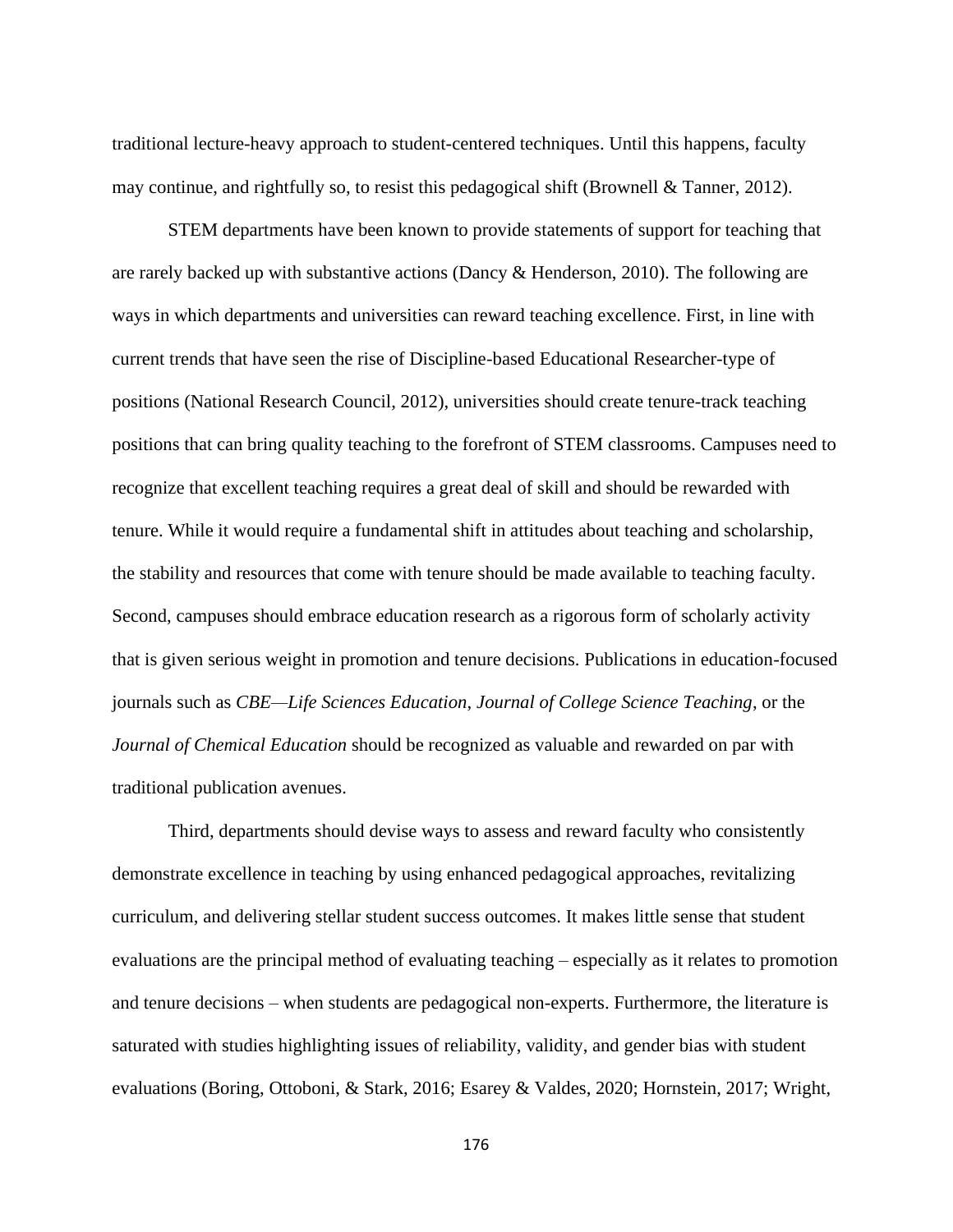2006). Shifting some of the weight of student evaluations on assessments of faculty teaching will go a long way towards ensuring that faculty are not hesitant to embrace novel teaching methods (Hayward, Kogan, and Laursen, 2016; Henderson, 2008). Research universities should embrace a peer review model based on classroom observations, review of course materials, design, assignments, and teaching reflections (Flaherty, 2018). Such a review could incorporate tools such as the Classroom Observation Protocol for Undergraduate STEM (Smith, Jones, Gilbert, & Wieman, 2013) and the Teaching Practices Inventory (Wieman, 2017) to document and evaluate the teaching activities utilized in a class period or course. While student evaluations should still be utilized to provide feedback for instructors with respect to student satisfaction and levels of engagement, replacing them in promotion and tenure decisions with a peer review model would unleash faculty to innovate in the classroom and create tangible rewards within academia for instructors who excel in their teaching. Finally, rewards for teaching excellence can also take the form of financial support for a research assistant, postdoctoral scholar, or teaching assistant, a reduction in teaching load, support for continuing professional development, release time, summer salary, or an expanded budget for research equipment (Major & Palmer, 2006; Pelletreau et al., 2018).

#### **Train the Next Generation**

Although the HLM results of this study showed a slightly positive relationship between faculty feeling that graduate training prepared them well for their role and the inclusion of SCP in their courses, this item is not specific to teaching and faculty would be expected to interpret this statement in a broader sense to refer to not just teaching, but also research and service responsibilities. In interviews, nearly all participants shared they had little to no teaching experience as a graduate student and some disclosed that most STEM faculty they knew had no

<sup>177</sup>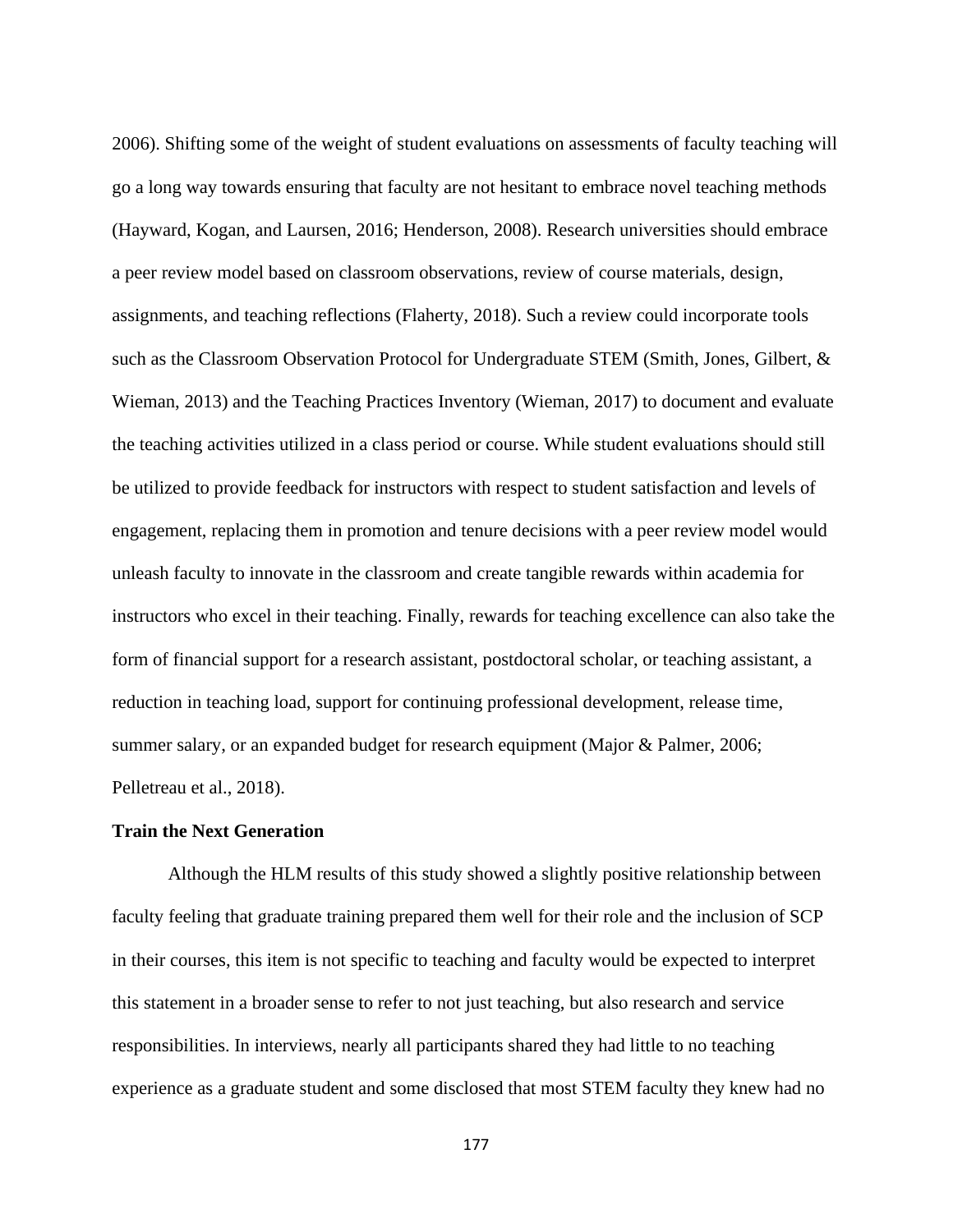training as teachers. This is problematic as faculty are typically expected to teach courses from their very first term as an assistant professor, and in most cases, multiple courses per term. Undoubtedly, the lack of experience and skills required to teach effectively in a university classroom can have a negative impact on student success outcomes, which have been shown to lag in STEM disciplines (Eagan et al., 2014; NCES, 2018; PCAST, 2012; Stains et al., 2018). As operational budgets become more constrained and accountability measures tighten – particularly with the ramifications of the COVID-19 pandemic – institutions of higher education will face increasing pressure to deliver a quality education to their students (Dickler, 2020). In the face of increasing accountability, STEM departments stand to benefit from providing pedagogical training, teaching-related professional development, and actual teaching experiences to their doctoral students. The following are some of the key benefits that would result from these enhanced opportunities.

First, providing these opportunities to their doctoral students will help take pressure off their faculty by building teaching capacity. If provided training in teaching and pedagogy, these students could provide a greater degree of support to student success and more advanced students with greater content knowledge could even co-teach courses with faculty. While there may be policy and classification issues to overcome for doctoral students to be more involved in teaching, the benefits surely outweigh the risks. Second, student success may benefit as doctoral students can provide an additional avenue for receiving support and may be more accessible than faculty, which may positively influence student success outcomes. Lastly, the difficulties in landing a traditional tenure-track position at a research university are well-known. Building teaching capacity within the doctoral student ranks will enhance the skillset of these faculty candidates and make them more competitive in the job market. With the rise of DBER-style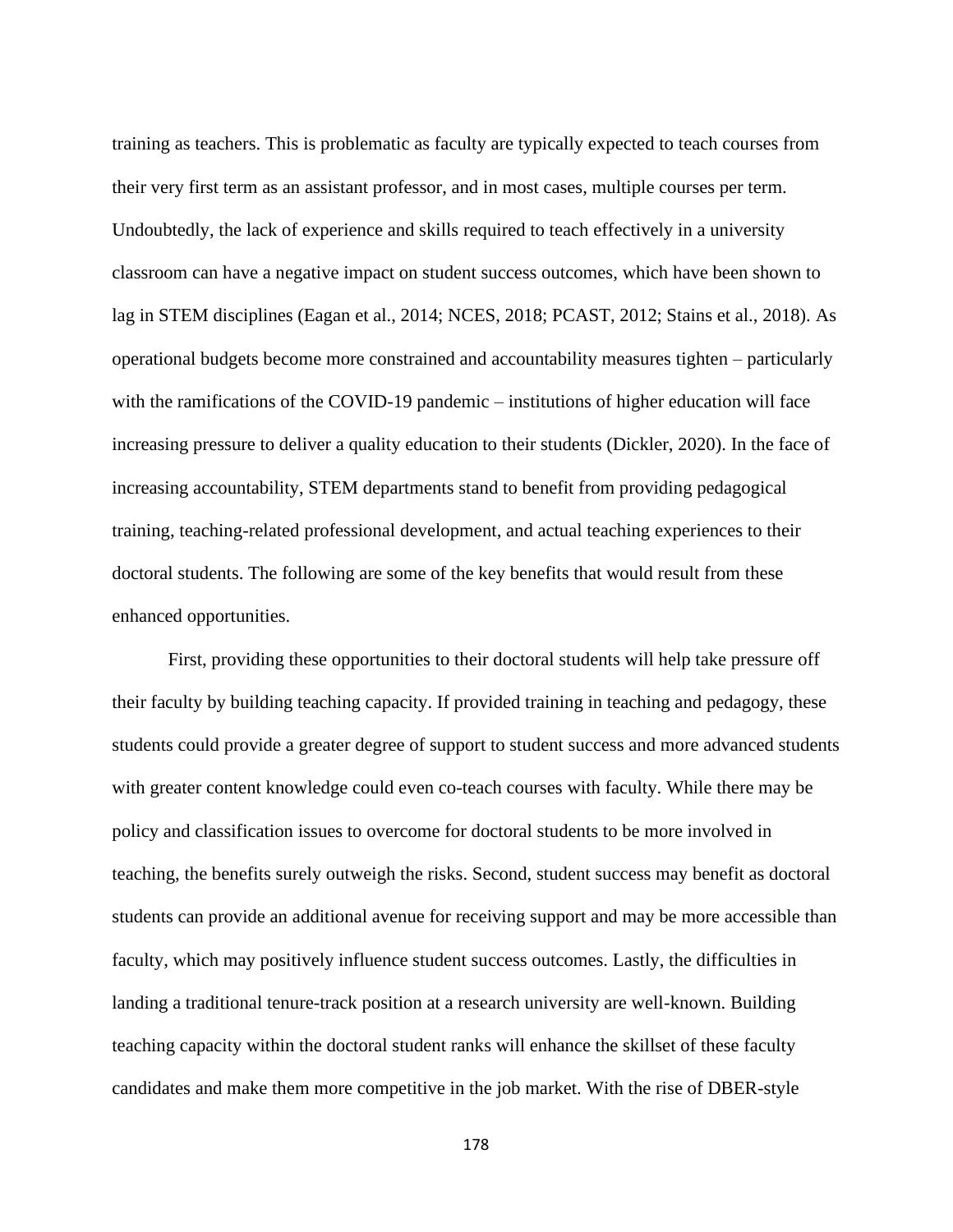positions across the country (Bush, Stevens, Tanner, & Williams, 2019; National Research Council, 2012), teaching-trained doctoral students will be better prepared to face a changing job market.

### **Changing the Culture**

HLM results highlighting the powerful influence of specific academic disciplines (i.e., physical sciences, and mathematics/statistics) on SCP and results from conversations with faculty make clear that the organizational culture within STEM departments has a significant impact on the extent to which faculty incorporate student-centered techniques into their teaching. In addition to the (dis)incentive system of rewards that has been well documented in this study and the literature (Austin, 2011; Fairweather, 2008; Hayward, Kogan, and Laursen, 2016), the actions and beliefs of departmental chairs and faculty peers create a working environment that inhibits the spread of more effective teaching practices. Being discouraged from attending professional development by the department chair, receiving negative votes on tenure because your teaching is good (despite outstanding research), being perceived as not spending enough time on research simply because your teaching is very strong, and being perceived as a "bad" teacher because you attended professional development are just a few examples faculty shared of culture-defining messages they received. For those faculty who want to dedicate time and effort to their pedagogy, these messages can be rather demoralizing and detrimental to organizational collaboration and effectiveness. Faculty members who feel out of place or unsupported in their department may be more likely to leave the institution for one that more closely aligns with their values.

In addition to supporting efforts to create STEM-focused professional development, reward outstanding teaching, and create tenure-track teaching positions, departments can also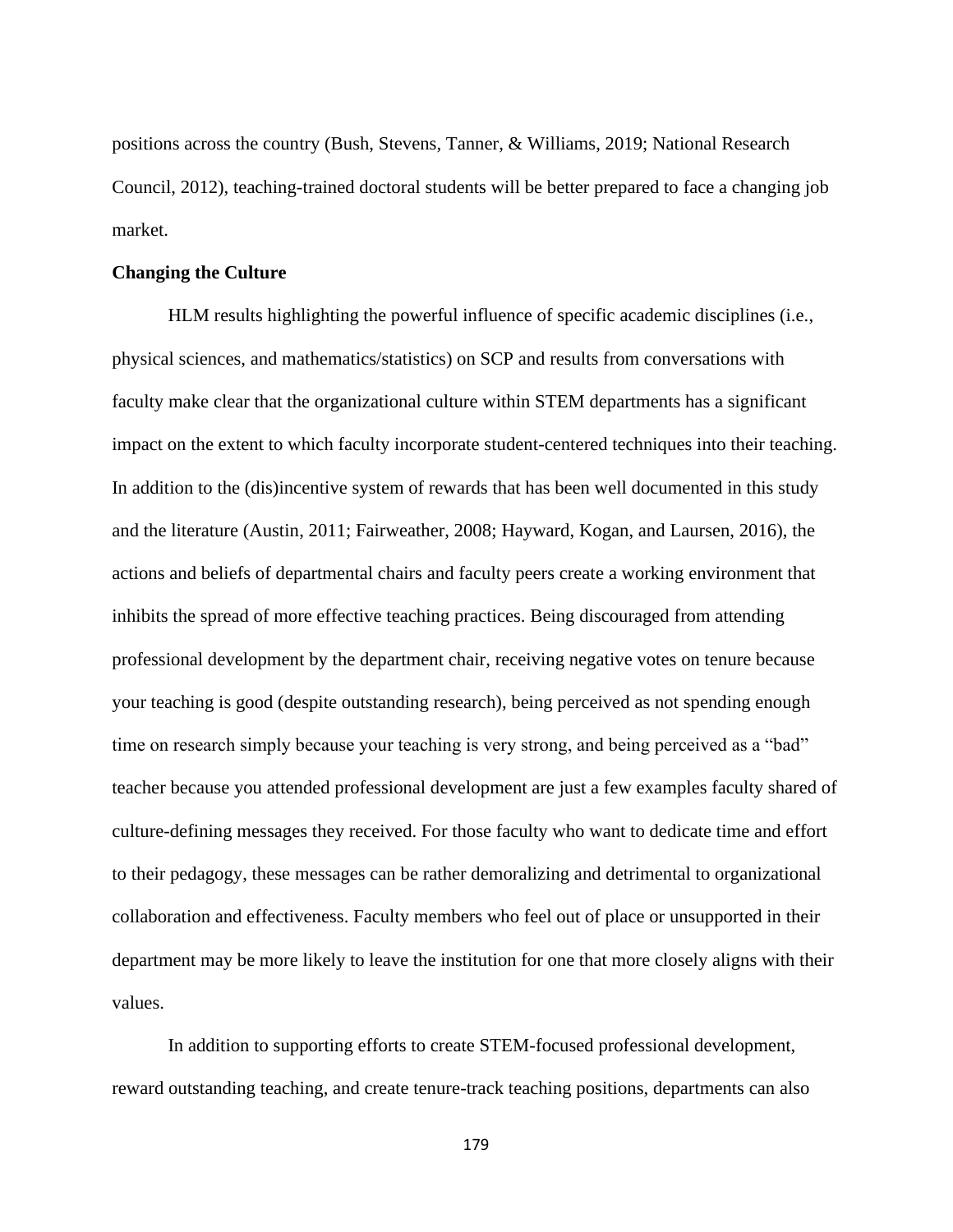take additional steps to nurture a climate supportive of teaching excellence. With respect to hiring, efforts can be made to consider and value the teaching expertise and skill that faculty candidates can bring to a department in addition to their research. Departmental chairs and senior faculty can also embrace the idea that attending professional development should be viewed not as a punishment for bad faculty or as time spent away from research, but rather as activities that are beneficial to the individuals and to the department, particularly for faculty who are already excelling in their research. Departmental leaders can set the tone for their peers and sending messages that are supportive of faculty who choose to attend these activities can go a long way towards nurturing faculty talent and creating a supportive departmental climate. Another recommendation would be to develop an education committee within the department with the explicit goal to assess, promote, and implement further developments in teaching. This body could tackle issues such as the prevalence of research-based instructional practices, enhancing student outcomes assessment practices, and creating mechanisms for faculty feedback (e.g., peer evaluation of teaching).

# Further Research

The findings of this study support considerations for additional avenues of research regarding STEM faculty's use of student-centered pedagogy. First, future studies could center the experiences of faculty who are employed outside the tenure-track at research universities. These faculty were found to employ SCP at higher rates than their tenure track peers, but their experiences could have been better represented in this study, particularly in the qualitative phase where only one faculty was included. Additional research could bring light to their educational background and teaching experience, interactions with their faculty peers and administration, and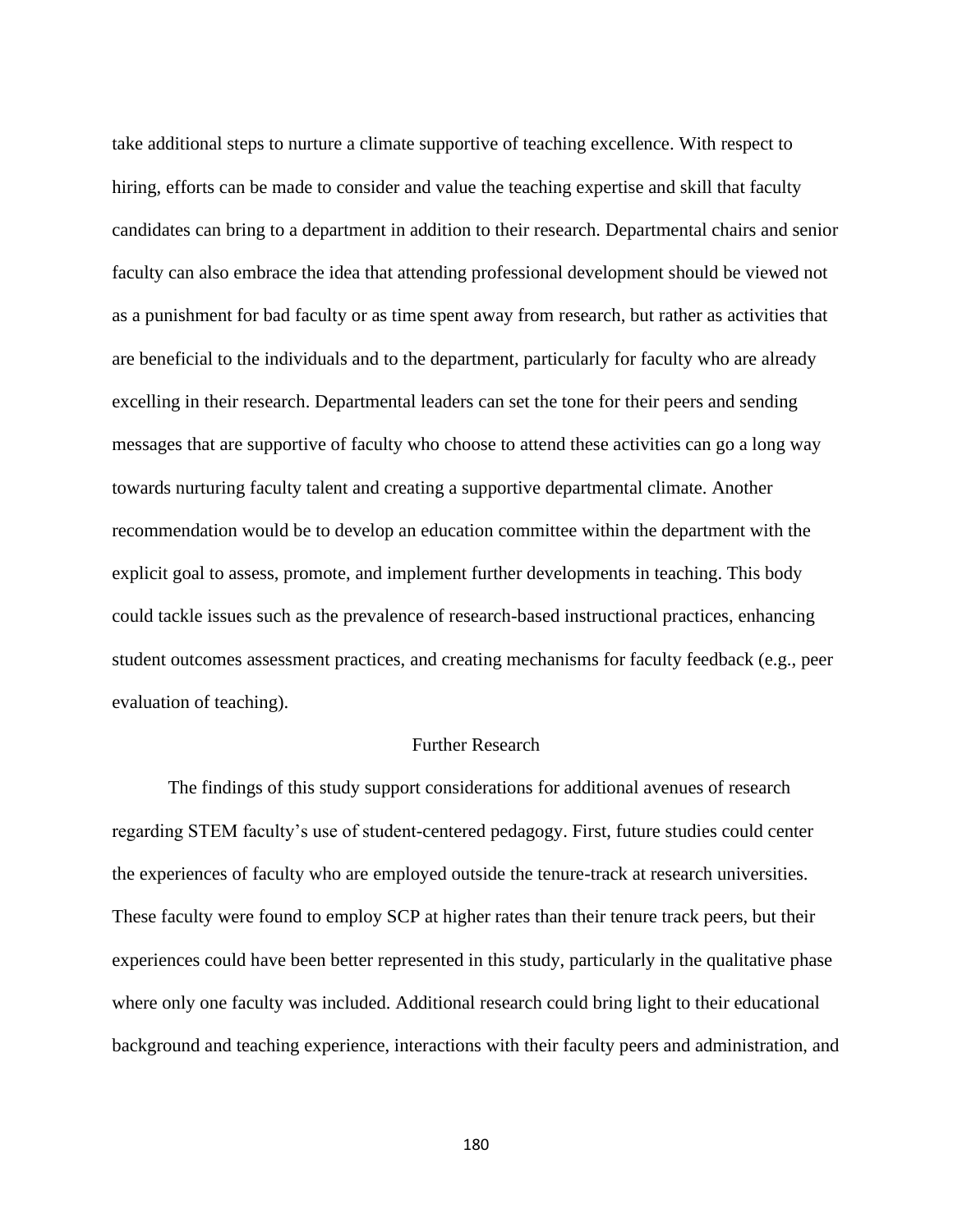motivations for utilizing active learning practices to a greater extent than their colleagues. These directions could help contextualize the findings of this study.

Second, additional investigation is needed to understand the organizational culture of STEM departments. This could involve a case study approach whereby interviews are conducted with administrators, chair, and faculty to fully understand the impact of messages regarding teaching and learning, the importance of research, and student success. This insight would be particularly fruitful for disciplines such as mathematics and those in the physical sciences since faculty in these departments were shown to have a much lower rate of SCP utilization. Along the lines of departmental culture, the role played by the department chair and/or senior faculty members is particularly intriguing. Additional avenues of investigation could examine the specific role that department chairs play in the inclusion of active learning techniques. Specifically, qualitative research could provide answers to the following questions, 1) To what extent do chairs feel responsible for influencing the use of student-centered pedagogy among their faculty? 2) How do chairs describe the culture of their department and the role they play in shaping this culture? 3) How do chairs feel about faculty spending time in teaching-related activities such as professional development programs? These types of questions will help illuminate the role that department leadership plays in promoting or inhibiting SCP growth.

As some institutions shift from relying on student evaluations as the sole assessment of teaching quality to a peer-based evaluation model (Flaherty, 2018), insights can be gathered to examine how these changes in the way teaching is evaluated impact the role of teaching in faculty rewards. In-depth faculty and administrator interviews could examine how the role of teaching in merit, promotion, and tenure decisions has changed with a shift to a peer review model of teaching assessment. As more STEM departments adopt these evaluation practices, it is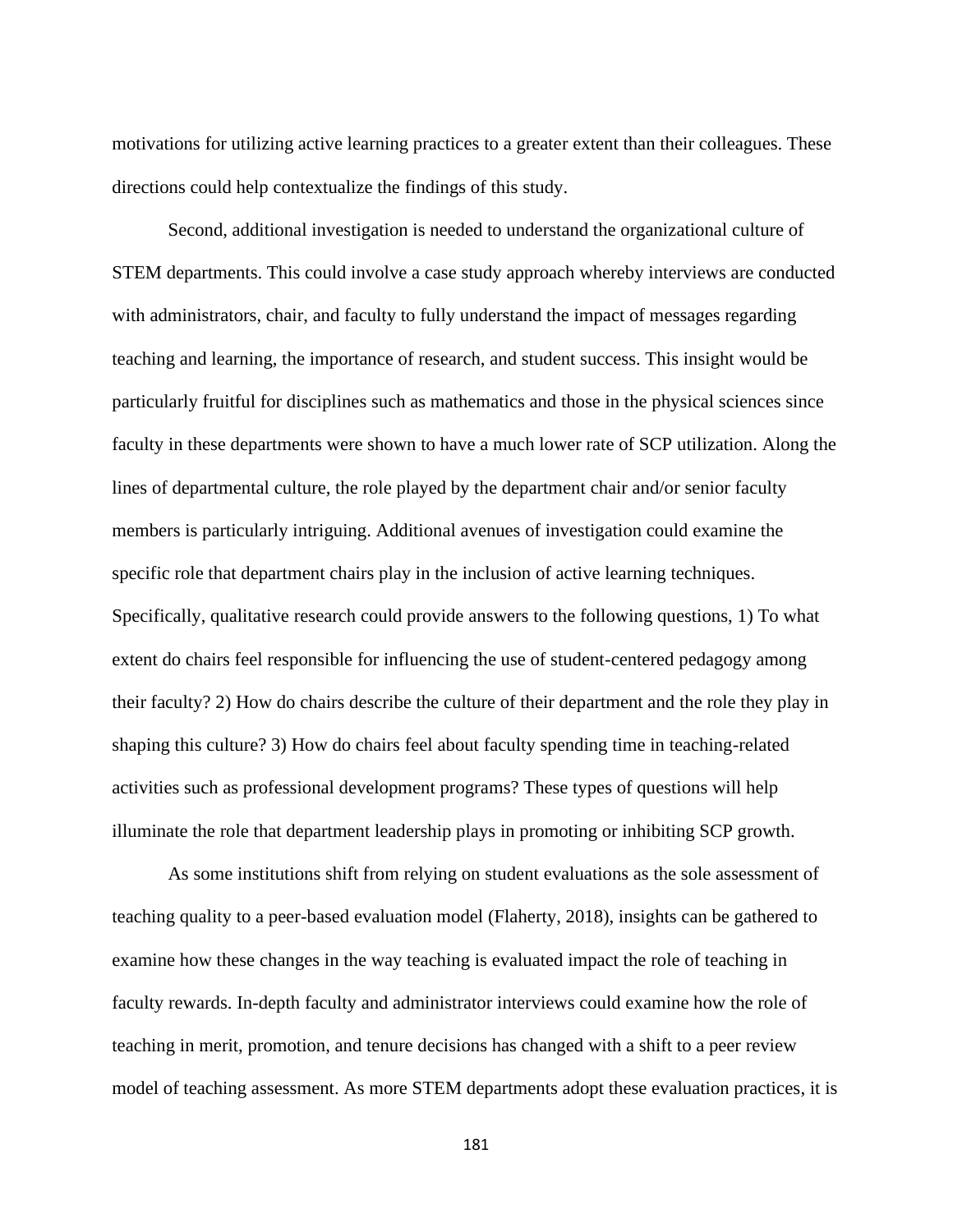critical to understand the extent to which faculty's perspective of their department's culture with respect to teaching has shifted.

Further studies could increase the representation of underrepresented groups in STEM. Although this study's representation of underrepresented racial minorities (URM) and women in both the quantitative and qualitative phases roughly reflect national figures, the inclusion of additional URM faculty, especially in the qualitative phase where only one was interviewed, could help elevate their voices and understand whether their experiences with teaching pedagogy resemble those of their White peers. Finally, as with all survey research, additional investigations could improve upon variables that were included in this study. The extent to which this study's results remain true while including the use of flipped classrooms, clicker questions, or think-pairshare activities in the definition of active learning is a worthwhile question that warrants answering. Additional variables that could be incorporated in the survey research include items that ask about teaching experience prior to a faculty position, graduate training related to teaching, the extent to which faculty enjoy teaching, and perceptions about undergraduate students.

#### Final Thoughts

This study stemmed from both my personal affinity for teaching and the realization throughout my career in student and academic affairs in higher education that too many students intending to major in STEM– especially underrepresented students –fail to graduate with degrees in these disciplines. My interest in faculty developed during my graduate studies and thus my interests merged to form this investigation. Utilizing a resource dependence theory and organizational citizenship behavior framework, I attempted to discover the factors that shaped faculty's use of student-centered pedagogy. Professional characteristics, professional

<sup>182</sup>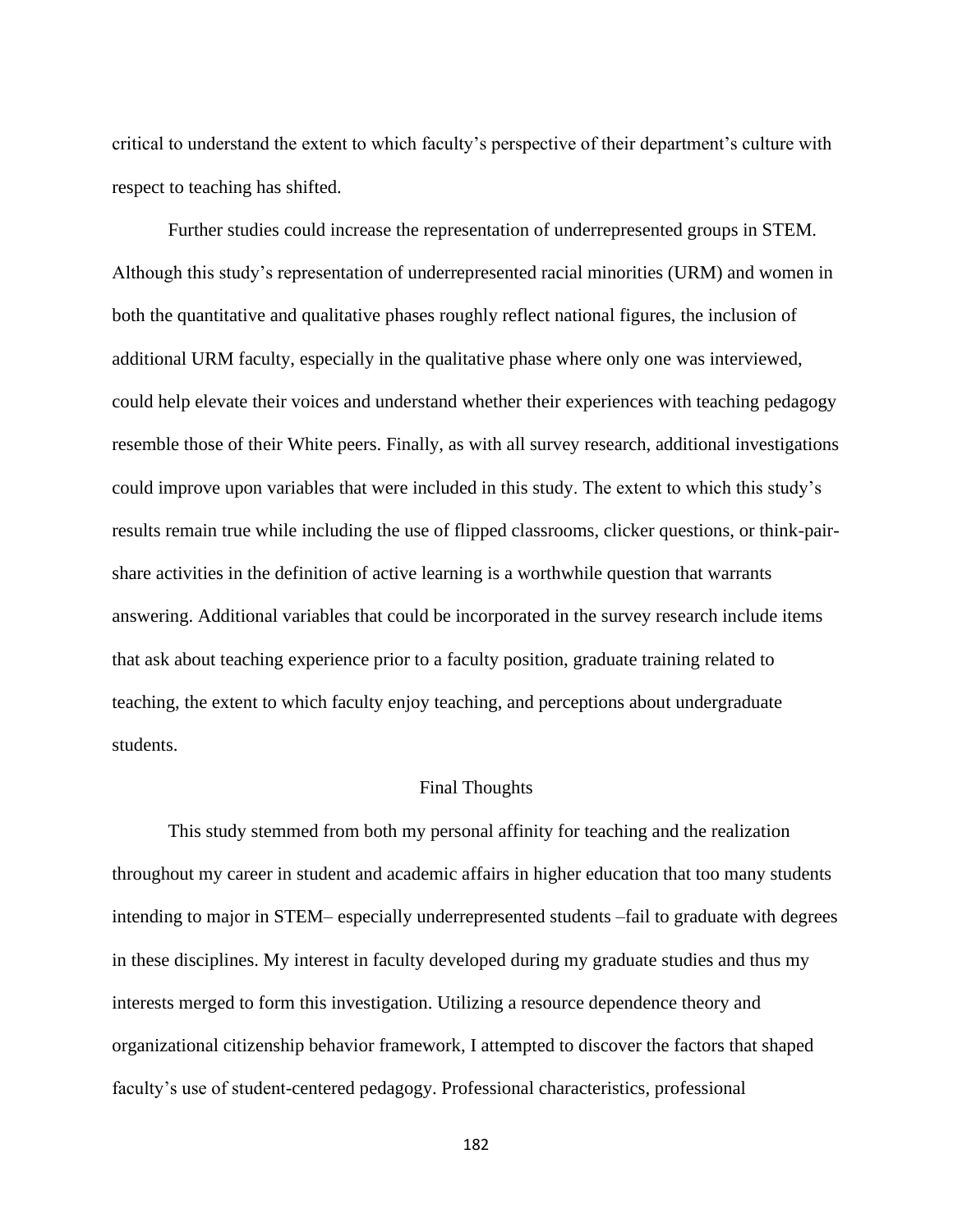development related to teaching, and departmental culture emerged as the principal factors that shape the use of student-centered teaching practices at research universities. Organizational Citizenship Behavior materialized as a powerful lens for interpreting the teaching-related behavior of faculty and provides an insightful tool for shaping federal and institutional policies and practices. Hopefully, this study has provided evidence that can be used to transform the teaching enterprise of STEM disciplines at research universities and inspire additional investigations in this area.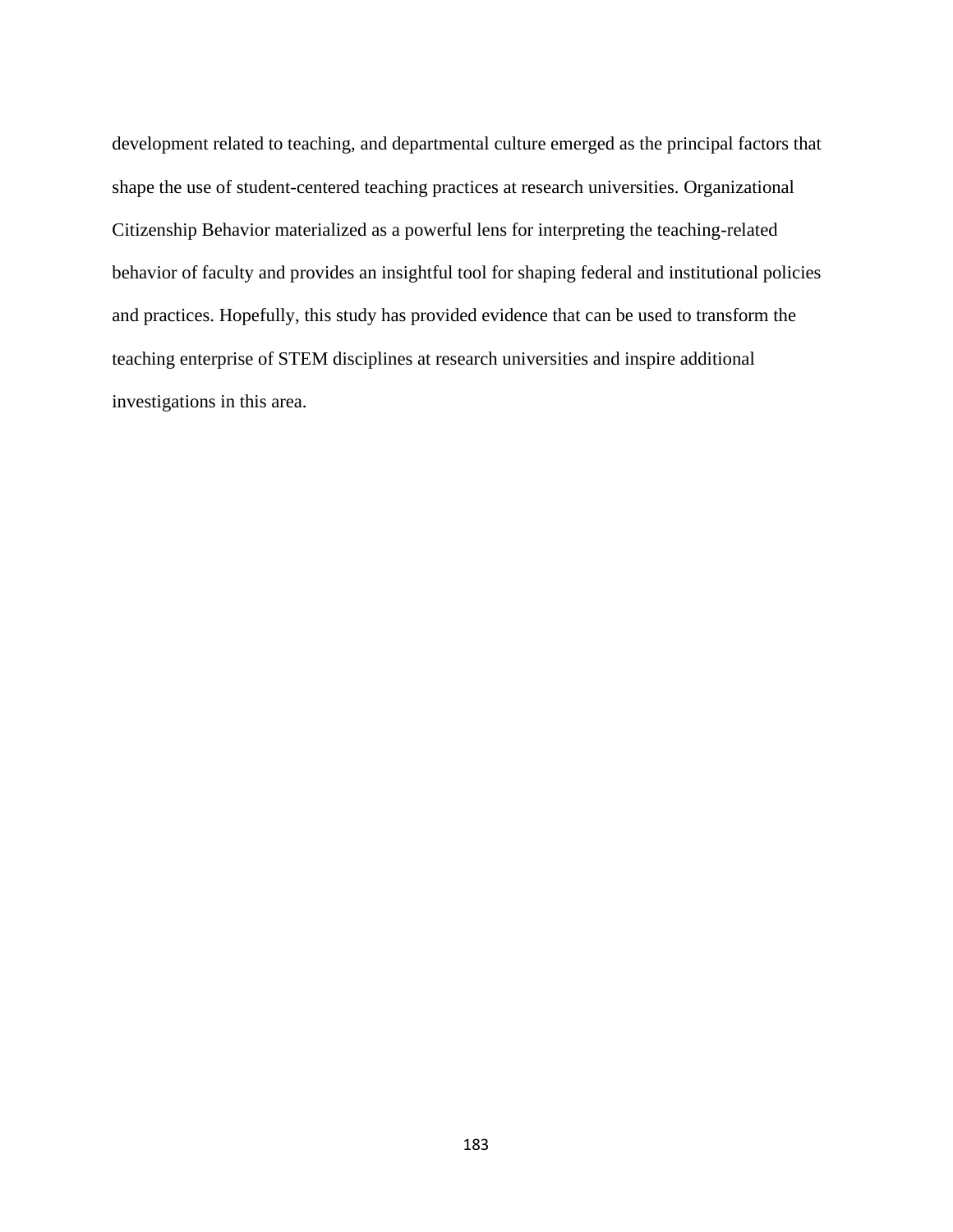## Appendix A: List of STEM Majors

#### **Life Science**

Biochemistry Molecular Biology Botany/Plant biology Microbiology and immunology Physiology, pathology and related sciences Zoology/animal biology Biological and biomedical sciences

## **Computer Science**

Computer information/technology Computer programming Computer science Computer software and applications Computer systems analysis Data processing Information science Computer systems analysis Other computer science

#### **Engineering**

Biomedical engineering Chemical engineering Civil engineering Computer engineering Electrical engineering Mechanical engineering Environmental engineering Engineering technology Other engineering

## **Mathematics and Statistics**

**Mathematics Statistics** 

## **Physical Sciences**

Astronomy and astrophysics Atmospheric sciences and meteorology **Chemistry** Geological & earth sciences/geosciences Physics Other physical sciences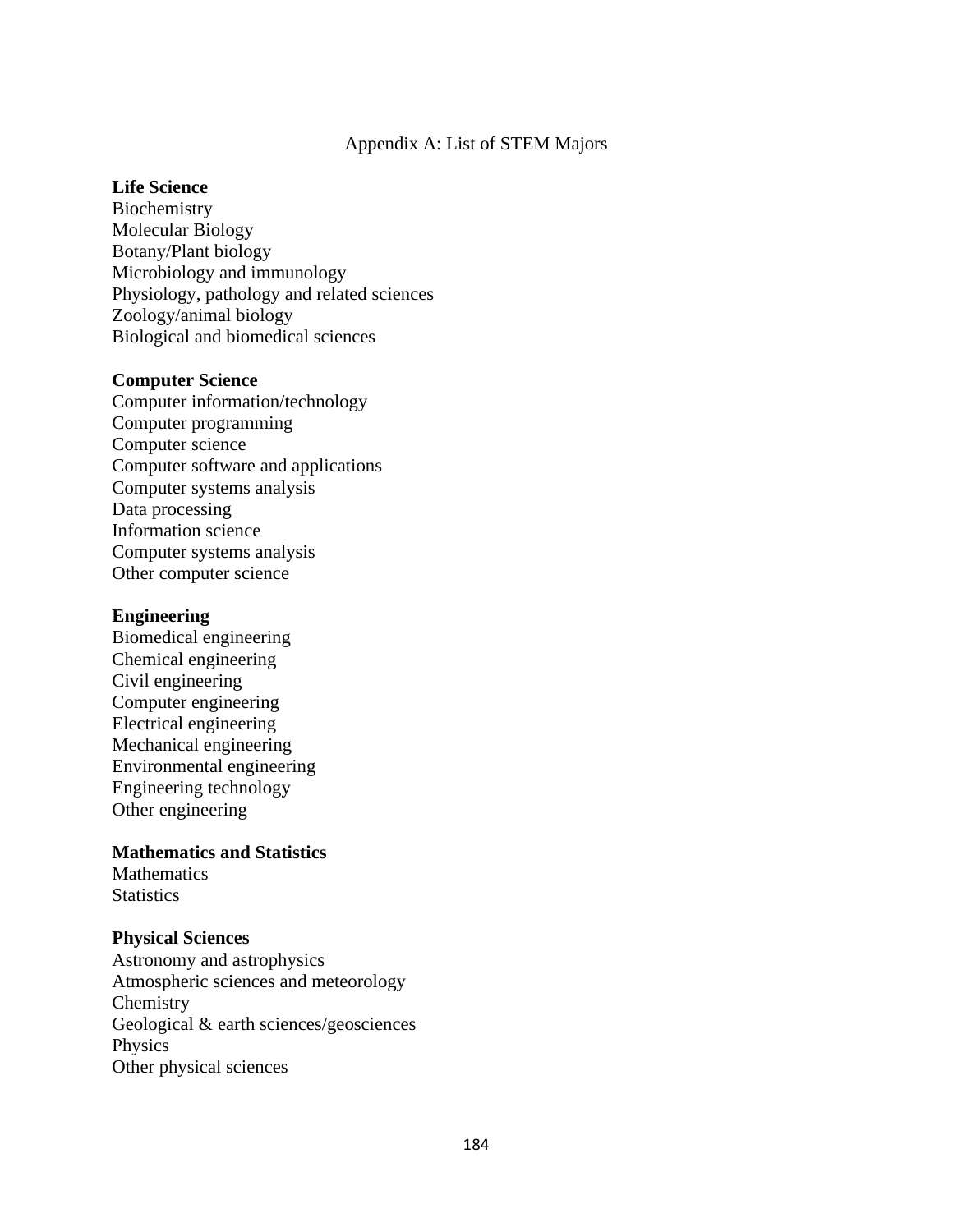| Independent variables and their coding schemes |                                           |
|------------------------------------------------|-------------------------------------------|
| <b>Background Characteristics</b>              |                                           |
| Sex                                            | 1=Male, 2=Female                          |
| Underrepresented racial minority               | 1=Non-URM, 2=URM                          |
| <b>Professional Characteristics</b>            |                                           |
| Years since first academic appointment         | $1=2017, 2=2016, 3=2015, \ldots, 71=1947$ |
| Salary                                         | 1=Less than $$10,000$                     |
|                                                | 2=\$10,000-19,999                         |
|                                                | 3=\$20,000-29,999                         |
|                                                | 4=\$30,000-39,999                         |
|                                                | 5=\$40,000-49,999                         |
|                                                | 6=\$50,000-59,999                         |
|                                                | 7=\$60,000-69,999                         |
|                                                | 8=\$70,000-79,999                         |
|                                                | 9=\$80,000-89,999                         |
|                                                | 10=\$90,000-99,999                        |
|                                                | 11=\$100,000-124,999                      |
|                                                | 12=\$125,000-149,999                      |
|                                                | 13=\$150,000-199,999                      |
|                                                | 14=\$200,000-249,999                      |
|                                                | 15=\$250,000-499,999                      |
|                                                | 16=\$500,000 or higher                    |
| <b>Assistant Professor (Associate)</b>         | $0=No, 1=Yes$                             |
| Professor (Associate)                          | $0=No, 1=Yes$                             |
| Not tenure-track faculty                       | $0=No, 1=Yes$                             |
| Physical Science (Life Science)                | $0=No, 1=Yes$                             |
| <b>Engineering (Life Science)</b>              | $0=No, 1=Yes$                             |
| Mathematics/Statistics (Life Science)          | $0=No, 1=Yes$                             |
| Computer Science (Life Science)                | $0=No, 1=Yes$                             |
| <b>Faculty Activities and Time Commitments</b> |                                           |
| Past three years: Engaged in academic          | $0=No, 1=Yes$                             |
| research that spans multiple disciplines       |                                           |
| Past three years: Written research grants      | $0=No, 1=Yes$                             |
| Past three years: Received state or federal    | $0=No, 1=Yes$                             |
| government funding                             |                                           |
| Past three years: Number of accepted or        | $1=0, 2=1, 3=2, \ldots, 22=21+$           |
| published writings                             |                                           |
| Hours per week: Preparing for teaching         | 1=None, 2=1-4, 3=5-8, 4=9-12, 5=13-       |
|                                                | $16, 6=17-20, 7=21+$                      |

# Appendix B: Independent Variables and their Coding Schemes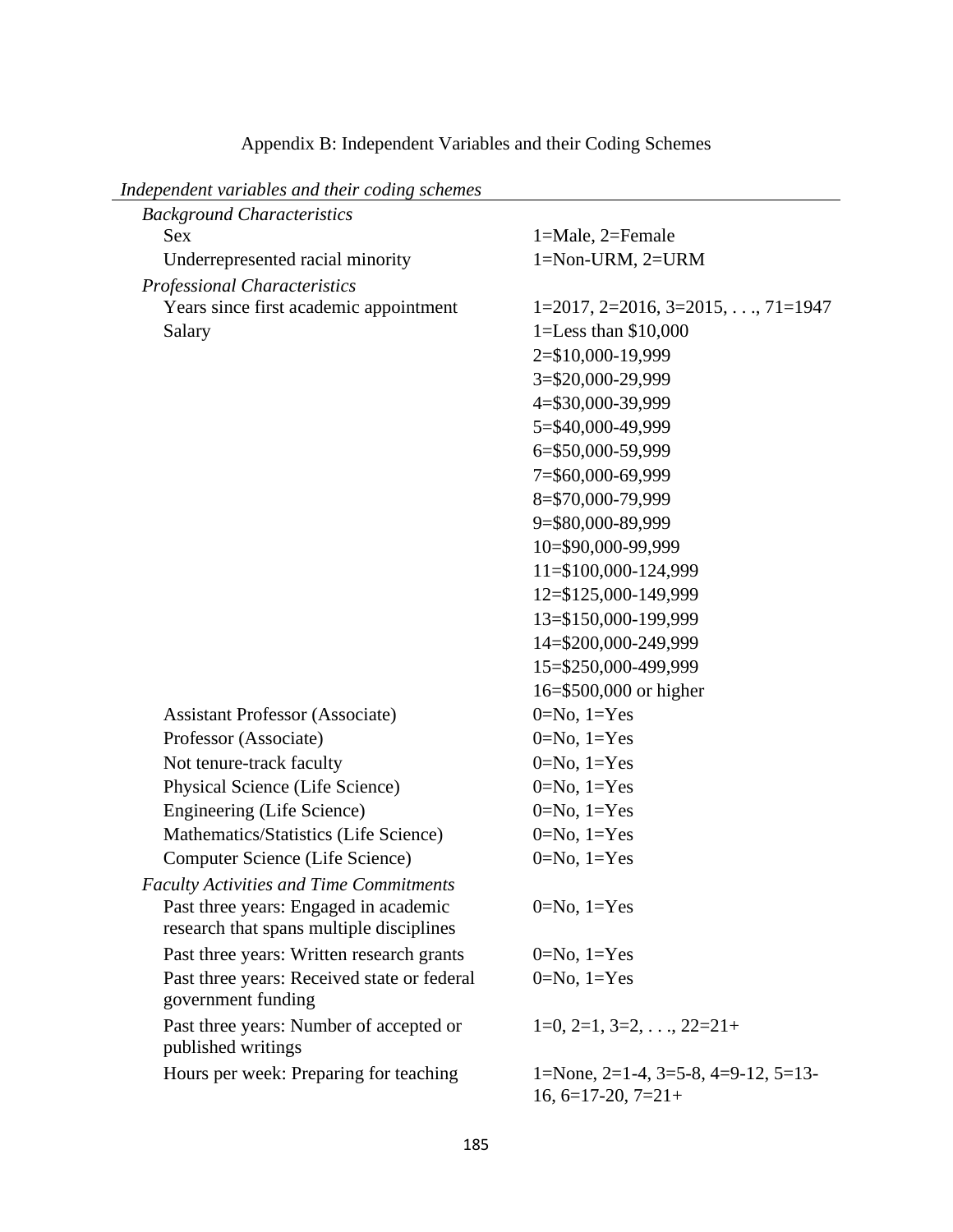Hours per week: Committee work and meetings

Hours per week: Research or scholarly activity

Hours per week: Community of public service

Participated in organized activities around enhancing pedagogy or student learning

Participated in curriculum development 1=No, 2=Yes Past year: Attended funded workshop focused on teaching

Undergraduate engagement Factor: 4 items

*Perceptions of Profession and Institution* Formally recognized for outstanding teaching

Graduate training prepared you well for faculty role

Close alignment between work and personal values

I try to dispel perceptions of competition  $1=$  Strongly disagree, 2=Disagree

Achieve a healthy balance between personal and professional life

I have to work harder than my colleagues to be perceived as a legitimate scholar

Career stress Factor: 8 items Job satisfaction: Workplace Factor: 6 items Job satisfaction: Compensation Factor: 6 items

*Institutional Characteristics*

Student-faculty ratio Ratio Selectivity Average SAT score Control 0=Public, 1=Private Minority-serving institution  $1=N_0$ ,  $2=Y$ es

1=None, 2=1-4 , 3=5-8, 4=9-12, 5=13-  $16, 6=17-20, 7=21+$ 1=None, 2=1-4 , 3=5-8, 4=9-12, 5=13-  $16, 6=17-20, 7=21+$ 1=None, 2=1-4 , 3=5-8, 4=9-12, 5=13-  $16, 6=17-20, 7=21+$  $1=No, 2=Yes$ 

 $0=No, 1=Yes$ 

 $1=N<sub>o</sub>, 2=Y<sub>es</sub>$ 

1=Not at all, 2=To a small extent, 3=To some extent, 4=To a large extent, 5=To a very large extent

1=Not at all, 2=To a small extent, 3=To some extent, 4=To a large extent, 5=To a very large extent

somewhat, 3=Agree somewhat, 4=Strongly agree

1=Strongly disagree, 2=Disagree somewhat, 3=Agree somewhat, 4=Strongly agree 1=Strongly disagree, 2=Disagree somewhat, 3=Agree somewhat, 4=Strongly agree

Research 1 0=Research 2, 1=Research 1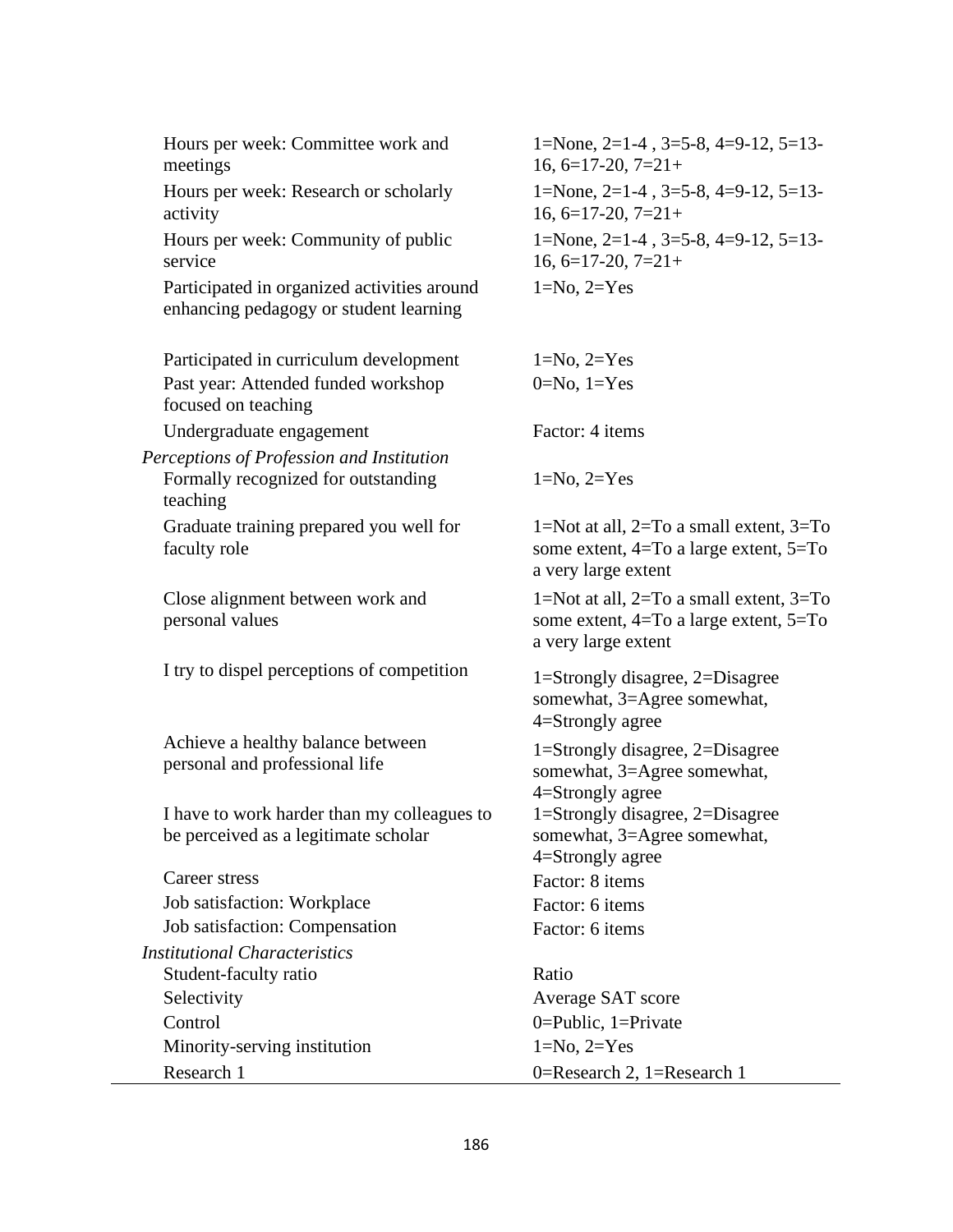# Appendix C: Factors and their Parameters

|  |  | <b>Factors and their parameters</b> |
|--|--|-------------------------------------|
|--|--|-------------------------------------|

| т астого ана теп рататетств                              |          |          |
|----------------------------------------------------------|----------|----------|
| Factor                                                   | $\alpha$ | Loadings |
| Student-centered Pedagogy (Dependent Variable)           | 0.83     |          |
| Class discussions                                        |          | 0.56     |
| Cooperative learning (small groups)                      |          | 0.67     |
| Experiential learning/Field studies                      |          | 0.55     |
| Performances/demonstrations                              |          | 0.47     |
| Group projects                                           |          | 0.70     |
| Using real-life problems                                 |          | 0.54     |
| Using student inquiry to drive learning                  |          | 0.61     |
| <b>Student presentations</b>                             |          | 0.65     |
| Student evaluations of each other's work                 |          | 0.60     |
| Undergraduate Engagement                                 | 0.84     |          |
| Presented with undergraduate students at conferences     |          | 0.81     |
| Published with undergraduates                            |          | 0.75     |
| Engaged undergraduates on your research project(s)       |          | 0.82     |
| Worked with undergraduates on their research project(s)  |          | 0.61     |
| <b>Career Stress</b>                                     | 0.75     |          |
| Committee work                                           |          | 0.57     |
| <b>Faculty meetings</b>                                  |          | 0.49     |
| <b>Students</b>                                          |          | 0.46     |
| Research or publishing demands                           |          | 0.49     |
| Teaching load                                            |          | 0.51     |
| Lack of personal time                                    |          | 0.65     |
| Self-imposed high expectations                           |          | 0.44     |
| Increased work responsibilities                          |          | 0.61     |
| Job Satisfaction: Workplace                              | 0.84     |          |
| Autonomy and independence                                |          | 0.56     |
| Departmental leadership                                  |          | 0.61     |
| Departmental support for work/life balance               |          | 0.83     |
| Institutional support for work/life balance              |          | 0.80     |
| Prospects for career advancement                         |          | 0.72     |
| Flexibility in relation to family matters or emergencies |          | 0.57     |
| Job Satisfaction: Compensation                           | 0.81     |          |
| Salary                                                   |          | 0.66     |
| <b>Health benefits</b>                                   |          | 0.65     |
| Retirement benefits                                      |          | 0.72     |
| Opportunity for scholarly pursuits                       |          | 0.66     |
| Teaching load                                            |          | 0.60     |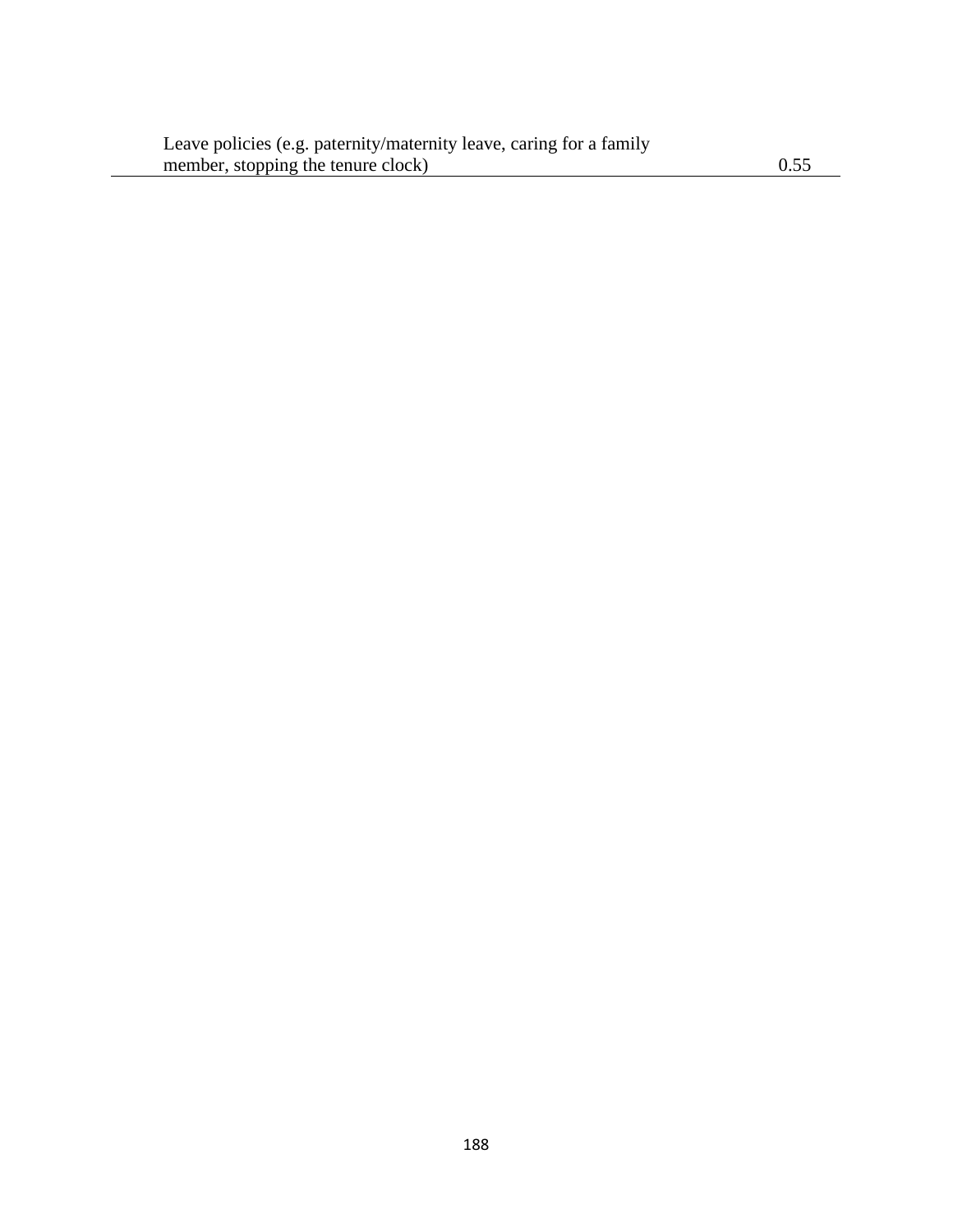# Appendix D: Interview Protocol

# Building Rapport

- 1. Can you please tell me about your trajectory to becoming a faculty member in STEM? What drew you towards this career path?
	- a. How would you describe your role as a faculty member?
	- b. Are there specific aspects of your role that you enjoy the most?

# Teaching

- 2. How would you describe the preparation you have received to teach undergraduate courses as a faculty member?
	- a. Tell me about how you were prepared to teach during your graduate program? Postdoc experience (if any)?
	- b. How have professional development opportunities impacted your level of preparation?
	- c. Can you think of anything that was missing from your preparatory experiences or professional development opportunities that may enhance your teaching?
	- d. How are you keeping pace with technological improvements with respect to integrating technology in your classrooms?
- 3. How has your teaching evolved over the course of your career? Or, if it has remained consistent, why do you think that has been the case?
	- a. How might you describe your current approach to teaching?
	- b. What importance would you assign to teaching within your role as a faculty member?
	- c. Have your beliefs about student learning changed throughout the course of your career?
- 4. Do you feel the way you teach impacts student learning?
	- a. In preparing for your courses, do you consider how students learn?
	- b. In what ways might student feedback impact your teaching?
	- c. If you could speak to your previous instructors, what might you suggest they do to teach more effectively?
- 5. If you could improve your teaching, what might you do differently?
	- a. Are there specific approaches or techniques you might integrate into the classroom?
		- i. What prevents you from integrating these approaches or techniques?
	- b. If you had all the time in the world, what might you do differently?
- 6. What specific factors influence the way you teach?
	- a. How do your additional responsibilities (e.g. research and service) impact the way you teach?
	- b. How have your peers, both within and outside your department, influenced the way you teach? Mentors?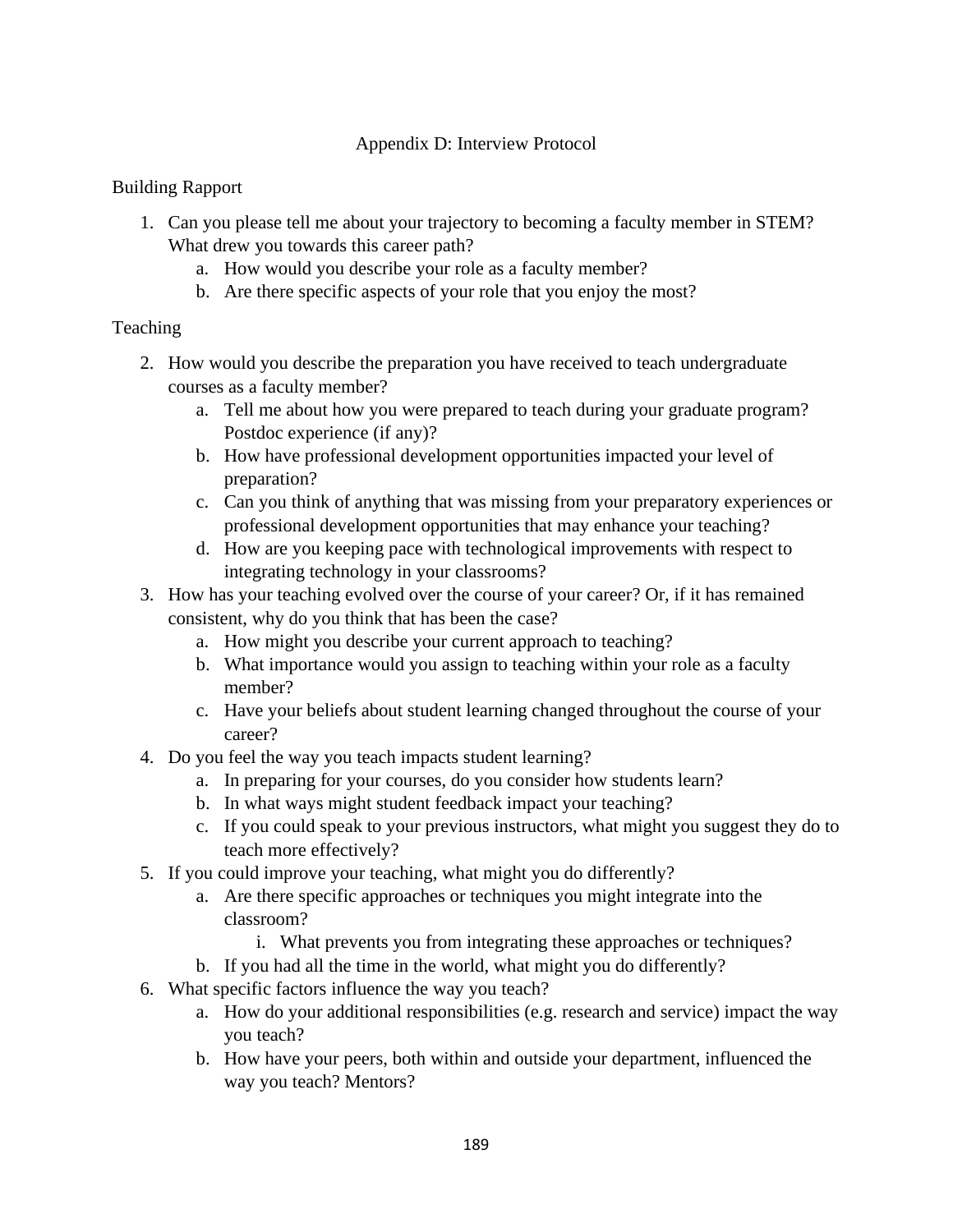- c. What role do incentives play in how you teach? Would additional funding, release time, or lighter responsibilities impact how you teach?
- d. Do you feel your level of job satisfaction impacts the way you teach? Career stress? Compensation? Recognition?
- e. Can you think of any obstacles that prevent you from teaching differently?

# Institutional Context

- 7. How would you describe the level of support for teaching that exists within your department?
	- a. Do you feel your department encourages or discourages faculty from investing time in their teaching?
	- b. How prevalent are conversations about teaching amongst faculty in your department?
	- c. How satisfied are you with the professional development opportunities offered by your department with respect to teaching? What kinds of professional development opportunities would be helpful in improving your teaching?
- 8. Do you believe teaching is adequately rewarded by your department? Institution? Professional community?
	- a. How is teaching talked about among faculty peers and academic leadership?
	- b. How seriously are teaching evaluations taken into account and how seriously do they impact how you approach your teaching?
	- c. Can you think of ways your department could reward faculty for effective teaching? Institution? Professional community?
	- d. STEM gets a bad reputation for teaching, what do you think needs to change at the department, institution, or professional level to change that reputation?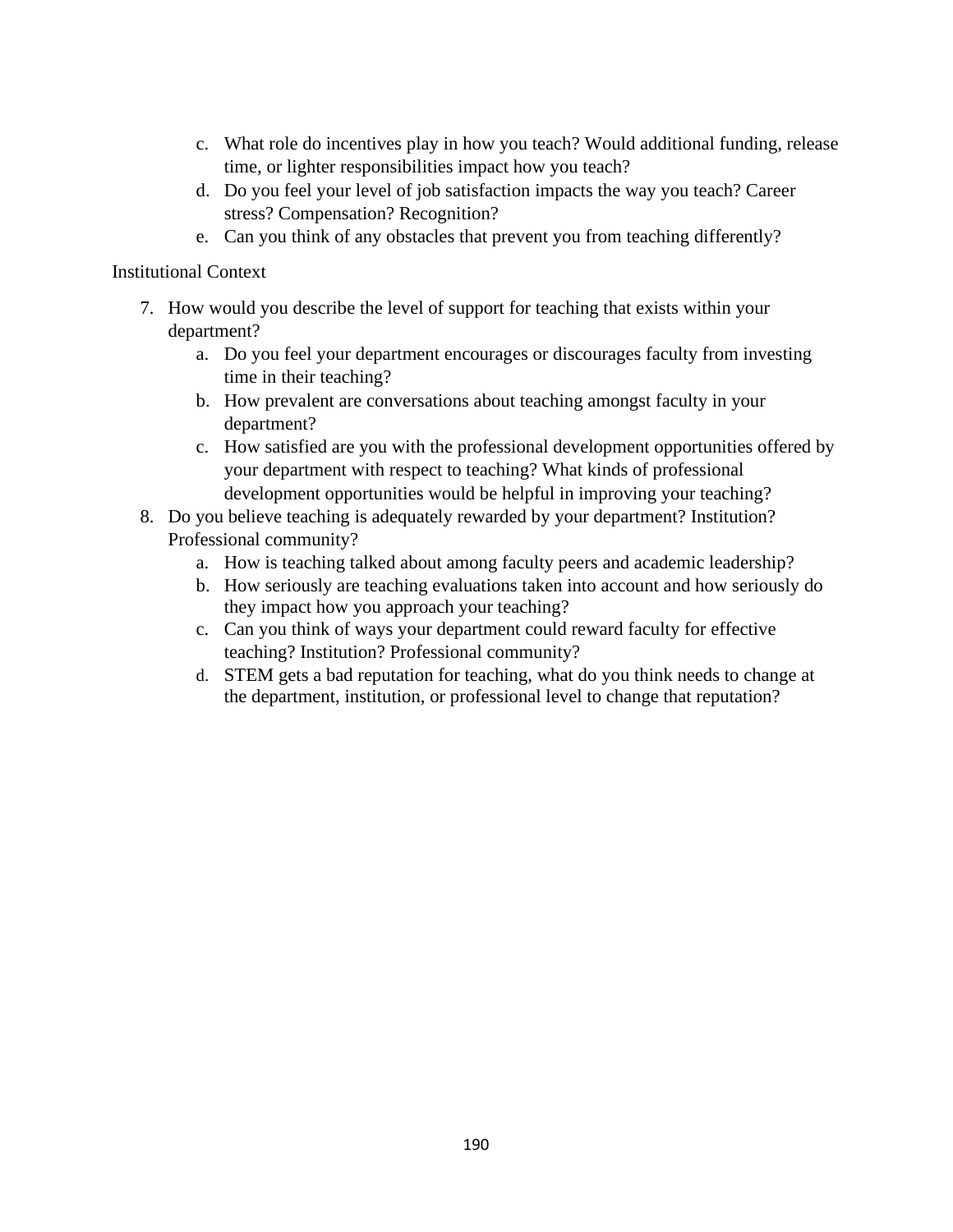#### References

- Addis, E. A., Quardokus, K. M., Bassham, D. C., Becraft, P. W., Boury, N., Coffman, C. R., ... & Powell-Coffman, J. A. (2013). Implementing pedagogical change in introductory biology courses through the use of faculty learning communities. *Journal of College Science Teaching*, *43*(2), 22-29.
- Armbruster, P., Patel, M., Johnson, E., & Weiss, M. (2009). Active learning and student-centered pedagogy improve student attitudes and performance in introductory biology. *CBE—Life Sciences Education*, *8*(3), 203-213.
- Austin, A. E. (2011, March). Promoting evidence-based change in undergraduate science education. In *Fourth committee meeting on status, contributions, and future directions of discipline-based education research*.
- Barnard, C. I., Barnard, C. I., & Andrews, K. R. (1968). *The functions of the executive* (Vol. 11). Harvard university press.
- Bateman, T. S., & Organ, D. W. (1983). Job satisfaction and the good soldier: The relationship between affect and employee "citizenship". *Academy of management Journal*, *26*(4), 587-595.
- BBC (2019). China moon mission lands Chang'e-4 spacecraft on far side. Retrieved from [https://www.bbc.com/news/science-environment-46724727.](https://www.bbc.com/news/science-environment-46724727)
- Boring, A., Ottoboni, K., & Stark, P. B. (2016). Student evaluations of teaching (mostly) do not measure teaching effectiveness. Retrieved from Science Open Research. doi:10.14293/S2199-1006.1.SOR-EDU.AETBZC.v1
- Brewer, C., & Smith, D. (2011). Vision and change in undergraduate education: A call to action. Washington, DC: American Association for the Advancement of Science.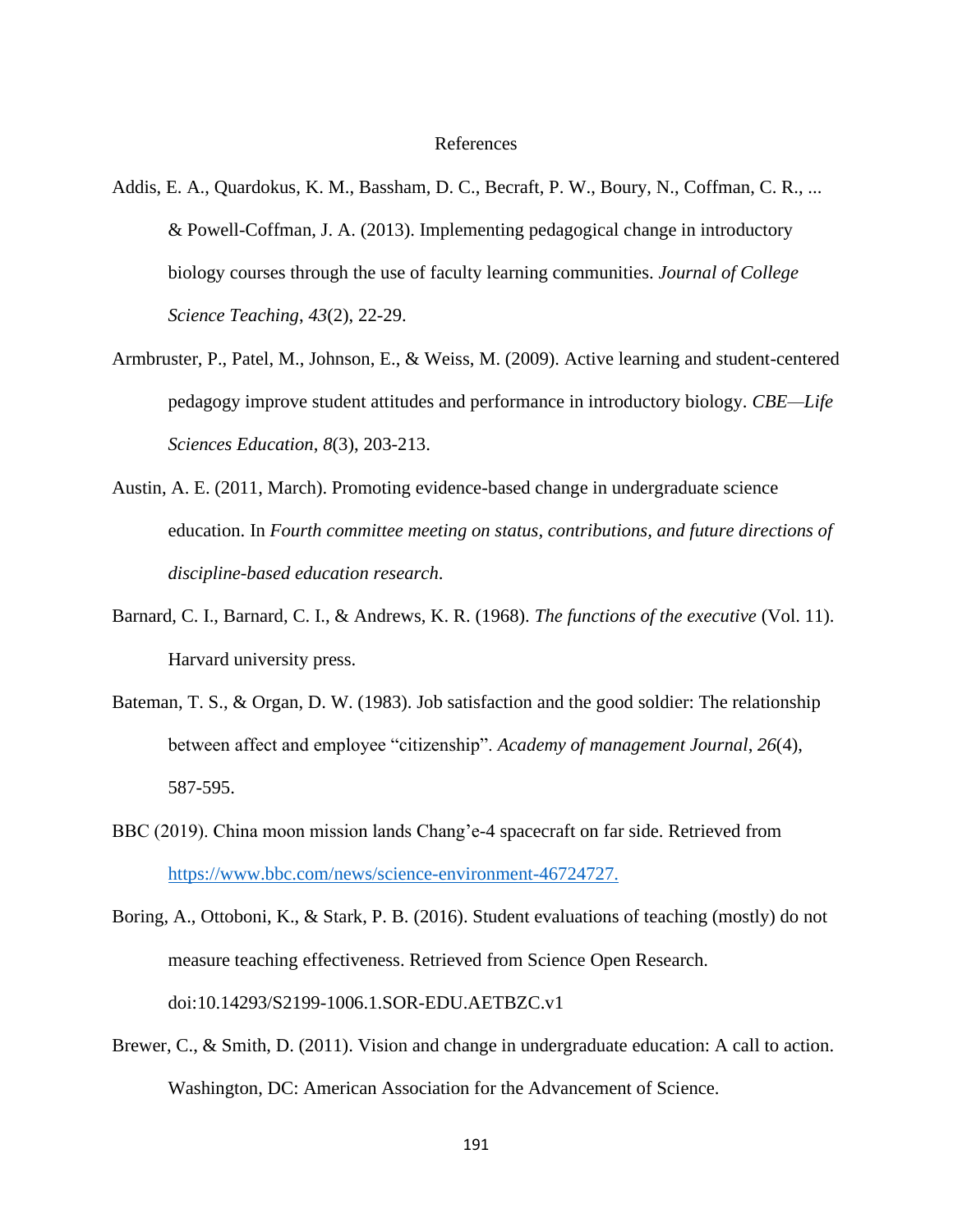- Brownell, S. E., & Tanner, K. D. (2012). Barriers to faculty pedagogical change: Lack of training, time, incentives, and… tensions with professional identity? *CBE—Life Sciences Education*, *11*(4), 339-346.
- Bryman, A. (2006). Integrating quantitative and qualitative research: how is it done? *Qualitative research*, *6*(1), 97-113.
- Bush, S. D., Rudd, J. A., Stevens, M. T., Tanner, K. D., & Williams, K. S. (2016). Fostering change from within: Influencing teaching practices of departmental colleagues by science faculty with education specialties. PloS one, 11(3), e0150914.
- Bush, S. D., Stevens, M. T., Tanner, K. D., & Williams, K. S. (2019). Evolving roles of scientists as change agents in science education over a decade: SFES roles beyond discipline-based education research. Science advances, 5(6), eaav6403.
- California Community Colleges. (2021, January 12). *Student Centered Funding Formula | California Community Colleges Chancellor's Office*. California Community Colleges Chancellor's Office. https://www.cccco.edu/About-Us/Chancellors-Office/Divisions/College-Finance-and-Facilities-Planning/Student-Centered-Funding-

Formula

- Campaign for College Opportunity (2018). *State of Higher Education for Latinx in California.* Los Angeles, CA.
- Carrigan, C., Quinn, K., & Riskin, E. A. (2011). The gendered division of labor among STEM faculty and the effects of critical mass. *Journal of Diversity in Higher Education*, *4*(3), 131.
- Chang, K., (2018). China's Chang'e-4 launches on mission to the moon's far side. Retrieved from [https://www.nytimes.com/2018/12/07/science/china-moon-change-4.html.](https://www.nytimes.com/2018/12/07/science/china-moon-change-4.html)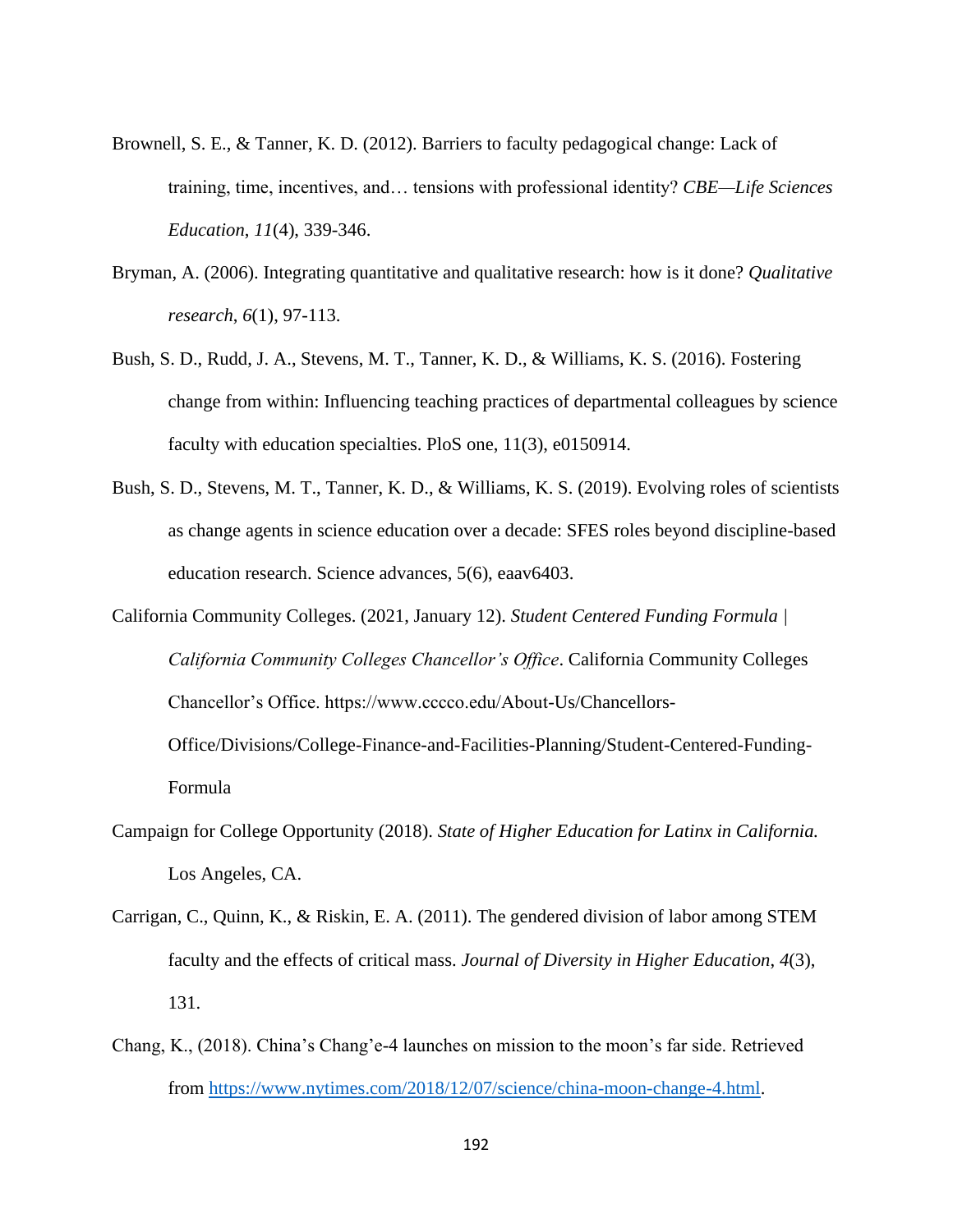- Chasteen, S. V., Wilcox, B., Caballero, M. D., Perkins, K. K., Pollock, S. J., & Wieman, C. E. (2015). Educational transformation in upper-division physics: The Science Education Initiative model, outcomes, and lessons learned. *Physical Review Special Topics-Physics Education Research*, *11*(2), 020110.
- Chen, X. (2013). STEM Attrition: College Students' Paths into and out of STEM Fields. Statistical Analysis Report. NCES 2014-001. *National Center for Education Statistics*.
- Cooperative Institutional Research Program (2010). *CIRP Construct Technical Report 2010- 2011 Appendix.* Los Angeles, CA: Higher Education Research Institute, UCLA.
- Cox, M. D. (2004). Introduction to faculty learning communities. *New directions for teaching and learning*, *2004*(97), 5-23.
- Cox, B. E., McIntosh, K., Reason, R. D., & Terenzini, P. T. (2014). Working with missing data in higher education research: A primer and real-world example. *The Review of Higher Education*, *37*(3), 377-402.
- Creswell, J. W. (2009). *Research design: Qualitative, quantitative, and mixed methods approaches.* Thousand Oaks, CA: Sage Publications.
- Creswell, J.W. & Plano Clark V. L. (2011). *Designing and conducting mixed methods research.*  Los Angeles, CA: SAGE Publications.
- Daly, C. J. (2011). Faculty Learning Communities: Addressing the Professional Development Needs of Faculty and the Learning Needs of Students. *Currents in Teaching & Learning*, *4*(1).
- Dancy, M., & Henderson, C. (2008). Barriers and promises in STEM reform. In *National Academies of Science Promising Practices Workshop*.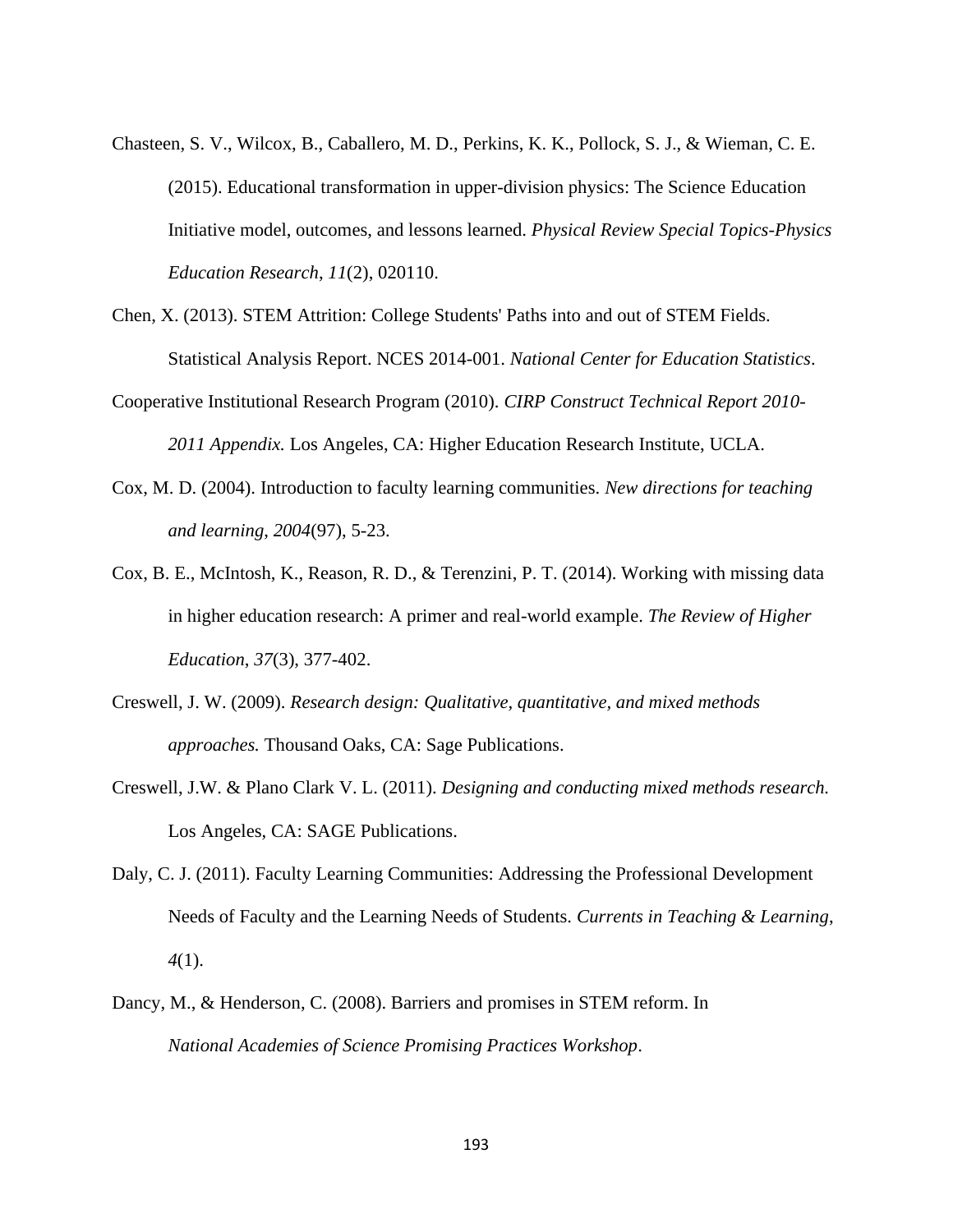- Dancy, M., & Henderson, C. (2010). Pedagogical practices and instructional change of physics faculty. *American Journal of Physics*, *78*(10), 1056-1063.
- Davis, G. F., & Cobb, J. A. (2010). Resource dependence theory: past and future. *Research in the Sociology of Organizations*, 28, 21-42.
- Dempster, A. P., Laird, N. M., & Rubin, D. B. (1977). Maximum likelihood from incomplete data via the EM algorithm. *Journal of the royal statistical society. Series B (methodological)*, 1-38.
- Derting, T. L., Ebert-May, D., Henkel, T. P., Maher, J. M., Arnold, B., & Passmore, H. A. (2016). Assessing faculty professional development in STEM higher education: Sustainability of outcomes. *Science advances*, *2*(3), e1501422.
- Dickler, J. (2020, October 26). *Falling enrollment, lost tuition puts colleges in extreme financial distress*. CNBC. [https://www.cnbc.com/2020/10/26/falling-enrollment-lost-tuition-puts](https://www.cnbc.com/2020/10/26/falling-enrollment-lost-tuition-puts-)colleges-in-financial-distress.html
- Eagan, K., Hurtado, S., Figueroa, T., & Hughes, B. (2014). Examining STEM pathways among students who begin college at four-year institutions. *National Academy of Sciences.*
- Eagan, M. K., Sharkness, J., Hurtado, S., Mosqueda, C. M., & Chang, M. J. (2011). Engaging undergraduates in science research: not just about faculty willingness. *Research in higher education*, *52*(2), 151-177.
- Eagan, M. K., Stolzenberg, E. B., Berdan Lozano, J., Aragon, M. C., Suchard, M. R. & Hurtado, S. (2014). *Undergraduate teaching faculty: The 2013–2014 HERI Faculty Survey*. Los Angeles: Higher Education Research Institute, UCLA.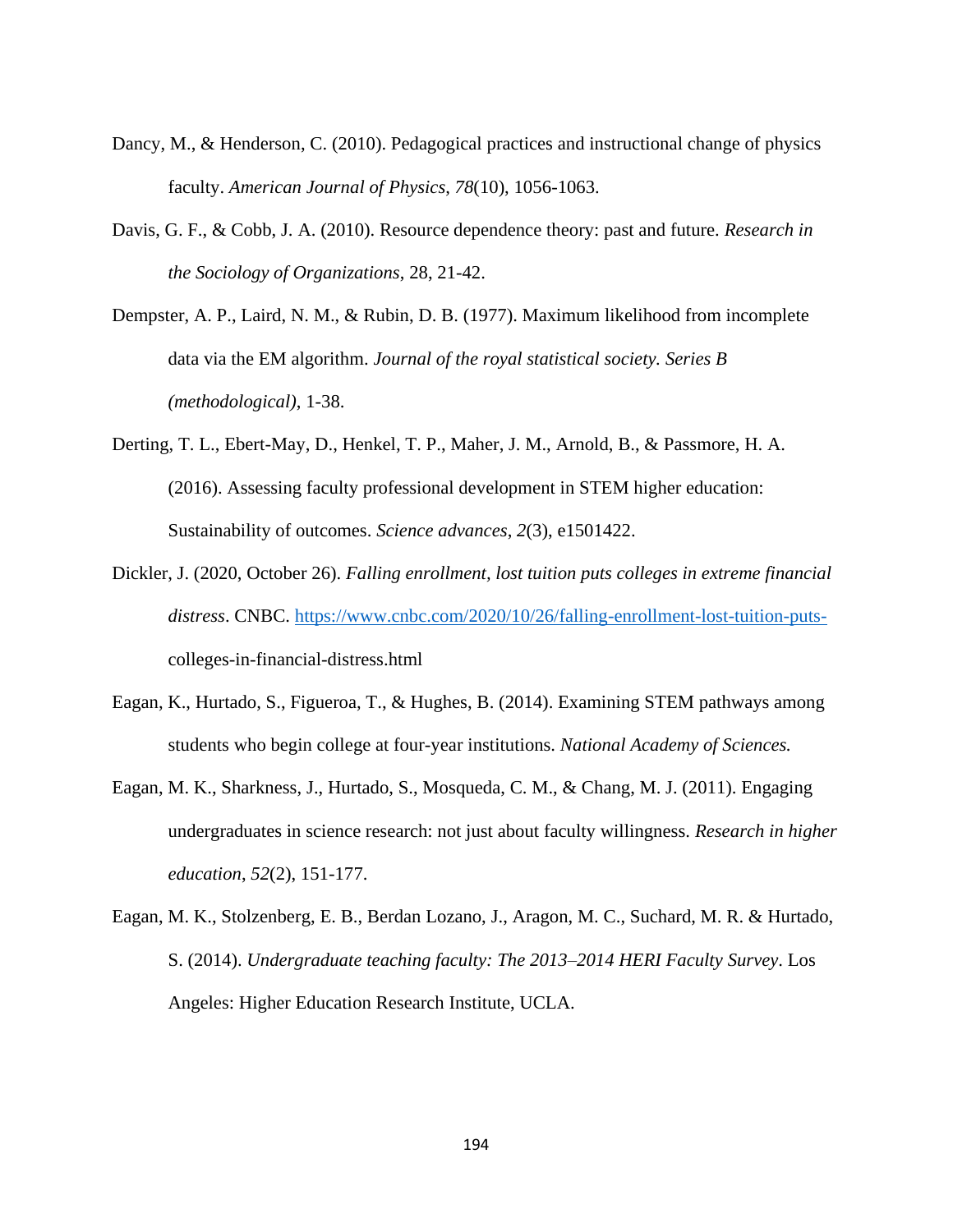- Ebert-May, D., Derting, T. L., Henkel, T. P., Middlemis Maher, J., Momsen, J. L., Arnold, B., & Passmore, H. A. (2015). Breaking the cycle: Future faculty begin teaching with learnercentered strategies after professional development. *CBE—Life Sciences Education*, *14*(2).
- Emerson, R. M. (1962). Power-Dependence Relations. *American Sociological Review, 27*(1), 31-41.
- Esarey, J., & Valdes, N. (2020). Unbiased, reliable, and valid student evaluations can still be unfair. *Assessment & Evaluation in Higher Education*, *45*(8), 1106-1120.
- Fairweather, J. (2008). Linking evidence and promising practices in science, technology, engineering, and mathematics (STEM) undergraduate education. *Board of Science Education, National Research Council, The National Academies, Washington, DC*.
- Flaherty, C. (2018, May 22). *Teaching Eval Shake Up*. Inside Higher Ed. [https://www.insidehighered.com/news/2018/05/22/most-institutions-say-they-value](https://www.insidehighered.com/news/2018/05/22/most-institutions-say-they-value-teaching-how-they-assess-it-tells-different-story)[teaching-how-they-assess-it-tells-different-story](https://www.insidehighered.com/news/2018/05/22/most-institutions-say-they-value-teaching-how-they-assess-it-tells-different-story)
- Furco, A., & Moely, B. E. (2012). Using learning communities to build faculty support for pedagogical innovation: A multi-campus study. *The Journal of Higher Education*, *83*(1), 128-153.
- Gormally, C., Evans, M., & Brickman, P. (2014). Feedback about teaching in higher ed: Neglected opportunities to promote change. *CBE—Life Sciences Education*, *13*(2), 187- 199.
- Gregg-Jolly, L., Swartz, J., Iverson, E., Stern, J., Brown, N., & Lopatto, D. (2016). Situating second-year success: understanding second-year STEM experiences at a liberal arts college. *CBE-Life Sciences Education*, *15*(3).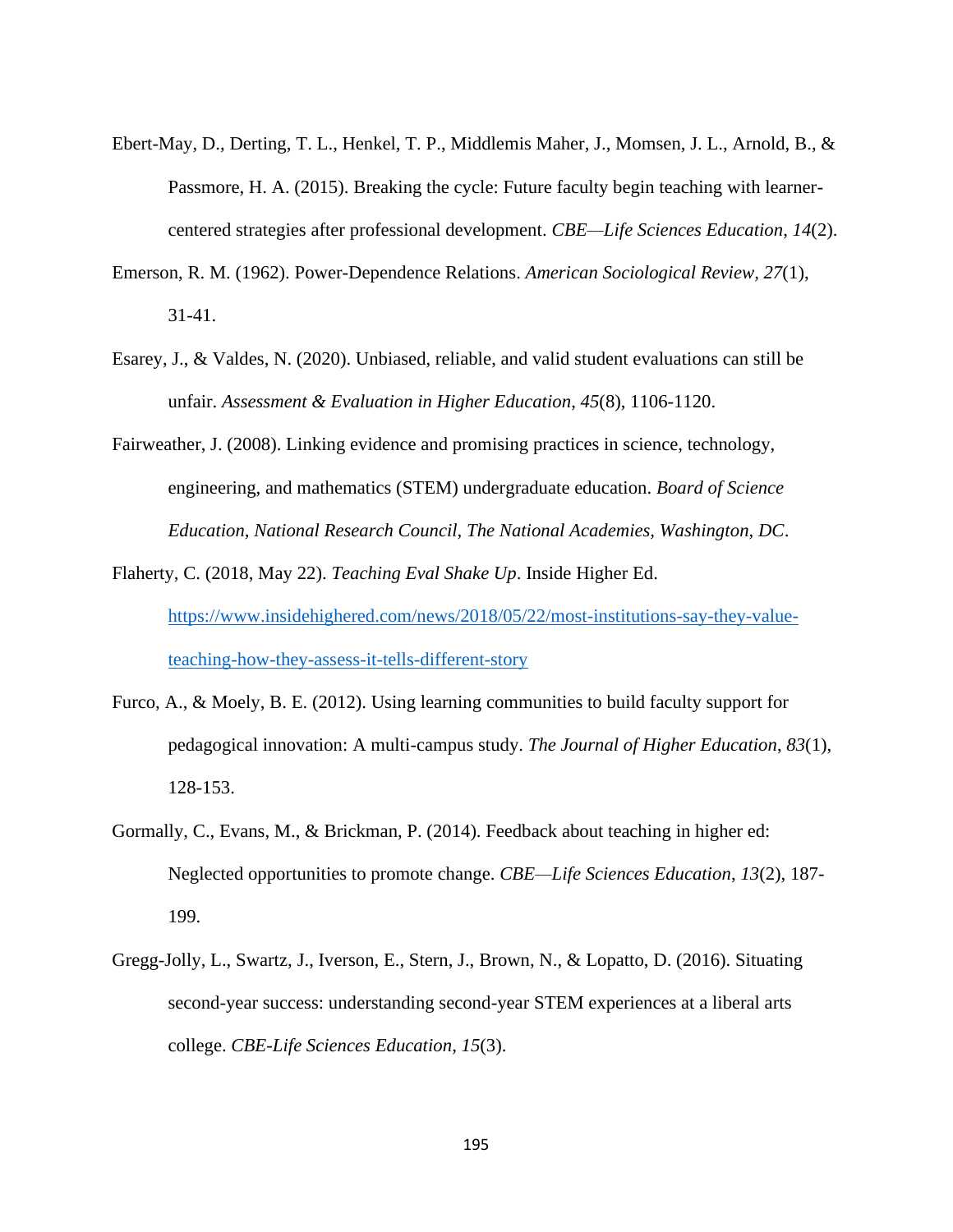- Gutmann, A. (1999). The purposes of higher education (Chapter 6). *Democratic education, with a new preface and epilogue*. Princeton, NJ: Princeton University Press.
- Handelsman, J., Ebert-May, D., Beichner, R., Bruns, P., Chang, A., DeHaan, R., ... & Wood, W. B. (2004). Scientific teaching.
- Harris, R. B., Mack, M. R., Bryant, J., Theobald, E. J., & Freeman, S. (2020). Reducing achievement gaps in undergraduate general chemistry could lift underrepresented students into a "hyperpersistent zone". *Science Advances*, *6*(24).
- Henderson, C. (2008). Promoting instructional change in new faculty: An evaluation of the physics and astronomy new faculty workshop. *American Journal of Physics*, *76*(2), 179- 187.
- Henderson, C., Beach, A., & Finkelstein, N. (2011). Facilitating change in undergraduate STEM instructional practices: An analytic review of the literature. *Journal of research in science teaching*, *48*(8), 952-984.
- Henderson, C., & Dancy, M. H. (2008). Physics faculty and educational researchers: Divergent expectations as barriers to the diffusion of innovations. *American Journal of Physics*, *76*(1), 79-91.
- Henderson, C., & Dancy, M. H. (2011, February). Increasing the impact and diffusion of STEM education innovations. In Invited paper for the National Academy of Engineering, Center for the Advancement of Engineering Education Forum, Impact and Diffusion of Transformative Engineering Education Innovations, available at: http://www. nae. edu/File. aspx.
- Henderson, C., Dancy, M. H., & Niewiadomska-Bugaj, M. (2012). Use of research-based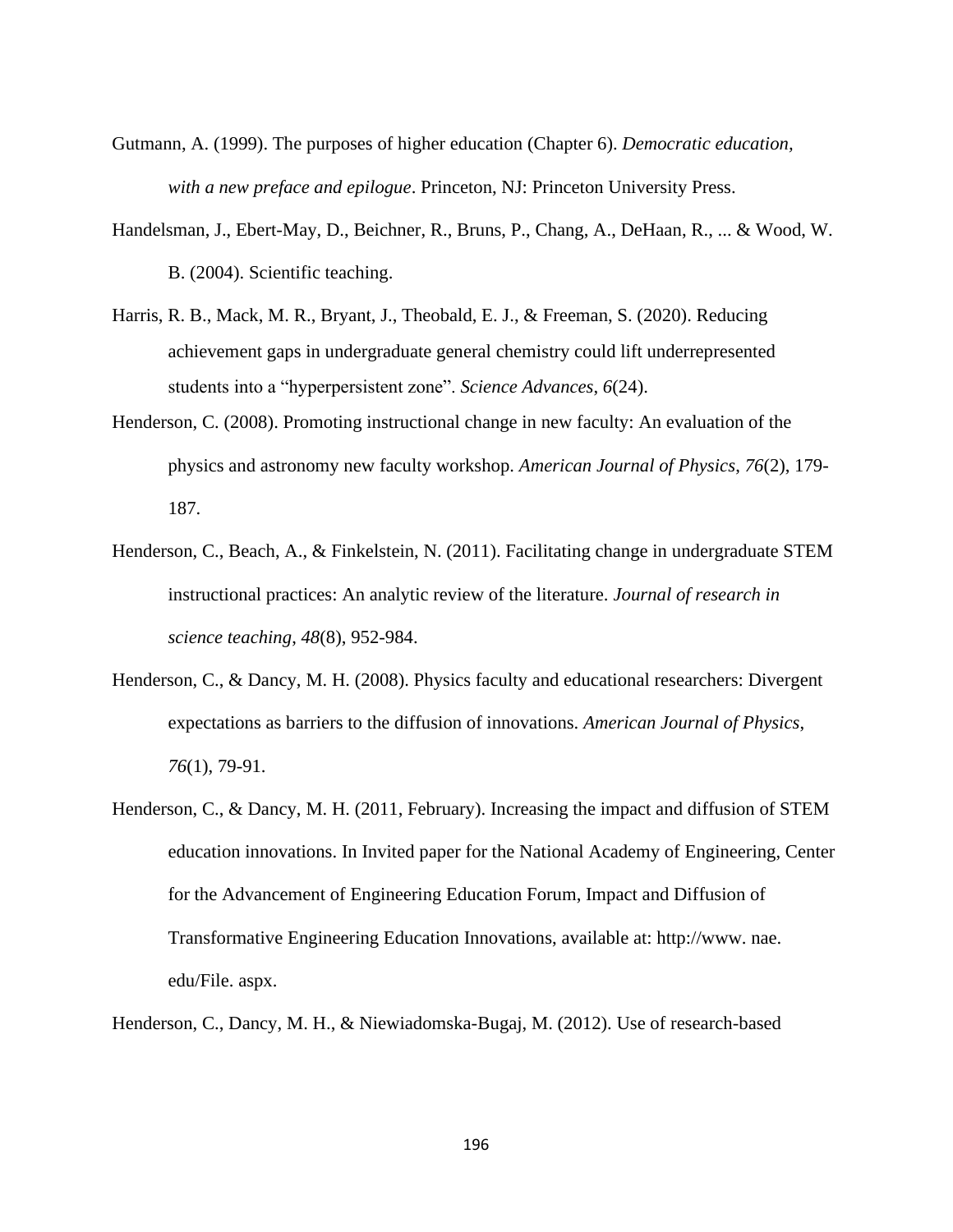instructional strategies in introductory physics: Where do faculty leave the innovationdecision process? *Physical Review Special Topics-Physics Education Research*, *8*(2), 020104.

- Henderson, C., Finkelstein, N., & Beach, A. (2010). Beyond dissemination in college science teaching: An introduction to four core change strategies. *Journal of College Science Teaching*, *39*(5), 18-25.
- Higher Education Research Institute (2018). HERI Faculty Survey. Retrieved January 19, 2019, from [https://heri.ucla.edu/heri-faculty-survey/.](https://heri.ucla.edu/heri-faculty-survey/)
- Hornstein, H. A. (2017). Student evaluations of teaching are an inadequate assessment tool for evaluating faculty performance. *Cogent Education*, *4*(1), 1304016.
- Johnson Jr, B. L. (1995). Resource Dependence Theory: A Political Economy Model of Organizations.
- Johnson, R. B., & Onwuegbuzie, A. J. (2004). Mixed methods research: A research paradigm whose time has come. *Educational researcher*, *33*(7), 14-26.
- Koys, D. J. (2001). The effects of employee satisfaction, organizational citizenship behavior, and turnover on organizational effectiveness: A unit‐level, longitudinal study. *Personnel psychology*, *54*(1), 101-114.
- Hayward, C. N., Kogan, M., & Laursen, S. L. (2016). Facilitating instructor adoption of inquirybased learning in college mathematics. *International Journal of Research in Undergraduate Mathematics Education*, *2*(1), 59-82.
- Henderson, C. (2008). Promoting instructional change in new faculty: An evaluation of the physics and astronomy new faculty workshop. *American Journal of Physics*, *76*(2), 179- 187.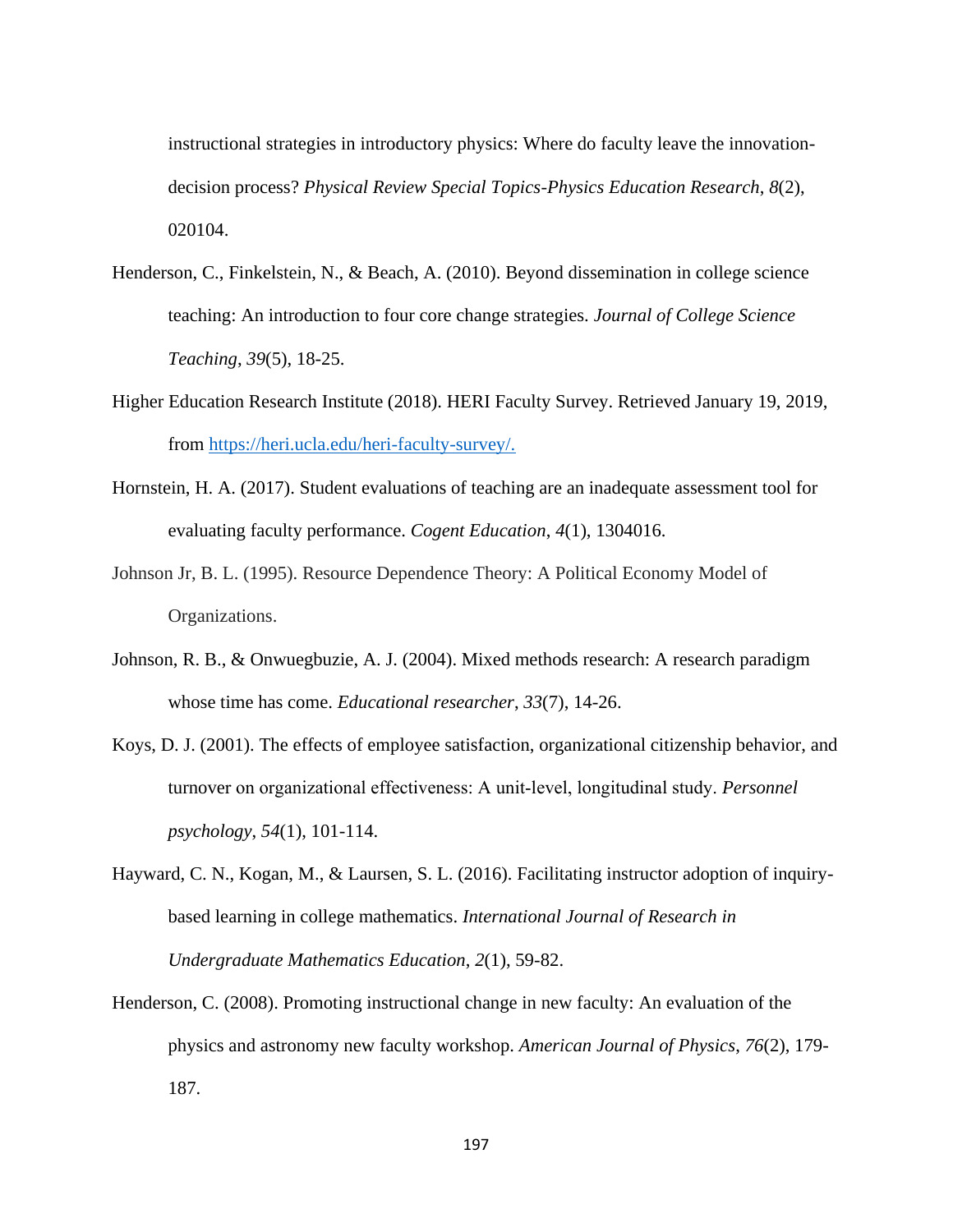- Hillman, A. J., Withers, M. C., & Collins, B. J. (2009). Resource dependence theory: A review. *Journal of management*, *35*(6), 1404-1427.
- Kane, R., Sandretto, S., & Heath, C. (2002). Telling half the story: A critical review of research on the teaching beliefs and practices of university academics. *Review of educational research*, *72*(2), 177-228.
- Lawrence, J., Ott, M., & Bell, A. (2012). Faculty organizational commitment and citizenship. *Research in Higher Education*, *53*(3), 325-352.
- Loch, B., & Borland, R. (2014). The transition from traditional face-to-face teaching to blended learning – implications and challenges from a mathematics discipline perspective. In B. Hegarty, J. McDonald, & S.-K. Loke (Eds.), *Rhetoric and Reality: Critical perspectives on educational technology.*
- Lund, T. J., & Stains, M. (2015). The importance of context: an exploration of factors influencing the adoption of student-centered teaching among chemistry, biology, and physics faculty. *International Journal of STEM Education*, *2*(1), 13.
- Major, C. H., & Palmer, B. (2006). Reshaping teaching and learning: The transformation of faculty pedagogical content knowledge. *Higher Education*, *51*(4), 619-647.
- Manduca, C. A., Iverson, E. R., Luxenberg, M., Macdonald, R. H., McConnell, D. A., Mogk, D. W., & Tewksbury, B. J. (2017). Improving undergraduate STEM education: The efficacy of discipline-based professional development. *Science Advances*, *3*(2), e1600193.
- Maxwell, J. A. (2013). *Qualitative research design: An interactive approach.* Thousand Oaks, CA: Sage Publications.
- McManus, S. E., & Russell, J. E. (1997). New directions for mentoring research: An examination of related constructs. *Journal of Vocational Behavior*, *51*(1), 145-161.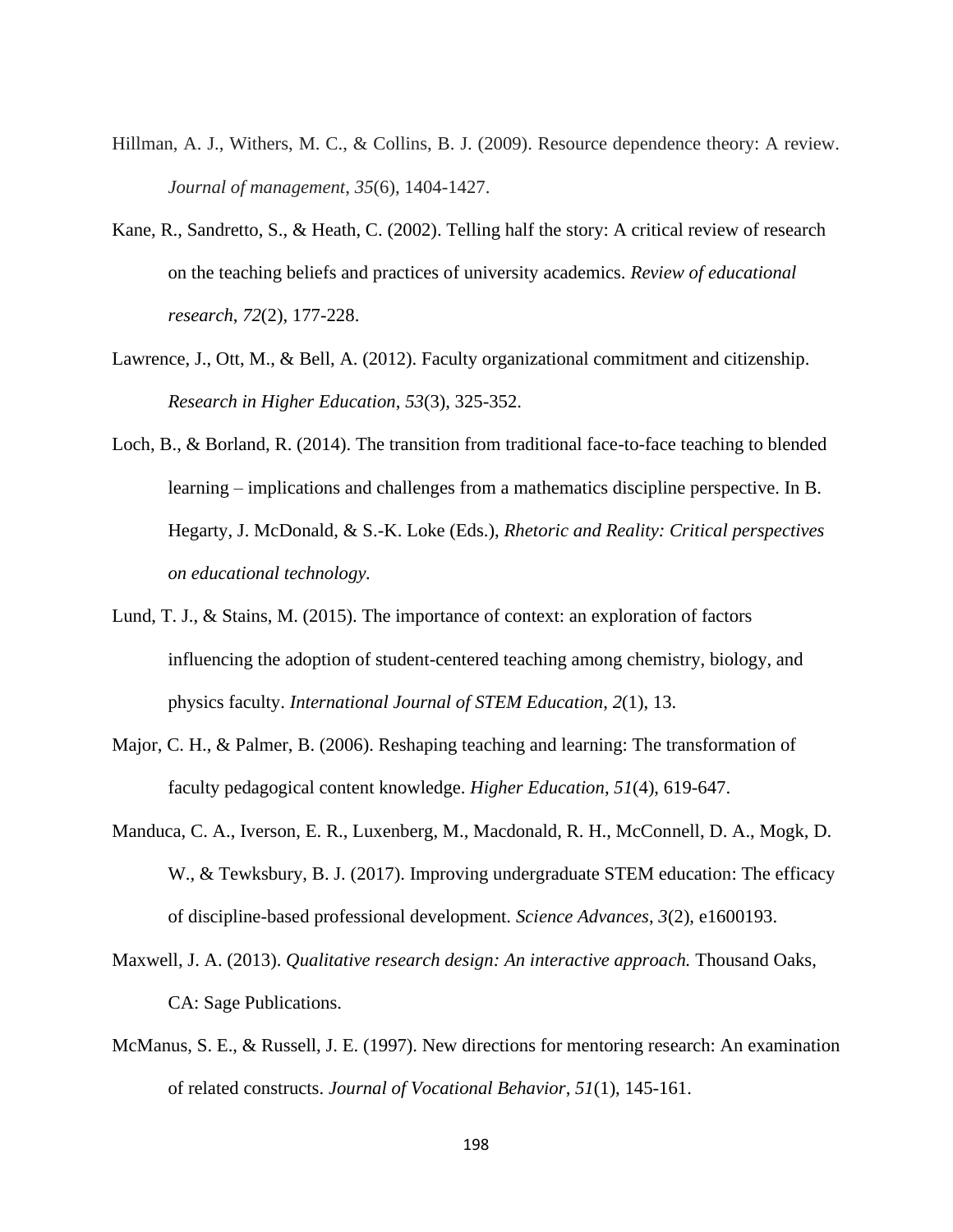- Michael, J. (2007). Faculty perceptions about barriers to active learning. *College teaching*, *55*(2), 42-47.
- Moorman, R. H. (1991). Relationship between organizational justice and organizational citizenship behaviors: Do fairness perceptions influence employee citizenship?. *Journal of applied psychology*, *76*(6), 845.
- Morales, D. X., Grineski, S. E., & Collins, T. W. (2017). Faculty motivation to mentor students through undergraduate research programs: a study of enabling and constraining factors. *Research in higher education*, *58*(5), 520-544.
- Morrison, E. W. (1994). Role definitions and organizational citizenship behavior: The importance of the employee's perspective. *Academy of Management Journal,* 37, 1543- 1567.
- Musca, S. C., Kamiejski, R., Nugier, A., Méot, A., Er-Rafiy, A., & Brauer, M. (2011). Data with hierarchical structure: impact of intraclass correlation and sample size on type-I error. *Frontiers in Psychology*, *2*, 74.
- National Research Council (1999). *Transforming undergraduate education in science, mathematics, engineering, and technology*. National Academies Press.
- National Research Council. (2012). *Discipline-based education research: Understanding and improving learning in undergraduate science and engineering*. National Academies Press.
- National Science and Technology Council (2018). *Charting a course for success: America's strategy for STEM education*. Washington D.C.
- National Science Board (2018, January). Science and Engineering Indicators 2018. Retrieved January 30, 2019, from<https://www.nsf.gov/statistics/2018/nsb20181/report>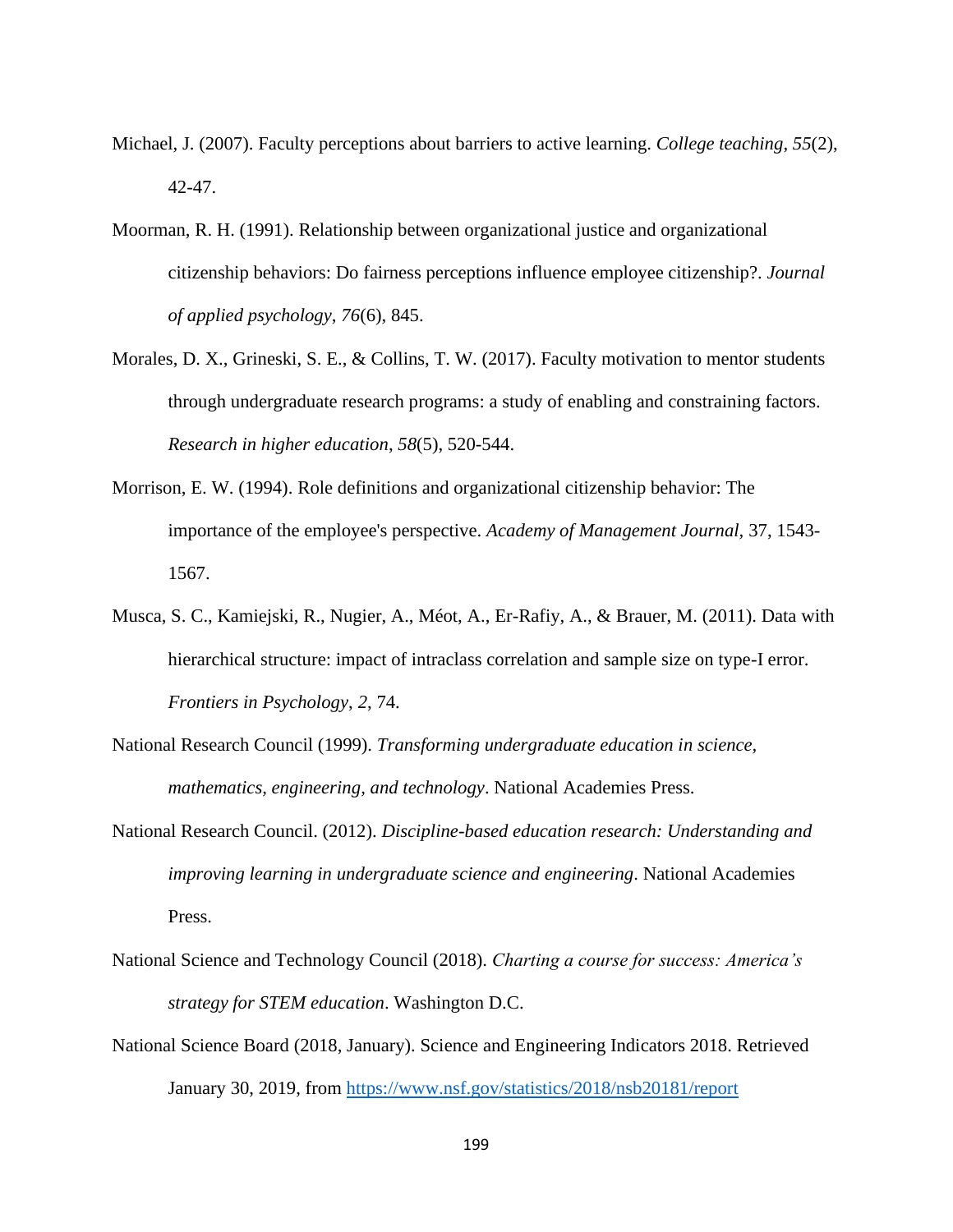National Science Foundation. (2021). *Programs | NSF - National Science Foundation*. Programs: Division of Undergraduate Education.

<https://www.nsf.gov/funding/programs.jsp?org=DUE>

- Niehoff, B. P., & Moorman, R. H. (1993). Justice as a mediator of the relationship between methods of monitoring and organizational citizenship behavior. *Academy of Management journal*, *36*(3), 527-556.
- Nienhüser, W. (2008). Resource dependence theory-How well does it explain behavior of organizations? *Management Revenue*, 9-32.
- O'Meara, K. (2005). The courage to be experimental: How one faculty learning community influenced faculty teaching careers, understanding of how students learn, and assessment. *Journal of Faculty Development, 20*(3), 153-160.
- O'Neil, R. (2016). Academic freedom: Past, present, and future*.* In M. N. Bastedo, P. G. Altbach, & P. J. Gumport, (Eds.), *American higher education in the 21st Century: Social, political, and economic challenges* (4<sup>th</sup> ed.) (pp.35-59). Baltimore, MD: Johns Hopkins University Press.
- Organ, D. W. (1988). *Organizational citizenship behavior: The good soldier syndrome.*  Lexington, MA: Lexington Books.
- Organ, D. W. (1997). Organizational citizenship behavior: It's construct clean-up time. *Human performance*, *10*(2), 85-97.
- Organ, D. W., & Ryan, K. (1995). A meta‐analytic review of attitudinal and dispositional predictors of organizational citizenship behavior. *Personnel psychology*, *48*(4), 775-802.
- Organ, D. W., & Konovsky, M. (1989). Cognitive versus affective determinants of organizational citizenship behavior. *Journal of Applied Psychology, 74*(1), 157-164.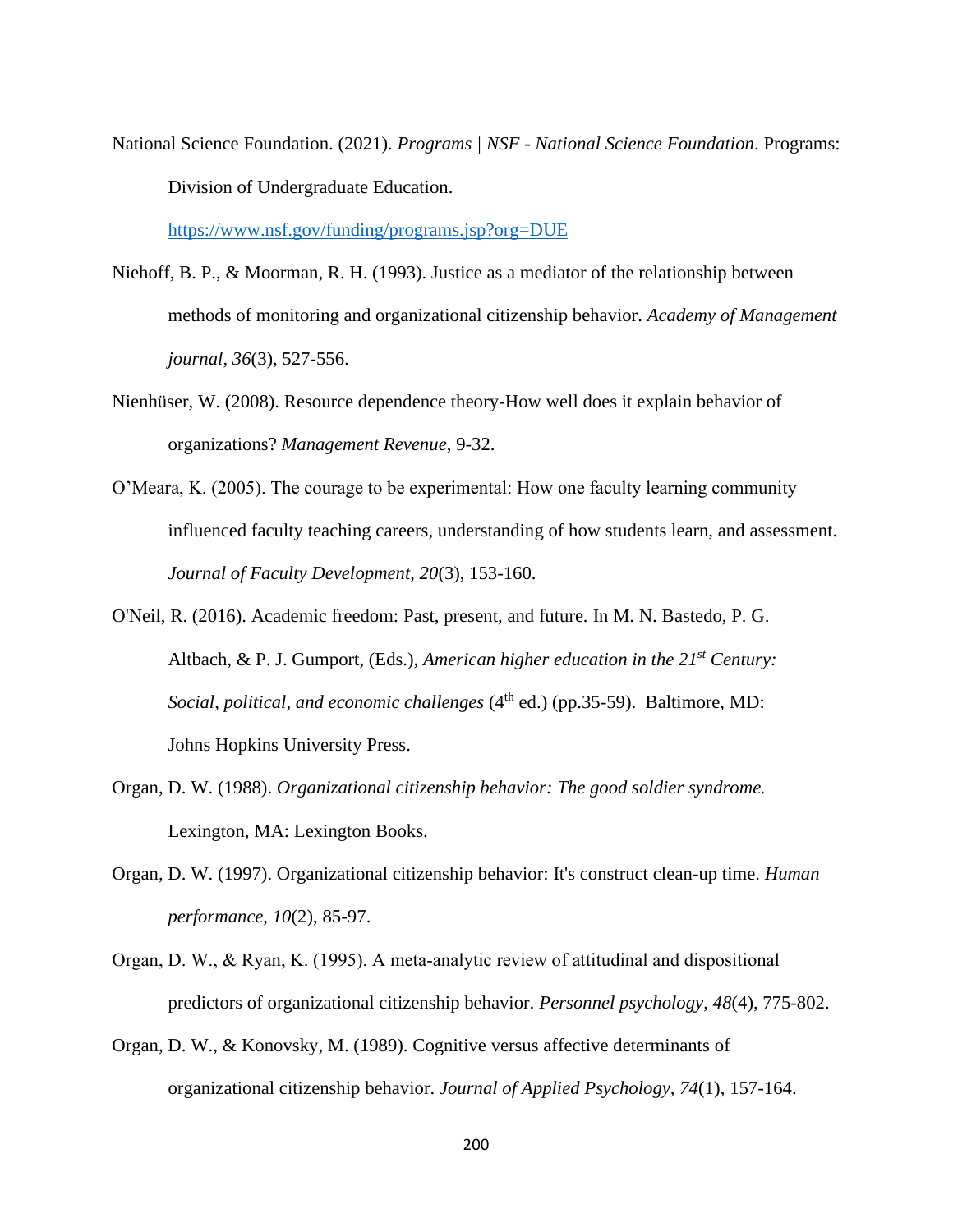- Organ, D. W. (2018). The roots of organizational citizenship behavior. In P. M. Podsakoff, S. B. MacKenzie, and N. P. Podsakoff (Eds.), The Handbook of Organizational Citizenship Behavior (pp. 7-18). New York, NY: Oxford University Press.
- Owens, M. T., Trujillo, G., Seidel, S. B., Harrison, C. D., Farrar, K. M., Benton, H. P., ... & Byrd, D. T. (2018). Collectively Improving Our Teaching: Attempting Biology Department–wide Professional Development in Scientific Teaching. *CBE—Life Sciences Education*, *17*(1), ar2.
- Pelletreau, K. N., Knight, J. K., Lemons, P. P., McCourt, J. S., Merrill, J. E., Nehm, R. H., ... & Smith, M. K. (2018). A Faculty Professional Development Model That Improves Student Learning, Encourages Active-Learning Instructional Practices, and Works for Faculty at Multiple Institutions. *CBE—Life Sciences Education*, *17*(2), es5.
- Pfeffer, J., & Salancik, G. R. (1978). *The external control of organizations: A resource dependence perspective*. New York: Harper & Row.
- Podsakoff, P. M., MacKenzie, S. B., Moorman, R. H., & Fetter, R. (1990). Transformational leader behaviors and their effects on followers' trust in leader, satisfaction, and organizational citizenship behaviors. *The leadership quarterly*, *1*(2), 107-142.
- Podsakoff, P. M., Ahearne, M., & MacKenzie, S. B. (1997). Organizational citizenship behavior and the quantity and quality of work group performance. *Journal of applied psychology*, *82*(2), 262.
- President's Council of Advisors on Science and Technology (2012). Engage to excel: Producing one million additional college graduates with degrees in science, technology, engineering, and mathematics. *Executive Office of the President*: President's Council of Advisors on Science and Technology.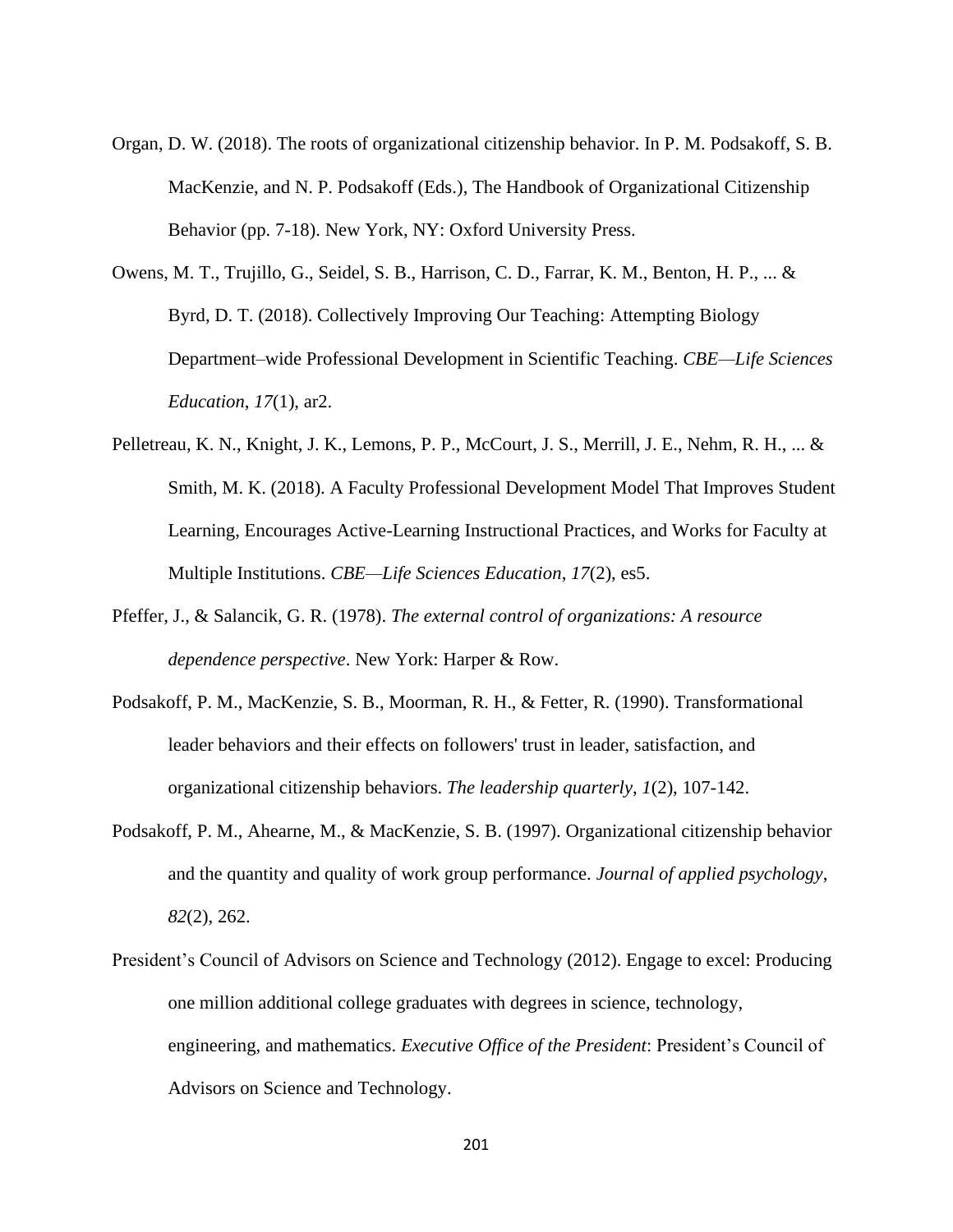- Prince, M. (2004). Does active learning work? A review of the research. *Journal of engineering education*, *93*(3), 223-231.
- Pritchard, D. (2010). What's right with lecturing? *MSOR Connections* 10(3), 3-6.
- Raudenbush, S. W., & Bryk, A. S. (2002). *Hierarchical linear models: Applications and data analysis methods* (Vol. 1). Sage.
- Roethlisberger, F. J., & Dickson, W. J. (2003). *Management and the Worker* (Vol. 5). Psychology press.
- Saldaña, J. (2016). *The coding manual for qualitative researchers*. Thousand Oaks, CA: Sage Publications.
- Samejima, F. (1969). Estimation of latent ability using a response pattern of graded scores. *Psychometrika Monograph Supplement*, *17*.
- Seidman, I. (2013). *Interviewing as qualitative research: A guide researchers in education and the social sciences* (4th ed.). New York, NY: Teachers College Press.
- Sellami, N., Shaked, S., Laski, F. A., Eagan, K. M., & Sanders, E. R. (2017). Implementation of a Learning Assistant Program Improves Student Performance on Higher-Order Assessments. *CBE—Life Sciences Education*, *16*(4), ar62.
- Seymour, E., and Hewitt, N.M. (1997). Talking about leaving. Why undergraduates leave the sciences. Boulder, CO: Westview Press.
- Sharkness, J., DeAngelo, L., Pryor, J., (2010). *CIRP Construct Technical Report.* Los Angeles: Higher Education Research Institute, UCLA.
- Sirum, K. L., Madigan, D., & Klionsky, D. J. (2009). Enabling a culture of change: A life science faculty learning community promotes scientific teaching. *Journal of College Science Teaching*, *38*(3), 38-44.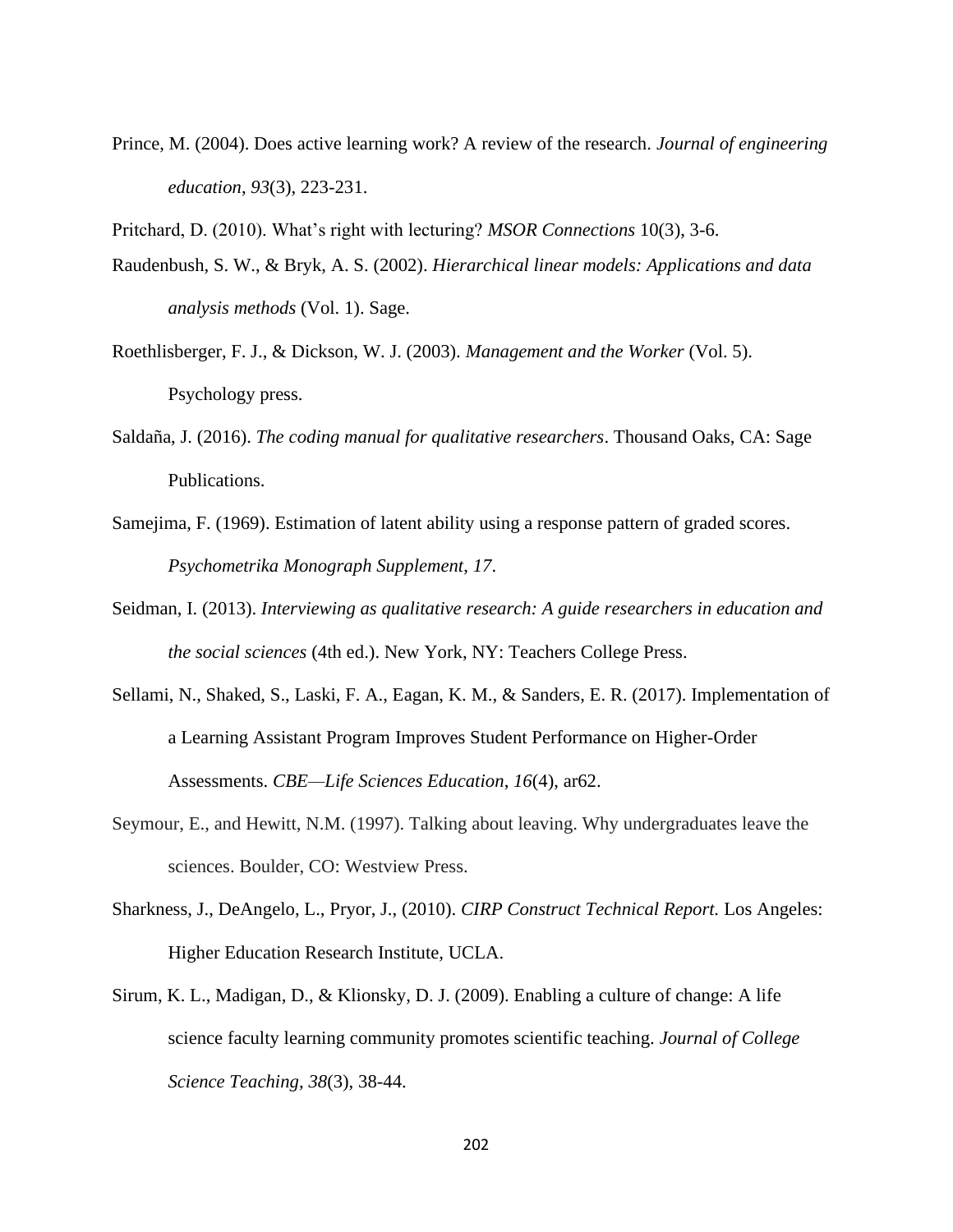- Smith, M. K., Jones, F. H., Gilbert, S. L., & Wieman, C. E. (2013). The Classroom Observation Protocol for Undergraduate STEM (COPUS): A new instrument to characterize university STEM classroom practices. *CBE—Life Sciences Education*, *12*(4), 618-627.
- Smith, C. A., Organ, D. W., & Near, J. P. (1983). Organizational citizenship behavior: Its nature and antecedents. *Journal of applied psychology*, *68*(4), 653.
- Stains, M., Harshman, J., Barker, M. K., Chasteen, S. V., Cole, R., DeChenne-Peters, S. E., ... & Levis-Fitzgerald, M. (2018). Anatomy of STEM teaching in North American universities. *Science*, *359* (6383), 1468-1470.
- Teddlie, C., & Tashakkori, A. (2006). A general typology of research designs featuring mixed methods. *Research in the Schools*, *13*(1), 12-28.
- Theobald, E. J., Hill, M. J., Tran, E., Agrawal, S., Arroyo, E. N., Behling, S., ... & Freeman, S. (2020). Active learning narrows achievement gaps for underrepresented students in undergraduate science, technology, engineering, and math. *Proceedings of the National Academy of Sciences*, *117*(12), 6476-6483.
- Thomas, S. L., & Heck, R. H. (2001). Analysis of large-scale secondary data in higher education research: Potential perils associated with complex sampling designs. *Research in higher education*, *42*(5), 517-540.
- UCLA CEILS (2021). "UCLA Center for Education Innovation and Learning in the Sciences." *Center for Education Innovation and Learning in the Sciences*, 18 Dec. 2020, ceils.ucla.edu/.
- Udovic, D., Morris, D., Dickman, A., Postlethwait, J., & Wetherwax, P. (2002). Workshop biology: demonstrating the effectiveness of active learning in an introductory biology course. *AIBS Bulletin*, *52*(3), 272-281.